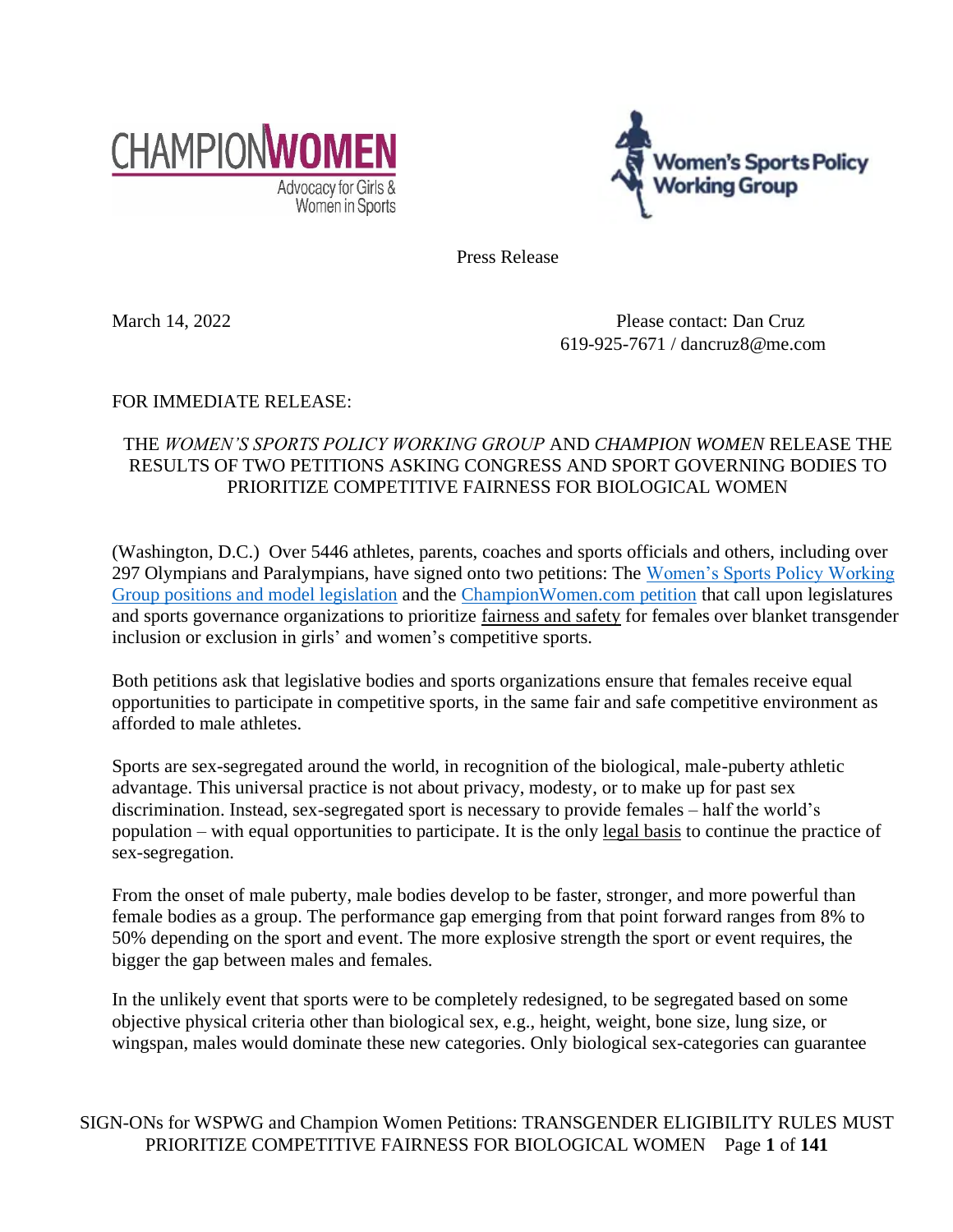females a fair playing field in competitive sports. In other words, females cannot overcome this performance gap with more talent or training, better coaching, facilities, or nutrition.

The WSPWG's policy position is that sport leaders should work cooperatively to fashion rules so that transgender girls and women are fully welcome into sport. Their sport performances should be respected in girls' and women's competitive sports if they are separately scored OR if they can demonstrate that their male post-puberty advantage has been sufficiently mitigated. Similar separate scoring based on performance advantages are already fully accepted in sports, such as age categories, or weight categories in wrestling, rowing, and weightlifting, etc.

People of good faith must be able to come together and envision a girls' and women's sport space where all girls and women would be welcome, all girls and women would be respected, all girls and women would experience the same fair competition as boys and men; a place where the competitive achievements of females and transgender girls and women would be equally celebrated. In such a construct, biological sex differences and gender identity differences would be accepted as normal human differences.

2022 is the 50<sup>th</sup> anniversary of Title IX. We should not be teaching our daughters to be gracious losers to athletes with unfair, insurmountable, biological advantage in their competitive sports.

• Please see the WSPWG policies, legal proposals, science, and frequently asked questions here: <https://womenssportspolicy.org/>

|                        | Champion |               |                          |            |
|------------------------|----------|---------------|--------------------------|------------|
|                        | Women    | <b>MERGED</b> | WSPWG <mark>TOTAL</mark> |            |
| OLYMPIAN /             |          | 284           |                          |            |
| PARALYMPIAN / U.S.     |          | 13 members    |                          |            |
| <b>National Team</b>   | 213      | of WSPWG      | 94                       | 297        |
| <b>COMPETITIVE</b>     |          |               |                          |            |
| <b>ATHLETES</b>        | 1694     |               | 1011                     | 2705       |
| <b>FAMILY MEMBER</b>   | 772      |               | 93                       | 865        |
| <b>SPORTS OFFICIAL</b> | 46       |               | 12                       | 58         |
| <b>RECREATIONAL</b>    | 103      |               | 316                      | 419        |
| <b>SWIMMING FAN</b>    | 214      |               | 57                       | 271        |
| <b>OTHERS</b>          | 159      |               | 292                      | 451        |
| <b>SIGNED, BUT DID</b> |          |               |                          |            |
| <b>NOT WANT NAME</b>   |          |               |                          |            |
| <b>PUBLIC</b>          |          |               | 393                      | <b>393</b> |
| <b>TOTAL</b>           | 3201     |               | 2268                     | 5446       |

• Please see data on sex discrimination in collegiate athletics here: <https://titleixschools.com/2020/06/23/eada-data/>

SIGN-ONs for WSPWG and Champion Women Petitions: TRANSGENDER ELIGIBILITY RULES MUST PRIORITIZE COMPETITIVE FAIRNESS FOR BIOLOGICAL WOMEN Page **2** of **141**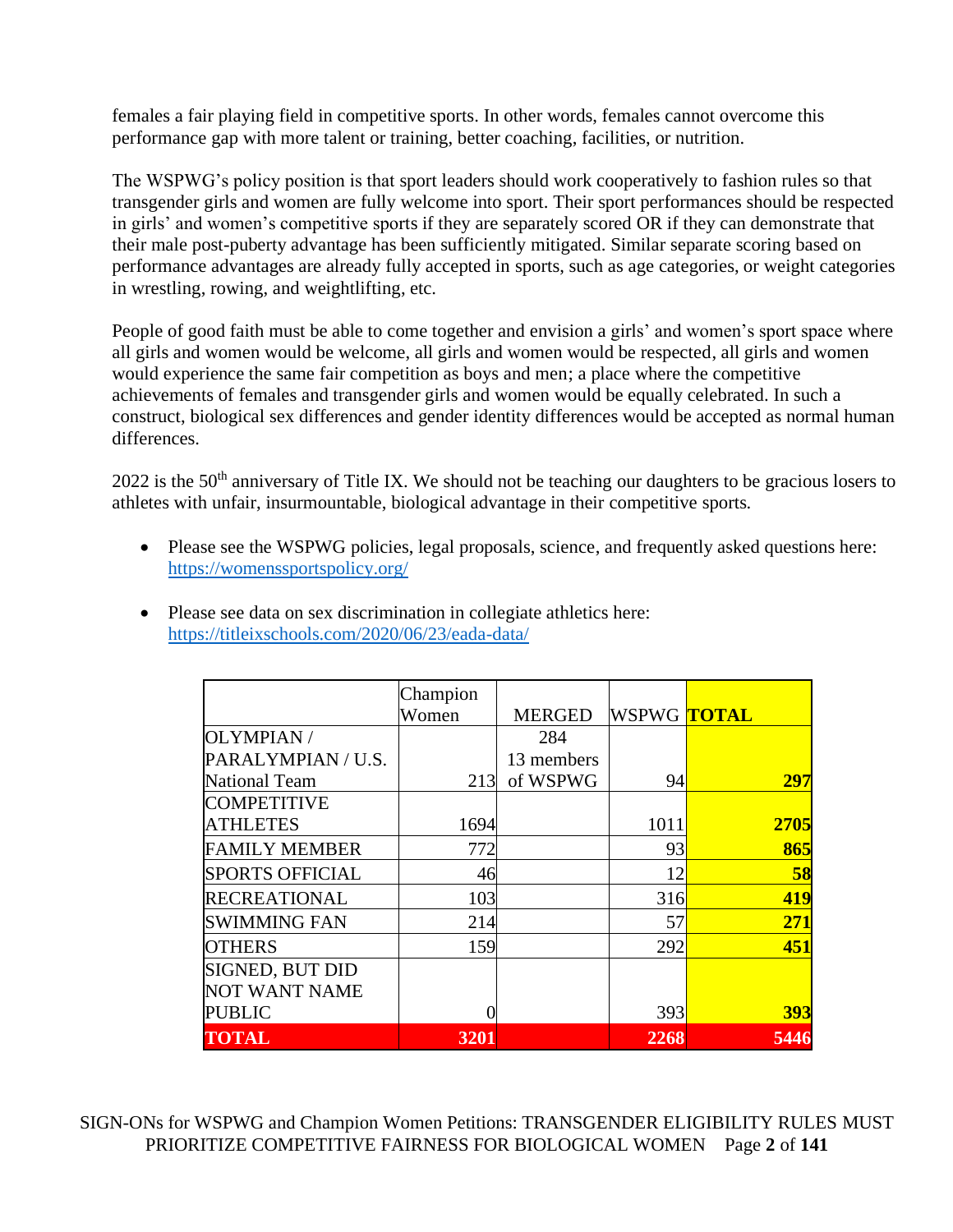### **WSPWG Working Group**: **WSPWG Supporters:**

Donna de Varona, OLY Willie Banks, OLY Nancy Hogshead-Makar, J.D., OLY Juniper Eastwood Donna Lopiano, Ph.D. Chris Evert, OLY Martina Navratilova, OLY Joanna Harper

Tracy Sundlun Wendy Hilliard, U.S. National Team Micki King, OLY Edwin Moses, OLY Benita Fitzgerald Mosley, OLY Diana Nyad Renee Richards Sanya Richards-Ross, OLY Sally Roberts, U.S. National Team Lyn St. James Pam Shriver, OLY Inge Thompson, OLY

### **284 Olympian and Paralympians:**

Kara Adams, Olympian Nick Alexander, U.S. National Team Member\* Gary Anderson, Olympian and Coach Susan Anderson, Olympian\* Sue Pitt Anderson, Olympian\* Anthony Annunziata, Paralympian Sherry Ashmore, Paralympian and Coach Anne Audian, Olympian\* Terry Auda-Frederick, Olympian Tatiana B, Paralympian Tela Bacher, Olympian and Coach<sup>\*\*</sup> Katherine Bald, Olympian<sup>\*\*</sup> Don Barcome, Olympian\*\* Jane Barkman Brown, Olympian and Coach\*\* Brenda Barlett, Olympian\* Chris Barlow, Olympian and Coach Beth Barr Gifford, Olympian and Coach Greg Barton, Olympian\* Michael Bayer, Olympian, Paralympian\* Craig Beardsley, Olympian and Coach Tanner Benaitis, Olympian, College Laura Bennett, Paralympian and Coach Ryan T. Berube, Olympian<sup>\*\*</sup> Alexis Bibby, Paralympian and Coach

\_\_\_\_\_\_\_\_\_\_\_\_\_\_\_\_\_\_\_\_\_\_\_\_\_\_\_\_\_\_\_\_\_\_\_\_\_\_\_\_\_\_\_\_\_\_\_\_\_\_\_\_\_\_\_\_\_\_\_\_\_\_\_\_\_\_\_\_\_\_\_

SIGN-ONs for WSPWG and Champion Women Petitions: TRANSGENDER ELIGIBILITY RULES MUST PRIORITIZE COMPETITIVE FAIRNESS FOR BIOLOGICAL WOMEN Page **3** of **141**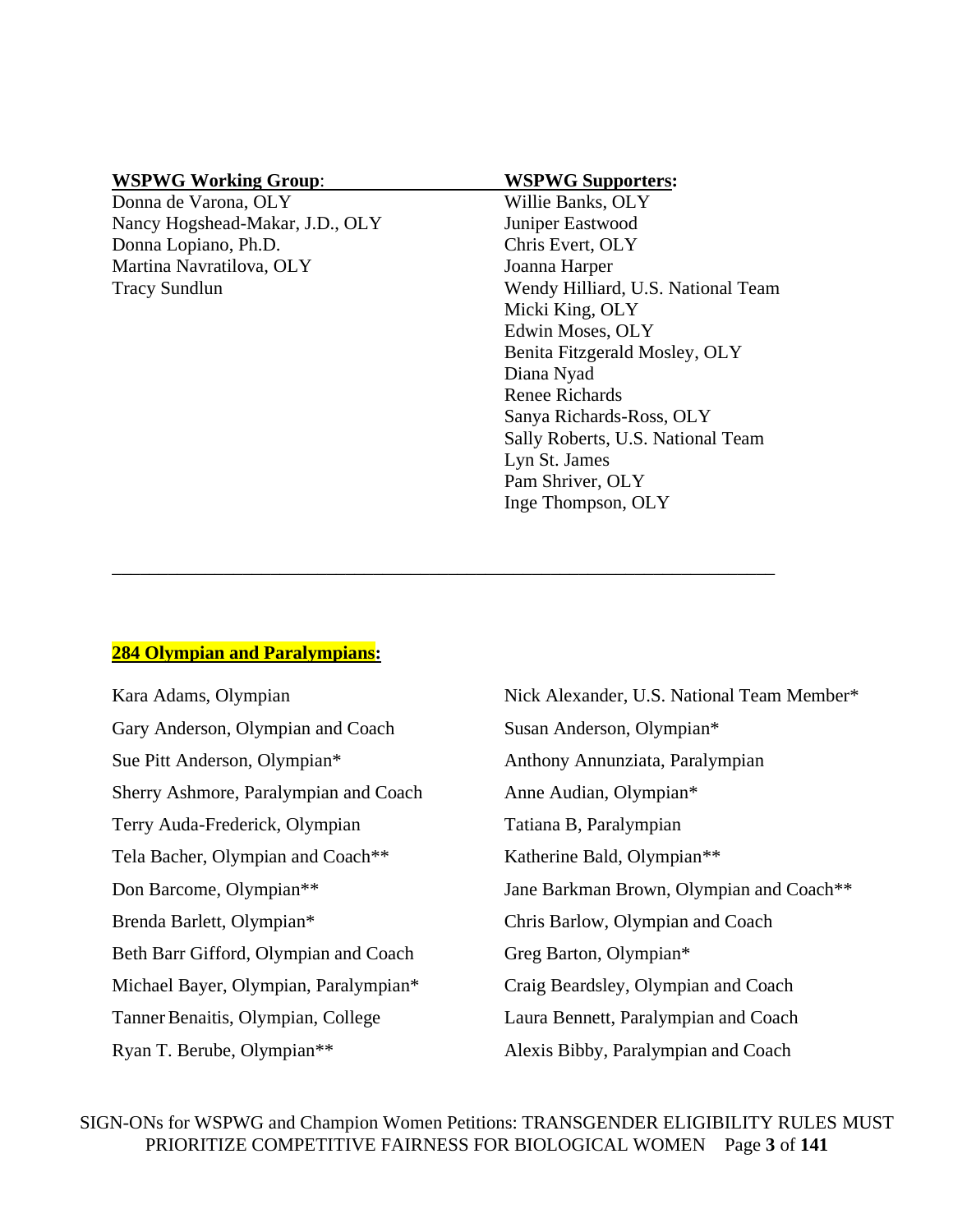Tito Biebel, Paralympian Peter Bishop, Olympian, Paralympian\* Hanna Blewett, Paralympian and Coach Molly Boktin, Olympian\* Brenda Borgh Bartlett, Olympian Jay Bowerman, Olympian\* Mary Bradburne, Olympian, Paralympian\* Carol Brown, Olympian\*\* Erika Brown, Olympian\*\* Patricia Brown, Olympian\* Shane Browne, Olympian **Dan Brownell, Olympian, Paralympian**\* Michael Burley, Olympian\* Meredith Burney, U.S. National Team Kyra Cabanzo, Paralympian and Coach Kitty Carruthers Conrad, Olympian Luiz Carvalho, Olympian\*\* Tracy Caulkins Stockwell, Olympian Donnalee Carlson, Olympian and Coach Peter Carruthers, Olympian and Coach Jeanne Childs-Siragusa, U.S. National Team Haley Clark, Olympian and Coach\*\* Kathy Johnson Clarke, Olympian\* Stephen Clarke, Olympian\*\* Curt Clausen, Olympian, Sport Administrator Steve Cohen, Olympian and Coach Duné Coetzee, Olympian Zain Cole, Olympian\* Kathy Connor, Olympian\* Anthony Corbisiero, U.S. National Team\*\* Kelley Cory, Olympian Chris Cota, Paralympian and Coach Pat Connolly, Olympian and Coach Madeleine Crippen, Olympian June Croft, Olympian Tara Cunningham, Olympian\* Karen Crowfoot, Paralympian Ramona Daly, Olympian, Paralympian John Davey, Olympian Sharron Davies, Olympian Anna Dawson, Olympian, Coach Rick DeMont, Olympian and Coach Rose Diaz, Paralympian and Coach Claude Demers, Olympian and Coach Christina Dietzen, Olympian\* Gordon Downie, Olympian and Coach\*\* Jean Driscoll, Paralympian Loren Drum, Olympian\* Stephanie Elkins, Olympian Jessica Em, Olympian and Coach Claudia Espinoza, Olympian Alexander Fedorov, National Team Ali Fenn, Olympian **Heather Feroy, Paralympian and Coach** Sharon Finneran Rittenhouse, Olympian Jeff Float, Olympian\* John Foley, Olympian Keith Frostad, Olympian\* Lawrence Frostad, Olympian Steve G, Paralympian

SIGN-ONs for WSPWG and Champion Women Petitions: TRANSGENDER ELIGIBILITY RULES MUST PRIORITIZE COMPETITIVE FAIRNESS FOR BIOLOGICAL WOMEN Page **4** of **141**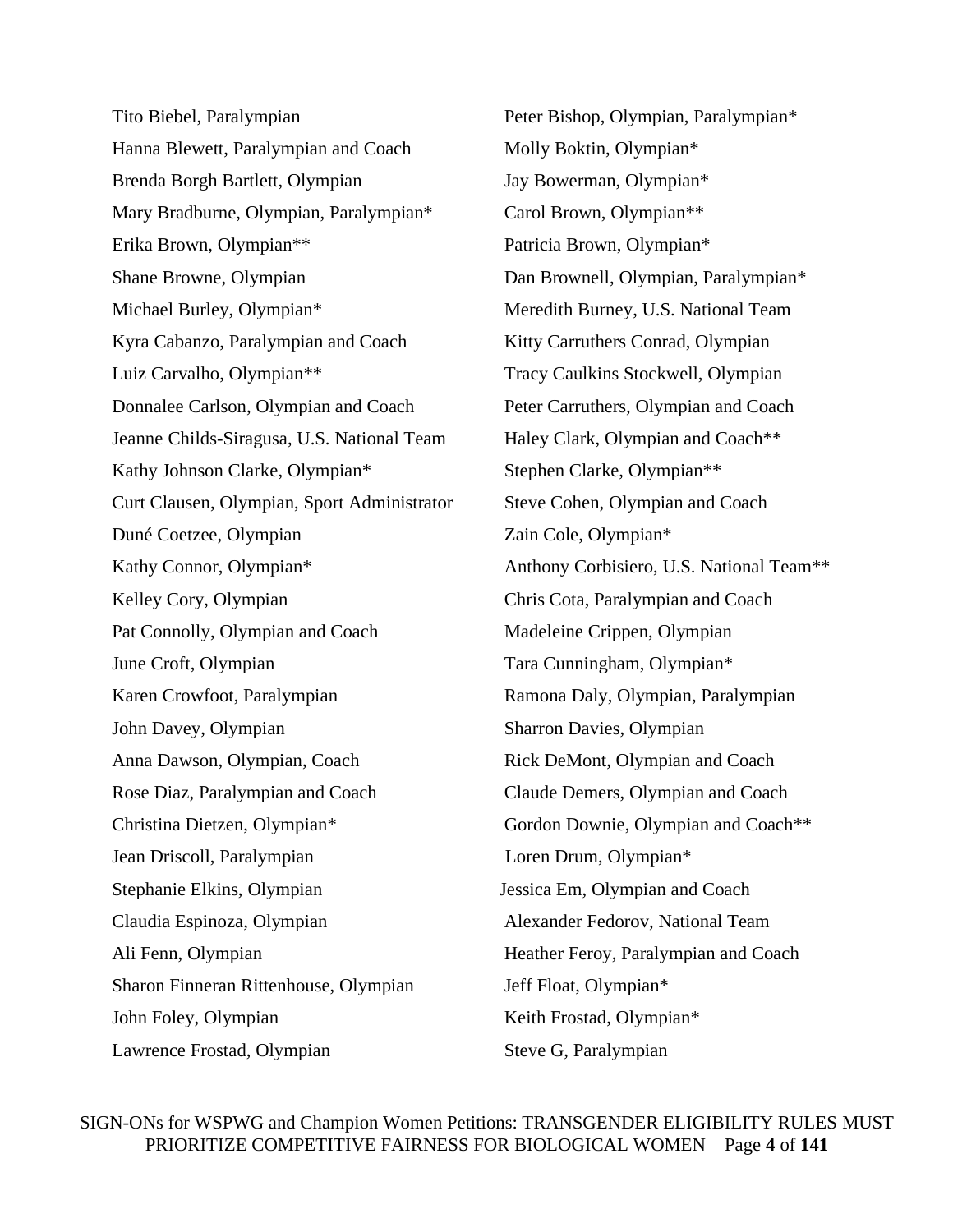Goeff Gaberino, Olympian\* Amy Gamble, Olympian\* Jim Galanes, Olympian and Coach Tristan Gale, Olympian Lisa Gani, Olympian Coy Gillenwater, Olympian, Paralympian, Laura Gibson, Olympian and Coach Kathryn Gibes, Olympian and Coach Jeannine Grillo, U.S. National Team Steven Gregg, Olympian Carol Gonzalez, Paralympian and Coach Nancy Grieder, Paralympian Robert Grubbs, Paralympian and Coach Elise Haan, U.S. National Team\* Nicole Haas, Olympian, Paralympian Jane Hansen, Olympian Joan Hansen-Lester, Olympian and Coach<sup>\*\*</sup> Shannon Happe, Olympian Jessica Hardy Meichtry, Olympian\* Rachel Harmon, Olympian\* Sarah Hart, U.S. National Team Chuck Hartle, Olympian Sarah Haskins, Olympian\* Peggy Haslach, U.S. National Team\* Ashley Hastings, Olympian, Paralympian Brett Hawke, Olympian\* Eric Heiden, Olympian Susan Heon-Preston, Olympian<sup>\*\*</sup> Yvonne Hernandez, Olympian, Paralympian Farrar Hickey, Olympian, Paralympian Jane Hill, Olympian\* Charles Hodgson, Olympic Coach\* Lara Hooiveld Korhammer, Olympian, Coach\*\* Jennifer Hooker Brinegar, Olympian, Coach\*\* Jack Horsley, Olympian and Coach Karen Humphreys, Olympian and Coach Kiki Hung, Olympian LaVonne Idlette, J.D., MBA, Olympian\* Emma Ingrassia, Olympian Allen James, Olympian, Coach and Administrator Lacey John, Olympian Suzy Jones, Olympian Regina Joyce, Olympian\* Marie Jonik Meyers, Olympian Ann Jonik, Olympian and Coach Nabeel Khan, Olympian, Paralympian Tim Klein, Olympian, Paralympian Tracy Koleber, Olympian Amy Kibsey, Paralympian Micki King, Olympian and Coach Victoria King, MD, Olympian\* Jennifer Kimble, Olympian Dawn Kirchner, U.S. National Team<sup>\*\*</sup> Kris Kirchner, Olympian<sup>\*</sup> Tim Klien, Paralympian and Coach Richard Korhammer, Olympian Francie Kraker-Goodridge, Olympian Kerri Lafaurie, Paralympian and Coach

Yolanda Gardner, Olympian Maureen Gehan Frieze, U.SNational Team Member

SIGN-ONs for WSPWG and Champion Women Petitions: TRANSGENDER ELIGIBILITY RULES MUST PRIORITIZE COMPETITIVE FAIRNESS FOR BIOLOGICAL WOMEN Page **5** of **141**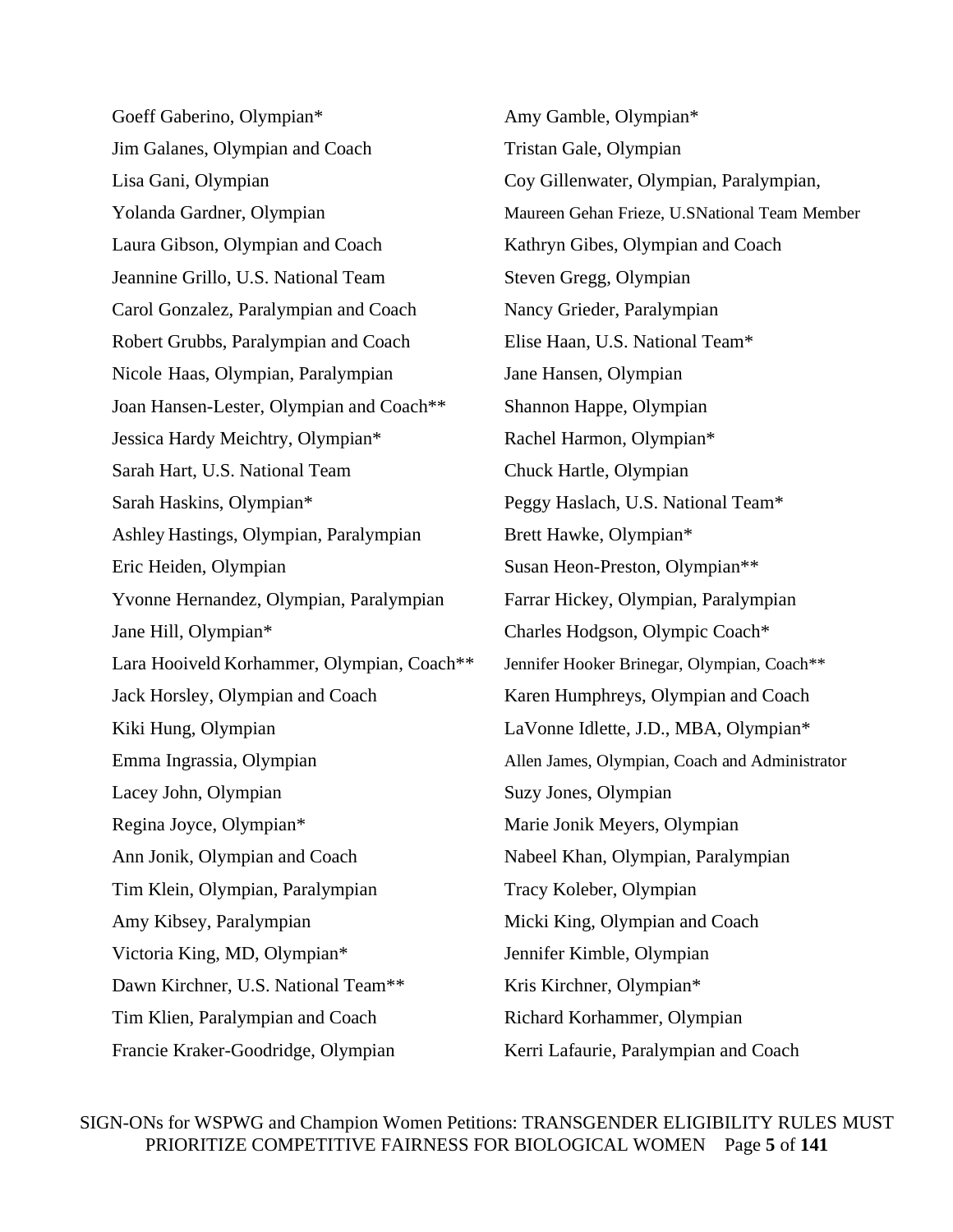Andrew Larkin, Olympian\* Jennifer Latheef, Paralympian and Coach Rebeca Levin, Olympian, Paralympian Leanne Liamero, Olympian, Paralympian Stacey Liapis-Fuchsgruber, Olympian\* Arlene Limas, Olympian\* Marybeth Linzmeier Dorst, Olympian and Coach Marty Liquiori, Olympian\* Adam Madarassy, Olympian and Coach Mariyln Maggio, Paralympian and Coach David Marsh, Olympian and Coach Joan Marshall, Paralympian and Coach Barbara Ann Marshell, Olympian Amy Martin, Paralympian and Coach Erin Martin, Olympian Matsuko Matsuko, Olympian, Paralympian Debbie Meyer Weber, Olympian and Coach\*\* Janel McArdle, Olympian Maggie Mccann, Olympian, Paralympian Dave McKay, Paralympian Jan Michaelis Blthouse, Olympian Glenn Mills, Olympian and Coach Fernanda Miranda, Olympian Betsy Mitchell, Olympian Michelle Mitchel, Olympian\* Lourraine Moller, Olympian\* Martina Moravcova Valko, Olympian and Coach Wade Moss, Paralympian and Coach Marie J. Myers, Olympian John Naber, Olympian<sup>\*\*</sup> Anita Nall Richesson, Olympian Megan Neyer, Olympian Sandra Nitta, Olympian Jeanne O'Conner, Olympian Brett Obara, Olympian, Paralympian Kathryn Ogle, Olympian, Paralympian Jennifer O'Neill, Olympian\* Sarah Ouellette, Olympian, Paralympian Lorinda Parkes Bourn, Paralympian Lauren Perdue Britt, Olympian Mary Plant, Olympian<sup>\*\*</sup> Mike Plant, Olympian Vicor Plata, Olympian Kate Pocock, Olympian Kate Pocock, Olympian \* Allen Poucher, Jr., U.S. National Team\* Stella Preissler, U.S. National Team\* Trina Radke, Olympian and Coach Kimiko Raheem, Olympian Lisa Rainsberger, Olympian\* Kiara Ramos, Paralympian Sherry Rast, Paralympian and Coach Flavia Ratti, Olympian and Coach Nadine Raymond, Olympian Eddie Reese, Olympic, U.S. National Team Coach\* Randy Reese, Olympic, U.S. National Team Coach\*Carolyn Reynolds, Paralympian and Coach Paul Reynolds, Olympian\* Kim Rhodenbaugh Lewallen, Olympian and Coach Carolina Richard, Olympian Pokey Richardson, Olympian\*

SIGN-ONs for WSPWG and Champion Women Petitions: TRANSGENDER ELIGIBILITY RULES MUST PRIORITIZE COMPETITIVE FAIRNESS FOR BIOLOGICAL WOMEN Page **6** of **141**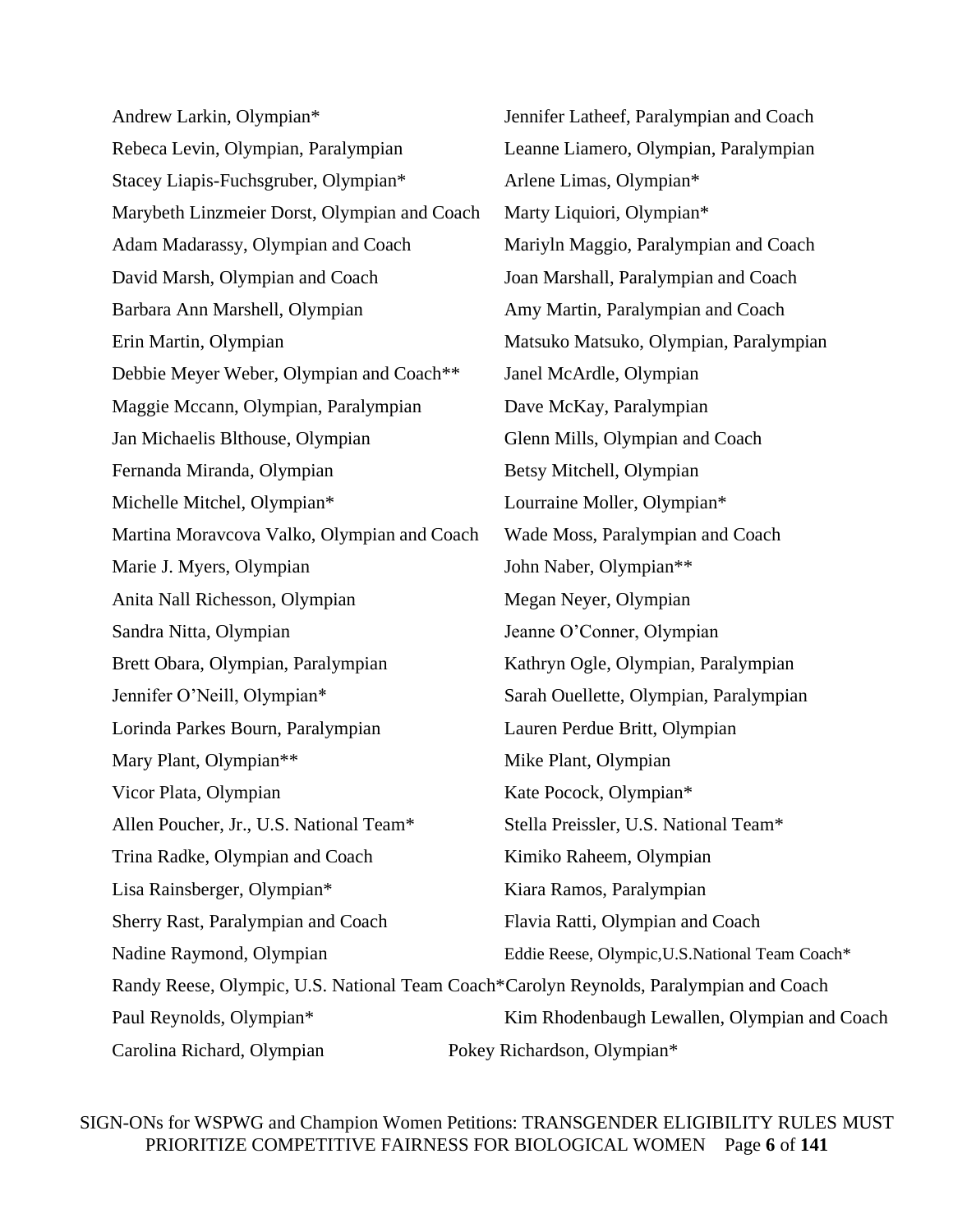Anita Richesson, Olympian\* Sharlyne Rivera, Olympian Michael Roberts, Olympian\* Sally Roberts, USA National Team Denise Robinson, Olympian, Paralympian Rita Roca, Olympian, Paralympian Michelle Rohl, Olympian\* Gail Roper, Olympian\*\* Gabrielle Rose, Olympian\* Monica Rowland, Olympian\* Suzy Jones Roy, Olympian\* Vicki Rudawsky, Olympian\* Tracey Russell, Paralympian George Saelzler, Olympian, Paralympian Gretchen Sandfort, Paralympian Karol Schaefer, Olympian Deena Schmidt, Olympian\* Brandi Skinner, Olympian, College Paul Sparkes, Olympian Nikola Savcic, Olympian Dana Schoenfield Reyes, Olympian Tripp Schwenk, Olympian and Coach Carwai Seto, Olympian Alexis Shanklin, Paralympian and Coach Erin Shean, Olympian Bryan Shirley, Olympian Frances Slater-Smith, Paralympian Kathy Smith Connor, U.S. National Team Mary Smith, Olympian and Coach Ricky Smith, Olympian Tracy Smith, Olympian\* Julie Sommer, U.S. National Team\* Melissa Sorenson, Paralympian Paul Sparkes, Olympian and Coach Carrie Steinseifer-Bates, Olympia Michael Stenburg, Paralympian and Coach Jane Swagerly Hill, Olympian Jill Sterkel, Olympian and Coach Malin Stroemberg, Olympian and Coach Daedre Sullivan, U.S. National Team Ashley Tappin-Doussan, Olympian and Coach\*\* Susan Teeter, Olympian and Coach Christina Teuscher, Olympian and Coach Samuel Thayer, Olympian Melanie Thomas, Olympian Kathy Thomas Young, Olympian Camille Thompson, Olympian Inga Thompson, Olympian\* Daniel Tielsch, Olympian, Paralympian Nicholas Toia, Olympian Jessica Tomas, Olympian, Paralympian Allison Townsend, U.S. National Team Melanie Townsend, Paralympian and Coach David Trapani, Olympian, Paralympian Tori Trees-Smith, Olympian Cathy Treible, U.S. National Team\* Michele Troisi, Olympian, Paralympian Leslee Trzcinski, U.S. National Team, Cycling\*\* Cathy Turner, Olympian \* Allen Turnipseed, Paralympian

SIGN-ONs for WSPWG and Champion Women Petitions: TRANSGENDER ELIGIBILITY RULES MUST PRIORITIZE COMPETITIVE FAIRNESS FOR BIOLOGICAL WOMEN Page **7** of **141**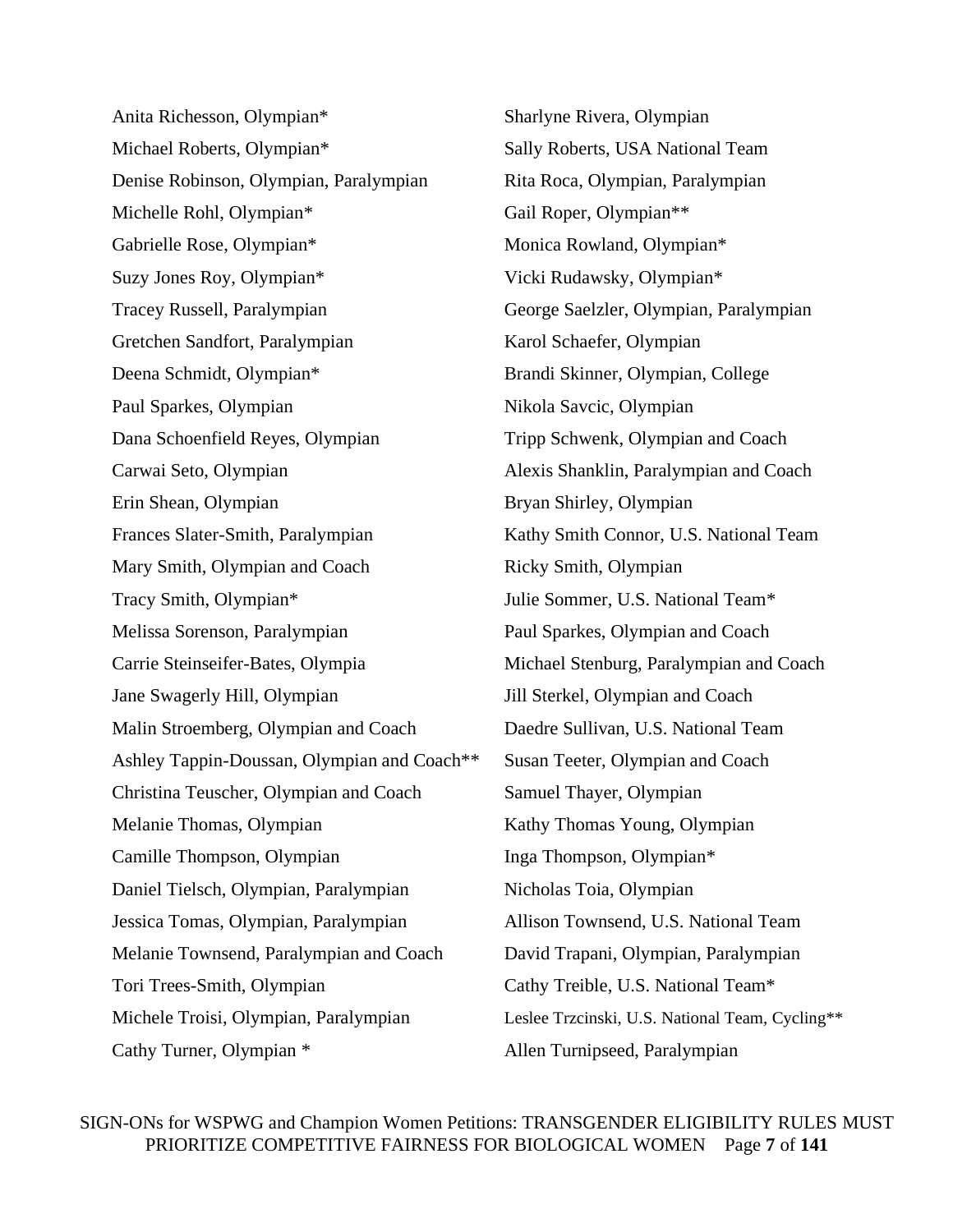| Sheri Twenge, Olympian, Paralympian   | Saray Vilayhane, Olympian, Paralympian   |  |  |
|---------------------------------------|------------------------------------------|--|--|
| Kelly Vogel, Olympian, Paralympian    | Susan Von der Lippe, Olympian            |  |  |
| Megan Wagoner, Paralympian and Coach  | Jacqueline Walmer, Olympian, Paralympian |  |  |
| Michael Wall, Olympian*               | Sue Walsh, Olympian and Coach            |  |  |
| Wendy Weil, Olympian*                 | Wendy Weinberg, Olympian                 |  |  |
| Rhyan White, Olympian**               | Amara Williams, Olympian                 |  |  |
| Renee Williams, Olympian, Paralympian | Melanie Wolf, Paralympian and Coach      |  |  |
| Leslie Wright, Olympian*              | Kathy Young, Olympian*                   |  |  |
| Kana Yuizaki, Paralympian and Coach   | Natasha Zamula, Olympian**               |  |  |
| Jian Zhao, Olympian, Paralympian      | Julia Zubero, Olympian*                  |  |  |

No Asterix: signed the Champion Women Petition to USA Swimming \*One Asterix: Signed the WSPWG Petition \*\*Two Asterix: Signed Both Petitions

# **Champion Women Petition to USA Swimming: 3201 Signatures**

# **1694 Swimmers and Athletes, Including College, Competitive Club, and Competitive High School Participation:**

| Linzy A, College, Competitive High School, Competitive Club, Recreational, Coach, Parent /   |
|----------------------------------------------------------------------------------------------|
| Family Member of Swimmer, Swimming Fan, Masters                                              |
| Nenette Abinuman, Competitive Club                                                           |
| Laurie Abplanalp, College, Competitive High School, Competitive Club, Coach, Parent / Family |
| Member of Swimmer, Swimming Fan, Other                                                       |
| James Acker, College, Competitive High School, Competitive Club, Recreational, Swimming      |
| Fan, Masters, Masters National Champion 10K Postal Swim; Multiple Masters Top 10             |
| times:                                                                                       |
| Lisa Ackroyd, Competitive High School, Competitive Club, Recreational                        |
| Rodger Adams, Competitive High School, Competitive Club, Recreational, Coach, Other          |
| Laura Adams, College, Competitive High School, Competitive Club, Coach, Official             |
| Richard Ader, College, Sport Leader                                                          |
| Meredith Adkins, College, Competitive High School, Competitive Club, Recreational,           |
| <b>Masters</b>                                                                               |
|                                                                                              |

SIGN-ONs for WSPWG and Champion Women Petitions: TRANSGENDER ELIGIBILITY RULES MUST PRIORITIZE COMPETITIVE FAIRNESS FOR BIOLOGICAL WOMEN Page **8** of **141**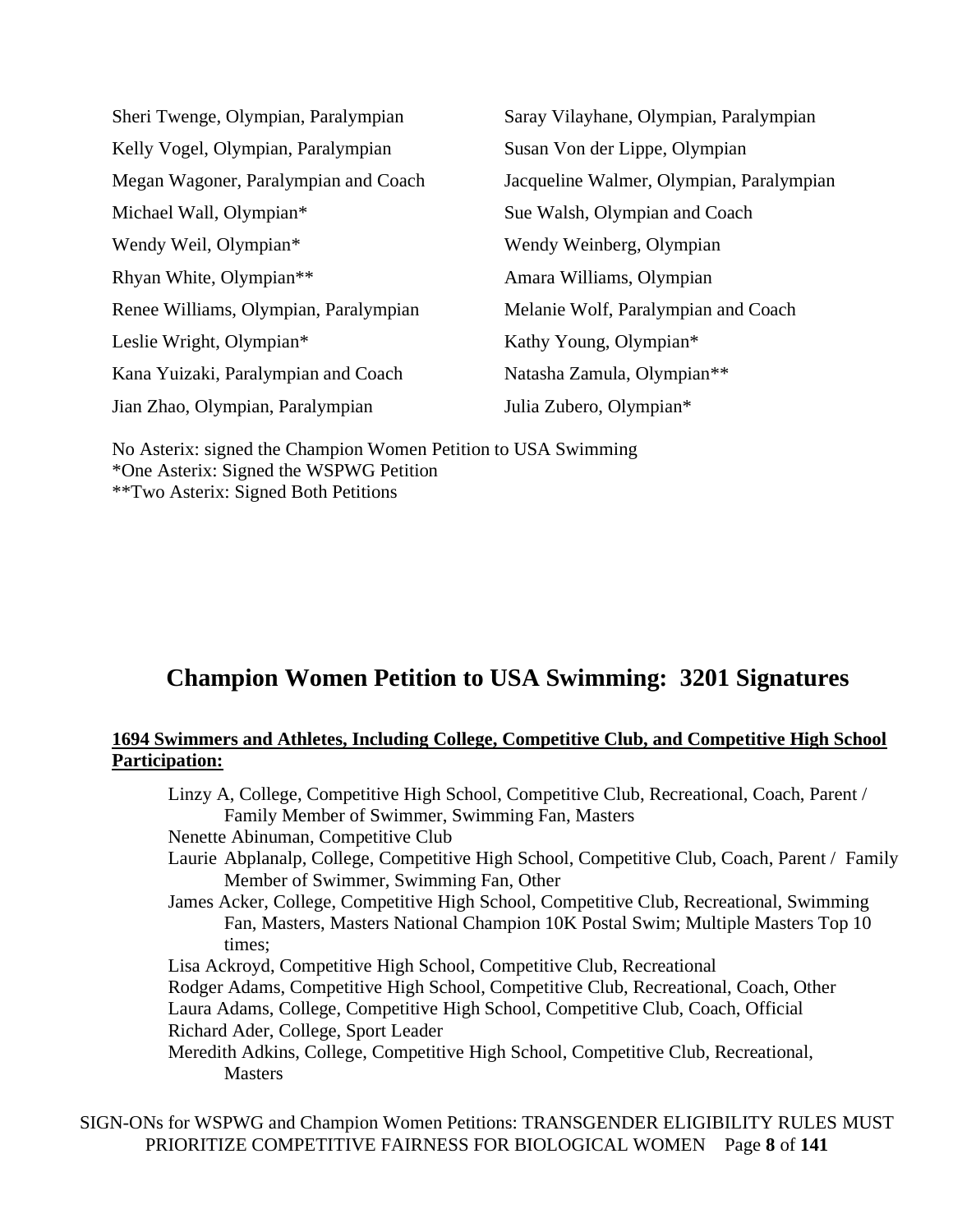- Kiersten Aguinaga, Competitive High School, Competitive Club, Recreational, Coach, Swimming Fan
- Anna Albert, Competitive High School, Competitive Club
- Beth Albright, College, Competitive High School, Competitive Club, Recreational, Coach, Swimming Fan, First athlete, and only at the time, to be a member of the NCAA Title IX Gender Equity task force. Co-founder and the first President of the NCAA Student-Athlete Advisory Council

Carlie Alderink, Competitive High School, Competitive Club, Recreational, Coach, Parent / Family Member of Swimmer, Swimming Fan, Masters, Other

- Sarah Alexander, Competitive High School, Parent / Family Member of Swimmer, Swimming Fan
- Jane Alexander, College, Competitive High School, Competitive Club, Parent / Family Member of Swimmer, Other
- Mary Alexander, College, Competitive High School, Competitive Club, Recreational, Coach, Official, Administrator, Parent / Family Member of Swimmer, Swimming Fan
- Caroline Allen, Competitive High School, Competitive Club, Recreational, Parent / Family Member of Swimmer, Swimming Fan, Masters
- Danielle Allison, Competitive High School, Competitive Club, Parent / Family Member of Swimmer, Swimming Fan, Other
- Tracy Allred, College, Competitive High School, Competitive Club, Recreational, Coach, Administrator, Parent / Family Member of Swimmer, Swimming Fan

Sarah Almond, Competitive High School, Competitive Club

Ella Althaver, College, Competitive High School, Competitive Club, Coach, Other

Michael Anderson, College, Competitive High School, Competitive Club, Coach,

Administrator, Parent / Family Member of Swimmer, Swimming Fan Rebecka Anderson, College, Competitive High School, Competitive Club, Recreational,

Coach, Parent / Family Member of Swimmer, Swimming Fan Suzanne Anderson, College, Competitive High School, Competitive Club, Swimming Fan Emily Anderson, College, Competitive High School, Competitive Club, Coach, Masters Jacob Andre, Competitive High School, Competitive Club, Recreational, Swimming Fan Susan Andrews, College, Competitive High School, Competitive Club, Coach, Other Jacob Appino, College

Nancy Apple, Competitive High School, Competitive Club, Recreational, Other Jessi Arneson, Competitive High School, Competitive Club, Swimming Fan

Carmen Arnold, College, Swimming Fan

Katy Arris-Wilson, College, Competitive Club, Recreational, Swimming Fan, Masters, Sport Leader

James Arwood, Competitive High School, Competitive Club, Recreational, Coach,

Official, Administrator, Parent / Family Member of Swimmer, Swimming Fan, Masters Jami Aston, College, Competitive High School, Competitive Club

Meg Atchley, College, Competitive High School, Competitive Club, Swimming Fan, Other

Marusha Ather, Competitive High School, Competitive Club, Swimming Fan

Spence Atkins, College, Competitive High School, Competitive Club

Elisa Attard, College, Competitive High School, Competitive Club, Masters, Other

Maria Atwood, Competitive High School, Competitive Club

SIGN-ONs for WSPWG and Champion Women Petitions: TRANSGENDER ELIGIBILITY RULES MUST PRIORITIZE COMPETITIVE FAIRNESS FOR BIOLOGICAL WOMEN Page **9** of **141**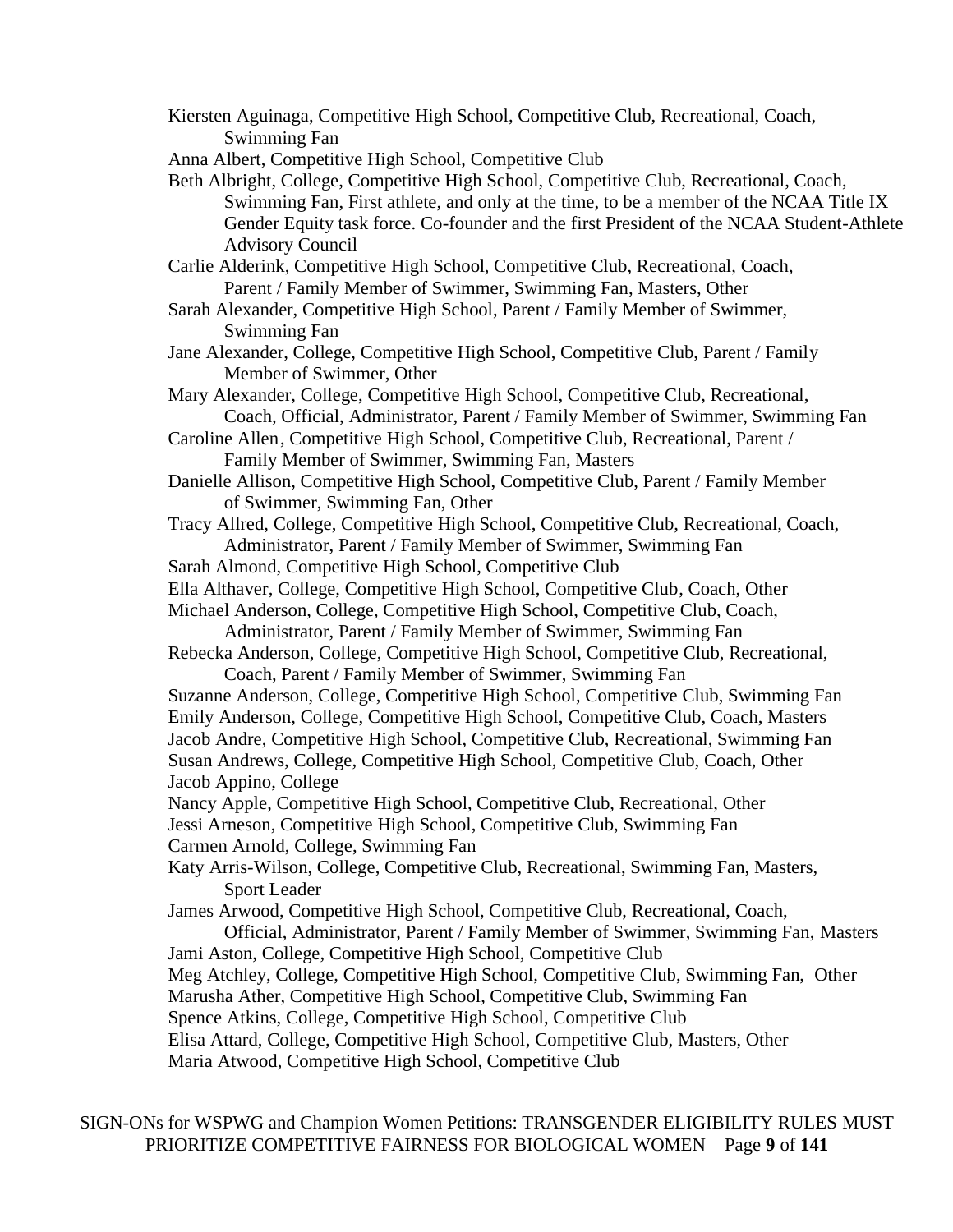Isabelle Auger, College, Competitive High School, Competitive Club, Swimming Fan Jordan Aurnou-Rhees, College, Competitive High School, Competitive Club, Parent / Family Member of Swimmer, Swimming Fan, Other

- Emily Austin, College, Competitive High School, Coach, Parent / Family Member of Swimmer, Masters
- Joseph Avalos, Competitive High School, Parent / Family Member of Swimmer

Germaine Ayers, Competitive High School, Competitive Club, Recreational, Coach, Administrator, Swimming Fan

Lorraine Aylmer, College, Competitive High School, Competitive Club, Coach, Official, Parent / Family Member of Swimmer

- Laurie Ayoob, College, Competitive High School, Competitive Club, Parent / Family Member of Swimmer, Swimming Fan, Masters, swim instructor
- K. B., Competitive High School, Recreational, Swimming Fan, Other

Monica Babcock, Competitive High School, Competitive Club, Parent / Family Member of Swimmer Swimming Fan

Ed Bachman, College, Competitive High School, Competitive Club, Coach Shannon Bagnal, College

Melissa Bailey, College, Competitive High School, Competitive Club, Recreational, Coach, Parent / Family Member of Swimmer, Swimming Fan

Margaret Bailey, College, Competitive High School, Swimming Fan

Stephanie Baker, College, Official, Parent / Family Member of Swimmer

Maddie Baker. College, Competitive High School, Competitive Club, Other

Regan Baker, Competitive High School, Competitive Club, Other

Lexie Baker, College, Competitive High School, Swimming Fan, Other

Brian Baker, Competitive High School, Competitive Club, Recreational, Masters

Chelsea Baker, College, Competitive High School, Competitive Club, Recreational, Swimming Fan, Other

Steven Bales, Competitive High School, Recreational, Parent / Family Member of Swimmer, Swimming Fan

Lauren Balfour, Competitive High School, Competitive Club, Swimming Fan, Other Alana Ballantyne, Competitive High School, Recreational, Swimming Fan

Jessica Ballard, College, Competitive High School, Competitive Club, Coach, Masters

Rachael Bandy, College, Competitive Club, Coach, Swimming Fan, Masters

WendyBank, Competitive High School, Competitive Club, Parent / Family Member of Swimmer, Masters

Holden Bank, College, Competitive High School, Competitive Club, Recreational, Coach, Official, Parent / Family Member of Swimmer, Swimming Fan, Masters

MC Banks, Competitive High School, Competitive Club, Recreational, Coach Shelly Bankston , College, Competitive High School

JeremyBannon, College, Competitive High School, Competitive Club, Coach, Parent / Family, Member of Swimmer, Swimming Fan

Shirley Bansuelo, College, Parent / Family Member of Swimmer, Other Bill Barber, Competitive High School, Other

Colleen Barczyk, College, Competitive High School, Competitive Club, Coach, Other

SIGN-ONs for WSPWG and Champion Women Petitions: TRANSGENDER ELIGIBILITY RULES MUST PRIORITIZE COMPETITIVE FAIRNESS FOR BIOLOGICAL WOMEN Page **10** of **141**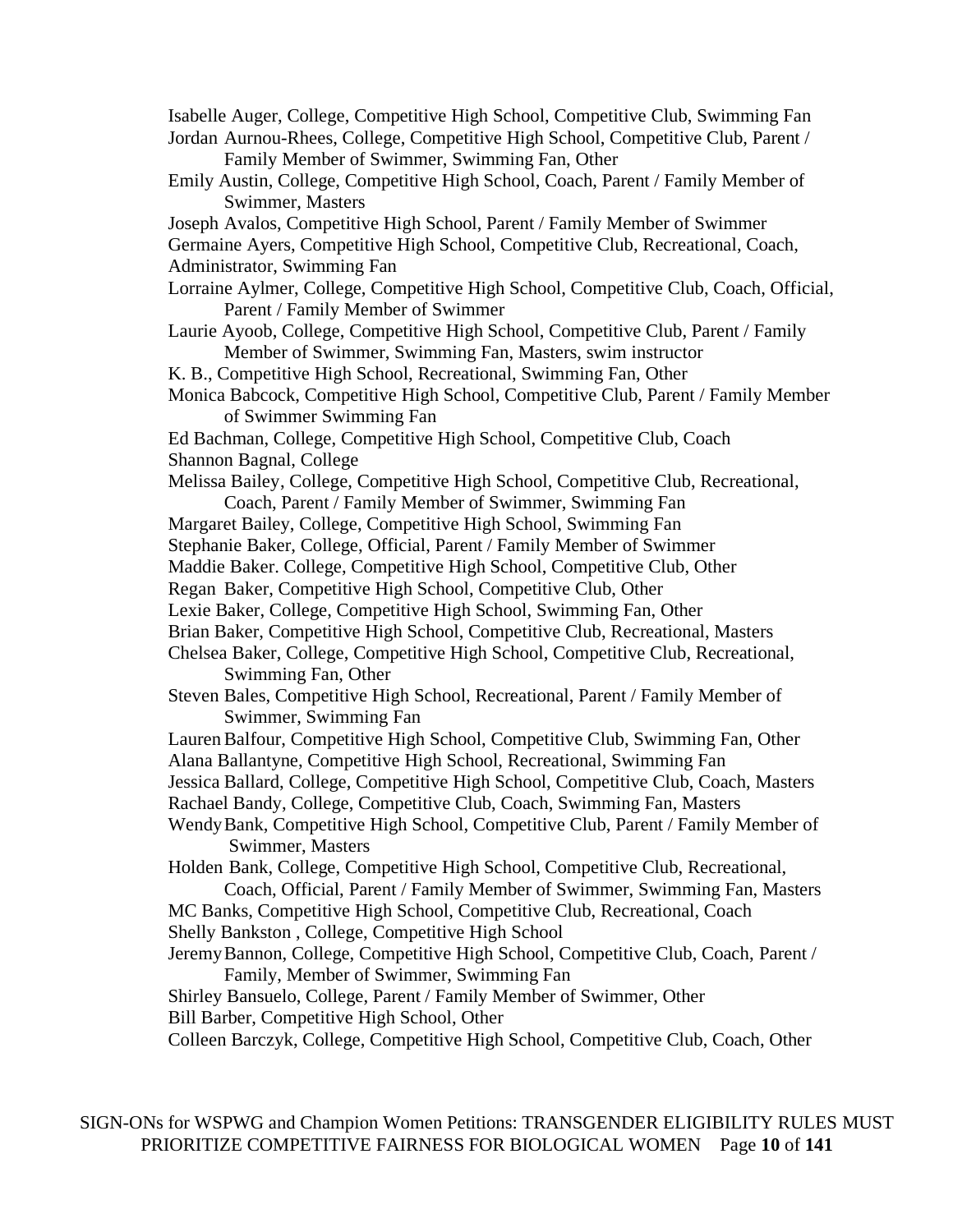| Jeff Barnhart, Competitive Club, Recreational, Parent / Family Member of Swimmer,<br><b>Masters</b>                               |
|-----------------------------------------------------------------------------------------------------------------------------------|
| Lynn Barnhart, College, Competitive High School, Competitive Club, Parent / Family                                                |
| Member of Swimmer, Swimming Fan, Masters                                                                                          |
| Margaret Barrowman, Competitive High School, Swimming Fan                                                                         |
| Katy Barson, College, Competitive High School, Competitive Club, Swimming Fan,<br>Other                                           |
| Sallie Bartkowiak, Competitive High School, Competitive Club, Coach, Masters                                                      |
| Tony Bartle, College, Competitive High School, Competitive Club, Parent / Family Member of<br>Swimmer, Swimming Fan               |
| Tom Barton, College, Competitive High School, Competitive Club, Coach, Parent / Family                                            |
| Member of Swimmer, Swimming Fan, Masters                                                                                          |
| Tina Bates, College, Competitive High School, Competitive Club, Coach, Parent / Family<br>Member of Swimmer                       |
| Milissa Bauer, College, Competitive High School, Recreational                                                                     |
| Tara Bauer, College, Competitive High School, Parent / Family Member of Swimmer                                                   |
| Marci Baun, College, Competitive High School, Competitive Club, Masters                                                           |
| Kate Baxter, College, Other                                                                                                       |
| David Bayliss, Competitive High School, Competitive Club, Coach, Parent / Family Member of                                        |
| Swimmer                                                                                                                           |
| Jack Beale, Competitive High School, Competitive Club, Recreational, Swimming Fan,                                                |
| Lap Swimmer for Health                                                                                                            |
| Jo Bear, College, Competitive High School, Coach, Official, Administrator, Other                                                  |
| Patrick Bearden, Competitive Club, Recreational                                                                                   |
| Cat Bee, Competitive High School, Recreational, Swimming Fan, Other                                                               |
| Jessica Beede, Competitive High School, Competitive Club                                                                          |
| Maya Belanger, College, Other                                                                                                     |
| Melani Bell, College, Competitive High School, Competitive Club, Recreational, Parent /<br>Family Member of Swimmer, Swimming Fan |
| Mandi Bell, Competitive High School, Competitive Club, Recreational, Coach, Parent /                                              |
| Family Member of Swimmer, Swimming Fan, Other                                                                                     |
| Dennis Belli, College, Competitive High School, Competitive Club, Coach, Parent /                                                 |
| Family Member of Swimmer, Masters                                                                                                 |
| Holly Bellmund, College, Competitive High School, Competitive Club, Recreational,                                                 |
| Parent / Family of Swimmer, Swimming Fan, Masters, Other                                                                          |
| Michael Benedick, Competitive High School, Competitive Club, Recreational, Coach,                                                 |
| Official, Administrator, Swimming Fan                                                                                             |
| Rebekah Bennett, Competitive High School, Recreational, Parent / Family Member of                                                 |
| Swimmer, Swimming Fan                                                                                                             |
| Elli Bennett, College, Competitive High School, Competitive Club, Swimming Fan, Other                                             |
| Justin Bennett, Competitive High School, Competitive Club, Recreational, Coach,                                                   |
| Official, Parent / Family Member of Swimmer, Swimming Fan                                                                         |
| Brandie Bennett, College, Competitive High School, Competitive Club, Coach, Parent /                                              |
| Family Member of Swimmer, Swimming Fan                                                                                            |
| Kristina Benoit, Competitive Club, Recreational, Swimming Fan                                                                     |
|                                                                                                                                   |
|                                                                                                                                   |

SIGN-ONs for WSPWG and Champion Women Petitions: TRANSGENDER ELIGIBILITY RULES MUST PRIORITIZE COMPETITIVE FAIRNESS FOR BIOLOGICAL WOMEN Page **11** of **141**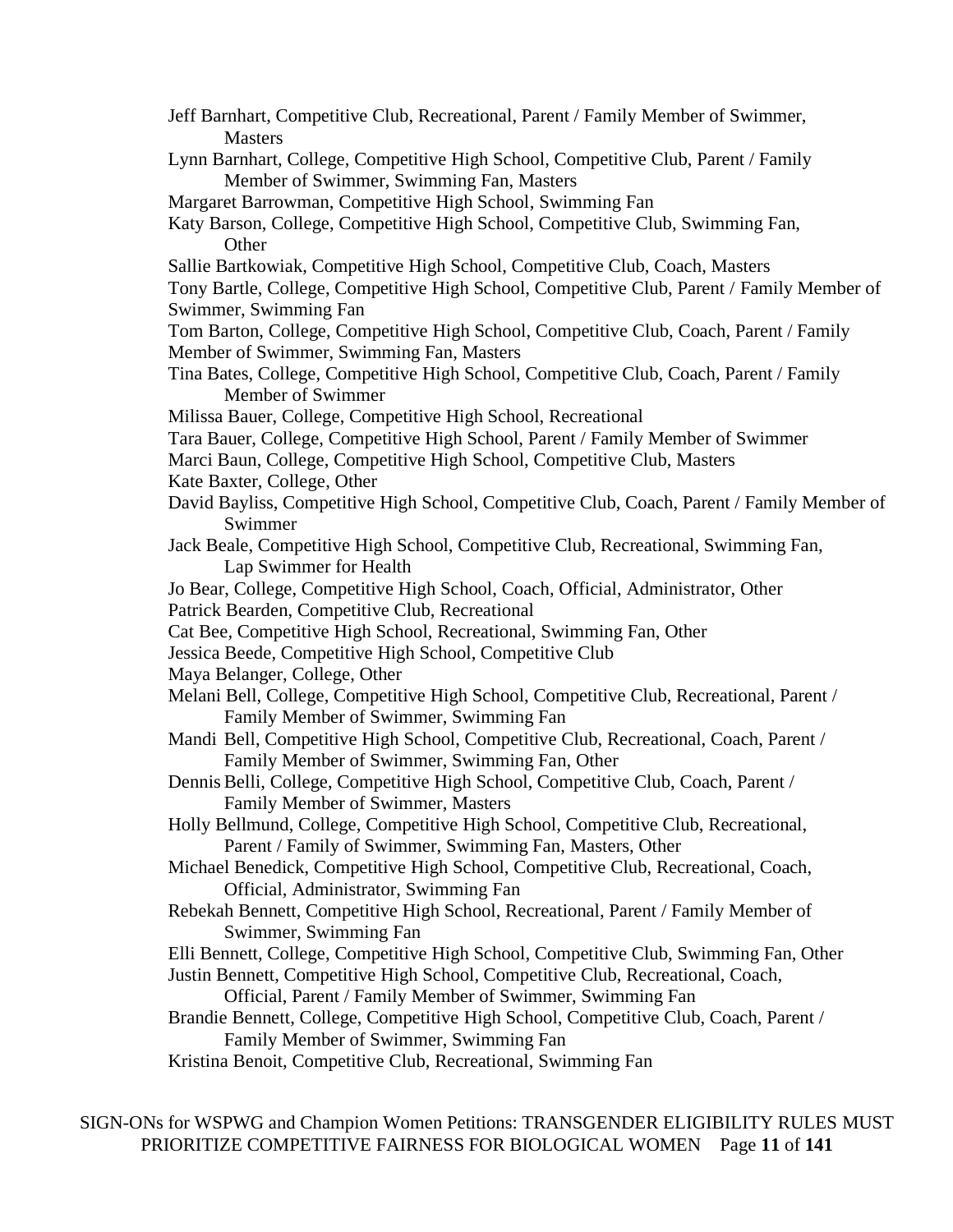Lisa Benson, Competitive High School, Competitive Club, Recreational, Parent / Family Member of Swimmer, Swimming Fan, Masters Hannah Beppel, College, Competitive High School, Competitive Club, Recreational Kathryn Bertolet, College, Competitive High School, Competitive Club, Recreational, Coach, Swimming Fan Andrew Bertolet, College, Competitive High School, Competitive Club, Coach, Swimming Fan Ricardo Betancourth, Competitive High School, Coach, Other Maryn Bieganski, College, Competitive High School, Competitive Club Lisa Biernot, Competitive High School, Competitive Club, Recreational, Swimming Fan Jordan Biggerstaff, Competitive High School, Competitive Club, Other Lindsey Billips, Competitive High School, Swimming Fan, Other Chris Birnbrich, College, Competitive High School, Competitive Club, Coach, Parent / Family Member of Swimmer, Swimming Fan, Masters, Other Brian Biro, College, Competitive High School, Coach, Swimming Fan Darlene Bitel, Competitive High School, Competitive Club, Parent / Family Member of Swimmer, Swimming Fan Jocelyn Bizic, Competitive High School, Competitive Club, Other Amy Black, College, Competitive High School, Competitive Club, Official, Administrator, Parent / Family Member of Swimmer, Swimming Fan, Masters Meghan Blackford Competitive Club, Recreational, Official, Parent / Family Member of Swimmer, Swimming Fan Emily Bliss, Competitive High School, Competitive Club, Recreational, Parent / Family Member of Swimmer, Swimming Fan Kate Bluford, Competitive High School, Competitive Club, Swimming Fan, underrepresented minority Shannon Blumenfeld, College, Competitive High School, Competitive Club, Parent / Family Member of Swimmer, Swimming Fan Deborah Blumenthal, Competitive Club, Recreational, Masters Ruth-Ann Bode, Competitive High School, Competitive Club, Official, Parent / Family Member of Swimmer, Masters, Other Deanne Bolger, Competitive High School, Parent / Family Member of Swimmer, Swimming Fan Meghan Bolin, College, Competitive High School, Competitive Club, Swimming Fan Pam Bolin, College, Competitive High School, Competitive Club, Parent / Family Member of Swimmer, Swimming Fan Bailee Bolin, College, Competitive High School, Competitive Club, Recreational, **Masters** Tara Bolivar, Competitive High School, Competitive Club, Coach, Administrator, Parent / Family Member of Swimmer, Other Emily Bollendorf, College, Competitive High School, Competitive Club LaurenBondly, Competitive High School, Recreational Kristine Bonebrake, Competitive High School, Competitive Club, Recreational, Coach, Parent / Family Member of Swimmer, Swimming Fan Riniki Bordoloi, College, Competitive High School, Other

SIGN-ONs for WSPWG and Champion Women Petitions: TRANSGENDER ELIGIBILITY RULES MUST PRIORITIZE COMPETITIVE FAIRNESS FOR BIOLOGICAL WOMEN Page **12** of **141**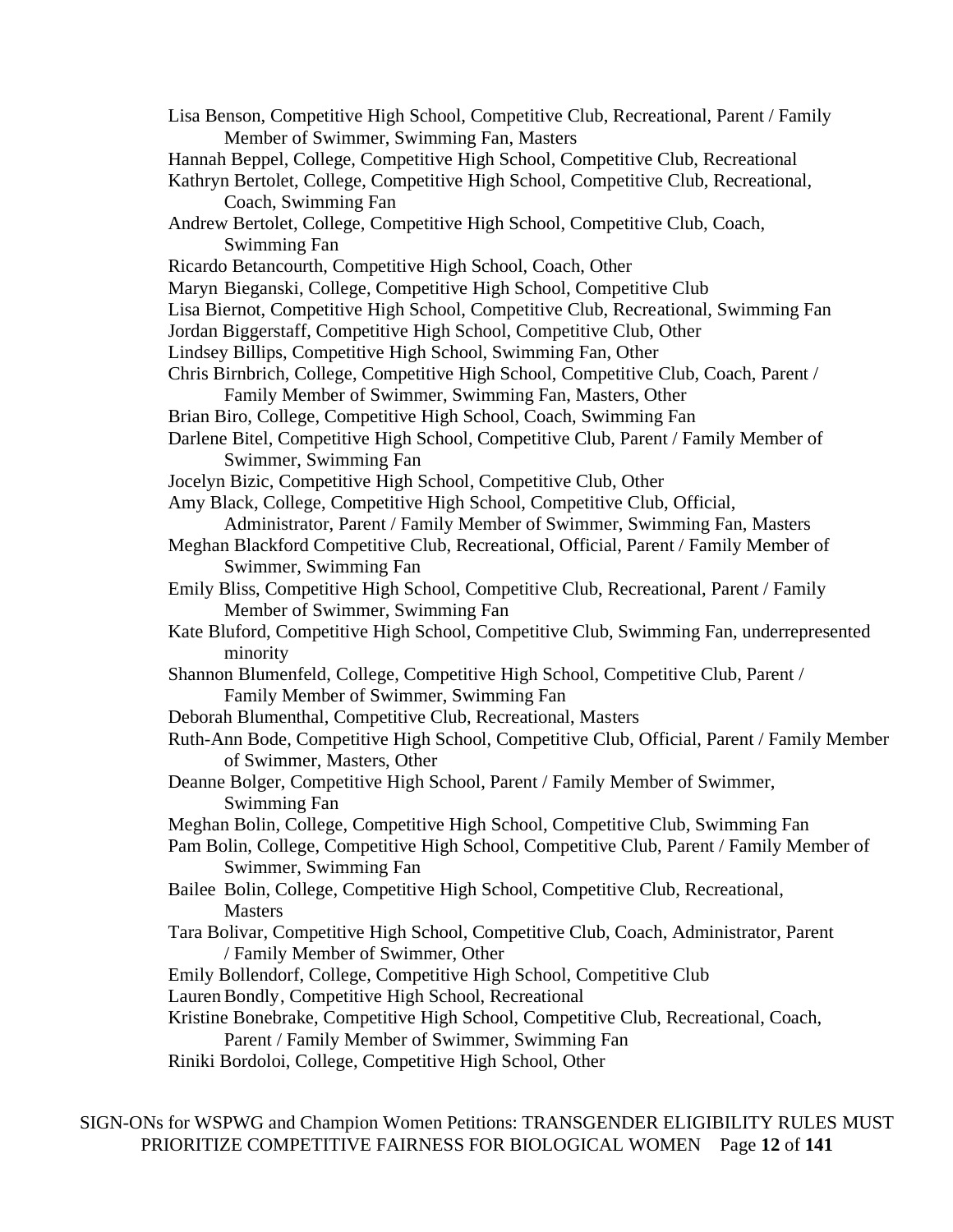- Sarah Borthwick, Competitive High School, Competitive Club, Parent / Family Member of Swimmer, Swimming Fan
- Josiah Bousum, Competitive High School, Competitive Club, Recreational, Parent / Family Member of Swimmer, Swimming Fan, Other
- Barbara Boutelle, College, Competitive High School, Competitive Club, Coach
- Mary Evelyn Bowling, College, Competitive High School, Competitive Club, Recreational,
- Coach, Official, Parent / Family Member of Swimmer, Swimming Fan, Masters, Other
- Jennifer Boyle, College, Competitive Club, Coach, Parent / Family Member of Swimmer
- Dawn Bracken, College, Competitive High School, Competitive Club, Recreational, Coach, Official, Administrator, Parent / Family Member of Swimmer, Swimming Fan, Masters,
	- **Other**
- Alison Bradshaw, Competitive High School, Parent / Family Member of Swimmer
- David Brancamp, College, Competitive High School, Competitive Club, Coach,
- Administrator, Parent / Family Member of Swimmer, Swimming Fan, Masters Kathy Brandt, College, Competitive High School, Coach, Parent / Family Member of
	- Swimmer, Swimming Fan, Other
- Kathy Brandt, College
- Colin Brandt, Competitive High School, Competitive Club, Recreational
- Lily Brannigan, Competitive High School, Parent / Family Member of Swimmer
- WendyBraun, College, Competitive High School, Competitive Club, Recreational, Coach, Official, Administrator, Parent / Family Member of Swimmer, Swimming Fan, Masters, **Other**
- August Brautigam, College, Masters
- Chris Breedy, College, Competitive High School, Competitive Club, Recreational, Coach, Administrator, Parent / Family Member of Swimmer, Swimming Fan, Masters, Other
- Steven Breiter, College, Competitive High School, Competitive Club, Coach, Parent / Family Member of Swimmer, Swimming Fan, Masters, Open Water Swimmer
- Makena Briggs, Competitive High School, Competitive Club
- Reese Briggs, Competitive High School, Competitive Club
- Eleanor Briggs, Competitive Club, Recreational
- Bella Brito, Competitive Club
- Amber Brocato, Competitive High School, Competitive Club, Parent / Family Member of Swimmer, Swimming Fan
- Julie Brooks, College, Masters, Other
- Shannon Brougham, College, Competitive High School, Competitive Club, Recreational,
- Coach,Parent / Family Member of Swimmer, Swimming Fan
- Anita Brown, College, Competitive High School, Competitive Club, Coach, Swimming Fan, **Other**
- Anne Brown, Competitive High School, Competitive Club, Official, Parent / Family Member of Swimmer
- Edward Brown, College, Competitive High School, Competitive Club, Swimming Fan, Masters Adrienne Brown, College, Competitive High School, Competitive Club, Swimming Fan, Masters Kennedy Brubaker, College, Competitive High School, Competitive Club, Recreational,

```
Coach, Parent /Family Member of Swimmer, Swimming Fan
```
Patrick Brugh, College, Competitive High School, Competitive Club, Coach, Parent/Family

SIGN-ONs for WSPWG and Champion Women Petitions: TRANSGENDER ELIGIBILITY RULES MUST PRIORITIZE COMPETITIVE FAIRNESS FOR BIOLOGICAL WOMEN Page **13** of **141**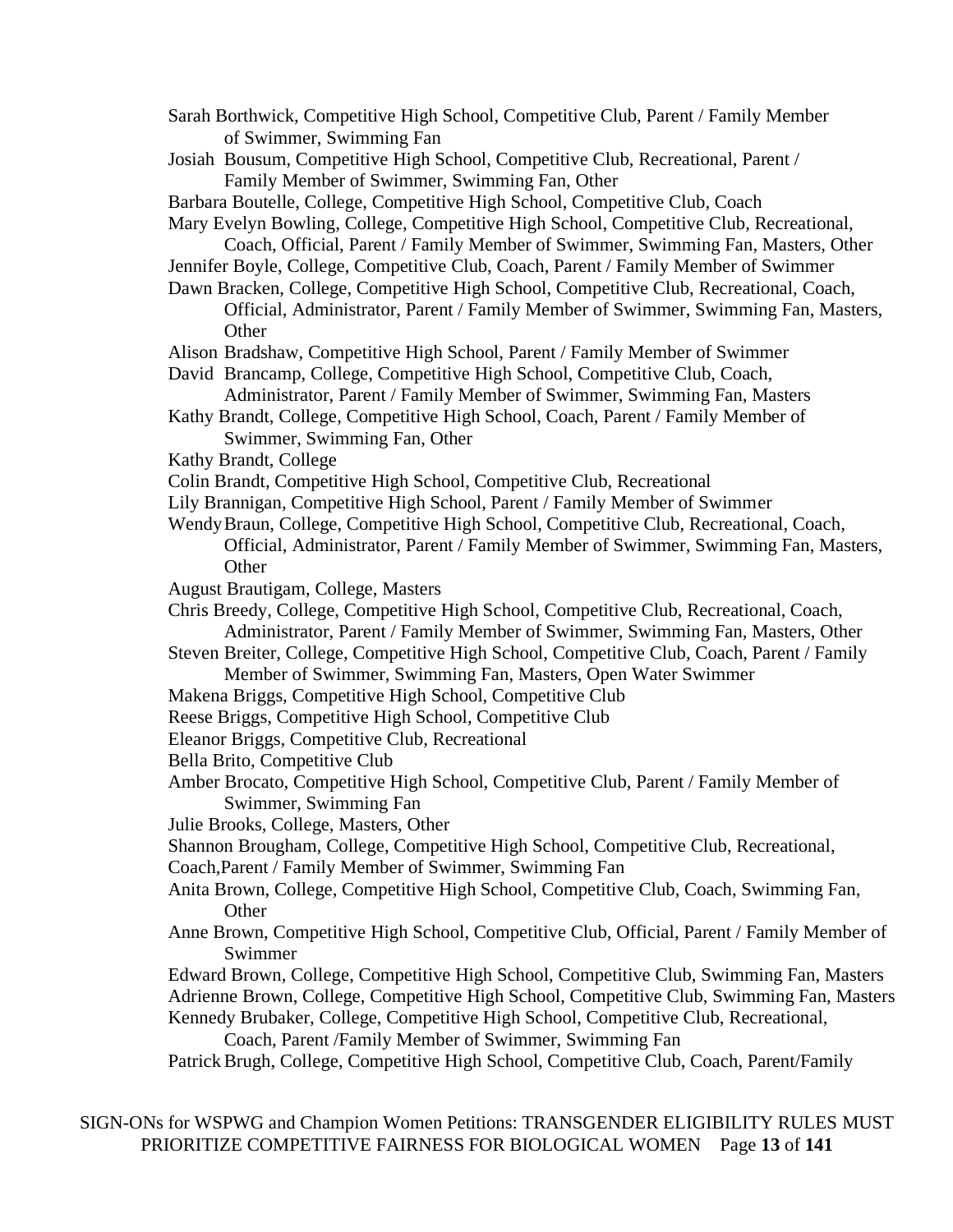Member of Swimmer, Swimming Fan, Masters

- Jennifer Brunetti, Competitive High School, Competitive Club, Recreational, Parent / Family Member of Swimmer, Swimming Fan
- Mary Bryant, Competitive Club, Coach
- Angela Budai, College, Competitive High School, Competitive Club, Parent / Family Member of Swimmer, Swimming Fan
- Shea Buirski, College, Competitive High School, Competitive Club, Recreational, Coach
- Carolyn Burgin, Competitive High School, Competitive Club, Recreational, Parent / Family Member of Swimmer, Other
- Paige Burke, Competitive High School, Recreational, Parent / Family Member of Swimmer
- Sean Burke, College, Competitive High School, Competitive Club, Recreational, Coach, Parent Family Member of Swimmer, Swimming Fan, Masters
- Kristin Burlew, College, Competitive Club, Coach
- Meredith Burney, College, Competitive High School, Coach, Parent / Family Member of Swimmer, For years I was training and being groomed to make the USA Olympic team for Modern Pentathlon. It was the 80's and only in the Olympics for men. The IOC kept promising that it would become available for me to make the Olympic squad (in '88 or '92) but it didn't happen until well after I retired from the sport. USA National Biathlon Team, 1996, but that sport didn't get past a World Championship. Please don't let more deserving girls and women have accolades and opportunities taken away from them by trans athletes. Women and girls have fought too long and hard for any semblance of equality in sport and to have it threatened by individuals who have benefitted from the biological growth as a male through puberty is simply not fair.
- Paula Burns, Competitive High School, Competitive Club, Recreational, Coach, Official, Parent / Family Member of Swimmer
- Amy Burton, College, Competitive High School, Competitive Club, Masters
- Monika Burzynska, College, Competitive High School, Competitive Club
- William Buslee, College, Competitive High School, Recreational, Coach, Swimming Fan, **Masters**

Douglas Butters, College, Competitive High School, Recreational, Swimming Fan, Masters Karen Bynum, College, Competitive High School, Competitive Club, Recreational, Parent

- / Family Member of Swimmer, Swimming Fan
- Kacy C., College, Competitive Club, Coach, Other
- Nell Cagle, Competitive High School, Competitive Club
- Mark Calvert, College, Competitive High School, Competitive Club, Recreational, Coach, Swimming Fan, Masters
- Stephen Campbell, College, Competitive High School
- Christina Campbell, College, Competitive High School, Competitive Club, Recreational
- Taylor Caplener, Competitive High School, Competitive Club, Swimming Fan
- Kristen Cappello, Competitive High School, Competitive Club, Parent / Family Member of Swimmer
- Linda Carballo, College, Competitive High School, Competitive Club, Recreational, Parent / Family Member of Swimmer, Swimming Fan, Masters, Other
- David Caretto, Competitive High School, Competitive Club, Parent / Family Member of Swimmer, Swimming Fan

SIGN-ONs for WSPWG and Champion Women Petitions: TRANSGENDER ELIGIBILITY RULES MUST PRIORITIZE COMPETITIVE FAIRNESS FOR BIOLOGICAL WOMEN Page **14** of **141**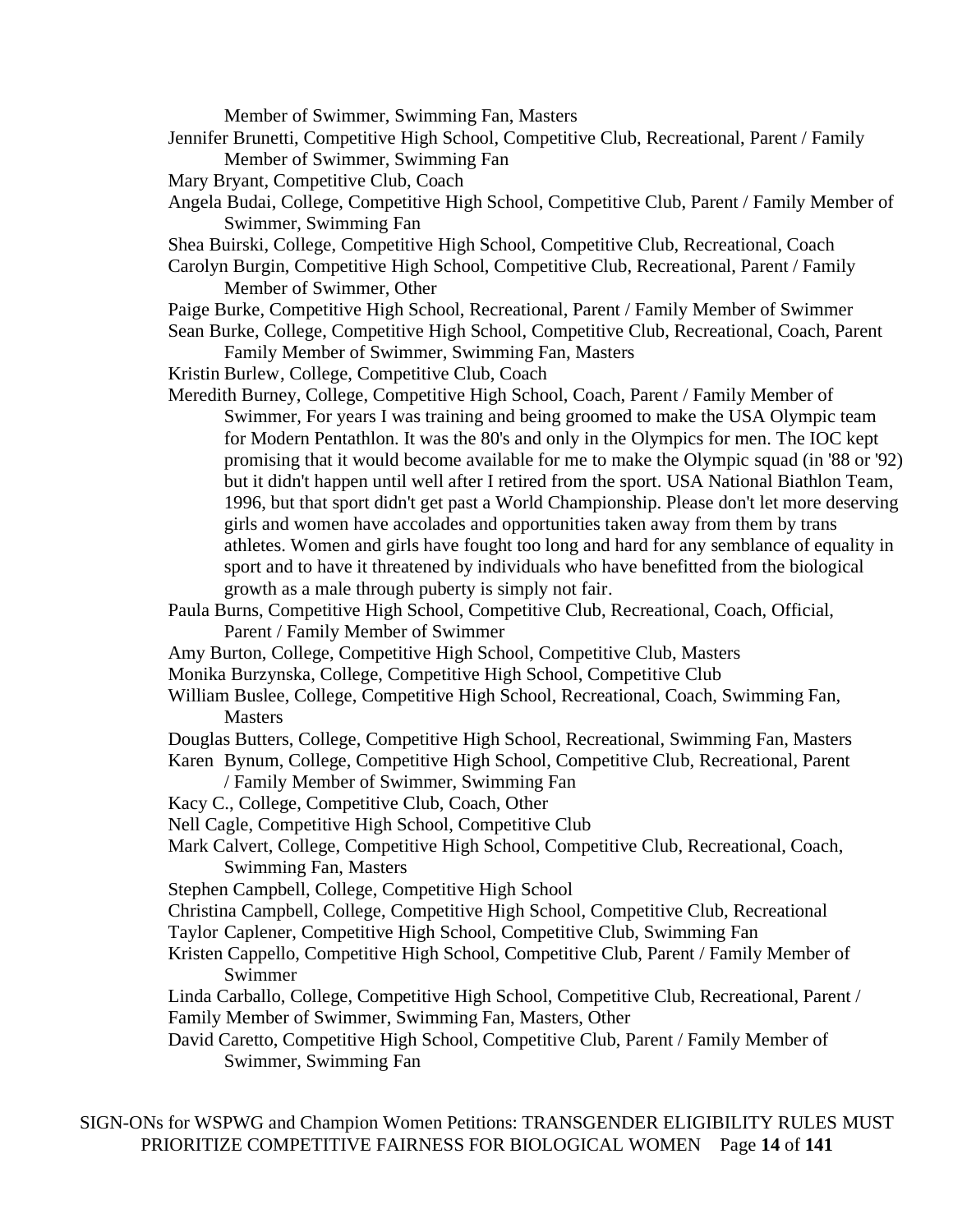- Phillip Carey, Competitive High School, Recreational, Coach, Parent / Family Member of Swimmer, Other
- Madeleine Carey, College, Swimming Fan, Other
- Mirinda Carfrae, Competitive Club, Parent / Family Member of Swimmer, Swimming Fan, **Masters**
- Kristy Carlisle, Competitive High School, Recreational, Parent / Family Member of Swimmer, Swimming Fan, Other
- Pam Carlson, Competitive High School, Competitive Club, Recreational, Parent / Family Member of Swimmer, Other
- Laurie Carlson, College, Coach
- Emma Carlton, College
- Candace Carpenter, Competitive High School, Competitive Club
- LeAnn Carr, Competitive High School, Competitive Club, Recreational, Coach, Official, Administrator, Parent / Family Member of Swimmer, Swimming Fan, Masters
- Abigail Carr, College, Competitive Club, Other
- Megan Carrington, Competitive Club, Recreational, Coach, Parent / Family Member of Swimmer
- Sara Carroll, College, Competitive Club, Recreational, Coach, Parent / Family Member of Swimmer, Swimming Fan, Masters
- Katie Carson, College, Competitive High School, Competitive Club, Other
- CJ Carter, Competitive High School, Competitive Club, Recreational, Swimming Fan, Other
- Carole Carter, College, Competitive Club, Swimming Fan, Other
- Michelle Case, Competitive Club, Coach, Swimming Fan
- Jennifer Casey, Competitive High School, Competitive Club, Recreational, Parent / Family Member of Swimmer, Swimming Fan, Masters, Other
- Maureen Casteel, Competitive High School, Competitive Club, Coach, Official, Parent / Family Member of Swimmer, Swimming Fan, Masters
- Erin Catanach, Competitive High School, Competitive Club, Recreational
- Paul Caton, College, Competitive High School, Competitive Club, Coach, Parent / Family Member of Swimmer, Swimming Fan
- Jack Caucino, College, Competitive High School, Competitive Club, Coach, Administrator, Parent / Family Member of Swimmer, Swimming Fan
- Laura Cavanaugh, College, Competitive High School, Competitive Club, Recreational, Swimming Fan, Masters, Other
- Sara Cavendish, Competitive High School, Competitive Club, Recreational, Swimming Fan Maxime Cearns-Desgagne, Competitive High School, Swimming Fan, Other
- Claire Chahbandour, College, Competitive High School, Competitive Club, Swimming Fan Isabella Chambers, College, Competitive High School, Competitive Club
- Shannon Chan, Competitive High School, Recreational, Official, Parent / Family Member of Swimmer, Other
- Daniel Chance, College, Competitive High School, Competitive Club
- Ashleigh Chandler, College, Competitive High School, Competitive Club, Recreational, Official, Parent / Family Member of Swimmer, Swimming Fan
- Tanya Chandler, College, Competitive High School, Competitive Club, Recreational, Coach, Official Administrator, Parent / Family Member of Swimmer, Swimming Fan

SIGN-ONs for WSPWG and Champion Women Petitions: TRANSGENDER ELIGIBILITY RULES MUST PRIORITIZE COMPETITIVE FAIRNESS FOR BIOLOGICAL WOMEN Page **15** of **141**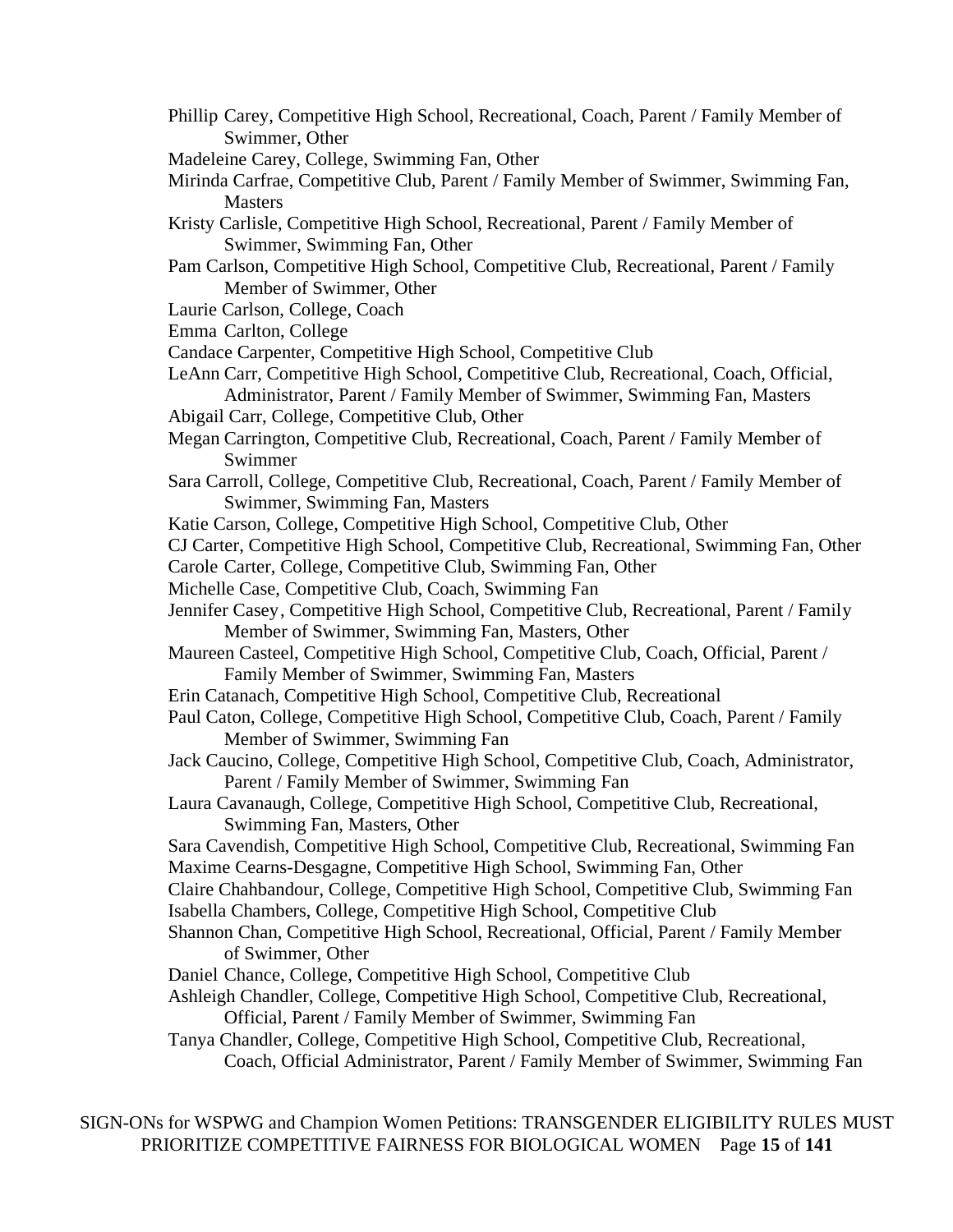- Tracy Chaney, College, Competitive High School, Competitive Club, Parent / Family Member of Swimmer, Swimming Fan
- Bob Chang, College, Competitive High School, Competitive Club, Coach, Parent / Family Member of Swimmer, Swimming Fan, Other
- Loralee Chase, College, Competitive High School, Competitive Club, Recreational, Parent / Family Member of Swimmer, Swimming Fan
- Bruckner Chase, College, Coach, Administrator, Masters, Other
- Ava Chavez, Competitive High School, Competitive Club
- Kallie Chelsvig, College
- Fang Chen, College, Competitive High School
- Jerry Chen, College, Competitive High School, Competitive Club, Coach, Swimming Fan
- Ron Chenault, College, Competitive High School, Competitive Club, Recreational, Coach, Administrator, Parent / Family Member of Swimmer
- Haley Chesno, College, Competitive High School, Competitive Club
- C. Chiarello, Competitive High School, Competitive Club, Recreational, Swimming Fan, Other
- Carol Childs, Competitive Club, Recreational, Parent / Family Member of Swimmer, Swimming Fan
- Jeanne Childs-Siragusa, College, Masters, American Record Holder and Member of the US National Swim Team 1978-1984. Ranked 3rd in World Rankings 200m Breastroke. World Championships (1982), the World College Championships (1983), and I am a 4-time NCAA Champion, 6-time US National Champion, and NJCAA Champion. Recently named to 100 of all time College Women's Swimming. "
- Samuel Chong, College, Competitive High School, Competitive Club, Recreational, Coach, Swimming Fan, Masters
- Cathy Chung, Competitive High School, Competitive Club, Parent / Family Member of Swimmer, Swimming Fan
- KendalChunn, College, Competitive High School, Competitive Club, Swimming Fan
- Kevin Churchwell, Competitive High School, Recreational, Parent / Family Member of Swimmer, Swimming Fan
- Tracy Churdar, College, Competitive High School, Competitive Club, Recreational, Coach, Official,Administrator, Parent / Family Member of Swimmer, Swimming Fan, Masters
- Lynne Cimorelli, College, Competitive High School, Competitive Club, Recreational,
- Coach, Official, Parent / Family Member of Swimmer, Swimming Fan, Masters Cannon Claiborne, College, Other
- Alison Clark, Competitive Club, Parent / Family Member of Swimmer, Swimming Fan, Other Catherine Clark, College, Competitive High School, Competitive Club, Swimming Fan
- London Clarke, College, Competitive High School, Competitive Club, Parent / Family
	- Member of Swimmer, Swimming Fan
- Madison Clements, Competitive High School, Competitive Club, Recreational
- Stephen Clendenin, College, Competitive Club, Coach, Swimming Fan
- Robyn Clevenger, College, Competitive High School, Competitive Club, Coach, Swimming Fan
- David Cliff, College, Competitive High School, Competitive Club, Coach, Administrator, Parent /Family Member of Swimmer, Swimming Fan, Masters
- Ivy Cobb, Competitive High School, Competitive Club, Recreational, Parent / Family

SIGN-ONs for WSPWG and Champion Women Petitions: TRANSGENDER ELIGIBILITY RULES MUST PRIORITIZE COMPETITIVE FAIRNESS FOR BIOLOGICAL WOMEN Page **16** of **141**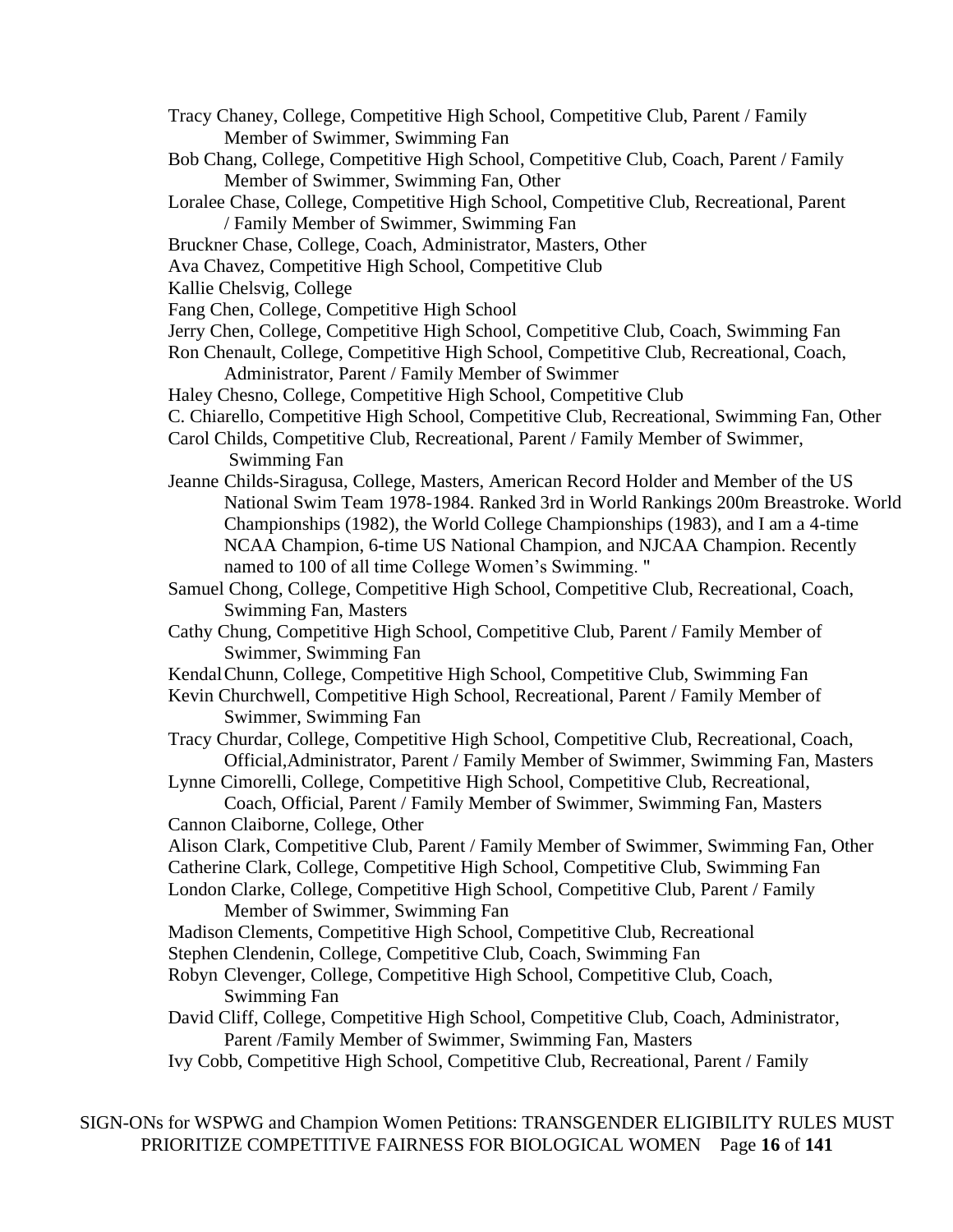Member of Swimmer, Swimming Fan, Other GiannaCoburn, Competitive High School Jessica Cockrill, College, Competitive Club, Coach, Parent / Family Member of Swimmer, Swimming Fan Lise Coetzee, Competitive High School Laura Coffman, Competitive Club, Coach, former US National Team Water Polo player Katie Cole, College, Competitive Club, Swimming Fan, Other Andrew Coleman, Competitive Club, Recreational Tracy Collett, College, Competitive High School, Competitive Club, Coach, Masters Susan Collins Pressler, College, Competitive High School, Competitive Club, Coach Amy Colon, Competitive Club, Official, Parent / Family Member of Swimmer, Swimming Fan Liska Conboy, College, Competitive High School, Competitive Club, Parent / Family Member of Swimmer, Swimming Fan Teri Conklin, College, Competitive High School, Competitive Club, Coach, Parent / Family Member of Swimmer, Swimming Fan John Connelly, College, Competitive High School, Competitive Club, Recreational, Coach, Parent /Family Member of Swimmer, Swimming Fan, Masters Colin Cook, College, Competitive High School, Coach, Parent / Family Member of Swimmer, Swimming Fan, Masters Ashley Cook, Competitive High School, Competitive Club, Recreational, Parent / Family Member of Swimmer, Swimming Fan, Masters, Other Shannon Corbeau, College, Competitive Club, Coach, Official, Parent / Family Member of Swimmer, Swimming Fan Zane Corbin, Competitive High School, Competitive Club, Recreational, Official, Parent / Family Member of Swimmer, Swimming Fan, Masters Dom Corbin, Competitive High School, Competitive Club, Official, Parent / Family Member of Swimmer, Swimming Fan, Other Rhiannon Cornelius, College, Competitive High School, Competitive Club, Recreational, Parent /Family Member of Swimmer, Swimming Fan, Masters Peter Corritori, College, Competitive High School, Competitive Club Jennifer Cory, College, Competitive High School, Competitive Club, Recreational, Coach, Parent /Family Member of Swimmer Marjorie Cotter, College, Recreational, Parent / Family Member of Swimmer, Swimming Fan, **Masters** Sydney Couch, Competitive Club, Recreational, Coach, Swimming Fan Jill Countie, College, Competitive High School, Competitive Club, Recreational, Coach, Parent / Family Member of Swimmer, Swimming Fan, Masters Grace Countie, College John Couric, College Sharbelle Couric, Competitive High School, Recreational, Parent / Family Member of Swimmer, Swimming Fan, Other Bryan Coward, College, Competitive High School, Competitive Club, Parent / Family Member of Swimmer, Swimming Fan Pam Cox, College, Competitive Club, Parent / Family Member of Swimmer Izzy Cox, Competitive High School, Competitive Club

SIGN-ONs for WSPWG and Champion Women Petitions: TRANSGENDER ELIGIBILITY RULES MUST PRIORITIZE COMPETITIVE FAIRNESS FOR BIOLOGICAL WOMEN Page **17** of **141**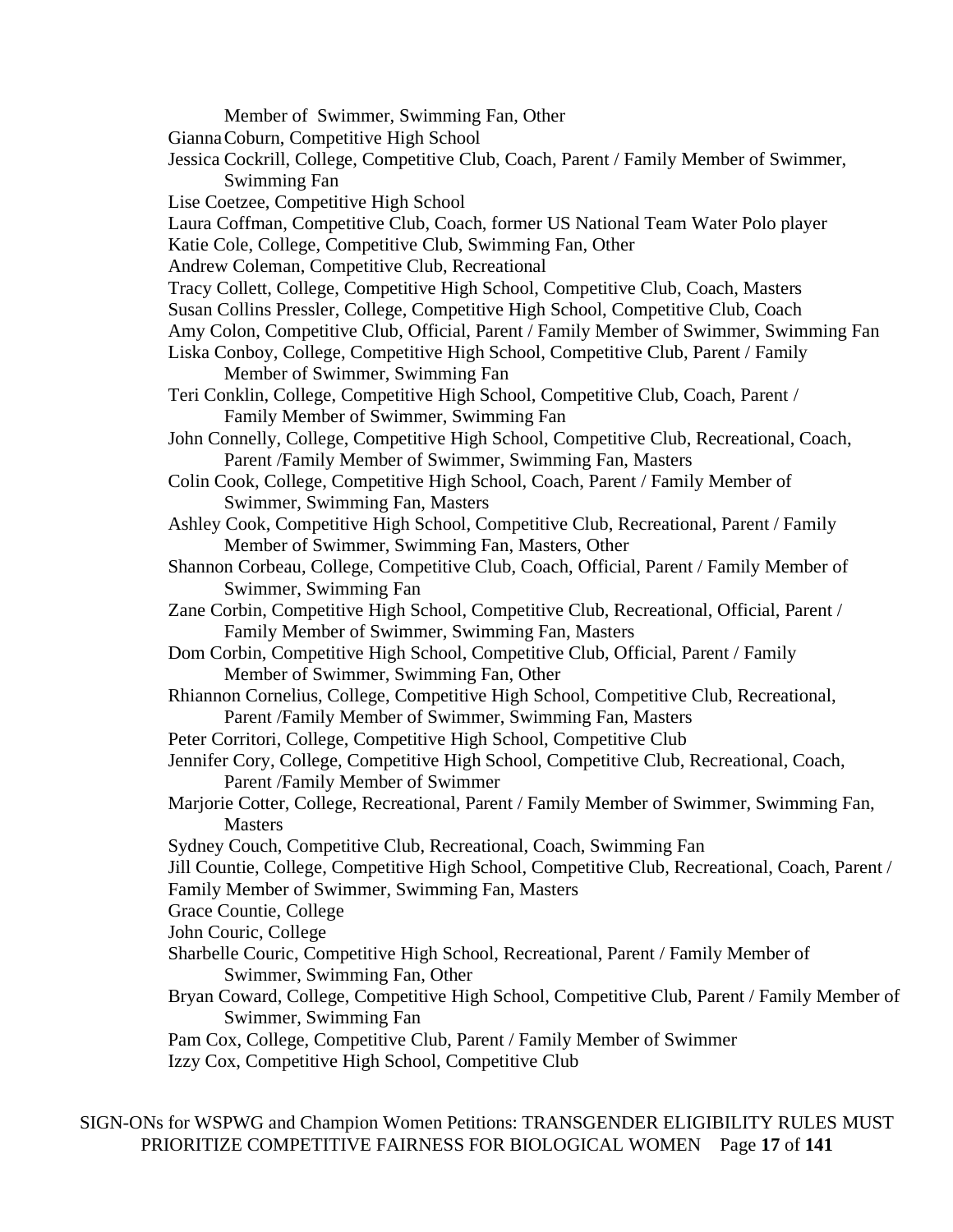- Marisa Cozort, College, Competitive High School, Competitive Club, Coach, Administrator, Parent / Family Member of Swimmer, Masters, Other
- Eileen Craffey Competitive Club, Coach, Official, Parent / Family Member of Swimmer, Swimming Fan, Masters
- Ella Crawford, Competitive High School, Competitive Club
- Holly Merkh Crawford, College, Competitive High School, Competitive Club, Official, Parent / Family Member of Swimmer, Swimming Fan, Other
- Christine Creech, Competitive High School, Parent / Family Member of Swimmer, Other
- PamelaCriscitiello, College, Competitive Club, Coach, Official, Parent / Family Member of Swimmer, Swimming Fan, Other
- Katie Crom, Competitive High School, Competitive Club
- Stacey Crosby, College, Competitive High School, Competitive Club, Recreational, Coach, Official, Parent / Family Member of Swimmer, Swimming Fan, Masters
- Andrew Crosson, College, Competitive High School, Competitive Club, Recreational, Swimming Fan
- Rachel Crowder, Competitive High School, Competitive Club, Recreational, Swimming Fan, **Other**
- Stan Crump, College, Competitive High School, Competitive Club, Coach, Swimming Fan Chip Crush, College, Competitive High School, Competitive Club, Recreational, Parent / Family
- Member of Swimmer, Swimming Fan, Masters, Other
- Mimi Crush, College, Coach, Parent / Family Member of Swimmer, Swimming Fan, Other
- Kelly Cullop, College, Competitive High School, Competitive Club, Official, Parent / Family Member of Swimmer, Swimming Fan, Masters
- Trish Cundiff, College, Recreational, Coach, Parent / Family Member of Swimmer, Swimming Fan, Masters
- Kristen Cunnane, College, Competitive High School, Competitive Club, Coach, Parent / Family Member of Swimmer, Swimming Fan, Other
- Megan Cunningham, College, Competitive High School, Competitive Club, Recreational, Coach, Official, Administrator, Parent / Family Member of Swimmer, Swimming Fan, Masters, Other
- Maya Cunningham, College, Competitive High School, Competitive Club, Swimming Fan
- Donella Curcio, College, Competitive High School, Competitive Club, Parent / Family Member of Swimmer, Swimming Fan
- Christine Curley, Competitive High School, Competitive Club, Recreational, Parent / Family Member of Swimmer, Other
- Drea Cusano, Competitive High School, Parent / Family Member of Swimmer, Swimming Fan
- Anne Cutler, College, Competitive High School, Competitive Club, Coach, Official, Administrator, Swimming Fan
- Sarah D, Competitive High School, Competitive Club, Parent / Family Member of Swimmer, **Other**
- Michelle D., Competitive High School, Coach, Official, Parent / Family Member of Swimmer, Swimming Fan

Jamil Dada, College, Competitive High School, Recreational, Swimming Fan

Sarah Daly, College, Competitive High School, Competitive Club, Parent / Family Member

SIGN-ONs for WSPWG and Champion Women Petitions: TRANSGENDER ELIGIBILITY RULES MUST PRIORITIZE COMPETITIVE FAIRNESS FOR BIOLOGICAL WOMEN Page **18** of **141**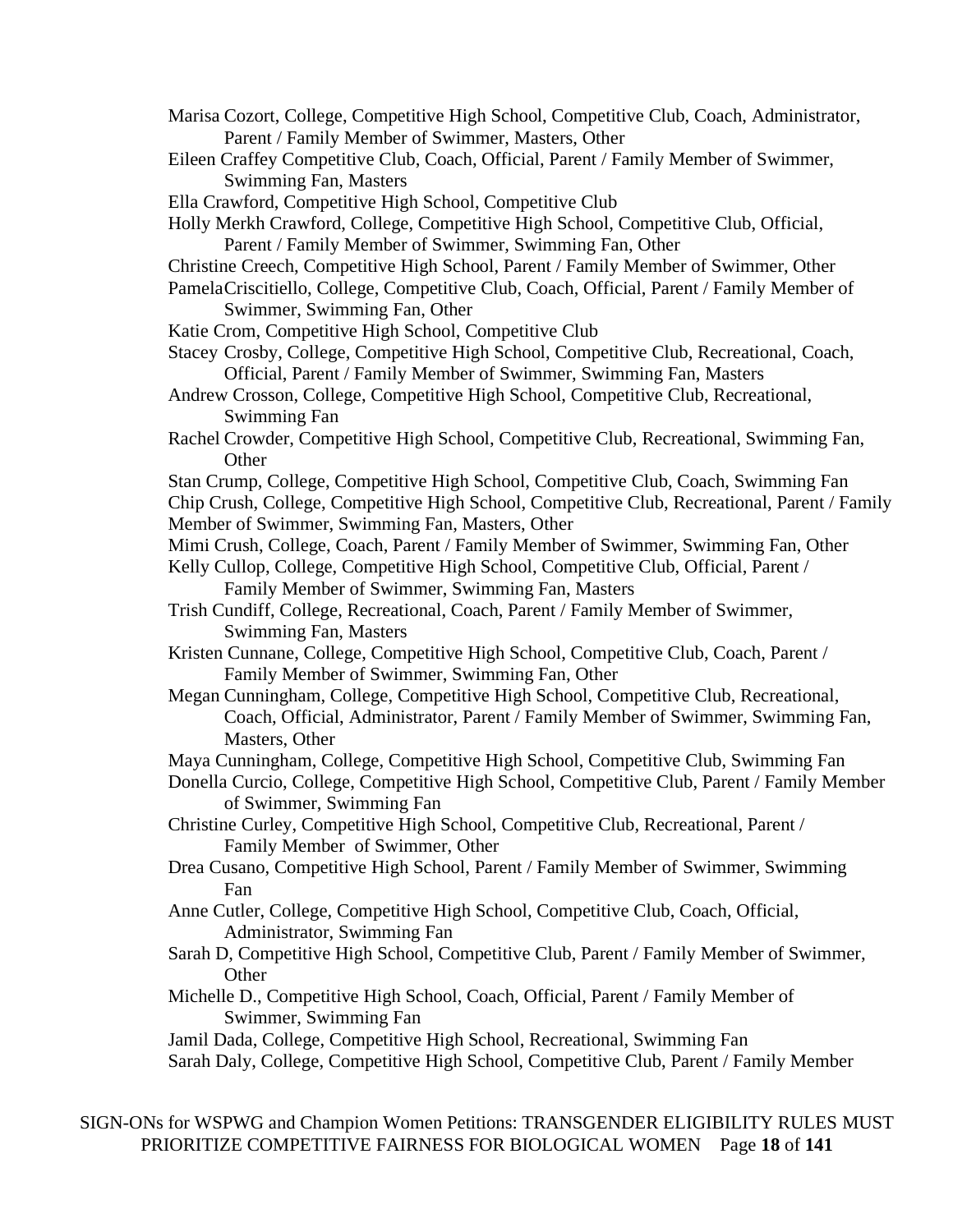of Swimmer, Swimming Fan, Former D1 (SMU swimming), 2004 Olympic trials and 6 time all American. WAC Individual and team conf champ. Top 50 in world and nationals in 7 event

- Brent Daniel, Competitive High School, Competitive Club, Recreational, Coach, Parent / Family Member of Swimmer, Swimming Fan
- Tammy Daniels, College, Competitive High School, Competitive Club, Parent / Family Member of Swimmer, Swimming Fan
- Sally Darlington, Competitive Club
- Emma Darnell, College, Other
- Zoe Davey, Competitive High School, Competitive Club, Other
- Gillian Davey, College, Competitive High School, Competitive Club, Other
- Kate Davey, College, Competitive High School, Competitive Club, Coach, Parent / Family Member of Swimmer, Swimming Fan
- Jennifer Davidson, College, Competitive High School, Competitive Club, Coach, Swimming Fan, Masters
- Roland Davis, College, Competitive High School, Competitive Club, Recreational, Coach, Administrator, Parent / Family Member of Swimmer, Swimming Fan, Masters
- Roy Davis, College, Competitive High School, Recreational, Parent / Family Member of Swimmer, Other
- Michele Davis, Competitive High School, Recreational
- Carolynn Dawe, Competitive High School
- DebbieDawe, Competitive Club, Recreational, Parent / Family Member of Swimmer, Swimming Fan
- NadineDay, College, Competitive High School, Competitive Club, Recreational, Coach, Official, Administrator, Parent / Family Member of Swimmer, Swimming Fan, Masters
- Aimee Day, Competitive Club, Recreational, Parent / Family Member of Swimmer, Other
- ConnieDeabreu, College, Competitive High School, Recreational, Coach, Official,
	- Administrator,Parent / Family Member of Swimmer, Swimming Fan, Other
- Lauren Deal, College, Competitive High School, Competitive Club, Recreational, Coach, Parent /Family Member of Swimmer, Other
- Charles Dean, Competitive Club, Recreational, Other
- Jason DeAnda, College, Competitive High School, Competitive Club, Recreational, Coach, Official, Administrator, Parent / Family Member of Swimmer, Swimming Fan, Other
- Amy DeAngelis, Competitive High School, Competitive Club, Parent / Family Member of Swimmer, Swimming Fan, Other
- Roger Deary, College, Competitive High School, Competitive Club, Coach, Official, Parent / Family Member of Swimmer
- Natasha Deatherage, Competitive High School, Competitive Club, Recreational, Parent / Family Member of Swimmer, Swimming Fan
- Dwalin DeBoer, Competitive High School, Recreational
- Deborah Deffaa, College, Masters
- Alex Dehner, College, Competitive High School, Competitive Club, Coach, Swimming Fan Sarah DeLaForest, Competitive High School, Competitive Club, Recreational, Swimming Fan,Other
- Ryan Delcambre, Competitive High School, Recreational, Coach, Swimming Fan

SIGN-ONs for WSPWG and Champion Women Petitions: TRANSGENDER ELIGIBILITY RULES MUST PRIORITIZE COMPETITIVE FAIRNESS FOR BIOLOGICAL WOMEN Page **19** of **141**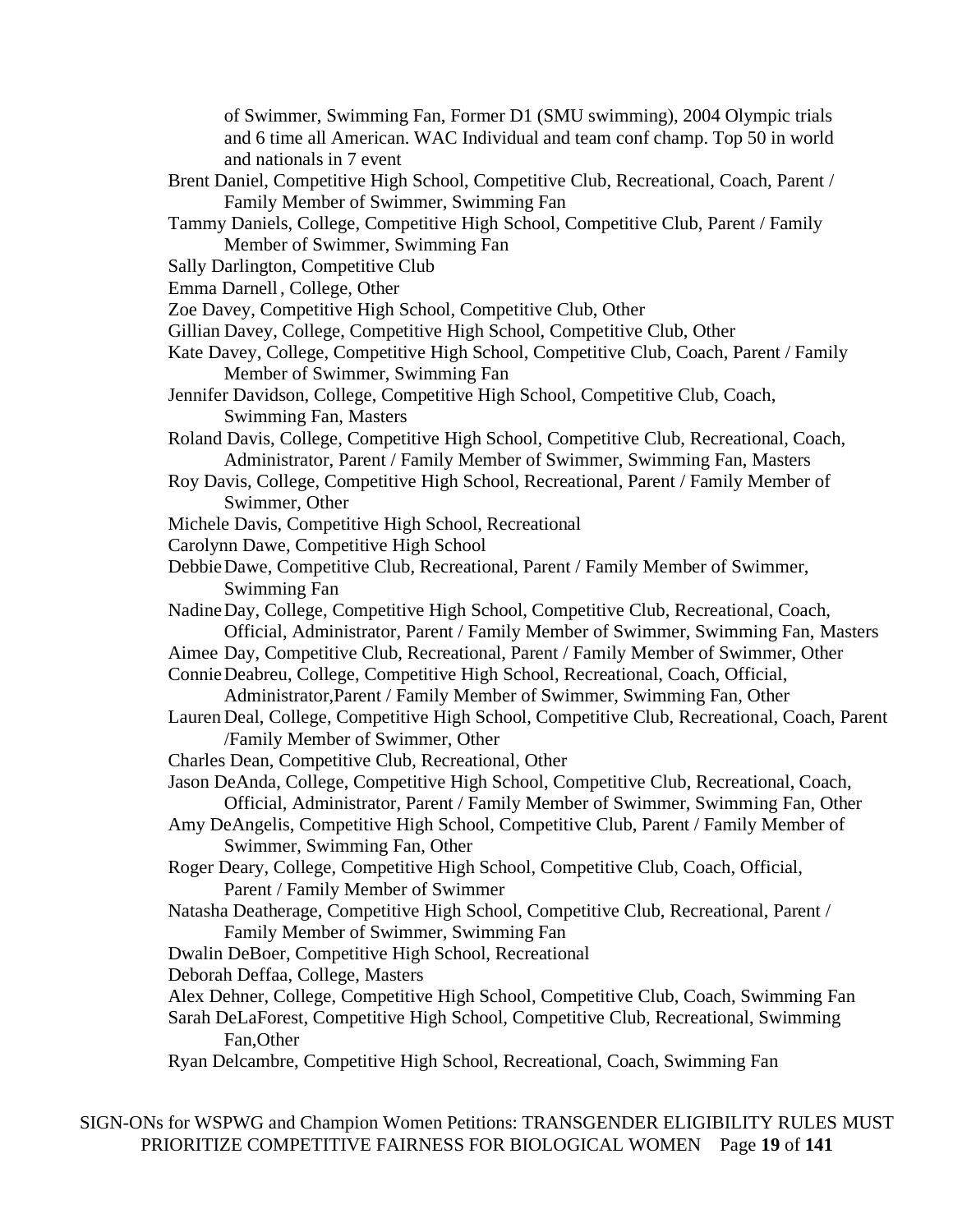- Jackie DeLoof, College, Competitive High School, Parent / Family Member of Swimmer Karl Demirel, Competitive High School, Swimming Fan
- Art DeMonte, Competitive High School, Competitive Club, Recreational, Parent / Family Member of Swimmer, Swimming Fan, Masters, triathlete
- MariahDenigan, College, Other
- Amanda Denny, Competitive High School, Competitive Club, Swimming Fan, Other
- Casey DePeralta, Competitive High School, Parent / Family Member of Swimmer, Other

Christopher Derivaux, College, Recreational, Official, Parent / Family Member of Swimmer, Swimming Fan

- Lilly Derivaux, Competitive High School, Competitive Club
- Janelle Devia, College, Competitive Club, Masters
- Brian Devone, Competitive High School, Competitive Club, Recreational, Official,
- Administrator, Parent / Family Member of Swimmer, Swimming Fan Ross Dibblin, College
- Mike Dibens, College, Competitive High School, Competitive Club, Recreational, Swimming Fan
- Morgan Dickson, College, Competitive High School, Competitive Club, Swimming Fan, **Other**
- Ben Dietz, Competitive Club, Other
- Deb Dimatteo, College, Recreational, Coach, Administrator
- Meredith DiPasquale, Competitive High School, Competitive Club

Kassidy DiPierro, Competitive High School, Competitive Club, Other

- Karina Donahue, College, Recreational, Swimming Fan, Other
- Jane Donahue, College, Competitive High School, Competitive Club, Recreational, Coach,

Parent /Family Member of Swimmer, Swimming Fan

- Dave Donaldson, Competitive High School, Masters
- Drew Donaldson, Competitive High School, Competitive Club, Swimming Fan
- Danby Donlan, Competitive High School, Competitive Club, Recreational, Parent / Family Member of Swimmer
- Lori Dotterweich, Competitive Club, Parent / Family Member of Swimmer, Other
- Shaun Dougherty, Competitive High School, Competitive Club, Recreational, Coach, Swimming Fan
- Carol Downey, College, Competitive High School, Competitive Club, Coach
- Alex Downing, Competitive High School, Competitive Club
- Jacqueline Doyle, College, Competitive High School, Competitive Club, Swimming Fan, Masters
- Sandy Drake, College, Competitive High School, Competitive Club, Coach, Official, Parent / Family Member of Swimmer, Swimming Fan, Masters
- Charlotte Ducanois, Competitive High School, Competitive Club, Swimming Fan, Other
- Dawn Duffy, Competitive High School, Competitive Club, Coach, Official, Swimming Fan, Masters
- Corky Dugan, Competitive High School, Competitive Club, Recreational, Coach, Swimming Fan, **Masters**

Amy Dugger, Competitive Club, Official, Parent / Family Member of Swimmer, Swimming Fan Troy Duncan, Competitive High School, Recreational, Parent / Family Member of Swimmer

SIGN-ONs for WSPWG and Champion Women Petitions: TRANSGENDER ELIGIBILITY RULES MUST PRIORITIZE COMPETITIVE FAIRNESS FOR BIOLOGICAL WOMEN Page **20** of **141**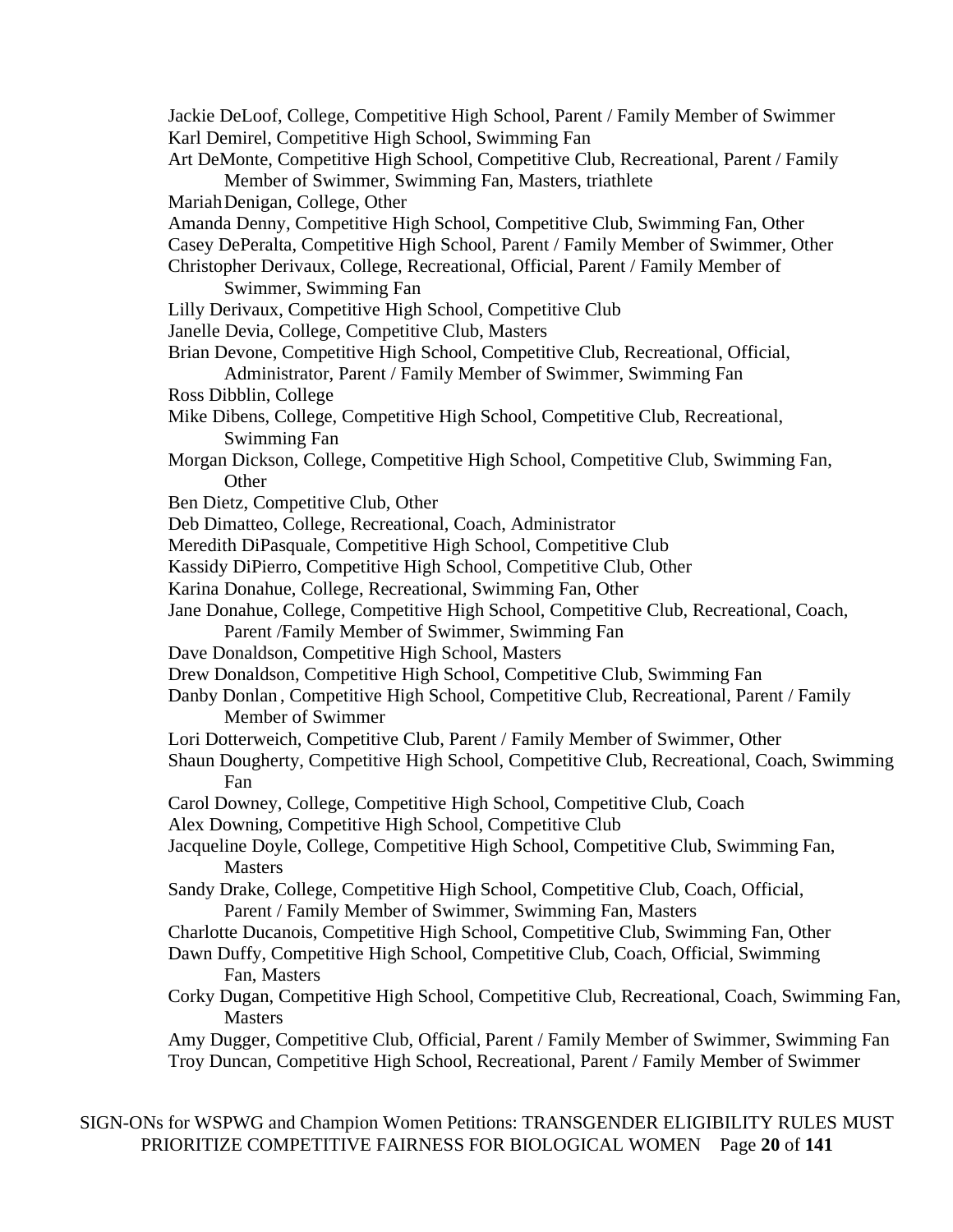- Michael Duncan, Competitive Club, Recreational, Parent / Family Member of Swimmer, Swimming Fan
- Zak Duncan, College, Competitive High School, Competitive Club, Recreational, Coach, Swimming Fan

Jeffrey Dunn, Competitive High School

- Parker Dunn, Competitive High School, Competitive Club, Recreational, Parent / Family Member of Swimmer, Swimming Fan, Other
- Allyson Dupay, College, Competitive High School, Competitive Club
- Angelica Duque, Competitive High School, Competitive Club, Swimming Fan, Other
- Alyson Dutch, College, Competitive High School, Competitive Club, Junior Olympian
- Dana Dutcher May, College, Competitive High School, Competitive Club, Coach, Parent / Family Member of Swimmer, Swimming Fan, Masters, 3x Olympic Trials qualifier, 2 x team NCAA Nat Champs, 14 time collegiate All American, many USS and NCAA relay titles.
- Ryan Ebens, Competitive High School, Competitive Club, Recreational, Parent / Family Member of Swimmer, Swimming Fan, Masters, Other
- Jacqueline Edelman, College, Competitive High School, Competitive Club, Coach, Swimming Fan, Masters
- Elli Edgar, College, Competitive High School, Competitive Club
- Taylor Edmondson, Competitive High School, Recreational, Other
- Kristen Edsall, Competitive High School, Recreational, Parent / Family Member of Swimmer, Masters
- Jack Edward, Competitive High School, Competitive Club, Recreational, Swimming Fan, **Other**
- Rebecca Edwards, Competitive Club, Parent / Family Member of Swimmer, Other
- Casey Edwards, Competitive High School, Competitive Club, Recreational, Parent / Family Member of Swimmer, Swimming Fan
- Nikita Efimov, Competitive High School, Competitive Club, Official
- Benjamin Eicher, Competitive High School, Coach, Official, Parent / Family Member of Swimmer,Swimming Fan, Masters, Other
- Laura Eitel, Competitive High School
- Samantha Ekleberry, College
- Kristen Elias Pakela, College, Competitive High School, Competitive Club, Masters
- Jess Elizabeth, Competitive High School, Recreational, Parent / Family Member of Swimmer, Swimming Fan, Other
- Scott Ellison, Competitive High School, Recreational, Parent / Family Member of Swimmer, Swimming Fan, Other
- Jana Ellis-Vincent, College, Competitive High School, Competitive Club, Coach Andrew Elton, College
- Keli Emerson Dumiak, College, Competitive High School, Competitive Club, Swimming Fan, Masters
- Anja Enervold, College, Competitive High School, Competitive Club, Coach, Swimming Fan

Liza Engstrom, College, Competitive High School, Competitive Club, Swimming Fan Kris Engstrom, Competitive Club, Recreational, Parent / Family Member of Swimmer,

SIGN-ONs for WSPWG and Champion Women Petitions: TRANSGENDER ELIGIBILITY RULES MUST PRIORITIZE COMPETITIVE FAIRNESS FOR BIOLOGICAL WOMEN Page **21** of **141**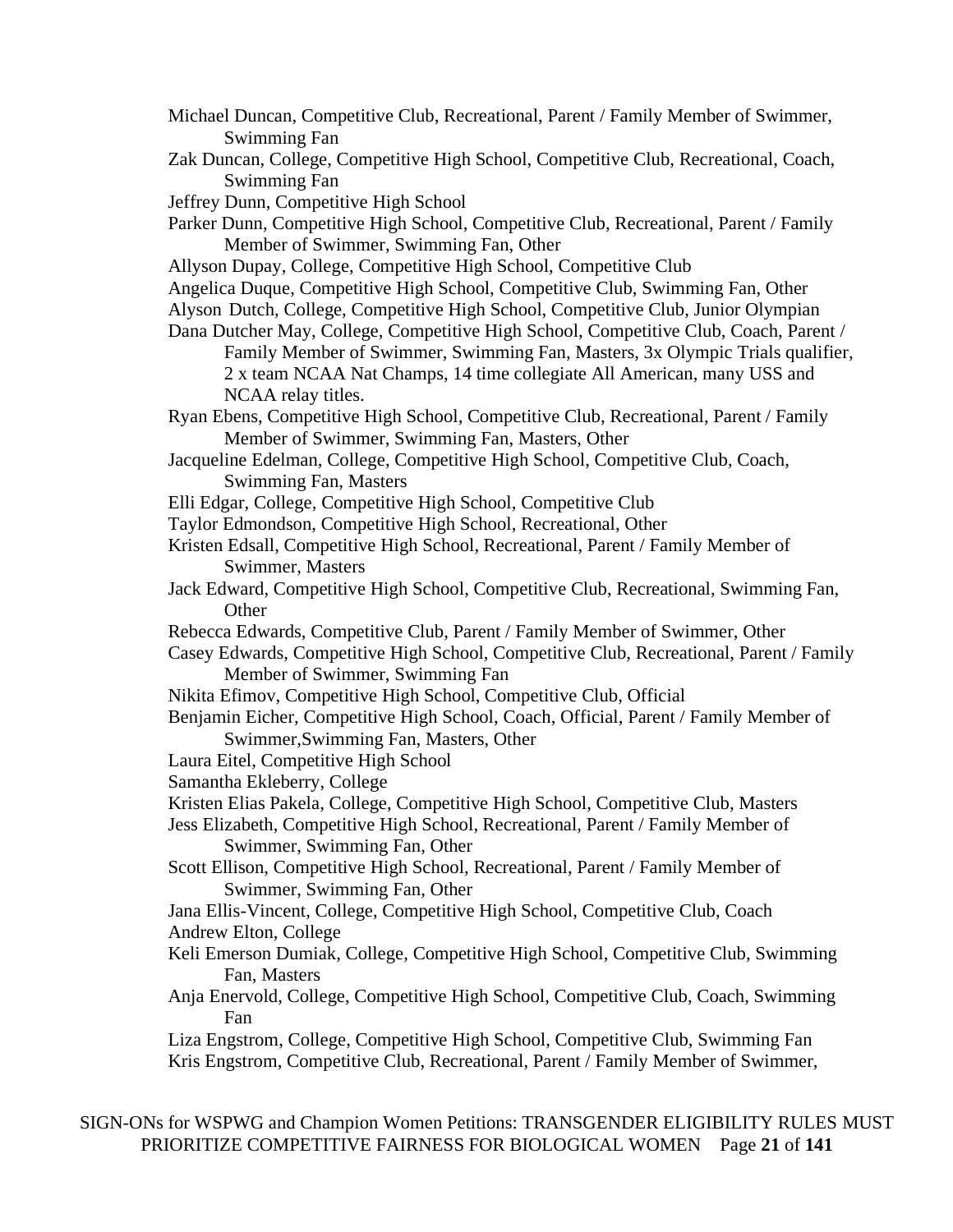Swimming Fan, Masters

Lily Ensign, Competitive High School, Competitive Club, Other

- Katie Eskridge, College, Competitive High School, Competitive Club, Recreational, Parent / Family Member of Swimmer, Swimming Fan, Masters
- Grace Estabrook, College, Competitive High School, Competitive Club, Parent / Family Member of Swimmer, Swimming Fan, Other
- Patrick Estes, College, Other
- Natalie Estimo, Competitive High School, Parent / Family Member of Swimmer, Swimming Fan, Masters, Other
- Laura Estrada, College, Competitive High School, Competitive Club, Coach, Masters, **Other**
- Holly Evans, Competitive High School, Competitive Club, Recreational, Coach, Official, Parent /Family Member of Swimmer, Swimming Fan, Masters
- Jessica Evans, Competitive High School, Competitive Club, Recreational, Coach, Official, Administrator, Parent / Family Member of Swimmer, Swimming Fan, Masters, **Other**
- Rosemary Fagler, College, Competitive High School, Competitive Club, Coach, Parent / Family Member of Swimmer, Swimming Fan
- Casey Fanz, College, Competitive Club, Recreational, Coach, Other
- Anya Farhang, Competitive High School, Competitive Club, Recreational, Coach, Swimming Fan, Other
- Tisha Farley, Competitive High School, Recreational, Parent / Family Member of Swimmer,Swimming Fan, Other
- Riley Farmer, Competitive High School, Competitive Club
- Susan Fawcett, College, Competitive High School, Competitive Club, Coach, Swimming Fan, Masters
- Ellie Fazio, Competitive High School, Competitive Club
- Robyn Fazio, College
- Melissa Fedun, Competitive High School, Competitive Club, Parent / Family Member of Swimmer, Swimming Fan
- BradenFelio, Competitive High School, Competitive Club
- Gracie Felner, College, Other
- Alyssa Felos, College, Competitive High School, Competitive Club, Masters
- Janet Fenton, Competitive High School, Other
- Nancy Ference, College, Competitive High School, Competitive Club, Coach, Parent / Family Member of Swimmer, Swimming Fan
- Mike Ferrari, College, Competitive High School, Competitive Club, Swimming Fan
- Lucas Ferreira, Competitive Club, Coach, Administrator
- Kaitlyn Fife, College, Competitive High School, Coach, Parent / Family Member of Swimmer, Women's, Pennsylvania state champion, women's NCAA division III champion, Olympic trials competitor
- Brittany Finlay, College, Competitive High School, Competitive Club, Recreational, Coach, Swimming Fan, Masters
- Cecilia Finley, College, Competitive High School, Coach, Other
- George Fitton, Competitive High School, Coach

SIGN-ONs for WSPWG and Champion Women Petitions: TRANSGENDER ELIGIBILITY RULES MUST PRIORITIZE COMPETITIVE FAIRNESS FOR BIOLOGICAL WOMEN Page **22** of **141**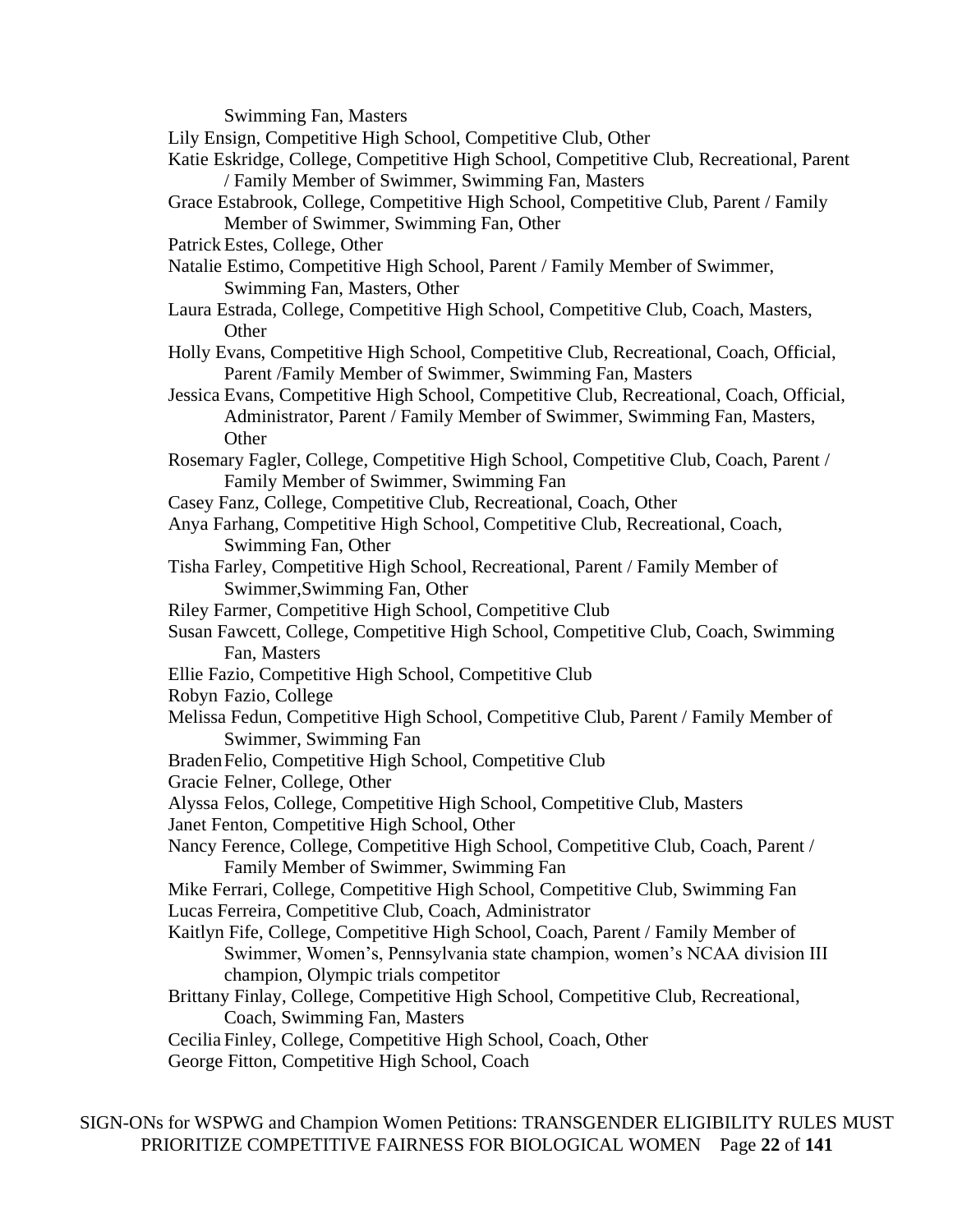- Scott Fitzharris, Competitive High School, Parent / Family Member of Swimmer, Swimming Fan
- Ellie Flanagan, College, Competitive High School, Competitive Club

Sherry Flanery, College, Competitive High School, Competitive Club, Recreational,

Coach, Parent / Family Member of Swimmer, Swimming Fan, Masters, Other Leilani Fleming, Competitive High School

- K. Fleming, College, Competitive High School, Competitive Club, Coach, Parent / Family Member of Swimmer, Swimming Fan, Masters
- Brent Fletcher, College, Competitive High School, Competitive Club, Recreational, Coach, Parent / Family Member of Swimmer, Masters, Other
- Jeff Foltz, College, Competitive High School, Competitive Club, Recreational, Coach, Official, Parent/Family Member of Swimmer, Swimming Fan
- Taylor Ford, Competitive High School, Competitive Club, Recreational, Parent / Family Member of Swimmer, Swimming Fan, Masters
- Bethany Forster, College, Competitive High School, Competitive Club, Coach
- Sarah Foshee, Competitive High School, Competitive Club, Swimming Fan

Sarah Fouke, Competitive Club, Parent / Family Member of Swimmer

- William Fountain, College, Competitive High School, Parent / Family Member of Swimmer, Swimming Fan
- Allison Fowler, College, Competitive High School, Competitive Club, Swimming Fan
- Kristin Fox, College, Competitive High School, Competitive Club, Coach, Official, Parent / Family Member of Swimmer, Swimming Fan, Other
- Ana Fradkin, College, Competitive High School, Competitive Club, Recreational, Coach, Parent / Family Member of Swimmer, Swimming Fan, Masters
- Victoria Fraga, College, Competitive High School, Competitive Club, Recreational, Coach, **Masters**
- Karen Franco, Competitive High School, Recreational, Coach, Official, Parent / Family Member of Swimmer, Swimming Fan
- Michael Fraschilla, College, Competitive High School, Competitive Club, Recreational, Parent /Family Member of Swimmer, Swimming Fan
- James Frawley, Competitive High School, Competitive Club, Recreational, Coach, Parent / Family Member of Swimmer, Swimming Fan, Other
- Charles Frawley, Competitive High School, Recreational, Parent / Family Member of Swimmer, Swimming Fan
- Katie Frazee, College, Competitive High School, Competitive Club, Recreational, Coach, Swimming Fan, Masters, Other
- Avery Frece, Competitive High School, Competitive Club, Other
- Shelly Frechette, College, Competitive High School, Competitive Club, Recreational,
	- Coach, Parent / Family Member of Swimmer, Masters
- Stephen Freeborn, College, Competitive High School, Competitive Club, Recreational,

Official, Parent / Family Member of Swimmer, Swimming Fan, Masters, Open Water Distance Swimming

Jane Fremon, College, Competitive Club, Recreational, Coach

Kristina Fritsch, College, Competitive High School, Competitive Club, Recreational, Coach, Swimming Fan

SIGN-ONs for WSPWG and Champion Women Petitions: TRANSGENDER ELIGIBILITY RULES MUST PRIORITIZE COMPETITIVE FAIRNESS FOR BIOLOGICAL WOMEN Page **23** of **141**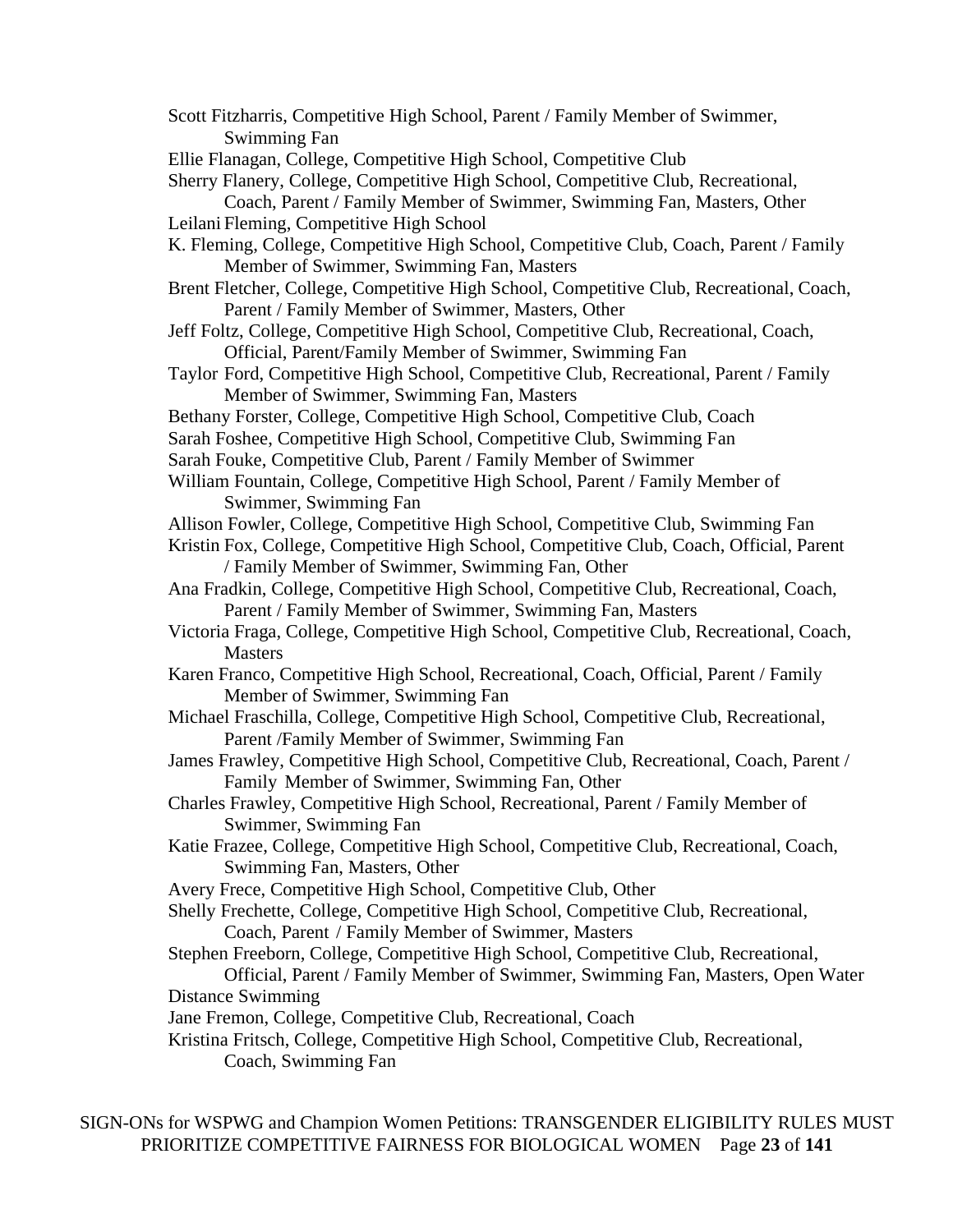- Thomas Fritz, College, Competitive High School, Recreational, Coach, Official, Administrator, Swimming Fan
- Catherine Froehlich, College, Competitive High School, Competitive Club

Tommy Frye, College, Competitive High School, Competitive Club, Coach

- Thomas Fuchs, College, Competitive High School, Parent / Family Member of Swimmer, Swimming Fan
- Emily Fulmer, College, Competitive High School, Competitive Club, Recreational, Coach, Parent /Family Member of Swimmer, Swimming Fan, Other
- Greg Fulton, College, Competitive High School, Recreational, Parent / Family Member of Swimmer, Swimming Fan
- Gina Fulton, College
- Alisa Funk, College, Competitive High School, Competitive Club, Coach, Masters, Other Bailey Gallagher, College, Other
- Julie Gallion, College, Competitive Club, Coach, Parent / Family Member of Swimmer, Masters, **Other**
- Emily Gallion, College, Competitive High School, Competitive Club, Swimming Fan
- Kassidy Gallo, College, Competitive High School, Competitive Club, Recreational, Coach, **Other**
- Erin Galloway, College, Competitive High School, Competitive Club, Coach, Parent / Family Member of Swimmer, Swimming Fan, I was a member of three NCAA Championship teams at Auburn. I am now the mother of two girls registered with USA Swimming. The sport MUST stay fair for them as they get older.
- Celina Galup, College, Competitive High School, Recreational

Lisa Garcia, College, Competitive High School, Competitive Club, Parent / Family Member of Swimmer, Swimming Fan

- Meredith García, Competitive High School, Competitive Club
- Robert Garden, College
- ShaenaGardner, College, Parent / Family Member of Swimmer, Masters
- Kaitlin Garman, Competitive High School, Competitive Club
- Michal Garner, Competitive High School, Recreational, Swimming Fan, Other
- Isaiah Garner, Competitive High School, Recreational, Swimming Fan
- David Garrett, Competitive High School, Other
- Leigh Garrison, College, Coach, Other
- Christy Garth, College, Competitive High School, Competitive Club, Coach, Official,
	- Parent / Family Member of Swimmer, Swimming Fan, Masters
- Monte Gartner, Competitive High School
- Kristin Gary, College, Competitive High School, Competitive Club, Coach, Administrator, Parent /Family Member of Swimmer, Swimming Fan, Masters, Other
- Anne Gatlin, College, Competitive High School, Competitive Club, Coach, Official, Parent / Family Member of Swimmer, Swimming Fan, 17 years as a competitor (AAU, USS, HS, College), 45 years as instructor/Coach, founder of Aqua-Guards Safety & Rescue for children ages 3-18
- Ilana Gaudette-Dsouza, College
- Terry Sue Gaul, College, Competitive High School, Competitive Club, Recreational, Coach, Masters

SIGN-ONs for WSPWG and Champion Women Petitions: TRANSGENDER ELIGIBILITY RULES MUST PRIORITIZE COMPETITIVE FAIRNESS FOR BIOLOGICAL WOMEN Page **24** of **141**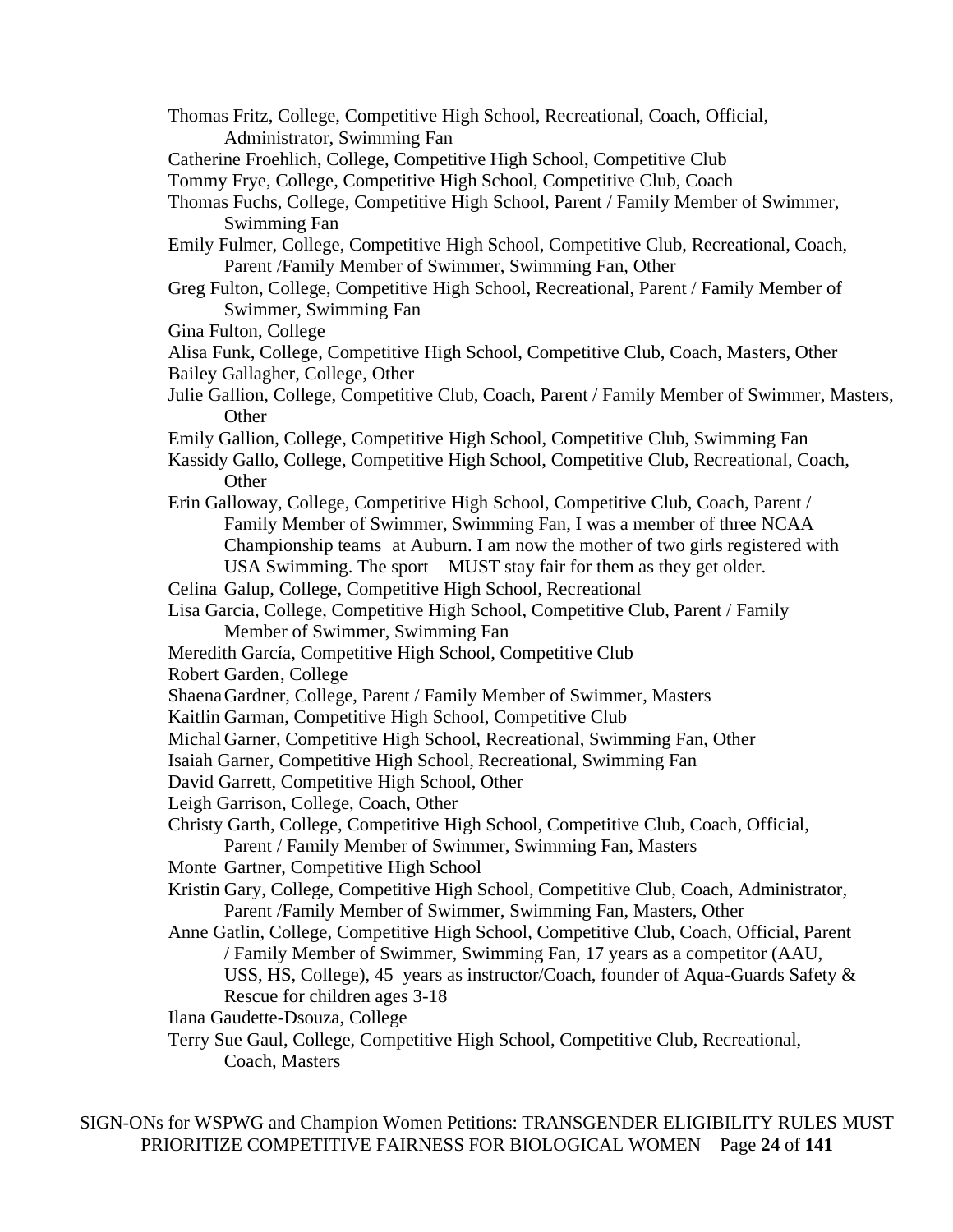Karen Gehret College, Competitive High School, Competitive Club, Masters, Other

- Mary Noel George, College, Competitive High School, Competitive Club, Recreational, Parent / Family Member of Swimmer, Swimming Fan
- Laurel Geraghty, College, Competitive High School, Competitive Club, Recreational, Parent / Family Member of Swimmer
- Sarah Gholston, College, Competitive High School, Competitive Club, Recreational, Official, Parent / Family Member of Swimmer, Swimming Fan, Masters
- Will Giambalvo, College, Competitive High School, Competitive Club, Coach, Official, Swimming Fan, Masters
- Chris Gibbs, College, Competitive High School, Competitive Club, Coach, Masters
- Ingrid Giesler, College, Competitive High School, Competitive Club, Recreational, Coach, Swimming Fan, Masters
- Elle Giesler, College, Competitive High School, Competitive Club, Swimming Fan
- NathanGilbert, Competitive High School, Parent / Family Member of Swimmer, Swimming Fan, Other
- Leslie Gill, College, Competitive High School, Competitive Club, Parent / Family Member of Swimmer, Swimming Fan
- Jack Gillespie, College, Competitive High School, Competitive Club, Administrator, Swimming Fan

Deni Gillespie, Competitive High School, Competitive Club, Recreational, Coach, Masters

- Max Gilsenan, College, Coach, Other
- ValerieGilson, College, Competitive High School, Competitive Club, Coach
- Cathy Gladow, College, Competitive High School, Competitive Club, Recreational, Parent / Family Member of Swimmer, Swimming Fan, Other
- Bethany Glen, Competitive Club, Other
- Peyton Gober, Competitive Club
- Lynn Godfrey, College, Competitive High School, Parent / Family Member of Swimmer,
- Swimming Fan, Other
- Christina Goeke, Competitive Club, Recreational, Masters
- Sarah Goel, Competitive Club, Recreational, Official, Parent / Family Member of Swimmer
- Paul Goetz, College, Competitive High School, Competitive Club, Recreational, Parent / Family Member of Swimmer, Swimming Fan, Masters
- Paul Goetz, College, Competitive High School, Parent / Family Member of Swimmer, Swimming Fan, Masters
- Danielle Gonzales, College
- D Gonzales, College, Competitive High School, Other
- Jaime Gonzalez Competitive High School
- Karla Gonzalez, Competitive High School, Recreational, Swimming Fan, Swim instructor at Emler Swim School of Plano
- Ella Goodwin, Competitive Club, Recreational, Parent / Family Member of Swimmer, Swimming Fan
- Joanne Gorecki, College, Competitive High School, Recreational, Swimming Fan, Nothing but you keep making me say something here to get my signature registered
- Tracey Gotham, Competitive High School, Competitive Club

SIGN-ONs for WSPWG and Champion Women Petitions: TRANSGENDER ELIGIBILITY RULES MUST PRIORITIZE COMPETITIVE FAIRNESS FOR BIOLOGICAL WOMEN Page **25** of **141**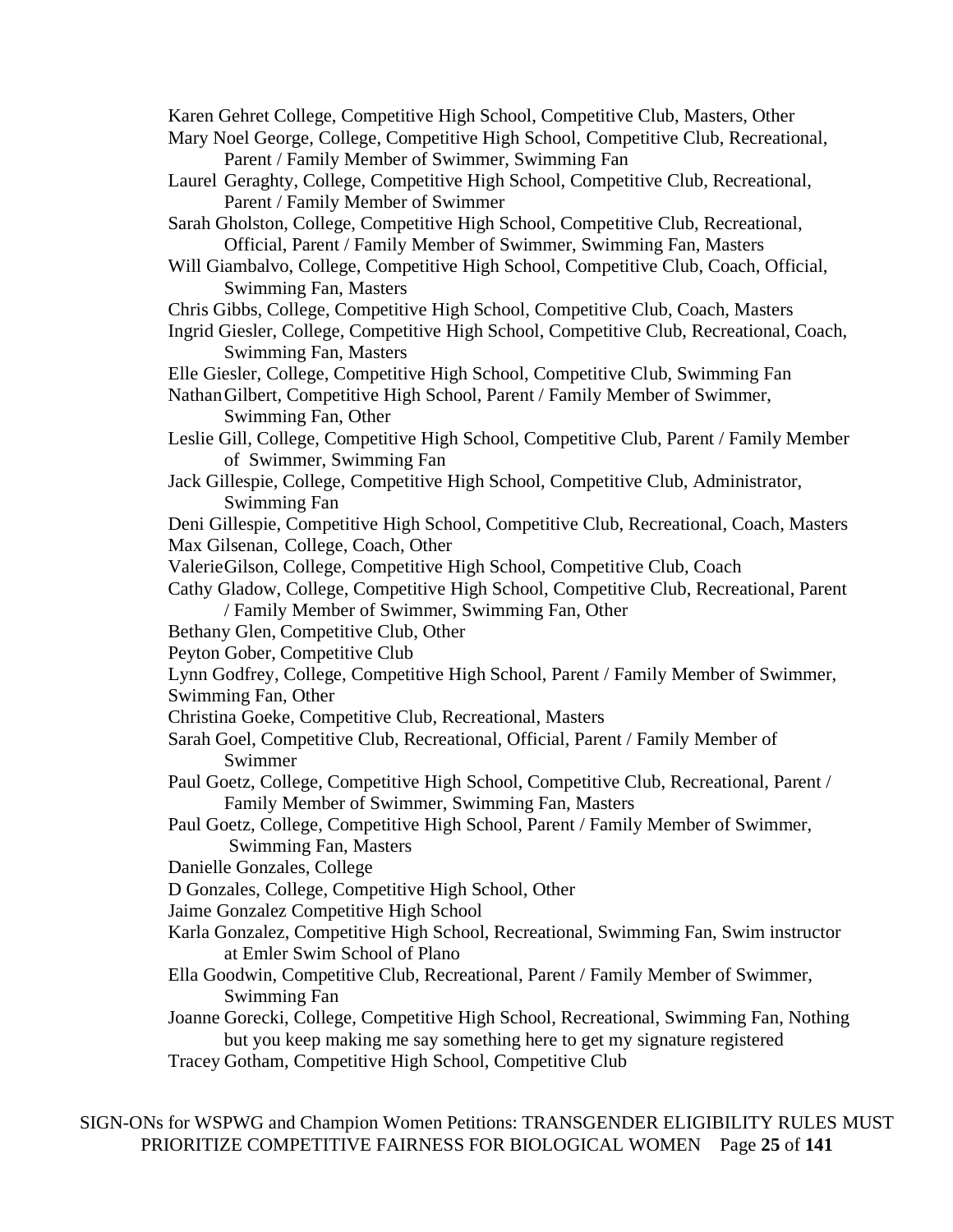- Robert Gould, Competitive High School, Competitive Club, Recreational, Coach, Parent / Family Member of Swimmer, Masters
- Rick Gould, College, Competitive High School, Competitive Club, Recreational, Coach, Parent /Family Member of Swimmer, Swimming Fan, Masters
- Kris Gozdan, College, Competitive High School, Competitive Club, Recreational, Parent / Family Member of Swimmer, Swimming Fan, Other
- Julia Grady, College, Competitive High School, Competitive Club, Recreational, Coach, Swimming Fan
- Kim Graham, College, Competitive High School, Recreational, Coach, Parent / Family Member of Swimmer
- Emerson Graham, College, Competitive High School, Competitive Club, Recreational, Coach, Swimming Fan, Other
- Lauren Gray, College, Competitive High School, Competitive Club, Coach

Lesa Green, Competitive High School, Competitive Club

- Heather Green, College, Competitive High School, Other
- Holly Green Blair, College, Competitive High School, Masters
- Michele Greenfield, College, Competitive Club
- Alyssa Gregory, College, Competitive High School, Competitive Club, Recreational, Coach, Parent /Family Member of Swimmer, Swimming Fan
- Angie Gren, Competitive High School, Competitive Club, Recreational, Parent / Family Member of Swimmer, Swimming Fan
- Catherine Grennell, Competitive High School, Recreational, I swim recreationally. I lettered in High School volleyball and track
- Melissa Grether, Competitive Club, Parent / Family Member of Swimmer, Swimming Fan, **Other**
- Dede Griesbauer, College, Competitive High School, Coach, Other
- Cassandra Grieve, Competitive High School, Competitive Club, Parent / Family Member of Swimmer, Swimming Fan
- Mandy Griffin, Competitive Club, Coach, Administrator, Other
- Ivy Griller, Competitive High School, Competitive Club, Swimming Fan, Other
- Ivy Griller, Competitive High School, Competitive Club, Swimming Fan, Other
- Elaine Grosnick, Competitive High School, Recreational, Parent / Family Member of Swimmer, Other
- Scott Grzenda, College, Competitive High School, Competitive Club, Recreational, Coach, Official, Administrator, Parent / Family Member of Swimmer, I'm actually a soccer player who played D1, Coached an NCAA women's D1 program for 27 years and Coached many other men's and women's teams

Olivia Gschwind, College

- Qi Guan, Competitive Club, Parent / Family Member of Swimmer, Swimming Fan
- Joseph Guenther, Competitive High School, Parent / Family Member of Swimmer, Swimming Fan
- Maria Eugenia Guervós, Competitive Club, Parent / Family Member of Swimmer, Swimming Fan, Masters
- Peter Guidi, College, Competitive High School, Competitive Club, Swimming Fan, Former National Sakes Manager, Arena USA

SIGN-ONs for WSPWG and Champion Women Petitions: TRANSGENDER ELIGIBILITY RULES MUST PRIORITIZE COMPETITIVE FAIRNESS FOR BIOLOGICAL WOMEN Page **26** of **141**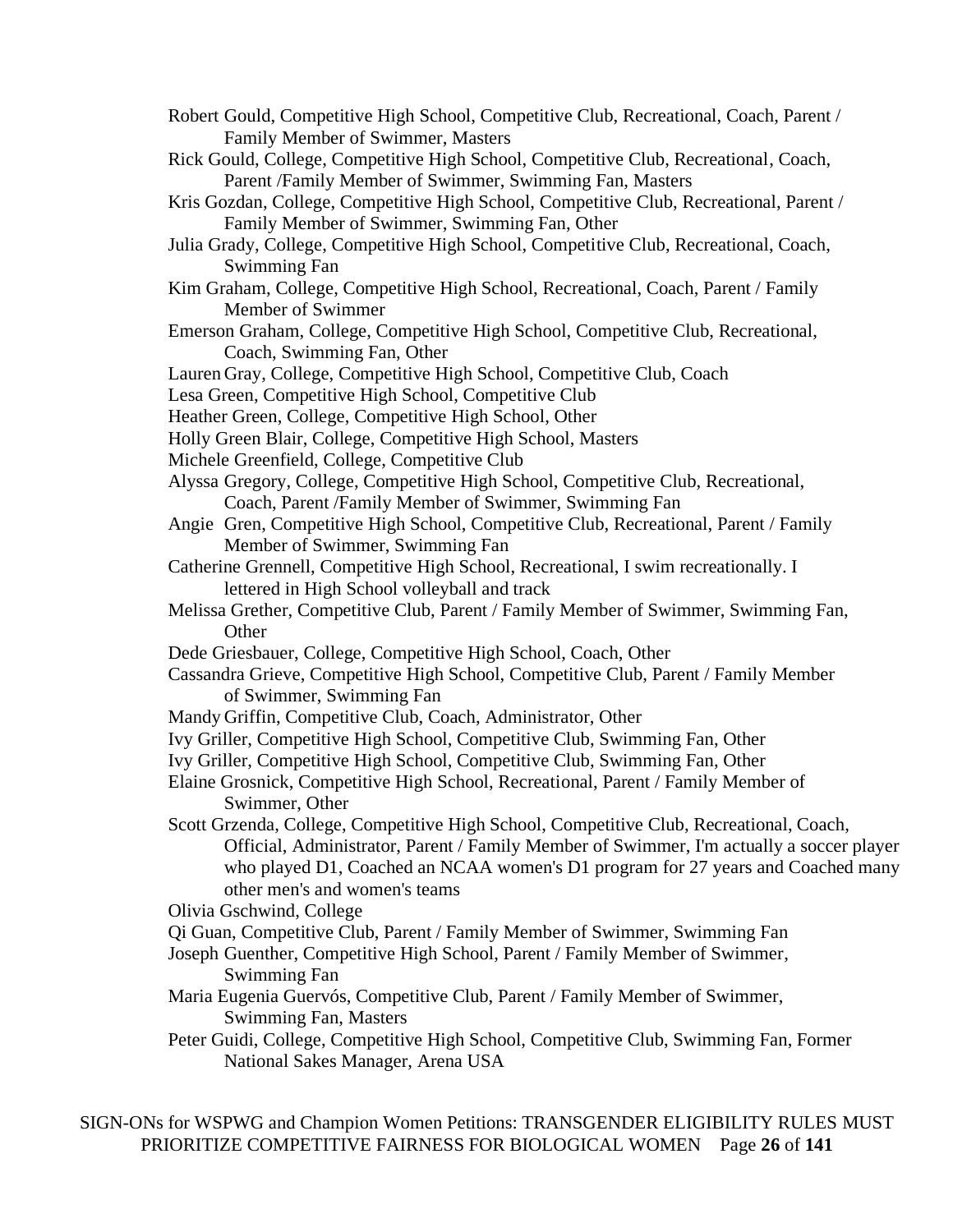| Tanay Gupta, Competitive High School, Competitive Club, Recreational, Swimming Fan,<br>Other                                                                      |
|-------------------------------------------------------------------------------------------------------------------------------------------------------------------|
| James Gura, Competitive High School, Competitive Club, Recreational, Coach, Parent /                                                                              |
| Family Member of Swimmer, Swimming Fan, Masters, Other                                                                                                            |
| Colleen Gustafson, Competitive High School, Recreational, Parent / Family Member of                                                                               |
| Swimmer, Swimming Fan                                                                                                                                             |
| Bram Gustafson, Competitive High School, Competitive Club, Recreational,                                                                                          |
| Administrator, Parent / Family Member of Swimmer, Swimming Fan                                                                                                    |
| Alex H, Competitive High School, Competitive Club, Recreational, Other                                                                                            |
| Chris Haas, Competitive High School, Recreational, Parent / Family Member of Swimmer,                                                                             |
| <b>Swimming Fan, Masters</b>                                                                                                                                      |
| Laura Haberman, College, Competitive Club, Coach, Parent / Family Member of                                                                                       |
| Swimmer, Swimming Fan                                                                                                                                             |
| Alexandra Hackett, Competitive Club, Other                                                                                                                        |
| Jill Hafer, College, Competitive High School, Coach, Parent / Family Member of                                                                                    |
| Swimmer, Swimming Fan, Masters                                                                                                                                    |
| Josh Hagan, College                                                                                                                                               |
| Rachel Hagan, Competitive High School, Competitive Club                                                                                                           |
| Jennifer Hagen, College, Competitive High School, Competitive Club, Coach, Parent /                                                                               |
| Family Member of Swimmer, Swimming Fan                                                                                                                            |
| Suzan Hahnfeldt, College, Competitive High School, Competitive Club, Recreational,                                                                                |
| Coach, Swimming Fan                                                                                                                                               |
| Alireza Hajati, College, Parent / Family Member of Swimmer, Swimming Fan<br>Dory Halbe, College, Competitive High School, Competitive Club, Coach, Administrator, |
| Parent / Family Member of Swimmer, Masters                                                                                                                        |
| Jeff Halfacre, Competitive High School, Recreational, Parent / Family Member of                                                                                   |
| Swimmer, Swimming Fan                                                                                                                                             |
| Sue Halfacre, College, Competitive Club, Coach, Official, Parent / Family Member of                                                                               |
| Swimmer, Masters                                                                                                                                                  |
| Lyndsey Halik, College, Competitive High School, Other                                                                                                            |
| Michelle Hall, Competitive High School, Recreational, Coach, Swimming Fan, Other                                                                                  |
| Anya Hall, College, Competitive High School, Coach, Parent / Family Member of                                                                                     |
| Swimmer, Masters                                                                                                                                                  |
| Katy Hall, Competitive High School, Recreational, Parent / Family Member of Swimmer                                                                               |
| Marilyn Hall, College, Competitive High School, Competitive Club, Recreational, Parent /                                                                          |
| Family Member of Swimmer, Swimming Fan, Masters                                                                                                                   |
| Lynn Hamilton, Competitive Club, Recreational, Parent / Family Member of Swimmer,                                                                                 |
| Swimming Fan, Masters, Age Group Triathlete                                                                                                                       |
| Elle Hamilton, College, Competitive High School, Competitive Club, Recreational, Coach,                                                                           |
| Parent/ Family Member of Swimmer, Swimming Fan, Other                                                                                                             |
| Lauren Hamlin, College, Competitive High School, Competitive Club, Recreational,                                                                                  |
| Coach, Parent / Family Member of Swimmer                                                                                                                          |
| Matthew Hammett, Competitive High School, Competitive Club, Coach, Parent / Family                                                                                |
| Member of Swimmer, Swimming Fan, Other                                                                                                                            |
| Remee Hammett, College, Competitive High School, Competitive Club, Recreational,                                                                                  |
|                                                                                                                                                                   |

SIGN-ONs for WSPWG and Champion Women Petitions: TRANSGENDER ELIGIBILITY RULES MUST PRIORITIZE COMPETITIVE FAIRNESS FOR BIOLOGICAL WOMEN Page **27** of **141**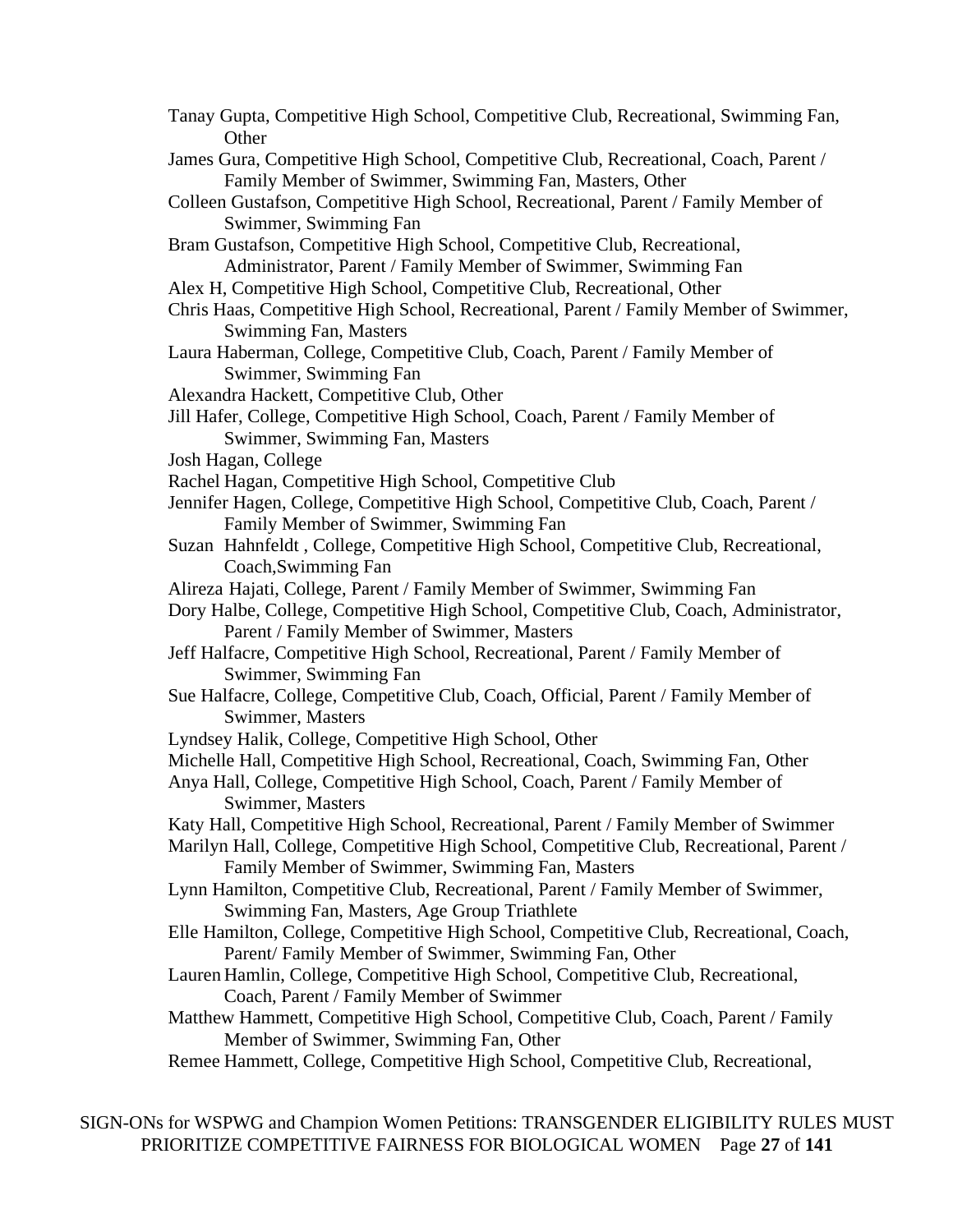Coach, Parent / Family Member of Swimmer, Swimming Fan, Other

- Emmie Hammond, Competitive High School, Competitive Club, Coach, Parent / Family Member of Swimmer, Swimming Fan
- Rachel Handren, College, Competitive High School, Competitive Club, Recreational, Swimming Fan, Masters
- Emily Hanna, Competitive Club, Recreational, Parent / Family Member of Swimmer, **Other**
- Lauren Hansen, Competitive High School, Competitive Club, Swimming Fan, Started racing at 4 years old, went on to compete in Junior Olympics. Hours and hours of training and swim

meets give me the knowledge how Male bodies perform much stronger and faster by pure gender alone!!

- Pamela Hansen, College, Competitive High School, Competitive Club, Recreational, Coach, Parent / Family Member of Swimmer, Masters
- Julie Hardt, College, Competitive High School, Competitive Club, Coach, Masters
- Rachel Harmon, College, Other
- Shannon Harrington, Competitive Club, Other
- Barbara Harris, College, Competitive High School, Competitive Club, Parent / Family Member of Swimmer, Swimming Fan, Masters
- Kristen Harri, Former D1 Collegiate swimmer, now Masters swimmer. I have a son and daughter that compete on USS teams. This issue is very near and dear to my heart in that it affects me directly as well as my daughter. Parent / Family Member of Swimmer, Masters
- Chloe Harriz, College, Other
- Michelle Harroff, Competitive Club, Parent / Family Member of Swimmer, Swimming Fan
- Greg Hart, College, Competitive High School, Competitive Club, Swimming Fan
- Sarah Hart, College, Competitive High School, Coach, Former American Record Holder and US National Champion in sprint freestyle, member of the US National Team 1989-1995.Raced against the Chinese women and other athletes while they were taking testosterone and other performance enhancing drugs. Over time with appropriate testing these swimmers were banned; however, opportunities to earn a World Record or win a Gold vs Silver or Bronze in international competition for the USA were completely lost. Testing must be comprehensive to achieve fairness in women's swimming.
- Brooke Hartley, Competitive High School, Competitive Club, Recreational, Parent / Family Member of Swimmer, Swimming Fan
- Nate Hartt, College, Competitive High School, Competitive Club
- Taylor Hartt, College, Competitive High School, Competitive Club, Coach, Other
- Jonathon Hash, College, Competitive High School, Competitive Club, Recreational, Coach,

Official,Parent / Family Member of Swimmer, Swimming Fan, Masters

- Brandee Hash, Competitive Club, Recreational, Parent / Family Member of Swimmer,Swimming Fan
- Kristina Hathorn, College, Competitive High School, Competitive Club, Recreational, Coach, Parent / Family Member of Swimmer, Swimming Fan, Other
- Jenna Hatleberg, College, Competitive High School, Competitive Club, Parent / Family Member of Swimmer, Swimming Fan
- Fiona Hawk, Competitive High School, Competitive Club, Other

SIGN-ONs for WSPWG and Champion Women Petitions: TRANSGENDER ELIGIBILITY RULES MUST PRIORITIZE COMPETITIVE FAIRNESS FOR BIOLOGICAL WOMEN Page **28** of **141**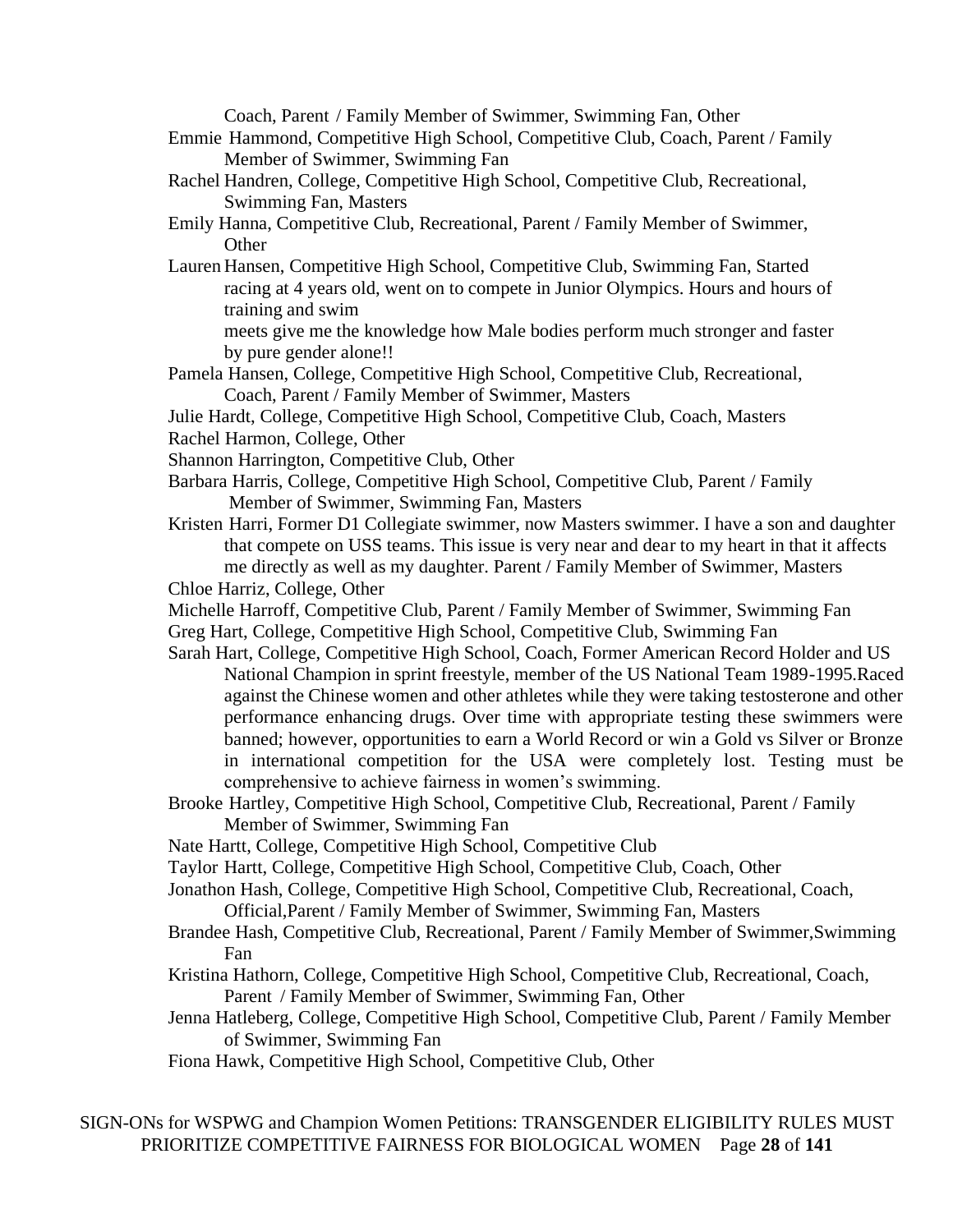- Evan Hayes, Competitive High School, Competitive Club
- Amy Hays, College, Competitive High School, Competitive Club, Recreational, Coach, Official, Administrator, Parent / Family Member of Swimmer, Swimming Fan, Masters, Early beneficiary of Title IX. Swam at Cal Berkeley, 84-88
- Trevor Heaton, College, Competitive High School, Competitive Club, Coach, Swimming Fan
- Tim Heck, College, Competitive High School, Competitive Club, Parent / Family Member of Swimmer, Swimming Fan, Masters, Other
- Nancy Hegarty, College, Competitive High School, Competitive Club
- Ron Heidary, College, Competitive High School, Competitive Club, Recreational, Coach
- Stephanie Hein, College
- Lori Heisick Stenstrom, College, Competitive High School, Competitive Club, Coach, Parent / Family Member of Swimmer, Swimming Fan, Masters
- Susan Heitmann, College, Competitive High School, Competitive Club, Coach, Parent / Family Member of Swimmer, Swimming Fan, Masters
- Kelly Helms, Competitive High School
- Robert Henderson, Competitive High School
- Ella Henderson, Competitive High School, Competitive Club, Other
- Megan Henley, College, Competitive High School, Competitive Club, Swimming Fan
- Brian Henley, College, Competitive High School, Competitive Club, Recreational, Parent / FamilyMember of Swimmer, Swimming Fan
- Nancy Hennessy, College, Competitive High School, Competitive Club, Coach, Parent / Family Member of Swimmer
- Ellie Henretty, Competitive High School, Competitive Club, Recreational, Swimming Fan, Masters, Other
- Madison Henry, Competitive High School, Competitive Club
- Reid Hensen, College, Competitive High School, Competitive Club, Recreational, Coach, Official, Parent / Family Member of Swimmer
- Emma Herber, Competitive Club, Coach, Administrator, Swimming Fan, Other
- Micah Herrera, Competitive High School, Competitive Club, Recreational, Swimming Fan
- Victoria Herron, Competitive High School, Competitive Club, Recreational, Masters, Other
- Elisabeth Heslop, College, Competitive High School, Competitive Club, Parent / Family Member of Swimmer, Swimming Fan, Masters
- Whitney Hess, Competitive High School, Competitive Club
- Bernadette Hess, Competitive High School, Parent / Family Member of Swimmer, Swimming Fan
- Sam Heveroh, College, Competitive High School, Competitive Club, Swimming Fan
- Jeff Heveroh, College, Competitive High School, Recreational, Coach, Official, Parent / Family Member of Swimmer, Swimming Fan, Masters
- Stella Higgs, Competitive High School, Competitive Club, Recreational, Parent / Family Member of Swimmer, Swimming Fan
- Lisa Hilger, College, Competitive High School, Competitive Club, Recreational, Parent / Family Member of Swimmer, Swimming Fan, Masters, Other
- Lisa Hilger, College, Competitive High School, Competitive Club, Masters

Shannon Hill, College, Competitive High School, Competitive Club, Coach, Parent / Family Member of Swimmer, Swimming Fan, Masters

SIGN-ONs for WSPWG and Champion Women Petitions: TRANSGENDER ELIGIBILITY RULES MUST PRIORITIZE COMPETITIVE FAIRNESS FOR BIOLOGICAL WOMEN Page **29** of **141**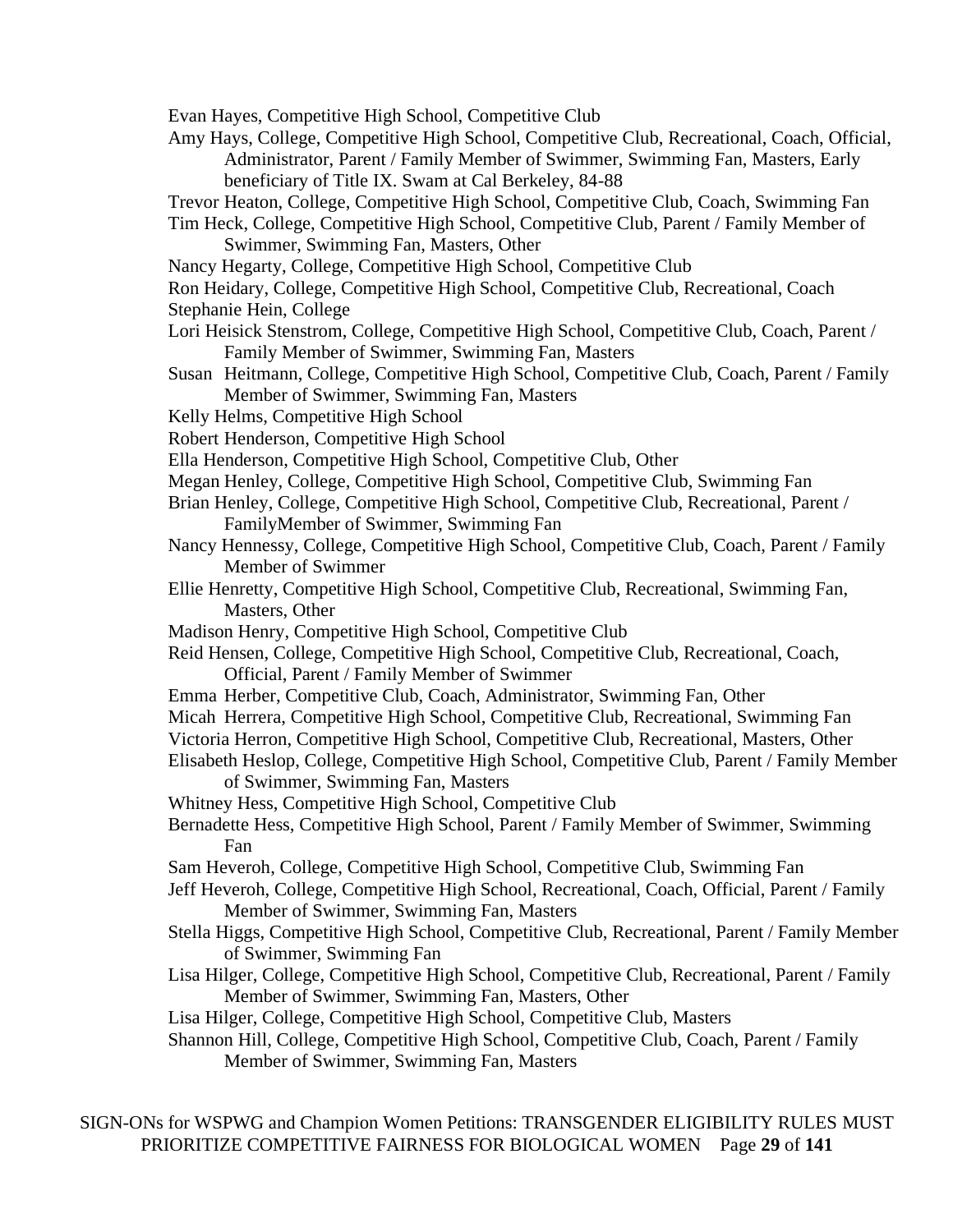BrendaHill (parent of swimmer), Competitive Club, Parent / Family Member of Swimmer Olivia Hines, Competitive High School, Competitive Club, Recreational, Swimming Fan Donna Hodgert, College, Competitive Club, Coach, Masters

Charles Hodgson, College, Competitive High School, Competitive Club, Coach, 1984 US Assistant Olympic Coach, ASCA Hall of Fame, University of Miami Sports Hall of Fame Joseph Hoffman, College, Coach, Parent / Family Member of Swimmer

- Eduardo Hoffmann, College, Competitive High School, Competitive Club, Recreational, Parent / Family Member of Swimmer, Swimming Fan, Other
- Andrea Hogan, Competitive High School, Competitive Club, Recreational, Coach, Parent / Family Member of Swimmer, Swimming Fan, Masters, Other
- Michelle Hogas, Competitive Club, Recreational, Parent / Family Member of Swimmer, Swimming Fan, Other

Andy Hogshead, College, Competitive High School, Competitive Club

- Janie Holecek, Competitive High School, Competitive Club, Recreational, Coach, Other
- Kathleen Hollahan, College, Competitive High School, Competitive Club, Recreational, Coach,

Parent / Family Member of Swimmer, Swimming Fan, Masters

- Brett Holleman, College
- David Hollingworth, College, Competitive High School, Competitive Club, Recreational, Coach, Parent / Family Member of Swimmer, Swimming Fan
- Margie Hollister, College, Competitive High School, Competitive Club, Masters, Other
- Mary Holloway, College, Competitive High School, Competitive Club, Official, Administrator, Parent / Family Member of Swimmer, Swimming Fan, Masters
- Marie Holmes, College, Competitive High School, Competitive Club, Parent / Family Member of Swimmer, Swimming Fan
- Anita Holmquist, Competitive Club, Recreational, Parent / Family Member of Swimmer, Swimming Fan, Masters
- Stephen Holmquist, College, Competitive High School, Competitive Club

Ellen Holmquist, College, Other

- Peter Holmquist, College, Competitive High School, Competitive Club, Recreational, Coach, Parent /Family Member of Swimmer, Swimming Fan, Masters
- M Homberg, Competitive High School, Competitive Club, Swimming Fan, Other
- Kathleen Hondru, College, Competitive High School, Competitive Club, Recreational, Parent / Family Member of Swimmer, Swimming Fan, Masters

Tanner Hood, Competitive High School, Competitive Club

Kristin Hooper, Competitive High School, Recreational, Coach

- Nancy Hopf, College, Competitive High School, Parent / Family Member of Swimmer, Swimming Fan
- Lara Hopper , College, Competitive High School, Competitive Club, Parent / Family Member of Swimmer
- Elijah Horman, College, Competitive High School, Competitive Club, Coach, Swimming Fan, **Other**
- Josh Horne, College, Competitive High School, Competitive Club, Recreational, Coach, Parent / Family Member of Swimmer, Swimming Fan
- Jeff Horvath, College, Competitive High School, Parent / Family Member of Swimmer, Swimming Fan, Other

SIGN-ONs for WSPWG and Champion Women Petitions: TRANSGENDER ELIGIBILITY RULES MUST PRIORITIZE COMPETITIVE FAIRNESS FOR BIOLOGICAL WOMEN Page **30** of **141**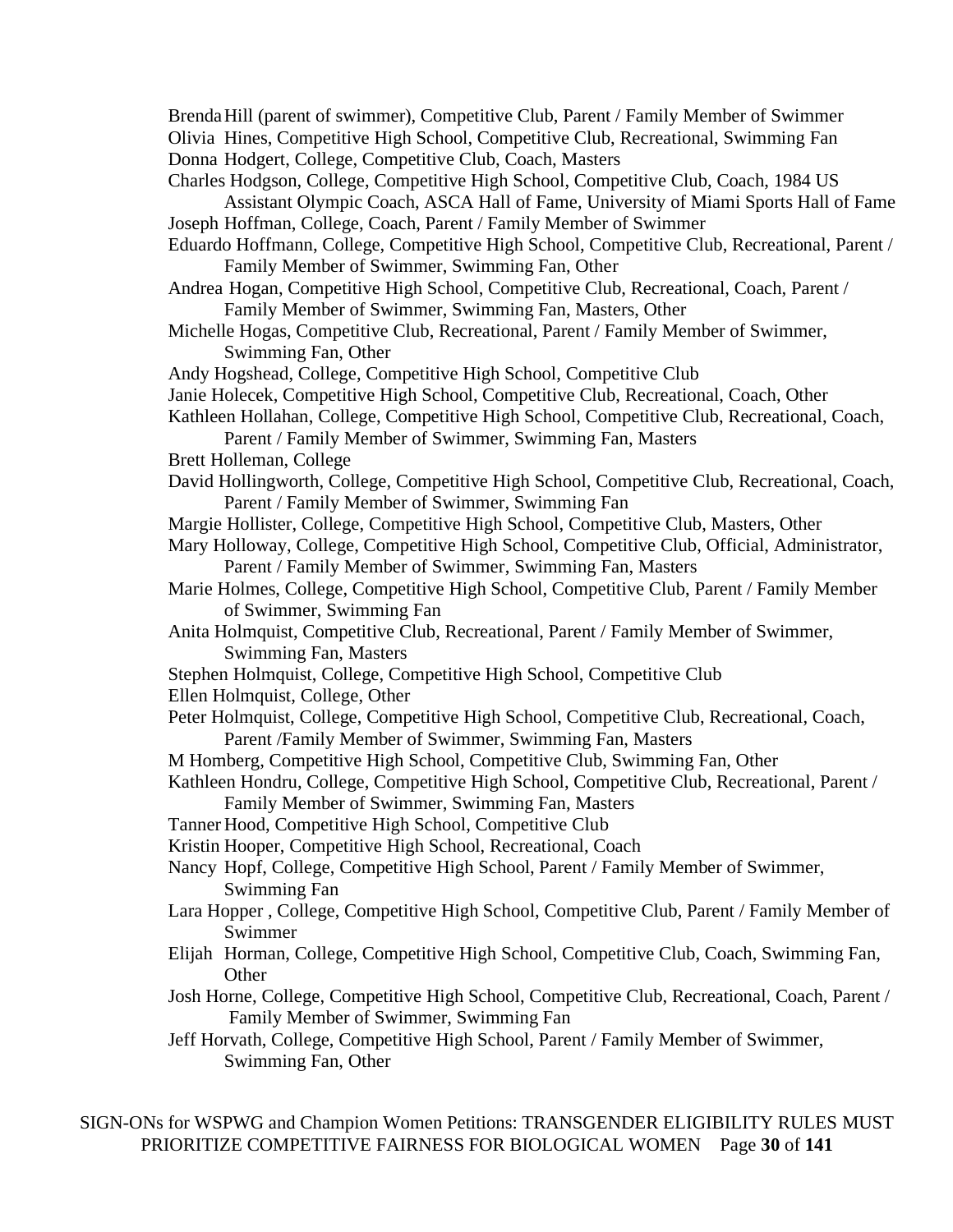- Jennifer (Jenny) Horvath (Van Alstyne), College, Competitive High School, Competitive Club, Recreational, Masters
- Kris Houchens, College, Competitive High School, Competitive Club, Recreational, Coach, Parent /Family Member of Swimmer, Swimming Fan, Masters, Other
- David Houck, College, Competitive High School, Competitive Club, Recreational, Coach, Parent / Family Member of Swimmer, Swimming Fan, Masters
- Andrea Howard, College, Competitive High School, Recreational, Coach, Parent / Family Member of Swimmer, Other
- Molly Howell, College, Competitive High School, Competitive Club, Recreational, Other
- Samantha Howell, College, Competitive High School, Competitive Club, Swimming Fan

David Hudson, College, Competitive High School, Competitive Club, Swimming Fan Molly Hughes, Competitive High School, Competitive Club

David Hughes, Competitive High School, Recreational, Coach, Swimming Fan

- Richard Hughey, College, Competitive High School, Competitive Club, Parent / Family Member of Swimmer, Masters
- Bentley, Hulshof, College
- Collin Hummel, College, Competitive High School, Competitive Club, Coach, Swimming Fan
- Kelly Hungarter, College, Competitive High School, Competitive Club, Recreational, Coach, Swimming Fan, Other
- Elizabeth Hungerford, Competitive High School, Competitive Club, Recreational, Swimming Fan
- Laurie Hurley, Competitive High School, Competitive Club, Swimming Fan, Masters, Other
- Celeste Huster, College, Competitive High School, Competitive Club, Coach, Swimming Fan, Masters
- Seth Huston, College, Competitive Club, Coach, Parent / Family Member of Swimmer, Swimming Fan, Masters
- Amy Hutchinson, College, Parent / Family Member of Swimmer, Swimming Fan, Masters
- Jean Hutchinson, College, Competitive High School, Competitive Club, Parent / Family Member of Swimmer, Swimming Fan
- Elle Hutchinson, Competitive High School, Recreational, Swimming Fan
- Todd Hutchinson, College, Coach, Official, Parent / Family Member of Swimmer

Juliana Hutchinson, College, Competitive High School, Competitive Club, Other

- Lisa Hyde, College, Competitive High School, Competitive Club, Coach, Parent / Family Member of Swimmer, Swimming Fan, Masters
- Jessica Hyncik, Competitive High School, Competitive Club, Recreational, Parent / Family Member of Swimmer, Swimming Fan
- Nan Immel, College, Parent / Family Member of Swimmer, Other
- Penny Immel, College, Competitive High School, Competitive Club, Parent / Family Member of Swimmer
- Connie Ingalls, Competitive High School, Competitive Club, Administrator, Parent / Family Member of Swimmer, Swimming Fan
- Chris Ingram, College, Competitive High School, Competitive Club, Coach, Parent / Family Member of Swimmer, Swimming Fan, Masters
- Jesse Ireland, College, Competitive High School, Competitive Club, Recreational, Coach, Swimming Fan

SIGN-ONs for WSPWG and Champion Women Petitions: TRANSGENDER ELIGIBILITY RULES MUST PRIORITIZE COMPETITIVE FAIRNESS FOR BIOLOGICAL WOMEN Page **31** of **141**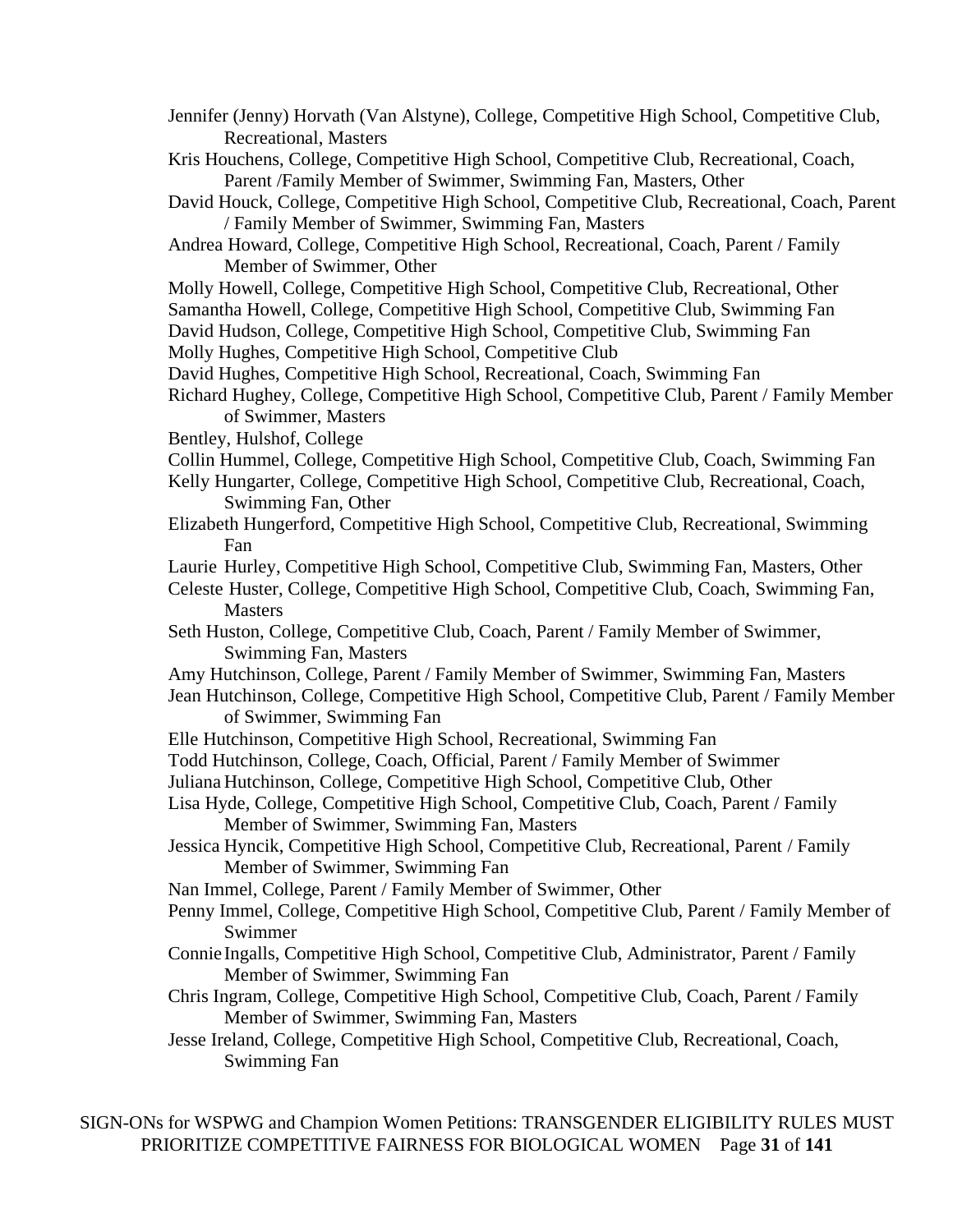Becky Ishee, College, Other

Robert Ishee, Competitive High School, Competitive Club, Recreational, Coach, Official, Parent / Family Member of Swimmer, Swimming Fan

- Carly Ishee, Competitive High School, Competitive Club, Parent / Family Member of Swimmer, Swimming Fan
- Katelyn Ishee, College, Competitive High School, Competitive Club, Recreational, Coach, Swimming Fan, Masters
- Courtney Isley, College, Competitive High School, Competitive Club
- Trina Jablonsky, Competitive Club, Official, Parent / Family Member of Swimmer, Swimming Fan, Other
- Kristi Jackley, College, Competitive High School, Recreational, Swimming Fan Stacey Jackson, College, Competitive High School, Coach, Swimming Fan
- Abigail Jackson, Competitive High School, Recreational, Parent / Family Member of Swimmer, Swimming Fan
- Lauren Jackson, Competitive Club, Recreational, Parent / Family Member of Swimmer Zoe Jacobs, College
- Sarah Jahns, College, Competitive High School, Competitive Club, Swimming Fan
- Sara Jann, College, Competitive Club, Parent / Family Member of Swimmer, Swimming Fan Shayna Jaroslaw, Competitive High School, Competitive Club, Other
- Shannon Jean, Competitive Club, Recreational, Parent / Family Member of Swimmer, Swimming Fan, Other
- Janet Jenkin, College, Competitive High School, Competitive Club
- Kathrine Jenkins, College, Competitive Club, Recreational, Coach, Administrator, Swimming Fan, Masters, Other
- Haley Jensen, College, Competitive High School, Competitive Club, Recreational, Coach, Masters, Other
- Lian Jeong Engle, Competitive High School, Competitive Club
- Shaynah Jerrell, Competitive High School, Competitive Club, Coach, Parent / Family Member of Swimmer, Swimming Fan, Masters
- Eric Ji, College, Competitive High School, Competitive Club
- Monica, Johansson, College, Competitive High School, Competitive Club, Swimming Fan, **Other**
- Tricia Johnson, College, Competitive High School, Competitive Club, Recreational, Parent / Family Member of Swimmer, Swimming Fan
- Clifford Johnson, College, Competitive High School, Competitive Club, Parent / Family Member of Swimmer, Swimming Fan, Masters
- Anna Johnson, Competitive Club, Recreational
- Richard G. Johnson, Competitive High School, Competitive Club, Recreational
- Julie Johnson, College, Competitive High School, Other
- Andrew Johnson, College, Competitive High School, Parent / Family Member of Swimmer, **Other**
- Jamie Johnson, College, Competitive High School, Competitive Club, Swimming Fan Naveed Johnson, College, Other
- Leslie Johnson, College, Competitive High School, Competitive Club, Recreational, Coach, Parent / Family Member of Swimmer, Swimming Fan, Masters

SIGN-ONs for WSPWG and Champion Women Petitions: TRANSGENDER ELIGIBILITY RULES MUST PRIORITIZE COMPETITIVE FAIRNESS FOR BIOLOGICAL WOMEN Page **32** of **141**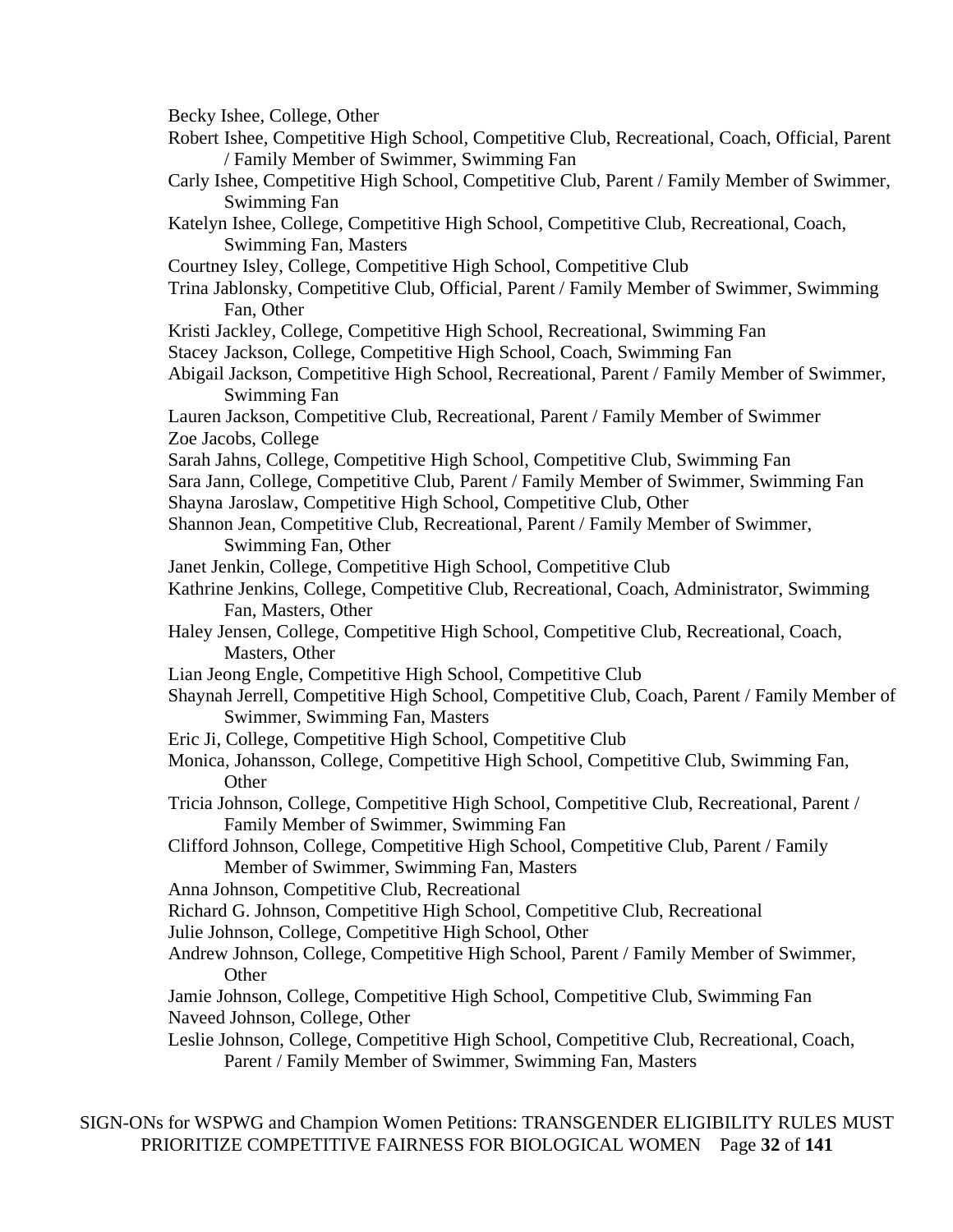Lindsay Johnson, College, Competitive High School, Coach, Parent / Family Member of Swimmer, Swimming Fan

Samuel Johnson, College, Competitive High School, Competitive Club, Swimming Fan, Other

Kelly Johnson, College, Competitive High School, Competitive Club, Recreational, Parent / Family Member of Swimmer, Swimming Fan

- Maribeth Johnston, Competitive High School, Competitive Club, Recreational, Coach, Parent / Family Member of Swimmer
- Ginny Johnston , Competitive High School, Competitive Club, Coach, Swimming Fan Munk Jon, College, Coach, Other
- Sandra Jones, College, Competitive High School, Competitive Club, Parent / Family Member of Swimmer, Swimming Fan, Masters, Other
- Paige Jones, Competitive Club, Recreational, Parent / Family Member of Swimmer, Swimming Fan
- Luanne Y Jones, College, Competitive High School, Competitive Club, Parent / Family Member of Swimmer
- Cira Jones, Competitive High School, Parent / Family Member of Swimmer, Swimming Fan, **Other**
- Michael Jones, College, Competitive High School, Coach, Official, Parent / Family Member of Swimmer, Masters, Former regional legal counsel USA Swimming
- Sam Jones, College, Competitive High School, Competitive Club, Coach, Masters
- Scott Jones, College, Competitive High School, Competitive Club, Recreational, Coach, Official, Administrator, Parent / Family Member of Swimmer, Swimming Fan, Masters
- Brad Jones, Competitive High School, Competitive Club, Coach, Official, Parent / Family Member of Swimmer, Swimming Fan
- Meghan Jones, College, Competitive High School, Competitive Club, Coach, Parent / Family Member of Swimmer, Swimming Fan, Other
- Craig Jones, College, Competitive High School, Competitive Club, Parent / Family Member of Swimmer, Swimming Fan, Masters
- Kimberly Jones, College, Competitive High School, Competitive Club, Parent / Family Member of Swimmer

Eney Jones, College, Competitive High School, Recreational, Coach, Administrator, Parent / Family Member of Swimmer, Swimming Fan

- Jenny Joun, College
- Tyler Jourdonnais, College, Competitive High School, Competitive Club, Coach, Masters, Olympic Trials 1984. Former masters world record holder.
- Ruth Ann Joyce, College, Competitive High School, Competitive Club, Recreational, Coach, Official, Administrator, Parent / Family Member of Swimmer, Swimming Fan

Genna Joyce, College, Competitive High School, Competitive Club, Swimming Fan, Other Cristina Judge, College, Competitive High School, Competitive Club, Recreational, Coach,

Parent / Family Member of Swimmer, Swimming Fan, Masters, Other MK, Competitive High School, Competitive Club, Swimming Fan, Other Danelle Kabush, College, Competitive High School, Swimming Fan, Masters Gabby Kaczorowski, Competitive High School, Competitive Club, Coach, Other MargotKaczorowski, College, Swimming Fan

Kartik Kadiyan, College

SIGN-ONs for WSPWG and Champion Women Petitions: TRANSGENDER ELIGIBILITY RULES MUST PRIORITIZE COMPETITIVE FAIRNESS FOR BIOLOGICAL WOMEN Page **33** of **141**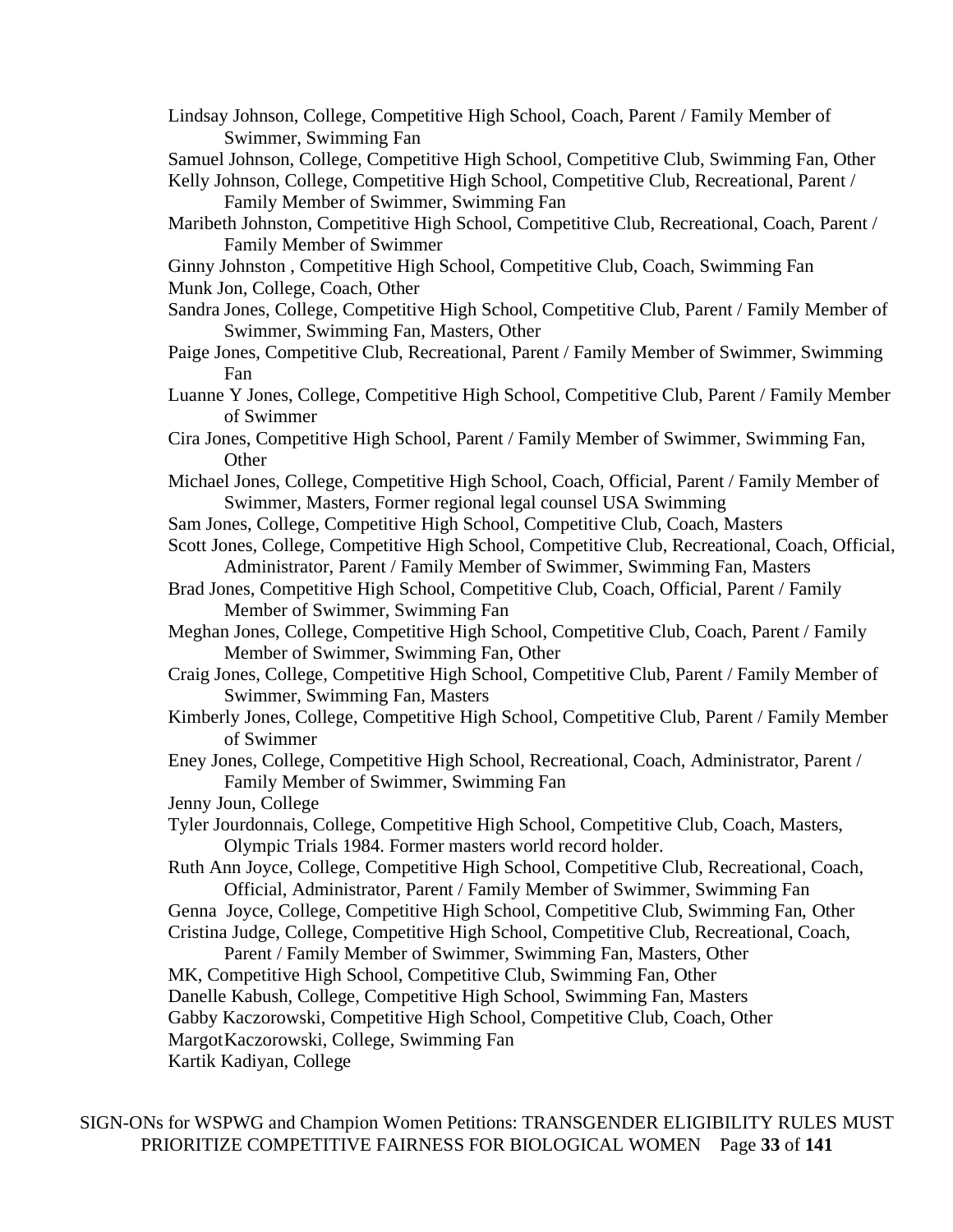- Lisa Kalsbeek, Competitive High School, Competitive Club, Recreational, Official, Parent / Family Member of Swimmer, Swimming Fan, Other
- David Kastigar, College, Competitive High School, Recreational, Coach, Official, Parent / Family Member of Swimmer, Swimming Fan, Masters
- Jackson Kaye, College, Swimming Fan
- Olivia Kayye, College, Competitive High School, Competitive Club, Parent / Family Member of Swimmer, Swimming Fan
- Karen Keenan, College, Competitive High School, Competitive Club, Coach, Parent / Family Member of Swimmer, Swimming Fan
- Emma Keenan, Competitive High School, Competitive Club
- Patrick Keenan, College, Competitive High School, Competitive Club, Swimming Fan
- James Kegley, College, Competitive High School, Competitive Club, Coach, Parent / Family Member of Swimmer, Swimming Fan, Masters
- James Kegley, College, Competitive High School, Competitive Club, Coach, Parent / Family Member of Swimmer, Swimming Fan, Masters
- Jessica Kehoe, Competitive Club, Recreational, Official, Administrator, Parent / Family Member of Swimmer
- Jeff Keith, College, Parent / Family Member of Swimmer, Swimming Fan, Masters, Co-founder of the Swim Across America
- Chloe Kelbl, Competitive Club
- Calla Kelble, Competitive Club

Amy Kelble, Competitive Club, Parent / Family Member of Swimmer, Swimming Fan

- Brett Kelley, College, Competitive High School, Competitive Club, Coach, Masters, Other
- Emma Kelley, Competitive High School, Competitive Club, Recreational, Parent / Family Member of Swimmer, Swimming Fan

Stephanie Kelley, College, Competitive High School, Competitive Club, Recreational, Official, Administrator, Parent / Family Member of Swimmer, Swimming Fan, Masters, Other

Heather Kelley, College, Competitive High School, Parent / Family Member of Swimmer

Daniel Kelly, College, Competitive High School, Competitive Club, Recreational, Parent / Family Member of Swimmer, Swimming Fan

Andrea Kelly, College, Competitive High School, Competitive Club, Swimming Fan, Other Todd Kemmerling, College, Competitive High School, Competitive Club, Coach

Artie Kempner, College, Competitive High School, Coach, Swimming Fan

Amanda Kendrot , Competitive Club, Parent / Family Member of Swimmer, Swimming Fan, **Other** 

Pia Kennedy, College, Competitive High School, Parent / Family Member of Swimmer

- Clay Kennedy, College, Competitive High School, Coach, Official, Parent / Family Member of Swimmer, Swimming Fan, Masters
- Jennifer Kephart, College, Competitive High School, Competitive Club, Recreational, Parent / Family Member of Swimmer, Swimming Fan, Other

Olivia Kerns, Competitive Club, Other

Lily Kidd, College, Competitive Club, Coach

- Sandra Kiehna, Competitive High School, Competitive Club, Recreational, Coach, Official, Swimming Fan
- Jay Kiely, Competitive High School, Recreational, Coach, Parent / Family Member of Swimmer,

SIGN-ONs for WSPWG and Champion Women Petitions: TRANSGENDER ELIGIBILITY RULES MUST PRIORITIZE COMPETITIVE FAIRNESS FOR BIOLOGICAL WOMEN Page **34** of **141**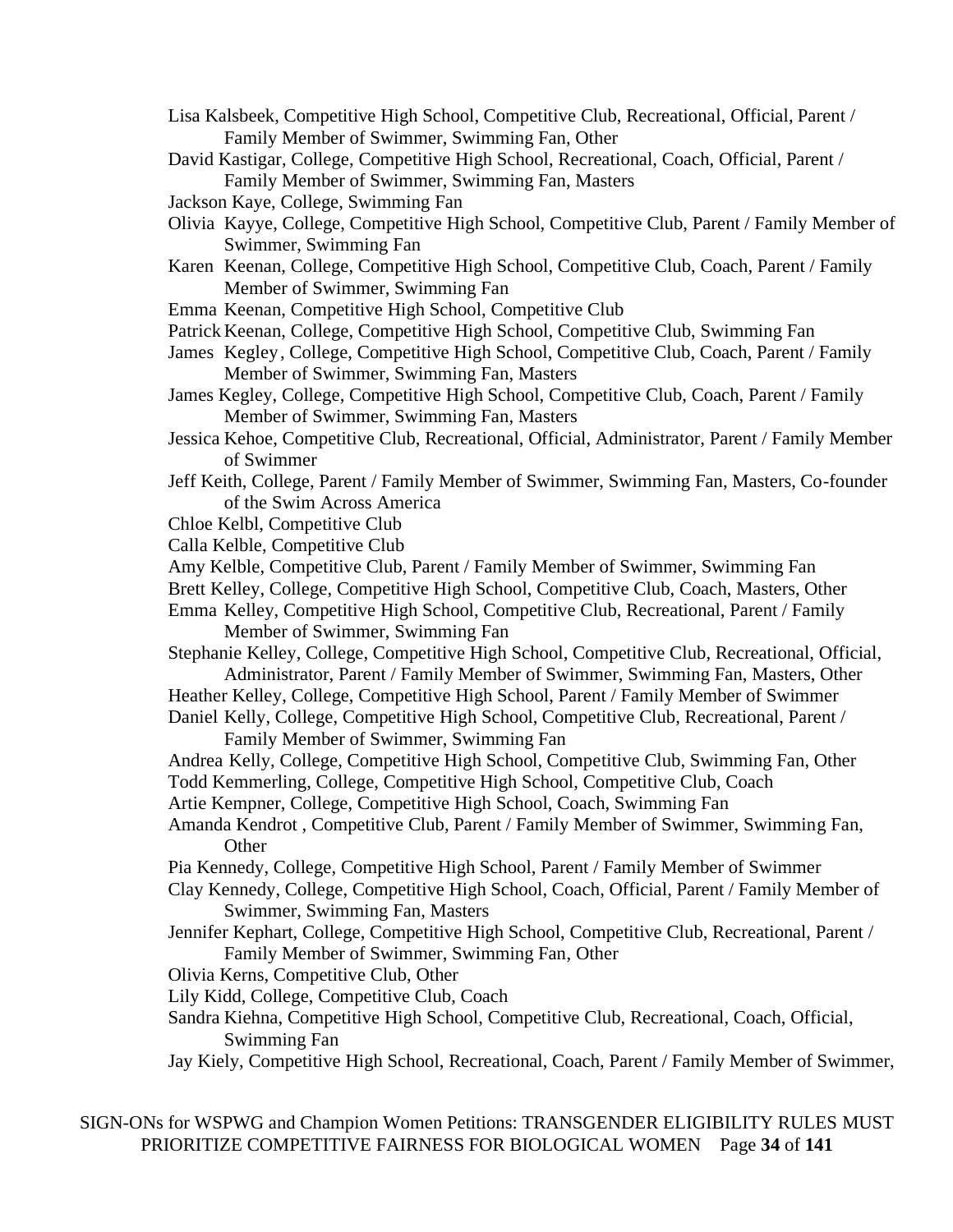Swimming Fan

Mary Kilburn, Competitive Club, Parent / Family Member of Swimmer, Swimming Fan Erin Kilburn, College, Competitive High School, Competitive Club, Coach, Parent / Family Member of Swimmer, Swimming Fan, Masters

- Loren Killgore, College, Competitive High School, Competitive Club, Coach, I was a part of USA swimming for 15-ish years. Both athlete and Coach. Keep the sport clean & fair.
- Rachel Kimmel, College, Competitive High School, Competitive Club
- Stephanie Kinder, College, Competitive High School, Competitive Club, Coach, Official, Parent / Family Member of Swimmer, Masters, Other
- Jennifer King, College, Competitive High School, Competitive Club, Parent / Family Member of Swimmer
- Laura King, Competitive High School, Competitive Club, Recreational, Coach, Masters, Other Caleb King, College, Competitive High School, Competitive Club, Coach

Susan King, College, Competitive Club, Official, Parent / Family Member of Swimmer, Masters Laureen Kinnaman, Competitive High School, Competitive Club, Coach, Official, Parent / Family

- Member of Swimmer, Swimming Fan, Masters
- Jerry Kirby, Competitive High School, Competitive Club, Masters, Tri
- Kent Kirchner, College, Competitive High School, Competitive Club, Coach
- Dawn Kirchner, College, Competitive High School, Competitive Club, 1976 USA/AAU

National Champion, USA National Team Member 1977-1978, 1983 NCAA Division 1 National Champions, All-American, Team Captain

- Michelle Kirkwold, College, Competitive High School, Competitive Club, Official, Parent / Family Member of Swimmer, Swimming Fan, Other
- Fred Kissinger, Competitive High School, Competitive Club, Official, Parent / Family Member of Swimmer, Swimming Fan
- Jim Kizer, College
- C. Kleinmeulman, College, Competitive High School, Competitive Club, Official, Parent / Family Member of Swimmer, Swimming Fan, Other
- Nicole Klimow, College, Competitive High School, Competitive Club, Recreational, Coach, Official, Parent / Family Member of Swimmer, Swimming Fan, Masters
- Teri Knight, College, Competitive High School, Recreational
- Jesse Knori, Competitive High School, Competitive Club, Recreational
- Masami Knox, College, Competitive High School, Swimming Fan, Parent kids play other sports

Holly Knupp, Competitive High School, Competitive Club, Recreational, Coach, Masters, Other Samantha Kobak, Competitive Club, Parent / Family Member of Swimmer

- Alex Koenigsberger, Competitive High School, Competitive Club, Swimming Fan
- Alejandro Kohan, College, Competitive High School, Competitive Club, Parent / Family Member of Swimmer, Swimming Fan, Masters
- Kari Kohlhaas Competitive High School, Recreational, Official, Parent / Family Member of Swimmer, Swimming Fan
- Lucas Kokubo College, Competitive High School, Competitive Club, Recreational, Parent / Family Member of Swimmer, Swimming Fan, Masters
- Darian Koler, Competitive Club

SIGN-ONs for WSPWG and Champion Women Petitions: TRANSGENDER ELIGIBILITY RULES MUST PRIORITIZE COMPETITIVE FAIRNESS FOR BIOLOGICAL WOMEN Page **35** of **141**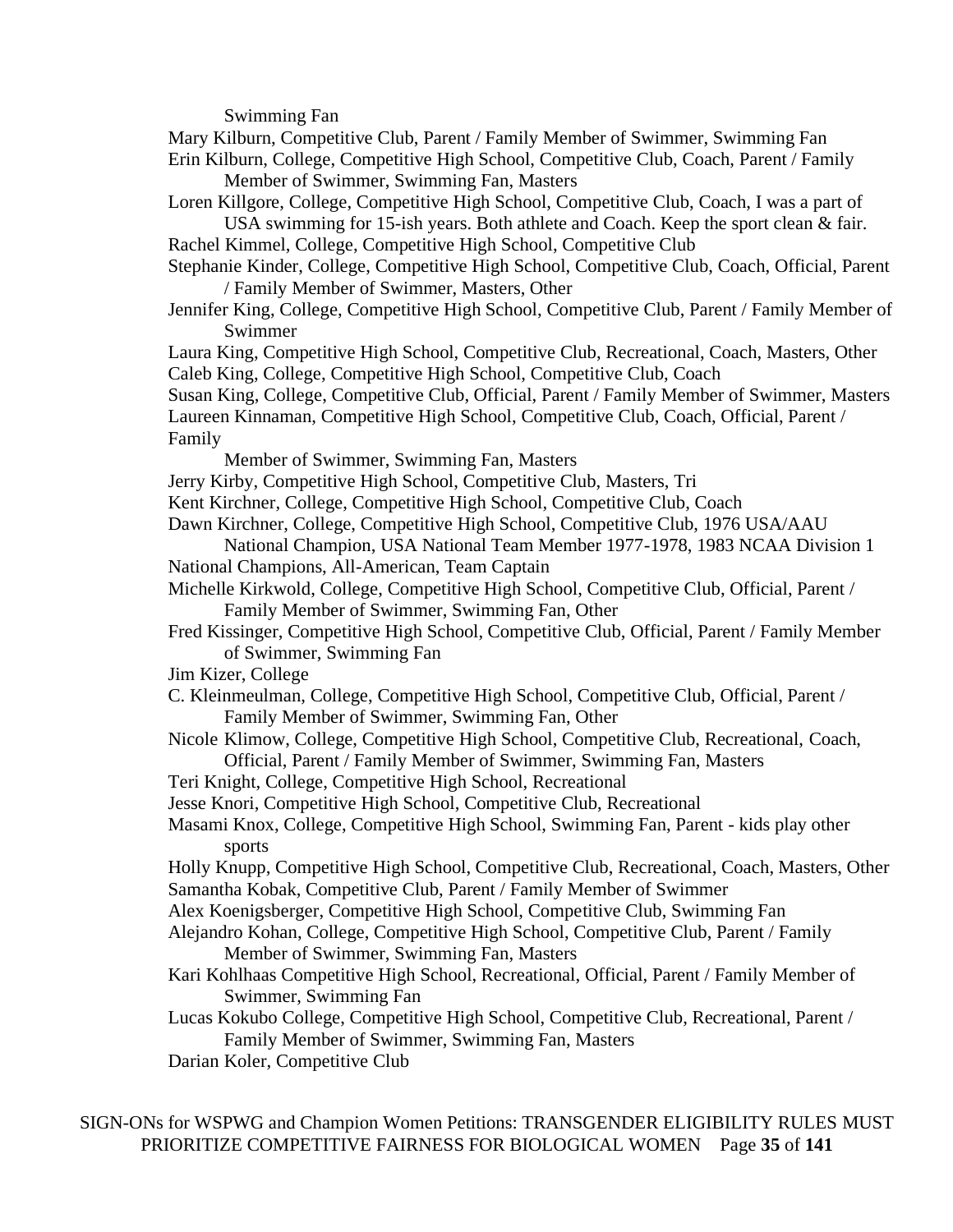- Andrew Koons, Competitive High School, Competitive Club, Recreational, Coach, Official, Parent / Family Member of Swimmer, Swimming Fan, Masters
- Elizabeth Kooy, Competitive High School, Competitive Club, Coach, Parent / Family Member of Swimmer, Swimming Fan, Masters
- Jennifer Korbly, College, Competitive High School, Competitive Club, Coach, Parent / Family Member of Swimmer, Swimming Fan, Masters, I currently co-own a USA Swimming Club team in New England, I am a former NCAA Division 1 Ivy League swimmer and my daughter currently competes on an NCAA Division Ivy League swim/dive team Ede Kosik. College, Competitive High School, Competitive Club
- David Krabbe, College, Competitive High School, Competitive Club, Recreational, Coach, Swimming Fan, Masters, Other
- Vanessa Krause, College, Competitive High School, Competitive Club, Coach, Other
- Curt Kravitz, College, Competitive High School, Competitive Club, Swimming Fan
- Yuliya Kravtsov, Competitive High School, Competitive Club, Parent / Family Member of Swimmer, Other
- Miles Kredich, College, Competitive Club, Swimming Fan
- Matthew Kredich, College, Coach, Parent / Family Member of Swimmer
- Emily Kreps, College, Competitive Club, Recreational, Swimming Fan
- Danielle Kretschmer, Competitive High School, Coach, Swimming Fan, Other
- Kris Krieg, College, Coach, Parent / Family Member of Swimmer, Swimming Fan
- Terri Krings, College, Competitive High School, Competitive Club, Recreational, Administrator, Parent / Family Member of Swimmer, Swimming Fan, Masters
- Terri Krings, College, Competitive High School, Competitive Club, Recreational, Administrator, Parent / Family Member of Swimmer, Swimming Fan, Masters
- Terri Krings College, Competitive High School, Competitive Club, Recreational, Administrator, Parent / Family Member of Swimmer, Swimming Fan, Masters
- Jacqueline Kroggel, College, Competitive High School, Competitive Club, Recreational, Coach, Parent / Family Member of Swimmer, Swimming Fan, Masters
- Sharon Krueger, College, Competitive High School, Coach
- Mary Kuchlenz, Competitive High School, Recreational
- Candace Kuhl, Competitive Club, Recreational, Parent / Family Member of Swimmer, Swimming Fan, Other
- ValerieKukla Webb, College, Competitive High School, Competitive Club, Parent / Family Member of Swimmer, Swimming Fan
- Patricia Kulp, College, Parent / Family Member of Swimmer, Swimming Fan, Masters, Other

Charles Kunsman, College, Competitive High School, Competitive Club, Recreational, Official, Parent / Family Member of Swimmer, Swimming Fan

- Eileen Kurtz , College, Competitive High School, Competitive Club, Recreational, Official, Parent / Family Member of Swimmer, Swimming Fan
- Anna-Julia Kutsch, College, Competitive High School, Competitive Club, Swimming Fan C. Kwok, Competitive Club, Parent / Family Member of Swimmer, Other
- Veronica L., College, Competitive High School, Competitive Club, Parent / Family Member of Swimmer, Swimming Fan, Other
- Emma La Charite, Competitive High School
- Simone La Pay, College, Competitive High School, Competitive Club, Coach, Masters

SIGN-ONs for WSPWG and Champion Women Petitions: TRANSGENDER ELIGIBILITY RULES MUST PRIORITIZE COMPETITIVE FAIRNESS FOR BIOLOGICAL WOMEN Page **36** of **141**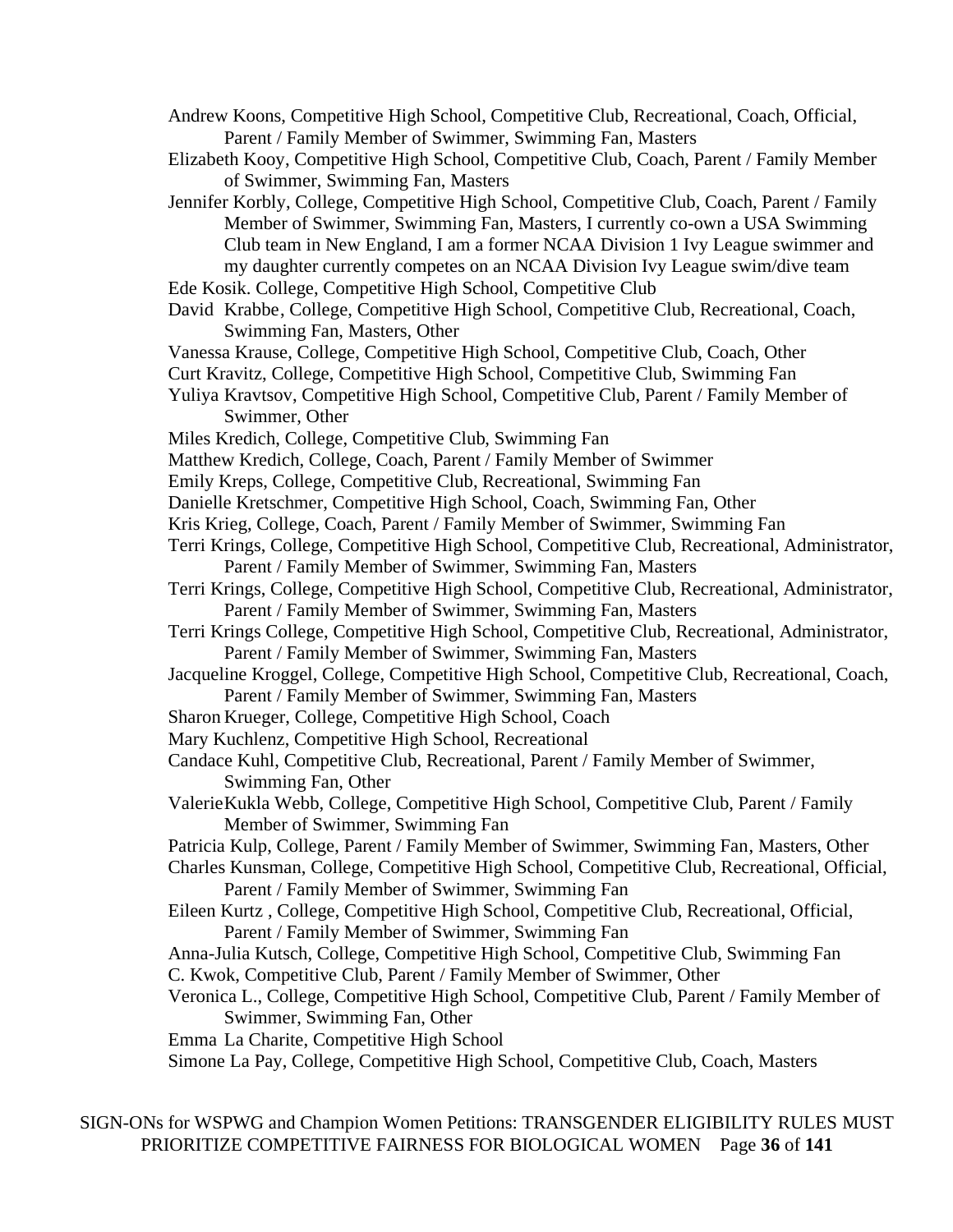- Abbey Lacey, Competitive High School, Competitive Club, Parent / Family Member of Swimmer
- Mika Lackey, Competitive High School, Competitive Club, Recreational, Swimming Fan, Other Kelly Lacy, Competitive High School, Recreational, Parent / Family Member of Swimmer
- Robyn Lade, Competitive High School, Recreational, Swimming Fan, Other
- Judith Lallier, College, Competitive High School, Competitive Club, Parent / Family Member of Swimmer, Masters
- Judith Lallier, College, Competitive Club, Coach, Masters
- Keith Lambert, Competitive High School, Competitive Club, Coach, Official, Parent / Family Member of Swimmer, Swimming Fan
- Rachael Lamkin, Competitive Club, Recreational
- Kendall Lance , Competitive Club
- Chris Landry, Competitive Club, Recreational, Masters
- Jennifer Lane, Competitive Club, Coach, Parent / Family Member of Swimmer, Swimming Fan Sara Lang, Competitive Club, Masters
- Christina Lappin, College, Competitive High School, Competitive Club, Recreational, Swimming Fan
- Ally Larson, College, Other
- Linda Larson, College, Competitive High School, Competitive Club, Coach, Masters
- Rochelle Larson, College, Competitive High School, Recreational, Coach, Parent / Family Member of Swimmer, Swimming Fan
- Anna LaTour, Competitive High School, Competitive Club
- Justine Latrouite College, Competitive High School, Parent / Family Member of Swimmer, Swimming Fan
- Rebecca Lauterbach, Competitive High School, Competitive Club, Recreational, Parent / Family Member of Swimmer, Swimming Fan
- Alexis LaVallee, College, Competitive High School, Competitive Club, Recreational, Coach, Swimming Fan
- Megan Lawler, College, Competitive High School, Competitive Club, Recreational, Official, Administrator, Parent / Family Member of Swimmer, Swimming Fan
- Ashley Lawrence, College
- Michael Lawrence, Competitive Club, Coach, Administrator, Swimming Fan, Other
- Jim Lawrie, Competitive High School, Parent / Family Member of Swimmer, Swimming Fan, **Masters**
- Rick Lazar, Competitive High School, Swimming Fan, Other
- Lisa Lazaraton, College, Competitive High School, Competitive Club, Recreational, Parent / Family Member of Swimmer, Swimming Fan
- Amy Leahy, Competitive High School, Competitive Club
- Christina Leander, College, Competitive High School, Competitive Club, Recreational, Swimming Fan, Other
- Rebecca Leas, College, Competitive Club, Coach, Official, Parent / Family Member of Swimmer, Swimming Fan, Masters, 6 Div II National Team Titles and a second and a third, 217 All Americans, 25 National Champions, 3 Time NCAA Coat of the Year, NCAA Coach of the Decade, United States Swimming Olympic Committee 1982-84, CSCA Top 100 Coaches, swam on national champion team at West Chester State College

SIGN-ONs for WSPWG and Champion Women Petitions: TRANSGENDER ELIGIBILITY RULES MUST PRIORITIZE COMPETITIVE FAIRNESS FOR BIOLOGICAL WOMEN Page **37** of **141**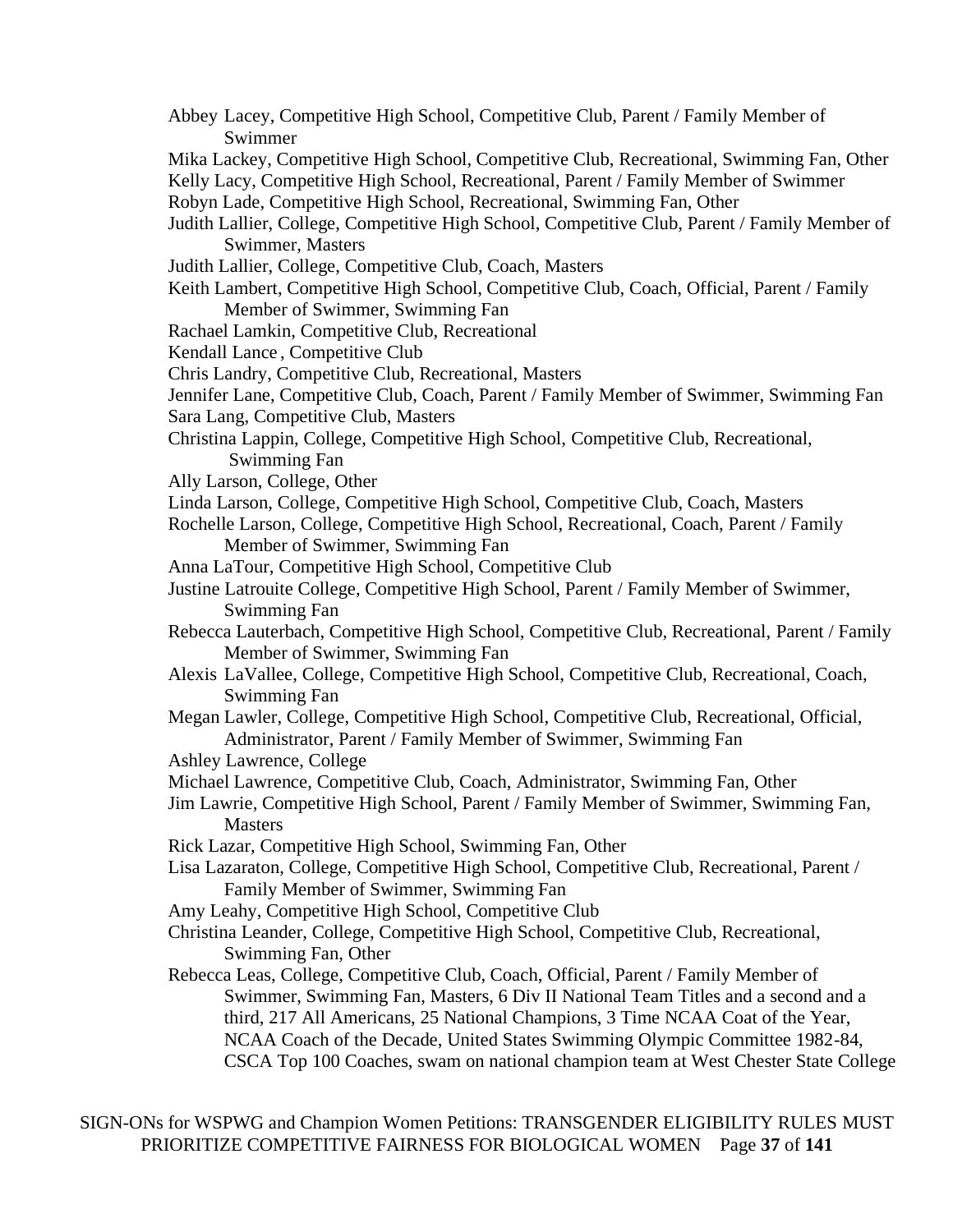1972, took second 1970 and 1971, USSM Masters national champion and YMCA National Champion, charter member of Women's Sports Foundation

Kristin Leathery, College, Competitive High School, Swimming Fan

- MarthaLee, College, Competitive High School, Recreational, Parent / Family Member of Swimmer, Swimming Fan
- J. Nathan Leech, College, Competitive High School, Competitive Club, Swimming Fan, Masters
- Linda Leffel, Competitive High School, Recreational, Parent / Family Member of Swimmer, Swimming Fan, Other
- Kelly Legaspi Evans, College, Competitive High School, Competitive Club, Official, Parent / Family Member of Swimmer, Swimming Fan, Masters
- Jamie Legh, Competitive High School, Competitive Club
- Chris Legh, Competitive High School, Competitive Club, Recreational, Coach, Parent / Family Member of Swimmer, Professional Triathlete - Ironman distance for 20 years
- Maren Lehman, College, Competitive High School
- Andrea Lehner, College
- Donna Leonard, Competitive Club, Recreational, Swimming Fan
- Patrick Leverty, College, Administrator, Parent / Family Member of Swimmer, Swimming Fan, Masters, Other
- Sara Levin, Competitive High School, Competitive Club, Recreational, Swimming Fan
- Aidan Levine, Competitive High School, Competitive Club
- Maddy Lewis, College, Competitive High School, Competitive Club, Recreational
- Mary Lewis, Competitive Club, Recreational, Swimming Fan, Other
- Lola Lexus, Competitive High School, Swimming Fan, Other
- Deirdre Ley , College, Competitive High School, Competitive Club, Parent / Family Member of Swimmer, Swimming Fan
- Tisha Lezer, College, Competitive High School, Competitive Club, Coach, Parent / Family Member of Swimmer, Swimming Fan
- Jason Li, Competitive High School, Competitive Club, Other
- Chuck Li, College, Parent / Family Member of Swimmer, Swimming Fan
- Shanhu Li, Competitive High School, Competitive Club, Parent / Family Member of Swimmer, **Other**
- Alexandre Lima, Competitive High School, Competitive Club, Recreational, Official, Parent / Family Member of Swimmer, Swimming Fan, Masters
- CelesteLind, College, Competitive High School, Competitive Club, Parent / Family Member of Swimmer, Masters
- Betsy Lind Danziger, College, Competitive High School, Coach, Swimming Fan, Masters
- Kelly Lindamam, Competitive High School, Competitive Club, Parent / Family Member of Swimmer, Swimming Fan, Other
- Eva Lindner, College
- Sophie Lindner, College
- Elayna Ling, Competitive Club, Swimming Fan
- Bob Link, College, Competitive High School, Competitive Club, Recreational, Coach, Parent / Family Member of Swimmer, Swimming Fan
- Michaela Linzy, Competitive High School, Competitive Club, Recreational, Parent / Family Member of Swimmer, Swimming Fan

SIGN-ONs for WSPWG and Champion Women Petitions: TRANSGENDER ELIGIBILITY RULES MUST PRIORITIZE COMPETITIVE FAIRNESS FOR BIOLOGICAL WOMEN Page **38** of **141**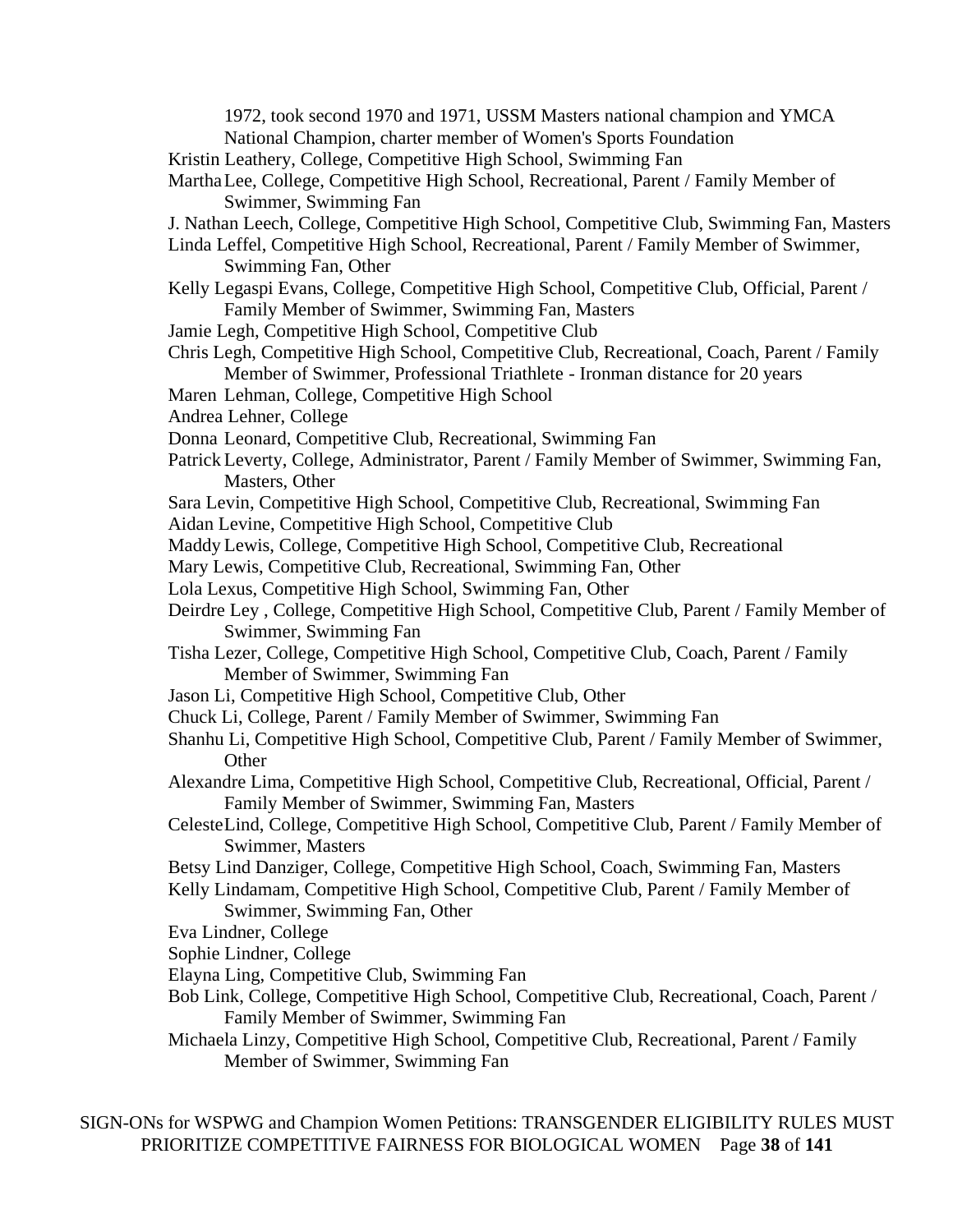- Adam Liscia. Competitive Club, Recreational, Masters
- Chris Liston, College, Competitive High School, Competitive Club, Recreational, Coach, Swimming Fan
- Christopher Liston, College, Competitive High School, Competitive Club, Coach, Parent / Family Member of Swimmer, Swimming Fan
- Leslie Livingston, College, Masters, Other
- Mia Llamas, Competitive High School, Competitive Club, Recreational, Swimming Fan, Other
- Megan Lloyd, College, Competitive High School, Competitive Club
- Lu Lo, College, Swimming Fan, Other
- Sally Lockett, College, Competitive High School, Recreational, Parent / Family Member of Swimmer, Masters
- Mark Lonergan, Competitive High School, Recreational
- Drew Long, Competitive High School, Recreational, Coach, Swimming Fan, Other
- Laura Lopez, Competitive High School, Recreational, Swimming Fan, Love soulcap
- Alma Lopez, College, Competitive High School, Competitive Club
- Donna Lopiano, College, Competitive High School, Coach, Administrator
- James Loucks , College, Competitive High School, Competitive Club, Parent / Family Member of Swimmer, Swimming Fan, Masters
- Erica Loudermilk, Competitive High School, Recreational, Parent / Family Member of Swimmer, Swimming Fan
- Kim Loudon, College, Competitive High School, Competitive Club, Recreational, Coach
- Kay Lovig, College, Competitive High School, Competitive Club, Official, Parent / Family Member of Swimmer, Swimming Fan
- Lauren Lowe, Competitive Club, Parent / Family Member of Swimmer
- Kenneth Lowe, College
- Cassie Lowe, College, Competitive High School, Competitive Club, Other
- Heidi Lowe, College, Competitive High School, Competitive Club, Recreational, Swimming Fan Ruthie Lucht, College, Competitive High School, Competitive Club
- Shannon Lueck, College, Competitive High School, Competitive Club, Recreational, Coach, Parent / Family Member of Swimmer, Swimming Fan
- Jennifer Lugo, Competitive High School, Competitive Club, Recreational, Parent / Family Member of Swimmer, Swimming Fan, Other
- JohnnyLuncher, College, Competitive High School, Competitive Club, Recreational, Swimming Fan, Other
- Bret Lundgaard, College, Coach
- WendyLutz, College, Competitive High School, Competitive Club, Coach
- Carol Luzzi, Competitive Club, Parent / Family Member of Swimmer, Swimming Fan, My daughter has been swimming competitively since she was 8 years old. She is now a varsity swimmer on her university team. I believe in protecting the rights and records of female swimmers. We segregate sport categories by biological sex because science and experience bears out a need to do so in order to support fair outcomes for women in sport. We must continue to do so to protect fairness in sport for both my daughter and all of her biologically female colleagues in swimming
- Katie Lyons, College, Competitive High School, Competitive Club, Recreational, Swimming Fan, **Other**

SIGN-ONs for WSPWG and Champion Women Petitions: TRANSGENDER ELIGIBILITY RULES MUST PRIORITIZE COMPETITIVE FAIRNESS FOR BIOLOGICAL WOMEN Page **39** of **141**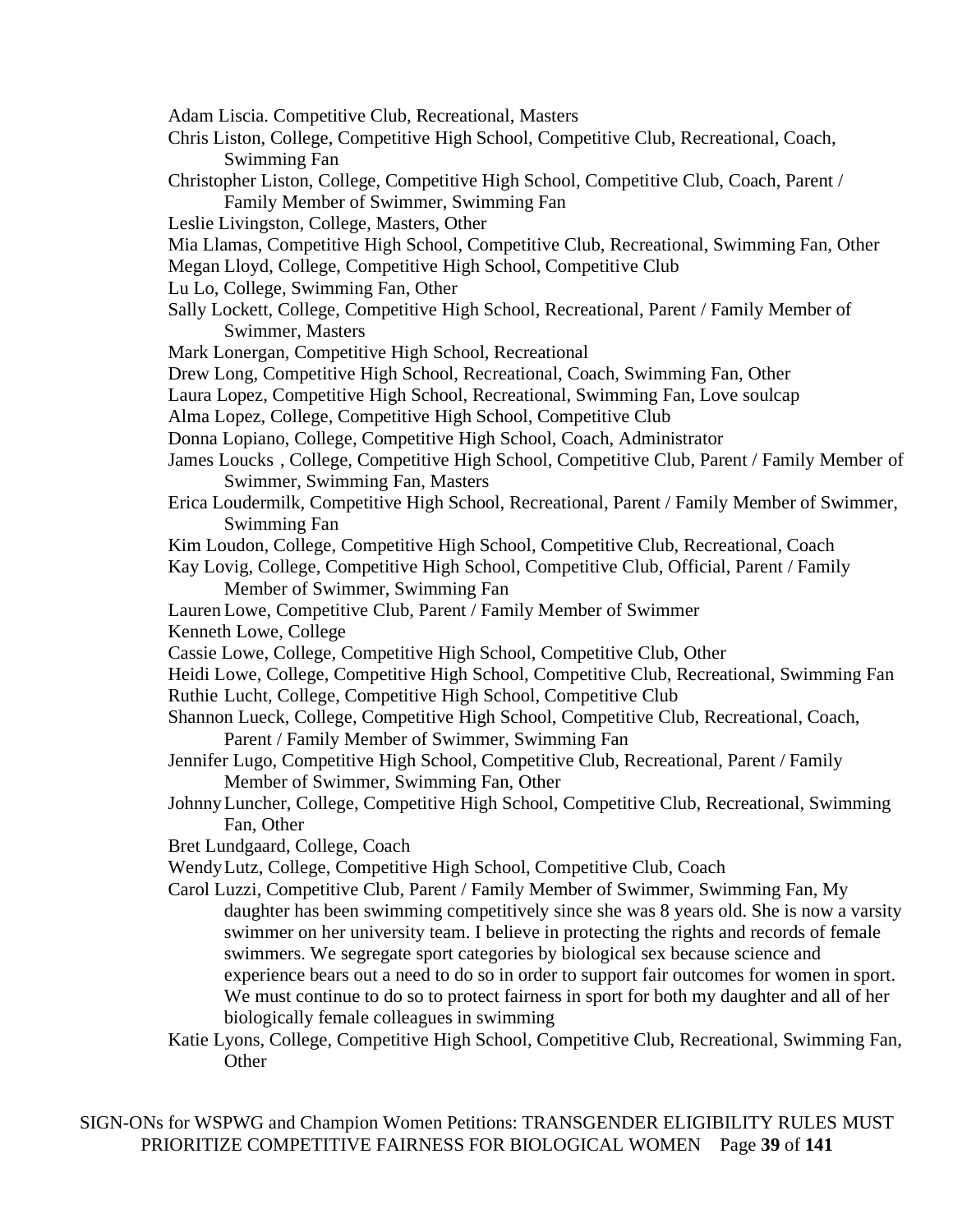Matt M., College, Competitive High School, Competitive Club, Recreational, Masters, Other Ryan M., College, Other

A. M., College, Competitive High School, Competitive Club, Swimming Fan, Masters, Other Gloria Ma, Competitive Club, Official, Parent / Family Member of Swimmer, Swimming Fan Alan MacBean, College, Competitive High School, Competitive Club, Coach, Other

- Julie Mackall, Competitive High School, Recreational, Administrator, Parent / Family Member of Swimmer, Swimming Fan, Masters
- Marna MacKay, Competitive High School, Competitive Club, Parent / Family Member of Swimmer, Swimming Fan
- Autumn Mackey, Competitive Club, Recreational, Swimming Fan
- Mikaela Macklin, Competitive High School, Recreational, Parent / Family Member of Swimmer, Swimming Fan
- Elizabeth Mackowiak, College, Competitive Club
- WendyMacLaughlin, College, Competitive High School, Competitive Club, Coach, Parent / Family Member of Swimmer
- William Magdeburg, College, Competitive High School, Competitive Club, Recreational, Coach, Official, Parent / Family Member of Swimmer, Swimming Fan
- Marissa Mahaffey, Competitive Club
- Lisa Mahon, Competitive High School, Competitive Club, Recreational, Coach, Official, Parent / Family Member of Swimmer, Swimming Fan
- Kristi Mahoney, College
- Lauren Mahoney, College, Competitive High School, Competitive Club, Coach

Margo Mahoney, College, Competitive High School, Competitive Club, Coach, Swimming Fan Jane Malakhov, Competitive High School

Zuzanna Malinowska, College, Competitive High School, Competitive Club, Swimming Fan Dan Malone, College, Competitive High School, Swimming Fan, Masters

- Doreen Malpeso, College, Competitive Club, Parent / Family Member of Swimmer, Swimming Fan
- Fouzia Manga,College, Competitive High School, Recreational, Parent / Family Member of Swimmer, Other
- Jennifer Mangum, College, Competitive High School, Competitive Club, Swimming Fan David Marcello, College, Recreational
- Karen Marchetti, Competitive High School, Parent / Family Member of Swimmer, Swimming Fan, Other
- Katie Marini, College, Competitive Club
- Michelle Markee, Competitive Club, Parent / Family Member of Swimmer

Emilie Markesen, Competitive Club, Other

- David Marks, College, Competitive High School, Recreational, Swimming Fan
- Erika Marlin, College, Competitive High School, Competitive Club, Coach, Parent / Family Member of Swimmer, Swimming Fan

Lisa Marlin, College, Competitive High School, Competitive Club, Official, Parent / Family Member of Swimmer, Swimming Fan, Junior National Champion LCM an record holder Shelly Marshall, College, Competitive High School, Competitive Club, Coach, Masters

William Marshall, College, Parent / Family Member of Swimmer, Masters, Other

Lisa Marshall, Competitive High School, Competitive Club, Coach, Parent / Family Member of

SIGN-ONs for WSPWG and Champion Women Petitions: TRANSGENDER ELIGIBILITY RULES MUST PRIORITIZE COMPETITIVE FAIRNESS FOR BIOLOGICAL WOMEN Page **40** of **141**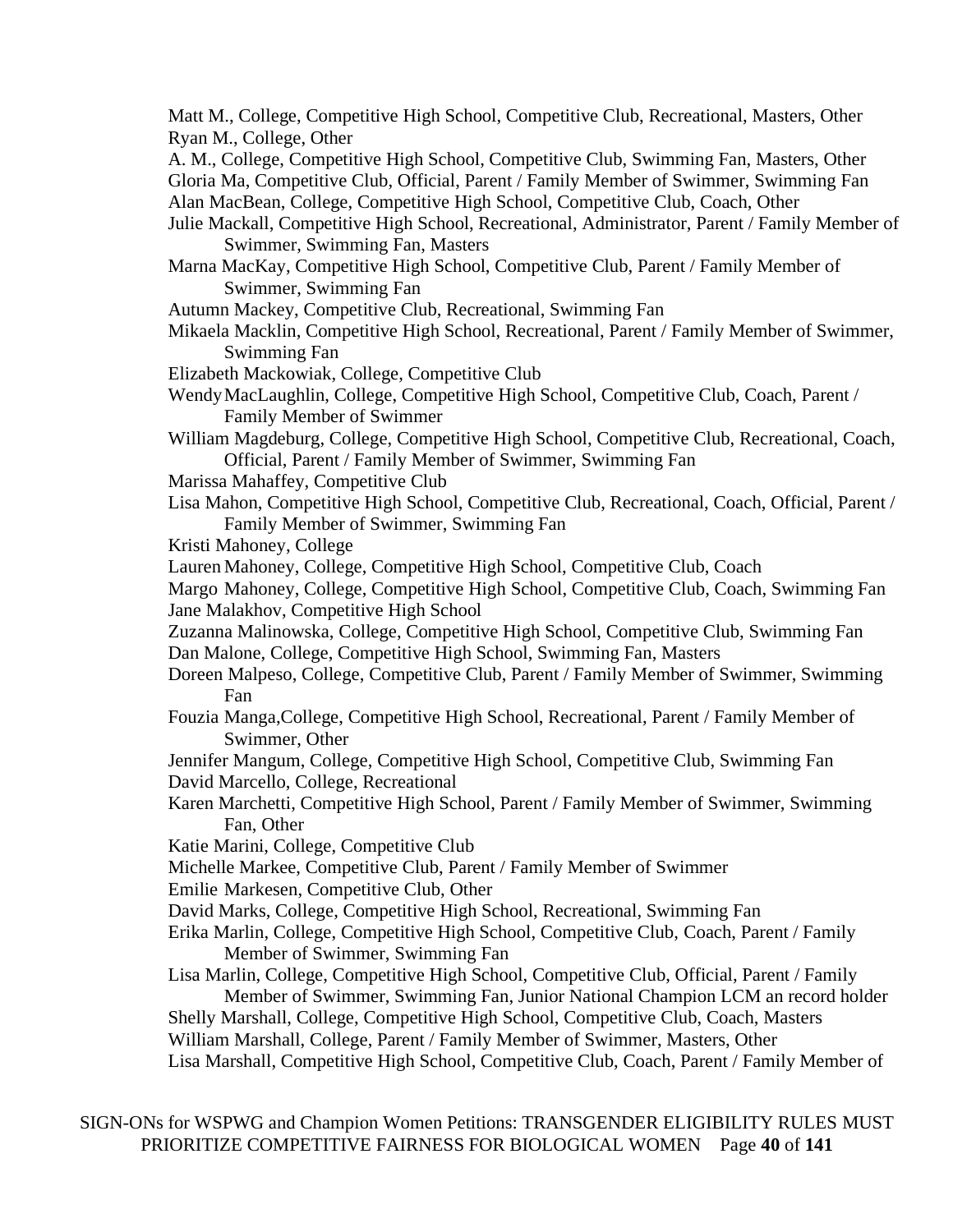Swimmer, Swimming Fan, Masters

Fiona Martin, Competitive High School, Competitive Club, Recreational, Parent / Family Member of Swimmer, Swimming Fan Leonora Maru'i-Josipovi, College, Recreational, Swimming Fan, Other Emily Marvill, College, Competitive High School, Competitive Club, Recreational, Swimming Fan Philip Marx, College, Competitive High School, Competitive Club, Recreational, Parent / Family Member of Swimmer, Swimming Fan, Masters Caitlin Mason, Competitive High School, Competitive Club, Swimming Fan, Other Laura Mathers, Competitive High School, Competitive Club, Parent / Family Member of Swimmer, Swimming Fan Brent Matheson, College, Competitive High School, Competitive Club, Coach, Parent / Family Member of Swimmer, Swimming Fan, Masters, Other Rachel Matsumura, College, Competitive High School, Competitive Club, Parent / Family Member of Swimmer Jenna Matsumura, Competitive High School, Competitive Club, Swimming Fan, Masters Joey Mattar, Competitive Club, Parent / Family Member of Swimmer, Swimming Fan, Other Hannah Mattar, College, Competitive Club, Coach, Parent / Family Member of Swimmer, Swimming Fan Ana Gabriela Matthews, College, Competitive High School, Competitive Club, Recreational, Coach, Administrator, Parent / Family Member of Swimmer, Swimming Fan, Other Brooke Matthias, College Terry Maul, Competitive Club, Coach, Parent / Family Member of Swimmer, Swimming Fan Michael May, College, Competitive High School, Competitive Club, Recreational, Coach, Parent / Family Member of Swimmer Patricia Maysent, College, Competitive Club, Masters Bri Mazzei, College, Competitive High School, Competitive Club, Recreational, Coach, Parent / Family Member of Swimmer, Swimming Fan Heidi McAlister, Competitive High School, Competitive Club, Parent / Family Member of Swimmer, Swimming Fan Will McCarthy, College, Competitive High School, Competitive Club, Recreational, Coach, Parent /Family Member of Swimmer, Swimming Fan John McCarthy, College, Competitive High School, Competitive Club, Recreational, Coach, Parent /Family Member of Swimmer Moira McCloskey, College, Competitive High School, Competitive Club, Recreational, Parent / Family Member of Swimmer, Swimming Fan, Masters Cecilia Dougherty McCloskey, Competitive Club, Masters, I placed 4th in the 1968 Olympic Trials In the 200meter backstroke; tie for 5th in the 100meter back. I was obviously before Title IX. I received no college scholarship and as a one of 10 children I needed one. I swam for West Chester Univ but I never practiced because I needed to work. 4 Decades later I returned to swimming Masters and have since broken 20 World Records. Riley Mccormick, Competitive High School, Competitive Club, Swimming Fan Tanya Irving McCormick , College, Competitive Club, Parent / Family Member of Swimmer, Swimming Fan Connor McCourt, College

SIGN-ONs for WSPWG and Champion Women Petitions: TRANSGENDER ELIGIBILITY RULES MUST PRIORITIZE COMPETITIVE FAIRNESS FOR BIOLOGICAL WOMEN Page **41** of **141**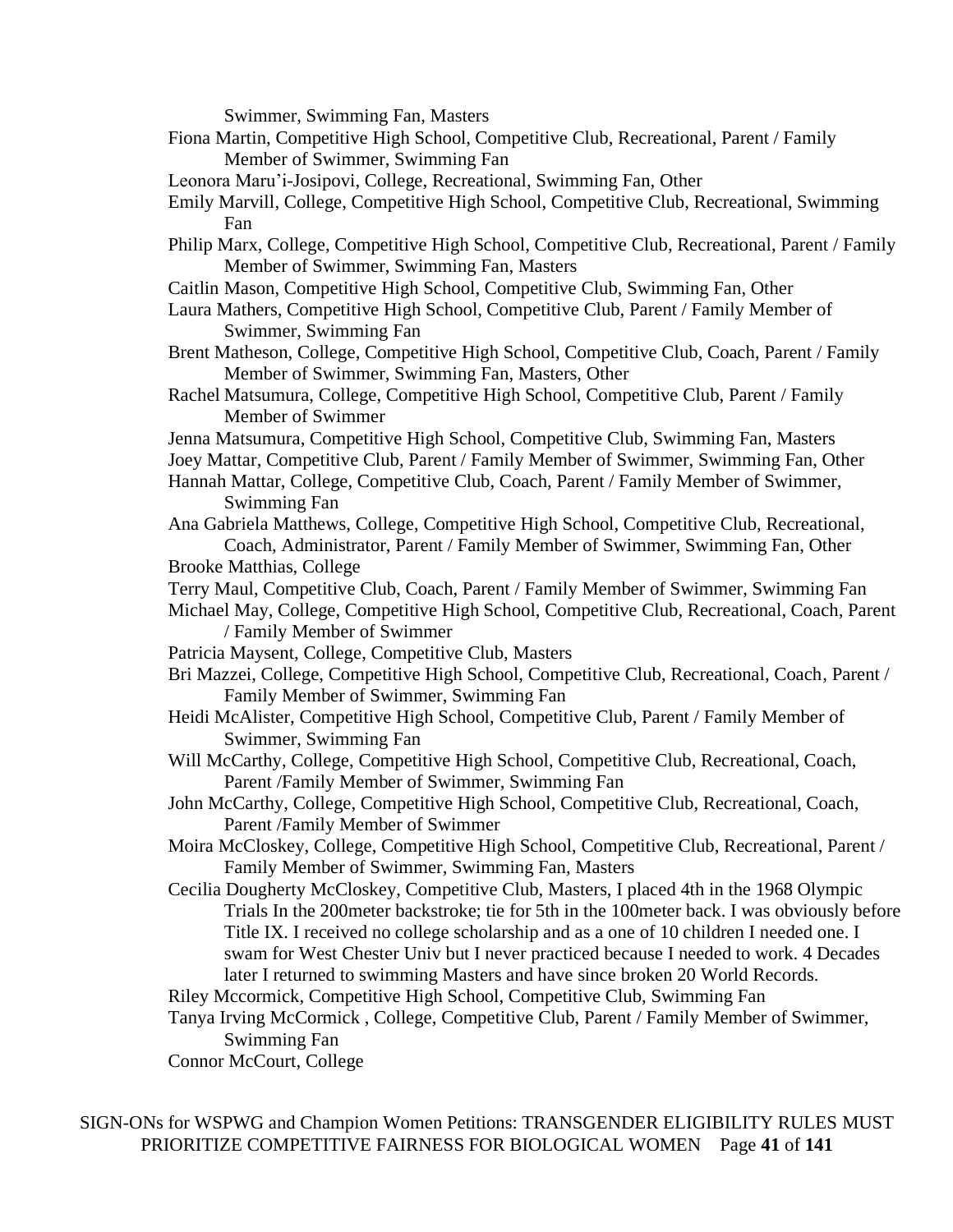- Taylor Mccoy Competitive High School, Competitive Club, Recreational, Coach, Parent / Family Member of Swimmer, Swimming Fan
- Jodie McCoy, Competitive Club, Recreational, Parent / Family Member of Swimmer, Other
- Andrew McCulloh, Competitive High School, Official, Parent / Family Member of Swimmer, Swimming Fan
- AllisonMcDonald, College, Swimming Fan
- D.A. McEllin, Competitive High School, Recreational, Coach, Parent / Family Member of Swimmer
- Nancy McGann, College, Other
- Eien McGee, College, Competitive High School, Competitive Club, Coach, Swimming Fan, **Other**
- Nicole McGinty, College, Competitive High School, Competitive Club, Parent / Family Member of Swimmer, Swimming Fan
- Dan McGinty, College, Parent / Family Member of Swimmer, Swimming Fan, Other
- Donna Mcgrath, Competitive High School, Competitive Club, Recreational, Parent / Family Member of Swimmer
- Terrianne McGuirk Kingsbury, College, Competitive High School, Competitive Club, Swimming Fan
- Mike McIntyre, College, Competitive Club, Coach, Official, Parent / Family Member of Swimmer, Swimming Fan, Masters
- Caroline McKay, College, Competitive High School, Competitive Club, Other
- CrystalMcKenrick, Competitive High School, Recreational
- Erika McLean, College, Competitive High School, Competitive Club, Parent / Family Member of Swimmer, Swimming Fan
- Erika McLean, College, Competitive High School, Competitive Club, Parent / Family Member of Swimmer, Other
- Mervanne McLee, College, Competitive Club, Coach, Masters
- Dan Mcmahon, College, Other
- Robert McNeil, Competitive High School, Competitive Club, Coach, Parent / Family Member of Swimmer, Swimming Fan
- Alyssa McPherson, Competitive High School
- Mike McQuitty, College, Competitive High School, Competitive Club, Coach, Parent / Family Member of Swimmer
- Bella McWhorter, Competitive Club, Swimming Fan, Other
- Mallory Mead, College, Competitive Club, Coach, Masters
- Virginia Meagher, Competitive High School, Recreational, Parent / Family Member of Swimmer, Swimming Fan
- Robyn Medlin, Competitive Club, Parent / Family Member of Swimmer, Swimming Fan
- Daniel Mee, College, Competitive Club, Parent / Family Member of Swimmer, Swimming Fan, **Masters**
- Kathryn Meinhardt, College, Competitive High School, Recreational, Parent / Family Member of Swimmer, Swimming Fan, Masters, Other
- Kathryn Meinhardt, College, Competitive High School, Recreational, Parent / Family Member of Swimmer, Swimming Fan, Masters
- Heather Melzer, College, Competitive High School, Competitive Club, Coach, Swimming Fan,

SIGN-ONs for WSPWG and Champion Women Petitions: TRANSGENDER ELIGIBILITY RULES MUST PRIORITIZE COMPETITIVE FAIRNESS FOR BIOLOGICAL WOMEN Page **42** of **141**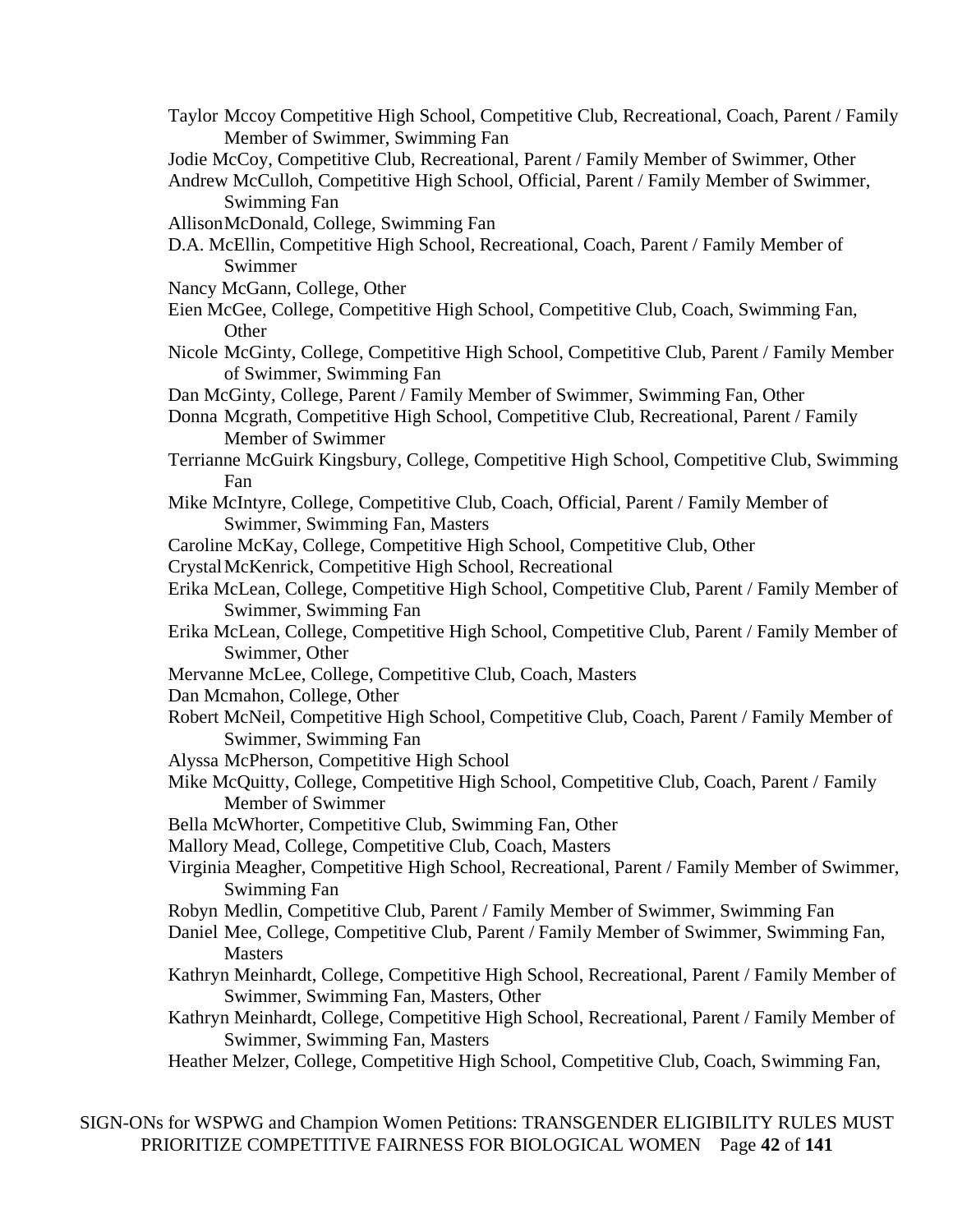**Other** 

- Heather Meng, College, Competitive High School, Competitive Club, Recreational, Coach, Swimming Fan
- Hilary Menna, College, Competitive High School, Competitive Club, Recreational, Coach, Parent / Family Member of Swimmer, Masters
- Kali Metuzals, College, Competitive Club, Coach
- Grace Meyer, College, Competitive High School, Competitive Club, Swimming Fan, Other
- Lori Meyers, College, Coach, Official, Parent / Family Member of Swimmer, Swimming Fan,Masters
- Heather Middleton, College, Competitive High School, Coach, Official, Administrator, Parent / Family Member of Swimmer, Swimming Fan, I was a collegiate alpine ski racer and Junior Olympian. I know what competition is like on a high level when athletes are at the peak age and at peak performance level. There is no way that I would ever be able to beat a man in a downhill or any discipline in ski racing due to to the sheer fact of biological strength differences. In swimming, no one gets physically hurt, but if this is allowed in other sports, women will get seriously hurt or killed. For example, wrestling, UFC fighting, boxing' where is the line drawn' It won't be drawn because that would mean you would have to admit their are biological differences. You can't deny science! The solution is to have transgender sports. Where there is no gender specific categories. They can all compete against each other. Just like the special Olympics or Paralympics. We don't send a special Olympian to the Olympics because it isn't fair. We don't have able-bodied Olympians going to the Paralympics because it's not fair. Same goes for Transgender women athletes competing against females; not fair. They should have their own competitions, their own Olympics, their own events.
- Nicole Miller, College, Competitive High School, Competitive Club, Coach, Swimming Fan
- Scott Miller, College, Competitive High School, Competitive Club, Recreational, Parent / Family Member of Swimmer, Swimming Fan, Masters
- Daniel Miller, College, Competitive High School, Competitive Club, Recreational, Coach, Official, Administrator, Swimming Fan
- K. H. Miller, College, Competitive High School, Competitive Club, Recreational, Parent / Family Member of Swimmer, Swimming Fan
- Elizabeth Miller, Competitive High School, Recreational, Parent / Family Member of Swimmer, Swimming Fan
- Naomee Miller, College, Competitive Club, Coach, Parent / Family Member of Swimmer, Other
- Jake Miller, College, Competitive High School, Competitive Club, Recreational, Coach, Swimming Fan
- Brandon Miller, Competitive High School
- Kathleen Milloy, College, Coach
- Makenzy Mills, College, Competitive High School, Competitive Club, Coach, Parent / Family Member of Swimmer, Swimming Fan
- KaitlynMilstead, College, Competitive Club, Swimming Fan
- Tenelle Milun, College, Competitive High School, Competitive Club, Recreational, Parent / Family Member of Swimmer, Swimming Fan, Masters
- Darren Milun, College, Competitive High School, Competitive Club, Coach, Official, Parent /Family Member of Swimmer, Swimming Fan

SIGN-ONs for WSPWG and Champion Women Petitions: TRANSGENDER ELIGIBILITY RULES MUST PRIORITIZE COMPETITIVE FAIRNESS FOR BIOLOGICAL WOMEN Page **43** of **141**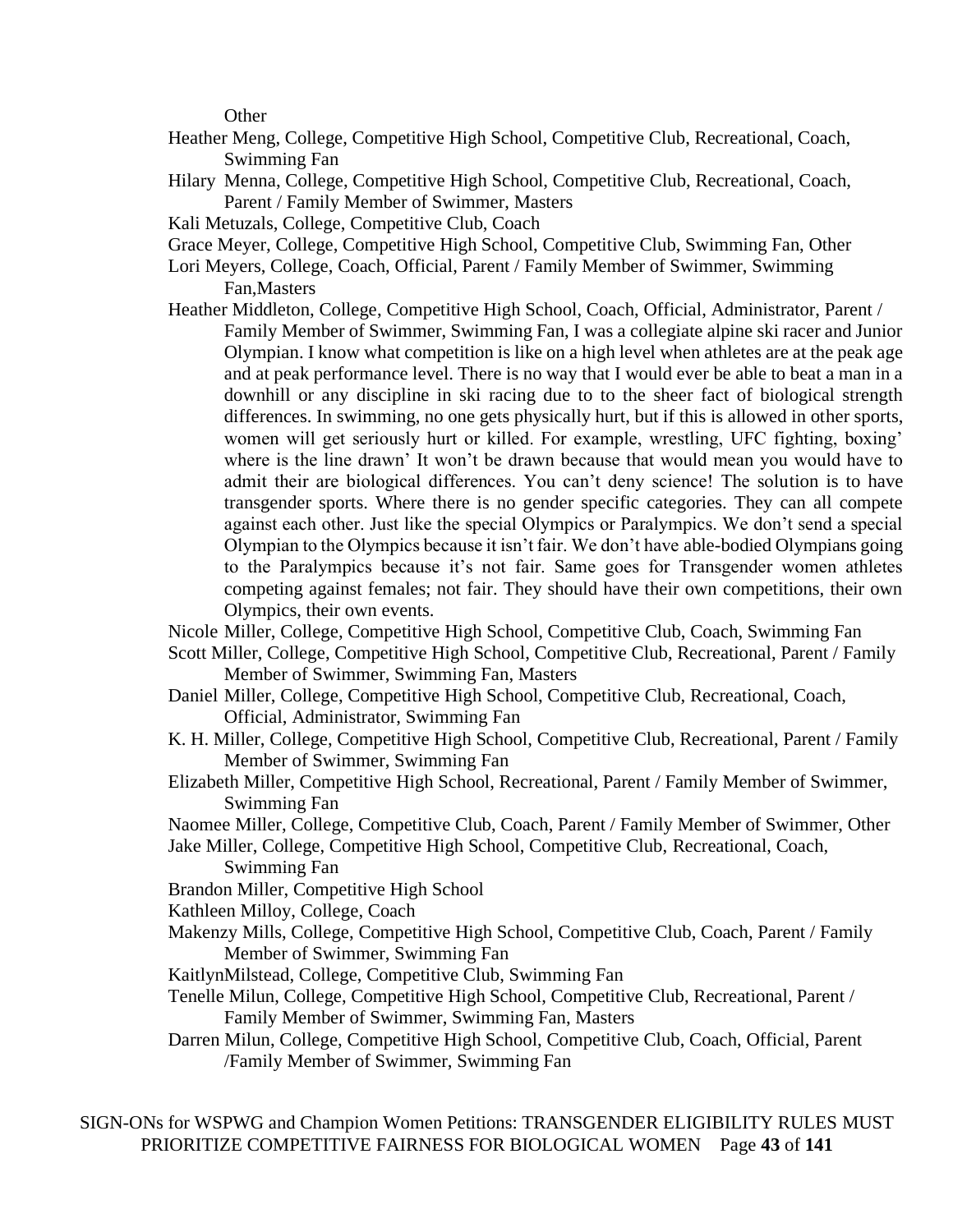Cecilia Mirones, Competitive High School, Competitive Club

- Alex Mitchell, Competitive High School, Competitive Club, Other
- Jack Mitchell, Competitive High School, Recreational, Parent / Family Member of Swimmer, Swimming Fan
- Jan Mittemeyer, Competitive Club, Coach, Swimming Fan
- Mathew Mixon, College, Competitive Club, Recreational, Coach, Administrator, Parent / Family Member of Swimmer, Swimming Fan, Masters, Other
- Catherine Moberg, Competitive High School, Competitive Club, Swimming Fan, Swam competitively for 10 years. Both private Club and public school
- Priscilla Modrov College, Competitive High School, Competitive Club, Swimming Fan, Masters, **Other**
- Jeffry Montgomery College, Competitive High School, Parent / Family Member of Swimmer, Swimming Fan
- PJ Mooney, College, Competitive High School, Coach, Parent / Family Member of Swimmer, Swimming Fan, Other
- Michael Moore, College, Competitive High School, Competitive Club, Recreational, Parent / Family Member of Swimmer, Swimming Fan, Masters
- Liz Moore, College, Other
- Dacia Moore, Competitive High School, Competitive Club, Coach, Parent / Family Member of Swimmer, Swimming Fan, Masters
- Leanne Moore, College, Competitive Club, Recreational, Parent / Family Member of Swimmer, Swimming Fan, Masters
- Kate Moore, College
- Ron Moore, College, Competitive High School, Competitive Club, Official, Administrator, Parent / Family Member of Swimmer, Swimming Fan
- Jamie Moore, College, Competitive High School, Parent / Family Member of Swimmer, Swimming Fan, Other
- Lydia Moorehead, College, Competitive High School, Competitive Club, Recreational, Parent /Family Member of Swimmer, Swimming Fan
- Aoife Morales, Competitive High School, Competitive Club, Recreational

Mark Morehouse, College, Competitive High School, Competitive Club, Coach, Administrator, Parent / Family Member of Swimmer, Swimming Fan, Masters

- McKenna Morello, College
- Adele Morgan, College, Competitive High School, Competitive Club, Recreational, Coach, Parent / Family Member of Swimmer, Masters
- Leslie Morgan, College, Competitive High School, Parent / Family Member of Swimmer, Swimming Fan, I was a collegiate runner and my daughter currently swims in college. I feel strongly that it is critical to address this issue now and maintain fair standards for competition in all women's sports.
- Diane S. Morini, College, Competitive High School, Competitive Club, Coach, Parent / Family Member of Swimmer, Masters, Started the women's team at the University of Florida in 1971 - before Title IX. It was quite an experience. Also participated in 1972 Olympic Trials

Brooke Morley, College, Competitive High School, Competitive Club, Other

Chad Morris, College, Competitive High School, Competitive Club, Parent / Family Member of

SIGN-ONs for WSPWG and Champion Women Petitions: TRANSGENDER ELIGIBILITY RULES MUST PRIORITIZE COMPETITIVE FAIRNESS FOR BIOLOGICAL WOMEN Page **44** of **141**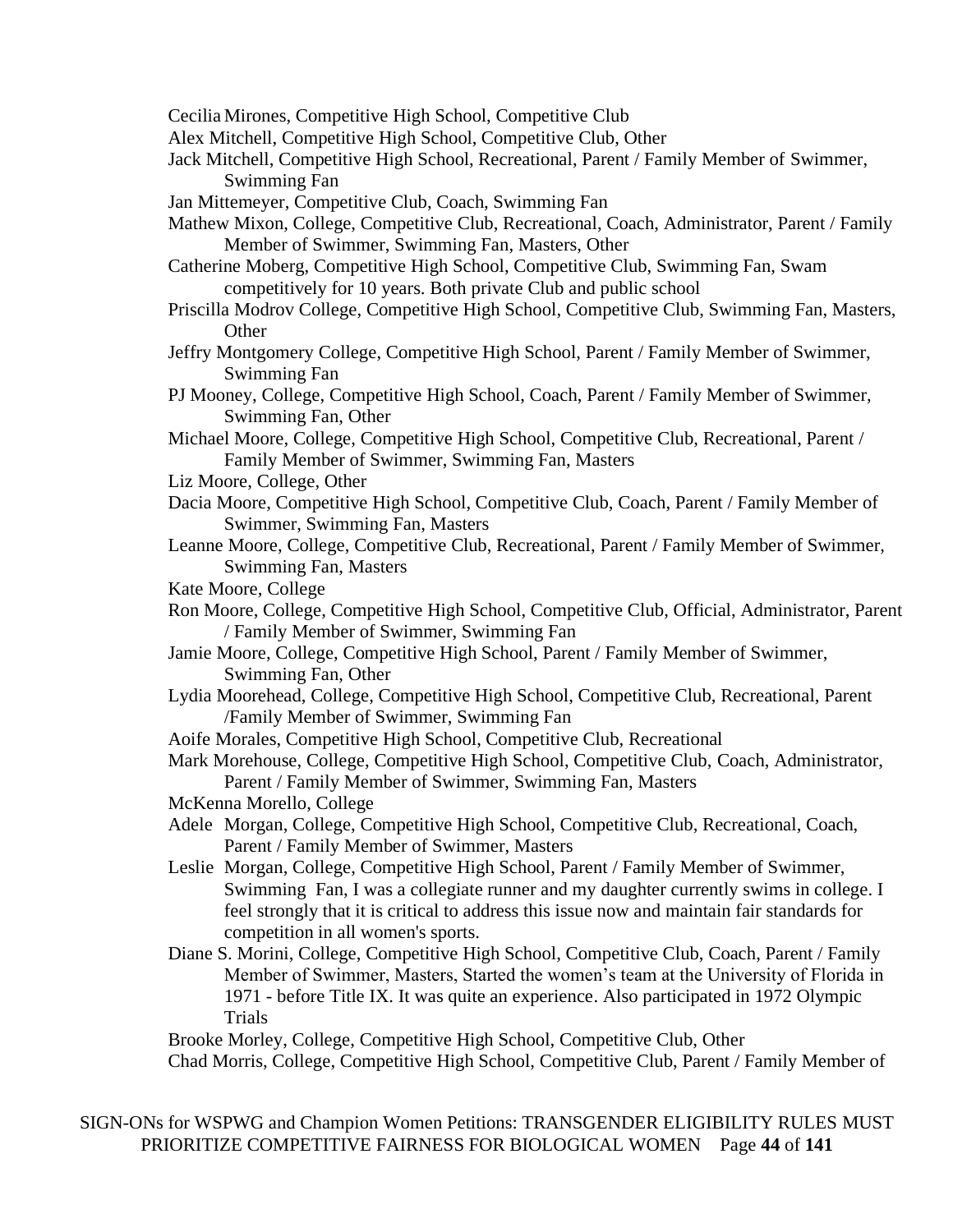Swimmer, Masters

Heather Morris, Competitive Club, Parent / Family Member of Swimmer, Swimming Fan

Alex Morrison, College, Competitive High School, Competitive Club, Parent / Family Member of Swimmer

Kyra Morrow, College, Competitive High School, Competitive Club

Laurel Morrow, College, Competitive High School, Recreational, Coach, Administrator, Other

DianneMorse, College, Competitive High School, Competitive Club, Official, Parent / Family Member of Swimmer, Swimming Fan

CJ Moser Flatley, College, Competitive High School, Competitive Club, Coach, Administrator, Parent /Family Member of Swimmer, Swimming Fan

Colleen Moss, College, Competitive High School, Competitive Club, Coach, Swimming Fan Elli Moss, College, Competitive High School, Competitive Club

Ryan Motta, Competitive High School, Competitive Club

Anne Mounsey, Competitive High School, Parent / Family Member of Swimmer

Vicki Moyer, Competitive High School, Parent / Family Member of Swimmer, Other

Eric Mulkey, College, Competitive High School, Competitive Club, Masters

Claire Mull, College, Parent / Family Member of Swimmer

- Sarah Mullins, Competitive High School, Competitive Club, Recreational, Parent / Family Member of Swimmer, Swimming Fan
- Samson Mumber, College, Competitive High School, Competitive Club
- Laura Mumber, College, Competitive High School, Competitive Club, Coach, Parent / Family Member of Swimmer, Swimming Fan, Masters

James Mumma, Competitive High School, Competitive Club, Recreational, Swimming Fan

Sarah Murray, Competitive High School, Recreational, Swimming Fan

Karen Myers, College

Minushka N, Competitive High School, Competitive Club, Swimming Fan, Other

Peter Nagle, College

- Elena Nannoshi, College, Coach, Masters
- Molly Napolitano, College, Recreational, Other
- James Nash, College, Competitive High School, Competitive Club, Recreational, Coach, Parent / Family Member of Swimmer, Swimming Fan, Masters
- Nancy Neely, College, Competitive High School, Competitive Club, Coach, Parent / Family Member of Swimmer
- Kay Neely, College, Competitive High School, Competitive Club, Parent / Family Member of Swimmer

Jeanne Nelessen, Competitive High School, Other

- Colleen Nelson, Competitive Club, Recreational, Parent / Family Member of Swimmer, Swimming Fan
- Abby Nelson, College, Competitive Club, Recreational, Parent / Family Member of Swimmer, Swimming Fan, Masters, Other
- Julie Nelson, Competitive High School, Competitive Club, Recreational, Parent / Family Member of Swimmer, Swimming Fan

Christy Neufeld, College, Competitive High School, Competitive Club, Recreational William Neveling, Competitive High School, Coach, Administrator, Swimming Fan Joshua Newell, Competitive Club, Coach, Official, Parent / Family Member of Swimmer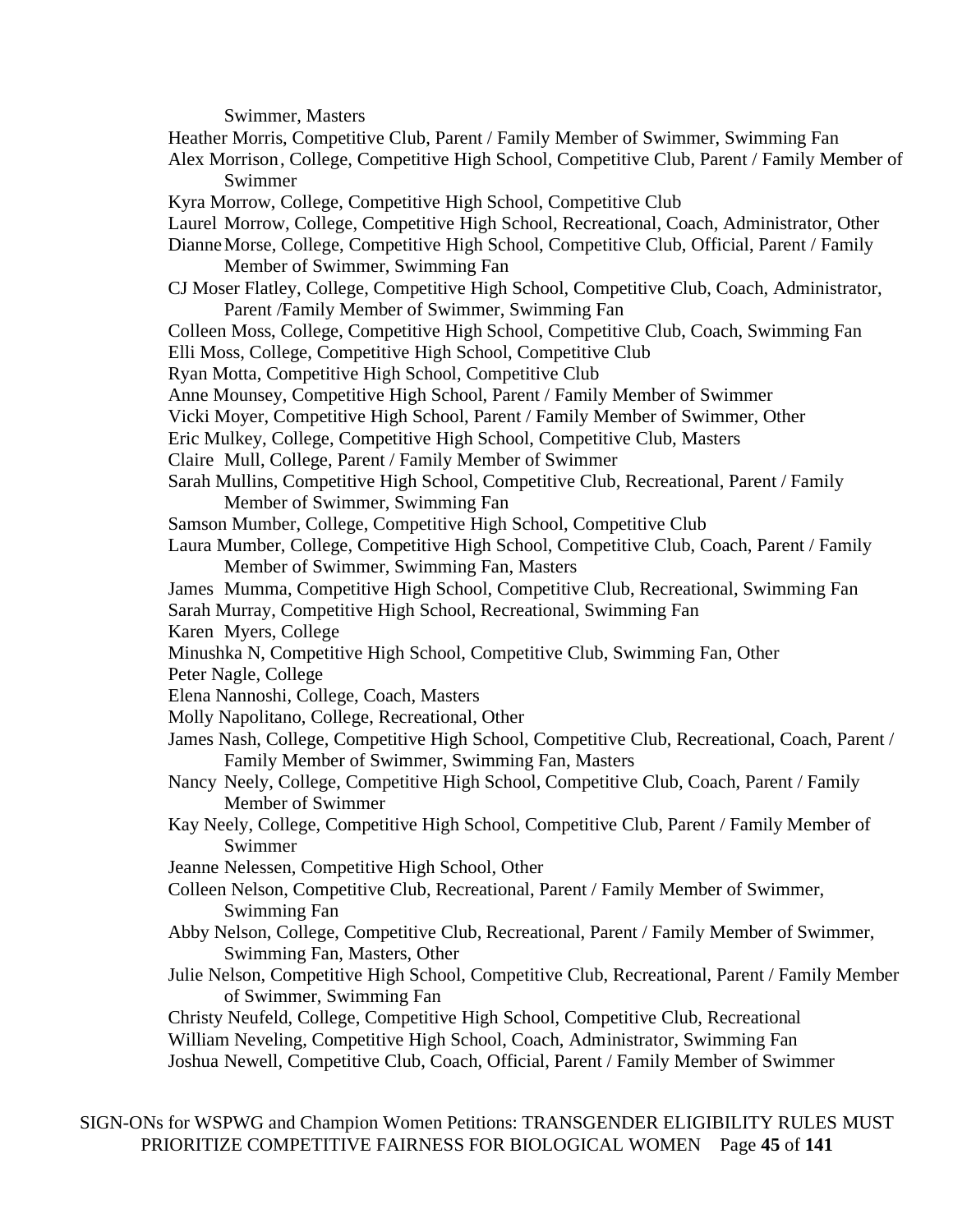Jack Newhouse, College, Coach, Parent / Family Member of Swimmer, Swimming Fan, Masters, Co-creator of the Hype Machine. Masters national champ. 3x Duke school record holder

- Maureen Newlon Blandford, College, Competitive High School, Competitive Club, Coach, Official, Administrator, Parent / Family Member of Swimmer, Swimming Fan
- Joanne Newton, College, Competitive High School, Coach, Parent / Family Member of Swimmer, Swimming Fan
- Brandon Nguyen, College, Competitive High School, Competitive Club, Recreational, Coach, Parent / Family Member of Swimmer, Swimming Fan
- Bridget Nguyen, College, Competitive High School, Competitive Club, Coach, Parent / Family Member of Swimmer, Swimming Fan
- A Jane Nichols, College, Competitive Club, Coach, Official, Parent / Family Member of Swimmer, Swimming Fan, Masters

Ryan Nicholson, College, Competitive High School, Competitive Club, Swimming Fan, Other

Claire Nicholson, College, Competitive High School, Competitive Club, Official, Parent / Family

Member of Swimmer, Swimming Fan, USA Swimming National Official (retired) Judi Nield, College, Competitive High School, Competitive Club

- Erin Nietubyc, College, Competitive High School, Competitive Club, Recreational, Coach, Swimming Fan, Masters
- Karla Nisley-Black, College, Competitive Club, Recreational, Coach, Parent / Family Member of Swimmer, Swimming Fan, Masters
- Stewart Nixon, Competitive Club, Recreational, Masters
- Elizma Nortjé, Competitive High School, Competitive Club, Official, Administrator, Parent / Family Member of Swimmer
- John Norvell, Competitive Club, Coach, Official
- Amanda Novak, College, Competitive High School
- Matt Novitske, College, Competitive High School, Competitive Club, Recreational, Coach,
- Parent / Family Member of Swimmer
- Patrick Nowlen, Competitive High School, Competitive Club, Recreational, Coach, Parent / Family Member of Swimmer, Swimming Fan
- Maddie Nunley, Competitive High School, Competitive Club, Recreational, Coach, Other Jenny Nusbaum, College
- Kendall O, Competitive High School, Competitive Club, Recreational, Swimming Fan, Other
- Nancy O' Donnell, Competitive High School, Competitive Club, Recreational, Parent / Family Member of Swimmer, Swimming Fan, Other
- Lisa Occhipinti, College, Competitive High School, Competitive Club, Coach
- Kevin O'Connor, Competitive High School, Competitive Club, Recreational, Coach, Official, Swimming Fan, Other

Annie Odare, College

- Julie Odlaug-Dulski, Competitive High School, Competitive Club, Recreational, Parent / Family Member of Swimmer, Swimming Fan, Other
- Barbara O'Donnell, Competitive High School, Competitive Club, Parent / Family Member of Swimmer
- Timothy ODonnell, College, professional triathlete
- Sonja O'Donnell, College, Competitive High School, Competitive Club, Coach, Swimming Fan, Masters

SIGN-ONs for WSPWG and Champion Women Petitions: TRANSGENDER ELIGIBILITY RULES MUST PRIORITIZE COMPETITIVE FAIRNESS FOR BIOLOGICAL WOMEN Page **46** of **141**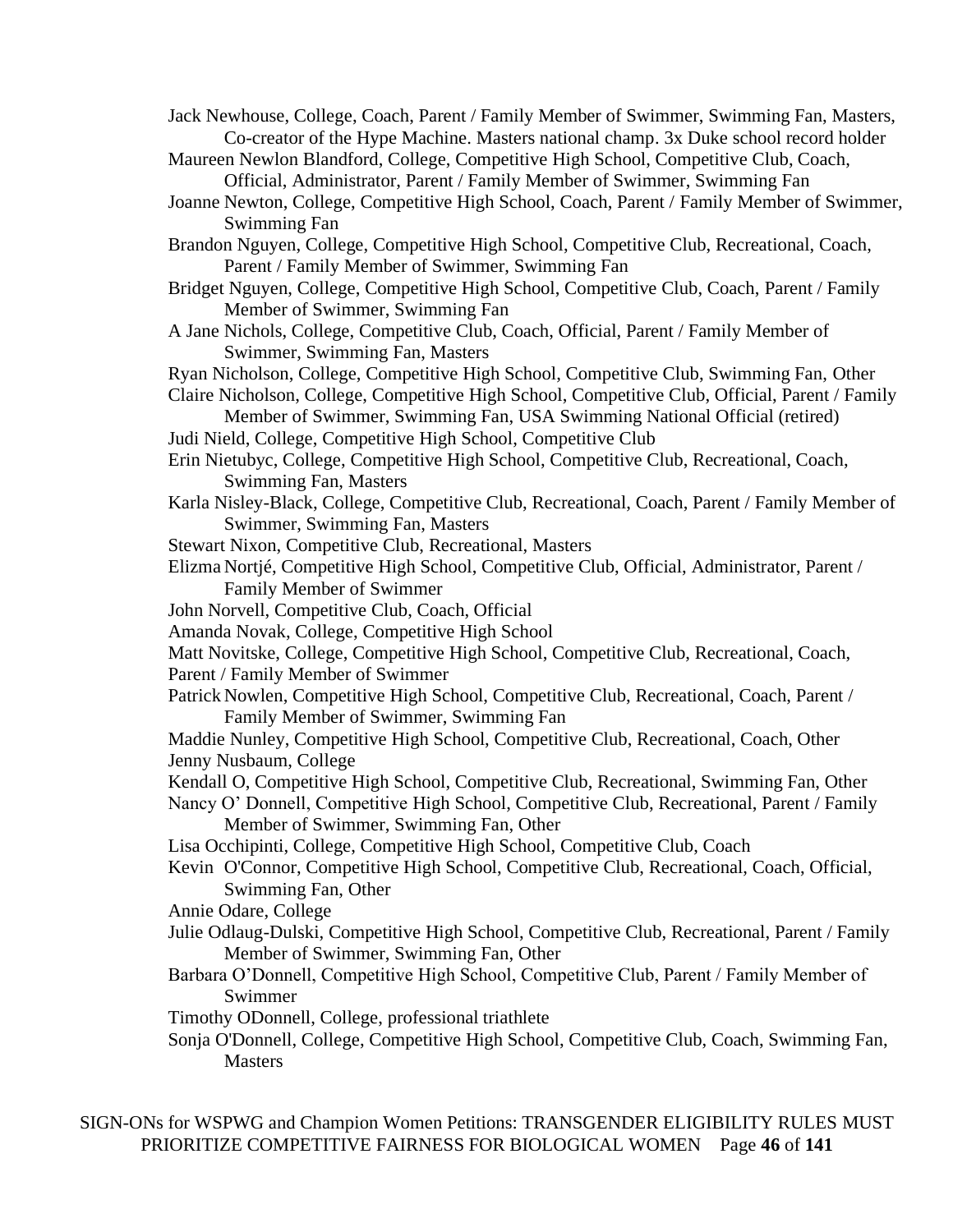- Margaret O'Grady, College, Competitive High School, Competitive Club, Recreational, Parent / Family Member of Swimmer, Swimming Fan
- Chris Oliver, Competitive High School, Competitive Club, Coach, Parent / Family Member of Swimmer
- Stephanie Olsen, College, Competitive High School, Competitive Club, Recreational, Coach, Parent / Family Member of Swimmer, Swimming Fan
- Julie Olsen, College, Competitive High School, Competitive Club, Parent / Family Member of Swimmer, Swimming Fan, Masters, Other
- Carol Olson, Competitive High School, Competitive Club, Recreational, Coach, Official, Parent / Family Member of Swimmer, Swimming Fan, Masters, Other
- Jenoa Olson, Competitive High School, Coach, Official, Parent / Family Member of Swimmer, Swimming Fan
- Sunny Olson, Competitive High School, Competitive Club, Coach, Parent / Family Member of Swimmer, Swimming Fan, Other
- Mary O'Neil, College, Competitive Club, Other
- Gavin Ord, College, Competitive High School, Competitive Club, Parent / Family Member of Swimmer, Other
- Carol Oros, Competitive High School, Competitive Club, Parent / Family Member of Swimmer, Swimming Fan
- C. Rob Orr, College, Competitive High School, Competitive Club, Recreational, Coach, Parent / Family Member of Swimmer, Swimming Fan, Masters, 40 years Head Coach of Men at Princeton University
- Julie Ortiz, Competitive High School, Recreational, Parent / Family Member of Swimmer, Swimming Fan, Other
- Leah Orton, College, Swimming Fan, Other
- Mariam Osman, Competitive High School, Competitive Club, Swimming Fan
- HernanOspina,Competitive Club, Swimming Fan, Other
- KaitlynOwens,College, Competitive High School, Competitive Club
- Heather Packard, College, Competitive High School, Competitive Club, Recreational,

Parent / Family Member of Swimmer, Swimming Fan, Masters

Amy Padilla, College, Competitive High School, Competitive Club, Coach, Other

Michael Paine,Competitive High School, Coach, Masters, Other

Rick Paine, College, Coach, Parent / Family Member of Swimmer, Other

- Grace Palenapa, College, Competitive Club, Recreational, Swimming Fan, Other
- Jeffrey Palm, College, Competitive High School, Competitive Club, Recreational, Coach, Masters
- Geoff Palmer, College, Competitive High School, Competitive Club, Recreational, Coach, Parent / Family Member of Swimmer, Swimming Fan

Laila Palmer, Competitive Club

Tara Palmer, Competitive Club, Recreational, Parent / Family Member of Swimmer, Swimming Fan, Other

Stacy Palmer Henderson, College, Competitive High School, Competitive Club, Coach, Parent / Family Member of Swimmer, Swimming Fan, Masters

Vidhi Pandit, College

Artemis Pappas, College, Competitive High School, Competitive Club, Coach, Parent / Family

SIGN-ONs for WSPWG and Champion Women Petitions: TRANSGENDER ELIGIBILITY RULES MUST PRIORITIZE COMPETITIVE FAIRNESS FOR BIOLOGICAL WOMEN Page **47** of **141**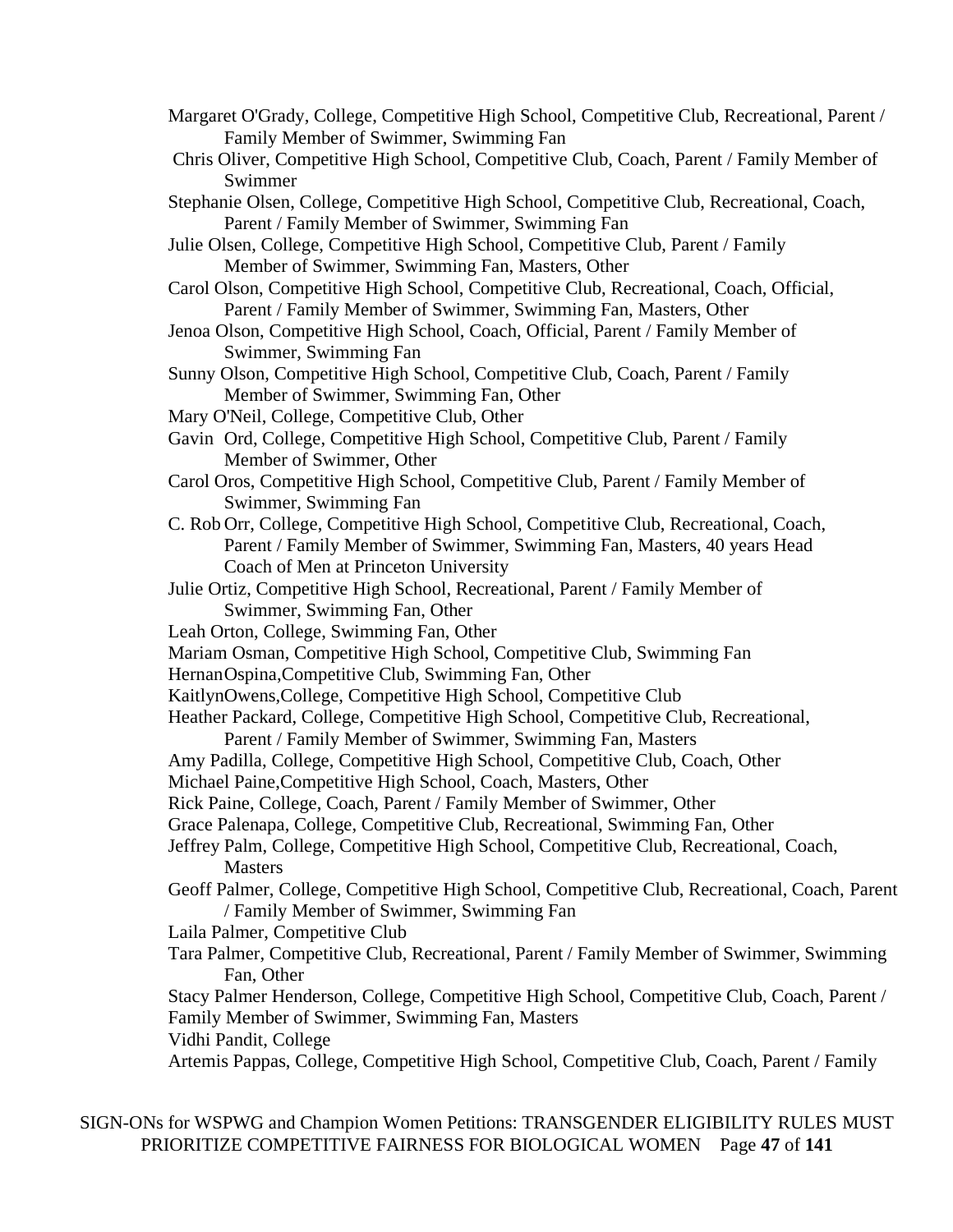Member of Swimmer, Swimming Fan, Other

- Artemis Pappas, College, Competitive High School, Competitive Club, Coach, Parent / Family Member of Swimmer, Swimming Fan
- Urmil Parekh, Competitive High School, Competitive Club, Recreational, Coach, Parent / Family Member of Swimmer, Swimming Fan, Other
- Lauren Parrish, Competitive High School, Swimming Fan, Other

Douglas Parrish, College, Competitive High School, Competitive Club, Recreational, Coach, Administrator, Parent / Family Member of Swimmer, Swimming Fan, Masters, Other

Lauryn Parrish, College, Competitive High School, Competitive Club, Recreational,

- Coach, Parent / Family Member of Swimmer, Swimming Fan, Masters
- Mark Parshall, Competitive Club, Coach, Administrator

Amy Partridge, College, Official, Parent / Family Member of Swimmer, Swimming Fan

Patti Patricca, Competitive High School, Competitive Club, Swimming Fan, Other

- Shayne Patrick, Competitive High School, Competitive Club, Swimming Fan
- Debbie Patrick, Competitive High School, Competitive Club, Recreational, Official, Parent /
	- FamilyMember of Swimmer, Swimming Fan
- Greer Pattison,College

Diane Pavelin, College, Competitive High School, Coach, Swimming Fan

Carla Pawling , Competitive High School, Competitive Club, Recreational, Parent / Family Member of Swimmer, Swimming Fan

Terri Payne, Competitive Club

Kristen Payton, College, Competitive High School, Competitive Club, Coach, Administrator, Parent / Family Member of Swimmer, Swimming Fan, Masters, Other

- Dave Peddie, College, Competitive High School, Competitive Club, Swimming Fan
- Sam Pedlar, College, Competitive High School, Competitive Club, Recreational
- Albert Peek, College, Competitive High School, Competitive Club, Other
- Erika Pelaez, Competitive Club, USA National Junior Team Member
- Eugenia Pelaez, Competitive High School, Competitive Club, Official, Parent / Family Member of Swimmer
- Aletha Pelham, College, Competitive High School
- Paige Penze, College
- Noelle Peplowski, College, Other
- Janelle Percy, College, Competitive High School, Competitive Club, Recreational, Parent / Family Member of Swimmer

Sophia Perez, Competitive High School, Competitive Club

Taffy Perucci, Competitive High School, Competitive Club, Parent / Family Member of Swimmer, Swimming Fan

Janet Pervier-Muff, College, Competitive High School, Competitive Club, Swimming Fan

- Jason Peters, Competitive High School, Recreational, Parent / Family Member of Swimmer, Triathlon and open water swimming
- Katherine Peters, College, Competitive High School, Competitive Club, Recreational, Parent / Family Member of Swimmer, Swimming Fan, Masters

Maggie Petersen, College, Competitive High School, Competitive Club, Other Marty Petersen, College, Coach, Official

Keith Peterson, Competitive High School, Competitive Club, Recreational, Other

SIGN-ONs for WSPWG and Champion Women Petitions: TRANSGENDER ELIGIBILITY RULES MUST PRIORITIZE COMPETITIVE FAIRNESS FOR BIOLOGICAL WOMEN Page **48** of **141**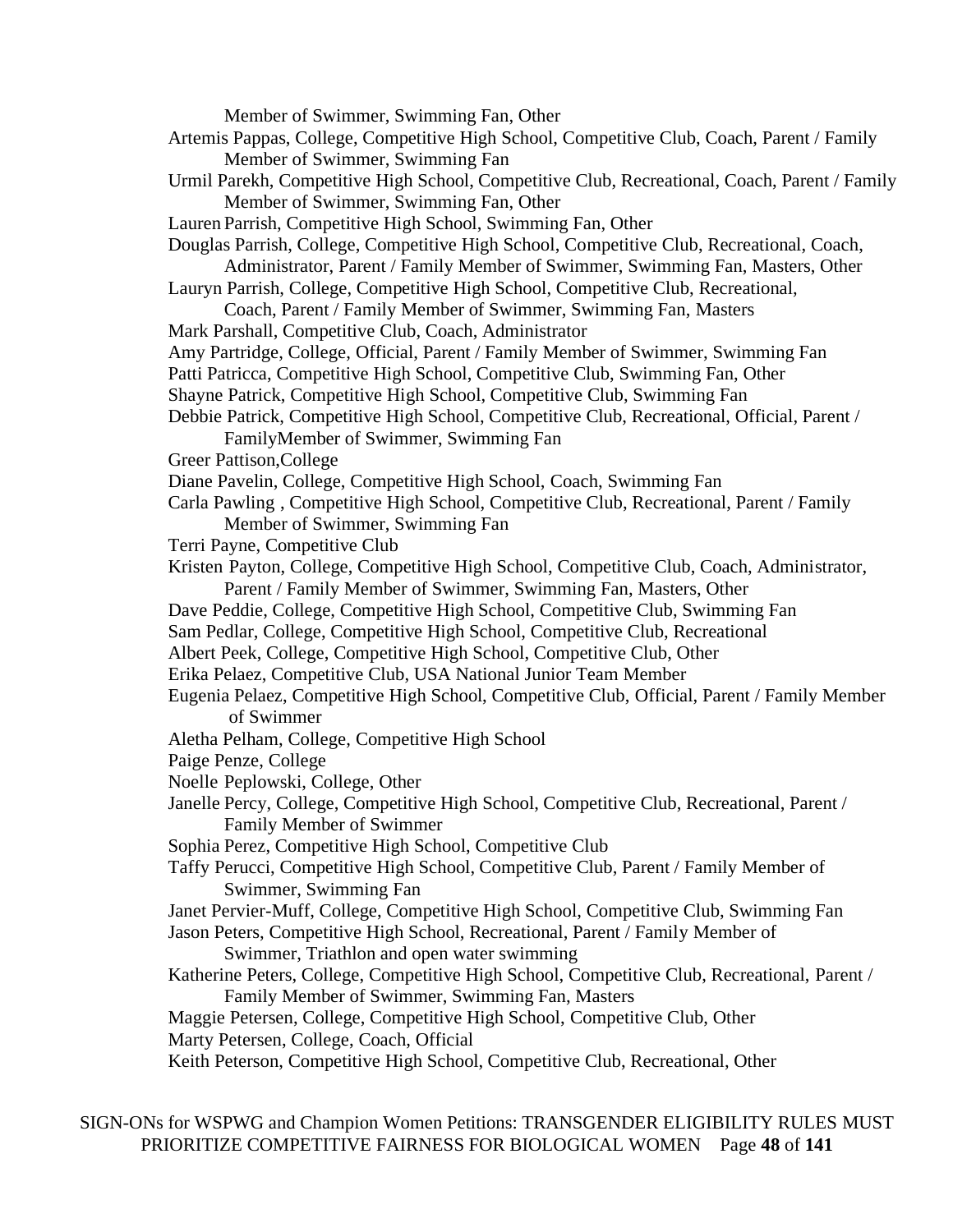- Analisa Peterson, College, Competitive High School, Competitive Club, Recreational, Coach, Official, Administrator, Parent / Family Member of Swimmer
- Carly Petrzelka, College, Competitive High School, Competitive Club, Coach, Swimming Fan Andy Pettit, Competitive Club
- Lila Pettit, Competitive Club, Other
- Annette Pettyjohn, College, Competitive Club, Coach, Official, Parent / Family Member of Swimmer, Swimming Fan, Other
- Jennifer Petyk, College, Competitive High School, Competitive Club, Recreational, Swimming Fan, Masters
- Frank Picchione, Competitive Club, Recreational, Parent / Family Member of Swimmer, Swimming Fan, Masters, Other
- Avery Piel, College, Competitive Club
- Makayla Pikarsky, Competitive High School, Competitive Club, Recreational
- Jon Pike, Competitive Club, Masters
- Donn Pike, College, Coach
- Amity Pindell, Competitive High School, Competitive Club, Coach, Masters, Other Sheila Pinter, College, Competitive High School, Competitive Club, Coach,
- Administrator, Parent / Family Member of Swimmer, Swimming Fan, Masters Neil Pirie, Competitive High School, Recreational
- Madeline Plant, Competitive High School, Competitive Club, Recreational, Swimming Fan, Other
- Ashley Plantenberg, College, Competitive Club, Other
- Lucy Platz, Competitive High School, Competitive Club
- Lydia Pocisk, College, Competitive High School, Competitive Club, Recreational
- Peggy Podnar, Competitive High School, Recreational, Parent / Family Member of Swimmer, Swimming Fan
- Boyd Poelke, College, Competitive High School, Competitive Club, Recreational, Coach, Swimming Fan, Other
- Mary Pohlmann, MD Competitive Club, Coach, Official, Parent / Family Member of Swimmer, Swimming Fan, Masters
- Jacee Polo, College, Competitive High School, Competitive Club, Recreational, Coach, Swimming Fan, Parent of a d1 women lacrosse player
- Laura Porch, Competitive High School, Competitive Club, Coach, Swimming Fan, **Masters**
- Izzy Porter, Competitive High School, Competitive Club
- Jo Porter, College, Competitive High School, Competitive Club, Recreational, Coach, Official, Parent / Family Member of Swimmer, Swimming Fan, Masters
- Jim Porter, Competitive Club, Coach, Official, Parent / Family Member of Swimmer, Masters, Other
- Caleb Potvin, College, Competitive High School, Competitive Club, Coach, Swimming Fan, Women's Swim Coach

Thomas Powell, College

Nikolas Powers, Competitive High School, Competitive Club, Swimming Fan, Other Kathleen Powers Hangac, College, Competitive High School, Competitive Club,

Recreational, Coach, Official, Administrator

SIGN-ONs for WSPWG and Champion Women Petitions: TRANSGENDER ELIGIBILITY RULES MUST PRIORITIZE COMPETITIVE FAIRNESS FOR BIOLOGICAL WOMEN Page **49** of **141**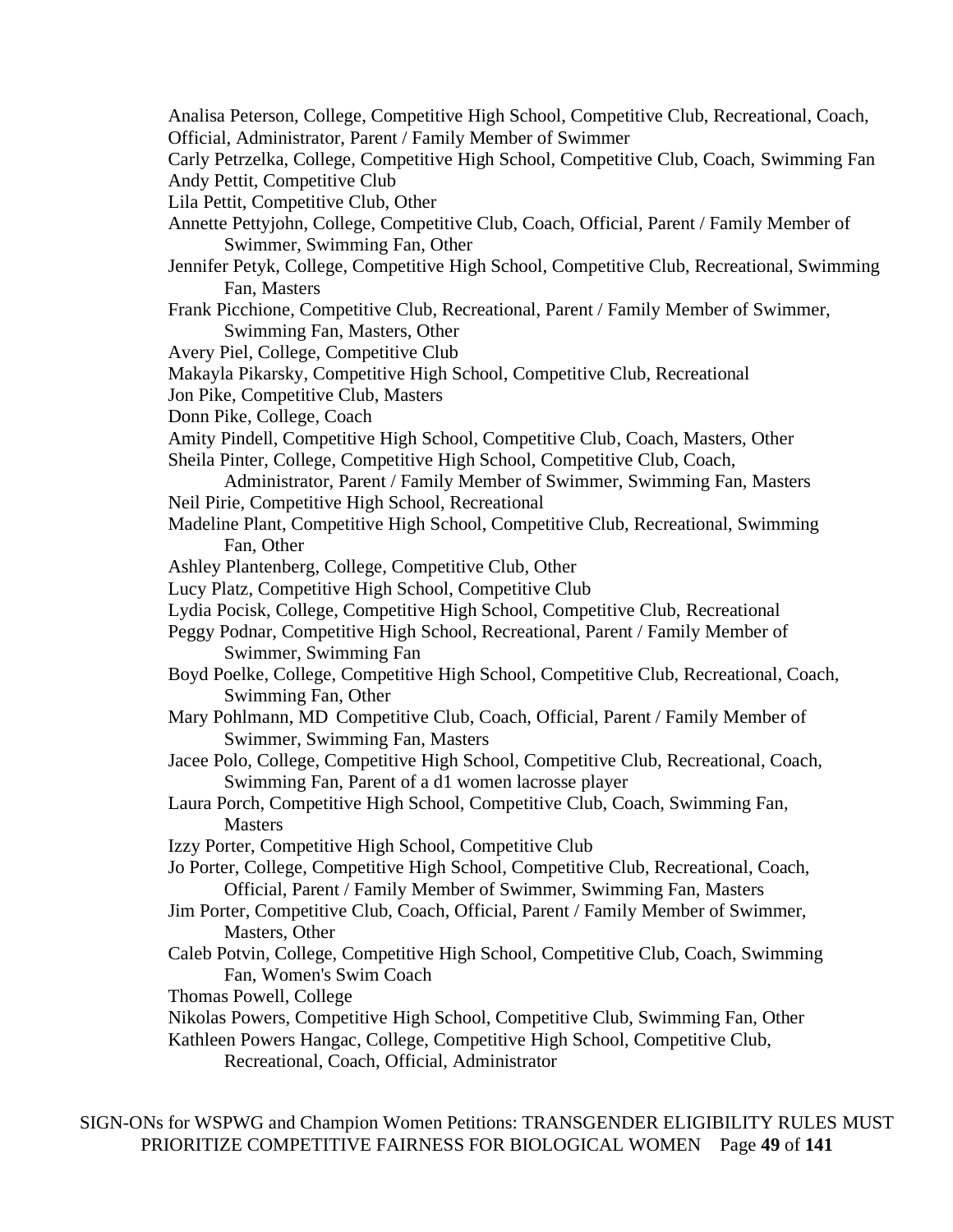Jenny Pratt, Competitive High School, Competitive Club, Parent / Family Member of Swimmer, Swimming Fan Clare Preis, Competitive High School, Competitive Club, Recreational Stella Preissler, Competitive Club, Masters, Other Shannon Prentice, Competitive High School, Parent / Family Member of Swimmer, Other Jamie Priester, College, Competitive High School, Parent / Family Member of Swimmer, Swimming Fan, Other Alex Pringle, Competitive Club, Swimming Fan Nicole Procacci, Competitive Club, Recreational, Parent / Family Member of Swimmer, Swimming Fan Dean Prok, Competitive High School, Competitive Club, Parent / Family Member of Swimmer, Swimming Fan, Other Christiane Pryne, College, Competitive High School, Competitive Club, Recreational, Coach, Parent / Family Member of Swimmer Jenna Pryne, College, Competitive High School, Competitive Club, Other Alexis Pullen, Competitive Club, Recreational, Swimming Fan Carrie Purdy, College, Competitive High School, Competitive Club, Recreational, Coach, Administrator, Parent / Family Member of Swimmer, Swimming Fan, Masters, Other Emma Purdy, College, Competitive High School, Competitive Club, Other David Pursley, College, Competitive High School, Competitive Club, Coach, Swimming Fan Soli Pw, Competitive Club, Other Emily Pye, College, Competitive High School, Competitive Club, Coach, Swimming Fan Liliana Quevedo, Competitive Club, Other Tara Quilty , Competitive High School, Competitive Club, Recreational, Swimming Fan Katherine Raatz, College, Swimming Fan Matt Radke, College, Competitive High School, Competitive Club, Coach, Official, Parent/ Family Member of Swimmer, Swimming Fan, Masters Andrew Rafalko, College, Other Michaelle Rafferty, Competitive High School, Competitive Club, Recreational, Coach, Official, Parent / Family Member of Swimmer, Swimming Fan, Masters, C. J. Raggio, Competitive High School, Competitive Club, Recreational, Coach, Official Parent / Family Member of Swimmer, Swimming Fan, Masters, Other Bill Ragland, Competitive Club, Coach, Swimming Fan Grace Rainey, Competitive High School, Competitive Club, Recreational, Coach, Other Eli Ramos, College, Competitive High School, Other Kiera Rampersad, Competitive High School, Competitive Club, Other Mia Rankin, College, Competitive High School, Competitive Club Elaine Rankowitz, College, Coach Tara Rapier, College, Competitive Club, Recreational, Swimming Fan, Masters Maureen Ratliff, College, Competitive High School, Competitive Club, Recreational, Coach, Official, Parent / Family Member of Swimmer, Swimming Fan Isabella Ratzlaff, College, Competitive High School, Competitive Club, Parent / Family Member of Swimmer, Swimming Fan, Other Camilla Rawleigh, College, Competitive High School, Competitive Club, Recreational, Coach, Administrator, Parent / Family Member of Swimmer, Swimming Fan

SIGN-ONs for WSPWG and Champion Women Petitions: TRANSGENDER ELIGIBILITY RULES MUST PRIORITIZE COMPETITIVE FAIRNESS FOR BIOLOGICAL WOMEN Page **50** of **141**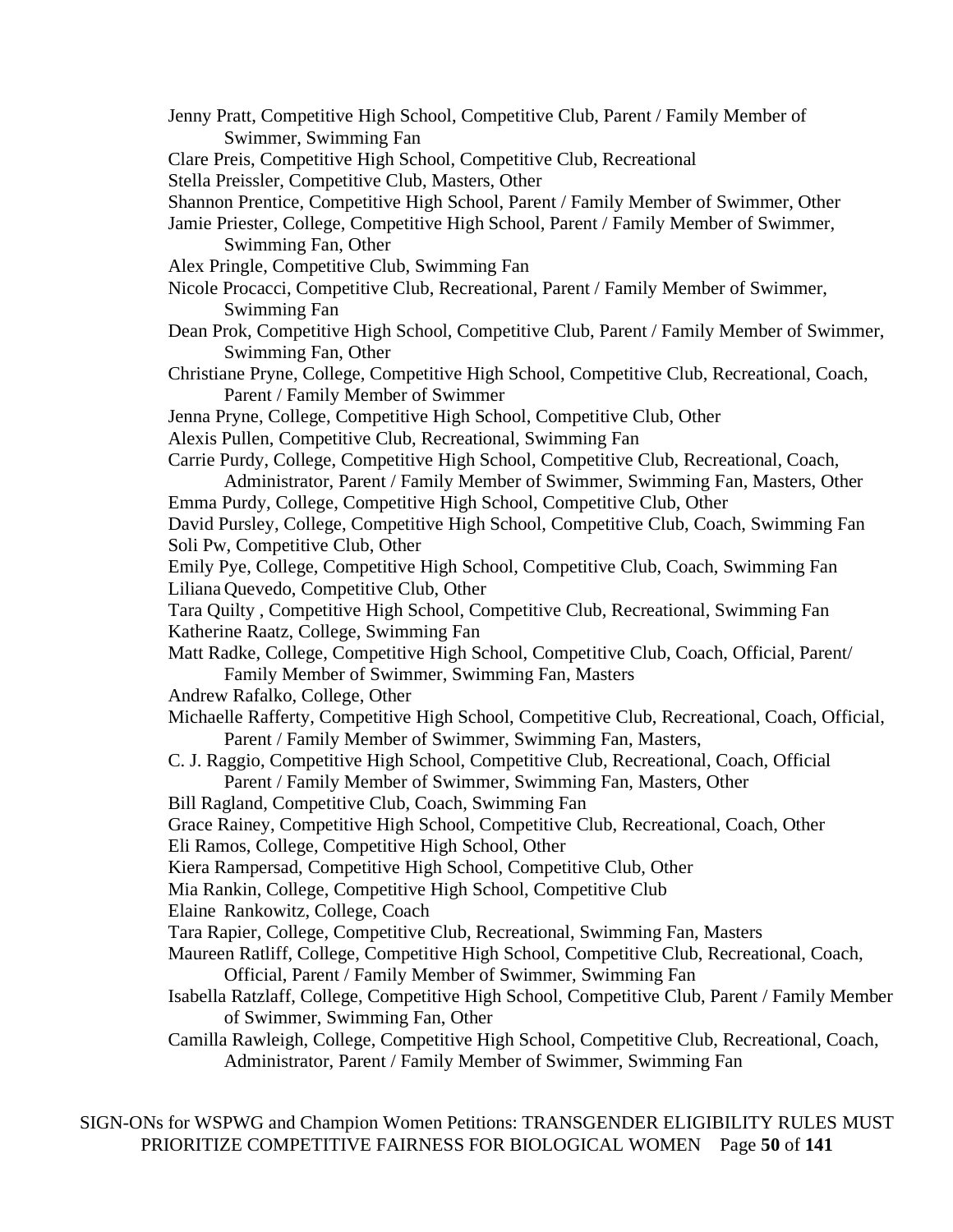Stacie Rector, Competitive High School, Parent / Family Member of Swimmer, Other

Bobbi Rector, Competitive Club, Recreational, Parent / Family Member of Swimmer, Swimming Fan, Masters

Paul Rector, College, Competitive High School, Competitive Club, Swimming Fan Avery Redmon, Competitive High School, Competitive Club, Recreational, Other Julia Reed, Competitive High School, Competitive Club, Swimming Fan, Other Stephanie Reed, College, Competitive High School, Competitive Club, Coach, Parent / Family

Member of Swimmer, Swimming Fan, Other

Ashley Reeves, Competitive Club, Parent / Family Member of Swimmer, Swimming Fan

L Regan, Competitive Club, Recreational, Parent / Family Member of Swimmer, Swimming Fan, **Other** 

Joanne Reierson, College, Competitive High School, Competitive Club, Recreational,

Coach, Parent / Family Member of Swimmer, Swimming Fan, Masters Courtney Reilly, College

Jack Reilly, Competitive High School, Competitive Club, Swimming Fan

Chad Reimschussel, Competitive High School, Competitive Club, Recreational, Coach, Administrator, Parent / Family Member of Swimmer, Swimming Fan, Masters

- Sloane Reinstein, College, Other
- Allyson Remak, Competitive High School, Competitive Club, Parent / Family Member of Swimmer

Elle Renner, College, Competitive High School, Competitive Club, Parent / Family Member of Swimmer, Swimming Fan

- Amanda Rerdeman, College, Competitive High School, Competitive Club, Coach, Swimming Fan, Other
- Kaelie Reviglio, College
- Simon Reyes, Competitive High School, Competitive Club, Recreational
- Kristen Reynolds, College, Competitive High School, Competitive Club, Coach, Administrator, Parent / Family Member of Swimmer, Swimming Fan
- Jonathan Reynolds, Competitive High School, Competitive Club, Recreational, Coach, Parent / Family Member of Swimmer, Swimming Fan, Masters
- Kylen Ribeiro, College
- J. Rice, College, Competitive High School, Competitive Club, Coach, Parent / Family Member of Swimmer, Swimming Fan, Other
- Dan Ric, College, Competitive High School, Coach, Parent / Family Member of Swimmer

Rob Rich, Competitive Club, Parent / Family Member of Swimmer

Edward Richards, Competitive High School, Swimming Fan, Masters

James Richards, Competitive Club

- Shandra Richardson, College, Competitive High School, Competitive Club, Coach, Parent/Family Member of Swimmer
- Jeff Richardson, Competitive High School, Competitive Club, Recreational, Coach, Parent /Family Member of Swimmer, Swimming Fan, Other

Robert Richardson, College, Competitive High School, Competitive Club, Recreational, Coach, Official, Administrator, Parent / Family Member of Swimmer, Swimming Fan, Masters, in 2016 I founded and am the President of Pitchfork Aquatics, a USA registered swim Club

SIGN-ONs for WSPWG and Champion Women Petitions: TRANSGENDER ELIGIBILITY RULES MUST PRIORITIZE COMPETITIVE FAIRNESS FOR BIOLOGICAL WOMEN Page **51** of **141**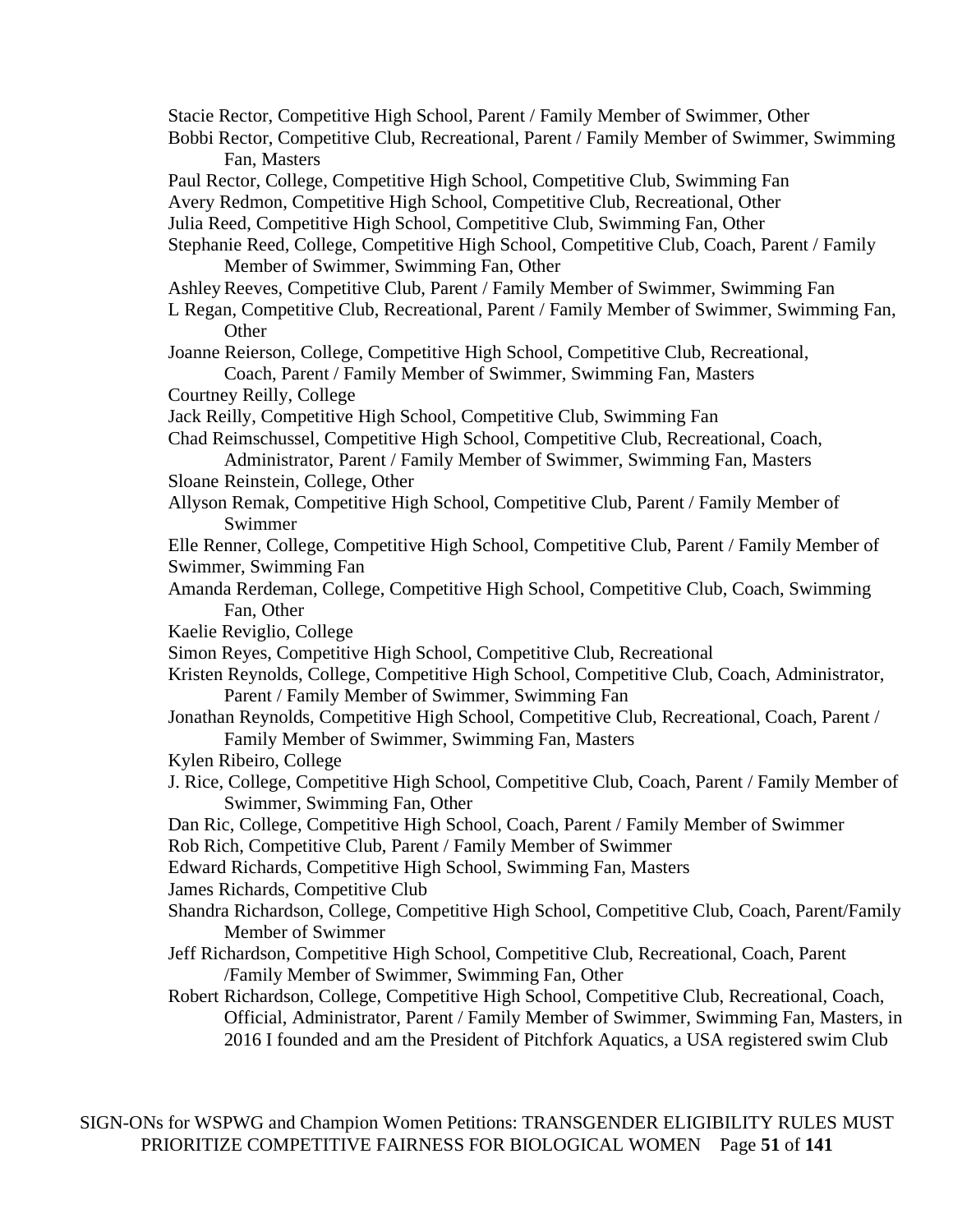based in Arizona. I have a sister and 4 daughters who were all athletes, and a mom who was executive director of the Girl Scouts. Margo Riddle, College, Official Jennifer Ridenour, College, Competitive High School, Competitive Club, Parent / Family Member of Swimmer, Swimming Fan, Other Bradley David Ridpath, Competitive Club, Coach, Official, Administrator, Swimming Fan Miha Rijavec, Competitive High School, Competitive Club, Swimming Fan Alysss Riker, College, Competitive Club Elizabeth Riley, College Melissa Rinaldi, College, Competitive High School, Competitive Club, Coach, Official, Parent / Family Member of Swimmer, Masters Kayla Rinderknecht, College, Competitive High School, Competitive Club, Other Jennifer Rinesmith, College, Competitive High School, Competitive Club, Coach, Parent/ Family Member of Swimmer, Swimming Fan, Other Tjasa Ritchey, College, Competitive Club, Coach, Parent / Family Member of Swimmer, Swimming Fan, Masters Susan Ritter, Competitive High School, Competitive Club, Recreational, Coach, Parent / Family Member of Swimmer, Swimming Fan, Masters Meghan Roach, Competitive High School, Competitive Club, Other Martha Robbins, College, Competitive High School, Competitive Club, Recreational, Parent / Family Member of Swimmer, Swimming Fan, Masters Rusty Robbins, College, Competitive High School, Competitive Club, Recreational, Coach, Swimming Fan Charlie Roberts, College, Competitive High School, Competitive Club, Coach, Parent / Family Member of Swimmer, Swimming Fan, Masters Scott Robinson, College, Competitive Club, Official, Parent / Family Member of Swimmer Martha Ann Robertson, Competitive High School, Competitive Club, Parent / Family Member of Swimmer, Swimming Fan, Other Barbara Robertson, College, Competitive High School, Competitive Club, Coach, Official, Parent / Family Member of Swimmer Mark Robinson, Competitive High School, Swimming Fan, Age Group Triathlete Isabelle Robuck, College, Other Peter Roca, Competitive High School, Competitive Club, Parent / Family Member of Swimmer, Swimming Fan, Other Matt Roche, Competitive High School, Recreational Kevin Rodgers, Competitive High School, Competitive Club, Recreational Andreas Restenberg, College, Coach Louise Rolfe-Adams, Competitive High School, Competitive Club, Coach, Parent / Family Member of Swimmer, Swimming Fan, Masters Louise Rolfe-Adams, Competitive Club, Parent / Family Member of Swimmer, Masters Amy Rome, College, Competitive High School, Competitive Club, Coach Kimberly Rooney, College, Competitive High School, Parent / Family Member of Swimmer Carole Root, College, Parent / Family Member of Swimmer, Swimming Fan, Other Kathryn Rose, Competitive Club, Recreational, Swimming Fan Michael Rose, Competitive High School, Competitive Club, Coach, Parent / Family Member of

SIGN-ONs for WSPWG and Champion Women Petitions: TRANSGENDER ELIGIBILITY RULES MUST PRIORITIZE COMPETITIVE FAIRNESS FOR BIOLOGICAL WOMEN Page **52** of **141**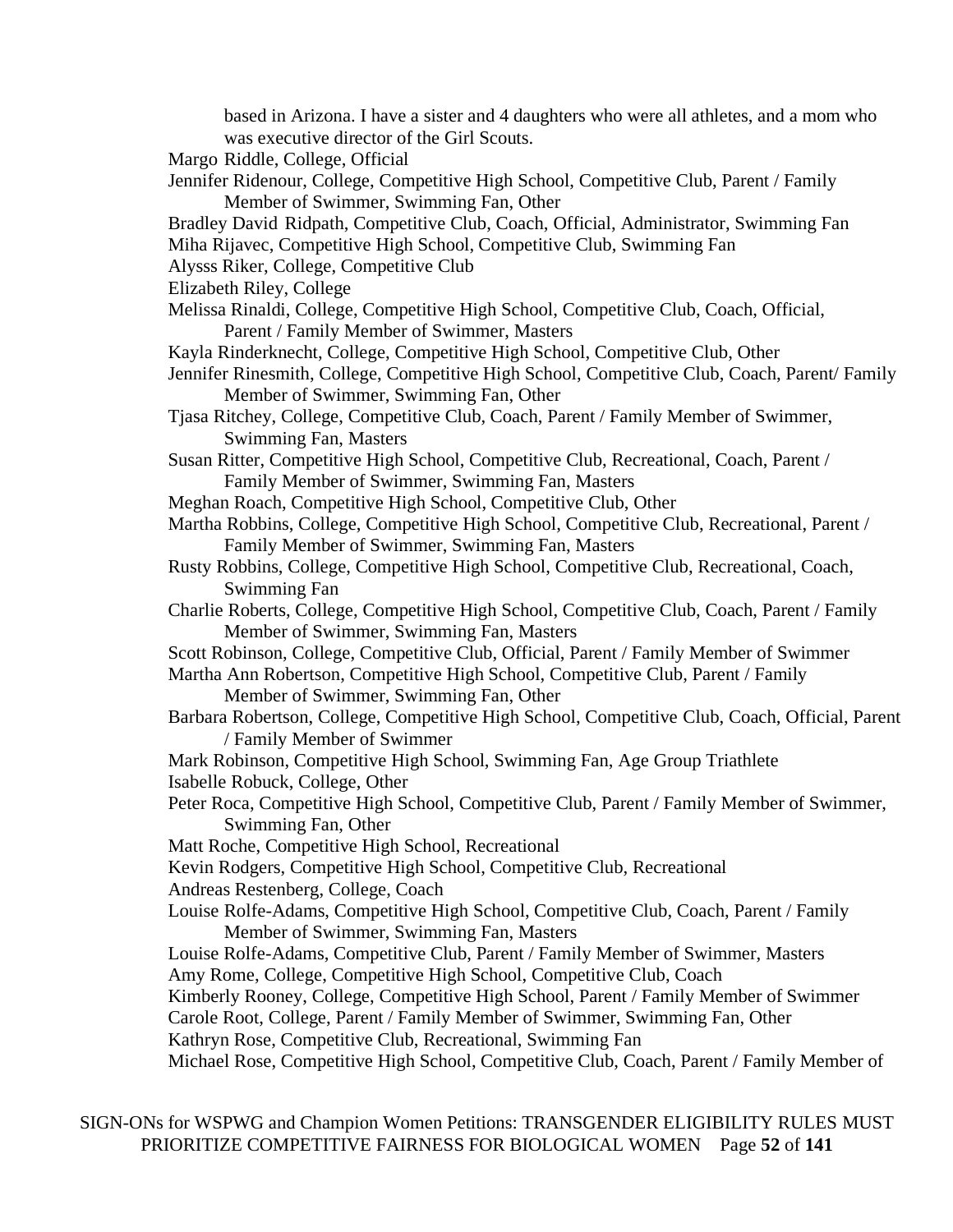Swimmer, Swimming Fan

Fred Rosenzweig, Competitive High School, Recreational, Coach

Makenna Rosselli, Competitive High School, Competitive Club, Swimming Fan

Andrew Rottinghaus, College, Coach

Ryan Rouleau, Competitive High School

Diane Roundy, Competitive High School, Parent / Family Member of Swimmer, Swimming Fan

Madelyn Routhier, College, Competitive High School, Competitive Club, Recreational,

Swimming Fan

Kathryn Rowe, College, Competitive Club, Masters

Katie Rowe, College, Competitive High School, Competitive Club, Coach, Masters

- Syd Roycraft , College, Other
- Marley Rubin, Competitive High School, Competitive Club
- Stacie Rude, Competitive High School, Competitive Club, Parent / Family Member of Swimmer, **Other**
- Patricia Rudy College, Competitive High School, Competitive Club, Coach, Official, Masters Erin Russell, Competitive Club, Coach, Parent / Family Member of Swimmer
- Noah Rutberg, College, Competitive High School, Competitive Club, Coach, Other
- Erin, Ryan, College, Competitive High School, Recreational, Parent / Family Member of Swimmer, Swimming Fan
- Erin Ryan, College, Competitive High School, Competitive Club, Parent / Family Member of Swimmer, Swimming Fan
- Suzanne Rychlik, Competitive Club, Coach, Official, Parent / Family Member of Swimmer, Swimming Fan
- Keira Rydeard, Competitive High School, Competitive Club, Swimming Fan, Masters, Other Kylie Rydland , College, Competitive High School, Competitive Club, Coach
- Lorraine S, Competitive Club, Parent / Family Member of Swimmer, Swimming Fan
- Jen S., College, Competitive High School, Competitive Club, Coach, Other
- Emma S., Competitive High School, Competitive Club, Swimming Fan, Other

Lesli S.Competitive High School, Competitive Club, Recreational, Official, Parent / Family Member of Swimmer, Swimming Fan, Other

- Emily Salpeter, Competitive Club, Coach, Swimming Fan
- Mike Salpeter, Competitive Club, Coach, Swimming Fan, Other
- Jennifer Salwach, Competitive High School, Competitive Club, Recreational, Coach, Swimming Fan
- Laurie Samuelson, College, Competitive High School, Competitive Club, Official, Parent / Family

Member of Swimmer, Swimming Fan, Masters

Hanna San, Competitive High School, Recreational, Coach, Swimming Fan, Other

- Nathan Sanchez, Competitive High School, Competitive Club, Recreational, Parent /Family Member of Swimmer, Masters, Other
- Kaylyn Sanchis, College, Competitive High School, Competitive Club, Coach, Swimming Fan, **Masters**

Daniella Santana, Competitive High School, Competitive Club, Swimming Fan, Other Oliver Santana, Competitive High School, Competitive Club, Swimming Fan, Other Debbie Santos, College, Competitive High School, Competitive Club, Recreational, Coach,

SIGN-ONs for WSPWG and Champion Women Petitions: TRANSGENDER ELIGIBILITY RULES MUST PRIORITIZE COMPETITIVE FAIRNESS FOR BIOLOGICAL WOMEN Page **53** of **141**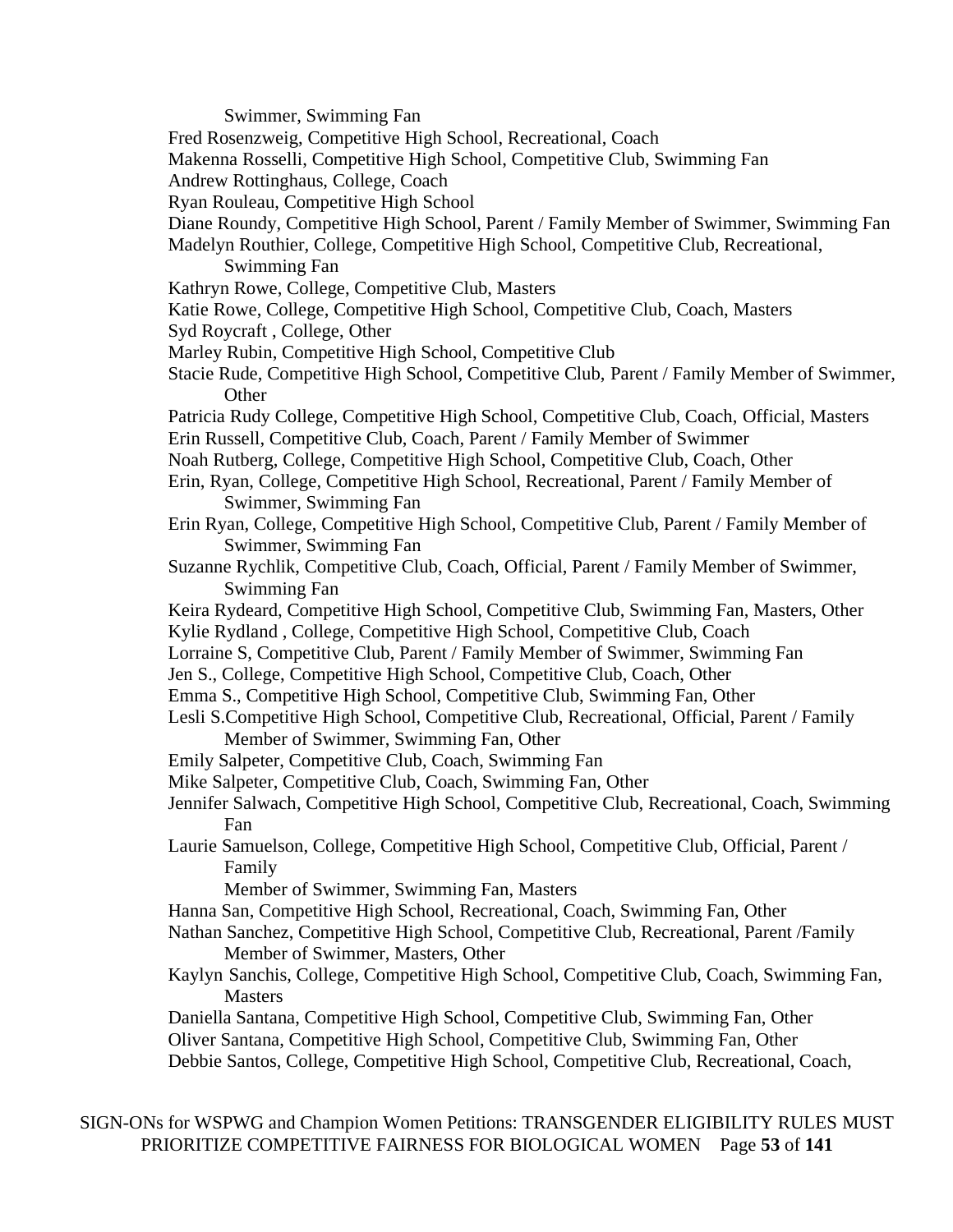Parent / Family Member of Swimmer, Swimming Fan, Masters

- Charlie Santostefano, College, Competitive High School, Competitive Club, Recreational, Coach, **Masters**
- Carol Sattler, College, Recreational
- Mandy Sattler, Competitive High School, Competitive Club, Recreational, Parent / Family Member of Swimmer
- Leah Savage, Competitive Club
- Holly Sawin, Competitive Club, Parent / Family Member of Swimmer, Swimming Fan
- Isabel Sayag, Competitive High School, Competitive Club, Other
- Andrew Sayko, College
- Margaret Peggy Saylor,College, Competitive High School, Competitive Club, Othe
- Erin Sayre, College, Competitive High School, Competitive Club, Coach, Club Swimming Strength Coach
- Paula Scanlan, College
- Brian Scanlan, Competitive High School, Competitive Club, Recreational, Official, Parent / Family Member of Swimmer, Swimming Fan
- Jennifer Schaaf, College, Competitive High School, Competitive Club, Recreational, Parent / Family Member of Swimmer, Swimming Fan
- Stephen Schaffer, College, Coach, Masters
- Carol Schillne, College, Competitive High School, Competitive Club, Recreational, Parent / Family Member of Swimmer, Swimming Fan, Masters
- Jennifer Schimmoller, Competitive High School, Competitive Club, Swimming Fan
- Stacy Schirmer, College, Competitive High School, Recreational, Parent / Family Member of Swimmer, Swimming Fan, Other
- Erin Schlehr, College, Competitive High School, Competitive Club, Recreational, Coach, Parent / Family Member of Swimmer, Swimming Fan
- Natasha Schmidt, Competitive High School, Competitive Club
- Carrie Schmidt, Competitive High School, Recreational, Parent / Family Member of Swimmer, **Masters**
- Leia Schneeberger , College, Competitive High School, Competitive Club, Recreational AngelaSchray, Competitive High School, Other
- BonnieSchrems, College, Competitive High School, Competitive Club, Coach, Other
- Timothy Schroering , College, Recreational, Swimming Fan
- Donna Schuette, Competitive High School, Competitive Club, Recreational, Coach, Parent / Family Member of Swimmer, Swimming Fan, Other
- Aimee Schultz, Competitive High School, Parent / Family Member of Swimmer
- Raymond Schutts, College, Competitive High School, Competitive Club, Recreational, Swimming Fan
- Kara Schwab, Competitive High School, Competitive Club, Coach, Parent / Family Member of Swimmer, Swimming Fan
- Kate Schwab, Competitive High School, Competitive Club, Swimming Fan, Other Toby Schwenk, Competitive High School, Competitive Club
- Kristin Schwieger, College, Competitive High School, Competitive Club, Parent / Family Member of Swimmer
- Samantha Scott, Competitive High School, Swimming Fan

SIGN-ONs for WSPWG and Champion Women Petitions: TRANSGENDER ELIGIBILITY RULES MUST PRIORITIZE COMPETITIVE FAIRNESS FOR BIOLOGICAL WOMEN Page **54** of **141**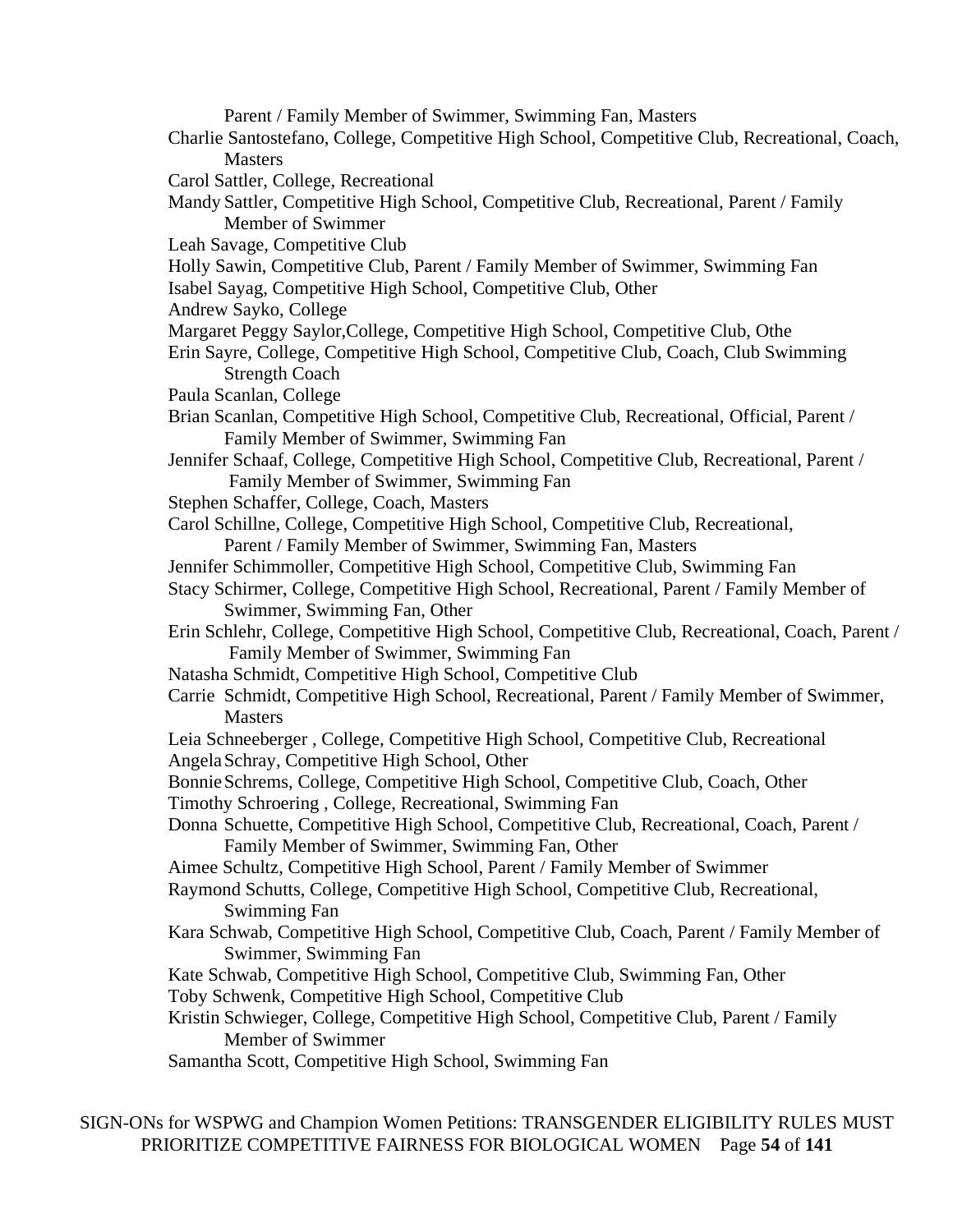Sean Scott, College, Competitive High School, Parent / Family Member of Swimmer Amy Scott, College, Competitive High School, Competitive Club, Recreational, Coach, Parent / Family Member of Swimmer, Swimming Fan, Other Riley Scott, College Barbara Secrest, College, Competitive High School, Competitive Club, Recreational, Parent / Family Member of Swimmer, Swimming Fan, Other Jennifer Sees, College, Competitive High School, Coach, Administrator Chelsea Seggern, College, Competitive High School, Competitive Club, Coach, Other Liza Seipold, Competitive High School Laura Selvig, College, Competitive High School, Competitive Club, Recreational, Coach, Parent / Family Member of Swimmer, Swimming Fan, Masters Pamela Senfield, College, Competitive High School, Competitive Club, Recreational, Coach, Official, Parent / Family Member of Swimmer, Swimming Fan Leslie Sensenig, Competitive High School, Recreational, Other Nicole Serret, College, Competitive High School Faith Patton Settles, College, Competitive High School, Recreational, Coach, Administrator, Parent / Family Member of Swimmer, Swimming Fan, Other Cassie Seubert College, Competitive High School, Recreational, Masters Carolyn Shaddak, College, Competitive High School, Competitive Club, Coach Ayesha Shah, College Jeri Shanteau, College, Competitive Club, 2005 World Champion Silver Medalist, 11x All American, 3x NCAA Champion Meg Sharkey, Competitive Club, Swimming Fan Joni Sharp, College, Competitive High School, Competitive Club, Recreational Jennifer Sharp, Competitive High School, Recreational, Parent / Family Member of Swimmer, Swimming Fan Julie Shaw, College, Competitive High School, Coach, Parent / Family Member of Swimmer, Swimming Fan, Masters Grace Sheble, College William Shefchik, College, Competitive High School, Competitive Club, Parent / Family Member of Swimmer, Masters, World University Games 1997 Joy Shen, College, Competitive Club Michael Shepardson, College, Masters Liana Sheridan, Competitive High School, Competitive Club, Recreational, Parent / Family Member of Swimmer, Swimming Fan Aubrey Sherrod, College, Competitive High School, Competitive Club, Recreational, Swimming Fan Yiotula Shilland, College, Competitive High School, Masters Lucas Shingledecker, Competitive High School, Competitive Club, Recreational, Coach John Shipp, College, Competitive High School, Competitive Club, Coach, Official, Parent / Family Member of Swimmer, Masters Derek Shipp, Competitive Club, Coach, Parent / Family Member of Swimmer, Swimming Fan, **Masters** Steve Shipps, Competitive Club, Coach, Parent / Family Member of Swimmer Susan Shusko, College, Competitive High School, Competitive Club, Masters

SIGN-ONs for WSPWG and Champion Women Petitions: TRANSGENDER ELIGIBILITY RULES MUST PRIORITIZE COMPETITIVE FAIRNESS FOR BIOLOGICAL WOMEN Page **55** of **141**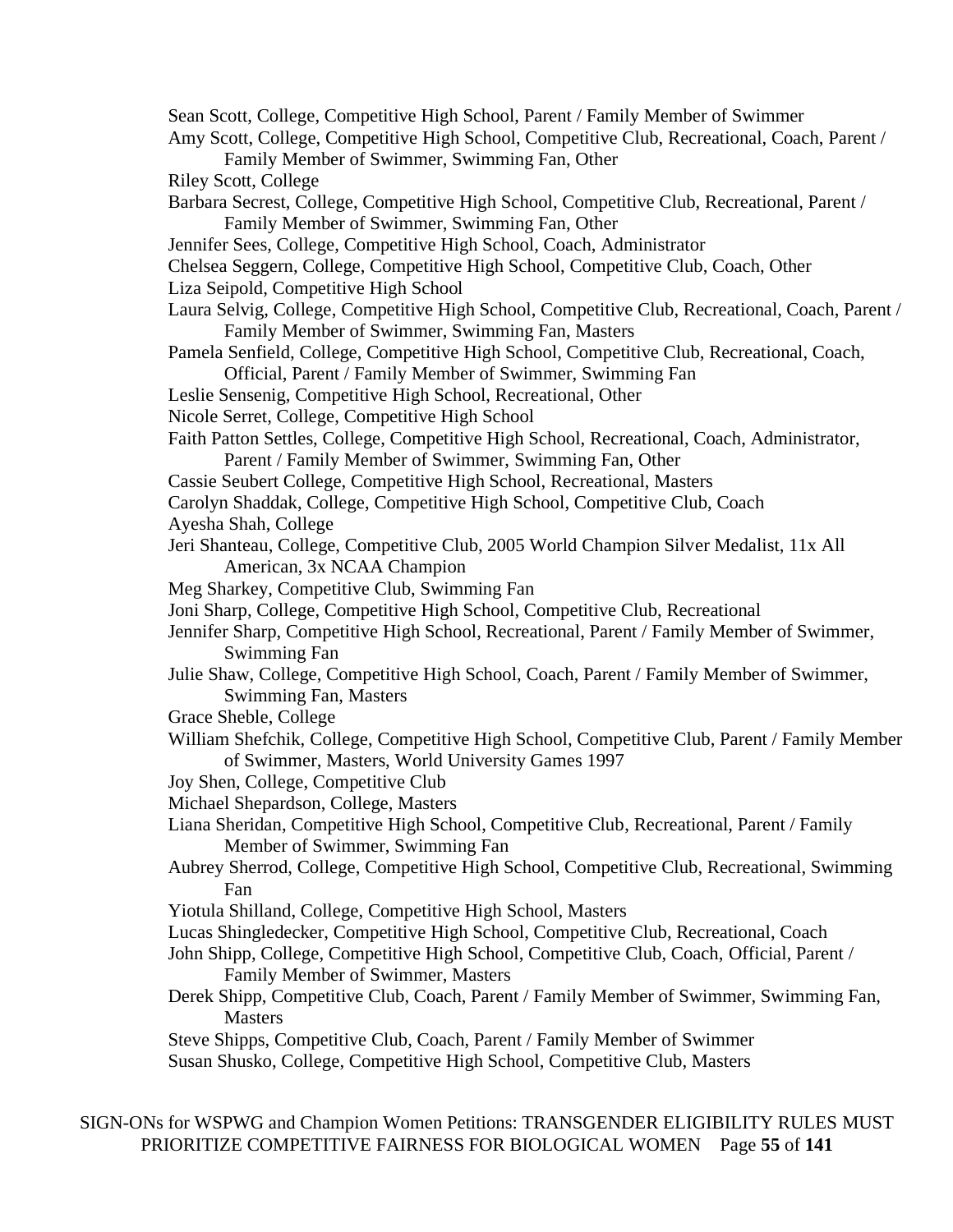Bailey Shymlock, Competitive High School, Other

- Taylor Sieperda, College, Competitive High School, Competitive Club, Recreational, Coach, Swimming Fan
- Veronica Sierra Soderman, College, Competitive High School, Competitive Club, Other
- Elizabeth Sikes, Competitive High School, Competitive Club, Parent / Family Member of Swimmer, Swimming Fan, Other
- Mary Sikes, College, Competitive High School, Competitive Club, Recreational, Coach, Official, Parent / Family Member of Swimmer, Swimming Fan, Other
- Sara Silva, Competitive High School, Competitive Club, Parent / Family Member of Swimmer, **Other**
- Christine Simatacolos, College, Competitive High School, Competitive Club, Coach, Official, Parent / Family Member of Swimmer, Swimming Fan, Masters
- Matthew Simmons, Competitive High School, Competitive Club, Recreational, Coach
- Julie Simpson, Competitive High School, Recreational, Parent / Family Member of Swimmer, Swimming Fan
- Charles Singleton, College, Competitive High School, Competitive Club, Parent / Family Member of Swimmer, Swimming Fan, Other
- Tim Sjobeck College, Competitive High School, Competitive Club, Parent / Family Member of Swimmer, Swimming Fan
- Sarah Skelton, Competitive High School, Competitive Club, Parent / Family Member of Swimmer, Swimming Fan
- Ryane Skinner, College, Competitive High School, Competitive Club
- Jim Skirboll, College, Competitive High School, Competitive Club, Coach, Administrator, Parent / Family Member of Swimmer, Swimming Fan
- Abigail Slater, Competitive High School, Competitive Club, Recreational, Swimming Fan
- Christina Slater, Competitive High School, Competitive Club, Recreational, Official, Parent / Family Member of Swimmer, Swimming Fan, Masters
- Suzy Sleman, College, Parent / Family Member of Swimmer
- Baylee Sloan, Competitive High School, Competitive Club, Swimming Fan
- Janice Smith, Competitive High School
- Brian Smith, Competitive Club, Recreational, Parent / Family Member of Swimmer, Swimming Fan, Other
- Rusty Smith, Competitive High School, Recreational, Coach, Official, Administrator Tracey Smith, College, Competitive High School, Competitive Club, Coach
- 
- Matt Smith, College, Competitive High School, Competitive Club, Recreational, Coach
- Whitney Smith, Competitive High School, Parent / Family Member of Swimmer, Other
- Rachel Smith, Competitive High School, Recreational, Parent / Family Member of Swimmer, Swimming Fan
- Madi Smith, Competitive High School, Competitive Club, Recreational, Coach, Swimming Fan, **Other**
- Amy Smith, College, Competitive High School, Competitive Club, Recreational, Coach, Parent / Family Member of Swimmer, Swimming Fan
- Stephanie Smith, College, Recreational, Official, Parent / Family Member of Swimmer, Swimming Fan
- Janet Smith, College, Competitive High School, Coach, Other

SIGN-ONs for WSPWG and Champion Women Petitions: TRANSGENDER ELIGIBILITY RULES MUST PRIORITIZE COMPETITIVE FAIRNESS FOR BIOLOGICAL WOMEN Page **56** of **141**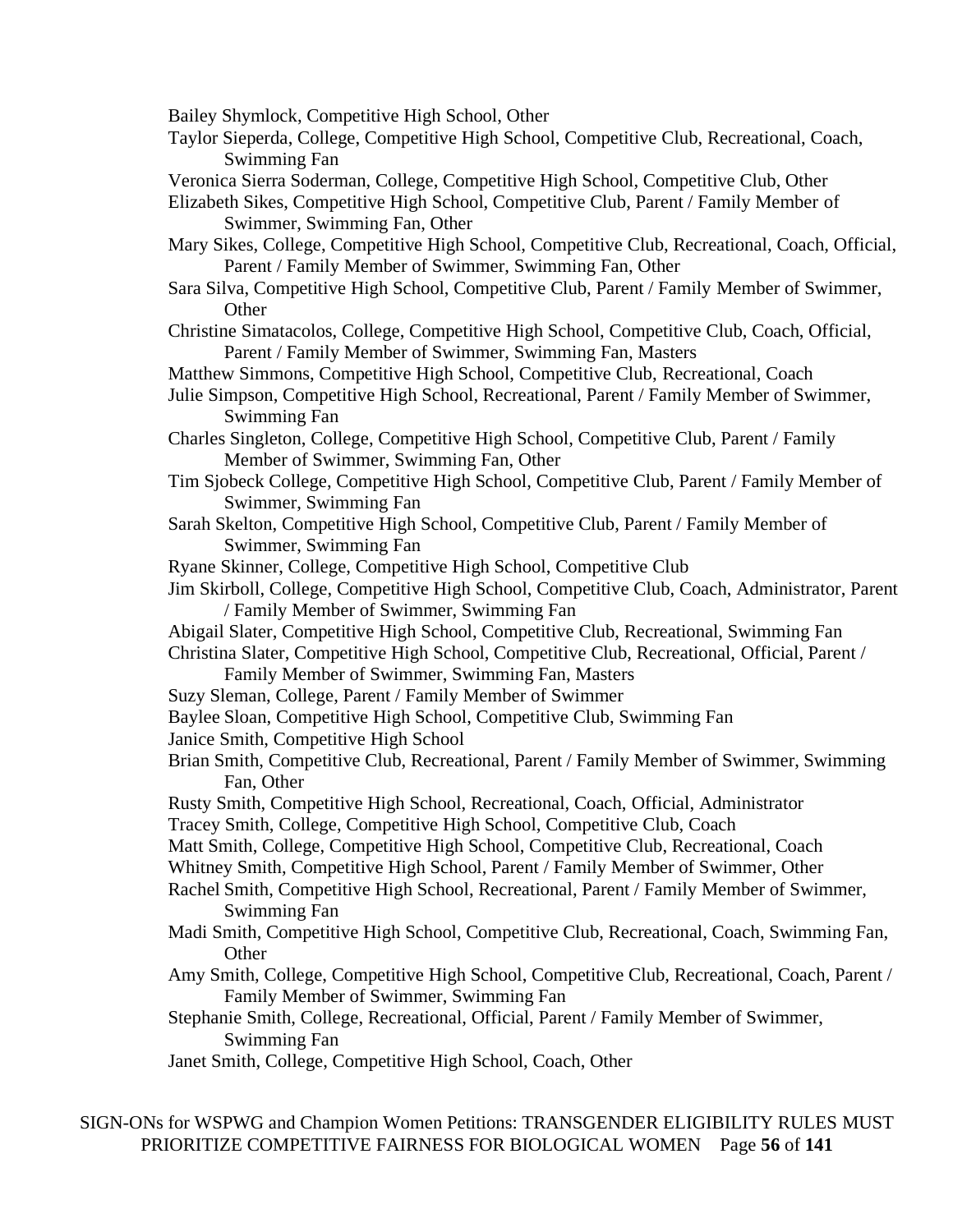Addison Smith, College

Skyler Smith, College

- Sandy Smith, Competitive Club, Recreational, Parent / Family Member of Swimmer, Swimming Fan
- Holly Smith, College, Competitive High School, Competitive Club, Other

Amanda Smith, Competitive Club, Recreational, Parent / Family Member of Swimmer, Swimming Fan

- Cynthia Smith, College, Competitive High School, Coach, Parent / Family Member of Swimmer, Masters
- Kathy Smith Connor, College, Competitive Club, Parent / Family Member of Swimmer, Former World and American record holder, Alternate to the 1980 US Olympic
	- Team, 5 year United States National Team, many time NCAA and PAC-10 Champion.
- Suzanne Snavely, Competitive High School, Competitive Club, Recreational, Parent / Family Member of Swimmer, Swimming Fan
- Necia Snow, Competitive High School, Recreational, Swimming Fan, Other
- Arianna Soik, College, Competitive High School, Competitive Club, Recreational, Coach, Parent / Family Member of Swimmer, Swimming Fan
- Nancy Solis, Competitive High School, Recreational, Parent / Family Member of Swimmer, Swimming Fan
- Benjamin Sombs, Competitive High School, Parent / Family Member of Swimmer, Swimming Fan
- Kendall Somers, College, Competitive High School, Competitive Club, Swimming Fan Julie Sommer, College, Competitive High School, Competitive Club, Other
- Donnia Sooklal, Competitive High School, Recreational, Swimming Fan, Masters, Other
- Ellie Soska, Competitive High School, Competitive Club, Swimming Fan
- Elizabeth Sowards, College, Competitive High School, Competitive Club, Parent / Member of Swimmer, Other
- Avery Spade, College, Competitive High School, Competitive Club, Recreational, Other
- Valerie Sparks, College, Competitive High School, Competitive Club, Parent / Family Member of Swimmer
- Nat Spencer, Competitive High School, Competitive Club, Swimming Fan, Other Margaret Spotts, College, Competitive High School
- Holly Sprague, College, Competitive High School, Competitive Club, Masters
- Amy Stafford, Competitive Club, Administrator, Parent / Family Member of Swimmer, Swimming Fan
- Fred Stambaugh, Competitive High School, Competitive Club, Parent / Family Member of Swimmer, Swimming Fan, I have led the photography effort for my daughter's various Club and High School swim teams for eight years. My family is heavily engaged in these team activities.
- Teddy Stamdish, Competitive High School, Competitive Club, Recreational
- Kimberly Stanfill, Competitive Club, Recreational, Coach, Administrator, Parent / Family Member of Swimmer, Swimming Fan
- Alexandra Stanley, Competitive High School, Recreational, Swimming Fan, Other Keith Stansell, College, Competitive High School, Competitive Club, Official, Parent / Family Member of Swimmer, Masters

SIGN-ONs for WSPWG and Champion Women Petitions: TRANSGENDER ELIGIBILITY RULES MUST PRIORITIZE COMPETITIVE FAIRNESS FOR BIOLOGICAL WOMEN Page **57** of **141**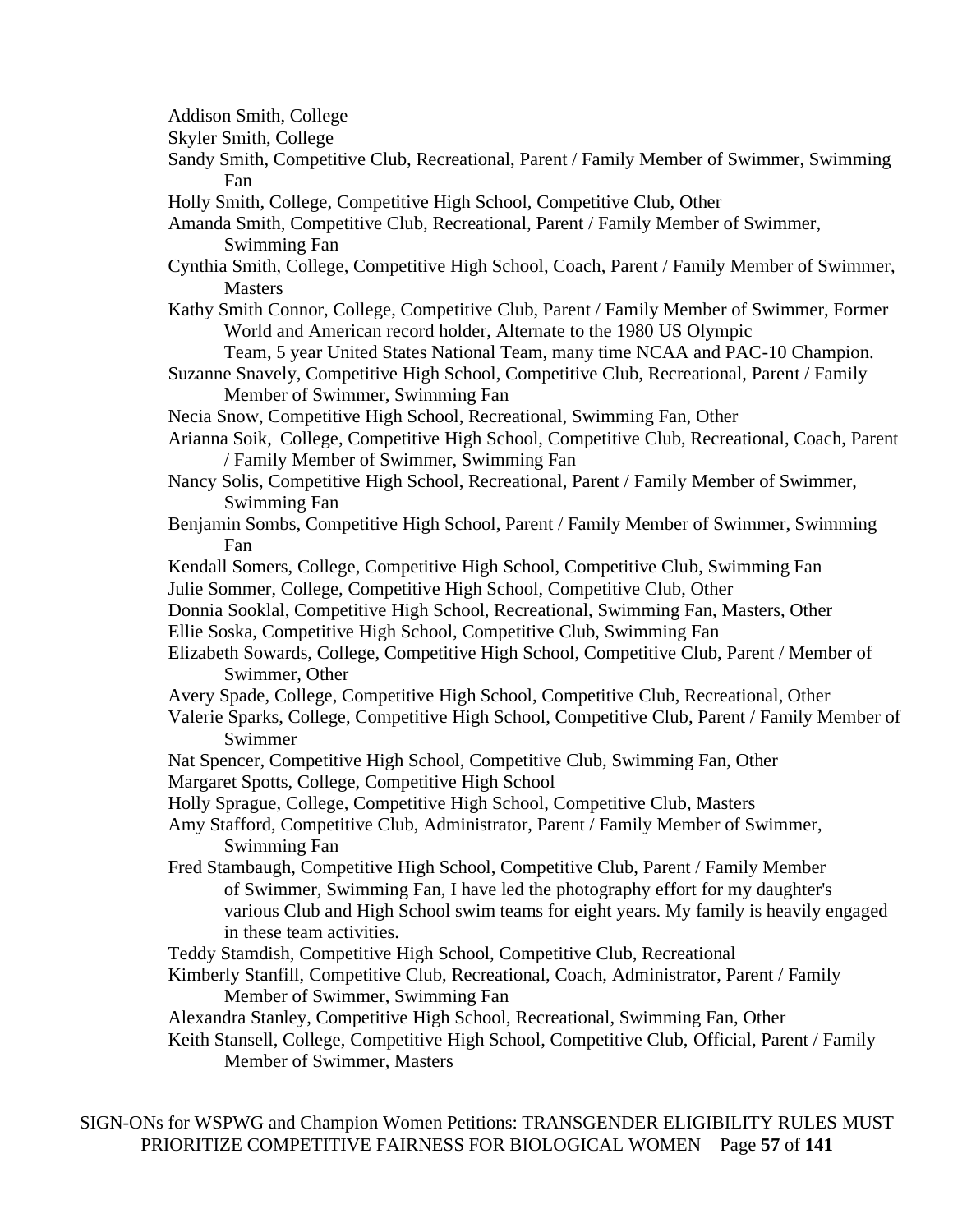Cathryn Staudigl, Competitive High School, Competitive Club, Official, Parent / Family Member of Swimmer Crystal Steele, Competitive High School, Recreational, Coach, Swimming Fan Jessie Steele, College, Competitive High School, Competitive Club Bob Steele, College, Coach Kristen Stege, College, Competitive High School, Competitive Club, Other Phyllis Steimel, Competitive Club, Coach, Parent / Family Member of Swimmer, Swimming Fan, Masters, Other Ellen Stello, College, Competitive High School, Competitive Club, Swimming Fan Chloe Stepanek, College, Other Matthew Stephenson, Competitive High School, Competitive Club Tom Stinson, Competitive High School, Competitive Club, Recreational, Coach, Parent / Family Member of Swimmer, Swimming Fan Michael Stipek, College, Competitive High School, Competitive Club, Coach, Parent / Family Member of Swimmer, Swimming Fan, Masters, Other Donna Stocke, College Baker Stockton, College, Competitive High School, Competitive Club, Recreational Baker Stockton, College, Competitive High School, Competitive Club, Recreational Chris Stockton, College, Competitive High School, Competitive Club, Recreational, Coach, Official, Parent / Family Member of Swimmer, Masters Beth Zeman Stohlmann, College, Competitive High School, Competitive Club, Recreational, Coach, Masters, NCAA Division II National Champion, Air Force Academy, 1995 & 1996 Barbara Storen, College, Competitive High School, Competitive Club, Recreational, Official, Parent / Family Member of Swimmer, Swimming Fan Amanda Stovall, Competitive High School, Competitive Club, Recreational, Coach, Swimming Fan Tabitha Stratton, Competitive High School Beth Strauss, College, Competitive Club, Coach, Parent /Family Member of Swimmer Swimming Fan, Masters, Ironman Triathlete Anne Marie Stricklin, College, Coach, Parent / Family Member of Swimmer, Other Sydney Stricklin, College, Competitive High School, Other Jessica Stringfellow, College, Competitive High School, Competitive Club, Coach, Swimming Fan Caroline Strolic, College, Competitive High School, Competitive Club, Recreational, Coach, Swimming Fan, Masters Rick Strolic, Competitive High School, Recreational, Parent / Family Member of Swimmer, Swimming Fan, Masters Denise Stuntzner, College, Competitive High School, Competitive Club, Coach, Official, Parent / Family Member of Swimmer, Swimming Fan, Masters Caroline Sturgeon, College, Competitive High School, Competitive Club, Coach, Official, Parent / Family Member of Swimmer, Swimming Fan, Masters, Other Kristen Sudol, College, Competitive High School, Recreational, Parent / Family Member of Swimmer, Swimming Fan, Other Sam Suer, College, Competitive High School, Competitive Club, Recreational, Swimming Fan,

SIGN-ONs for WSPWG and Champion Women Petitions: TRANSGENDER ELIGIBILITY RULES MUST PRIORITIZE COMPETITIVE FAIRNESS FOR BIOLOGICAL WOMEN Page **58** of **141**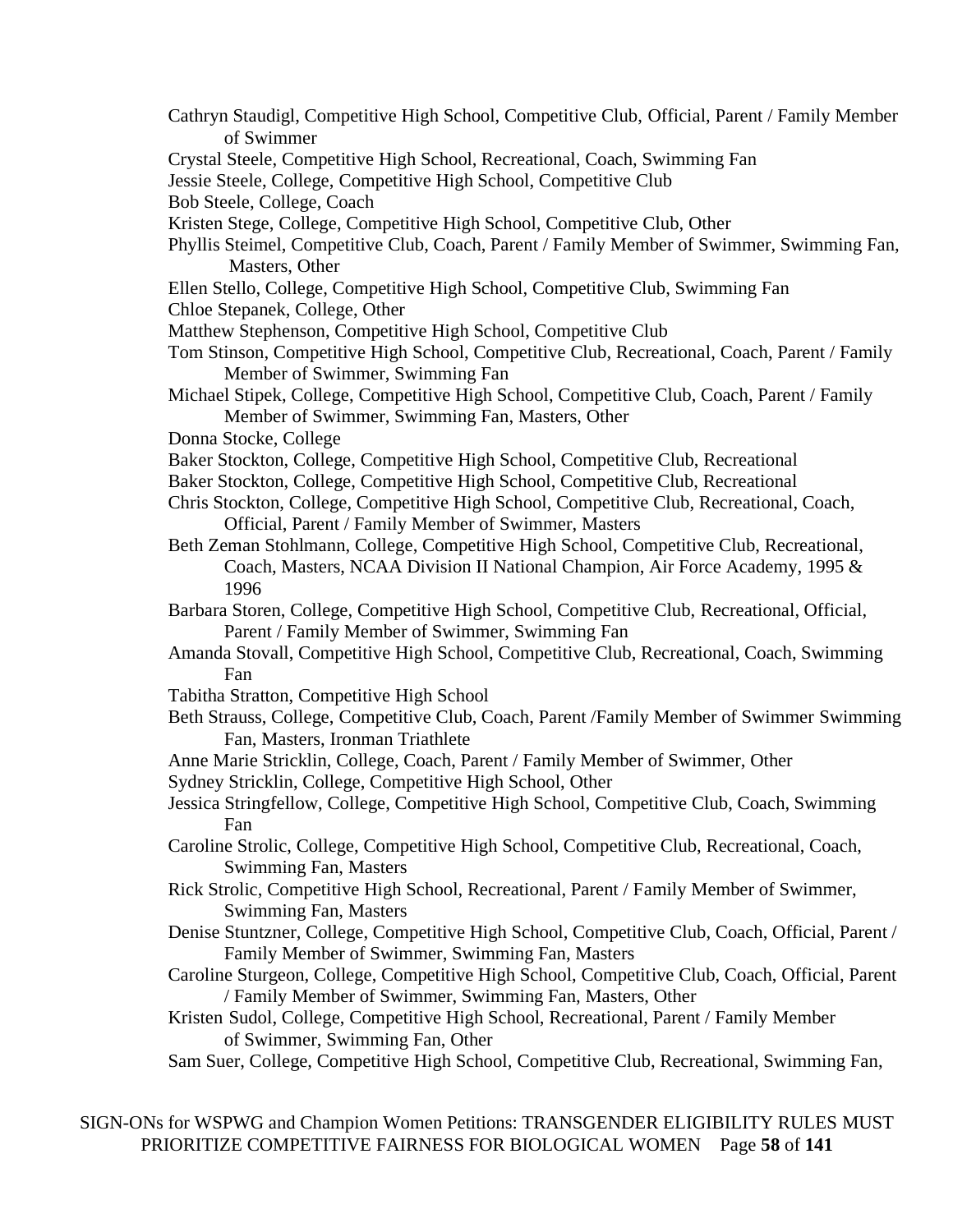**Other** 

Margie Suhs, Competitive High School, Competitive Club, Recreational, Coach, Parent /Family Member of Swimmer, Swimming Fan, Masters Eric Sullivan, Competitive High School, Competitive Club, Recreational Dady Sullivan, College, Competitive Club, USA National Team, World Championship 1994 Bronze medalist, 1995 Pan American Team gold and bronze medalist. Kim Sumbera, College, Competitive High School, Parent / Family Member of Swimmer Hannah Sumbera, College, Competitive Club, Recreational Caroline Summa, Competitive High School, Competitive Club, Other Zoe Summar, Competitive High School, Competitive Club, Other Shaine Sundy , College, Competitive High School, Competitive Club, Coach, Parent / Family Member of Swimmer, Swimming Fan Amy Sussman, College, Competitive High School, Competitive Club, Swimming Fan, Masters Karl Sutter, College, Competitive High School, Coach Elizabeth Sweet, Competitive Equestrian Alexis Sweet, College, Competitive High School, Competitive Club Susan Swendig Wisenbaker, College, Competitive High School, Competitive Club, Official, Parent / Family Member of Swimmer, Swimming Fan Kim Sykes, College, Competitive High School, Competitive Club, Recreational, Coach, Parent / Family Member of Swimmer, Swimming Fan Caroline T., College, Competitive High School, Competitive Club, Other Emma Ta, Competitive High School, Competitive Club, Recreational, Parent / Family Member of Swimmer, Swimming Fan Nicole Tackett, College, Competitive High School, Official, Parent / Family Member of Swimmer, Swimming Fan, Masters, Other Jeanne Taekman, Competitive Club, Parent / Family Member of Swimmer, Other Erik Takai, Competitive High School, Recreational, Parent / Family Member of Swimmer, Swimming Fan, Masters Gavin Tallman, Competitive High School, Competitive Club Sierra Tallman, Competitive High School, Competitive Club, Swimming Fan, Other Charmian Tallman, College, Competitive High School, Competitive Club, Recreational, Coach, Parent / Family Member of Swimmer, Swimming Fan, Masters Gerry Tallman, College, Competitive High School, Parent / Family Member of Swimmer Nicole Tamayo, College, Competitive High School, Competitive Club, Recreational, Parent / Family Member of Swimmer, Swimming Fan, Masters, All American College and High **School** Liesl Taner, College Suzanne Tapley, College, Competitive High School, Competitive Club, Recreational, Parent / Family Member of Swimmer, Swimming Fan Pete Tarnapoll, College, Competitive High School, Administrator, Swimming Fan, Masters Emily Taylor, College Lori Taylor, College, Competitive High School, Competitive Club, Parent / Family Member of Swimmer Katie Tennant, College, Competitive High School, Competitive Club, Recreational, Coach Emilie Tesseneer, Competitive High School, Competitive Club, Coach, Swimming Fan

SIGN-ONs for WSPWG and Champion Women Petitions: TRANSGENDER ELIGIBILITY RULES MUST PRIORITIZE COMPETITIVE FAIRNESS FOR BIOLOGICAL WOMEN Page **59** of **141**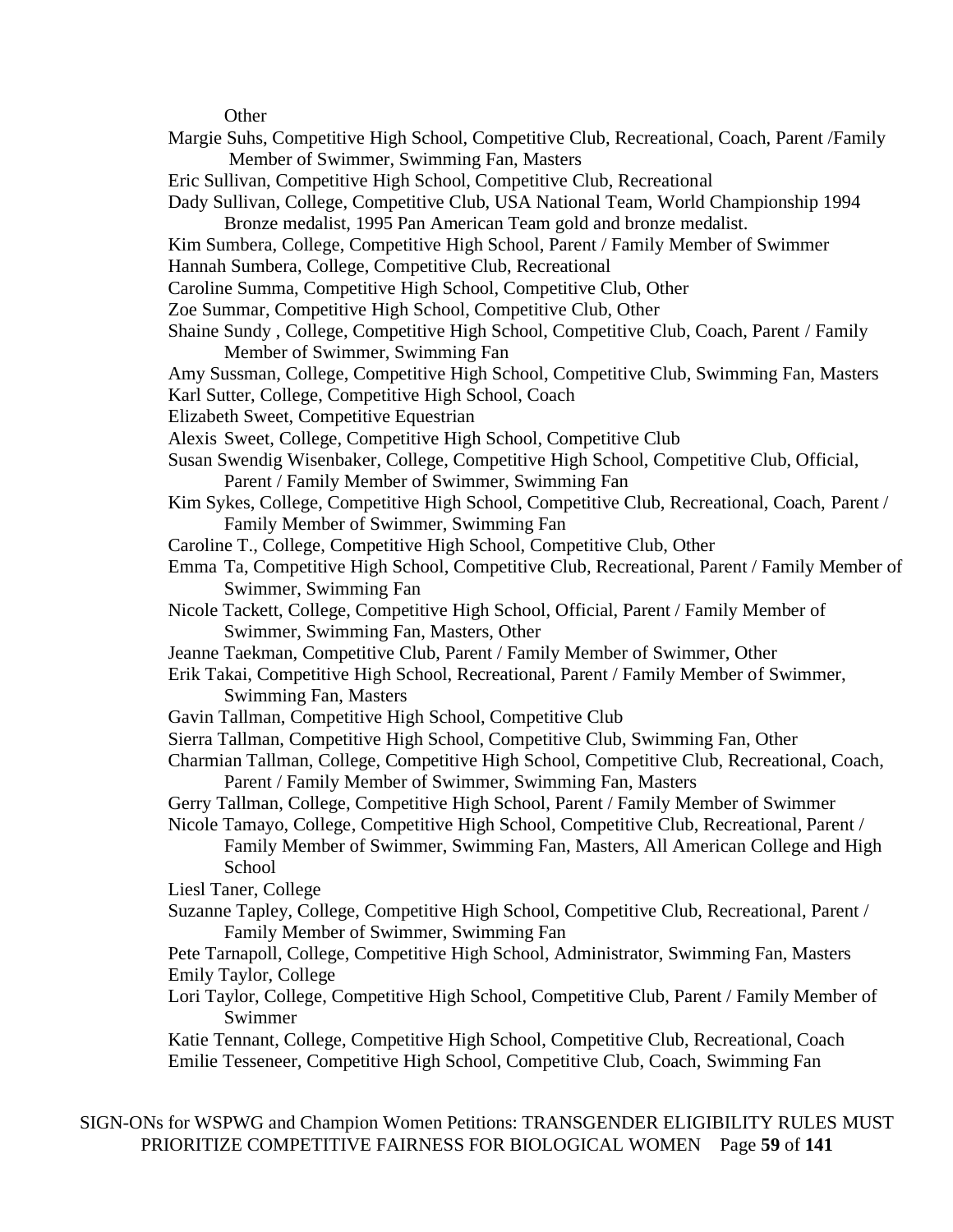- Jennifer Tesseneer, Competitive High School, Competitive Club, Recreational, Parent / Family Member of Swimmer, Swimming Fan, Masters
- Joey Testa, College, Competitive High School, Other

Jake Thieman, College, Competitive High School, Competitive Club, Recreational,

- Coach, Official, Administrator, Parent / Family Member of Swimmer, Swimming Fan
- Jackie Thieman, College, Competitive High School, Competitive Club, Coach, Official, Parent / Family Member of Swimmer, Swimming Fan
- Abigail Thomas, College, Other
- Amie Thomas, Competitive High School, Recreational, Parent / Family Member of Swimmer, Swimming Fan
- James Thompson, Competitive Club
- Jennifer Thompson, Competitive High School, Competitive Club, Swimming Fan
- Frank Thompson, College, Competitive High School, Recreational, Parent / Family Member of Swimmer, Swimming Fan, Other
- Deirdre Thompson, Competitive High School, Recreational, Coach, Official, Parent / Family Member of Swimmer, Swimming Fan, Other
- Kelsey Thompson, College, Competitive High School, Competitive Club, Parent / Family Member of Swimmer, Swimming Fan
- Cynthia Thompson, College, Competitive High School, Competitive Club, Recreational, Coach, **Masters**
- Jenny Thorne, Competitive Club, Coach, Official, Parent / Family Member of Swimmer, Swimming Fan
- Laura Thorsen, College, Competitive High School, Competitive Club, Official, Parent / Family Member of Swimmer, Swimming Fan, Other
- Angela Thurman, Competitive Club, Recreational, Parent / Family Member of Swimmer, Masters, always timing!
- Elizabeth Tietjen, College, Competitive High School, Competitive Club, Recreational, Coach, Administrator, Parent / Family Member of Swimmer, Swimming Fan, Other
- Lori Tigani, College, Competitive High School, Recreational
- Stacey Tobey, College, Competitive High School, Competitive Club, Coach, Administrator, Parent / Family Member of Swimmer, Swimming Fan, Masters
- Katelyn Toelle, College, Competitive High School, Competitive Club, Other Christian Toia, Competitive Club
- Susan Tollerfield, Competitive High School, Recreational, Parent / Family Member of Swimmer, Swimming Fan, Other
- Maria Tomlin, Competitive High School, Competitive Club, Recreational, Coach
- Todd Tomlin, Competitive High School, Recreational, Other
- Kelsey ToneryCollege, Competitive High School, Competitive Club, Coach, Parent / Family Member of Swimmer, Swimming Fan, Masters, Other
- Allison Townsend, College
- AngelaTrader Competitive Club, Official, Parent / Family Member of Swimmer, Swimming Fan Cece Traub, Competitive High School, Competitive Club, Other
- Darren Traub, College
- Jen Traube, College, Competitive High School, Competitive Club, Coach, Parent / Family Member of Swimmer, Masters

SIGN-ONs for WSPWG and Champion Women Petitions: TRANSGENDER ELIGIBILITY RULES MUST PRIORITIZE COMPETITIVE FAIRNESS FOR BIOLOGICAL WOMEN Page **60** of **141**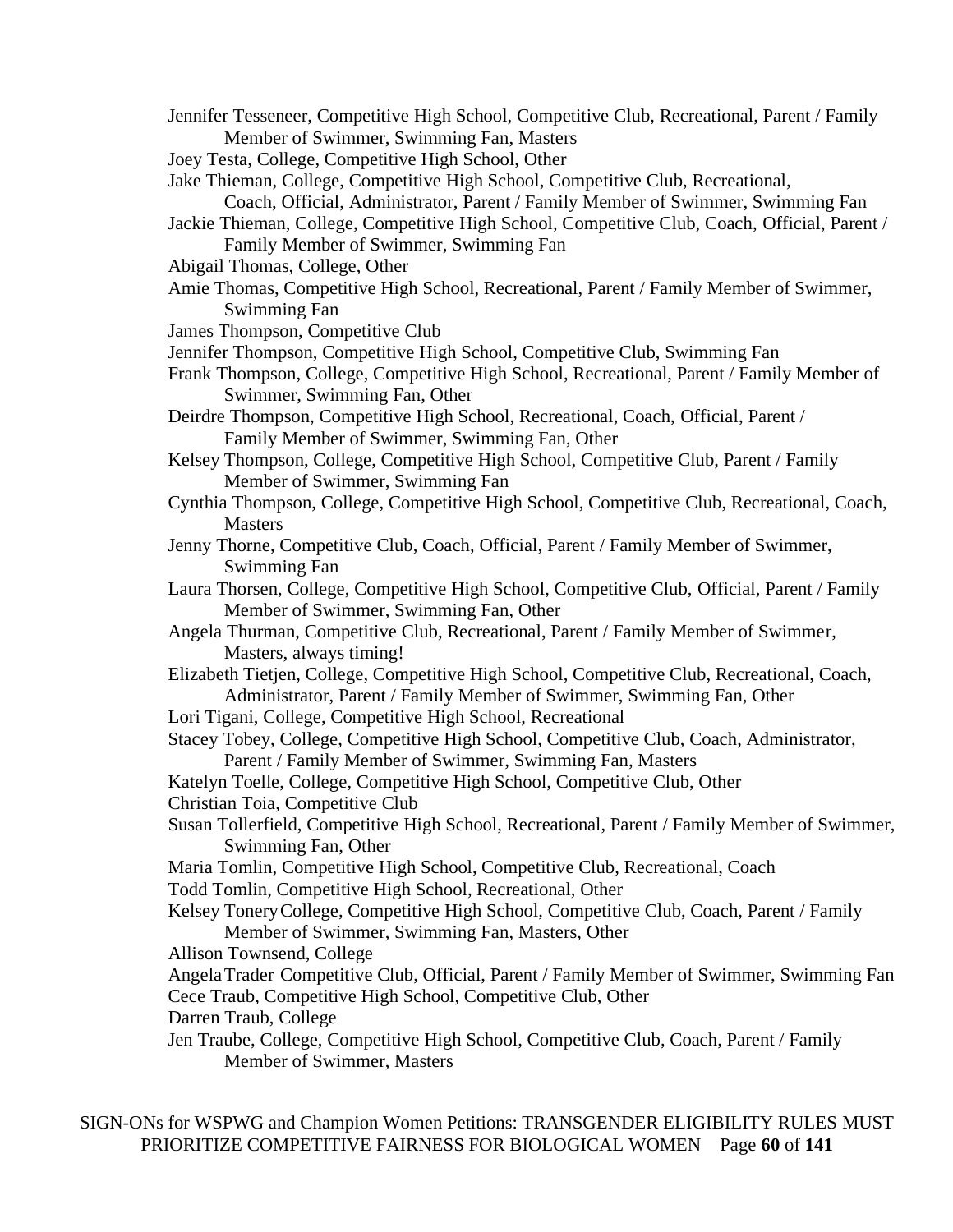- Laura Travis, College, Competitive High School, Recreational, Coach, Parent / Family Member of Swimmer, Swimming Fan
- Claudia Treadwell-Cooper, College, Recreational, Swimming Fan, Masters

Erik Treesh, College, Swimming Fan, Other

- Sharon Tremble, Competitive Club, Recreational, Administrator, Swimming Fan, Other
- Camila Tremont, Competitive Club
- Laura Troidle, College, Competitive High School, Swimming Fan
- Trista Truemper, College, Competitive High School, Competitive Club, Administrator, Parent / Family Member of Swimmer, Swimming Fan, Other
- Leslee Trzcinski, College, Competitive High School, Coach, Parent / Family Member of Swimmer, US National Cycling Team and several World Championship Teams and World Championship medalist. Teammates with Inga Thompson - on the national team, on world's teams and on the esteemed 7-Eleven cycling team. Nationally ranked butterflier and Ohio State 100yd butterfly champion and state record holder. Am a huge advocate for transgender rights in the world, but also for fairness in sports. THANK YOU for what you're doing
- Iryna Tsesiul, College
- Jim Tucker, College, Competitive High School, Competitive Club, Swimming Fan, Masters
- Lillian Tucker, College
- Charis Tucker, College, Competitive High School, Competitive Club, Parent / Family Member of Swimmer, Swimming Fan, Other
- Taylor Turnage, Competitive High School, Recreational, Swimming Fan
- Anne Tweedy, College, Competitive High School, Competitive Club, Coach, Parent / Family Member of Swimmer, Masters
- Audrey Susan Tyler, Competitive High School, Masters
- Sarah Tyler, Competitive High School, Competitive Club, Coach, Parent / Family Member of Swimmer, Swimming Fan, Masters
- Becky Umhofer, College, Official, Parent / Family Member of Swimmer, Other
- Kate Unruh, Competitive High School, Competitive Club, Recreational, Coach, Parent / Family Member of Swimmer, Swimming Fan, Masters
- Lydia Urmom, College, Competitive Club, Other
- Kristen Vagts, College, Other
- Lana Van Deusen, College, Competitive High School, Competitive Club, Recreational, Coach, Swimming Fan
- Stewart Van Duzer, College, Competitive High School, Other
- Phil Van Law, Competitive High School, Official, Parent / Family Member of Swimmer, Masters Marissa Van Leuven, Competitive High School, Competitive Club, Coach
- Anna Van Orden, College, Competitive High School, Competitive Club, Parent / Family Member of Swimmer, Masters, Other
- Avery Van Tassel, Competitive High School, Competitive Club, Swimming Fan
- Eric Vanden Noort, College, Competitive High School, Swimming Fan
- Morgan Vandiver, Competitive High School, Competitive Club
- Lydia VanKooten, College, Competitive High School, Competitive Club, Recreational, Coach, Administrator, Swimming Fan, Other
- Ellie VanNote, College

SIGN-ONs for WSPWG and Champion Women Petitions: TRANSGENDER ELIGIBILITY RULES MUST PRIORITIZE COMPETITIVE FAIRNESS FOR BIOLOGICAL WOMEN Page **61** of **141**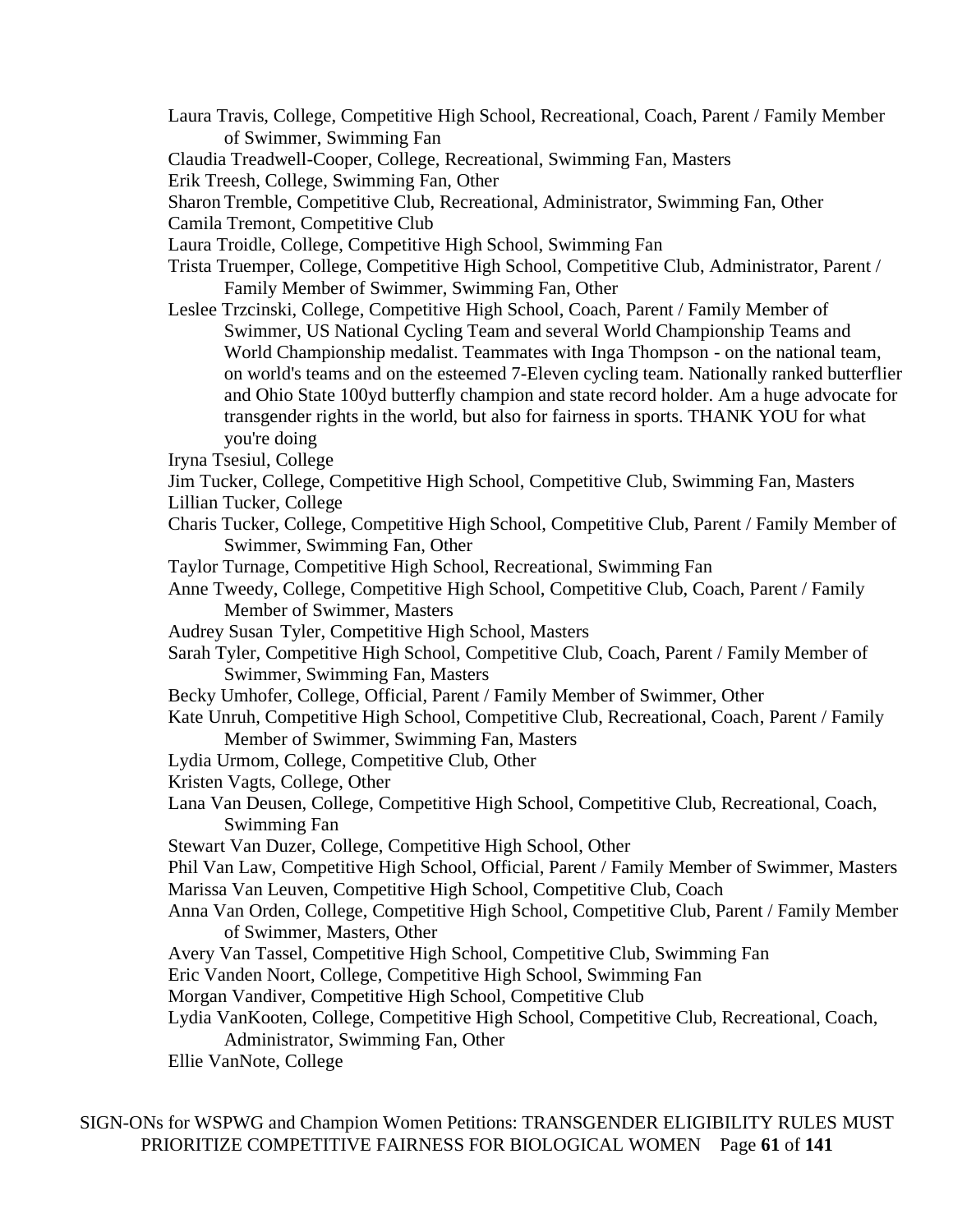- Bart Vanstaalduinen, College, Competitive High School, Competitive Club, Coach, Official, Administrator, Parent / Family Member of Swimmer, Swimming Fan, Masters
- Allysa Vavra, College, Competitive High School, Competitive Club, Swimming Fan, USA swimming national team member
- Courtney Veenstra, Competitive High School
- Deja Vega, Competitive High School, Competitive Club, Recreational, Swimming Fan, Other
- Kathryn Velez, Competitive High School, Competitive Club, Recreational, Coach, Administrator, Parent / Family Member of Swimmer, Swimming Fan
- ValerieVeneziano, College, Competitive High School, Coach, Parent / Family Member of Swimmer, Swimming Fan, Other
- Deb Venn, Competitive Club, Recreational, Swimming Fan
- Mary Frances Vesey, Competitive High School, Competitive Club, Recreational, Coach, Parent / Family Member of Swimmer, Swimming Fan, Masters
- Zoe Vette, Competitive High School, Competitive Club
- Becca Viguers, Competitive High School, Parent / Family Member of Swimmer, Swimming Fan
- Jessica Vinson, Competitive High School, Competitive Club, Parent / Family Member of Swimmer, Swimming Fan, Other
- Edward Visconti, Competitive High School, Competitive Club, Recreational, Official, Administrator, Other
- Laura Voet, College, Competitive High School, Competitive Club, Recreational, Coach, Official, Administrator, Parent / Family Member of Swimmer, Swimming Fan, Masters
- Madeline Vogel, College, Recreational, Swimming Fan
- Sophia Vogel, Competitive High School, Competitive Club, Recreational, Parent / Family Member of Swimmer, Swimming Fan, Other
- Colette Vogell, Competitive Club, Parent / Family Member of Swimmer, Masters
- Mary Vojta, College
- Ryan Von Gunten, College, Coach
- Carolyn Voorhees, College, Competitive High School, Competitive Club, Coach, Parent / Family Member of Swimmer, Masters
- Amanda Wadr, College, Competitive Club, Parent / Family Member of Swimmer, Masters, Other Grace Wagner, College, Competitive High School, Competitive Club, Other
- Richard Wait. Competitive High School, Parent / Family Member of Swimmer, Swimming Fan, Masters, Other
- Wendi Wait, College, Competitive Club, Coach, Swimming Fan, Masters
- Melissa Waldrep, College, Competitive High School, Competitive Club, Official, Parent / Family Member of Swimmer, Swimming Fan
- Patty Waldron, Competitive Club, Recreational, Official, Swimming Fan, Masters
- Cara Walen, Competitive Club, Other
- Tara Walhart, College, Competitive High School, Competitive Club, Masters
- Kelly Walker, Competitive High School
- Josh Walker, College, Swimming Fan
- Lucy Walker, Competitive High School, Competitive Club, Swimming Fan
- Denise Walklett, College, Competitive High School, Competitive Club, Recreational, Parent / Family Member of Swimmer, Swimming Fan
- Shannon Wallace, College, Competitive High School, Competitive Club, Parent / Family Member

SIGN-ONs for WSPWG and Champion Women Petitions: TRANSGENDER ELIGIBILITY RULES MUST PRIORITIZE COMPETITIVE FAIRNESS FOR BIOLOGICAL WOMEN Page **62** of **141**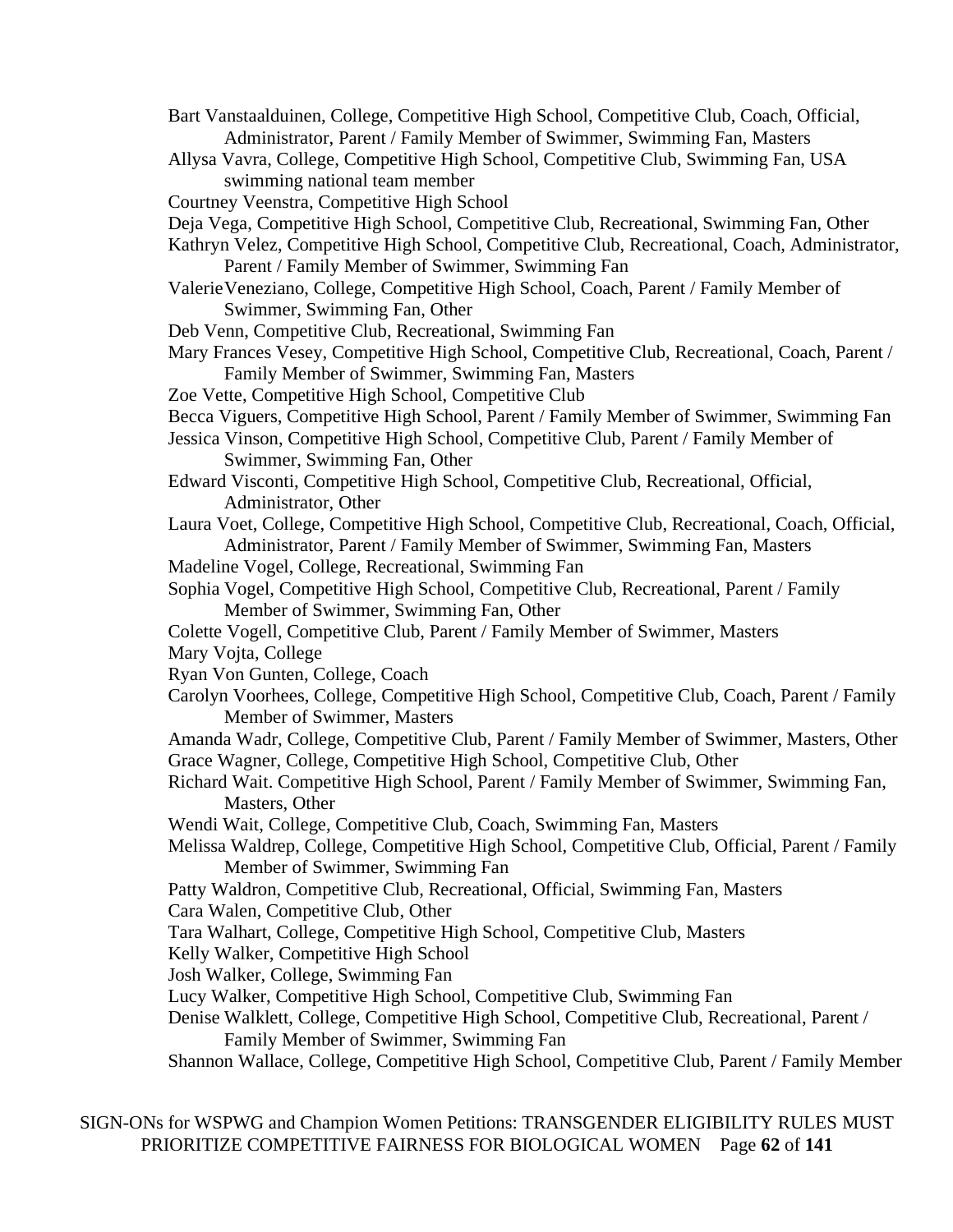of Swimmer, Swimming Fan, Masters

- Marshall Walsh, Competitive High School, Competitive Club, Recreational, Parent / Family Member of Swimmer, Swimming Fan
- Marshall Walsh, Competitive High School, Competitive Club, Recreational, Parent / Family Member of Swimmer, Swimming Fan
- Jay Walsh, Competitive High School, Other
- Maura Walsh Burke, College, Competitive High School, Competitive Club, Swimming Fan
- KristenWalter, College, Competitive High School, Recreational, Masters
- Brian Walton, Competitive High School, Competitive Club, Recreational, Coach, Official, Parent / Family Member of Swimmer, Swimming Fan
- Julia Wan, Competitive Club
- Rich Wander, Competitive High School, Competitive Club, Swimming Fan
- Hannah Wander, College, Competitive High School, Competitive Club, Recreational, Swimming Fan
- Zan Wang, Competitive High School, Competitive Club, Official, Swimming Fan
- EvelynWang, Competitive High School, Competitive Club, Recreational, Swimming Fan
- Weiyan Wang Competitive High School, Competitive Club, Official, Parent / Family Member of Swimmer, Swimming Fan, Other
- Vivian Wang, College, Other
- Kallen Wank, Competitive High School, Competitive Club, Recreational, Swimming Fan, Other
- BrookeWard, College, Competitive High School, Competitive Club, Recreational, Parent / Family Member of Swimmer, Swimming Fan, Masters
- Jake Ward, College, Competitive High School, Swimming Fan
- Christine Ward, College, Competitive High School
- DebbieWard, College, Competitive High School, Competitive Club, Recreational, Coach, Parent / Family Member of Swimmer, Masters
- Megan Ward-Andrew, College, Competitive High School, Competitive Club, Coach
- Joanne Warzoha, College, Competitive High School, Competitive Club, Recreational, Masters, **Other**
- Carter Wasser, College, Competitive High School, Competitive Club, Coach, Swimming Fan, **Other**
- Margaret Watkins, College, Competitive High School, Competitive Club, Masters
- Miriam Watson, College, Competitive High School, Competitive Club, Coach, Parent / Family Member of Swimmer, Swimming Fan, Masters
- BonnieWeaver, College, Competitive High School, Coach, Other
- Jeffrey Webster, College, Masters
- Laura Wegemann, College, Competitive High School, Competitive Club, Swimming Fan
- Alan Weiss, College, Competitive High School, Competitive Club, Recreational, Coach, Parent / Family Member of Swimmer, Swimming Fan
- Sharon Weiss, College, Competitive High School, Competitive Club, Coach, Parent / Family Member of Swimmer, Masters
- Chris Weissman,College, Competitive High School, Competitive Club, Coach, Official, Administrator, Swimming Fan, Masters, Other
- Taryn Welch, Competitive High School, Competitive Club
- Rise Wendt, Competitive High School, Competitive Club, Recreational, Parent / Family Member

SIGN-ONs for WSPWG and Champion Women Petitions: TRANSGENDER ELIGIBILITY RULES MUST PRIORITIZE COMPETITIVE FAIRNESS FOR BIOLOGICAL WOMEN Page **63** of **141**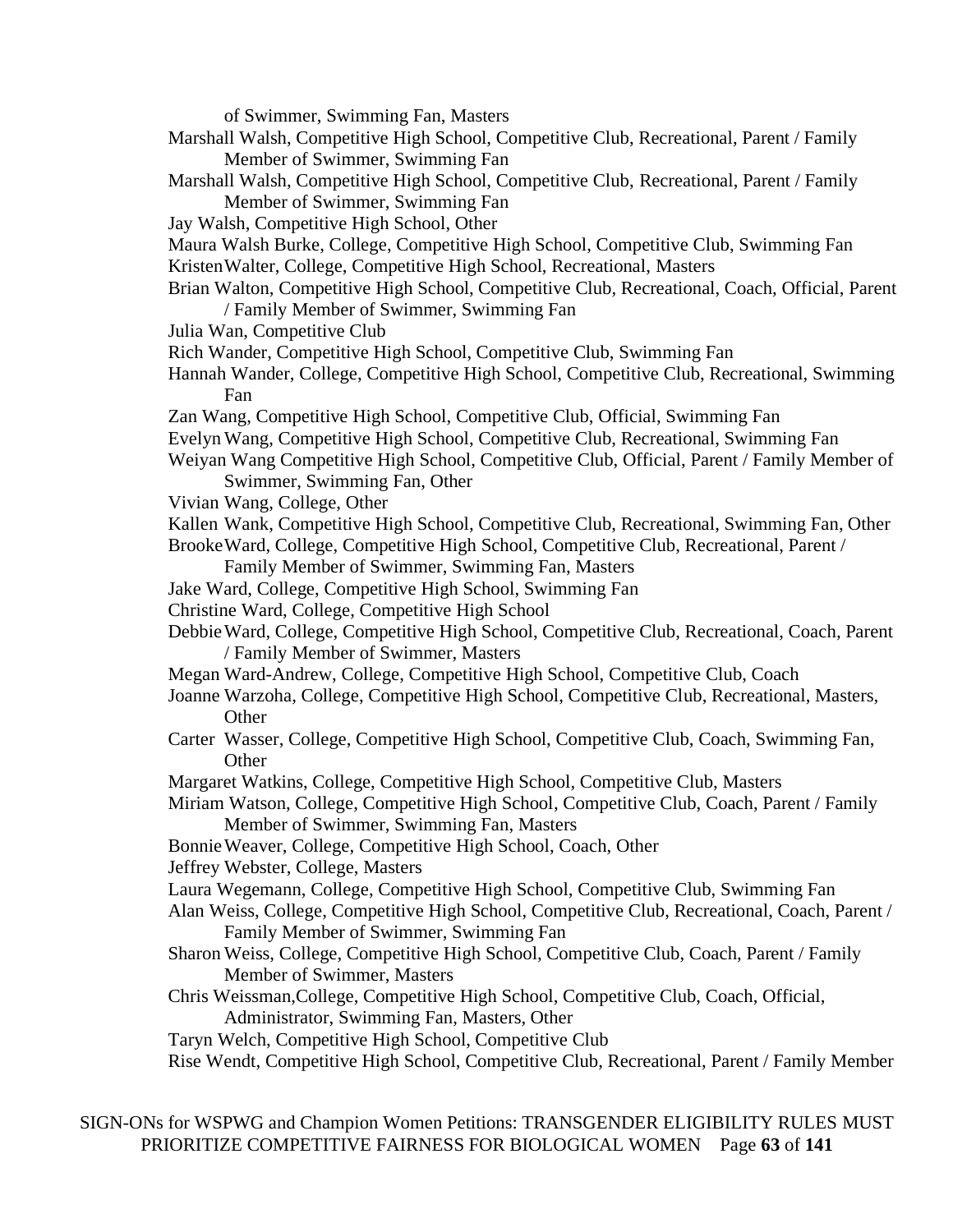of Swimmer, Swimming Fan

- Brian Wentzel, College, Competitive High School, Coach, Parent / Family Member of Swimmer, Swimming Fan, Masters, Other
- Paul Wesling , College, Competitive High School, Competitive Club
- Marlene West, Competitive High School, Competitive Club, Recreational, Coach, Parent / Family Member of Swimmer, Swimming Fan, Commonwealth Games, Pan American Games & CAC Games Athlete & National representative
- Claudia Westholder, College, Competitive High School, Competitive Club, Parent / Family Member of Swimmer, Swimming Fan
- Steven Westreich, Competitive High School, Competitive Club, Recreational, Coach, Swimming Fan, Other
- Lily Wetherell, Competitive High School, Other
- Amanda Wetherell, Competitive Club, Coach, Parent / Family Member of Swimmer
- Lauren Wetherell, College
- Kerry Wetzel, College, Parent / Family Member of Swimmer
- Caitlin Wham, College, Competitive High School, Competitive Club
- Rick Wheeler, Competitive Club, Coach, Masters
- Leah Wheelhouse, Competitive High School, Recreational, Parent / Family Member of Swimmer, Swimming Fan
- Jennifer Wherry, College, Competitive High School, Competitive Club, Coach, Parent / Family Member of Swimmer, Swimming Fan, Masters
- Kim Whipkey, Competitive High School, Competitive Club, Recreational, Parent / Family Member of Swimmer, Swimming Fan, Other
- Melinda Whitcomb-Mann, College, Competitive High School, Parent / Family Member of Swimmer, Swimming Fan, Masters
- Mike White, Competitive High School, Recreational, Coach, Parent / Family Member of Swimmer, Swimming Fan, Masters, Other
- Kim White, College, Competitive High School, Official, Parent / Family Member of Swimmer, Swimming Fan, Masters, Other
- Brad White, College, Competitive High School, Competitive Club, Coach, Official, Swimming Fan, Masters
- Tricia White, Competitive High School, Recreational, Parent / Family Member of Swimmer, Swimming Fan
- Christy Wicke College, Competitive High School, Competitive Club, Parent / Family Member of Swimmer, Swimming Fan
- Kathie Wickstrand, College, Competitive Club, Coach, Administrator, National Team, Pan American team, Currently ISL Coach
- Rebecca Wieland, Competitive Club, Swimming Fan
- Kurt Wienants, College, Competitive High School, Competitive Club, Parent / Family Member of Swimmer, Swimming Fan, Masters, Other
- Bruce Wigo, College, Competitive High School, Competitive Club, Recreational, Parent / Family Member of Swimmer, Swimming Fan, Masters
- Christina Wijkhuijs, Competitive Club, Recreational, Coach, Official, Parent / Family Member of Swimmer, Swimming Fan
- Christina Wijkhuijs, Competitive Club, Recreational, Coach, Official, Parent / Family Member of

SIGN-ONs for WSPWG and Champion Women Petitions: TRANSGENDER ELIGIBILITY RULES MUST PRIORITIZE COMPETITIVE FAIRNESS FOR BIOLOGICAL WOMEN Page **64** of **141**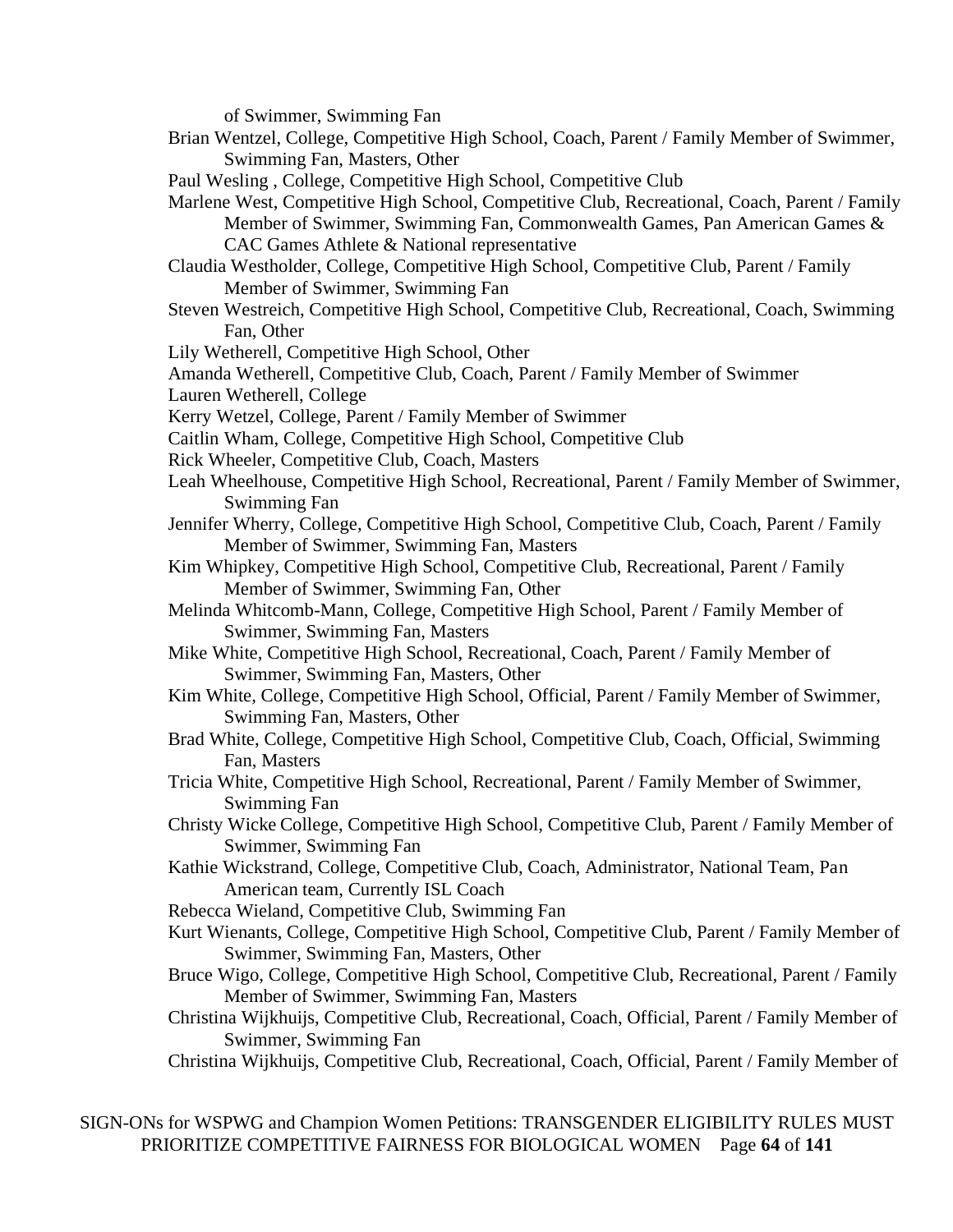Swimmer, Swimming Fan

Josien Wijkhuijs, College, Competitive Club, Coach, Swimming Fan

- Jill Wilby, College, Competitive High School, Competitive Club, Coach, Parent / Family Member of Swimmer, Swimming Fan, Other
- Kim Wilkinson, College, Parent / Family Member of Swimmer, Swimming Fan
- Kelli Will, College, Competitive High School, Competitive Club, Coach, Administrator, Parent / Family Member of Swimmer, Swimming Fan, Masters
- Louisa Willard, Competitive High School, Recreational, Official, Swimming Fan, Other Calliope Williams, Competitive High School, Competitive Club, Coach, Swimming Fan
- Dave Williams, College, Competitive High School
- Alice Williams Competitive High School, Parent / Family Member of Swimmer, Swimming Fan Christina Williams, College, Competitive High School, Recreational
- Jeannine Williams, Competitive High School, Parent / Family Member of Swimmer, Swimming Fan, Masters
- Susan Williams, College, Swimming Fan, Masters
- Aidan Williams, College, Competitive High School, Competitive Club, Recreational, Swimming Fan
- Gayle Shemorry, Williamson Competitive Club, Coach, Official, Parent / Family Member of Swimmer, Swimming Fan
- Richard Williamson, Competitive High School, Competitive Club, Swimming Fan
- Beth Willoughby, College, Competitive High School, Competitive Club, Coach, Official, Parent / Family Member of Swimmer, Swimming Fan, Other
- Laurel Wilson, College, Competitive High School, Competitive Club, Recreational, Other
- Garland Wilson, College, Competitive High School, Competitive Club, Coach, Parent / Family Member of Swimmer, Swimming Fan, Masters, Former National Team member
- Diane Wilson, Competitive High School, Parent / Family Member of Swimmer, Swimming Fan, **Masters**
- Caroline Wilson, College, Competitive High School, Competitive Club
- Morgan Wimberly, Competitive High School, Competitive Club, Coach, Swimming Fan, Other
- Don Winant, College, Competitive High School, Competitive Club
- Kaii Winkler, Competitive High School, Competitive Club, Other
- Jo Wintering, Competitive High School, Competitive Club, Recreational, Parent / Family Member of Swimmer, Swimming Fan, Masters
- Barbara Wister, College, Competitive High School, Coach, Administrator, Parent / Family Member of Swimmer, Swimming Fan
- RonaldWister, College, Competitive High School, Competitive Club, Coach, Administrator, Parent / Family Member of Swimmer, Swimming Fan
- Beth Wong, College, Competitive High School, Competitive Club, Recreational, Parent / Family Member of Swimmer, Swimming Fan
- B. Wong, Competitive Club, Parent / Family Member of Swimmer, Swimming Fan
- Jen Woodbury, College, Competitive High School, Competitive Club, Recreational, Swimming Fan, Masters, Other
- Cindy Worth, Competitive High School, Competitive Club, Recreational, Parent / Family Member of Swimmer, Swimming Fan
- Mark Worthen, College, Competitive High School, Competitive Club, Coach, Parent / Family

SIGN-ONs for WSPWG and Champion Women Petitions: TRANSGENDER ELIGIBILITY RULES MUST PRIORITIZE COMPETITIVE FAIRNESS FOR BIOLOGICAL WOMEN Page **65** of **141**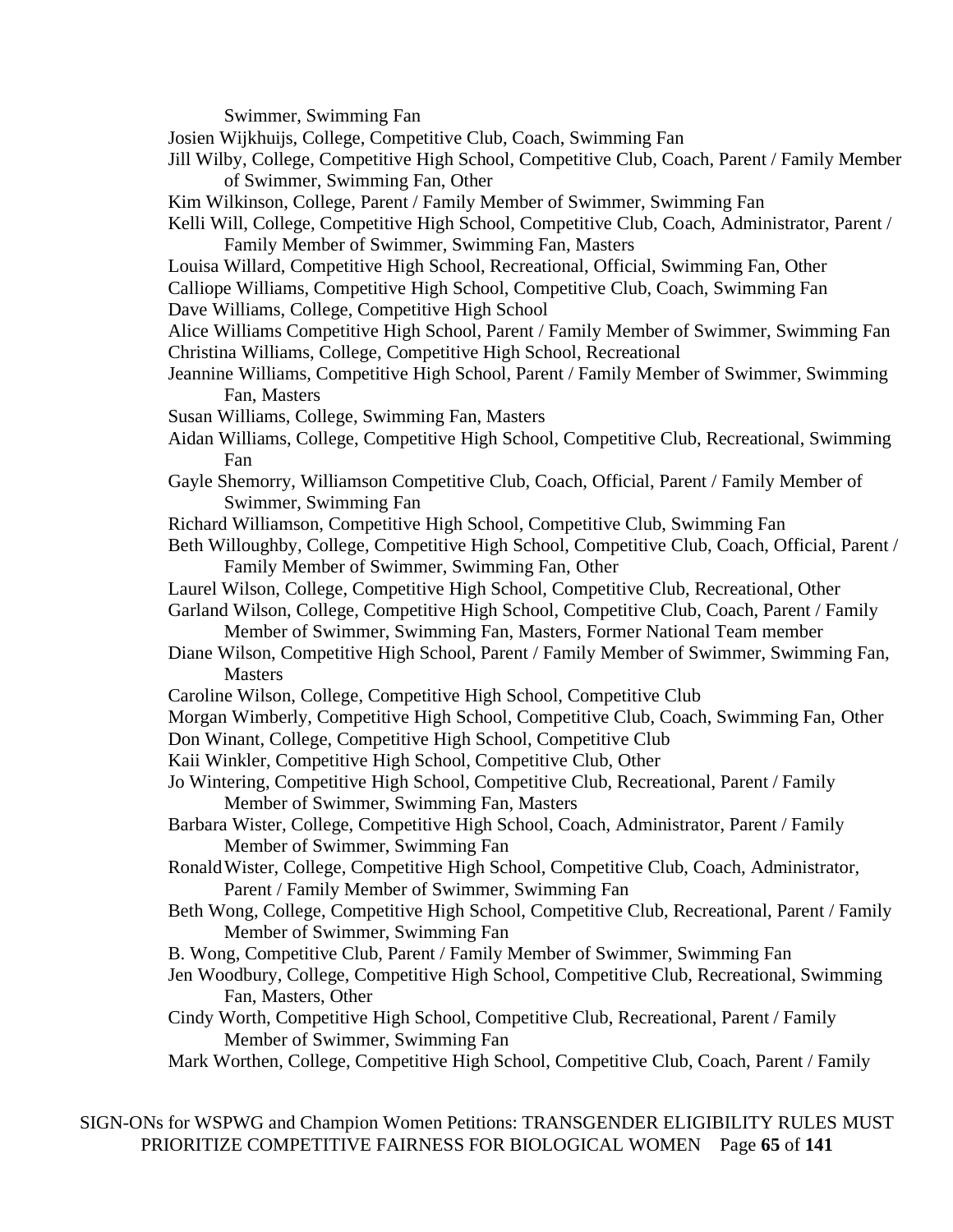Member of Swimmer, Swimming Fan, Masters Kimberly Worthen, College, Competitive High School, Competitive Club, Masters Bryson Worthington, Competitive Club, Recreational Ann Worthington, College, Competitive High School, Competitive Club, Masters Katrina Wraight, Competitive High School, Competitive Club, Recreational Vicki Wray, College, Competitive High School, Competitive Club, Recreational, Coach, Swimming Fan Katie Wright, College, Competitive High School, Competitive Club, Recreational, Coach, Other Eliza Wyatt, Competitive High School, Competitive Club, Recreational, Swimming Fan, Other E. Wyatt, Competitive High School, Competitive Club, Parent / Family Member of Swimmer, Swimming Fan, Other William Wyatt, Competitive High School, Competitive Club, Parent / Family Member of Swimmer, Female against female only Kristy Wyatt, Competitive High School, Competitive Club Nikki Xanthos, College, Competitive High School, Competitive Club, Coach, Official, Parent / Family Member of Swimmer, Swimming Fan, Masters Bill Xia, College, Competitive High School, Competitive Club Patti Yasuhara, Competitive Club, Parent / Family Member of Swimmer, Swimming Fan Pamela Yeh Competitive High School, Competitive Club, Parent / Family Member of Swimmer, Swimming Fan Doug Yoder, Competitive High School, Other Kylie Yoder, College, Competitive High School, Competitive Club, Other Ilene Yohay, College, Competitive High School, Competitive Club Anne Yost, College, Competitive High School, Competitive Club, Recreational, Coach, Parent / Family Member of Swimmer Kathryn Young, College, Coach, Official, Parent / Family Member of Swimmer, Swimming Fan Katie Youngdahl, Competitive High School, Competitive Club, Other Julie Youngquist, Competitive High School, Competitive Club, Coach, Administrator, Other Aryan Yuvraj Singh, College Sarah Zander, Competitive High School, Competitive Club, Recreational, Coach, Parent / Family Member of Swimmer, Swimming Fan, Masters Jeannie Zappe, Competitive High School, Competitive Club, Coach, Official, Parent / Family Member of Swimmer, Swimming Fan, Masters, English Channel soloist Katy Zboinski, Competitive Club Laurie Zeigler, Competitive High School Anne Zeiph, Competitive High School, Competitive Club, Parent / Family Member of Swimmer Dehong Zeng, Competitive Club, Recreational, Parent / Family Member of Swimmer, Swimming Fan Brian Zielinski, College, Masters DebbieZimmerman, College, Competitive High School, Competitive Club, Swimming Fan, **Masters** Kara Zimmermann , College, Competitive High School, Competitive Club, Coach, Parent / Family Member of Swimmer, Swimming Fan Sarah Zistler, Competitive High School, Competitive Club, Parent / Family Member of Swimmer, Swimming Fan, Other

SIGN-ONs for WSPWG and Champion Women Petitions: TRANSGENDER ELIGIBILITY RULES MUST PRIORITIZE COMPETITIVE FAIRNESS FOR BIOLOGICAL WOMEN Page **66** of **141**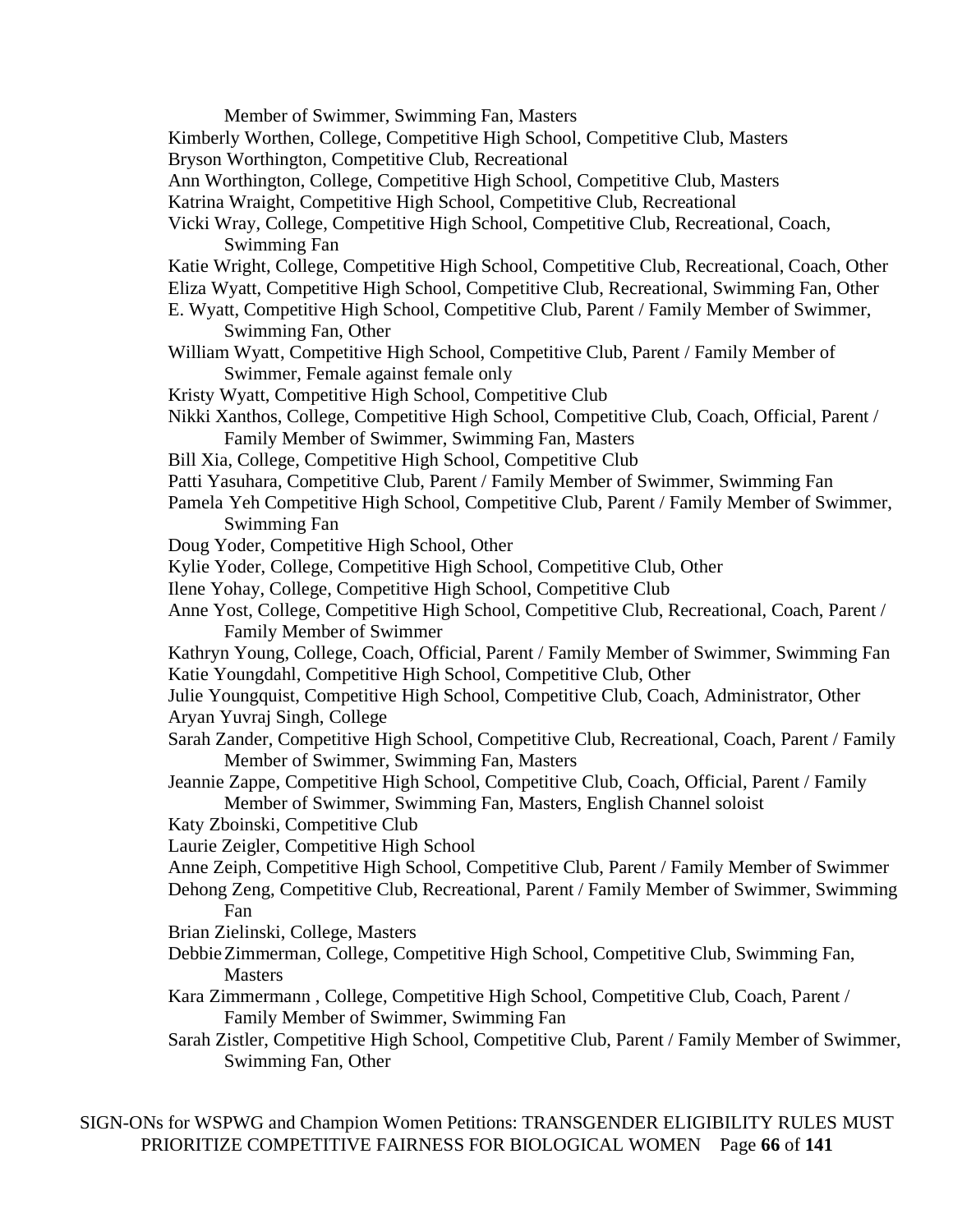Leslee Zitren, Competitive High School, Recreational, Parent / Family Member of Swimmer, Swimming Fan

Yordan Zlatev, Competitive High School, Competitive Club, Recreational

## **772 Family Members of Swimmers and Officials Signed the CW Petition:**

Kevin A, Official, Parent / Family Member of Swimmer, Swimming Fan Jackie Abram, Parent / Family Member of Swimmer, Swimming Fan Amy Ackerman, Parent / Family Member of Swimmer, Swimming Fan Audrey Adkins, Parent / Family Member of Swimmer Robert Ahearne, Recreational, Parent / Family Member of Swimmer Todd Aiken, Parent / Family Member of Swimmer, Swimming Fan Cathy Ailanjian, Parent / Family Member of Swimmer, Swimming Fan, Former swimmer Christine Ament, Parent / Family Member of Swimmer, Swimming Fan Linda Amerson, Parent / Family Member of Swimmer, Swimming Fan Brian Andrew, Recreational, Parent / Family Member of Swimmer, Swimming Fan Jennifer Aragon, Parent / Family Member of Swimmer, Swimming Fan Sally Arriola, Parent / Family Member of Swimmer, Swimming Fan, Other Idella Arthur, Recreational, Parent / Family Member of Swimmer Shelli Ash, Parent / Family Member of Swimmer, Swimming Fan James Auld, Parent / Family Member of Swimmer, Swimming Fan Suzanne Austin, Recreational, Parent / Family Member of Swimmer, Swimming Fan Brenda Bailey, Parent / Family Member of Swimmer M. Bal, Parent / Family Member of Swimmer, Swimming Fan Sarah Bales Mikkelsen, Recreational, Parent / Family Member of Swimmer, Swimming Fan WendyBank, Parent / Family Member of Swimmer, Swimming Fan, Masters Meg Bar, Parent / Family Member of Swimmer, Other Karen Barasch, Parent / Family Member of Swimmer Vicki Barber, Parent / Family Member of Swimmer Cara Bardak, Parent / Family Member of Swimmer, Masters Melissa Barnard, Parent / Family Member of Swimmer, Other Kristen Baroody, Official, Parent / Family Member of Swimmer, Swimming Fan , Other Belkis Barrera, Parent / Family Member of Swimmer, Other Brandi Bartee, Parent / Family Member of Swimmer, Swimming Fan, Other Cortney Bartschi, Official, Administrator, Parent / Family Member of Swimmer, Swimming Fan Ewelina Bartula, Parent / Family Member of Swimmer James Bates, Parent / Family Member of Swimmer, Swimming Fan Kerstin Bates, Parent / Family Member of Swimmer, Other Sara, Beam, Recreational, Parent / Family Member of Swimmer, Swimming Fan Sarah Bean, Parent / Family Member of Swimmer, Swimming Fan, Other Heber Becker, Parent / Family Member of Swimmer, Other Sarah Beckett, Parent / Family Member of Swimmer, Swimming Fan Mark Benaitis, Parent / Family Member of Swimmer, Other Ryan Bennett Parent / Family Member of Swimmer Carol Bennis, Parent / Family Member of Swimmer, Swimming Fan

SIGN-ONs for WSPWG and Champion Women Petitions: TRANSGENDER ELIGIBILITY RULES MUST PRIORITIZE COMPETITIVE FAIRNESS FOR BIOLOGICAL WOMEN Page **67** of **141**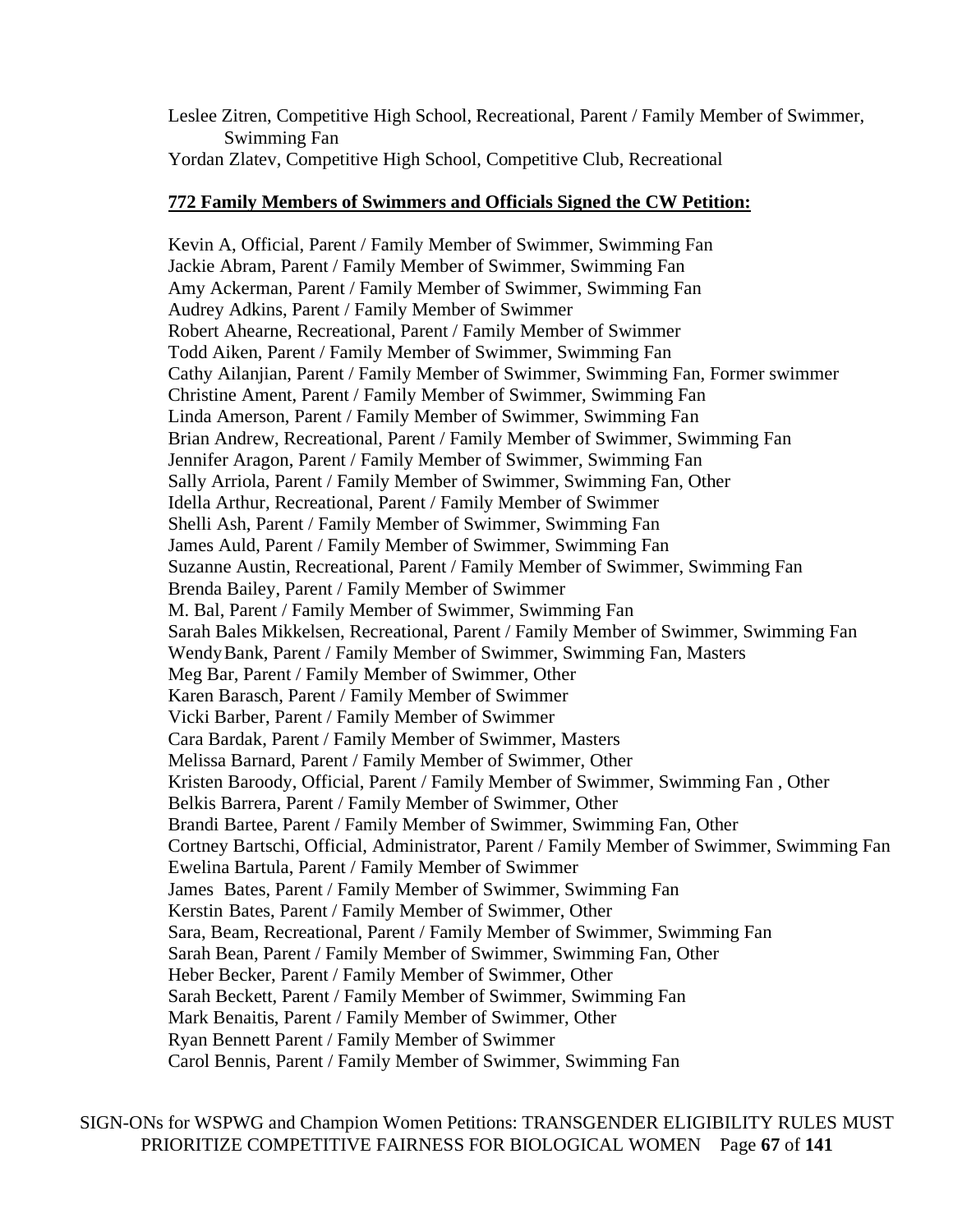Elise Berg, Parent / Family Member of Swimmer Sarah Berry, Parent / Family Member of Swimmer Gary Bertolet, Coach , Parent / Family Member of Swimmer , Swimming Fan , Other Victoria Bertolet, Recreational, Parent / Family Member of Swimmer, Swimming Fan Rhonda Berzanski, Parent / Family Member of Swimmer Chrystal Best, Recreational, Parent / Family Member of Swimmer, Swimming Fan, Other Bill Biller, Parent / Family Member of Swimmer, Swimming Fan Sarah Bills, Parent / Family Member of Swimmer Misty Bischoff, Recreational, Parent / Family Member of Swimmer, Swimming Fan Kristen Bishop, Parent / Family Member of Swimmer Dana Bizic, Parent / Family Member of Swimmer, Swimming Fan, Masters, Other Lana Bixby, Official, Parent / Family Member of Swimmer Michelle Blackford, Parent / Family Member of Swimmer Lisa Ann Blackwell, Parent / Family Member of Swimmer David Blackwell, Recreational, Parent / Family Member of Swimmer, Other Tara Blair, Parent / Family Member of Swimmer, Other Tonya Blattner, Parent / Family Member of Swimmer Tonya Blattner, Parent / Family Member of Swimmer Megan Blitzer, Parent / Family Member of Swimmer Teresa Bluford , Parent / Family Member of Swimmer Daniel Bodie, Parent / Family Member of Swimmer, Other Jeffery Bolin, Parent / Family Member of Swimmer, Swimming Fan Mandy Borland, Parent / Family Member of Swimmer Tyler Bourque, Parent / Family Member of Swimmer Jon Bowling, Parent / Family Member of Swimmer Liz Bradley, Recreational, Parent / Family Member of Swimmer, Swimming Fan Nicole Brandel, Parent / Family Member of Swimmer, Parent of collegiate swimmer. Parent of both male and female swimmers Robin Brantley, Official, Parent / Family Member of Swimmer , Other Jennifer Briggs, Parent / Family Member of Swimmer Erin Brooks, Parent / Family Member of Swimmer, Swimming Fan, Other Elena Brooks, Recreational, Parent / Family Member of Swimmer, Swimming Fan Christine Brown, Parent / Family Member of Swimmer, Swimming Fan Abigail Buckley, Parent / Family Member of Swimmer Julie Bugler, Recreational, Parent / Family Member of Swimmer, Swimming Fan, Swim Teacher Melissa, BuriaRecreational, Parent / Family Member of Swimmer, Former High School and college gymnast and diving team member. Mother of three competitive sports children in High School and college. Christina Burnett, Parent / Family Member of Swimmer Shirley Burton, Parent / Family Member of Swimmer Bryan Burton Administrator, Parent / Family Member of Swimmer Robert Burwell, Official, Parent / Family Member of Swimmer Jennifer Butler , Official, Parent / Family Member of Swimmer , Swimming Fan Tatiana Byzova, Recreational, Parent / Family Member of Swimmer Judith Cahill, Parent / Family Member of Swimmer, Other

SIGN-ONs for WSPWG and Champion Women Petitions: TRANSGENDER ELIGIBILITY RULES MUST PRIORITIZE COMPETITIVE FAIRNESS FOR BIOLOGICAL WOMEN Page **68** of **141**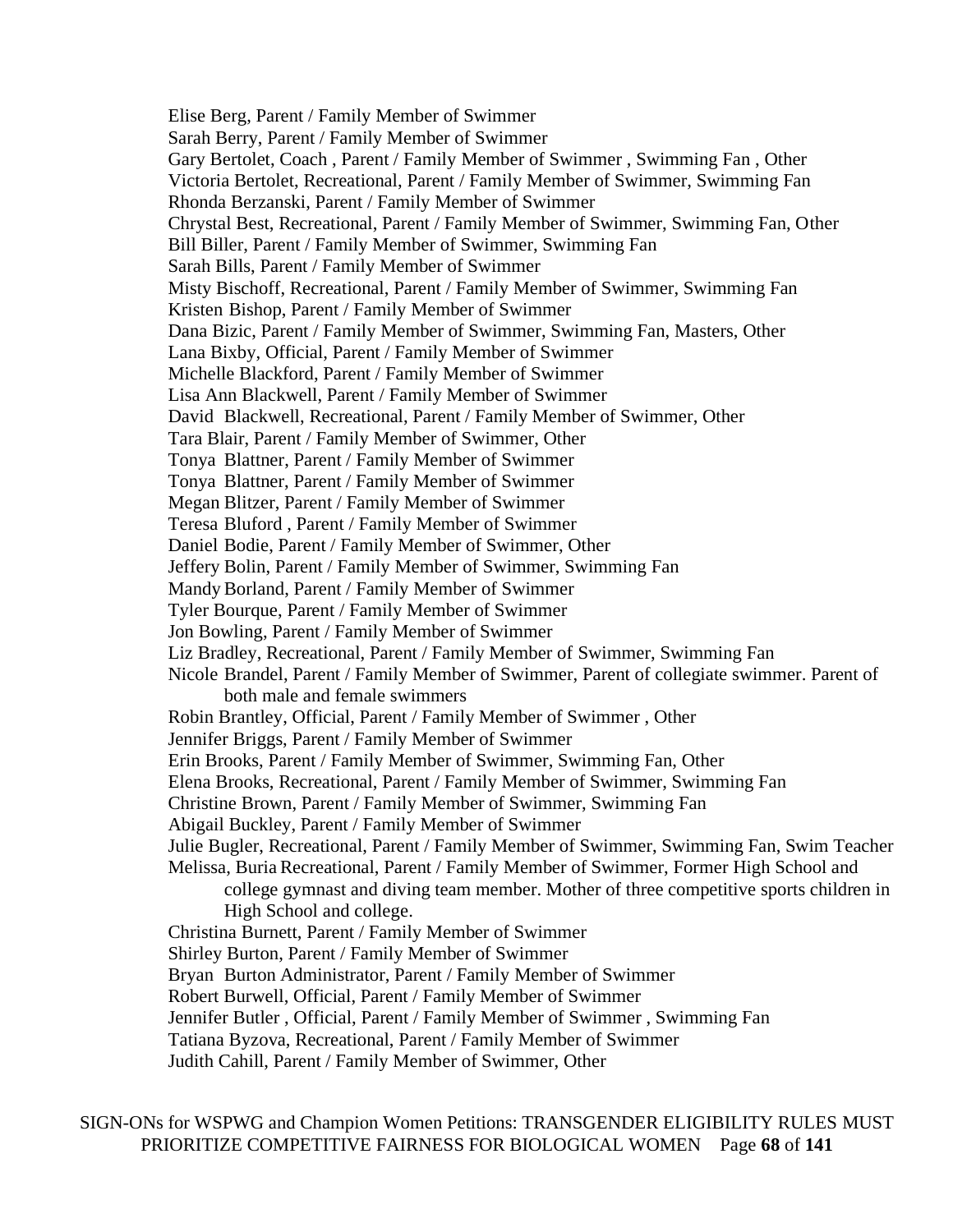Emily Calderon, Parent / Family Member of Swimmer, Other Dawn Caldow, Parent of division 1 female swimmer Kay Calhoun, Parent / Family Member of Swimmer, Swimming Fan, Other Carly Callahan , Parent / Family Member of Swimmer Patrick Callahan, Administrator, Parent / Family Member of Swimmer, Swimming Fan Vera Camden, Parent / Family Member of Swimmer, Swimming Fan Susan Campbell, Parent / Family Member of Swimmer, Swimming Fan Denise Canfield, Recreational, Parent / Family Member of Swimmer, Swimming Fan Frances Capella, Recreational, Parent / Family Member of Swimmer, Swimming Fan Thu Carey, Parent / Family Member of Swimmer, Swimming Fan Heather Carman, Recreational, Parent / Family Member of Swimmer, Swimming Fan Royal Carroll, Parent / Family Member of Swimmer Mary Case, Parent / Family Member of Swimmer Sally Casey, Parent / Family Member of Swimmer, Masters Thomas Castro, Parent / Family Member of Swimmer, Swimming Fan, Other William Celeste, Recreational, Parent / Family Member of Swimmer, Swimming Fan, Other Kelly Chang, Parent / Family Member of Swimmer, Swimming Fan, Other Cynthia Chang, Parent / Family Member of Swimmer Nina Chang, Recreational, Parent / Family Member of Swimmer, Swimming Fan Kirsten Charpentier, Parent / Family Member of Swimmer, Swimming Fan, Other Laura Chavez, Parent / Family Member of Swimmer Don Cheli, Parent / Family Member of Swimmer Joan Chen-Main, Parent / Family Member of Swimmer, Swimming Fan Walt Chiles, Parent / Family Member of Swimmer, Swimming Fan Khara Chunn, Parent / Family Member of Swimmer Erin Chunn, Parent / Family Member of Swimmer Brian Chunn, Parent / Family Member of Swimmer Susan Churchill, Recreational, Parent / Family Member of Swimmer, Swimming Fan, Other Alex Cimorelli, Recreational, Parent / Family Member of Swimmer, Swimming Fan, Other Rebecca Clack, Parent / Family Member of Swimmer Patricia Clare, Recreational, Parent / Family Member of Swimmer Catherine Clark, Parent / Family Member of Swimmer, Swimming Fan Lloyd Clark, Parent / Family Member of Swimmer Annette Clark Brown , Official, Parent / Family Member of Swimmer , Safe Sport Coordinator Todd Claus, Parent / Family Member of Swimmer Paula Clay, Parent / Family Member of Swimmer, Swimming Fan Nekeisha Clement, Parent / Family Member of Swimmer, Other Lisa Cobaugh, Recreational, Parent / Family Member of Swimmer, Swimming Fan Monica Coetzee, Parent / Family Member of Swimmer, Other Willem Coetzee, Parent / Family Member of Swimmer Meredith Cole, Parent / Family Member of Swimmer, Swimming Fan Kimberly Collins, Recreational, Parent / Family Member of Swimmer, Swimming Fan Candace Conner, Parent / Family Member of Swimmer Emily Copeland, Recreational, Parent / Family Member of Swimmer, Swimming Fan Lynn Cordasco, Parent / Family Member of Swimmer, Swimming Fan, Other

SIGN-ONs for WSPWG and Champion Women Petitions: TRANSGENDER ELIGIBILITY RULES MUST PRIORITIZE COMPETITIVE FAIRNESS FOR BIOLOGICAL WOMEN Page **69** of **141**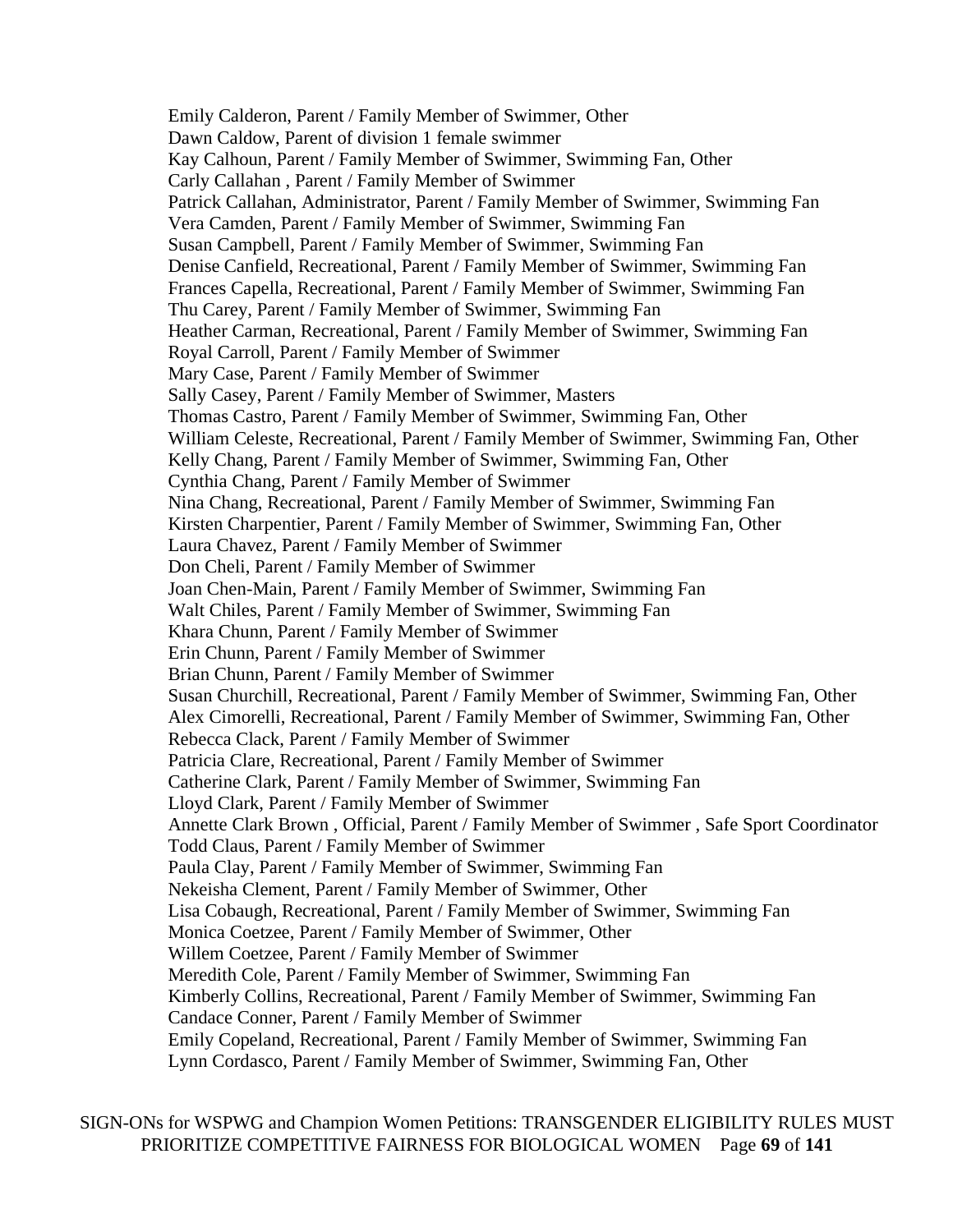Lara Correa, Parent / Family Member of Swimmer Andrea Cosello, Parent / Family Member of Swimmer Rebecca Cowan, Parent / Family Member of Swimmer Tracy Coyne , Coach , Official, Parent / Family Member of Swimmer , Swimming Fan Rosemarie Craighead, Parent / Family Member of Swimmer, Swimming Fan, Mother of 4 swimmers who swam year round, High School and junior college Nina Cranmer, Recreational, Parent / Family Member of Swimmer Douglas Crawford, Parent / Family Member of Swimmer Peter Crippen, Parent / Family Member of Swimmer Pat Crippen, Parent / Family Member of Swimmer Darin Cron, Official, Parent / Family Member of Swimmer, Swimming Fan Christine Cron, Official, Parent / Family Member of Swimmer, Swimming Fan MaryBeth Crowgey, Parent / Family Member of Swimmer, Swimming Fan Liza Curran, Parent / Family Member of Swimmer, Swimming Fan, Other T. Davidova, Parent / Family Member of Swimmer Stuart Davidson, Parent / Family Member of Swimmer Arthur Davila, Parent / Family Member of Swimmer, Swimming Fan, Other Kathleen Davis, Parent / Family Member of Swimmer David Davis, Parent / Family Member of Swimmer Kathleen Davis, Parent / Family Member of Swimmer, Swimming Fan Chris Day, Official, Administrator, Swimming Fan, Other Ronnie Day, Parent / Family Member of Swimmer, Swimming Fan, Other Roxann Dayton, Parent / Family Member of Swimmer, Swimming Fan, Other Carolina De la hoz, Parent / Family Member of Swimmer Jordan Deale, Official, Parent / Family Member of Swimmer , Swimming Fan Patrick Dean, Parent / Family Member of Swimmer Connie Decker, Parent / Family Member of Swimmer, Swimming Fan Mario De Leon Muniz, Parent / Family Member of Swimmer Lori DeLise, Parent / Family Member of Swimmer, Swimming Fan Christina Dengler, Parent / Family Member of Swimmer, Swimming Fan Audrey Deramos, Parent / Family Member of Swimmer, Swimming Fan, Other Jessica Deras, Parent / Family Member of Swimmer Tricia Derivaux, Parent / Family Member of Swimmer, Swimming Fan Monica Desmarais, Parent / Family Member of Swimmer Joyce DeVried, Recreational, Parent / Family Member of Swimmer, Swimming Fan Michael DeVries, Parent / Family Member of Swimmer William Dickey III, Official, Parent / Family Member of Swimmer Laurie Dickman, Parent / Family Member of Swimmer Cathy DiFazio, Parent / Family Member of Swimmer John Dionne, Recreational, Parent / Family Member of Swimmer, Masters, Other Elizabeth Dolan, Parent / Family Member of Swimmer Lynne Dollar, Parent / Family Member of Swimmer, Swimming Fan Rain Donohue, Parent / Family Member of Swimmer, Swimming Fan, Other Darlene Dooley, Parent / Family Member of Swimmer Lisa Downing, Parent / Family Member of Swimmer

SIGN-ONs for WSPWG and Champion Women Petitions: TRANSGENDER ELIGIBILITY RULES MUST PRIORITIZE COMPETITIVE FAIRNESS FOR BIOLOGICAL WOMEN Page **70** of **141**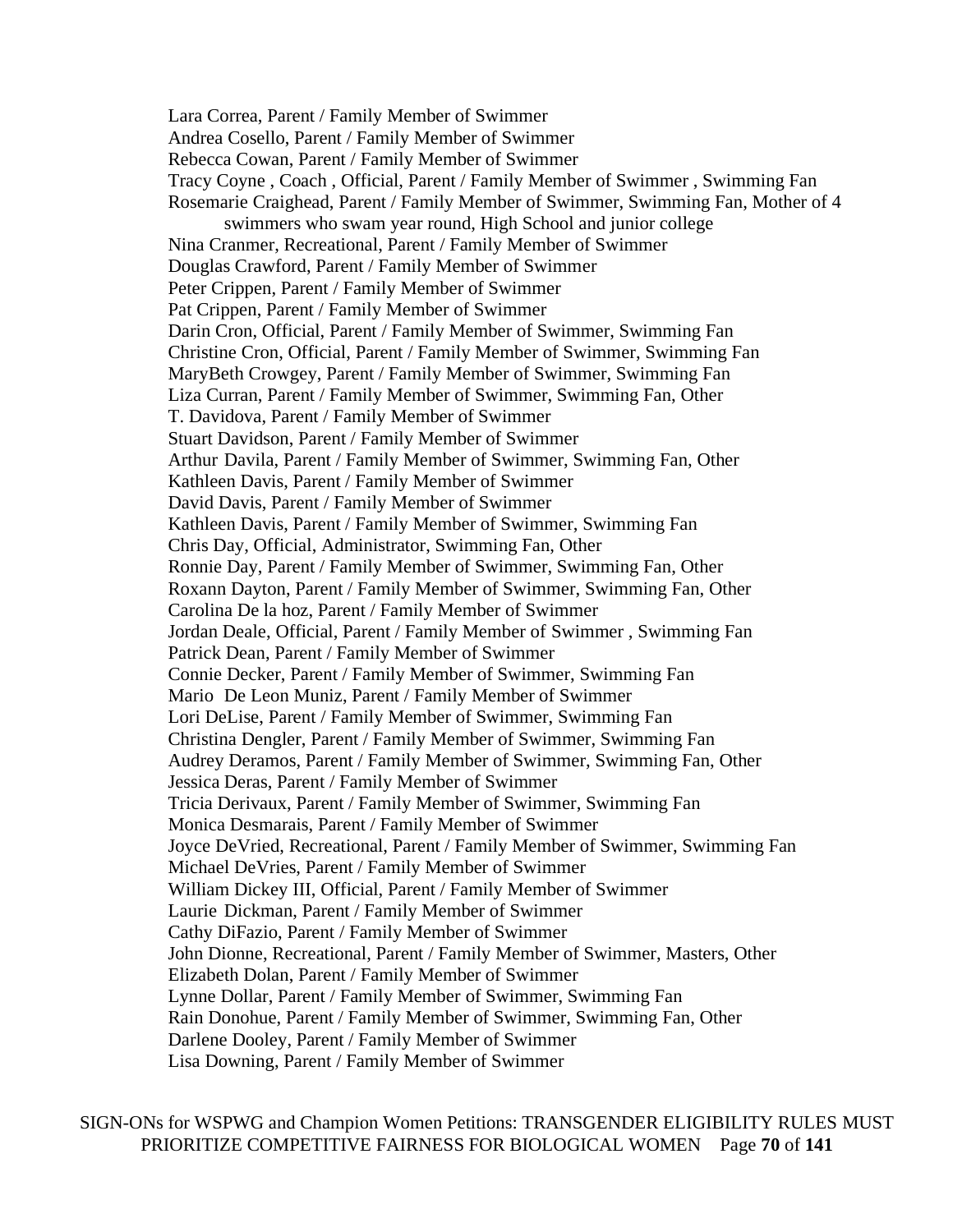Nancy Duffy, Parent / Family Member of Swimmer Alexis Duggan, Recreational, Parent / Family Member of Swimmer, Swimming Fan, Other Ashley Duncan, Parent / Family Member of Swimmer Lucy Duncan, Official, Parent / Family Member of Swimmer Megan Dunn, Recreational, Parent / Family Member of Swimmer Tom Durak, Parent / Family Member of Swimmer Fran Durak, Parent / Family Member of Swimmer Jodylee Edsall, Official, Parent / Family Member of Swimmer, Swimming Fan Lisa Edwards, Parent / Family Member of Swimmer Lisa Eel, Parent / Family Member of Swimmer, Swimming Fan Evelyn Eidson, Recreational, Parent / Family Member of Swimmer, Swimming Fan, Other Sarah El Badrawy, Coach , Parent / Family Member of Swimmer , Swimming Fan Rebeca Elton, Parent / Family Member of Swimmer Kathryn Enge, Parent / Family Member of Swimmer, Swimming Fan Sue Enervold, Administrator, Parent / Family Member of Swimmer , Swimming Fan Kimberly Engler, Parent / Family Member of Swimmer, Other Jennifer Evans, Parent / Family Member of Swimmer Scott Fano, Parent / Family Member of Swimmer, Other Patricia Farese, Parent / Family Member of Swimmer, Masters, Other Mary Farrell, Parent / Family Member of Swimmer Shelby Farrell Parent / Family Member of Swimmer Donna Farren Recreational, Parent / Family Member of Swimmer, Swimming Fan Nat Fazio, Parent / Family Member of Swimmer, Other Barbara Feinthel, Coach , Parent / Family Member of Swimmer , Swimming Fan Alicia Felio, Parent / Family Member of Swimmer Shangdong Feng, Parent / Family Member of Swimmer Ruth Ference, Recreational, Parent / Family Member of Swimmer, Swimming Fan, Masters John Ference, Parent / Family Member of Swimmer, Swimming Fan Brandy Ferguson, Parent / Family Member of Swimmer Ashley Ferrier , Recreational, Parent / Family Member of Swimmer, Swimming Fan, Other Eileen Fetterolf, Recreational, Parent / Family Member of Swimmer, Swimming Fan Paul Fetterolf, Parent / Family Member of Swimmer, Swimming Fan Bridget Fickenscher, Parent / Family Member of Swimmer Maria Fierro, Parent / Family Member of Swimmer Christie Finley, Parent / Family Member of Swimmer, Other Sheryl Fishman, Parent / Family Member of Swimmer Mary Jo Flint, Parent / Family Member of Swimmer, Swimming Fan Sue Flynn, Coach , Parent / Family Member of Swimmer Jean Follmer, Parent / Family Member of Swimmer, Swimming Fan Christina Forrester, Parent / Family Member of Swimmer, Other Kimberly Forrester, Parent / Family Member of Swimmer, Swimming Fan Fiona Forster, Parent / Family Member of Swimmer, Other Becky Fortuna, Parent / Family Member of Swimmer Tony Foth, Parent / Family Member of Swimmer Mary Fowler, Parent / Family Member of Swimmer, Other

SIGN-ONs for WSPWG and Champion Women Petitions: TRANSGENDER ELIGIBILITY RULES MUST PRIORITIZE COMPETITIVE FAIRNESS FOR BIOLOGICAL WOMEN Page **71** of **141**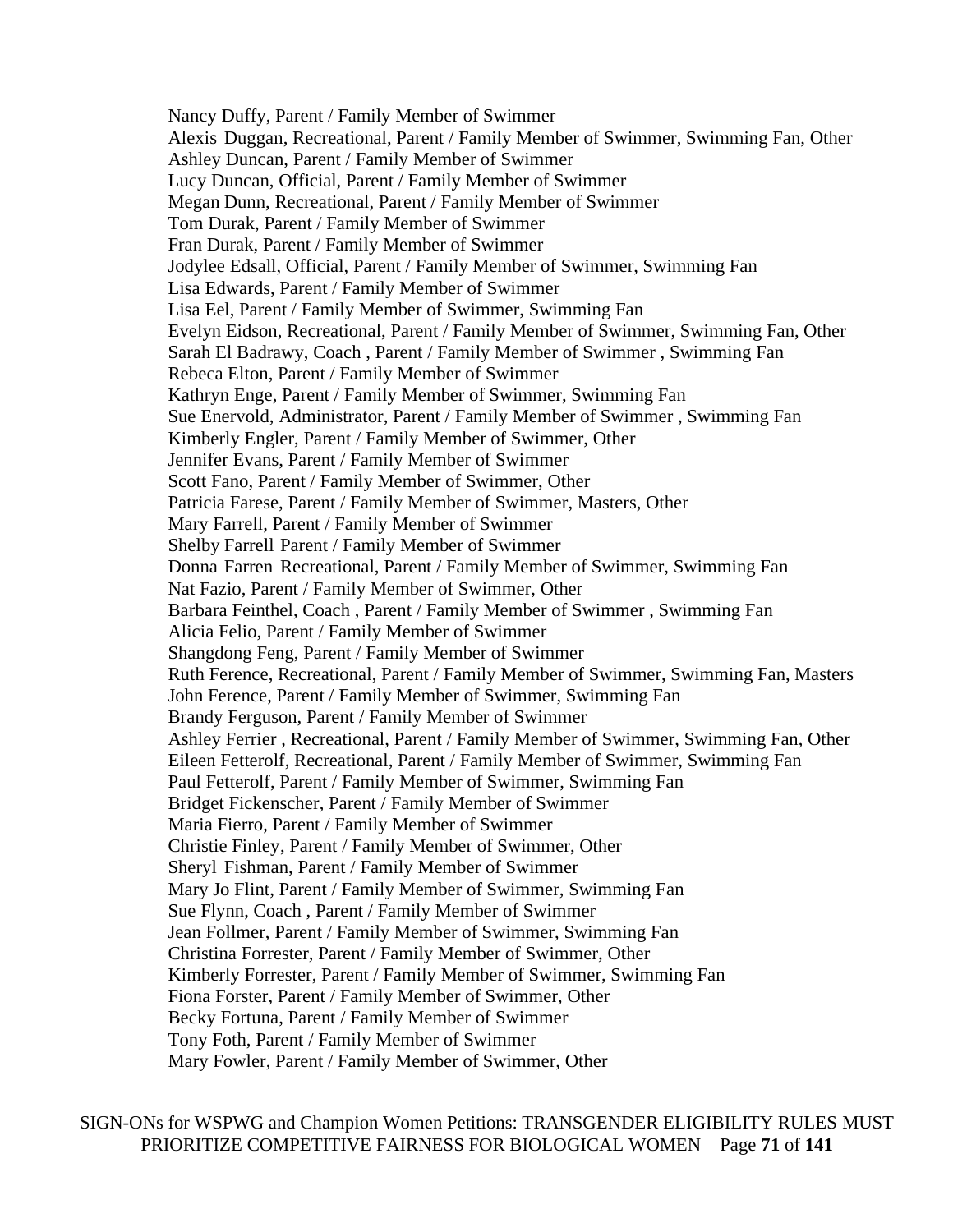David Fowler, Parent / Family Member of Swimmer, Swimming Fan Laura Fowle, Parent / Family Member of Swimmer, Swimming Fan Polly Fox, Parent / Family Member of Swimmer Raquel, Frazier, Parent / Family Member of Swimmer, Other Amanda Fricks, Parent / Family Member of Swimmer, Swimming Fan, Other Christina Fries, Parent / Family Member of Swimmer Manfred Fritsch, Coach , Administrator, Parent / Family Member of Swimmer, Swimming Fan, **Other** Pamela Fulmer, Official, Parent / Family Member of Swimmer, Swimming Fan Denise Fuller, Parent / Family Member of Swimmer Gale Fulton, Recreational, Parent / Family Member of Swimmer, Swimming Fan, Red Cross certified WSI (re-certified) over the course of 20 years. Mike Fuqua, Parent / Family Member of Swimmer, Swimming Fan, Masters, Other Muna G, Parent / Family Member of Swimmer, Swimming Fan, Other Jill Gaebler, Recreational, Parent / Family Member of Swimmer, Swimming Fan Amy Gallagher, Parent / Family Member of Swimmer Sharon Gallagher, Official, Parent / Family Member of Swimmer, Swimming Fan Darciejean Garcia, Parent / Family Member of Swimmer Greg Garcia, Parent / Family Member of Swimmer Janet Gardner, Parent / Family Member of Swimmer, Swimming Fan Erika Garza, Parent / Family Member of Swimmer Kenneth Gati , Recreational, Parent / Family Member of Swimmer A. Geary, Parent / Family Member of Swimmer Ellen Gemme, Parent / Family Member of Swimmer, Other Frank Gentile, Parent / Family Member of Swimmer, Swimming Fan Rozalinda Ghazale, Parent / Family Member of Swimmer, Other Denise Gideon, Parent / Family Member of Swimmer Sara Giesler, Parent / Family Member of Swimmer Amy Gilbert, Parent / Family Member of Swimmer Dainius Ginaitis, Parent / Family Member of Swimmer, Swimming Fan Vicki Givens, Recreational, Parent / Family Member of Swimmer, Swimming Fan Rodney Gober, Parent / Family Member of Swimmer Allison Gober, Parent / Family Member of Swimmer Sara Goertel, Parent / Family Member of Swimmer, Swimming Fan, Other Lisa Goldstein , Parent / Family Member of Swimmer, Swimming Fan, Other Sue Goslipi, Parent / Family Member of Swimmer, Swimming Fan, Other Dick Gould, Parent / Family Member of Swimmer, Swimming Fan Maralee, Gray, Official, Parent / Family Member of Swimmer, Swimming Fan Lana Graydon, Coach, Parent / Family Member of Swimmer Brian Graydon, Parent / Family Member of Swimmer Liz Griffin, Recreational, Parent / Family Member of Swimmer, Swimming Fan, Other Scott Gruber, Parent / Family Member of Swimmer, Swimming Fan Rebecca Guerin, Parent / Family Member of Swimmer, Swimming Fan Sue Gunter, Parent / Family Member of Swimmer, Swimming Fan Ruchika Gupta, Parent / Family Member of Swimmer

SIGN-ONs for WSPWG and Champion Women Petitions: TRANSGENDER ELIGIBILITY RULES MUST PRIORITIZE COMPETITIVE FAIRNESS FOR BIOLOGICAL WOMEN Page **72** of **141**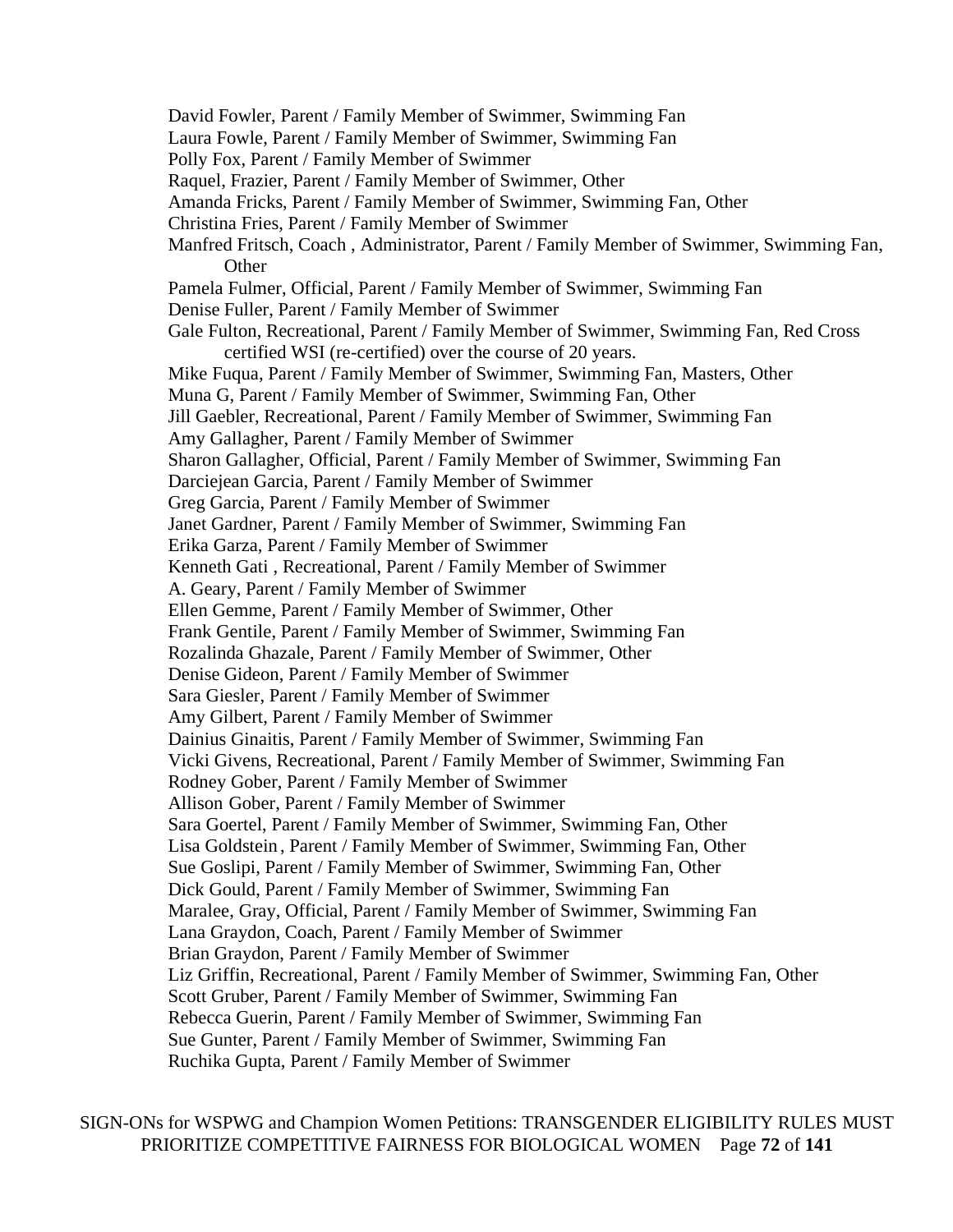Carla Gutierrez, Parent / Family Member of Swimmer, Swimming Fan Sandra Guzzino, Parent / Family Member of Swimmer Michele H, Parent / Family Member of Swimmer, Swimming Fan, Other Sarah Hage, Parent / Family Member of Swimmer, Swimming Fan Loretta Hagihara, Recreational, Parent / Family Member of Swimmer Sara Halbur, Coach , Official, Parent / Family Member of Swimmer , Swimming Fan Marilyn Hamner, Parent / Family Member of Swimmer Kathy Hance, Official, Parent / Family Member of Swimmer, Swimming Fan Theresa Hardin, Parent / Family Member of Swimmer, North Texas short course USA swimming meet director Lori Hardung, Parent / Family Member of Swimmer Latoya Harmon, Parent / Family Member of Swimmer Melody Harrison, Parent / Family Member of Swimmer Tom Harston, Parent / Family Member of Swimmer, Swimming Fan K. Harvey, Parent / Family Member of Swimmer, Other Honey Anne, Haskin Recreational, Parent / Family Member of Swimmer, Swimming Fan Kimberly Hastings, Official, Parent / Family Member of Swimmer, Swimming Fan , Other Joe Havenhill, Parent / Family Member of Swimmer, Swimming Fan Anne Hayes, Parent / Family Member of Swimmer Irene Hazard, Recreational, Parent / Family Member of Swimmer, Swimming Fan Jane Hedman, Parent / Family Member of Swimmer, Swimming Fan Matt Heimstead, Parent / Family Member of Swimmer, Other Shannon Henretty, Parent / Family Member of Swimmer, Swimming Fan, Masters, taught swim lessons for over 25 years Laurie Hensen, Parent / Family Member of Swimmer, Swimming Fan, Other Julianne Heredia, Parent / Family Member of Swimmer, Swimming Fan Carolyn Herman, Recreational, Parent / Family Member of Swimmer, Swimming Fan, Water Safety Instructor Andrea Heser, Parent / Family Member of Swimmer, Swimming Fan Caroline Hess, Parent / Family Member of Swimmer, Swimming Fan, Other James Heumann, Parent / Family Member of Swimmer Peggy Hicks, Recreational, Parent / Family Member of Swimmer, Swimming Fan, Masters Anna Hillier, Recreational, Parent / Family Member of Swimmer, Other Bobby Hines, Parent / Family Member of Swimmer Stacy Hines, Parent / Family Member of Swimmer Leslie Hines , Parent / Family Member of Swimmer Kim Hintos, Official, Parent / Family Member of Swimmer , Swimming Fan Angie Holloway, Recreational, Parent / Family Member of Swimmer, Other Jeff Holman, Parent / Family Member of Swimmer, Masters Cuyler Holmquist, Parent / Family Member of Swimmer, Grandfather, uncle, and both male and female cousins have swum NCAA D1 Angele Holmquist, Parent / Family Member of Swimmer Lynn Holmquist, Parent / Family Member of Swimmer, Masters Lars Holmquist, Recreational, Parent / Family Member of Swimmer, Father-captain Purdue swim

SIGN-ONs for WSPWG and Champion Women Petitions: TRANSGENDER ELIGIBILITY RULES MUST PRIORITIZE COMPETITIVE FAIRNESS FOR BIOLOGICAL WOMEN Page **73** of **141**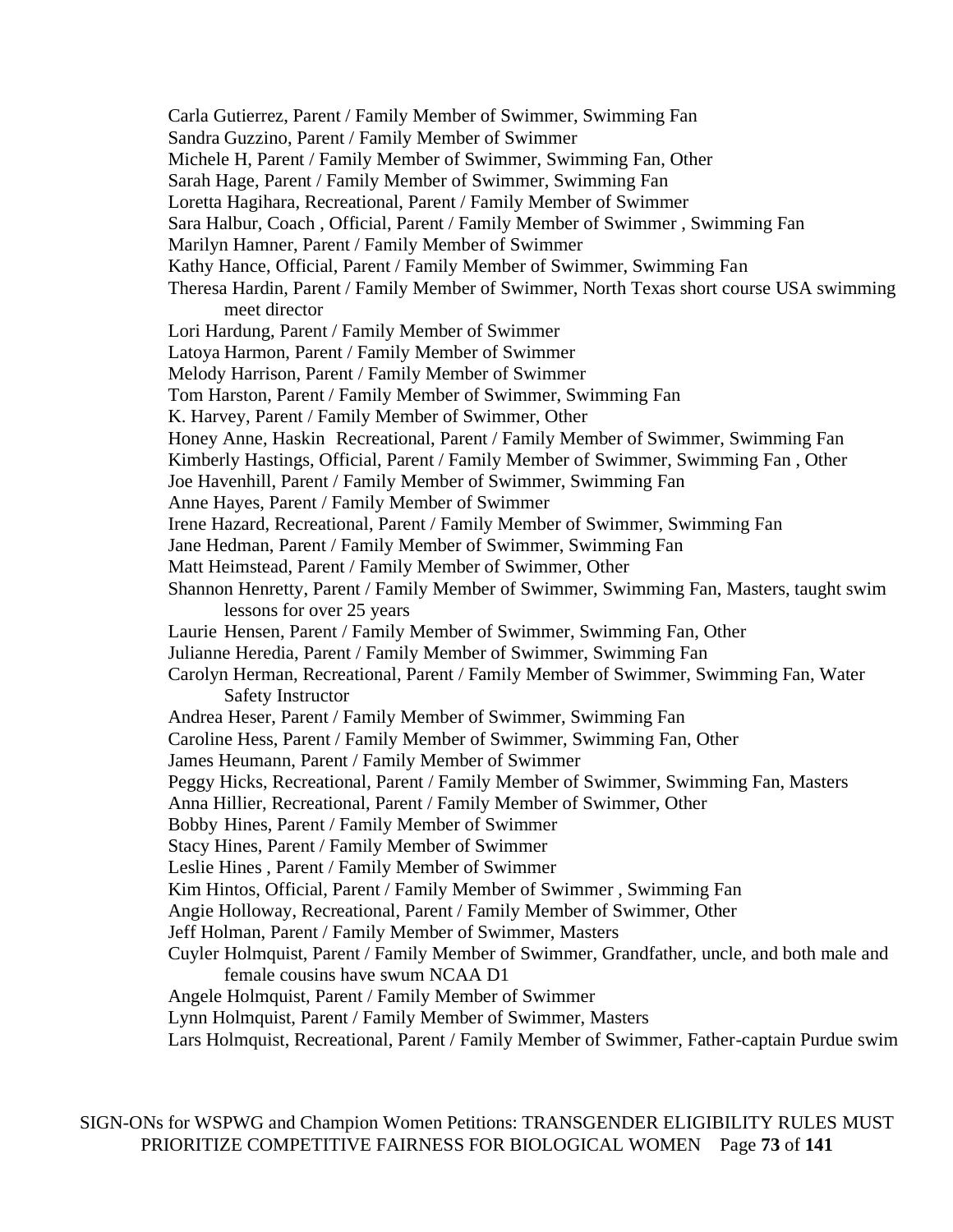team, Brother-Univ of Michigan swim team, Sister-open water distance swimmer, Nephew-co-captain Univ of Michigan swim team, two nieces-U Penn swim team-one graduated, one current member

Angela Homberg, Parent / Family Member of Swimmer, Even though I did not swim competitively, I played several sports and we need to keep women competing against women. We have worked so hard for equal competition. Female runners are dealing with the same issues. Please help not only swimming stay fair for the girls and women that work so hard, but for all female athletes who love to compete against their true competitors, other biological females.

Sara Homberg, Recreational, Parent / Family Member of Swimmer, Swimming Fan, Used to swim competitively

Nathan Homberg, Recreational, Parent / Family Member of Swimmer, Swimming Fan Cynthia Hooten, Parent / Family Member of Swimmer, Other Melanie Horn, Parent / Family Member of Swimmer Kathleen Hosack, Parent / Family Member of Swimmer, Swimming Fan, Other Renae Hoven, Parent / Family Member of Swimmer, Swimming Fan, Other Jill Howell, Parent / Family Member of Swimmer Marty Howell, Parent / Family Member of Swimmer Greg Huff, Coach , Official, Parent / Family Member of Swimmer Susan Hughes, Parent / Family Member of Swimmer, Other Tricia Humphreys, Parent / Family Member of Swimmer Justin Hurst, Parent / Family Member of Swimmer Brooke Hyman, Parent / Family Member of Swimmer Alice Hynes, Parent / Family Member of Swimmer, Other Lou Ingersoll, Parent / Family Member of Swimmer, Swimming Fan, Other Frederick Ingham, Parent / Family Member of Swimmer, Swimming Fan Edwin Ingram, Official, Parent / Family Member of Swimmer, Swimming Fan Kathleen Ingram, Parent / Family Member of Swimmer, Swimming Fan Elizabeth Ingrao, Coach , Official, Parent / Family Member of Swimmer Alicia Inman, Parent / Family Member of Swimmer James Inskeep, Recreational, Parent / Family Member of Swimmer Goemon Ishikawa, Coach , Parent / Family Member of Swimmer , Swimming Fan , Masters Meghan Jack, Parent / Family Member of Swimmer Laurie Jackson, Parent / Family Member of Swimmer, Swimming Fan, Other Rik Jackson, Parent / Family Member of Swimmer, Swimming Fan Sandy Jackson, Coach , Parent / Family Member of Swimmer , Masters Irene Jackson, Parent / Family Member of Swimmer, Swimming Fan Janey Jacobs Hughes, Parent / Family Member of Swimmer Clarence Jesfjeld, Parent / Family Member of Swimmer, Swimming Fan, I am an official for recreational swimming events in Contra Costa County, CA, and have been officiating for 48 years. Carol Jesfjeld, Parent / Family Member of Swimmer, Swimming Fan Mariann Jewett, Parent / Family Member of Swimmer Lu Jiang, Parent / Family Member of Swimmer, Other

ChristyJohnson, Parent / Family Member of Swimmer, Swimming Fan, Competitive runner

SIGN-ONs for WSPWG and Champion Women Petitions: TRANSGENDER ELIGIBILITY RULES MUST PRIORITIZE COMPETITIVE FAIRNESS FOR BIOLOGICAL WOMEN Page **74** of **141**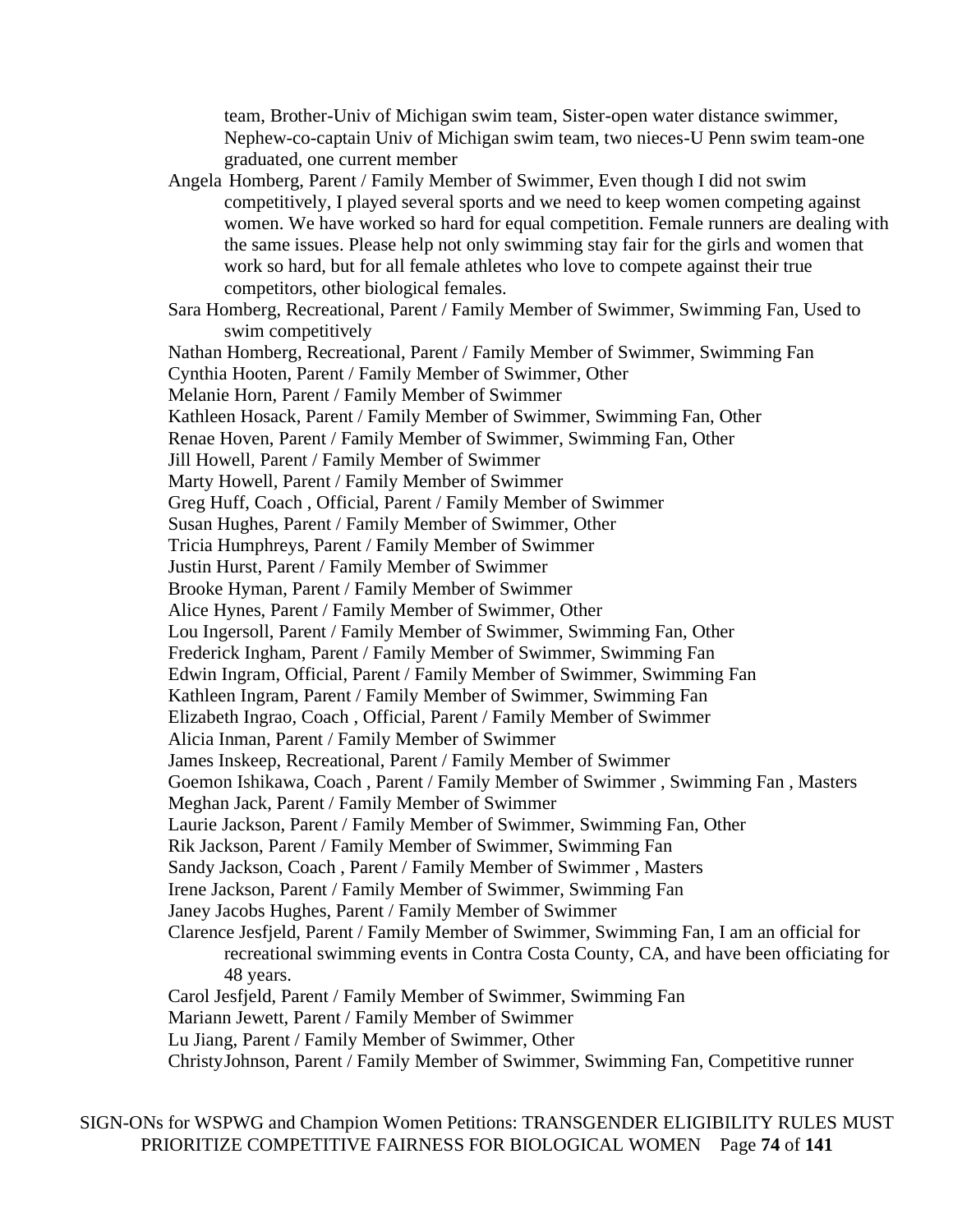Lisa Johnson, Parent / Family Member of Swimmer, Swimming Fan, Other Mary Johnson Parent / Family Member of Swimmer Erinn Johnso, Parent / Family Member of Swimmer, Swimming Fan Cynthia Johnson, Recreational, Parent / Family Member of Swimmer, Swimming Fan, Masters Kate Johnston, Parent / Family Member of Swimmer Walt Jones, Parent / Family Member of Swimmer, Swimming Fan Dawn Jones, Parent / Family Member of Swimmer Collin Jones, Parent / Family Member of Swimmer, Swimming Fan Cora L., Jones Parent / Family Member of Swimmer Erica Jones, Parent / Family Member of Swimmer, Swimming Fan Kevin Jones, Parent / Family Member of Swimmer Sharon Jordan, Parent / Family Member of Swimmer, Swimming Fan, Other Alysia Joyce, Parent / Family Member of Swimmer, Swimming Fan Carolyn Judge, Recreational, Parent / Family Member of Swimmer, Swimming Fan Lisa Kaczorowski, Parent / Family Member of Swimmer David Kaczorowski, Parent / Family Member of Swimmer Nailya Kapustina, Recreational, Parent / Family Member of Swimmer, Swimming Fan James Karolak, Parent / Family Member of Swimmer James Karolak, Parent / Family Member of Swimmer Veronica Karolak, Parent / Family Member of Swimmer Karen Kauffeld, Parent / Family Member of Swimmer, Swimming Fan, Other Jennifer Kaster, Official, Parent / Family Member of Swimmer, Swimming Fan Joseph Keating, Parent / Family Member of Swimmer Beth Kelly, Parent / Family Member of Swimmer, Swimming Fan Sallie Kennedy, Parent / Family Member of Swimmer Kristin Kennedy, Parent / Family Member of Swimmer, Swimming Fan, Other Nicole Kern, Parent / Family Member of Swimmer Alisha Ketchum, Parent / Family Member of Swimmer Fatah Khayati, Parent / Family Member of Swimmer, Swimming Fan Julia Kidd, Parent / Family Member of Swimmer Mandy Kiely, Parent / Family Member of Swimmer, Swimming Fan Mandy Kiely, Parent / Family Member of Swimmer, Swimming Fan Bob Kifer, Parent / Family Member of Swimmer, Swimming Fan Robert Killeen, Parent / Family Member of Swimmer, Swimming Fan, Masters, Other Sabastian Kimball, Parent / Family Member of Swimmer, Swimming Fan Jennifer King, Parent / Family Member of Swimmer, Other Josh Kiecker, Coach , Parent / Family Member of Swimmer , Swimming Fan Jana Killar, Coach , Official, Parent / Family Member of Swimmer Colin Kinsman, Recreational, Parent / Family Member of Swimmer Kelvin Klatt, Parent / Family Member of Swimmer, Swimming Fan Rebecca Klatt, Parent / Family Member of Swimmer, Swimming Fan Abby Klein, Parent / Family Member of Swimmer, Swimming Fan Mary Klein, Parent / Family Member of Swimmer, Swimming Fan, Other Casey Klein, Recreational, Parent / Family Member of Swimmer, Swimming Fan, Masters Jill Klinker, Recreational, Parent / Family Member of Swimmer, Swimming Fan, Other

SIGN-ONs for WSPWG and Champion Women Petitions: TRANSGENDER ELIGIBILITY RULES MUST PRIORITIZE COMPETITIVE FAIRNESS FOR BIOLOGICAL WOMEN Page **75** of **141**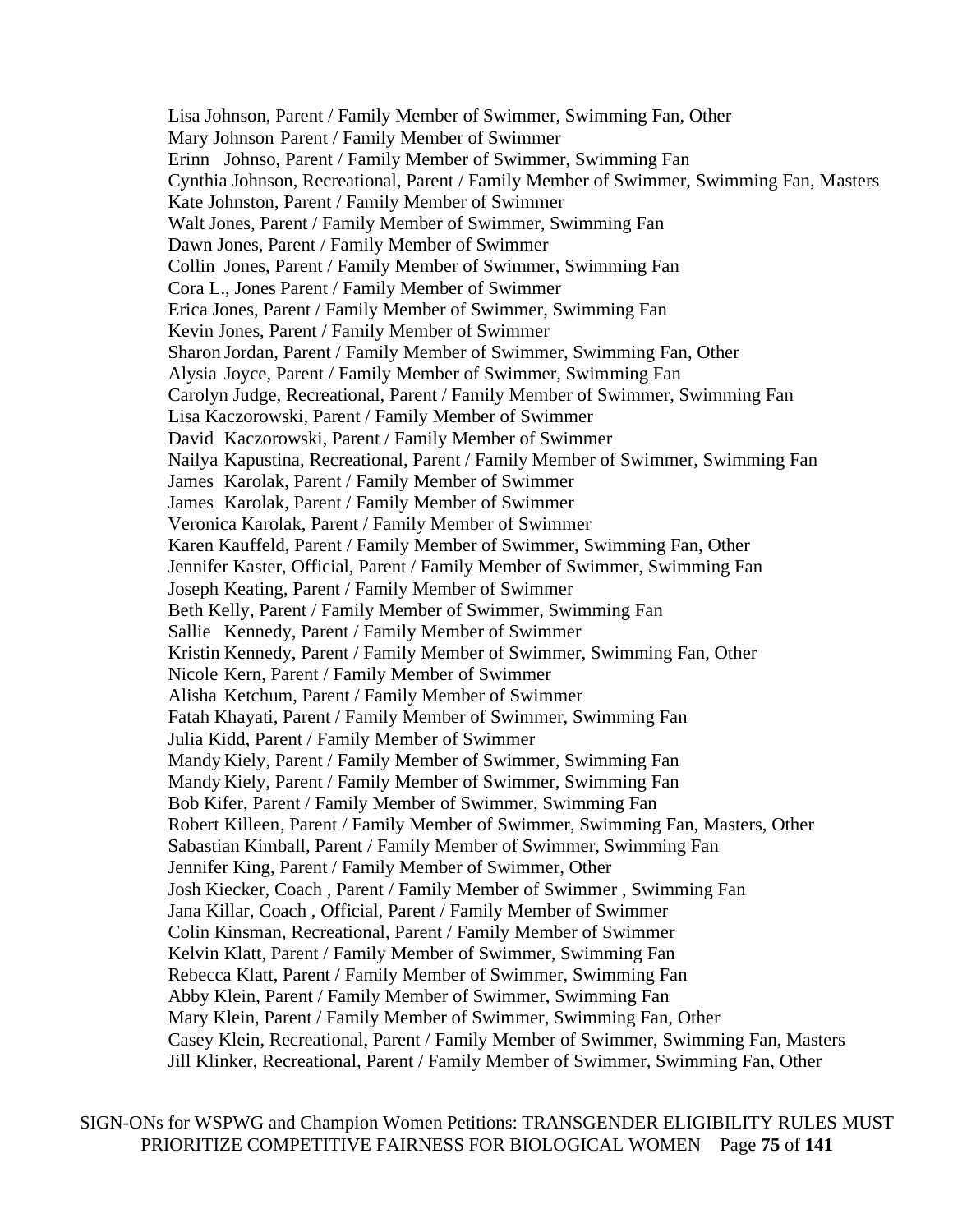Betty Kooy, Official, Administrator, Parent / Family Member of Swimmer, Swimming Fan Laurel Kovacs, Parent / Family Member of Swimmer, Other Artur, Kret, Parent / Family Member of Swimmer Kirsten Krug, Parent / Family Member of Swimmer Amber Kuhl, Parent / Family Member of Swimmer, Swimming Fan Walter Kueffer III. Official, Parent / Family Member of Swimmer Rachael Kulak, Parent / Family Member of Swimmer L. Lacey, Parent / Family Member of Swimmer Ashley Lackey, Parent / Family Member of Swimmer, Swimming Fan Linda Laferriere, Parent / Family Member of Swimmer, Swimming Fan Victoria Lane, Parent / Family Member of Swimmer, Swimming Fan Sharin Lane, Parent / Family Member of Swimmer, Swimming Fan Jim Lane, Parent / Family Member of Swimmer Susan Lantzer, Parent / Family Member of Swimmer, Other S Larkun, Recreational, Parent / Family Member of Swimmer, Swimming Fan Laura LaRosa, Parent / Family Member of Swimmer David Larson, Parent / Family Member of Swimmer, Swimming Fan, Masters Jesse Lauterbach, Parent / Family Member of Swimmer, Other Diana Lawless, Parent / Family Member of Swimmer James Leahy, Parent / Family Member of Swimmer, Swimming Fan Aliona Lebeda, Parent / Family Member of Swimmer BrendaLecompte, Parent / Family Member of Swimmer, Swimming Fan DianneLee-Fiedler, Official, Parent / Family Member of Swimmer, Swimming Fan Sarah Legh, Parent / Family Member of Swimmer Jane Leonard, Parent / Family Member of Swimmer Daniel Leydig Official, Parent / Family Member of Swimmer Mackenzie Leopeng, Parent / Family Member of Swimmer, Swimming Fan, Other Jacqueline Lepore, Parent / Family Member of Swimmer, I am a biological woman. Considering myself a feminist, I feel like allowing trans people to complete in a women's sport is going backwards. I am standing up for women's rights. MaryBeth LeSeure, Recreational, Parent / Family Member of Swimmer, Swimming Fan Karen Levine, Parent / Family Member of Swimmer, Swimming Fan, Other Xinghua Li, Parent / Family Member of Swimmer, Swimming Fan Yingjie Li, Parent / Family Member of Swimmer, Other Shelby Li, Parent / Family Member of Swimmer, Swimming Fan, Other Tracy Linardo, Parent / Family Member of Swimmer, Swimming Fan David Lind, Recreational, Parent / Family Member of Swimmer, Swimming Fan, Other Jon Lindaman, Parent / Family Member of Swimmer, Swimming Fan, Other Jeffery Lippert, Parent / Family Member of Swimmer, Swimming Fan, Other Lisa Lo, Parent / Family Member of Swimmer Linda Loberg, Parent / Family Member of Swimmer Charles Lofton, Parent / Family Member of Swimmer, Swimming Fan Amie Logan, Official, Parent / Family Member of Swimmer , Other Karen London, Parent / Family Member of Swimmer Jamie Loomis, Parent / Family Member of Swimmer

SIGN-ONs for WSPWG and Champion Women Petitions: TRANSGENDER ELIGIBILITY RULES MUST PRIORITIZE COMPETITIVE FAIRNESS FOR BIOLOGICAL WOMEN Page **76** of **141**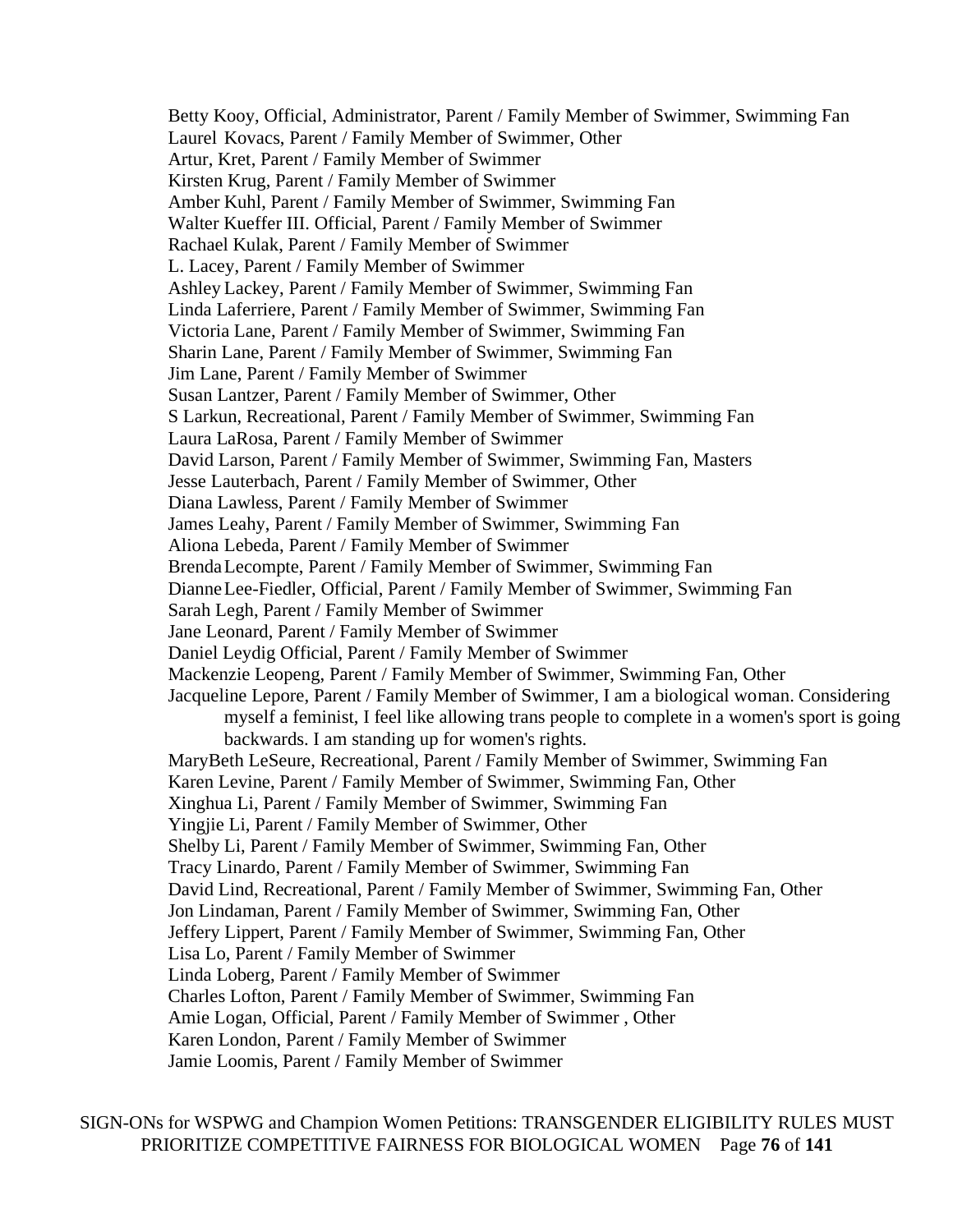Maira Lopes, Recreational, Parent / Family Member of Swimmer, Swimming Fan Carrie Lowe, Parent / Family Member of Swimmer Jo-Anna Luciana, Parent / Family Member of Swimmer, Other Diane Lyerly, Parent / Family Member of Swimmer, Swimming Fan Trish Lyle, Parent / Family Member of Swimmer Lisa Lyle, Official, Parent / Family Member of Swimmer, Swimming Fan , Other Trudy Lynch, Recreational, Parent / Family Member of Swimmer, Swimming Fan, Other WendyM, Recreational, Parent / Family Member of Swimmer, Other Roxanna Macias, Recreational, Parent / Family Member of Swimmer, Other Lisa Macpherson, Recreational, Parent / Family Member of Swimmer, Swimming Fan Stephanie Mages, Parent / Family Member of Swimmer Curtis Mahaffey, Parent / Family Member of Swimmer Joseph Main, Parent / Family Member of Swimmer, Swimming Fan Carmen Mallers, Recreational, Parent / Family Member of Swimmer, Swimming Fan, Other Tara Malone, Coach , Official, Parent / Family Member of Swimmer , Swimming Fan Gayle Manion, Parent / Family Member of Swimmer Louis Marciniak, Parent / Family Member of Swimmer Lilia Marek, Parent / Family Member of Swimmer Reed Markee, Parent / Family Member of Swimmer, Other Charlie Marquardt, Parent / Family Member of Swimmer Irina Marsh, Parent / Family Member of Swimmer John Marshall, Recreational, Parent / Family Member of Swimmer, Swimming Fan, Other Jennifer Martin, Parent / Family Member of Swimmer Kirsten Martin, Recreational, Parent / Family Member of Swimmer, Swimming Fan, Other Amanda Martindale, Recreational, Parent / Family Member of Swimmer, Masters Karen Marusik, Parent / Family Member of Swimmer Kevin Marvill, Recreational, Parent / Family Member of Swimmer, Swimming Fan Jessica Mason, Parent / Family Member of Swimmer, Swimming Fan, Other T. Massey, Parent / Family Member of Swimmer, Swimming Fan, Other Matt Masters, Recreational, Parent / Family Member of Swimmer, Other Nancy Mattar, Official, Parent / Family Member of Swimmer, Swimming Fan , Other Jill Mayhew, Official, Parent / Family Member of Swimmer, Swimming Fan Ryan, McAlister, Parent / Family Member of Swimmer Laurie McAlpine, Parent / Family Member of Swimmer, Swimming Fan Margaret, McCarroll, Parent / Family Member of Swimmer, Other Jo Ann McCarthy, Parent / Family Member of Swimmer Sally McCarthy, Recreational, Parent / Family Member of Swimmer Sharyl McCauley, Official, Parent / Family Member of Swimmer, Swimming Fan Jaimie McConnell, Parent / Family Member of Swimmer Michael McCormick, Recreational, Parent / Family Member of Swimmer, Swimming Fan Kathryn McCormick, Parent / Family Member of Swimmer Ken McCrory, Parent / Family Member of Swimmer, Special Olympics Coach Annie Laurie McCulloh, Parent / Family Member of Swimmer, Swimming Fan Barry McDonald, Recreational, Parent / Family Member of Swimmer, Swimming Fan Kara McDowell, Parent / Family Member of Swimmer

SIGN-ONs for WSPWG and Champion Women Petitions: TRANSGENDER ELIGIBILITY RULES MUST PRIORITIZE COMPETITIVE FAIRNESS FOR BIOLOGICAL WOMEN Page **77** of **141**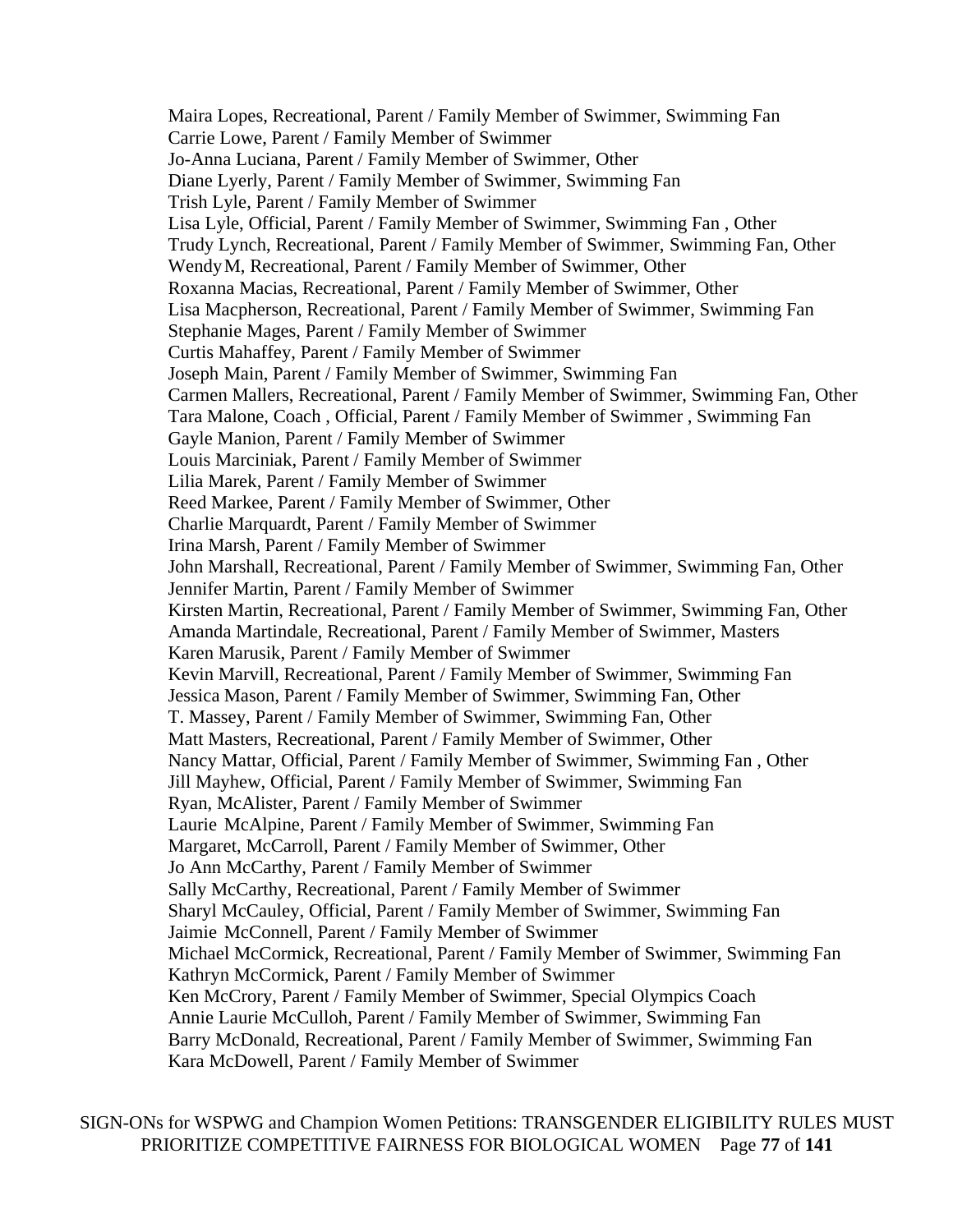MB McEllin, Recreational, Parent / Family Member of Swimmer Mary McGowan, Parent / Family Member of Swimmer Carol Mchale, Parent / Family Member of Swimmer, Swimming Fan, Other Margaret McKenna, Parent / Family Member of Swimmer, Swimming Fan Monica McKenzie, Parent / Family Member of Swimmer Amanda McLain, Official, Parent / Family Member of Swimmer, Swimming Fan , Other Scott Mclean, Parent / Family Member of Swimmer Mary Pat Mcmahon, Parent / Family Member of Swimmer, Other Shannon, McNamara, Parent / Family Member of Swimmer, Swimming Fan, Other Joan, McNamara, Parent / Family Member of Swimmer, Other Michel McPherson, Parent / Family Member of Swimmer Alisha McWhorter, Parent / Family Member of Swimmer Shannon Megroz, Parent / Family Member of Swimmer Syona Mehta, Recreational, Parent / Family Member of Swimmer, Swimming Fan Horacio Mendoza, Recreational, Parent / Family Member of Swimmer, Swimming Fan Danielle Merk, Parent / Family Member of Swimmer Amanda Miles, Parent / Family Member of Swimmer Norma Milio, Parent / Family Member of Swimmer Melanie Miller, Parent / Family Member of Swimmer, Swimming Fan Gary Miller, Parent / Family Member of Swimmer Julie Miller, Parent / Family Member of Swimmer Patricia Miller, Official, Parent / Family Member of Swimmer , Swimming Fan , Other Bill Miller, Parent / Family Member of Swimmer, Swimming Fan Katerina Mills, Parent / Family Member of Swimmer, Swimming Fan Janelle Molenaar, Parent / Family Member of Swimmer, Swimming Fan Heather Monahan, Recreational, Parent / Family Member of Swimmer, Swimming Fan, Other William Moore, Administrator, Parent / Family Member of Swimmer, Swimming Fan Jennifer Morgan, Parent / Family Member of Swimmer, Swimming Fan Sarah Morris, Parent / Family Member of Swimmer, Swimming Fan Janet Morris, Parent / Family Member of Swimmer Patricia Morrison, Parent of a competitive gymnast turned sprinter on school track team. Jim Motta, Official, Parent / Family Member of Swimmer, Swimming Fan Lori Motta, Parent / Family Member of Swimmer, Swimming Fan Sandra Mueller, Recreational, Parent / Family Member of Swimmer, Swimming Fan Jeanne Mueller, Parent / Family Member of Swimmer, Swimming Fan Dawn Mulligan, Official, Parent / Family Member of Swimmer Marc Murphy, Parent / Family Member of Swimmer Steve Myers, Parent / Family Member of Swimmer Tiffany Myrick, Official, Parent / Family Member of Swimmer Samantha Nappo, Parent / Family Member of Swimmer, Other Henry Neely, Parent / Family Member of Swimmer, Swimming Fan, Masters Lisa Nemeth, Parent / Family Member of Swimmer Linda Neveling, Parent / Family Member of Swimmer, Swimming Fan, Other Ona Ngnoumen, Recreational, Parent / Family Member of Swimmer Ngassam Ngnoumen, Parent / Family Member of Swimmer, Swimming Fan, Other

SIGN-ONs for WSPWG and Champion Women Petitions: TRANSGENDER ELIGIBILITY RULES MUST PRIORITIZE COMPETITIVE FAIRNESS FOR BIOLOGICAL WOMEN Page **78** of **141**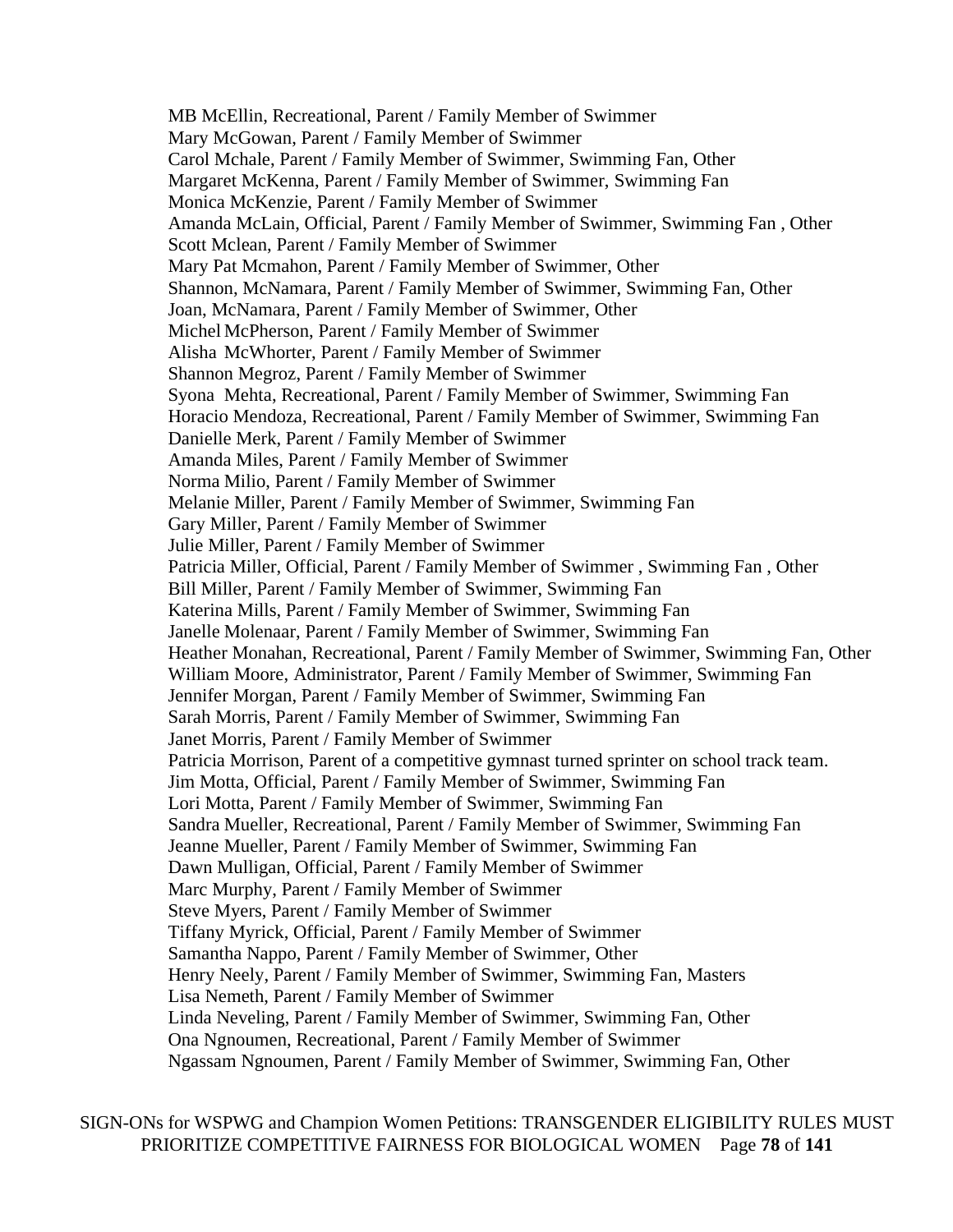Christine Nguyen, Recreational, Parent / Family Member of Swimmer, Swimming Fan Kim Nguyen, Parent / Family Member of Swimmer, Swimming Fan Sean Nicholson, Parent / Family Member of Swimmer Tanyajo Nolan, Parent / Family Member of Swimmer Kerry Nolan, Parent / Family Member of Swimmer Caroline Normark, Parent / Family Member of Swimmer Kristin North, Recreational, Parent / Family Member of Swimmer, Swimming Fan Anne North-Jones, Parent / Family Member of Swimmer, Swimming Fan Anne Northup, Parent / Family Member of Swimmer, Swimming Fan, Former Member of Congress Heather Norvell, Recreational, Parent / Family Member of Swimmer, Swimming Fan Karen Obara, Parent / Family Member of Swimmer, Swimming Fan Karen O'Donnell, Parent / Family Member of Swimmer, Swimming Fan Gerard O'Donnell, Recreational, Parent / Family Member of Swimmer, Swimming Fan Robin O'Hara, Parent / Family Member of Swimmer, Other David Oley,Recreational, Parent / Family Member of Swimmer, Swimming Fan Jennifer Olmstead, Parent / Family Member of Swimmer Sheila O'Reilly, Parent / Family Member of Swimmer Heidy Ortiz, Parent / Family Member of Swimmer, Swimming Fan Anna Osman, Recreational, Parent / Family Member of Swimmer Val Ovrootsky, Recreational, Parent / Family Member of Swimmer, Swimming Fan Maria Pace, Recreational, Parent / Family Member of Swimmer, Swimming Fan, Other Barb Packard, Recreational, Parent / Family Member of Swimmer, Swimming Fan Franco Palamar, Parent / Family Member of Swimmer Lisa Palamaro, Parent / Family Member of Swimmer Jonathan Palmer, Parent / Family Member of Swimmer Linda Palmer, Parent / Family Member of Swimmer, Swimming Fan, Other Yulie Palenapa, Administrator, Parent / Family Member of Swimmer , Swimming Fan , Colleen Pangretic, Parent / Family Member of Swimmer, Swimming Fan Jeffrey Pankow, Recreational, Parent / Family Member of Swimmer, Swimming Fan Lisa Pasco, Official, Parent / Family Member of Swimmer , Swimming Fan Ann Patrick, Recreational, Parent / Family Member of Swimmer, Swimming Fan, Other Joyce Patterson, Recreational, Parent / Family Member of Swimmer, Swimming Fan, Other Mary Jane Pearson, Parent / Family Member of Swimmer Judy Pelletier, Recreational, Parent / Family Member of Swimmer, Swimming Fan Meghan Pennell, Parent / Family Member of Swimmer, Swimming Fan Orlando Perez, Parent / Family Member of Swimmer, Other Joseph Perroni, Parent / Family Member of Swimmer, Other Jennifer Peters, Recreational, Parent / Family Member of Swimmer, Masters Ann Petersen, Parent / Family Member of Swimmer, Swimming Fan Lynn Petruskavich, Recreational, Parent / Family Member of Swimmer, Swimming Fan Nathaniel Pettit, Parent / Family Member of Swimmer Sarah Pettit-Daniels, Parent / Family Member of Swimmer Peter Pham, Parent / Family Member of Swimmer, Other Ksenia Pickens, Parent / Family Member of Swimmer

SIGN-ONs for WSPWG and Champion Women Petitions: TRANSGENDER ELIGIBILITY RULES MUST PRIORITIZE COMPETITIVE FAIRNESS FOR BIOLOGICAL WOMEN Page **79** of **141**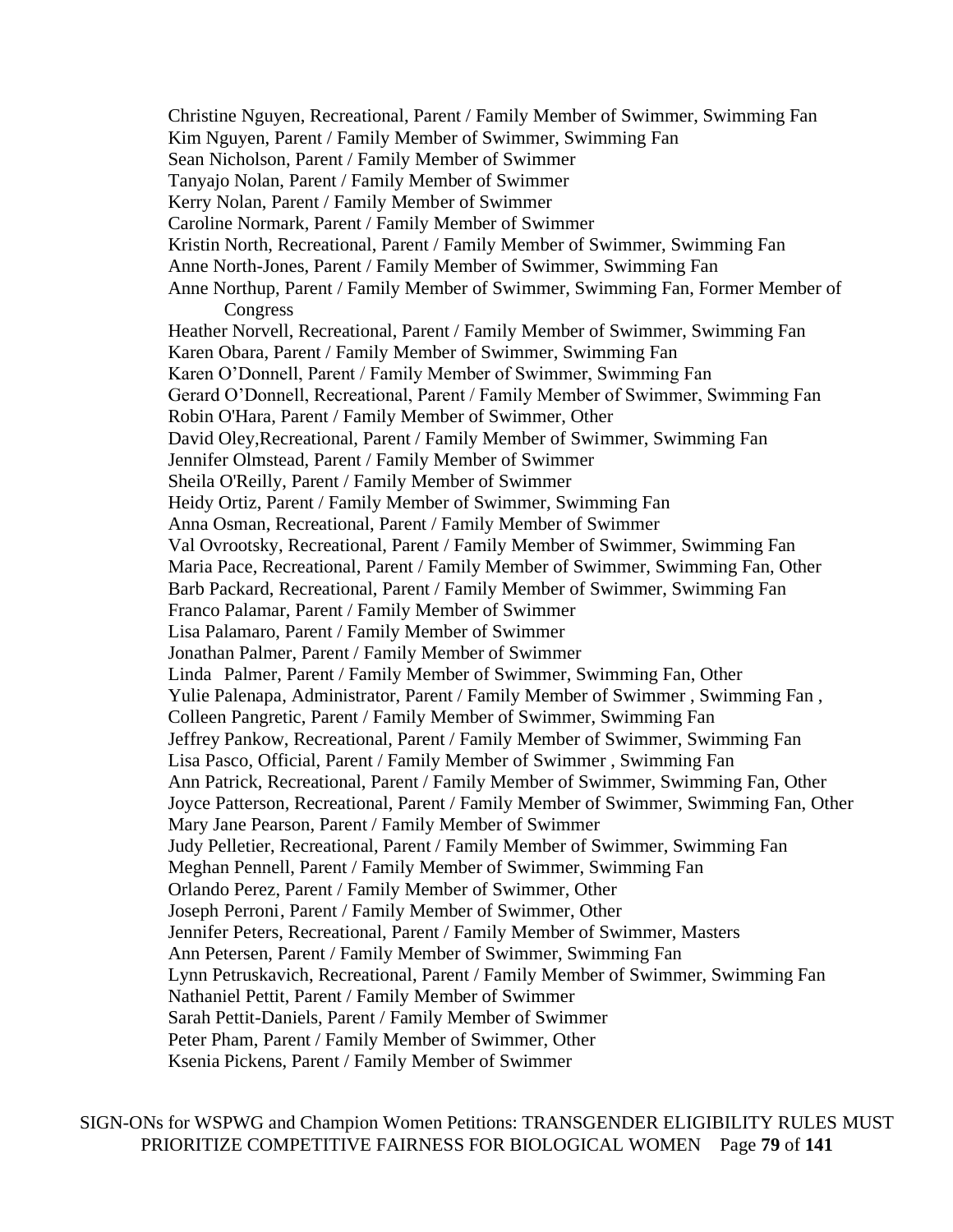Alan Piel, Parent / Family Member of Swimmer Amber Piel, Parent / Family Member of Swimmer Beth Pilcher, Parent / Family Member of Swimmer Stephanie Pinell, Recreational, Parent / Family Member of Swimmer, Swimming Fan, Other Charles Pluim, Parent / Family Member of Swimmer Eugene Podrez,Parent / Family Member of Swimmer, Other Grace Powell Parent / Family Member of Swimmer Susanna Powers, Parent / Family Member of Swimmer Debra Prowse, Recreational, Parent / Family Member of Swimmer, Swimming Fan, Other Michelle Pullen, Parent / Family Member of Swimmer, Swimming Fan Betsy Purcell Official, Parent / Family Member of Swimmer, Other Laurel Purewal, Parent / Family Member of Swimmer, Swimming Fan Karen Puryear, Parent / Family Member of Swimmer Shannon Putchinski, Official, Administrator, Parent / Family Member of Swimmer, Swimming Fan, Other Catheryne Radgowski, Recreational, Parent / Family Member of Swimmer, Swimming Fan, Other Tom Rafferty, Parent / Family Member of Swimmer Donnis Rafferty, Parent / Family Member of Swimmer Johnalyn Raguindin, Parent / Family Member of Swimmer Janice Ramer Parent / Family Member of Swimmer, Swimming Fan Winston Rast, Parent / Family Member of Swimmer, Swimming Fan Toni Raymond, Recreational, Parent / Family Member of Swimmer, Swimming Fan, Other Chris Reed, Parent / Family Member of Swimmer Laura Reed, Parent / Family Member of Swimmer, Other Robert Rettig, Parent / Family Member of Swimmer, Other Adam Reynolds, Coach, Parent / Family Member of Swimmer, Swimming Fan Megan Reynolds, Parent / Family Member of Swimmer, Swimming Fan Emily Rich, Parent / Family Member of Swimmer, Other Nancy Richardson, Parent / Family Member of Swimmer, Swimming Fan Mike Riley, Parent / Family Member of Swimmer Kristi Rinderknecht Coach , Official, Parent / Family Member of Swimmer , Swimming Fan Sandi Rinker Official, Parent / Family Member of Swimmer , Swimming Fan Rae Anne Robinett, Recreational, Parent / Family Member of Swimmer, Swimming Fan Elmo Robinson, Recreational, Parent / Family Member of Swimmer, Swimming Fan Tracy Robinson, Parent / Family Member of Swimmer Danielle Robisky, Parent / Family Member of Swimmer Linda Roche Parent / Family Member of Swimmer, Swimming Fan, Other Jennifer Rocke, Recreational, Parent / Family Member of Swimmer, Swimming Fan, Masters, **Other** Stephanie Rogers, Parent / Family Member of Swimmer Michael Rollinson, Parent / Family Member of Swimmer Laurie Rollo, Parent / Family Member of Swimmer, Swimming Fan Charles Rome, Parent / Family Member of Swimmer Tracey Rome, Parent / Family Member of Swimmer Anna Rome, Parent / Family Member of Swimmer

SIGN-ONs for WSPWG and Champion Women Petitions: TRANSGENDER ELIGIBILITY RULES MUST PRIORITIZE COMPETITIVE FAIRNESS FOR BIOLOGICAL WOMEN Page **80** of **141**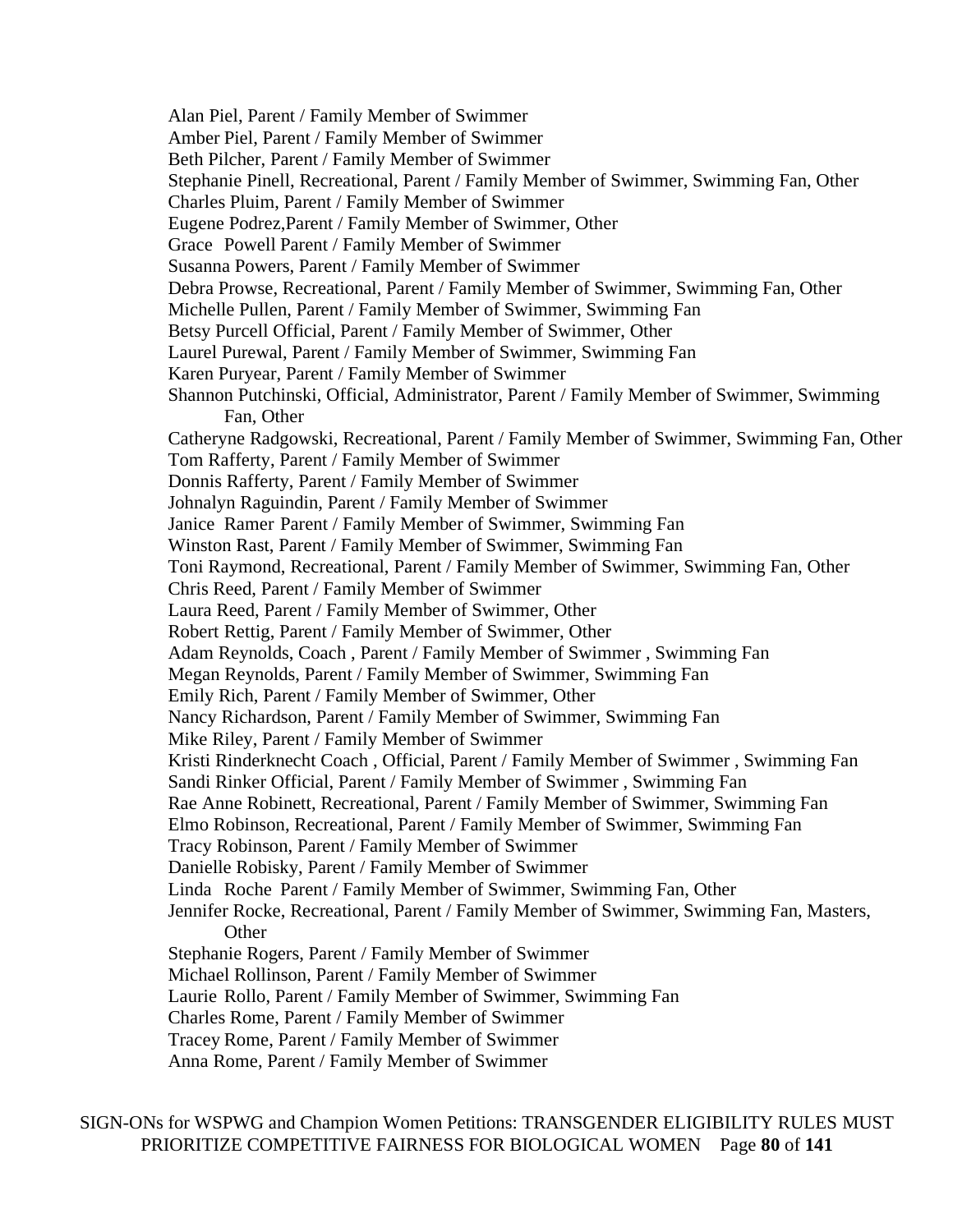Charlotte Rooney, Parent / Family Member of Swimmer, Swimming Fan, Other Dot Rosica, Parent / Family Member of Swimmer, Other Stephanie Rosol, Parent / Family Member of Swimmer, Other Katie Rowe, Parent / Family Member of Swimmer, Swimming Fan Jerry Rudd, Official, Parent / Family Member of Swimmer Malcolm Rude, Parent / Family Member of Swimmer, Other Alexei Rudom, Parent / Family Member of Swimmer, Swimming Fan Stephanie Ruiz, Recreational, Parent / Family Member of Swimmer, Swimming Fan Steven Rumford, Parent / Family Member of Swimmer Barb Runge, Recreational, Parent / Family Member of Swimmer, Swimming Fan Monica Rupert, Parent / Family Member of Swimmer John, Russo, Official, Parent / Family Member of Swimmer, Swimming Fan Cindia Rutt, Recreational, Parent / Family Member of Swimmer, Swimming Fan Steve Ryalls Parent / Family Member of Swimmer, Swimming Fan Kimberly Ryalls, Parent / Family Member of Swimmer, Swimming Fan, Masters Chris S. Recreational, Parent / Family Member of Swimmer, Swimming Fan, Other Joseph S, Parent / Family Member of Swimmer, Other Lisa Sanderson, Official, Parent / Family Member of Swimmer, Swimming Fan Tara Sala, Parent / Family Member of Swimmer, Other Lindsay Sanford, Parent / Family Member of Swimmer, Swimming Fan, Masters Lisa Sankowski,Parent / Family Member of Swimmer Rebecca Sansing, Parent / Family Member of Swimmer, Swimming Fan Michele Sayko, Parent / Family Member of Swimmer Sandy Sayre, Parent / Family Member of Swimmer, Swimming Fan Roseanna Schaedler, Parent / Family Member of Swimmer, Swimming Fan Karen Schnelzer, Official, Administrator, Parent / Family Member of Swimmer, Swimming Fan Audra Schoenman , Parent / Family Member of Swimmer, Other Yoshimi Schray, Parent / Family Member of Swimmer Robert Schroering, Recreational, Parent / Family Member of Swimmer, Swimming Fan Heather Schultz, Parent / Family Member of Swimmer, Swimming Fan Amy Schumann, Parent / Family Member of Swimmer, Swimming Fan, Other Karen Schwalbach, Parent / Family Member of Swimmer Trinh Scott, Recreational, Parent / Family Member of Swimmer Laura Scott, Parent / Family Member of Swimmer Robert Sepe, Recreational, Parent / Family Member of Swimmer, Swimming Fan Keith Shanley,Parent / Family Member of Swimmer Janet Shanteau, Parent / Family Member of Swimmer Susan Sharpe, Parent / Family Member of Swimmer, Swimming Fan Manila Shinde, Recreational, Parent / Family Member of Swimmer, Swimming Fan Tammy Sickinger, Parent / Family Member of Swimmer Tom Siegele ,Parent / Family Member of Swimmer, Swimming Fan Catherine Siino,Recreational, Parent / Family Member of Swimmer, Other Allen Simons, Parent / Family Member of Swimmer BIll Simpson, Parent of a D1 swimmer at a top 3 school Cindy Singley, Parent / Family Member of Swimmer

SIGN-ONs for WSPWG and Champion Women Petitions: TRANSGENDER ELIGIBILITY RULES MUST PRIORITIZE COMPETITIVE FAIRNESS FOR BIOLOGICAL WOMEN Page **81** of **141**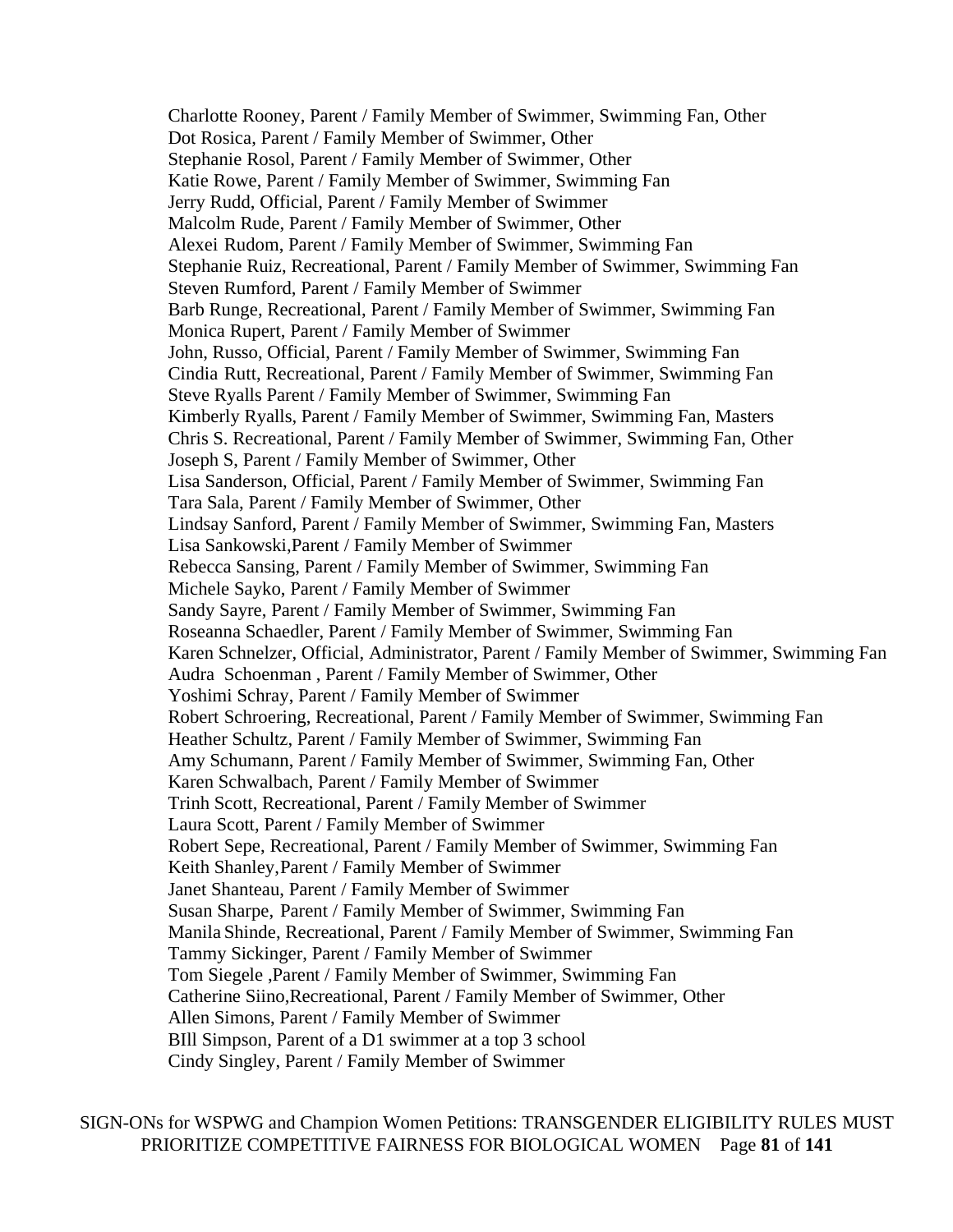Michael Skelton, Parent / Family Member of Swimmer Sara Skrzycki, Parent / Family Member of Swimmer, Swimming Fan Jamie Skuse, Parent / Family Member of Swimmer, Swimming Fan Lisa Slaughter, Administrator, Parent / Family Member of Swimmer , Swimming Fan Missy Spradlin, Administrator, Parent / Family Member of Swimmer Krystn Smerecki, Parent / Family Member of Swimmer Susan Smith, Recreational, Parent / Family Member of Swimmer, Swimming Fan, Other Lisa Smith, Recreational, Parent / Family Member of Swimmer, Swimming Fan Patric Sok, Recreational, Parent / Family Member of Swimmer, Other Matthew Soska, Official, Parent / Family Member of Swimmer Silvia Spampinato, Recreational, Parent / Family Member of Swimmer, Swimming Fan Julie Spencer, Parent / Family Member of Swimmer Ron Spink, Parent / Family Member of Swimmer, Swimming Fan Tiffany Spink, Parent / Family Member of Swimmer Virginia Stambaugh, Parent / Family Member of Swimmer, Swimming Fan Amber Stanley-Muster, Parent / Family Member of Swimmer Jennifer Steele, Parent / Family Member of Swimmer Lauren Steele, Parent / Family Member of Swimmer, Other Michael, StegeParent / Family Member of Swimmer, Other Bobbi Stege, Parent / Family Member of Swimmer Oline Stehr, Parent / Family Member of Swimmer, Swimming Fan, Other Cheryl Stephenson, Parent / Family Member of Swimmer, Swimming Fan William Stephenson, Parent / Family Member of Swimmer Liliana Stern, Parent / Family Member of Swimmer Julie Stevenson, Parent / Family Member of Swimmer Anni Stipek, Parent / Family Member of Swimmer Matt Stolle, Coach , Parent / Family Member of Swimmer Jill Stookesberry, Parent / Family Member of Swimmer, Swimming Fan Stephen Storen, Recreational, Parent / Family Member of Swimmer, Swimming Fan Katherine Stowell, Parent / Family Member of Swimmer Renats Stozkovs, Parent / Family Member of Swimmer, Swimming Fan, Other Victoria Straub, Recreational, Parent / Family Member of Swimmer, Swimming Fan Heather Strickland, Parent / Family Member of Swimmer Rachel Strong, Parent / Family Member of Swimmer, Other Angela Stull, Parent / Family Member of Swimmer Mike Suaeez, Recreational, Parent / Family Member of Swimmer, Swimming Fan Tiffany Sulak, Parent / Family Member of Swimmer, Other Melissa Sullivan, Recreational, Parent / Family Member of Swimmer, Swimming Fan Cindy Sumbera, Parent / Family Member of Swimmer, Other Don Sumbera, Parent / Family Member of Swimmer Jolie Sumbera, Parent / Family Member of Swimmer Tammy Summar, Parent / Family Member of Swimmer Peter Sundlun, Parent / Family Member of Swimmer TiffanySweetser, Parent / Family Member of Swimmer Carrie Sylva, Parent / Family Member of Swimmer, Swimming Fan

SIGN-ONs for WSPWG and Champion Women Petitions: TRANSGENDER ELIGIBILITY RULES MUST PRIORITIZE COMPETITIVE FAIRNESS FOR BIOLOGICAL WOMEN Page **82** of **141**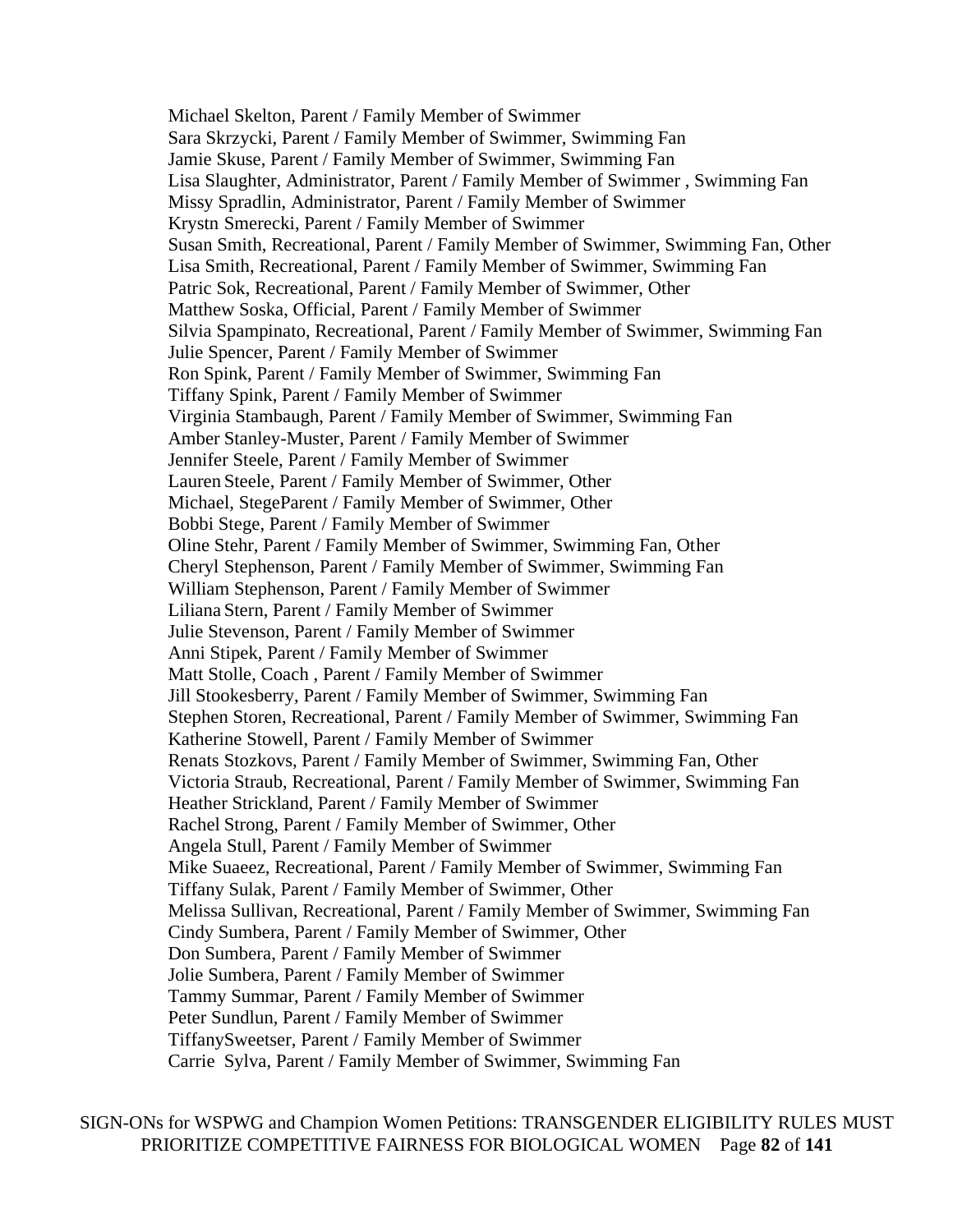Robert Szalay, Recreational, Parent / Family Member of Swimmer, This issue extends beyond swimming. Some people signing this petition are interested in fairness in all women sports. Tennis for instance, could become a problem Mary Sznewajs, Parent / Family Member of Swimmer, Swimming Fan Jen Tacbas, Parent / Family Member of Swimmer Naomi Takai, Recreational, Parent / Family Member of Swimmer, Swimming Fan Melissa Tamayo, Parent / Family Member of Swimmer, Other Craig Taylor, Parent / Family Member of Swimmer Melanie Taylor, Recreational, Parent / Family Member of Swimmer, Swimming Fan, Other Jamie Teufel, Parent / Family Member of Swimmer, Other Bruce Thomas, Parent / Family Member of Swimmer, Swimming Fan Monica Thomason, Official, Parent / Family Member of Swimmer, Swimming Fan , Other Virginia Thompson, Recreational, Parent / Family Member of Swimmer, Advertising for sports Yulia Thorpe, Parent / Family Member of Swimmer Kien Tiet, Recreational, Parent / Family Member of Swimmer, Swimming Fan Jennie Toal, Parent / Family Member of Swimmer, Swimming Fan Leanne Toia, Parent / Family Member of Swimmer Jessica Tomlinson, Parent / Family Member of Swimmer, Swimming Fan, Other Lisa Tonery, Parent / Family Member of Swimmer, Swimming Fan Susan Touma, Parent / Family Member of Swimmer, Swimming Fan, Other Pam Towne, Parent / Family Member of Swimmer, Swimming Fan Stefanie Traub,Parent / Family Member of Swimmer Gina Trimble, Parent / Family Member of Swimmer Jacque Trailov, Official, Parent / Family Member of Swimmer, Fan!! Kate Truong, Parent / Family Member of Swimmer, Swimming Fan, Other Kelley Tschetter, Coach , Parent / Family Member of Swimmer , Swimming Fan Brad Tucker Official, Parent / Family Member of Swimmer Travis Turner, Administrator, Parent / Family Member of Swimmer , Swimming Fan Lisa Turley,Recreational, Parent / Family Member of Swimmer, Swimming Fan Deanna Uhl, Parent / Family Member of Swimmer, Swimming Fan, Other Janet Ulrey, Recreational, Parent / Family Member of Swimmer, Swimming Fan, Other PamelaValverde, Parent / Family Member of Swimmer, Swimming Fan Anita Van gundy, Parent / Family Member of Swimmer Judy Vanbourgondien, Parent / Family Member of Swimmer Michelle Vanderloo, Parent / Family Member of Swimmer AndreaVaughn, Recreational, Parent / Family Member of Swimmer, Swimming Fan Catherine Vaughan, Official, Administrator, Parent / Family Member of Swimmer, Swimming Fan, Swim Meet Blogger: [www.hostgreatmeets.com](http://www.hostgreatmeets.com/) I help others run swim meets and work with volunteers. LeanneVenema, Parent / Family Member of Swimmer Erika Vieler, Coach, Parent / Family Member of Swimmer, Masters Derek Vogel, Parent / Family Member of Swimmer Susan Wagner, Recreational, Parent / Family Member of Swimmer PamelaWagner, Parent / Family Member of Swimmer, Swimming Fan

Melissa Wagner, Parent / Family Member of Swimmer, Swimming Fan

SIGN-ONs for WSPWG and Champion Women Petitions: TRANSGENDER ELIGIBILITY RULES MUST PRIORITIZE COMPETITIVE FAIRNESS FOR BIOLOGICAL WOMEN Page **83** of **141**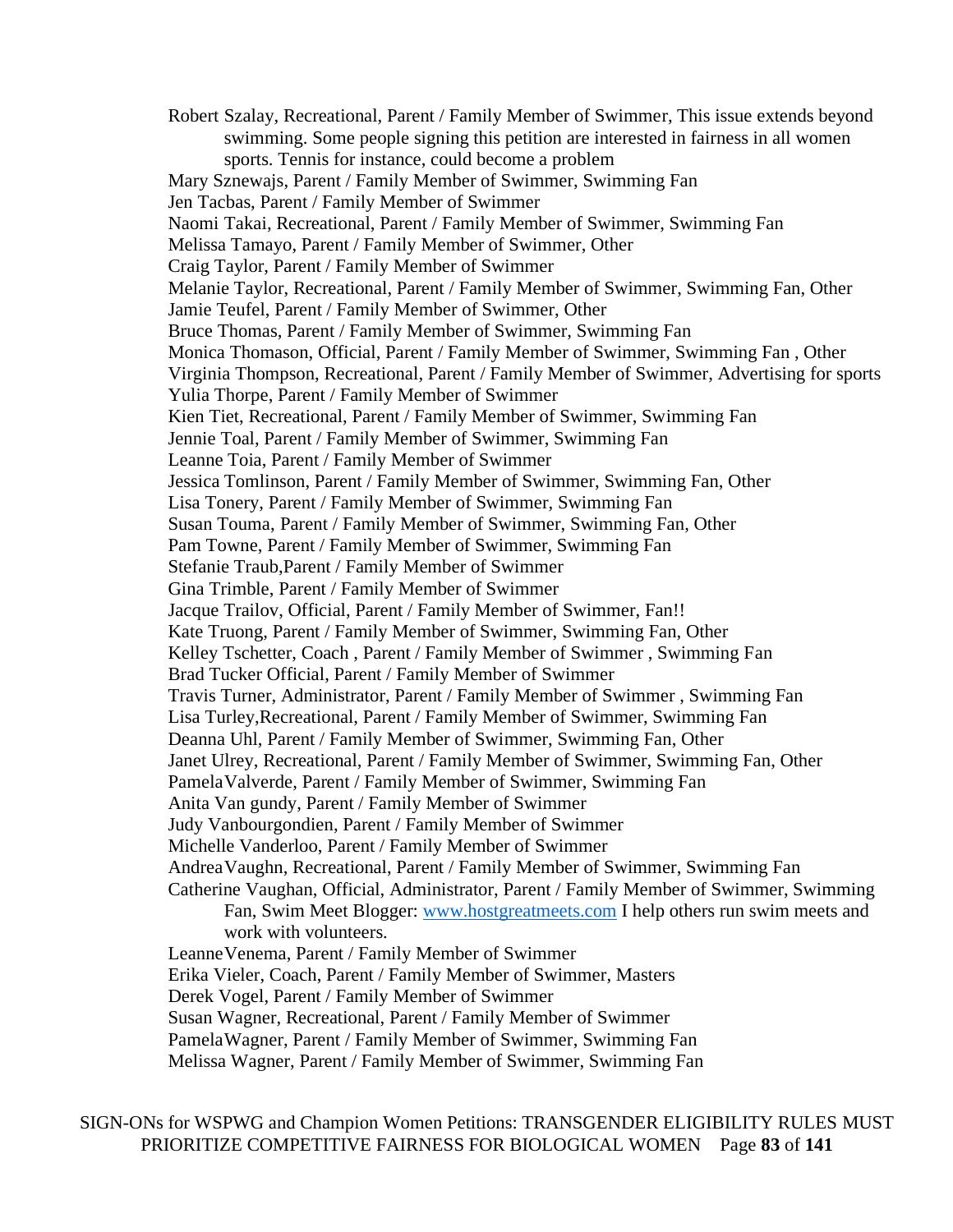Elizabeth Wald, Recreational, Parent / Family Member of Swimmer, Swimming Fan, Other Craig Walker, Recreational, Parent / Family Member of Swimmer Sarah Walker, Parent / Family Member of Swimmer Agnese Walker, Parent / Family Member of Swimmer, Swimming Fan, Other Kina Waller, Parent / Family Member of Swimmer, Other Sara Walsh, Parent / Family Member of Swimmer, Swimming Fan, Other Scott Walte, Parent / Family Member of Swimmer Heather Walter, Parent / Family Member of Swimmer Deborah Ward, Parent / Family Member of Swimmer Frances Walsh, Athlete in Volleyball, my daughter is competitive swimmer Renae Waters, Parent / Family Member of Swimmer Lynnette Watson, Parent / Family Member of Swimmer Lynnette Watson , Parent / Family Member of Swimmer Courtney Wawak, Parent / Family Member of Swimmer, Swimming Fan Suzanne Webb, Parent / Family Member of Swimmer Sandra Weiler, Parent / Family Member of Swimmer, Swimming Fan Laura Weisel, Parent / Family Member of Swimmer, Swimming Fan, Other Dani Welch, Parent / Family Member of Swimmer, Swimming Fan, Other Julie Wheeler, Parent / Family Member of Swimmer, Swimming Fan, Other Vance Whitaker, Parent / Family Member of Swimmer Jenny White, Parent / Family Member of Swimmer, Swimming Fan, Other Tammy Wigham, Parent / Family Member of Swimmer Michael Wigham, Parent / Family Member of Swimmer Amanda Wild, Parent / Family Member of Swimmer, Swimming Fan Amee Wilkins, Parent / Family Member of Swimmer, Swimming Fan, Other Dan Williams, Parent / Family Member of Swimmer Laurie Williams, Parent / Family Member of Swimmer, Swimming Fan Denise Williams, Parent / Family Member of Swimmer Shannon Willis, Parent / Family Member of Swimmer George Wilson, Parent / Family Member of Swimmer, Swimming Fan Mary Wilson, Parent / Family Member of Swimmer Kelly Wise, Parent / Family Member of Swimmer, Other Emme Wong, Parent / Family Member of Swimmer, Swimming Fan Courtney Worthington, Parent / Family Member of Swimmer, Swimming Fan Devin Wozencraft, Parent / Family Member of Swimmer, Swimming Fan Jodi Wright Official, Parent / Family Member of Swimmer , Swimming Fan , Other Jean Wright, Parent / Family Member of Swimmer Fei Xu, Parent / Family Member of Swimmer, Swimming Fan Elizabeth Yalcin, Parent / Family Member of Swimmer, Swimming Fan Jay Yoder, Parent / Family Member of Swimmer Sharon Young, Parent / Family Member of Swimmer, Swimming Fan Jackie Zhu, Parent / Family Member of Swimmer, Other Kristin Zietlow, Coach , Parent / Family Member of Swimmer , Other Amy Zingarelli, Recreational, Parent / Family Member of Swimmer, Swimming Fan, My

SIGN-ONs for WSPWG and Champion Women Petitions: TRANSGENDER ELIGIBILITY RULES MUST PRIORITIZE COMPETITIVE FAIRNESS FOR BIOLOGICAL WOMEN Page **84** of **141**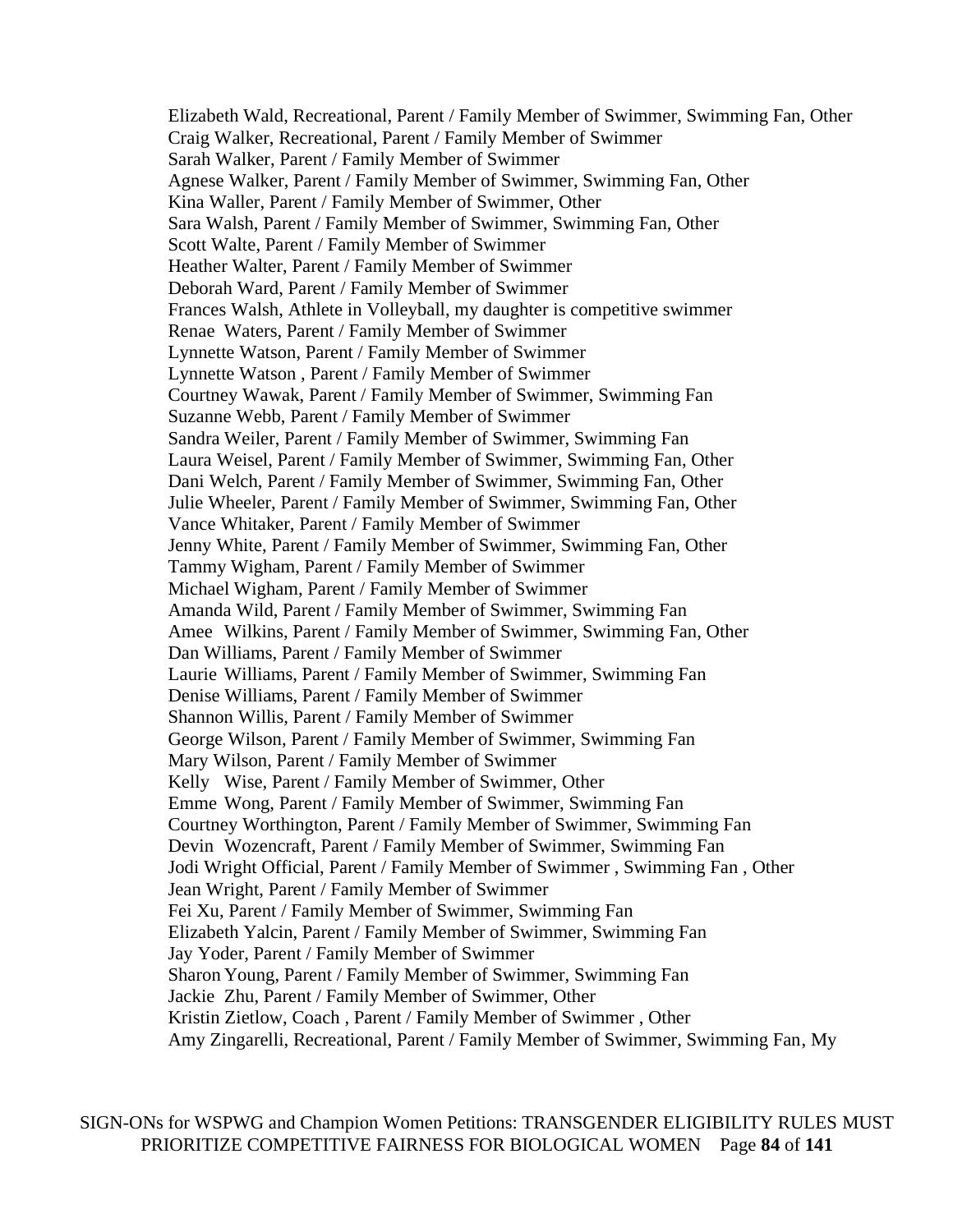mother swam competitively as a child and for her college, I swam competitively as a child, taught recreational swimming, raise 4 swimmers, I was president many years of our swimming Club, am a past High School Coach, was a master swimmer, parent of college swimmer, and now have several grandchildren that are swimming competitively Kelly Zolnierek Parent / Family Member of Swimmer, Other

#### **103 Recreational Athletes Signed the CW Petition:**

Ron Adams, Recreational, Swimming Fan El Anderson, Recreational, Swimming Fan, Other Cheryl Angle, Recreational, Swimming Fan Sarah Ankrom, Recreational, Swimming Fan Jennie Bailey, Recreational, Swimming Fan Lisa Ballow, Recreational, Swimming Fan Tracey Bates, Recreational, Swimming Fan, Other Elizabeth Bettini, Recreational, Swimming Fan Emily Brown, Recreational, Swimming Fan Lebo Buck, Recreational, Swimming Fan, Previous competitive Club swimmer Gary Burke, Recreational, Swimming Fan, Swim instructor Rachel Canada, Recreational, Swimming Fan Carl Cepuran, Recreational, Swimming Fan Jennifer Chen, Recreational, Swimming Fan, Other Jesse Copenharve, Recreational, Swimming Fan, Licensed PT Assistant. Thorough background anatomy/physiology. Family member of female collegiate volleyball player Rachel Coulson, Recreational, Swimming Fan, Other Julie D, Recreational, Swimming Fan Diane Dear, Recreational, Swimming Fan Gary DeFrancesco, Recreational, Swimming Fan Stephanie Dixon, Recreational, Swimming Fan Melody Dunn, Recreational, Swimming Fan Megan Estes, Recreational, Swimming Fan Suzanne Farina, Recreational, Swimming Fan Sheryl Fenn, Recreational, Swimming Fan, Other Jean Ference, Recreational, Swimming Fan, Masters, Other Helen Fitzgerald, Recreational, Swimming Fan Stephen Fordham, Recreational, Swimming Fan, Masters Lisa Garcia, Recreational, Swimming Fan, Other WendyGibbons, Recreational, Swimming Fan Renee Grosman, Recreational, Swimming Fan Skylar Gwynn, Recreational, Swimming Fan Ginger Hartman, Recreational, Swimming Fan Kimberley Hayter, Recreational, Swimming Fan, Other Shane Heinz, Recreational, Swimming Fan Scott Hemphill, Recreational, Swimming Fan Kay Henderson, Recreational, Swimming Fan

SIGN-ONs for WSPWG and Champion Women Petitions: TRANSGENDER ELIGIBILITY RULES MUST PRIORITIZE COMPETITIVE FAIRNESS FOR BIOLOGICAL WOMEN Page **85** of **141**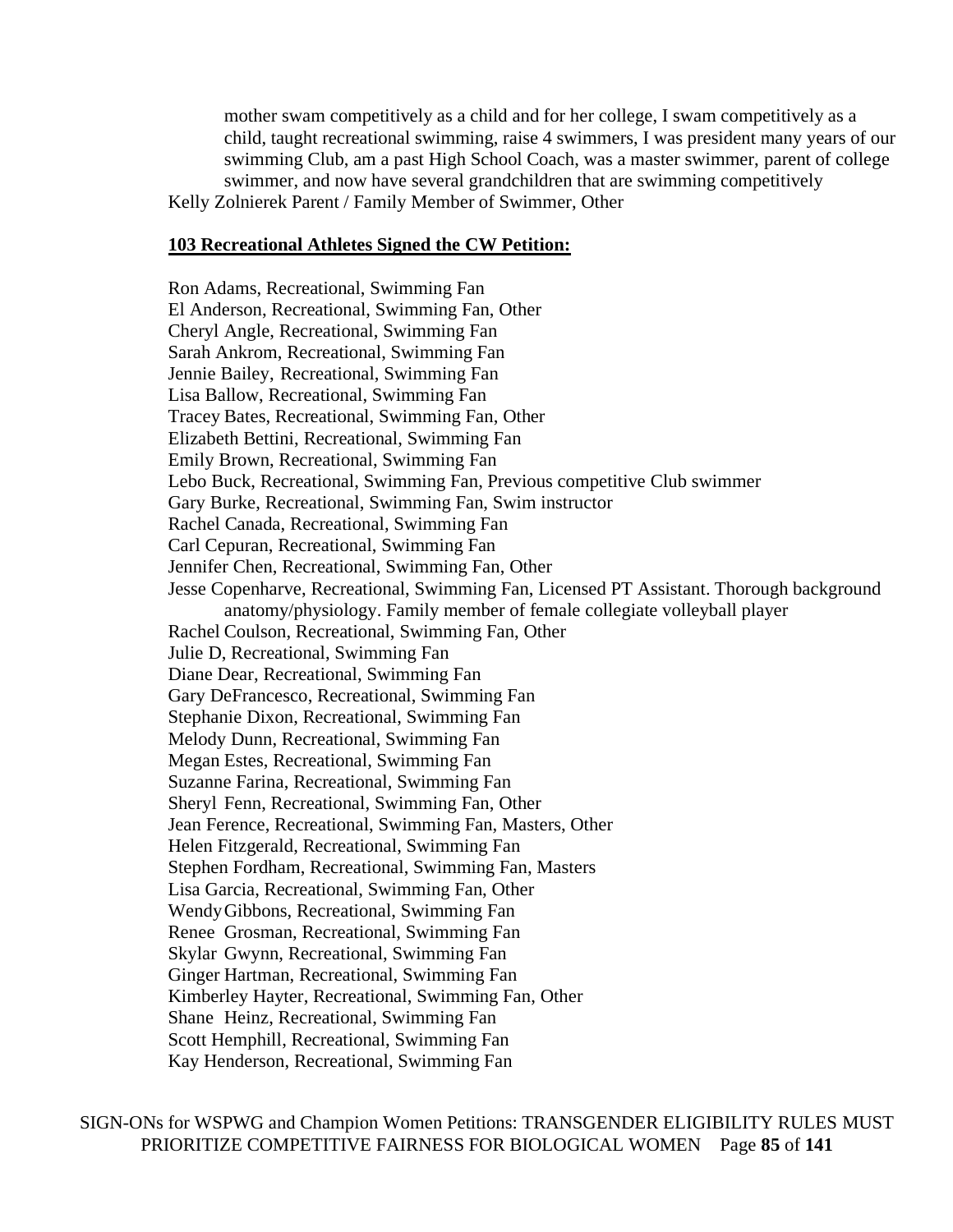Kathleen Hennessy, Recreational, Swimming Fan Susan Hennessy, Recreational, Swimming Fan Donna Hitchings, Recreational, Swimming Fan, Other Anne Hosking, Recreational, Swimming Fan, Other Eric Hutchins, Recreational, Swimming Fan Jayme Ingram, Recreational, Swimming Fan, Other Gemma Isaac, Recreational, Swimming Fan, Other Patricia Jamison, Recreational, Swimming Fan Cynthia Johnson, Recreational, Swimming Fan Christine Jones, Recreational, Swimming Fan, Masters Sally Keonitzer, Recreational, Swimming Fan Casey Kralik, Recreational, Swimming Fan Maddie Lambertson, Recreational, Swimming Fan, Other Julia Larkins, Recreational, Swimming Fan, Other Marie-Claude Le blanc, Recreational, Swimming Fan Patricia Lech, Recreational, Swimming Fan, Plaintiff in 1980 Title IX case that established RMAC DII championships in swimming, was a runner not a swimmer Joy Li, Recreational, Swimming Fan, Masters Erin Livsey, Recreational, Swimming Fan, Other Denise Lucas, Recreational, Swimming Fan, Other Judy Luce, Recreational, Swimming Fan, Masters, Other Jennifer Mazzola, Recreational, Swimming Fan, Other Danielle McCarthy, Recreational, Swimming Fan Julie McHugh, Recreational, Swimming Fan Susan Melvin ,Recreational, Swimming Fan Kery Mercatate, Recreational, Swimming Fan Quentin Morris,Recreational, Swimming Fan James Munk, Recreational, Swimming Fan Jean Myers, Recreational, Swimming Fan, Masters, Other Cole Nelson, Recreational, Swimming Fan Maycee Nufer, Recreational, Swimming Fan, My daughters are just learning to swim and will want to compete on a level playing field Laura Oliver, Recreational, Swimming Fan Alexandra Plotnik, Recreational, Swimming Fan Dina Polkinghorne, Recreational, Swimming Fan Chris Post, Recreational, Swimming Fan Mary Rasmussen, Recreational, Swimming Fan Brian Rice, Recreational, Swimming Fan, Other Richar Robertson, Recreational, Swimming Fan, Masters, Other Kate Rogers, Recreational, Swimming Fan, Other Jessica Roscetti, Recreational, Swimming Fan Terry Sanders, Recreational, Swimming Fan Vera Schlusmans, Recreational, Swimming Fan, Other Martin Schroering, Recreational, Swimming Fan, My sister swam with Mary T Mahers sister in HS and went on to swim for the Uni. of Louisville

SIGN-ONs for WSPWG and Champion Women Petitions: TRANSGENDER ELIGIBILITY RULES MUST PRIORITIZE COMPETITIVE FAIRNESS FOR BIOLOGICAL WOMEN Page **86** of **141**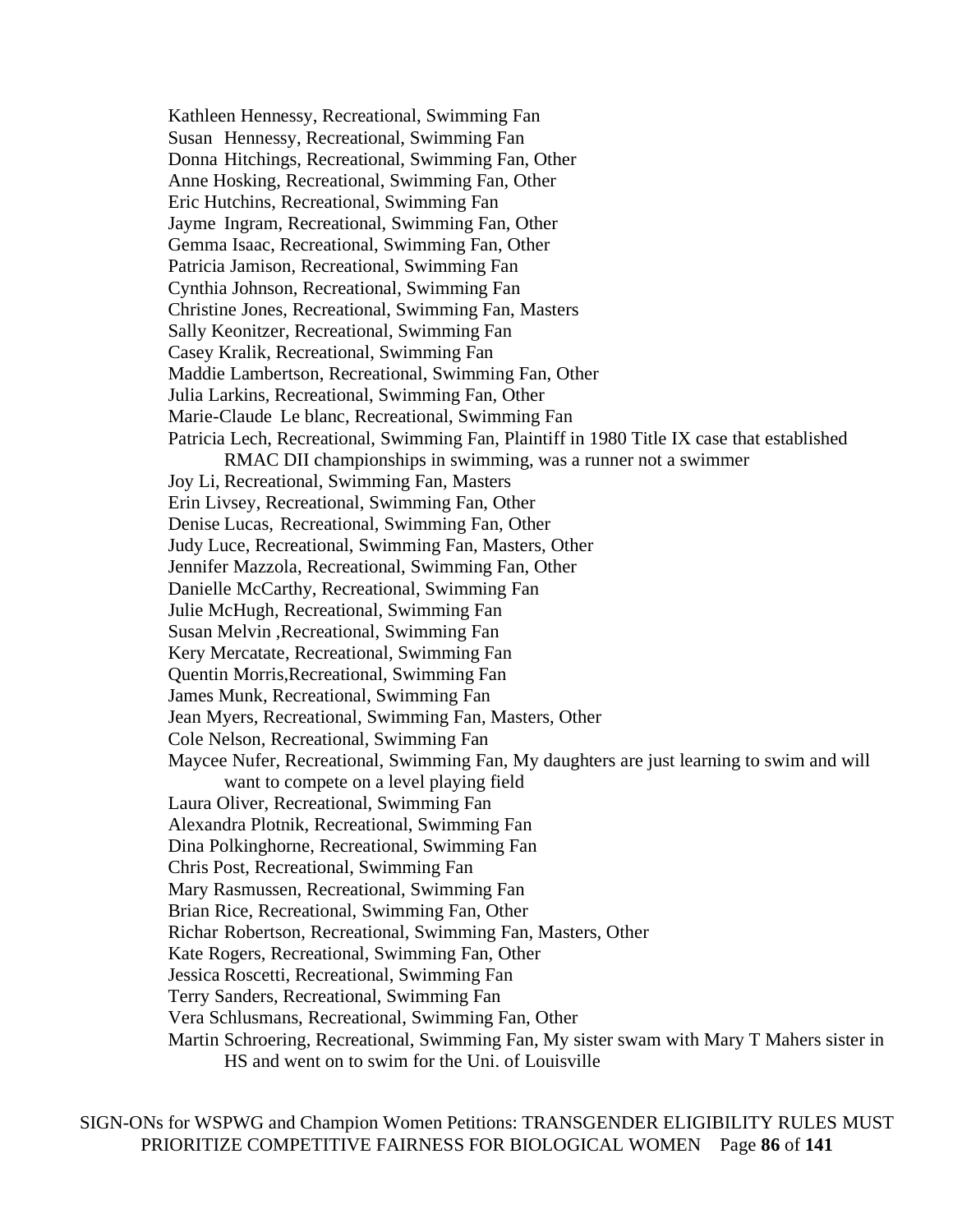Kirsten Selberg, Recreational, Swimming Fan Neil Shaw, Recreational, Swimming Fan Nicole Shook, Recreational, Swimming Fan, Other Alex Siegel, Recreational, Swimming Fan, Ocean Rescue Lifeguard Norma Sigg, Recreational, Swimming Fan, Other Todd Sonnier, Recreational, Swimming Fan, Masters Anna Sparks, Recreational, Swimming Fan, Other Roger Steinberg, Recreational, Swimming Fan, Other Heather Stevens, Recreational, Swimming Fan, Other Ingrid Sullivan, Recreational, Swimming Fan Jackie Taylor, Recreational, Swimming Fan Jenna Thompson, Recreational, Swimming Fan Hollister Turner, Recreational, Swimming Fan, Former Associate Executive Director Women's Sports Foundation Bruce VanDerven,Recreational, Swimming Fan Susan Vargo, Recreational, Swimming Fan, Other Victor Walker,Recreational, Swimming Fan Karen Ward, Recreational, Swimming Fan Sharon Watson, Recreational, Swimming Fan Bill Webb, Recreational, Swimming Fan John Webb, Recreational, Swimming Fan Donna Webster, Recreational, Swimming Fan, Other Arlene Wilcox, Recreational, Swimming Fan Teresa Wilson, Recreational, Swimming Fan, Masters, Other Sara Worley, Recreational, Swimming Fan Richard Young Recreational, Swimming Fan

### **214 Swimming Fans Signed the CW Petition:**

Kelly Albright, Swimming Fan, Other Robert Allard, Swimming Fan Wayne Allen, Swimming Fan Jason Amador, Swimming Fan April Anderson, Swimming Fan Lisa Anter, Swimming Fan Cynthia Armstrong, Swimming Fan Ray B, Swimming Fan, Other Michael Babbitt, Swimming Fan Carol Bailey, Swimming Fan Brooke Barbir, Swimming Fan, Other Lisa Barot, Swimming Fan Angela Barry, Swimming Fan, Other Samantha Belt, Swimming Fan Oonagh Benson, Swimming Fan, Other Lindsey Berlin, Swimming Fan

SIGN-ONs for WSPWG and Champion Women Petitions: TRANSGENDER ELIGIBILITY RULES MUST PRIORITIZE COMPETITIVE FAIRNESS FOR BIOLOGICAL WOMEN Page **87** of **141**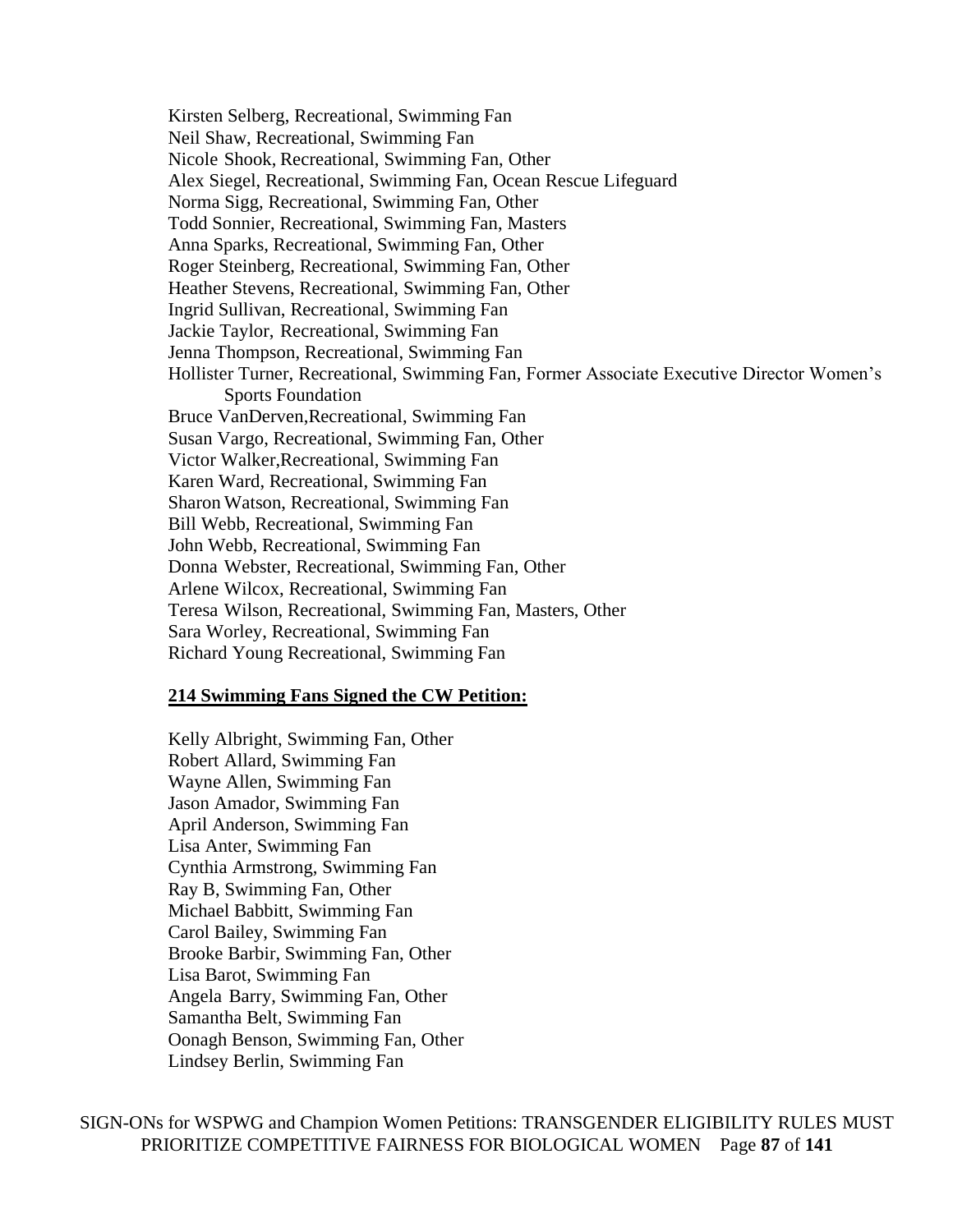Liz Bettini, Swimming Fan Tina Bisulca, Swimming Fan, Other Merrick Blaisdell Swimming Fan John Blomquist, Swimming Fan Natalia Bogdanova, Swimming Fan Jen Booth, Swimming Fan Lisa Botkin, Swimming Fan Ardith Bravenec, Swimming Fan Leilani Brennan, Swimming Fan, Other Jody Brinkman, Swimming Fan Elizabeth Brittin, Swimming Fan Shane Brooks, Swimming Fan Jennifer Brooks, Swimming Fan Angela Burton, Swimming Fan Jh C, Swimming Fan Abby Cada, Swimming Fan Irene Calogero, Swimming Fan, Former national level swimmer Mary Canfijn, Swimming Fan, I'm a daughter, sister, wife, mother, aunt, grandmother -- all of these beautiful roles and blessed relationships that have come with my being female - a girl, a woman Mildred Castillo, Swimming Fan Kathleen Catchman, Swimming Fan Rachel Catuiza, Swimming Fan Cara Cherico, Swimming Fan Barbara Chesler, Swimming Fan Alexa Chiang, Swimming Fan, Other Ainsley Chunn, Swimming Fan, Other Kathy Conway, Swimming Fan Constance Cooper, Swimming Fan Kris Coppa, Swimming Fan Kris Cornelis, Swimming Fan Natalie Crosson, Swimming Fan Kim Cunningham, Swimming Fan, Other Renee Cuyler, Swimming Fan, Other Edward Deiaco-Lohr, Swimming Fan ValerieDorfer, Swimming Fan Denise Driscoll, Swimming Fan Shaun Dunn, Swimming Fan Laura Edmondson, Swimming Fan Renée Ferriter, Swimming Fan Edward Figueroa, Swimming Fan, Other Addi Fisher, Swimming Fan Lonnie Fletcher, Swimming Fan Aria Franek, Swimming Fan Racquel Frawley, Swimming Fan, Other

SIGN-ONs for WSPWG and Champion Women Petitions: TRANSGENDER ELIGIBILITY RULES MUST PRIORITIZE COMPETITIVE FAIRNESS FOR BIOLOGICAL WOMEN Page **88** of **141**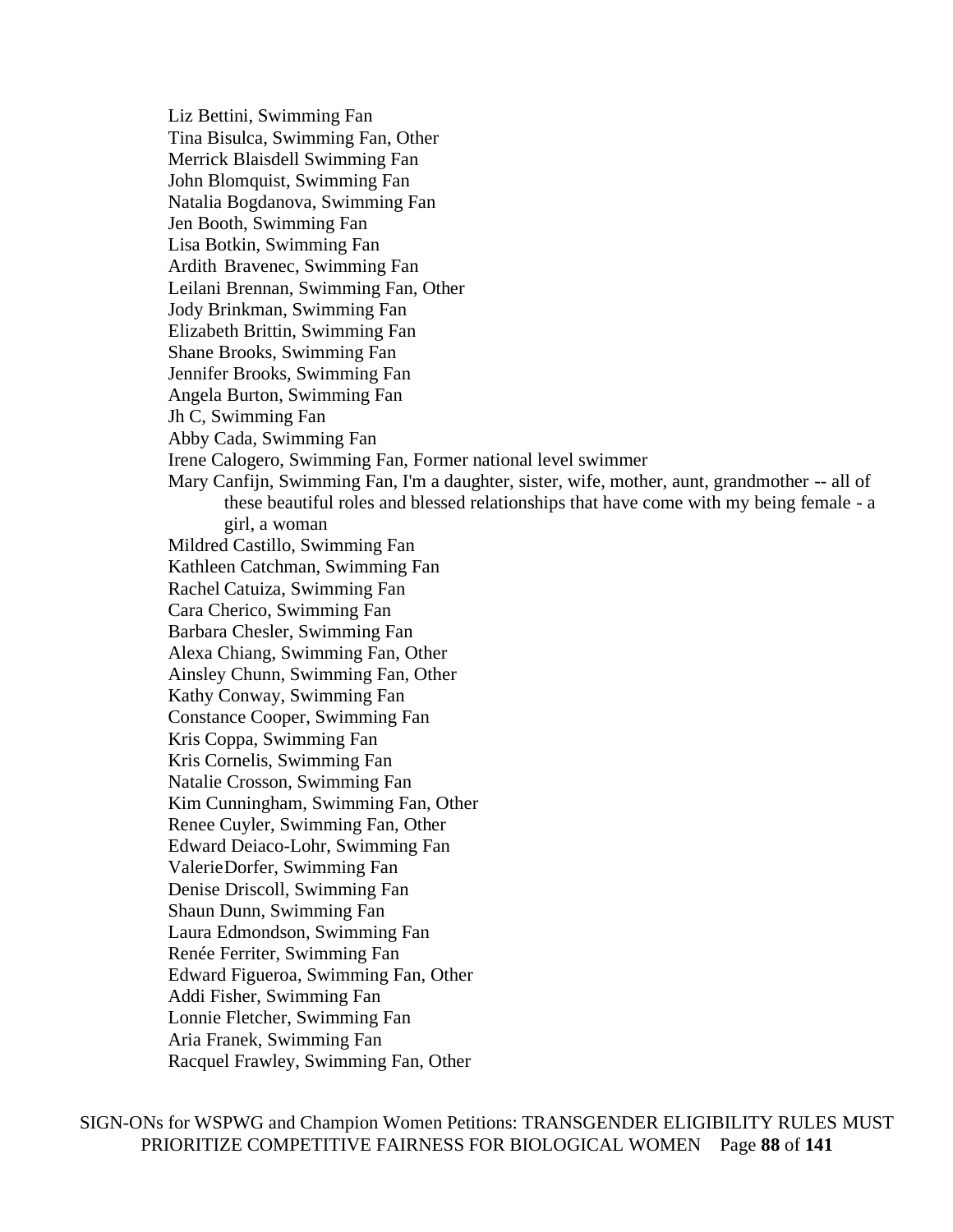Elisa Fronapfel, Swimming Fan David Gardner, Swimming Fan Re Gauntt, Swimming Fan Adnil Gnol, Swimming Fan Katrin Gorman, Swimming Fan Katherine Gormsen , Swimming Fan, Other Kristopher Griffin, Swimming Fan, Other Sarah Grubbs, Swimming Fan, Other Tami Haas, Swimming Fan, Other Maeve Hackett, Swimming Fan Howard Hakes, Swimming Fan Beth Hakes, Swimming Fan Ann-Marie Halsted, Swimming Fan David Hamlin , Swimming Fan, Other Corey Hampton, Swimming Fan Carol Harris, Swimming Fan Corina Heijne, Swimming Fan, Other Angie Hickey, Swimming Fan Jennifer Hogue, Swimming Fan, Other Patrick Hopkins, Swimming Fan Bella Huey, Swimming Fan Patricia Hunt, Swimming Fan, Other April Hutcheson, Swimming Fan Elle Hutchinson, Swimming Fan Michelle Ingram, Swimming Fan, Other Bradley Issler, Swimming Fan, Other Etsuko Ito, Swimming Fan K.J., Swimming Fan, Other Lynne Jackson, Swimming Fan, Other Michael Jaroch, Swimming Fan Kathleen Jenson, Swimming Fan, Been a fan for many years and remember when [U.S. Swimmer] was competing against East German women who were built like and sounded like men. This situation is similar. Natalie Johnson, Swimming Fan, Other Amy Johnson, Swimming Fan, Other Eric Jones, Swimming Fan M. Jordan, Swimming Fan Anna K, Swimming Fan Greg Kaminski, Swimming Fan Andrea Kelly, Swimming Fan Merrill Kirkpatrick, Swimming Fan, Other Steph Ko, Swimming Fan, Other Yvonne Kreiner, Swimming Fan Melissa Kurzdorfer, Swimming Fan Suzanne Lainson, Swimming Fan, Other

SIGN-ONs for WSPWG and Champion Women Petitions: TRANSGENDER ELIGIBILITY RULES MUST PRIORITIZE COMPETITIVE FAIRNESS FOR BIOLOGICAL WOMEN Page **89** of **141**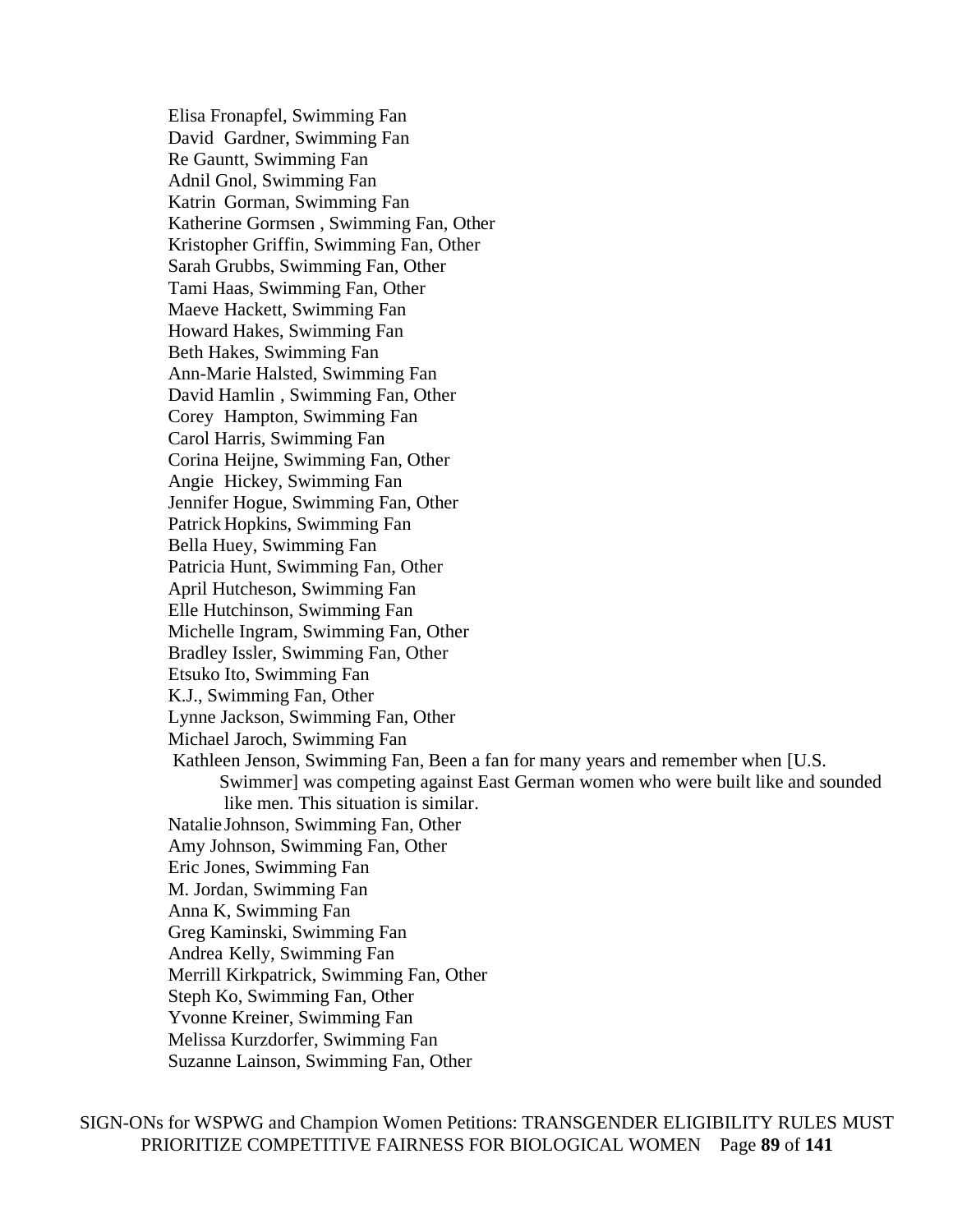Karin Langan, Swimming Fan, Other DeboraLanger, Swimming Fan, Other RebecaLarios, Swimming Fan, Masters Frank Lentz, Swimming Fan, Masters, Other WenjieLi, Swimming Fan Jay JayLowden, Swimming Fan, Other Christopher Lowder, Swimming Fan Susie M, Swimming Fan, Other Marcela Mahaffey, Swimming Fan, Other Jen Mahany, Swimming Fan, Other Jennifer Mahoney, Swimming Fan Mark Maltsberger, Swimming Fan Brian Martin, Swimming Fan Carrie Marvill, Swimming Fan, Other Gwen Mason, Swimming Fan Bradley Mathews, Swimming Fan Maureen McDaid, Swimming Fan Perrie McKeown, Swimming Fan Jane Meagher, Swimming Fan Gabe Melvin, Swimming Fan ShelleyMeyer, Swimming Fan Jesse Meza, Swimming Fan Ashley Miles, Swimming Fan Susan Miller, Swimming Fan Ron Miller, Swimming Fan Angie Miller, Swimming Fan, Other James Molinarfi, Swimming Fan Kassandra Mora, Swimming Fan Emma Morgan, Swimming Fan Dorothy Myers, Swimming Fan Alexandria Newton, Swimming Fan Steve Nielander, Swimming Fan Tara Norman, Swimming Fan Diane Noto, Swimming Fan Stephanie OBrien, Swimming Fan David Oley, Swimming Fan Margaret Ott, Swimming Fan ValerieParker, Swimming Fan Lorinda Parkes, Bourn Swimming Fan Ashley Pesek, Swimming Fan Lawrence Petersen, Swimming Fan John Pipkins, Swimming Fan William Plowman, Swimming Fan Janet Post, Swimming Fan Lisa Powe, Swimming Fan

SIGN-ONs for WSPWG and Champion Women Petitions: TRANSGENDER ELIGIBILITY RULES MUST PRIORITIZE COMPETITIVE FAIRNESS FOR BIOLOGICAL WOMEN Page **90** of **141**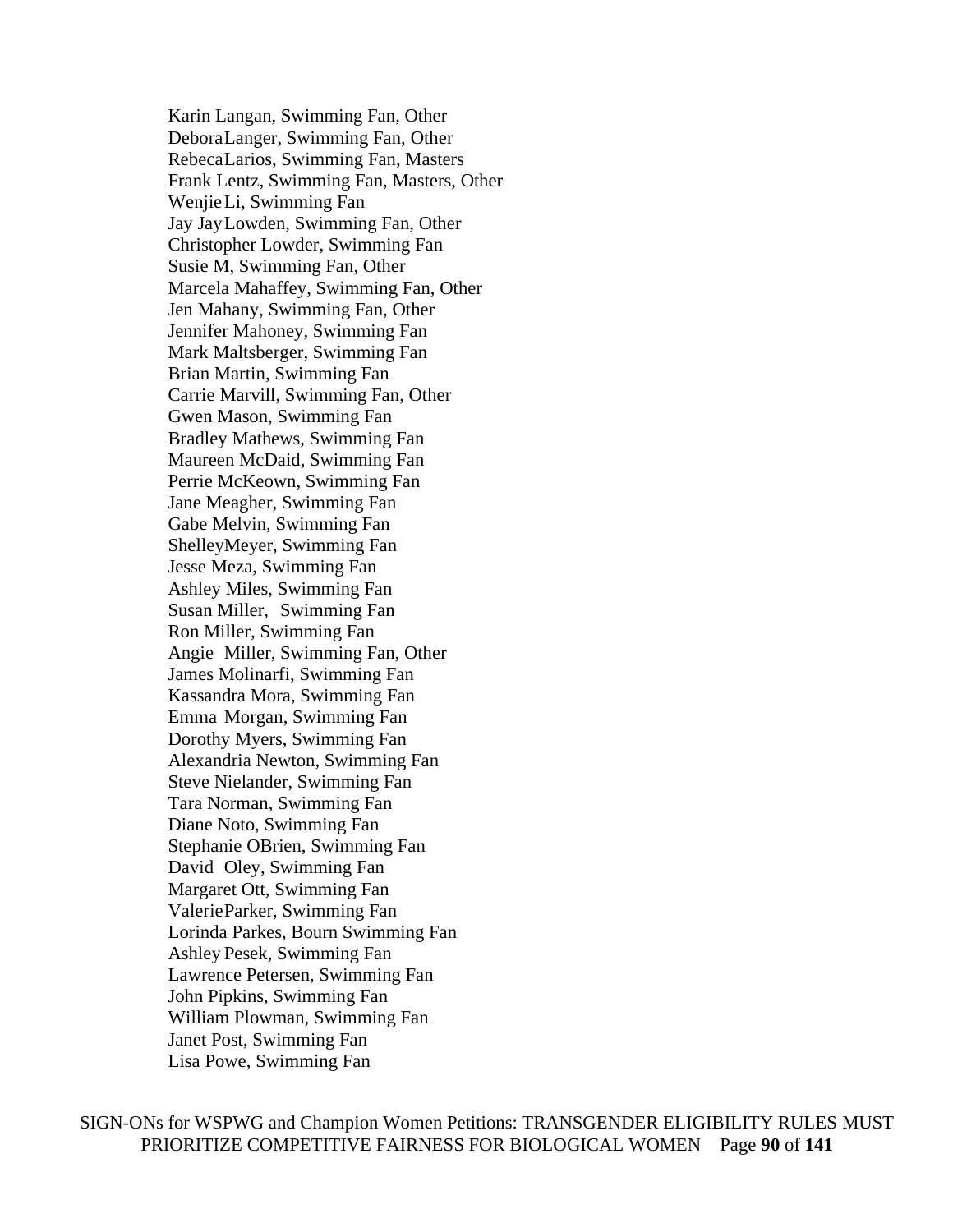Jerald Powell, Swimming Fan Heather Pyles, Swimming Fan Tracy Racine, Swimming Fan Shannon Rask, Swimming Fan, Other BrendaReynolds, Swimming Fan, Other Heather Rietz, Swimming Fan, Masters Michelle Riley, Swimming Fan, Other Justin Robinson, Swimming Fan, Other Patricia Robinson, Swimming Fan, Other Sandra Rousseau, Swimming Fan Cathy Rutella, Swimming Fan Mike Ryffel, Swimming Fan ClariceSaadi, Swimming Fan Mark Salaiz, Swimming Fan Peter Scola, Swimming Fan Joshua Scott, Swimming Fan KirstenSelberg, Swimming Fan Shannon Shepherd, Swimming Fan Bill Shumard, Swimming Fan Alison Simmons, Swimming Fan Robert Simpson, Swimming Fan Michael Sisson, Swimming Fan Joshua Slicker Swimming Fan Cindy Smith, Swimming Fan Drew Smith, Swimming Fan, Other Mark Smith, Swimming Fan, Other Rebecca Snyder, Swimming Fan, Other Sheila Srere, Swimming Fan Deanna St.Croix, Swimming Fan Tanya Stearns, Swimming Fan Savannah Steese, Swimming Fan KendraSteinbring, Swimming Fan Lyndsay Stewart, Swimming Fan Constance Sugarman, Swimming Fan Reagann Sumbera, Swimming Fan Gregory Tarone, Swimming Fan Priscila Teixeira, Swimming Fan Anna Telli,Swimming Fan Anna Tello Swimming Fan Lindsie Terveer, Swimming Fan Mona Thornton, Swimming Fan, Other Nancy Travis, Swimming Fan Sei Tsubota, Swimming Fan Amy, Turci Swimming Fan Laura Van Etten, Swimming Fan

SIGN-ONs for WSPWG and Champion Women Petitions: TRANSGENDER ELIGIBILITY RULES MUST PRIORITIZE COMPETITIVE FAIRNESS FOR BIOLOGICAL WOMEN Page **91** of **141**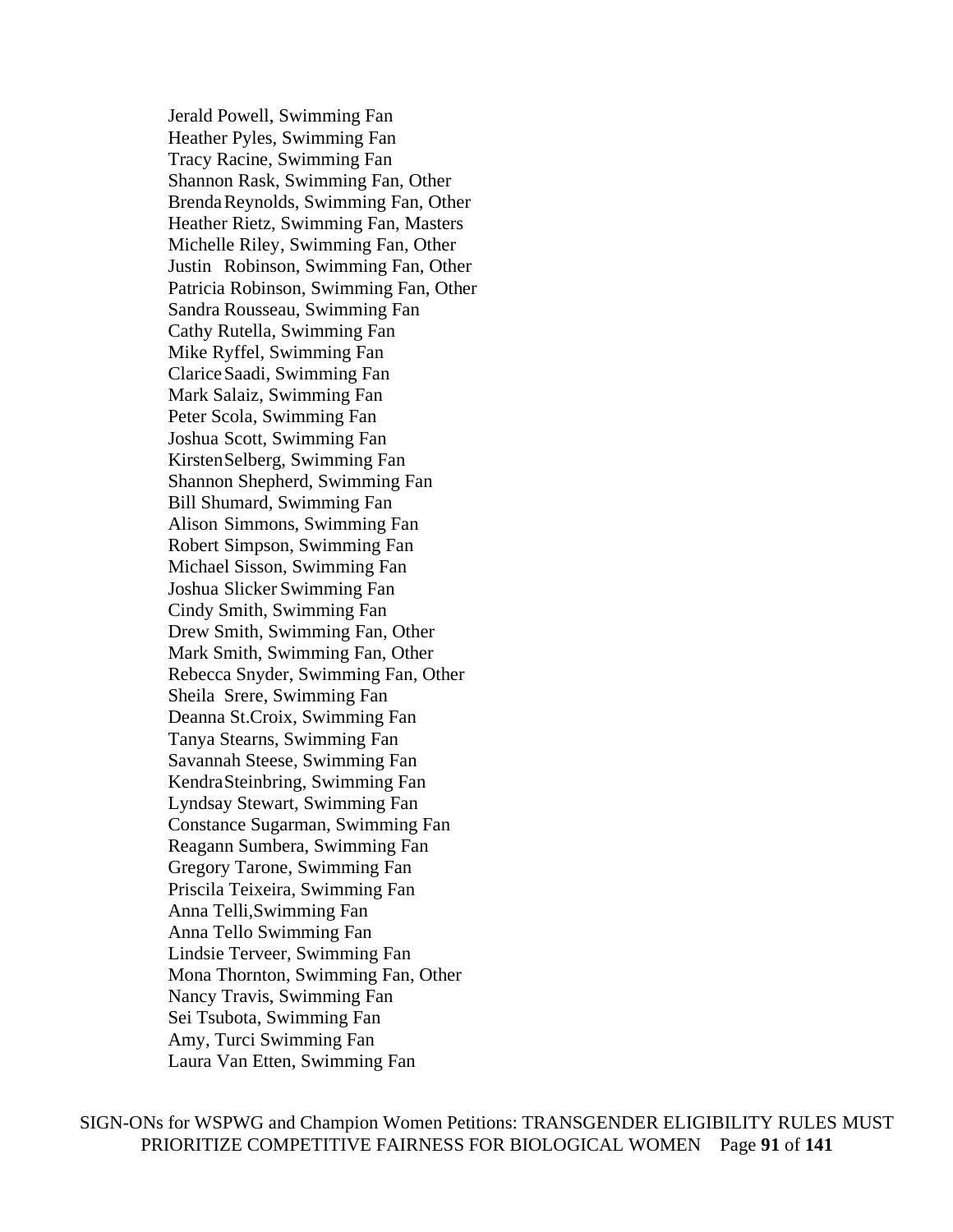Nata Vil, Swimming Fan Sonja Vital, Swimming Fan Kay Wade, Swimming Fan, Other Morgan Waggoner, Swimming Fan Madison Walker, Swimming Fan Nancy WalkerSwimming Fan Terri Walters, Swimming Fan, Other Fallon Ward, Swimming Fan Brock Warwick, Swimming Fan, Other Joseph Webb, Swimming Fan Stephen Webb, Swimming Fan Katherine Welch, Swimming Fan, Other Nick Weltz, Swimming Fan Constance West, Swimming Fan Michael West, Swimming Fan Danielle Whitaker, Swimming Fan Agnieszka Williams, Swimming Fan Jacquie Wilson, Swimming Fan, Other Margaret Wilson, Swimming Fan Brittany Wolcott, Swimming Fan ConnieWooley, Swimming Fan, Other Esther Xu, Swimming Fan Wenjiang Zeng, Swimming Fan, Masters, Other

#### **46 Officials and Coaches Signed the CW Petition:**

John Barnes, Coach Chris Beaudry, Athlete Bruce Brockschmidt, Coach Allison Brol, Coach, Other David Brown, Official Kenneth Browning, Official Kelly Call, Coach, Swimming Fan, Other Frank Campbell, Official, Other Rebecca Carlson, Coach Alistair Casey, Coach, Administrator Sue Chen, Coach Diana Crump, Coach, Swimming Fan Payton Dowd, Coach, Other David Dumond, Administrator, Swimming Fan Don Heidary, Coach Trecy Hurst, Coach

SIGN-ONs for WSPWG and Champion Women Petitions: TRANSGENDER ELIGIBILITY RULES MUST PRIORITIZE COMPETITIVE FAIRNESS FOR BIOLOGICAL WOMEN Page **92** of **141**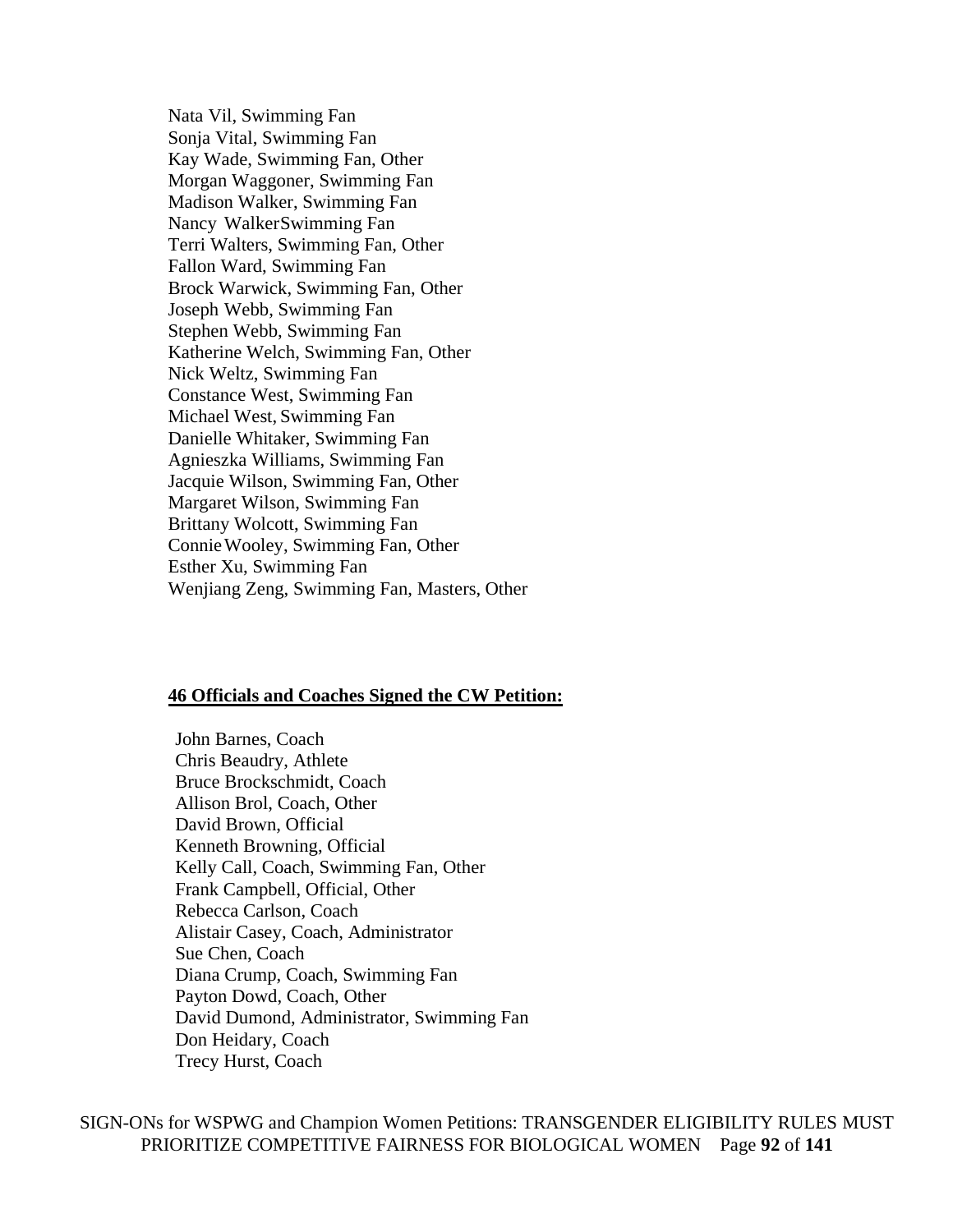Joanne Gemmer, Coach, Swimming Fan , Other Trey Jackson, Coach, Official Leslie Jordan, Coach, Masters Marie Kissinger, Official, Other Mike Koleber Coach, Swimming Fan Melissa Kubik, Coach Robert LaBarre, Coach Kimberly Lannon, Coach, Former member of Women's US Junior Elite gymnastics team and current sport psychology consultant to elite Olympic and professional athletes Dusty Lindblad, Coach, Other Baker Mary, Coach Bruce Matus, Coach, Swimming Fan Erin Meise, Coach, Masters Keith Moore, Coach Connor Muncie, Coach Michael Murphy, Coach Matt Nuet, Official Raymond Ortner, Official, Masters Jay Palenapa Official Atsuko Perkins, Coach Hector Posadas,Official, Other Mark Roberts, Coach, Official Jennifer Schmitz, Coach Alexandra Sherman, Coach Keri Stewart, Coach, Swimming Fan, Other Olga Stringer, Official, Other John Tiernan, Coach, Other Jimmy Tierney, Coach, Other Frank Wolfsheimer, Official Raymond Woods, Coach Charles Yang, Official

# **159 Others Signed the CW Petition:**

Troy Adams Harrison Andrews Jennifer Ashburn Beth Banks Ronda Barker Allen Baumgarten, Martial Arts Laura Batlle Jill Beach Katrina Bell Alessandra Bellucci Randall Bender Chris Berge

SIGN-ONs for WSPWG and Champion Women Petitions: TRANSGENDER ELIGIBILITY RULES MUST PRIORITIZE COMPETITIVE FAIRNESS FOR BIOLOGICAL WOMEN Page **93** of **141**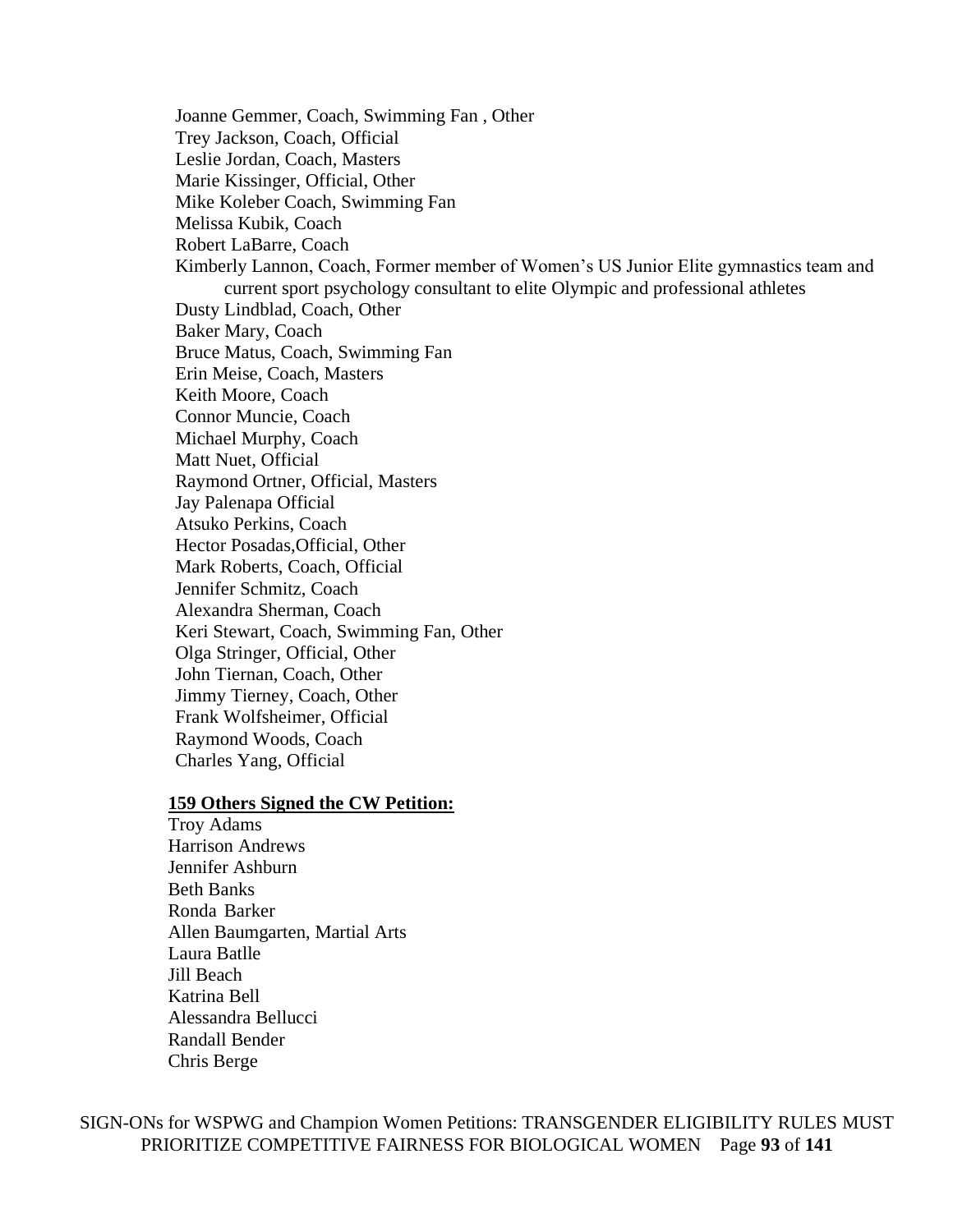Mark Betty Dana Beret Catherine Bernard Lily Blankenship Adam Blessing Donna Bridwell Laurence Borden Sam Borsh Roger Boucher Catherine Brust Susan Blue Nora Blow C Budd Andrea Cassidy Irene Chan Rebecca Chappelle Teresa Chauvin Branden Clark Julie Clements, Michelle Collins Louis Conte Clay Cooper Andrew Coppard Stig Cornelius Cynthia Cravens Sean Crom Judeth Crom Zanne D'Aglio Hyun Dandolph JoDee Donkers Jonathan Dowling Rich Dunaway Kiersten Ellis Emily Escobedo Veronica J Esparza Kim Fairley Polina Fenik Margaret Farr Alejandro Felix Roberto Fernandez Janice Fuchs Bellami Fukada Aibhlin Gibbs Claire Gibbs Coy Gillenwater

SIGN-ONs for WSPWG and Champion Women Petitions: TRANSGENDER ELIGIBILITY RULES MUST PRIORITIZE COMPETITIVE FAIRNESS FOR BIOLOGICAL WOMEN Page **94** of **141**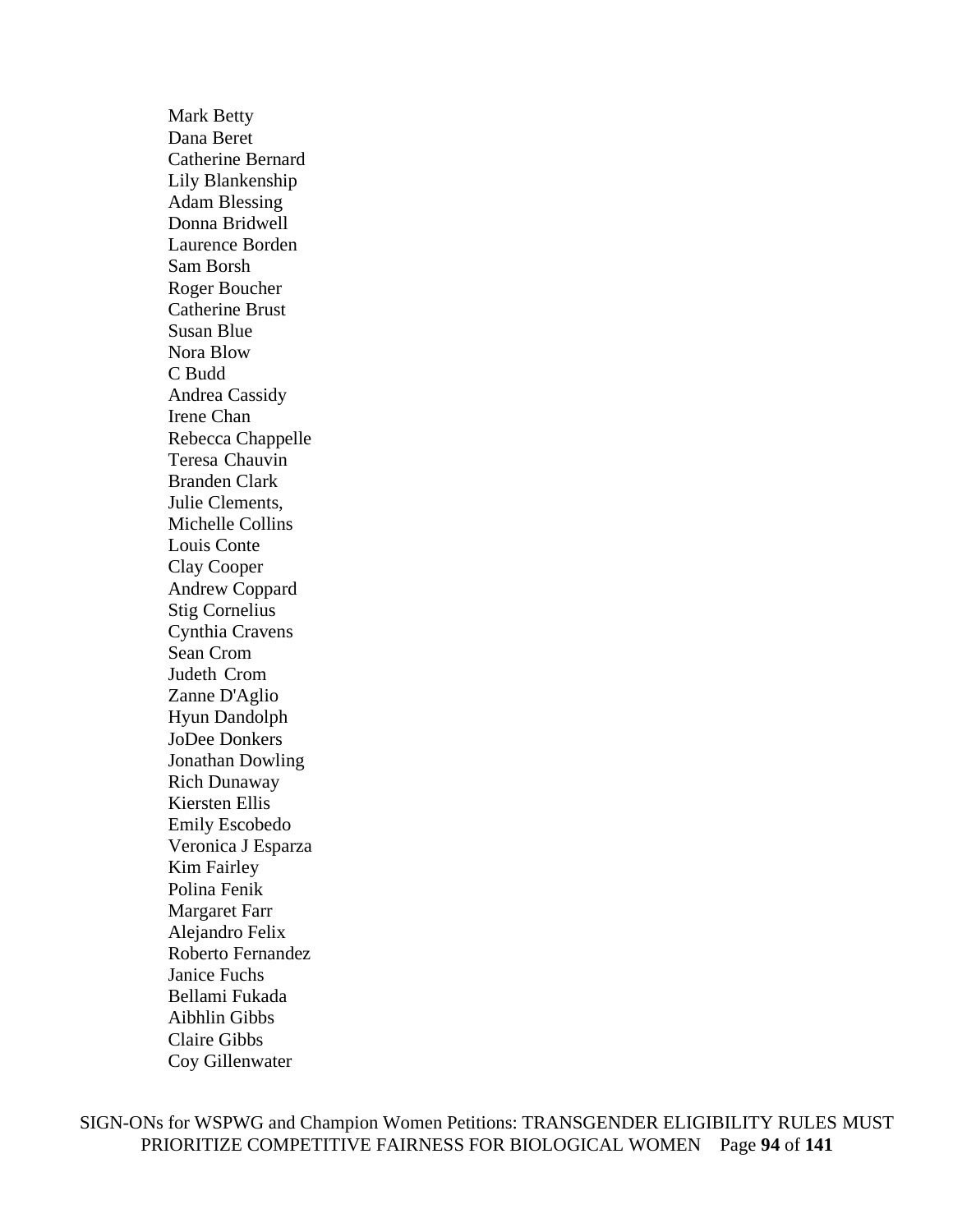LouEllen Gradney Amber Goodwin Jess Goegan Rachel Grimwade Chantelle Guttridge K. Hale, Taxpayer concerned about Title IX violations Susan Hall Sandra Hamilton C Hansen Jacquelyn Harvey Nurit Haspel Kachina Henry Nicole Heulitt David Hilbert II Michelle Hiscock Cwry Hitchings John Hoskins Jessica Huff Lisa A Hypnar Debra Isaacson Mary Jacobsmeyer Shelly Johnston, Women are not a Hormone Level Elizabeth Kaufman Barbara Kay Brady King Kristen Kinsman Cheryl Landauer Gary Leigh, Swimming Fan, Masters, Father of 5 children (3 daughters  $\&$  2 sons)  $\&$ 7 grandchildren (5 girls & 2 boys). Have been very active helping America for 50 yrs. Sabrina Lerche Beth Lofgren John Logar Cesar Lopez Shannon Lyle Gracie Lyons James Malone William Marshall Dante Maruca David Martinez Dennis Matthews Elizabeth McDowell Jill Meland Carla Menendez Shirley Merry J Milano

SIGN-ONs for WSPWG and Champion Women Petitions: TRANSGENDER ELIGIBILITY RULES MUST PRIORITIZE COMPETITIVE FAIRNESS FOR BIOLOGICAL WOMEN Page **95** of **141**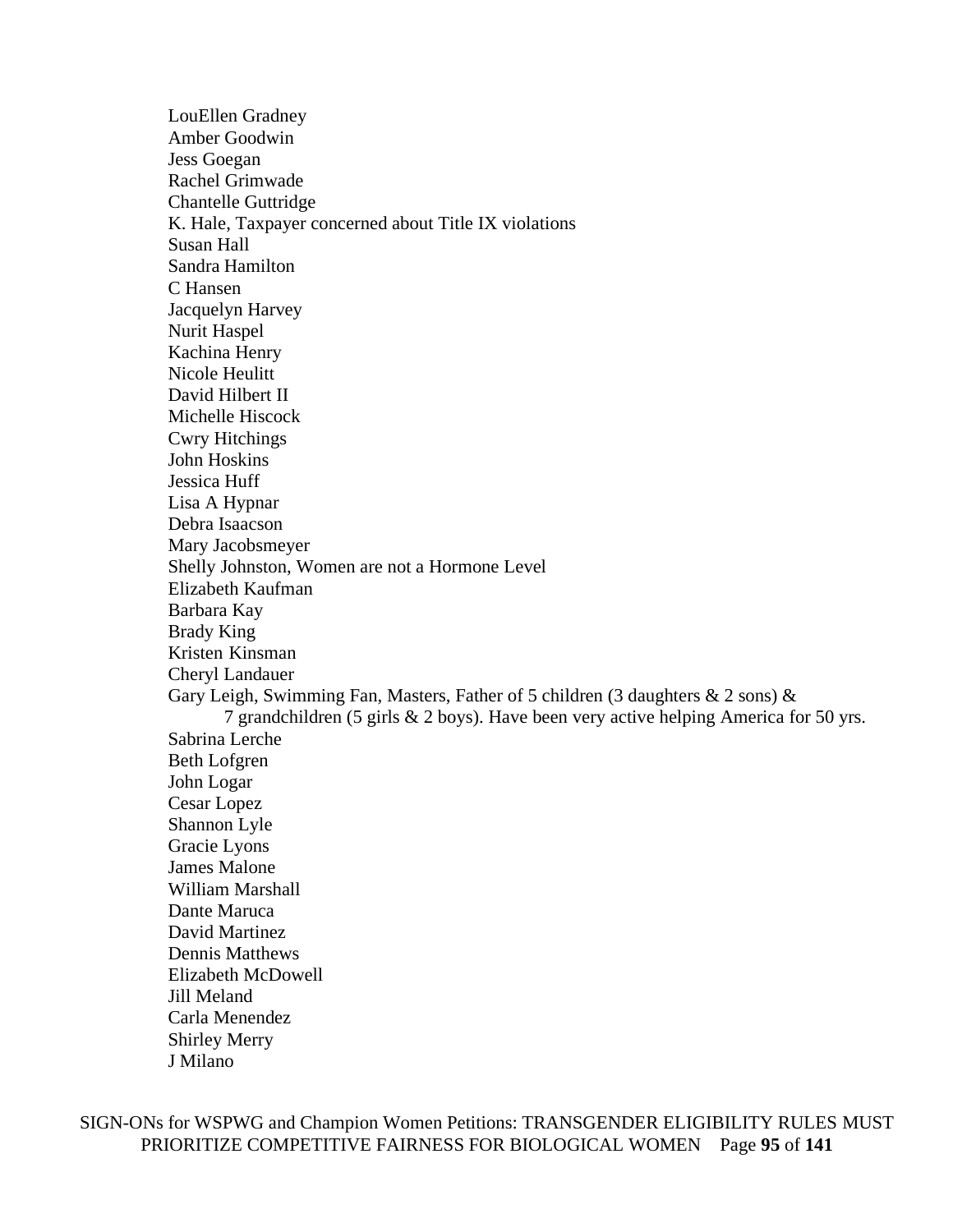Sandra Mills Rhonda Morford Virginia Murphree John Musgrove Jan Myers Michael Myers Kathryn Neel Gina Nevis Shanna Nottingham Najia Omer Justin Ortiz Misty Osmundsen Ann Paradise Nancy Pennington Monique Perez Lynsey Piccolo Nicole Pioselli Megan Prince Barbra Riley J Robbins George Rodgers William Russell Jonathan Sandoval Jonathan Sandoval Howard Saylor Anna Saylor Mary Serth Selina Shah Chris Shaun Jacqueline Silva John Skeats Dana Stanley Lauren Stempler Dawn Stom David Strasburg Rachel Stippick Mary Sullivan Kristina Surovik Marcia Sweet Carolyn Sygiel Joan Sy John Tangeman Kelley Tarricone Laura Tober Christopher Tremoglie

SIGN-ONs for WSPWG and Champion Women Petitions: TRANSGENDER ELIGIBILITY RULES MUST PRIORITIZE COMPETITIVE FAIRNESS FOR BIOLOGICAL WOMEN Page **96** of **141**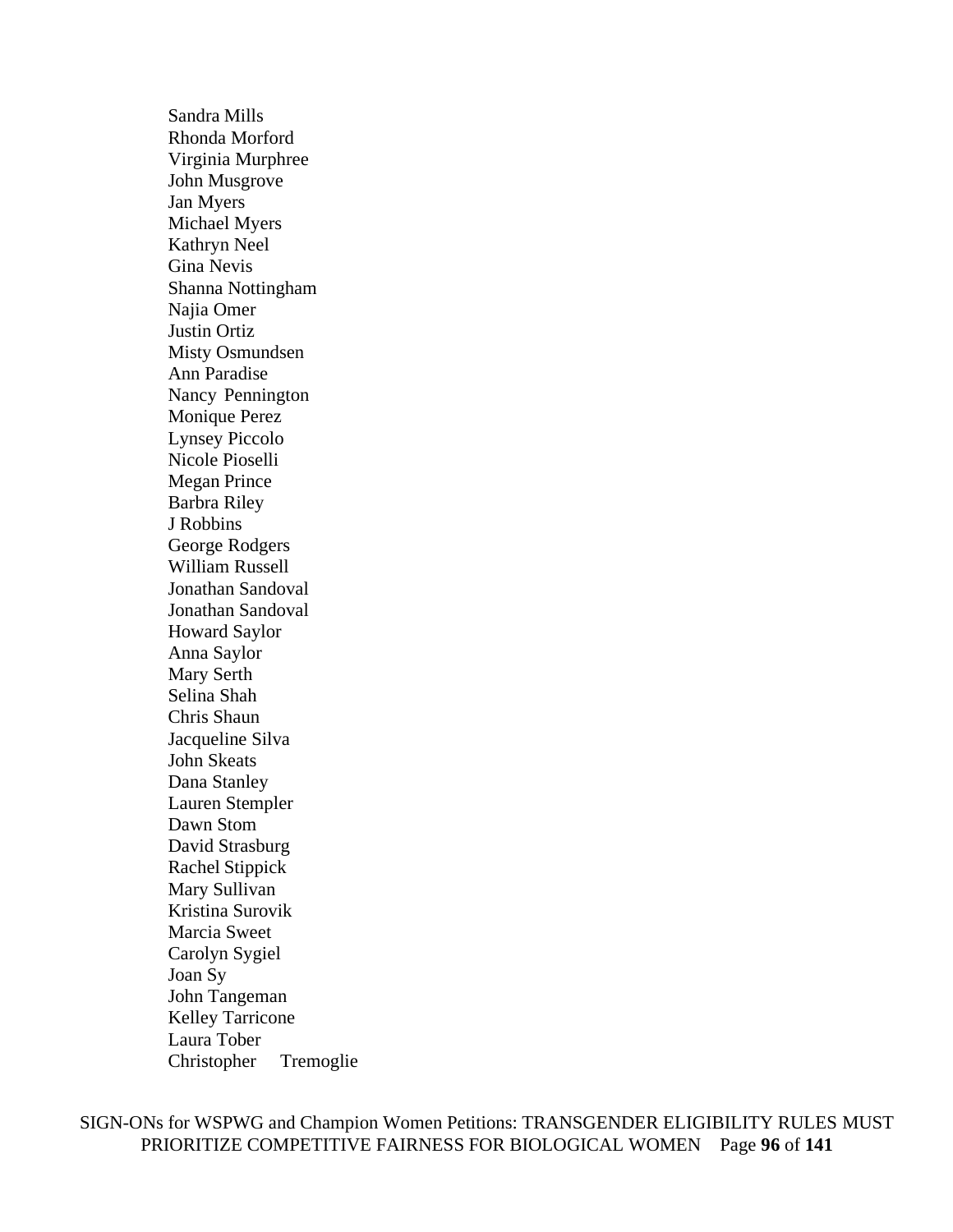Carmen Tripp Lins V. Robert Visco William Volckening Deborah Walker Jeremy Walker Andrew Walko John West David Whelchel Shelley Whisler Colleen Young Raul Zamora

# **Signatories to the Women's Sports Policy Working Group Petition**

## **1011 Competitive Athletes and Their Coaches:**

Richard Ader, College, Sport Leader

Nana Adom-Aboagye, Ph.D., Sport Management, Competitive High School, Recreational Lynn Alderton, Competitive Club, Recreational, Coach, Official, Administrator, Swimming Fan BobbieAlexander, Competitive High School, Recreational, Swimming Fan Mary Alexander, College Dawnette Alexander, Competitive High School, Recreational Elizabeth Alford, Competitive High School, Competitive Club, Official, Parent / Family Member of Swimmer, Swimming Fan Berit Aljand, College Richard Allen, Competitive High School Doug Allen, College, Competitive High School Amanda Allen, College Thomas Amos, College, Competitive High School, Competitive Club Brandon Anderson, Competitive High School, Recreational, Coach, Parent / Family Member of Swimmer Suzanne Anderson, College Anthony Anderson College, Competitive High School, Competitive Club Wendy Ando, Competitive High School, Recreational, Parent / Family Member of Swimmer Cay Andres, College, Competitive High School, Competitive Club, Coach, Swimming Fan, **Masters** Heather Andrews, College, Competitive High School Santiago Aranda, College, Competitive High School, Competitive Club, Recreational Katherine Arris-Wilson, College Kerry Ashton-Shaw, Competitive Club, Recreational, Coach, Administrator, Swimming Fan, **Masters** Jami Aston, College, Competitive High School, Competitive Club Tiffany Aukema, Competitive High School, Competitive Club, Recreational Rebecca Auld, College, Competitive High School, Competitive Club, Parent / Family Member of

SIGN-ONs for WSPWG and Champion Women Petitions: TRANSGENDER ELIGIBILITY RULES MUST PRIORITIZE COMPETITIVE FAIRNESS FOR BIOLOGICAL WOMEN Page **97** of **141**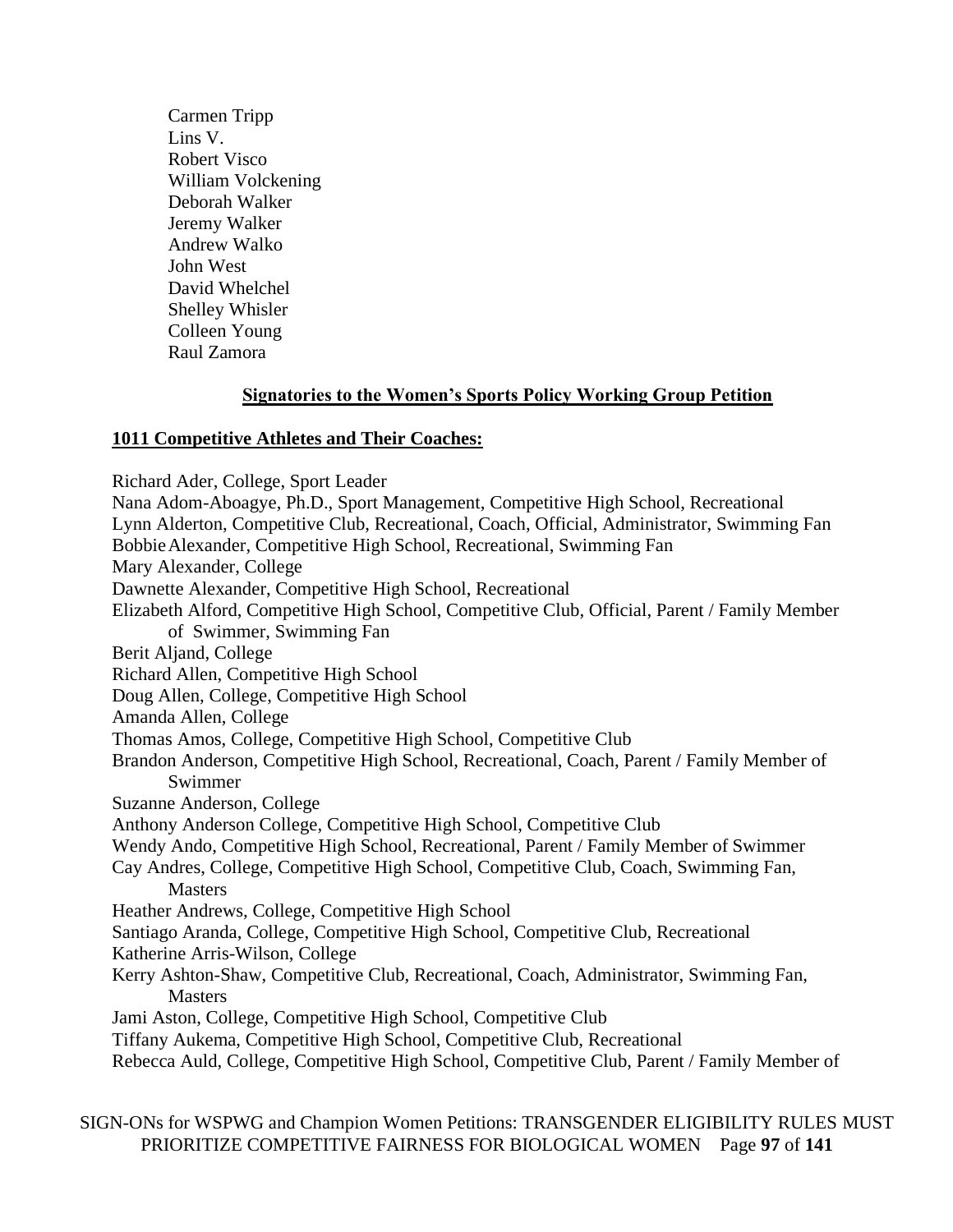Swimmer, Swimming Fan Laurie Ayoob, College, Competitive High School, Competitive Club, Parent / Family Member of Swimmer, Masters, Swim instructor Julie Bachman, College Charlotte Bailey, Competitive High School Margaret Bailey, College, Competitive High School, Competitive Club, Recreational Meisha Baird, Competitive High School, Competitive Club, Recreational, Swimming Fan, **Masters** Brian Baker, College, Competitive High School, Competitive Club, Recreational Robert Ball, College Lauren Balling, College, Competitive High School, Competitive Club, Swimming Fan Steven Balson, Competitive High School AngelaBancroft, College, Competitive High School, Recreational Jen Banford, College, Competitive High School, Competitive Club Holden Bank, College, Competitive High School, Competitive Club, Recreational, Coach, Official, Parent / Family Member of Swimmer, Swimming Fan, Masters Colleen Barczyk, College Geoff Barkley, College, Competitive Club, Coach Helen Barnes, Competitive High School, Recreational, Swimming Fan Carrie Barnes, College Laura Barnes, College, Competitive High School, Competitive Club, Recreational, Swimming Fan Shellia Barnes, Competitive High School, Recreational Andy Barnett, College Sheryl Barnicoat Jones, College, Competitive High School, Competitive Club, Parent / Family Member of Swimmer, Swimming Fan Madalynne Baron, College Tara Baroody, College, Competitive High School, Competitive Club, Recreational, Coach, Parent / Family Member of Swimmer, Swimming Fan Todd Barry, College, Competitive High School, Competitive Club, Coach, Parent / Family Member of Swimmer, Swimming Fan, Masters Sallie Bartkowiak, Competitive Club Marie Bartlett, Competitive High School, Coach, Parent / Family Member of Swimmer, Swimming Fan Tom Barton, College, Competitive High School, Competitive Club, Recreational Robin Barton, College Jennifer Baskind, Competitive High School, Competitive Club, Recreational, Official, Other Anne Baum, College, Competitive High School, Recreational Steve Baxter, College, Competitive High School, Competitive Club David Bayliss, Competitive High School, Competitive Club, Professional duathlete William Beason, Competitive High School, Competitive Club, Recreational, Coach, AAU Junior Olympics Karen Becker, College, Competitive High School, Competitive Club, Recreational, Other Miriam Bednarik, College Monica Bendele, College, Competitive High School, Competitive Club, Recreational

SIGN-ONs for WSPWG and Champion Women Petitions: TRANSGENDER ELIGIBILITY RULES MUST PRIORITIZE COMPETITIVE FAIRNESS FOR BIOLOGICAL WOMEN Page **98** of **141**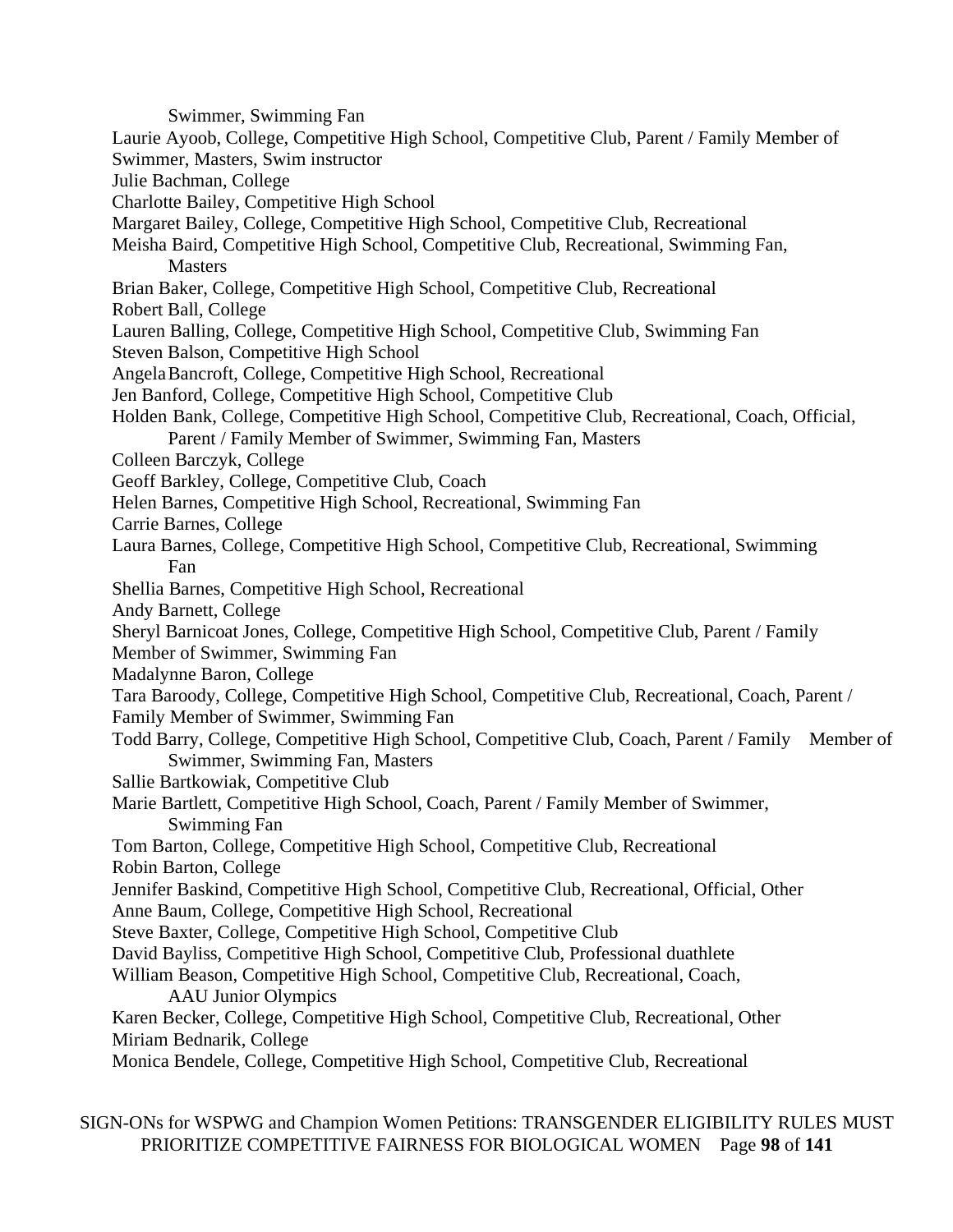Marian Benjamin, Competitive High School, Recreational Joan Bennett, Competitive High School, Competitive Club, Recreational Tiffany Bennett, Competitive High School, Recreational, Swimming Fan Sharon Berg, College, Competitive High School, Competitive Club, Masters Joshua Bieszad, College, Recreational Stephanie Bisca, Competitive High School, Competitive Club, Recreational, Coach Steve Bishop, Competitive High School, Competitive Club, Recreational, Parent / Family Member of Swimmer, Swimming Fan Steve Bishop, Competitive High School, Competitive Club, Recreational, Parent / Family Member of Swimmer, Swimming Fan Michelle Bishop, Competitive Club, Coach, Retired professional MMA fighter Boyd Black, Competitive High School, Competitive Club, Recreational Lisa Blackwell, Competitive Club Vendale Blake, Competitive High School LeanneBlake, Competitive High School, Recreational, Swimming Fan Amanda Blake, College Lloyd Blevins, Competitive High School Karen Blocker, College Colleen Bolsn, Competitive Club Elizabeth Boston, Competitive Club Nancy Boudreau, College, Club track and field before title IX Julie Boulet, College, Competitive High School, Competitive Club, Parent / Family Member of Swimmer Barbara Boutelle, College, Competitive High School, Competitive Club Elaine Bowen, Competitive Club, Recreational, Parent / Family Member of Swimmer, Swimming Fan, Masters Jennifer Boyle, Competitive Club Stephanie Boyle, College Zoya Bozhko, Competitive High School ShelleyBradbury, Competitive High School, Competitive Club, Recreational Meagan Bradley, College, Competitive High School, Competitive Club Adriana Brady, Competitive High School; My family moved from Brazil so I could swim and prepare for the 1980 Olympics. Anne Marie Brandon, Competitive Club, Recreational Kathy Brandt, College, Competitive High School, Competitive Club, Recreational Jana Brantlova, Competitive Club Chris Breedy, College, Competitive High School, Competitive Club, Recreational, Coach, Administrator, Parent / Family Member of Swimmer, Swimming Fan, Masters Steven Breiter, College, Competitive High School, Competitive Club, Recreational Bill Bretschneider, College Katie Bridwell, Competitive High School, Competitive Club Milton Briggs, College, Competitive High School, Recreational, Coach William Brisebois, Competitive High School, Competitive Club, Recreational Sarah Brogan, Competitive Club, Recreational, Swimming Fan Lucy Brown, College

SIGN-ONs for WSPWG and Champion Women Petitions: TRANSGENDER ELIGIBILITY RULES MUST PRIORITIZE COMPETITIVE FAIRNESS FOR BIOLOGICAL WOMEN Page **99** of **141**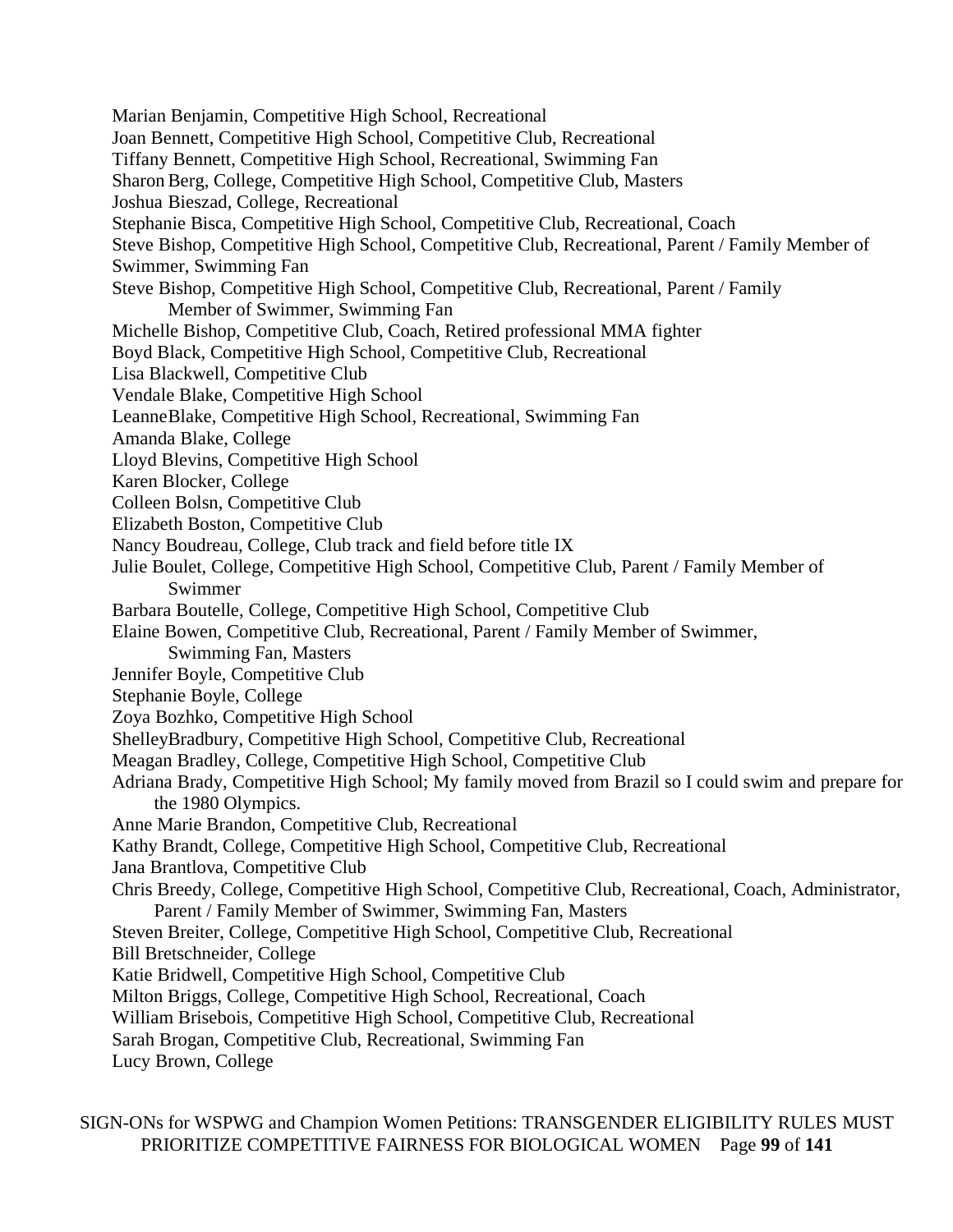- Kathy Brown, Competitive High School
- Edward Brown, College
- Kenneth Browning, Competitive High School, Official
- Stephanie Bruzgul, College, Competitive High School, Competitive Club, Parent / Family Member of Swimmer, Swimming Fan
- Bebe Bryans, College
- Ann Theresa Bucao, Competitive High School
- Iris Buerkle, Competitive High School, Recreational
- KirstenBuker College
- Robert Bunner, Competitive High School, Competitive Club, Recreational, Other
- Karen Burk, College, Competitive High School, Recreational
- Patrick Bush, College, Competitive High School, Competitive Club, Recreational
- Sarah Butcher, College, Competitive High School, Competitive Club, Recreational
- Michael Caballero, Competitive High School, Competitive Club, Recreational
- Rob Caiger, Competitive Club, Recreational, Parent / Family Member of Swimmer, Swimming Fan
- Elle Caldow, College
- Henry Callard, Competitive High School, Competitive Club, Recreational, Official, Parent / Family Member of Swimmer
- Christine Den Herder Calyore, College, Competitive High School, Competitive Club
- Ewan Campbell, College, Competitive High School, Competitive Club, Recreational, Parent / Family Member of Swimmer, Swimming Fan
- Steve Campbell, College, Competitive High School, Recreational, Parent / Family Member of Swimmer Summer Campbell, College, Competitive High School, Competitive Club
- Gretchen Cann, College
- Jeanne Caporale-Clark, College, Competitive High School, Masters
- David Caretto, Competitive High School, Competitive Club
- Katherine Carey, College, Competitive High School, Competitive Club, Swimming Fan
- Phillip Carey, College, Competitive High School, Recreational, Coach, Swimming Fan
- Joe Caridi, Competitive High School, Competitive Club, Recreational
- ShelleyCarlisle, College, Competitive High School, Competitive Club
- Mark Carlson, Competitive High School
- Laurie Carlson, College, Competitive High School, Competitive Club, Recreational
- Lara Carlson, College, Competitive High School, Recreational, Other
- Katie Carmichael, Competitive Club, Recreational
- April Carnahan, Competitive High School, Competitive Club
- Charmaine Carnes, Competitive Club, Sports advocate
- Kathy Carpenter, College, Competitive High School, Competitive Club, Coach
- LeAnn Carr, Competitive Club
- Sara Carroll, College
- Mary Ann Carruth, Competitive High School
- Simona Casella, Competitive Club
- Andrea Cassidy, College
- Maureen Casteel, Competitive High School, Competitive Club
- Brian Castleton, Competitive High School, Competitive Club, Recreational

SIGN-ONs for WSPWG and Champion Women Petitions: TRANSGENDER ELIGIBILITY RULES MUST PRIORITIZE COMPETITIVE FAIRNESS FOR BIOLOGICAL WOMEN Page **100** of **141**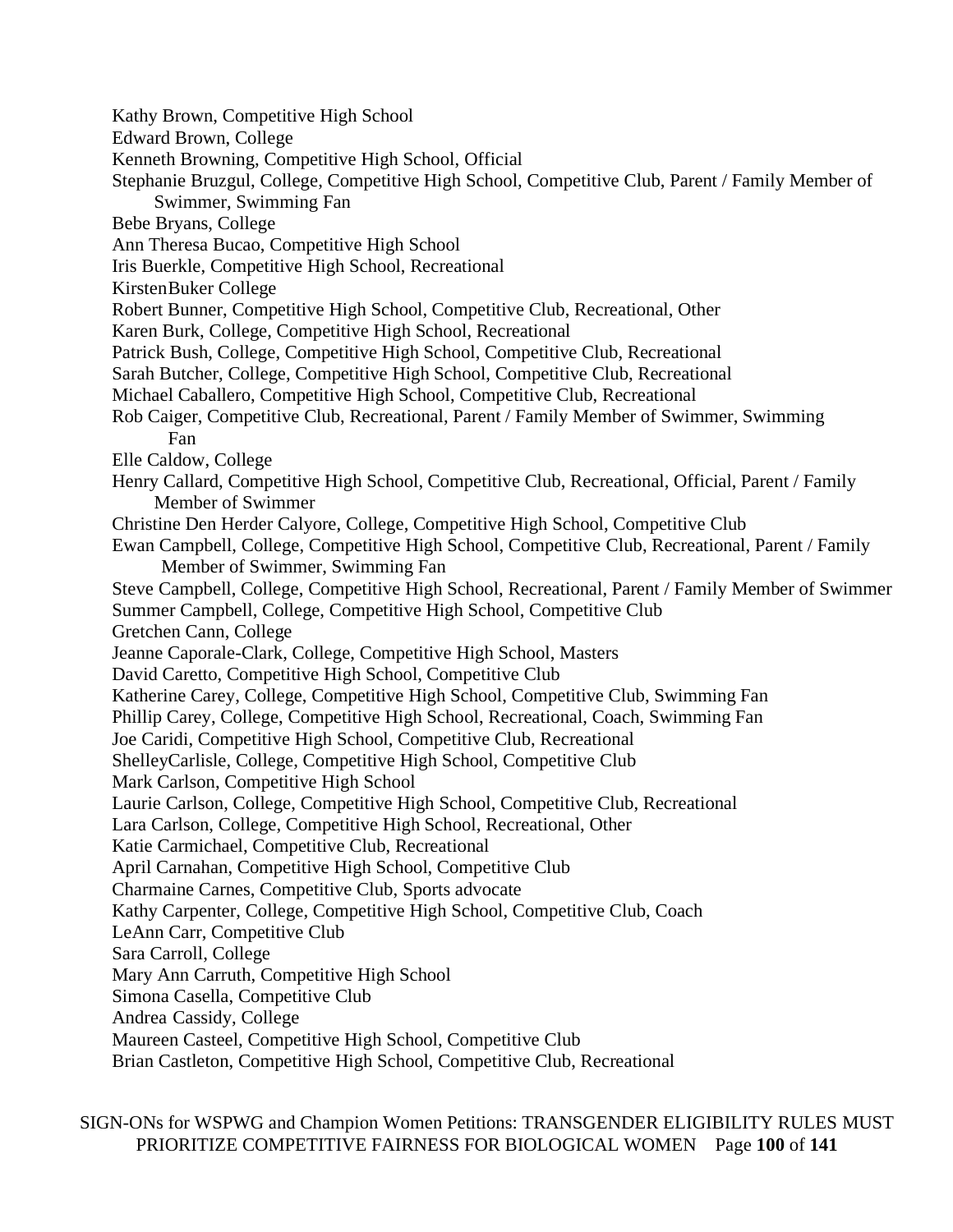Joeylynne Caterinichio, College, Competitive High School, Competitive Club, Recreational, Coach, Official, Administrator, Parent / Family Member of Swimmer Marie Cattie, Competitive High School, USMS Sara Cavendish, College, Competitive High School, Competitive Club, Recreational Maxime Cearns-Desgagné, Competitive High School Laurie Chahbbandouor, Competitive High School, Competitive Club, Recreational, Parent / Family Member of Swimmer, Swimming Fan Gwen Chamberlin, Competitive Club Shelia Chance, Competitive High School Richard Chandler, Competitive High School Ashleigh Chandler, College, Competitive High School, Competitive Club, Recreational, Parent / Family Member of Swimmer, Swimming Fan Tracy Chaney, College Paola Chappell, Coach Walt Chiles, Competitive High School Melissa Chiles, College, Competitive High School, Competitive Club Peter Christensen, Competitive High School, Recreational William Christman, Competitive High School Marie Christopherson, Competitive High School, Middle School Ashleigh Chandler, College, Competitive High School, Competitive Club Tracy Churdar, Competitive Club James Cirincione, Competitive High School, Recreational, Coach, I am the chair of the International Powerlifting Federation's Anti-Doping Hearing Panel Maryanne Clare, College, Recreational, Swimming Fan Tracey Clark, College, Competitive High School, Coach, Administrator Chrissy Clark, Competitive High School, Parent / Family Member of Swimmer Catherine Clark, College, Other Dorothy Clay, College Carol Clay, College Andrea Clitheroe, Competitive Club Marshall Coan, Competitive High School, Competitive Club, Recreational Tammy Collier, College, Competitive High School, Competitive Club, Official, Parent / Family Member of Swimmer Marianne Collins, Competitive Club, Recreational, Swimming Fan AudreyConley, Competitive High School, Competitive Club Kathy Smith Connor, College, Competitive High School, Competitive Club Annmarie Conradi, Competitive High School, Recreational, Swimming Fan Meredith Conroy, College Alice Convey, Competitive High School, Recreational, Coach, Parent / Family Member of Swimmer, Swimming Fan Molly Coomber, Competitive High School, Competitive Club, Recreational Amy Cooper, Competitive High School, Recreational, Parent / Family Member of Swimmer, Swimming Fan Andrew Cooper, College, Competitive High School Shannon Corbeau, College, Competitive High School, Competitive Club

SIGN-ONs for WSPWG and Champion Women Petitions: TRANSGENDER ELIGIBILITY RULES MUST PRIORITIZE COMPETITIVE FAIRNESS FOR BIOLOGICAL WOMEN Page **101** of **141**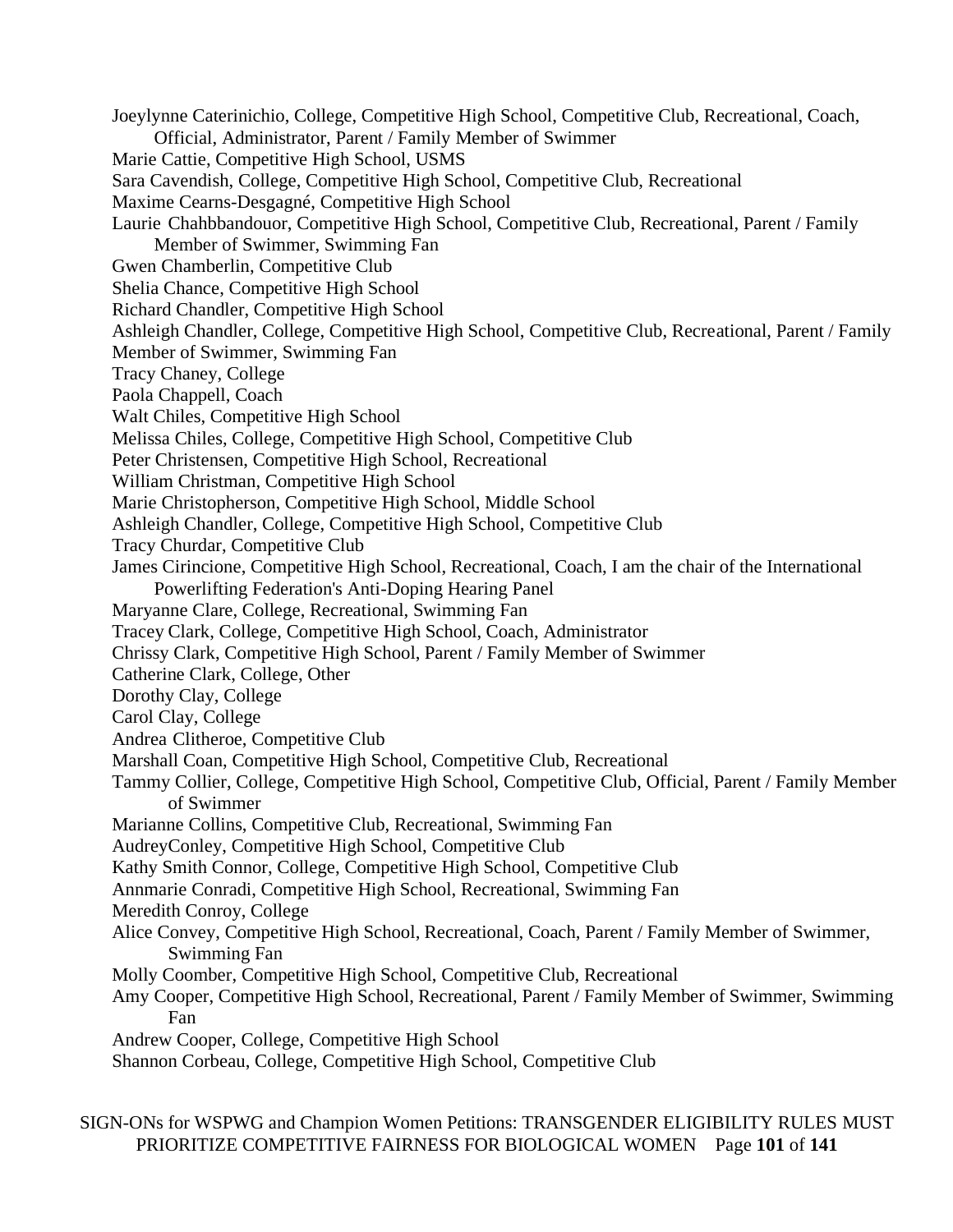College, Competitive High School, Competitive Club Anthony Corbisiero, College Jaime Cottle, College, Competitive High School, Competitive Club, Recreational, Other Stephanie Couch, College, Competitive High School, Competitive Club, Recreational Staci Cox, Competitive High School, Recreational, Administrator, Swimming Fan Laura Cox, College, Competitive High School Thomas Coxson, Competitive High School, Competitive Club, Recreational, Coach, Administrator, Parent / Family Member of Swimmer, Swimming Fan Eileen Craffey, Competitive Club AllisonCraig, Competitive High School, Recreational Andrew Cressman, Competitive Club Stacey Crosby, College, Competitive High School, Competitive Club, Recreational Ruth Crowe, College Katherine Crowley, College, Competitive High School, Recreational Jennifer Crozier, College, Competitive High School, Competitive Club, Division I NCAA All-American Sean Curry, College, Competitive High School Jason Curtis, Competitive High School, Competitive Club, Recreational Monica Dalton, Competitive Club, Recreational Sarah Daly, College Lucas Danko, College Francesco D'Arrigo, College, Competitive High School, Competitive Club Jennifer Davidson, College William Davis, Coach, Swimming Fan, Masters Jihan Davis Minson, College, Competitive High School, Competitive Club Matthew Dawson, College, Competitive High School, Recreational, Coach, Official NadineDay, College, Competitive High School, Competitive Club, Swim Coach, Swim Parent Lori Deacon, College, Competitive High School, Competitive Club, Recreational, Coach, Parent / Family Member of Swimmer, Swimming Fan, Masters Jaime Dean, Competitive High School Amy DeAngelis, Competitive Club Nicole DeBoom, College, Professional Deborah Deborah Bradley, Competitive High School Patricia Decker, College, Competitive High School, Competitive Club, Masters Swimming Jessica Defiesta, College Ken Delbo, Competitive High School, Other Gabrielle DeLoof, College, Professional swimmer Jackie DeLo, College, Competitive High School Susan DeMere, College, Competitive High School, Competitive Club, Masters Swimming Nichola Demery, Competitive High School Kelly Denton, College Jeff Devlin, Competitive High School, Competitive Club, Recreational, Professional Nancy Diamond, Competitive Club, Recreational Chavdar Dochev, Competitive Club, Recreational, Swimming Fan Stephen Doerr, Competitive High School, Recreational, Swimming Fan

SIGN-ONs for WSPWG and Champion Women Petitions: TRANSGENDER ELIGIBILITY RULES MUST PRIORITIZE COMPETITIVE FAIRNESS FOR BIOLOGICAL WOMEN Page **102** of **141**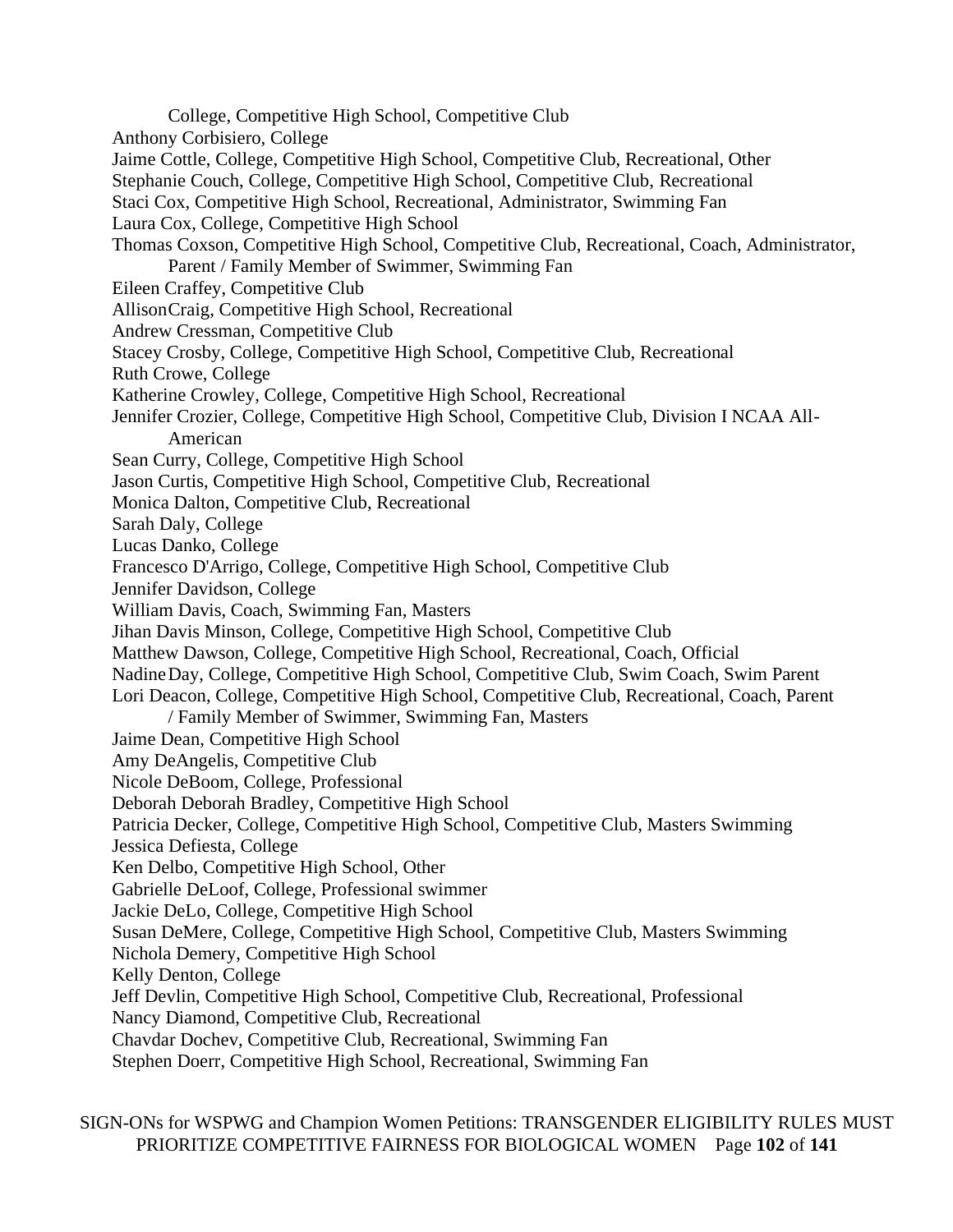- KristenDoherty, Competitive High School, Recreational
- Art Donahoe, College, Coach, Official, Masters
- NatalieDonnelley, College
- Jennifer Doris, Competitive High School, Recreational
- Cory Doubek, College, Competitive High School, Competitive Club, Recreational, Coach, Official, Parent / Family Member of Swimmer
- Stephen Dougherty, College
- Barbara Doughty, Competitive High School, Recreational, Parent / Family Member of Swimmer, Swimming Fan
- Veda Doughty, College, Competitive High School, Parent / Family Member of Swimmer, Swimming Fan
- Patrick Doyle, Competitive Club, Recreational, Parent / Family Member of Swimmer
- Dana Doyon, Competitive High School, Recreational, Coach
- Sandy Drake, College, Competitive High School, Competitive Club, Other
- GwennDrapeau, College, Competitive High School, Competitive Club, Recreational, Swimming Fan
- Lanier Drew, College, Competitive High School, Competitive Club
- Lily Drons, Competitive High School, Competitive Club
- Ann Drury-Thompson College, Competitive High School, Parent / Family Member of Swimmer, Swimming Fan
- Amy Dugger, Competitive Club
- Richard Dunford, Competitive High School, Recreational, Coach
- Gary Dunham, Competitive High School, Competitive Club, Recreational
- Patrick Dunne, College, Competitive High School, Competitive Club, Recreational
- ValerieDuran, Competitive High School
- Diane Durbin, College
- Sarah Duttera, College, Competitive High School, Competitive Club
- Mary Duval, College, Air Force Sports
- Nicole Dyer, Competitive High School, Recreational
- Jessica Earnest, College, Competitive High School
- Lisa Ebeling, College
- Anne Eckerman, Competitive High School, Competitive Club, Coach, Official, Parent / Family Member of Swimmer, Masters
- Jeanette Edmiston, College, Competitive High School, Competitive Club, Recreational, Official, Administrator, Parent / Family Member of Swimmer, Swimming Fan
- Sharon Edwards, College, Recreational, Swimming Fan

Kelley Edwards, College, Competitive High School, Competitive Club, Recreational, Coach, Masters Don Eldred, Coach

- Karen Eldred, College, Competitive High School, Competitive Club, Recreational, Coach, Parent / Family Member of Swimmer, Swimming Fan, Masters
- Zachary Eldredge, Competitive High School
- Frances Eldridge, Competitive High School
- Kristen Elechko, College, Competitive High School, Gay Games
- Lark Elliott, Competitive High School, Competitive Club, Recreational, Parent / Family Member of Swimmer, Swimming Fan
- Richard Englehart, College, Competitive Club, Recreational

SIGN-ONs for WSPWG and Champion Women Petitions: TRANSGENDER ELIGIBILITY RULES MUST PRIORITIZE COMPETITIVE FAIRNESS FOR BIOLOGICAL WOMEN Page **103** of **141**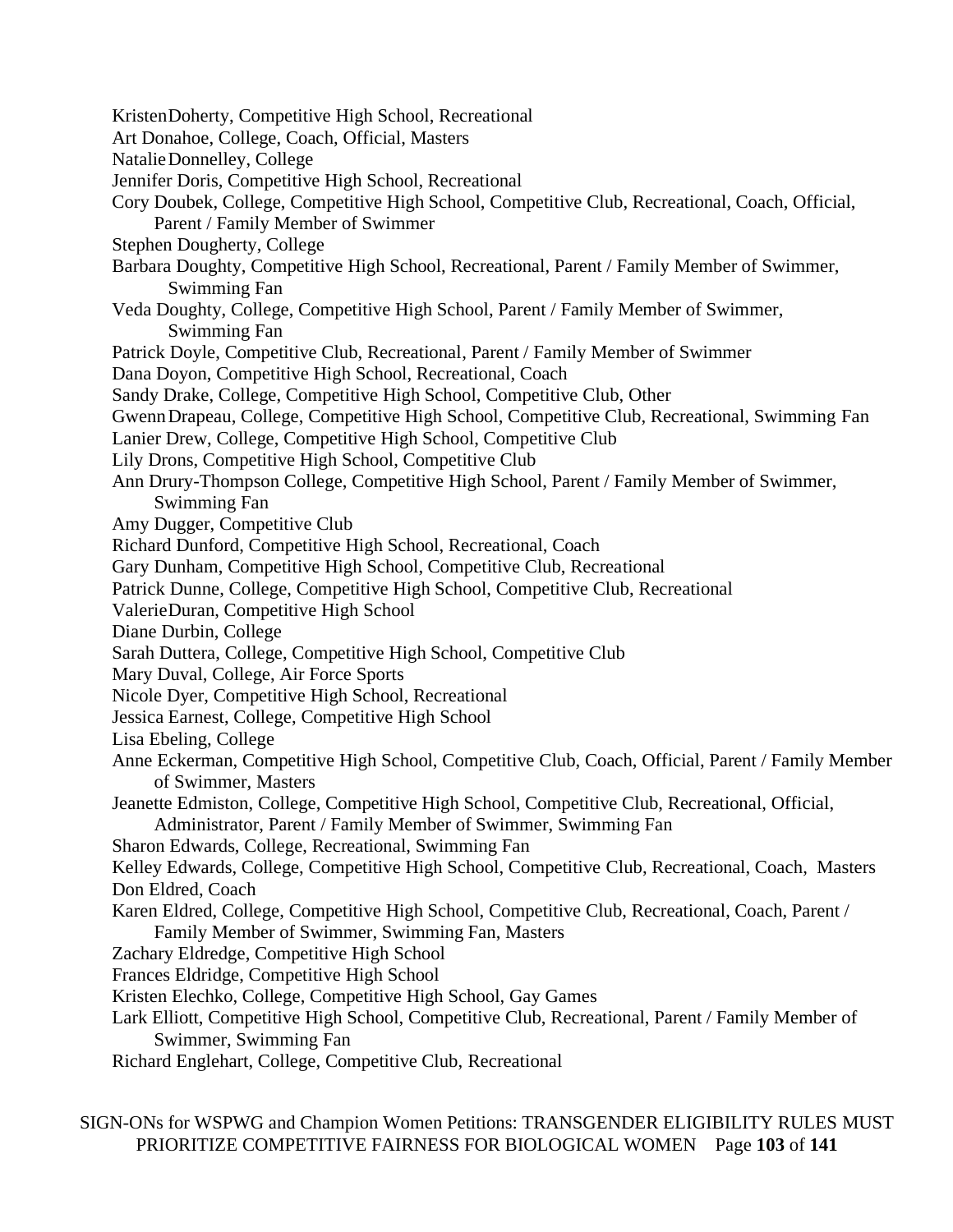Daniel Escobar, College, Competitive High School, Competitive Club, Recreational Rosemarie Esposito-Pica, Competitive Club Maria Ewing, Competitive High School, Recreational, Swimming Fan Gayle Ezell, Competitive High School, Recreational, Parent / Family Member of Swimmer, Swimming Fan Joy Facer, Competitive High School, Competitive Club, Recreational, Other Erin Fanning, Competitive High School, Competitive Club, Recreational, Parent / Family Member of Swimmer, Swimming Fan Sarah Farley, Competitive High School Brian Fawcett, Competitive High School, Recreational, Swimming Fan Alexander Fedorov, College, Competitive Club Sandra Felice, College Mikaela Felton, College, Competitive High School, Competitive Club, Recreational, Swimming Fan Michaela Ferguson, College, Recreational Michael Ferrari, College, Competitive High School, Competitive Club, Other John Fields, College, Competitive High School, Competitive Club, Masters Mary Figliulo, Competitive Club Madison Fingerhut, Competitive High School, Competitive Club Caroline Finkbeiner, College Teresa Fish, College, Competitive High School, Competitive Club, Recreational, Coach, Administrator, Parent / Family Member of Swimmer, Swimming Fan, Masters Michaelerin Flaherty, College, Competitive High School, Competitive Club Melissa Flores, Competitive High School, Recreational Malin Florin, Competitive Club Genie Fogle, Competitive High School, Coach, Other Patrick Fontana, College, Competitive High School, Competitive Club, Recreational, Coach, Parent / Family Member of Swimmer, Swimming Fan Daniel Foran, College, Competitive High School, Competitive Club, Recreational Fleur Ford, College, Competitive High School Douglas Fouché, Competitive High School Stephen Freeborn, College, Competitive High School, Competitive Club, Recreational, Parent of 3 collegiate Swimmers Jammie Friesland, Competitive High School Maureen Gehan Frieze, College Thomas Fritz, College, Competitive High School, Recreational Jen Frost, College, Competitive High School, Recreational, Coach, Administrator, Parent / Family Member of Swimmer, Swimming Fan Stephanie Fuller, Competitive High School Brandi Fulton, Competitive High School, Competitive Club, Recreational Christine Furbee, College Donna Furse, Competitive High School Dodi Gaba, Competitive High School StanleyGaineyCompetitive High School Kassidy Gallo, College, Competitive High School, Competitive Club, Recreational Erin Galloway, College

SIGN-ONs for WSPWG and Champion Women Petitions: TRANSGENDER ELIGIBILITY RULES MUST PRIORITIZE COMPETITIVE FAIRNESS FOR BIOLOGICAL WOMEN Page **104** of **141**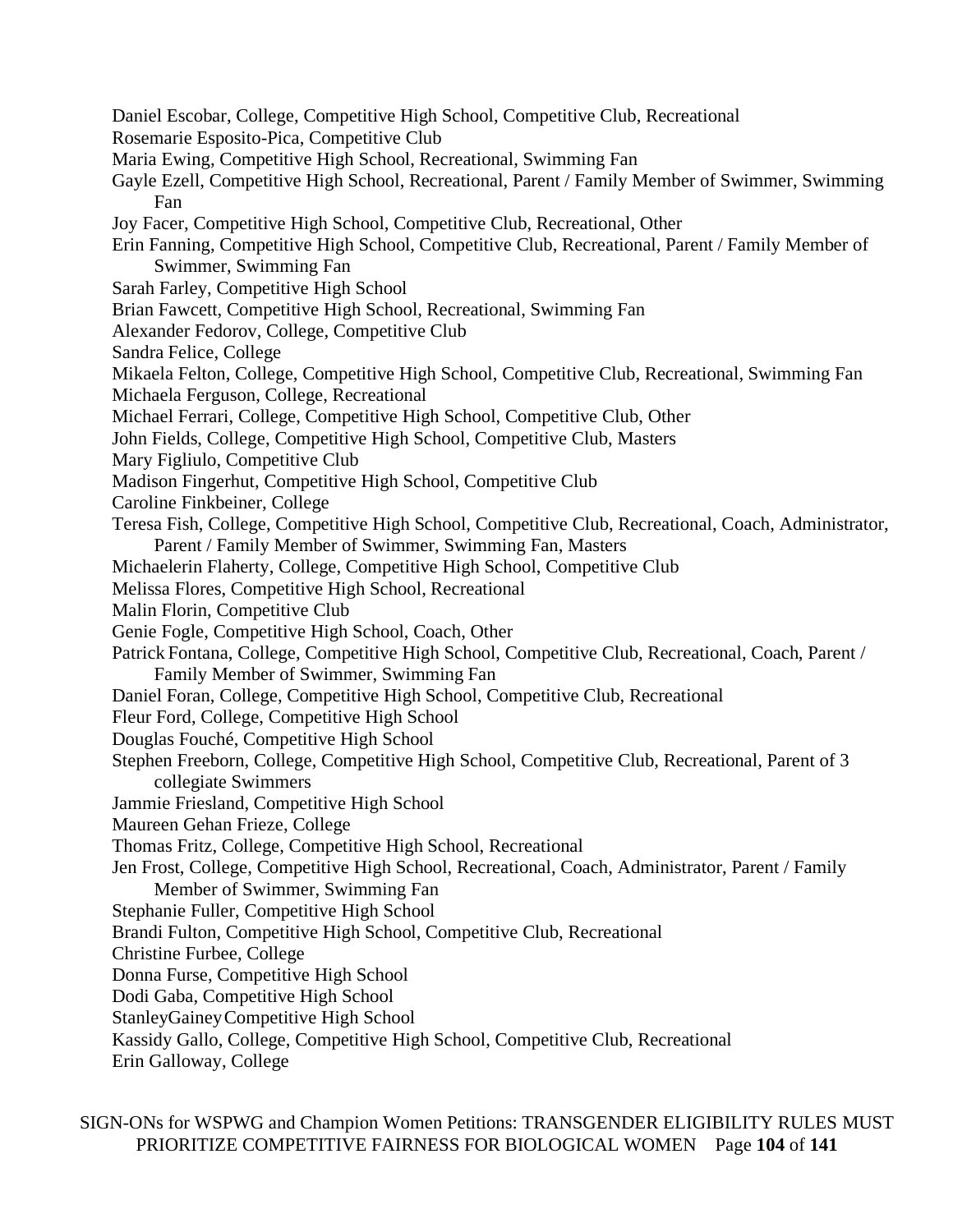Christine Gamache, Competitive High School, Recreational ShaenaGardner, College James Garrett, Competitive High School, Competitive Club, Recreational Mark Garrett, College, Competitive High School, Competitive Club, Coach, Administrator, Parent / Family Member of Swimmer, Swimming Fan, Masters Leigh Garrison, College David Garza, Competitive High School, Competitive Club, Recreational Karen Gehret, College, Competitive High School, Competitive Club Andrea Gerard, Competitive High School, Recreational Gina Gertsen, Coach William Giambalvo, College, Other Chris Gibbs, College, Competitive High School WendyGilhooley, Competitive Club Jen Gill, Competitive High School Leslie Gill, College, Competitive High School, Competitive Club Jessica Gillan, College, Competitive High School, Competitive Club Michelle Gilliss, Competitive High School, Recreational, Coach, Official, Swimming Fan Barbara Goel, Competitive High School Jackie Goldston, College, Competitive High School, Competitive Club, Recreational Steve Gordon, Competitive High School Robert Gould, Competitive High School, Competitive Club, Recreational Diane Gould, Competitive High School, Recreational John Graf, College, Competitive High School, Recreational, Swimming Fan, Masters Bart L. Graham, College, Competitive High School, Competitive Club, Coach, Official, Masters Shalann Graves, College Wayne Gray, Competitive High School, Recreational, Parent / Family Member of Swimmer, Swimming Fan Troy Greder, Competitive High School Andrew Green, Competitive Club, Coach, Parent / Family Member of Swimmer Vicki Gregory, Competitive High School Cathy Griffin, Competitive High School, Intramural College John Grimley, College, Competitive High School, Recreational Shelly Grossley, Competitive Club, Recreational, Swimming Fan NatalieGrothe, College, Competitive High School, Competitive Club, Recreational, Coach, Swimming Fan, Masters Liza Grundy, Competitive High School, Competitive Club Keith Gruttemeyer, College, Competitive High School, Coach, Parent / Family Member of Swimmer Peter Guidi, College Jenna Guiterrez, Competitive High School, Competitive Club, Recreational, Parent / Family Member of Swimmer, Swimming Fan TawnieGustafson, Competitive High School, Competitive Club, Recreational, Parent / Family Member of Swimmer, Swimming Fan David Guthrie, College, Competitive High School, Competitive Club, Coach, Swimming Fan, **Masters** Laura Haberman, College, Competitive Club

SIGN-ONs for WSPWG and Champion Women Petitions: TRANSGENDER ELIGIBILITY RULES MUST PRIORITIZE COMPETITIVE FAIRNESS FOR BIOLOGICAL WOMEN Page **105** of **141**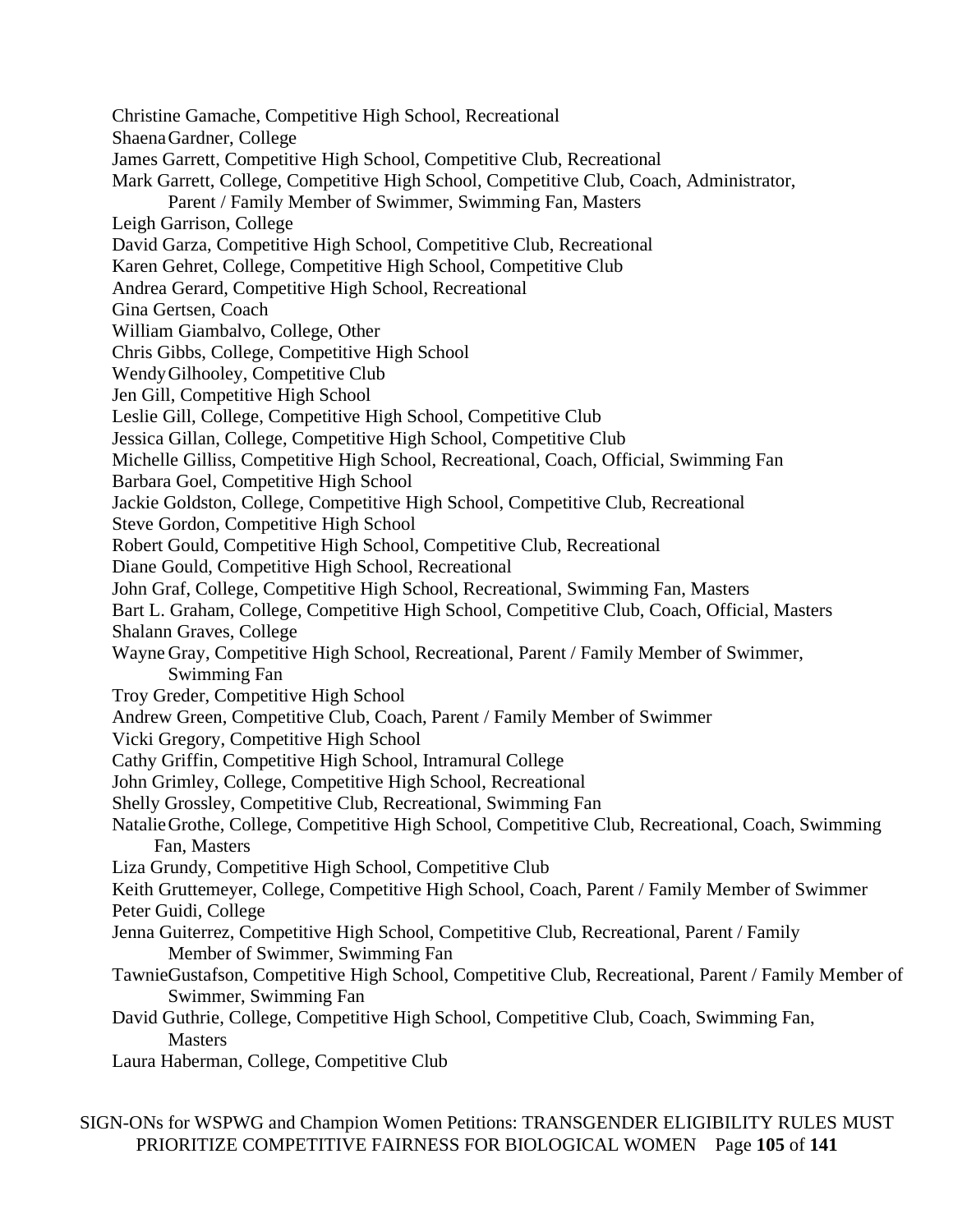Jill Hafer, College

- Bonny Hajek, College, Competitive High School, Recreational
- Katy Hall, Competitive High School, Recreational, Other
- Michelle Hall, College, Competitive High School, Competitive Club, Recreational
- Jada Hallmark, College
- Victoria Hames-Picciochi, College, Competitive High School, Competitive Club, Recreational
- Theresa Hammond, Competitive High School
- Catherine Hanlon, College, Recreational, One of only 27 cross credentialed MD/CSCS specialist in USA – one of only five women.
- Erin Hansen, College
- Abby Harbour, College, Competitive Club
- Tanya Harding, Competitive Club
- Heather Hardy, Competitive High School, Competitive Club, Recreational, Coach, Parent / Family Member of Swimmer, Swimming Fan, Masters
- Nancy Harms, Competitive High School, Coach swimming
- Beth Harrell, College, Coach, Other
- Shannon Harrington, Competitive Club
- Kent Harris, Competitive High School, Competitive Club, Recreational, Coach
- Cole Harris, Competitive High School, Competitive Club, Recreational
- Nakesha Harris, College, Recreational, Parent / Family Member of Swimmer, Swimming Fan
- John Hart, Competitive High School, Competitive Club, Recreational
- Dave Hartsfield, Competitive Club, Recreational
- Jayden Haws, College, Competitive High School, Competitive Club
- Jody Hawkins, Coach Masters
- Sue Hawthorn, College, Competitive Club, Recreational, Coach, Official, Administrator, Parent / Family Member of Swimmer
- Mary Hay, College, Competitive High School, Competitive Club, Recreational, Coach, Official, Parent / Family Member of Swimmer, Swimming Fan
- Mary Kathrine Hay, College
- Jean Hayes, College, Competitive High School, Competitive Club, Recreational, Swimming Fan
- Rhonda Hayes, College, Competitive High School, Competitive Club, Parent / Family Member of Swimmer, Swimming Fan
- Arielle Hayon, College, Competitive High School, Competitive Club, Recreational
- Janice Hebel, College, Competitive Club, Recreational
- Brody Heckman, College, Competitive High School, Competitive Club
- Susan Hefner, Competitive High School
- Don Heidary, Competitive Club
- Ron Heidary, Competitive High School, Competitive Club
- Lindsay Heinzelman, Competitive High School, Competitive Club, Parent / Family Member of Swimmer Jessica Heller, College
- Kelly Helms, Competitive High School
- Daniel Hennessy, College, Competitive High School, Recreational, Coach, Official
- Patricia Henry, Competitive High School, Recreational
- Rosa Marie Hernández, College, Competitive High School, Competitive Club, Recreational, Swimming Fan, Masters

SIGN-ONs for WSPWG and Champion Women Petitions: TRANSGENDER ELIGIBILITY RULES MUST PRIORITIZE COMPETITIVE FAIRNESS FOR BIOLOGICAL WOMEN Page **106** of **141**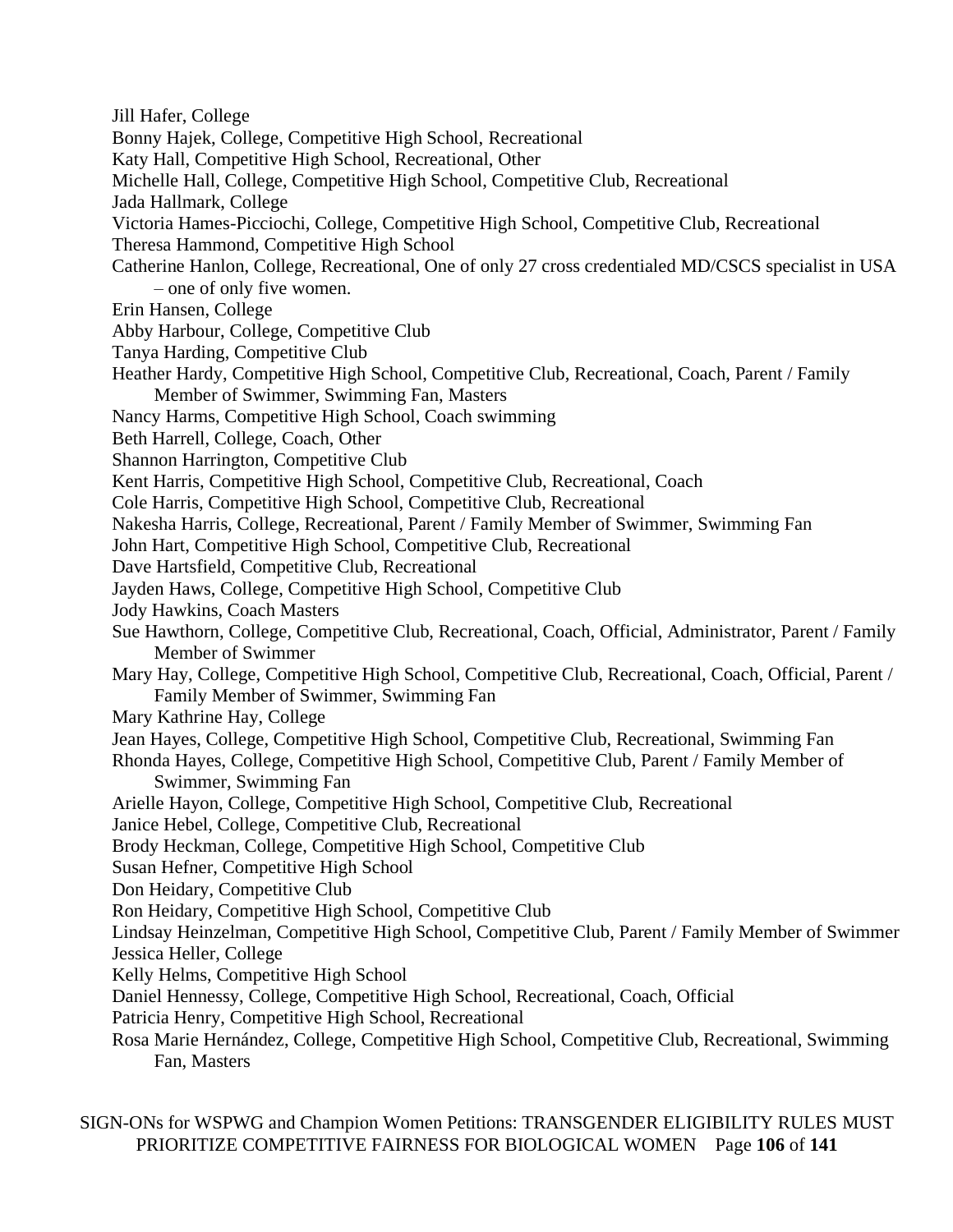Richard Hess, College, Competitive High School, Competitive Club, Masters Swimming Richard Heston, Competitive High School, Recreational Linda Heuman, College, Competitive High School, Competitive Club, Recreational Jeff Heveroh, College, Competitive High School Carolyn Heymann, College, Competitive Club Craig Hibbard, Competitive Club, Recreational, Cross country, cycling, swimming, triathlon Thomas Hickman, College, Competitive Club Brandi Higgins, Competitive High School, Competitive Club, Recreational, Coach, Parent / Family Member of Swimmer, Swimming Fan, Masters Amanda Higgs, College, Competitive High School, Competitive Club, Recreational, Coach, Swimming Fan Robert Hines, College, Competitive High School, Competitive Club, Recreational Jacki Hirsty, Competitive Club Rebecca Hoard, Competitive High School, Recreational, Parent / Family Member of Swimmer, Swimming Fan Donna Hodgert, College Lesley Hodges, College, Competitive High School, Competitive Club, Recreational Maureen Holden, College, Competitive High School, Recreational Kathleen Hollahan, College, Competitive High School, Competitive Club, Recreational Susannah Hollinger, Competitive High School, Competitive Club, Recreational Cuyler Holmquist, Competitive High School, Recreational Lars Holmquist, Competitive High School Anita Holmquist, College, Competitive High School, Competitive Club, Recreational Peter Holmquist, College, Competitive High School, Competitive Club Anna Hong, Competitive High School, Competitive Club, Recreational, Parent / Family Member of Swimmer, Swimming Fan Mallory Houchin, College, Competitive High School, Competitive Club, Other Liz Howe, Competitive Club, Recreational, Administrator, Parent / Family Member of Swimmer, Swimming Fan Dr. Nancy Hubbard, College, Competitive High School, Competitive Club, Official, Administrator, Parent / Family Member of Swimmer, Masters Nancy Hudock Karis, College, Competitive High School, Competitive Club Kirsty Hughes, Competitive Club, Recreational Kristen Hughes, College, Competitive High School, Competitive Club, Recreational Rich Hughey, College, Competitive High School, Competitive Club Meg Hulsebosch, Competitive High School Kelly Hungarter, College, Competitive High School, Competitive Club, Recreational Francesca Hunt, College Randall Hurt, College, Competitive High School, Competitive Club, Official, Parent / Family Member of Swimmer, Swimming Fan, Masters Seth Huston, College, Competitive High School, Competitive Club, Recreational Jean Hutchinson, Competitive High School, Recreational, Other ValerieInnes, Competitive High School, Competitive Club, Recreational Shawna Ionita, College, Competitive High School, Competitive Club, Recreational Suzanne Jackson, Coach of beginners through Olympic level

SIGN-ONs for WSPWG and Champion Women Petitions: TRANSGENDER ELIGIBILITY RULES MUST PRIORITIZE COMPETITIVE FAIRNESS FOR BIOLOGICAL WOMEN Page **107** of **141**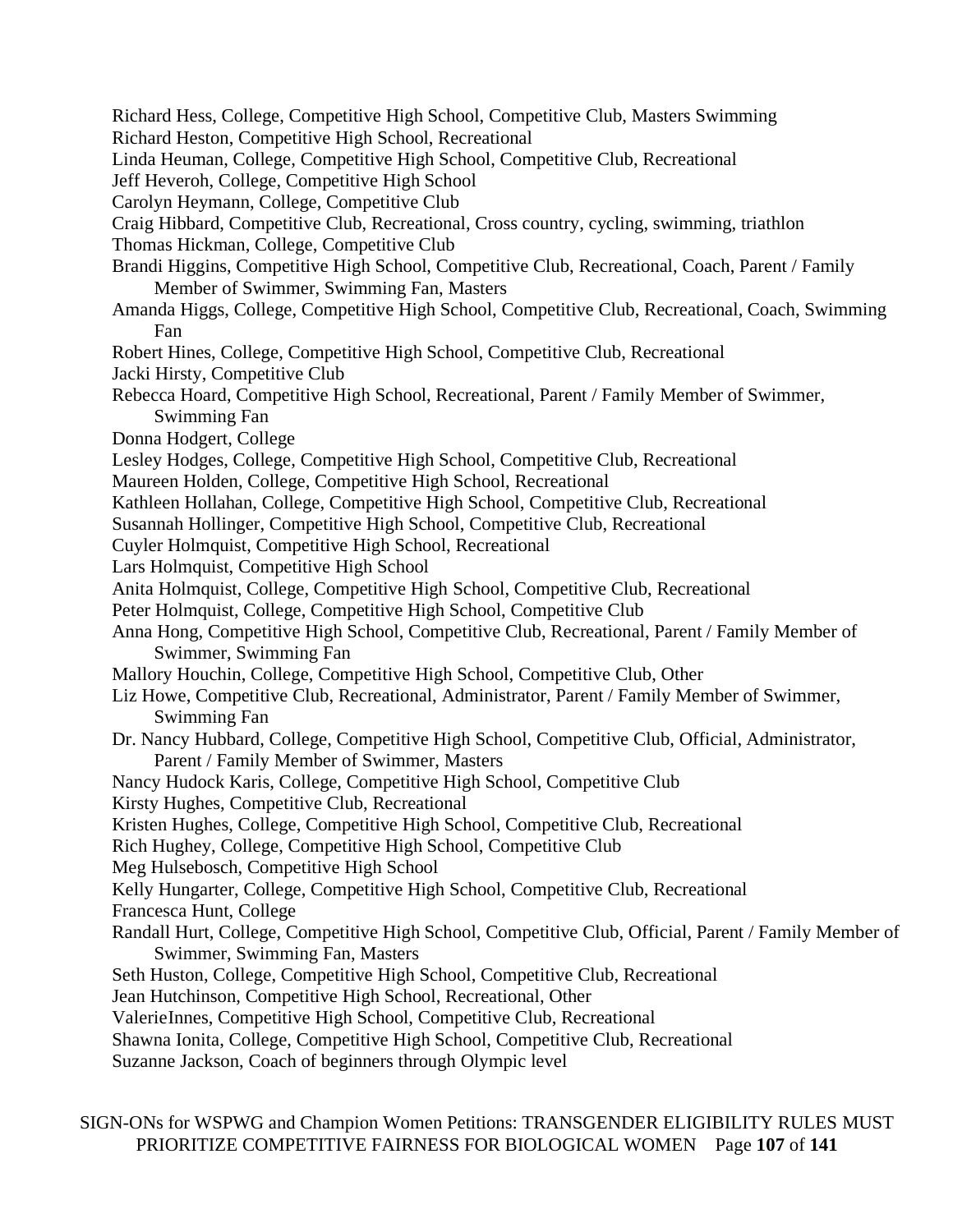Gregory Jacobsmeyer, Competitive High School Judith James, College, Competitive Club, Coach, Official Juan Jaramillo, Competitive Club Deidre Jefferson, College, Competitive High School, Recreational, Parent / Family Member of Swimmer, Swimming Fan, Other Corinne Jenkins, Competitive High School, Competitive Club, Swimming Fan, Masters Eric Jenkins, Competitive High School, Recreational Evan Jerome, College Melisa Johnson, Competitive High School, Competitive Club, Parent / Family Member of Swimmer, Swimming Fan Kristen Johnson, Competitive High School, Recreational, Swimming Fan Lisa Johnson, Competitive High School, Competitive Club, Recreational Danielle Johnson, College, Competitive High School, Competitive Club, Recreational Erinn Johnson, College, Competitive High School, Recreational Leslie Johnson, College Lindsay Johnson, College, Competitive High School, Competitive Club, Recreational AngelaJohnson, College, Competitive High School, Competitive Club Jessica Johnson, College Billette Johnson Competitive Club Ginny Johnston, Competitive High School, Competitive Club Jessica Jones, Competitive High School, Parent / Family Member of Swimmer Cindi Jorgensen, Competitive High School, Recreational, Parent / Family Member of Swimmer, Swimming Fan Jeri Jump, College, Competitive High School, Competitive Club, Recreational Margot Kaczorowski, College John Kaitz, College, Competitive Club Colleen Kallish, Competitive High School, Competitive Club Debra Karhman, Competitive High School, Competitive Club, Recreational, Official, Parent / Family Member of Swimmer, Swimming Fan, Masters Daniela Karnaugh, Competitive High School, Competitive Club David Kastigar, College, Competitive High School, Competitive Club, Recreational, Other Shannon Kearney, College Sonja Keating, Competitive High School, Competitive Club, Recreational Jessica Kehoe, Competitive Club Vince Kehres, College, Competitive High School, Competitive Club, Recreational, Coach, Swimming Fan Karin Keith, College Lydia Kelfa, College, Competitive High School, Masters Christine Kelley, College, Competitive High School, Recreational Suzanne Kelley, Competitive High School, Competitive Club Creigh Kelley, College, Competitive High School, Recreational, Other AndreaKelly, College Katie Kelly, College, Competitive High School, Competitive Club Sean Kennedy, High School, Competitive Club Season Kerr, Competitive High School, Recreational, Parent / Family Member of Swimmer

SIGN-ONs for WSPWG and Champion Women Petitions: TRANSGENDER ELIGIBILITY RULES MUST PRIORITIZE COMPETITIVE FAIRNESS FOR BIOLOGICAL WOMEN Page **108** of **141**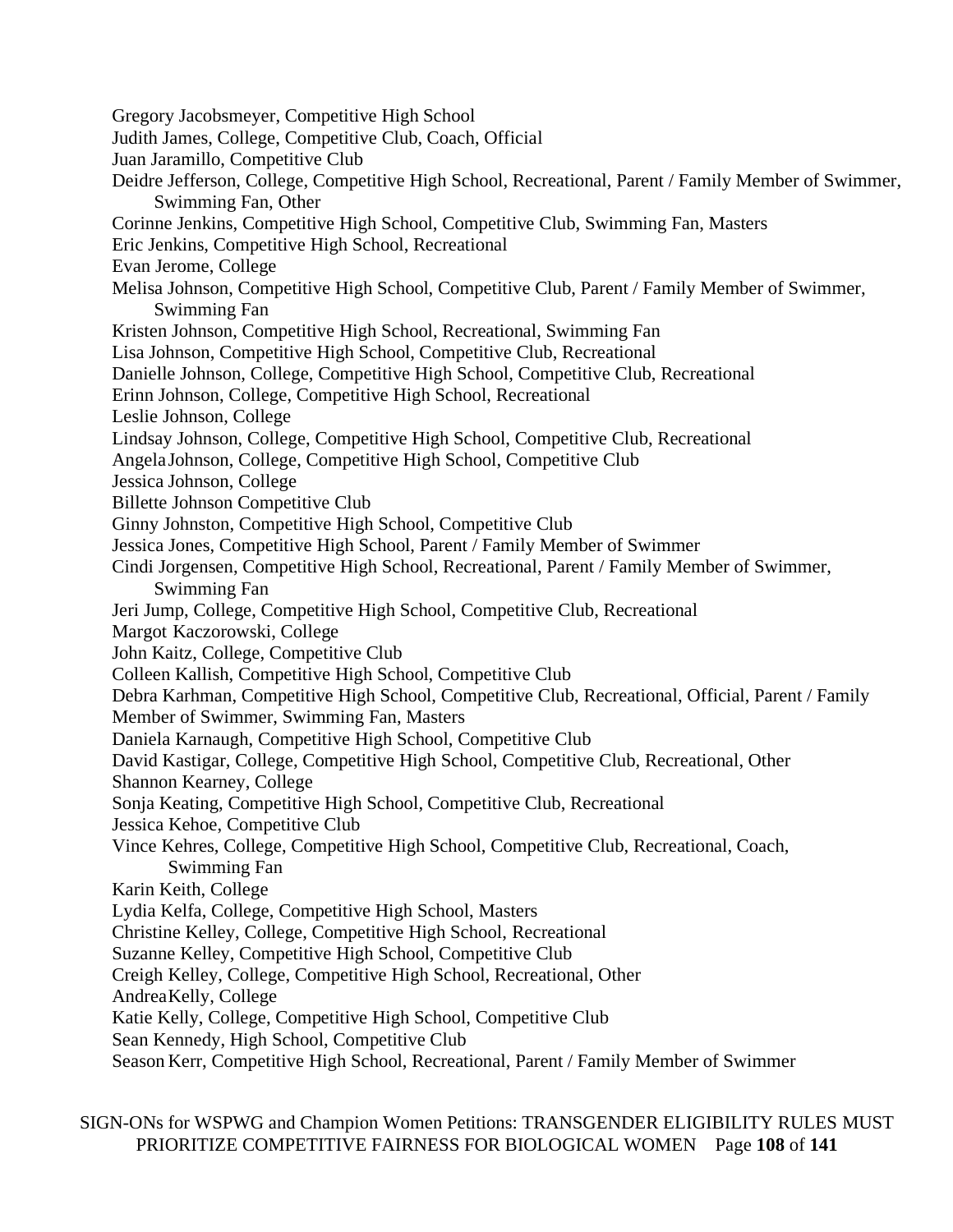Jay Kiely, Competitive High School

Mandy Kiely, College, Competitive High School, Competitive Club

Mandy Kiely, College, Competitive High School, Competitive Club

Kathy Kinane, College, Competitive High School, Competitive Club, Olympic Trials Qualifier

Susie Kincade, College, Competitive High School, Competitive Club

Janet Kines , College, Competitive High School, Recreational

Sandra King, College, Competitive High School, Competitive Club

- Jerry Kirby, College, Competitive High School, Competitive Club, Recreational, Triathlete and Competitive Swimmer
- Kent Kirchner, College, Competitive High School, Competitive Club
- Paul Kitko, College, Competitive High School, Competitive Club

Jim Kizer, College, Competitive Club

- Robin Klestinec, College, Competitive High School, Competitive Club, Coach, Official, Swimming Fan, Masters
- Nicole Klimow, College, Competitive High School, Competitive Club, Recreational

Dr. Darlene Kluka, College, Recreational

- Teri Knight, College, Competitive High School, Recreational
- Paul Koenig, College, Competitive High School, Competitive Club, Recreational, Coach, Parent / Family Member of Swimmer, Swimming Fan, Masters

Lynn Kohl, College

Sheila Koler, Competitive High School, Competitive Club, Recreational

Dawn Koontz, Competitive High School, Competitive Club, Recreational

Marie Kopf, College, Competitive Club

Jennifer Korbly, College, Competitive High School, Competitive Club

Susan Kouvaris, College, Competitive High School, Parent / Family Member of Swimmer, Masters

Sherry Kovak, Competitive Club

Amanda Kovattana, Competitive Club, Recreational

Matt Kredich, College

Tom Krueger, College, Competitive High School, Competitive Club, Other

Melissa Kubik, College, Competitive High School, Competitive Club

Anna Kucharski, Competitive High School, Competitive Club, Recreational CaitlynKuenzi, College

Andrea L, College, Competitive High School, Competitive Club, Recreational

Linda Laferriere, Competitive High School, Parent of a D3 female swimmer!

Leslie Landberg, College, Recreational

Julie Lane, College, Competitive High School, Competitive Club, Recreational Jim Lane, Competitive Club

Sharon Lane, College, Competitive High School, Competitive Club, Recreational

Dawn Lane, College, Competitive High School, Recreational

David Lange, Competitive High School, Recreational

Thor Larson, College, Competitive High School, Competitive Club

Laura Lasko, Competitive High School

Cynthia Laughlin, College, Competitive High School, Competitive Club

Linda Lawrence, College

MarthaLe, College, Competitive High School, Competitive Club, Recreational

SIGN-ONs for WSPWG and Champion Women Petitions: TRANSGENDER ELIGIBILITY RULES MUST PRIORITIZE COMPETITIVE FAIRNESS FOR BIOLOGICAL WOMEN Page **109** of **141**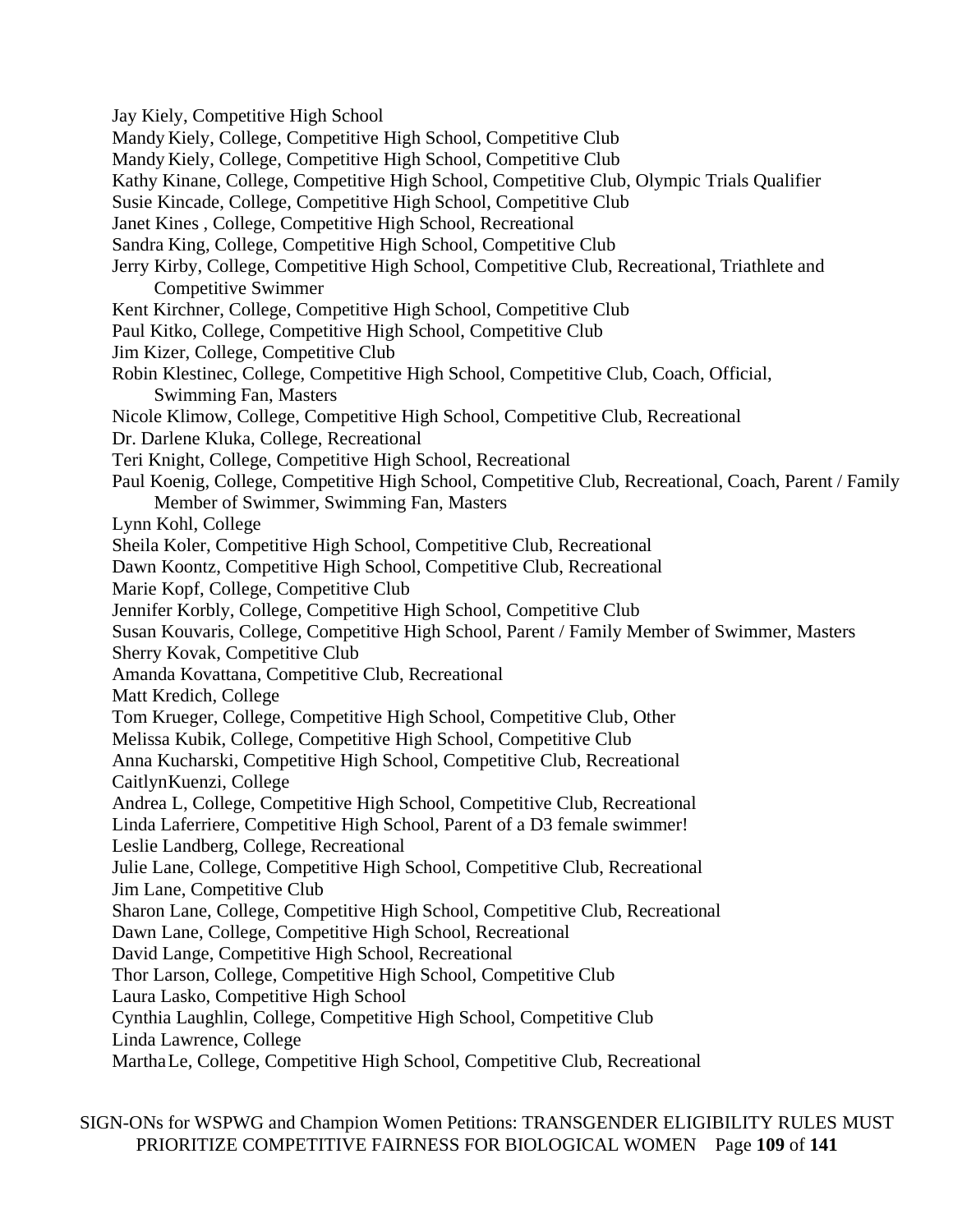Sarah Learmonth, Competitive High School, Recreational Rebecca Leas, College, Competitive Club Kathryn Lee Pope, College, Competitive Club, Recreational, Coach, Parent / Family Member of Swimmer Nate Leech, College, Competitive High School, Competitive Club, Recreational, Masters DianneLee-Fiedler, Competitive High School, Recreational Linda Leffel MD, Competitive High School, Competitive Club Jaren LeFranc, College Elizabeth Lehr, College, Competitive High School, Competitive Club, Recreational Amy Lelwica, College WendyLemen, College, Competitive High School, Competitive Club, Recreational Beverly Lense, College Karen Leonhart, College, Competitive High School, Competitive Club Erik Lewis, College, Competitive High School, Competitive Club, Coach, Masters Jonathan Lewis, College, Competitive High School, Competitive Club, Recreational, Coach, Parent / Family Member of Swimmer, Swimming Fan, Masters Michael Lewis, College, Competitive High School, Competitive Club Julie Lindsey, College, Competitive High School, Recreational David Lineker, College, Competitive High School, Competitive Club, Official, Administrator, Parent / Family Member of Swimmer, Swimming Fan Richard Lines, Competitive Club Bob Link, College, Competitive High School, Competitive Club, Recreational Beth Lofgren, Competitive Club Kate Loretto, Competitive High School, Recreational, Swimming Fan Sharon Loughran, College, Competitive High School, Competitive Club, Coach, Swimming Fan, Masters Dr. Phyllis A. Love, College, Competitive High School, Recreational Cynthia Lummer, Competitive High School, Competitive Club, Recreational, Official, Track, Gymnastics Kurt Lundgren, College, Competitive High School, Competitive Club, Other Carrie Lusk, College, Competitive High School, Competitive Club, Coach WendyLutz, College, Competitive High School, Competitive Club Misty Lyons, Competitive High School, Recreational, Swimming Fan Emily Mabry, College, Competitive High School, Competitive Club, Recreational, Coach, Official, Parent / Family Member of Swimmer, Swimming Fan Alan MacBean, College, Competitive High School, Competitive Club, Recreational Lynda Macdonald, College, Competitive High School, Competitive Club, Swimming Fan Channon Maceachern, College John Machin, College, Competitive High School, Competitive Club, Recreational, Coach, **Official** Danielle Mackenzie, College Sanford MacSparran, College, Competitive High School, Competitive Club, Recreational Paula Maddox, College Alison Mahedy, Competitive High School, Competitive Club, Recreational Nancy Major, Competitive High School, Recreational, Other Cristina Maldonado, Competitive Club, Recreational

SIGN-ONs for WSPWG and Champion Women Petitions: TRANSGENDER ELIGIBILITY RULES MUST PRIORITIZE COMPETITIVE FAIRNESS FOR BIOLOGICAL WOMEN Page **110** of **141**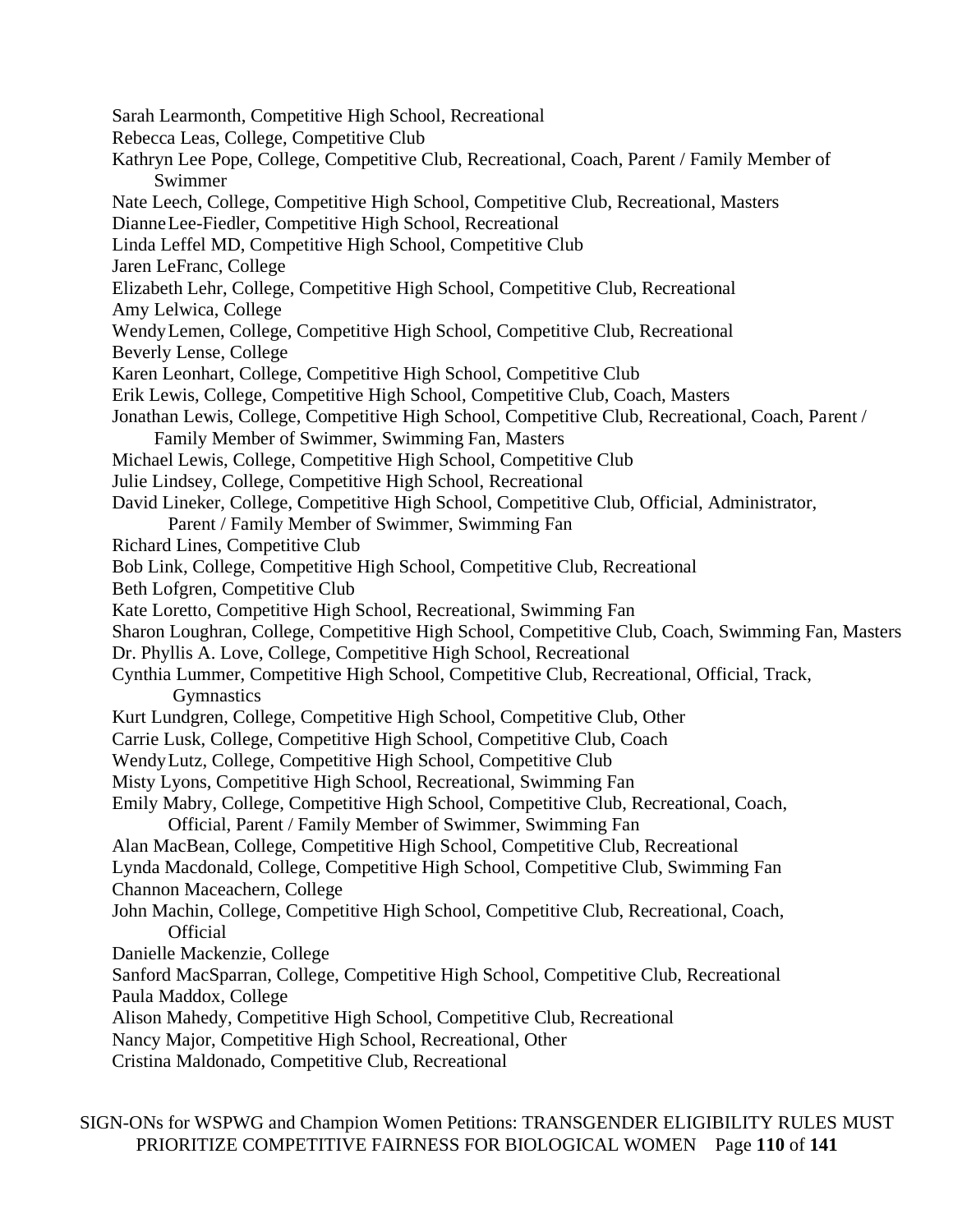Kathryn Malers, Competitive High School Maria Fernanda, Mancera College, Competitive High School, Competitive Club Lou Manganiello, College, Competitive High School, Competitive Club Erica Manners, College, Competitive High School Katie Marini, College, Competitive Club Linda Marinos, College Meghan Marko, Competitive High School, Recreational Robert Marlin, College, Competitive High School, Competitive Club, Recreational Melissa Marsh College Clayton Marshall, College, Competitive High School, Competitive Club, Recreational Amanda Martin, College, Competitive High School, Competitive Club, Coach, Parent / Family Member of Swimmer, Swimming Fan, Masters, Other Laura Martin, Competitive High School, Competitive Club, Recreational, Coach, Parent / Family Member of Swimmer, Swimming Fan, Masters Amanda Martin, College Jessica Martin, Competitive Club Sarah Martin, Competitive High School, Competitive Club, Recreational, Coach, Parent / Family Member of Swimmer, Swimming Fan Jennifer Martin, Competitive High School, Recreational, Parent / Family Member of Swimmer, Swimming Fan Amy Martin, College, Competitive High School, Competitive Club Kim Martin, College, Competitive High School, Recreational LuAnn Martinson, Competitive High School Vincent Masi, College, Competitive High School, Competitive Club, Recreational, Parent / Family Member of Swimmer, Swimming Fan, Other Robynn Masters, College, Competitive High School, Competitive Club, Recreational Laura Mathers, Competitive High School Kristin Mauro, Competitive High School Karen Maxwell, Competitive High School, Recreational, Parent / Family Member of Swimmer, Swimming Fan Brian Maxwell, Competitive High School Dana May, College Teresa McAree,College, Competitive High School, Competitive Club, Parent / Family Member of Swimmer, Swimming Fan, Masters Jacqueline McCann, Competitive Club, Recreational Craig McCarron, College Kassy McCoy, College, Competitive High School, Competitive Club Mark McDonald, College, Competitive High School, Competitive Club, Official, Parent / Family Member of Swimmer, Swimming Fan Catherine McDonald, Competitive High School, Recreational, Parent / Family Member of Swimmer, Swimming Fan Stephen McDonald, College, Competitive High School, Competitive Club, Coach, Official, Administrator, Parent / Family Member of Swimmer Jen Mcdonnell, Competitive High School, Competitive Club, Recreational, Parent / Family Member of Swimmer, Swimming Fan

SIGN-ONs for WSPWG and Champion Women Petitions: TRANSGENDER ELIGIBILITY RULES MUST PRIORITIZE COMPETITIVE FAIRNESS FOR BIOLOGICAL WOMEN Page **111** of **141**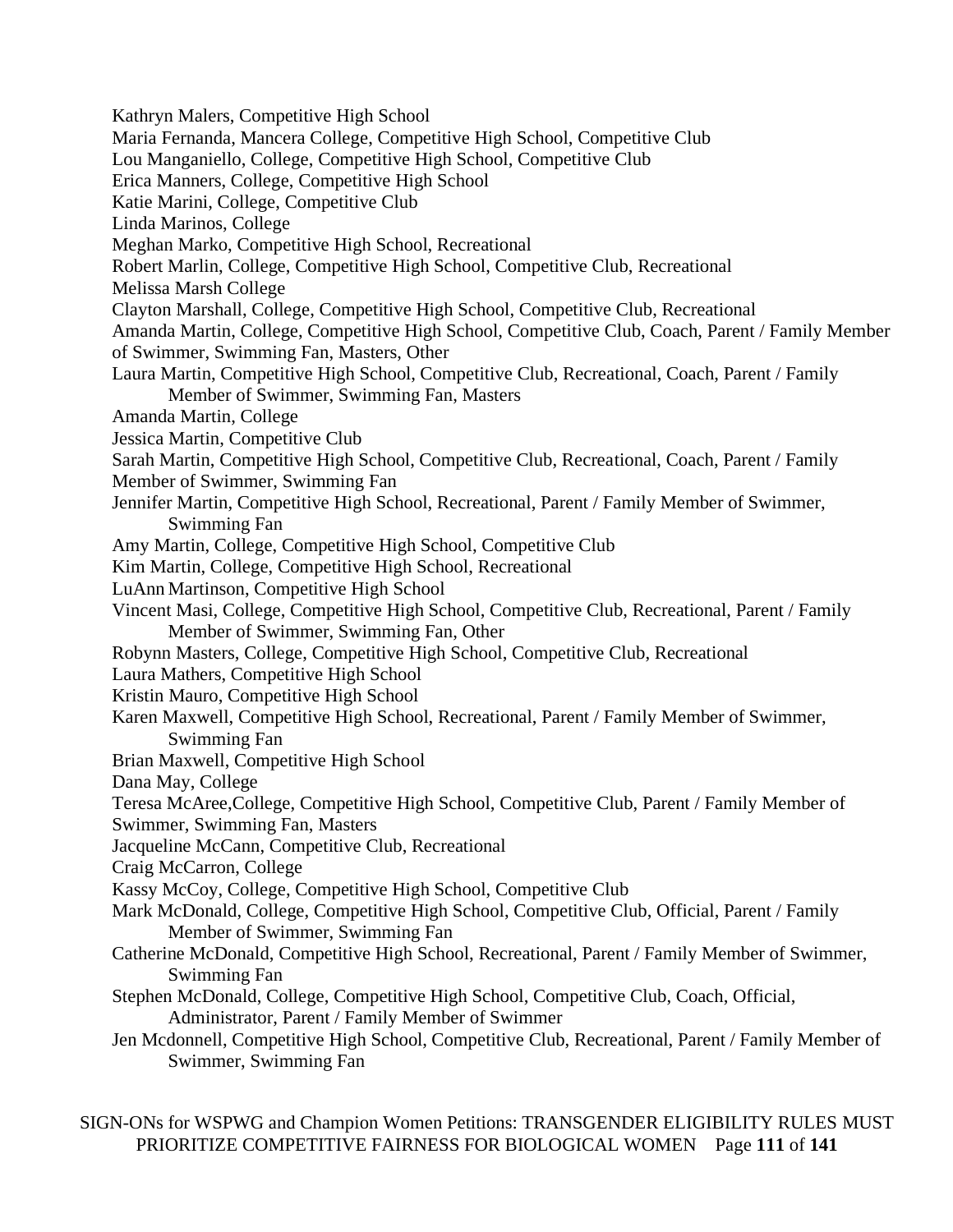Margaret McDowell, Competitive High School, Competitive Club, Recreational, Masters

- Frank McGinnis, Competitive High School, Recreational, Coach
- Theresa Mcgrane, College, Competitive High School, Competitive Club

Michael McGraw, Competitive High School, Recreational, Swimming Fan, Other

Vickie Mcintyre, College, Competitive High School, Recreational

Stacy McKinnon-Lake, Competitive Club, Recreational, Military

Susan McKnight, College

David McMahon, College

Mary Jean McNamara, College

Thomas McNamara, Competitive High School

Yvonne McQuaid, College, Recreational, Coach

Ian McQuoid, College, Competitive High School, Competitive Club, Recreational, Other Mallory Mead, College

Susan Meadows, College, Competitive High School, Competitive Club, Recreational, Parent / Family Member of Swimmer, I proudly served USA Swimming as a traveling Athletic Trainer for about 15 years in the 1980's and 1990's helping our Athletes achieve greatness for the USA. Volunteer Athletic Trainer for the L.A. Olympics.

Alec Meddings, College, Competitive High School

Kathryn Meinhardt, College

JohnnyMello, Competitive High School, Competitive Club, Recreational, Coach, Swimming Fan

Heather Meng, College, Competitive High School, Competitive Club

Phil Metz, Competitive High School, Competitive Club

Brandon Meyers, Competitive High School, Competitive Club, Recreational, Swimming Fan, Former Triathlete

- Denise Michaels, Competitive High School
- Lori Michalak, Competitive High School, Competitive Club, Recreational, Parent / Family Member of Swimmer
- Debra Mignola, College, Competitive High School, Competitive Club, Recreational, Coach

Melanie Miller, College

Danielle Miller, Competitive High School

Robert Miller, Competitive High School, Competitive Club, Other

Patricia J Mills, Competitive High School, Recreational, Swimming Fan

Aysha Mirza, College, Competitive High School, Competitive Club, Coach, Official, Administrator, Swimming Fan, Masters

Jen Mittlestadt, Competitive High School, Recreational

Jennifer Molina, Competitive High School

Rodolfo Molinar, Competitive High School, Competitive Club, Recreational

John R Monroe, Competitive High School, Recreational, Parent / Family Member of Swimmer, Swimming Fan

April Montesdeoca, Competitive High School, Recreational, Coach, Official, Administrator

Justin Moore, Competitive High School

Carolyn Moore, Competitive Club

Mick Moore, College, Competitive High School, Competitive Club, Recreational

Keith Moran, Competitive High School, Competitive Club, Recreational

Wally Moran, College, Recreational, Swimming Fan, Other

SIGN-ONs for WSPWG and Champion Women Petitions: TRANSGENDER ELIGIBILITY RULES MUST PRIORITIZE COMPETITIVE FAIRNESS FOR BIOLOGICAL WOMEN Page **112** of **141**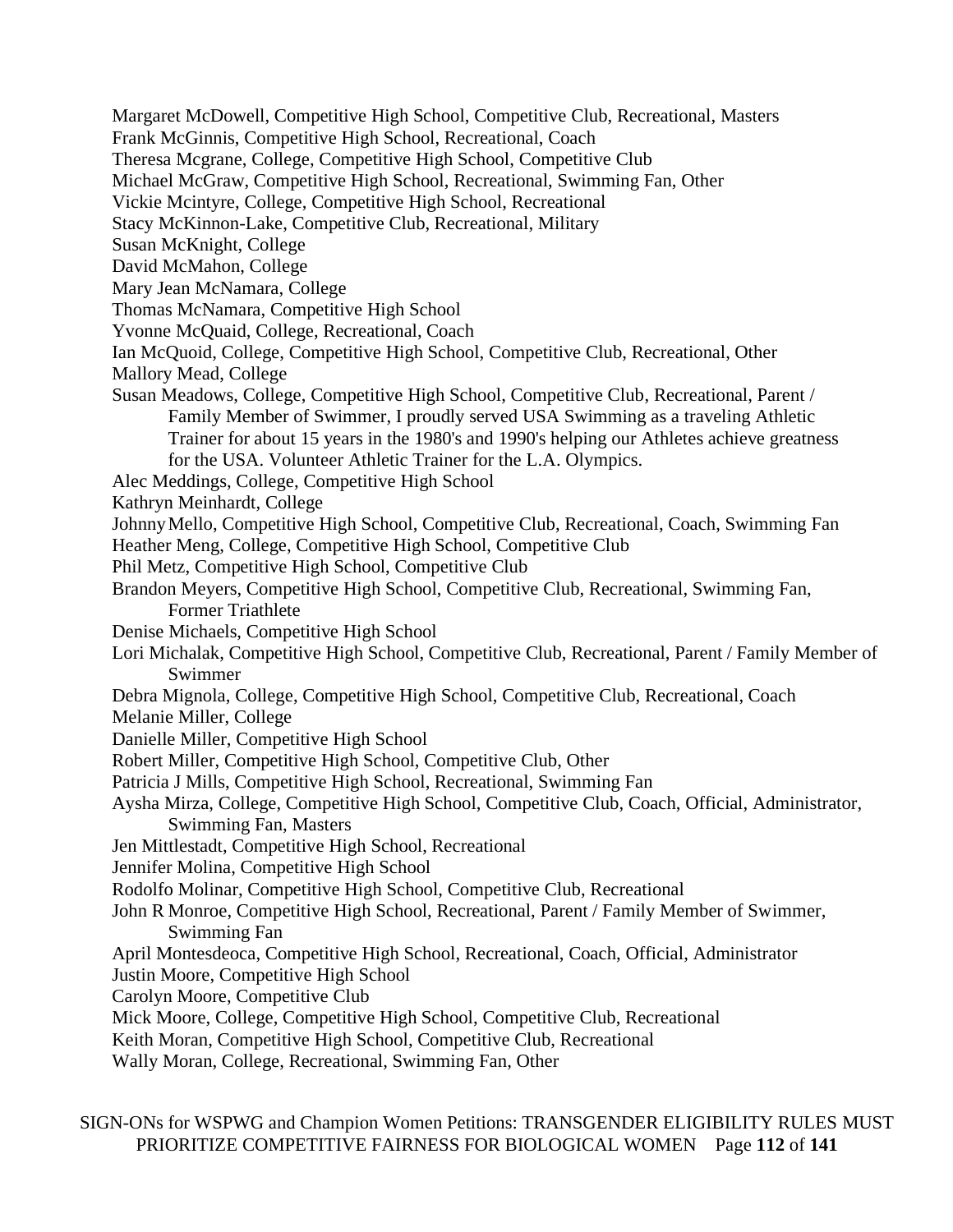- Mark Morehouse, College, Competitive High School, Competitive Club, Recreational
- Adele Morgan, College, Competitive High School, Competitive Club, Recreational Leslie Morgan, College
- Laura Moriarty, College, Competitive High School, Competitive Club, Recreational, Coach, **Masters**
- Kevin Morice, College, Competitive Club, Recreational, Coach, Official, Administrator, Swimming Fan, Masters
- Nancy Morris, Competitive Club, Swimming Fan, Masters, 1964 National record holder in 50yard freestyle.
- Laura Morris, Competitive High School
- Jayme Morris, Competitive High School, Competitive Club, Recreational
- Dianne Morse, College, Competitive High School
- Leslie Mueller, College, Competitive High School, Competitive Club, Recreational, Team USA, Age Group, Triathlete, 2009
- FaheenMujahid, College, Competitive High School, Competitive Club, Recreational, Coach
- Eric Mulkey, College, Competitive High School
- Susannah Muller, College
- Dawn Mulligan, Competitive High School, Recreational, Other
- Megan Mullis, Competitive Club, Recreational
- Jonah Munch, Competitive High School, Competitive Club, Swimming Fan
- Lisa Murphy, Competitive High School, Recreational
- David Murphy, College, Competitive High School, Recreational
- Shannan Murray, College, Competitive High School, Competitive Club
- Robert Myers, Coach
- Melissa Myers, Competitive High School, Recreational
- Laura Myers, College, Competitive High School, Competitive Club
- Erinn Nagel, Competitive High School, Recreational
- Peter Nagle, College
- Andrea Napoli, College, Competitive Club, Recreational
- Hector Narvaez, College
- Tom Neill, Competitive Club, Recreational
- Chris Nelsen, Competitive Club, Recreational
- Catherine Nelson, Competitive High School
- Kara Nesbit, Competitive High School
- Laurie Nestler Williams, College
- Jack Newhouse, College
- Shari Newman, College, Competitive High School, Recreational, Parent / Family Member of Swimmer, Swimming Fan
- ValerieNezelek, Competitive Club, Recreational, Coach, Parent / Family Member of Swimmer, Swimming Fan
- Mari Nguyen, Competitive Club, Parent / Family Member of Swimmer, Swimming Fan
- BridgetNguyen, College, Competitive High School, Competitive Club, Recreational
- Lauri Nichols Kemmerling, College, Competitive High School, Competitive Club
- Anne Nicholson, Competitive High School, Recreational
- Janice Nielsen, Competitive Club, Parent / Family Member of Swimmer, Swimming Fan

SIGN-ONs for WSPWG and Champion Women Petitions: TRANSGENDER ELIGIBILITY RULES MUST PRIORITIZE COMPETITIVE FAIRNESS FOR BIOLOGICAL WOMEN Page **113** of **141**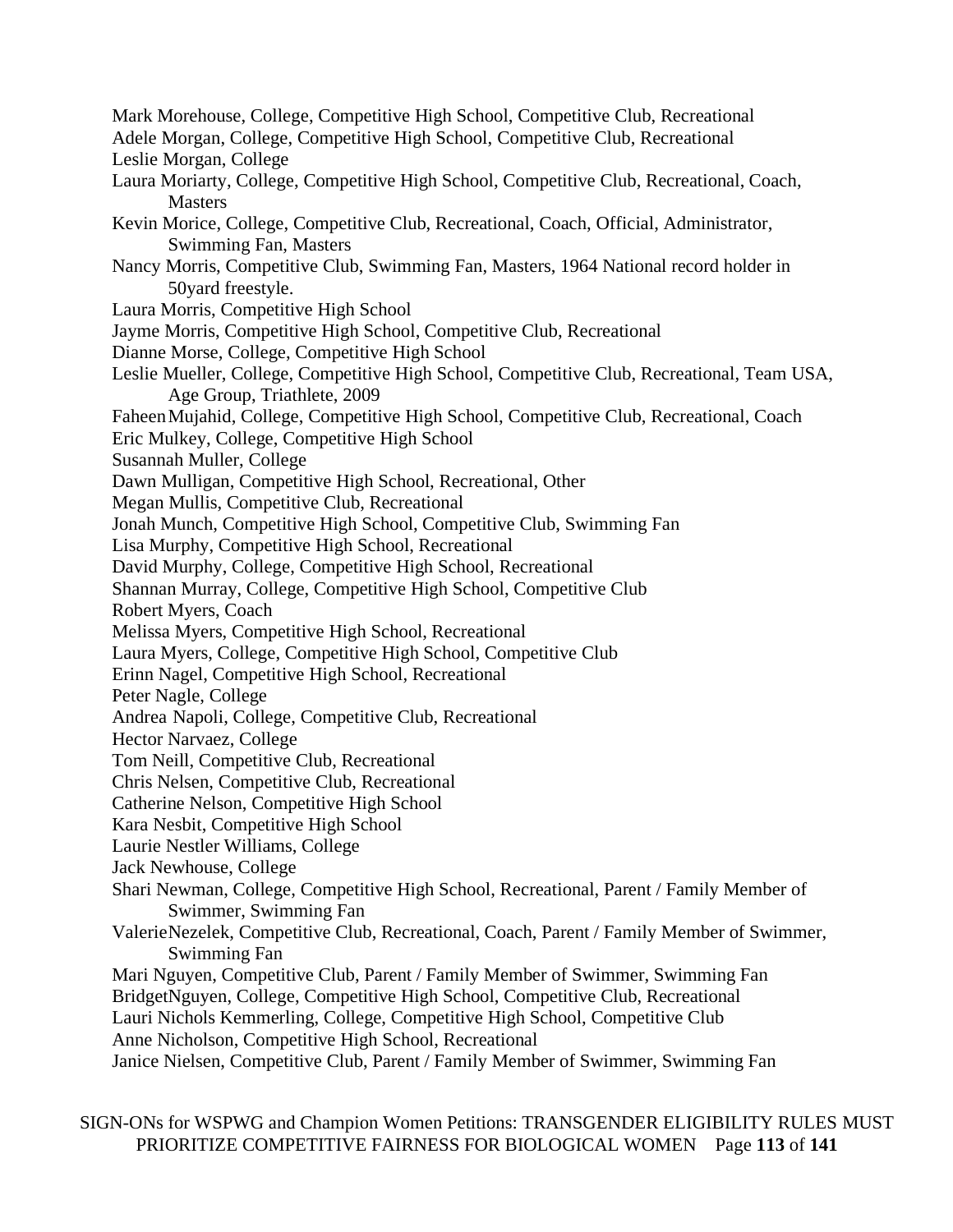Pam Nielsen, Competitive High School, Recreational Alex Nieto, College, Competitive High School, Competitive Club Melissa Norland, Competitive High School, Competitive Club, Recreational Jeff North, College, Competitive High School, Competitive Club, Recreational, Coach, Parent / Family Member of Swimmer, Swimming Fan Elizabeth Nowak, College, Competitive High School, Competitive Club, Recreational, Swimming Fan, Masters Coleen O'Brien, College, Competitive High School, Competitive Club, Recreational Coach, Official, Administrator, Parent / Family Member, I am Female; had to take testosterone for medical reasons. It gave me no ability to compete with biological men. Colleen O'Connell, College, Competitive High School Bob O'Connell, College Rachel O'Leary, College, Competitive Club, Parent / Family Member of Swimmer, Swimming Fan, Masters Lisa Occhipinti, College, Competitive High School Fontaine O'Connell, Competitive High School, Competitive Club BrennaO'Connor, College, Competitive High School, Recreational, Coach Patrick Odoherty, College, Competitive High School, Competitive Club, Recreational, Parent / Family Member of Swimmer, Swimming Fan Donna Orender, College, Sport Leader, Other C. Rob Orr, College, Competitive High School, Competitive Club, Recreational Carlee Oswald, College, Competitive High School, Competitive Club, Swimming Fan Helen Otty, Coach, Parent / Family Member of Swimmer Jim Owens, Competitive High School, Recreational Ed Pachecano, Competitive High School, Competitive Club, Recreational Kristen Pakela, College Steve Palmer, Competitive High School Tracy Palmero, College, Competitive Club Rachel Paquette, College HayleyParker, Competitive Club Randall Parker, College, Competitive High School, Competitive Club Lorinda Parkes Bourn, College, Competitive High School, Competitive Club, World Aquatic Championships 1978, 800 m free 9th place Jennifer Parks, College, Competitive High School, Competitive Club, Master Swimming Howard Parrett, Competitive High School, Recreational Susan Parsons, College, Competitive High School, Competitive Club, Recreational Amy Partridge, College Nancy Pasternak, Competitive High School, Parent / Family Member of Swimmer, Swimming Fan David Pastoriza, Competitive High School, Competitive Club, Recreational Lindsey Patton, College, Competitive High School, Competitive Club, Recreational, Coach, **Official** Candice Patton, Competitive High School Faith Patton Settles, College, Competitive High School Diane Pavelin, College, Competitive High School Colleen Payne, Competitive High School, Competitive Club, Recreational, Coach, Official

SIGN-ONs for WSPWG and Champion Women Petitions: TRANSGENDER ELIGIBILITY RULES MUST PRIORITIZE COMPETITIVE FAIRNESS FOR BIOLOGICAL WOMEN Page **114** of **141**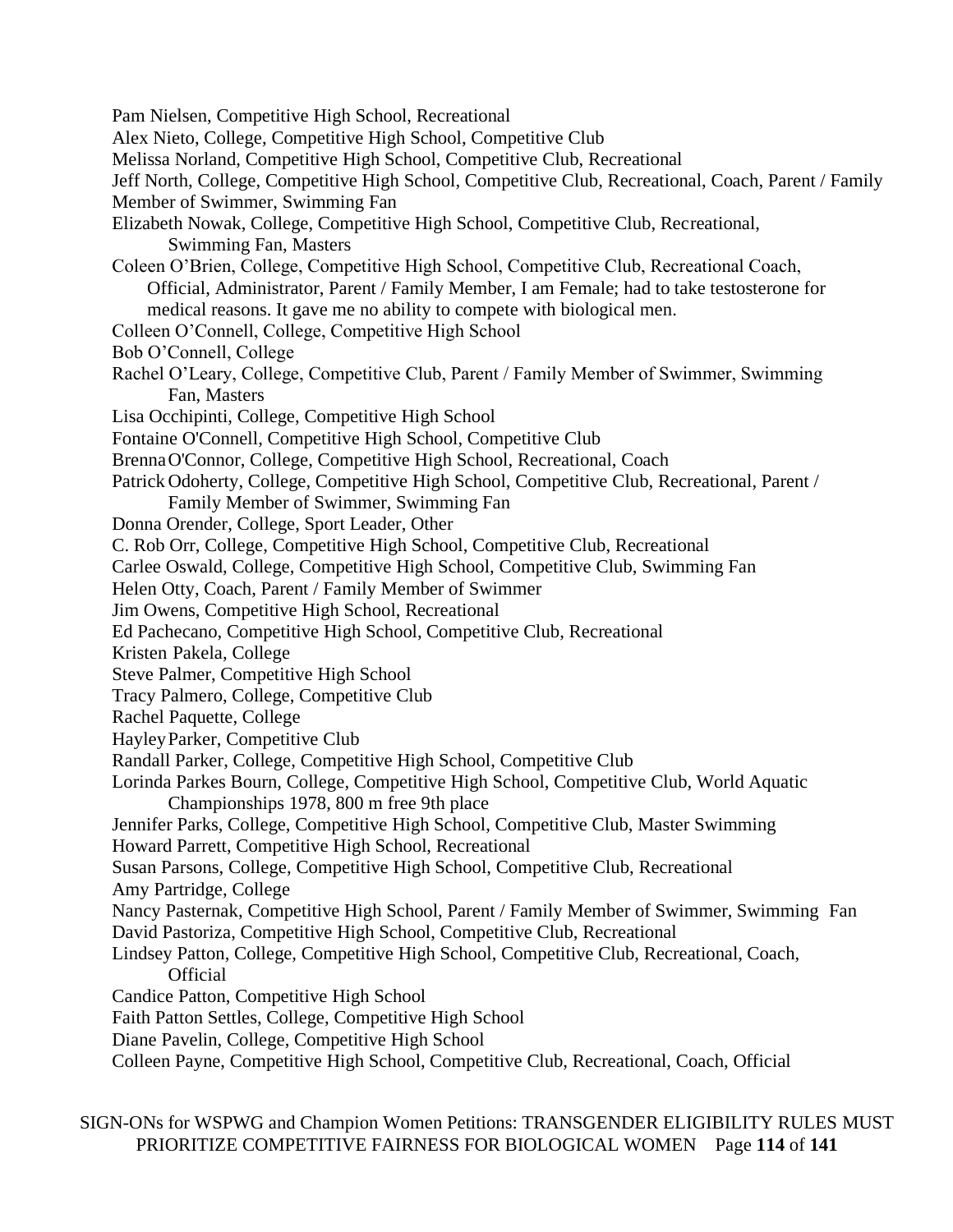Gudrun Pearcey, Competitive High School, Competitive Club, Recreational, Official, Parent / Family Member of Swimmer, Swimming Fan Sam Pedlar, Competitive High School, Recreational Peter Peguero, College, Other Aletha Pelham, College, Competitive High School Lara Perry, Competitive High School, Competitive Club, Recreational, Parent / Family Member of Swimmer, Swimming Fan Jeremie Perry, College, Was in Olympic development, Modern Pentathlon - Multiple World Championship Teams Christi Perry, College Analisa Peterson, College, Competitive High School, Competitive Club, Other Carly Petrzelka, College, Competitive High School, Competitive Club Nathalie Pettus, Competitive Club, Other Annette Pettyjohn, College, Competitive High School Virginia Pfeifer, College, Competitive High School, Competitive Club, Recreational Caroline Pfleger, Competitive High School, Recreational WiliamPhelps, Competitive High School, Competitive Club, Recreational Joan Phillips, Competitive Club, Recreational Eileen Phillips, College, Competitive High School, Competitive Club, Recreational Victoria Picciochi, College, Competitive High School, Competitive Club Barry Pike, Competitive High School, Competitive Club, Recreational, Swimming Fan, Masters Charles Pillot, Competitive High School, Recreational, Swimming Fan Sheila Pinter, College Bethany Piper, Competitive High School, Competitive Club, Recreational, Parent / Family Member of Swimmer Madelaine Plourde, Competitive High School, Recreational, Parent / Family Member of Swimmer, Swimming Fan, Masters Scott Pohlman, College, Competitive High School, Recreational, Coach, Official, Parent / Family Member of Swimmer, Swimming Fan, Masters Mary Pohlmann, MD, Competitive Club Angel Poindexter, Competitive High School, Competitive Club, Parent / Family Member of Swimmer, Swimming Fan Suzanne Pollard, College, Competitive High School, Coach, Swimming Fan, Masters KaitlynPorter, Competitive High School, Competitive Club, Recreational, Swimming Fan Daniel Powell, Competitive High School, Competitive Club, Recreational, Coach, Official, Swimming Fan John Powell, College, Competitive High School, Competitive Club, Recreational, Coach, Parent / Family Member of Swimmer, Masters Haley Powell, College, Competitive High School, Competitive Club Margaret Pozzo, Competitive Club Chris Preble, College, Competitive Club, Recreational, Coach, Parent / Family Member of Swimmer, Swimming Fan Bill Price, College, Competitive Club, Coach, Administrator, Swimming Fan Helen Prichett, College, Competitive High School, Competitive Club, Coach, Parent / Family Member of Swimmer

SIGN-ONs for WSPWG and Champion Women Petitions: TRANSGENDER ELIGIBILITY RULES MUST PRIORITIZE COMPETITIVE FAIRNESS FOR BIOLOGICAL WOMEN Page **115** of **141**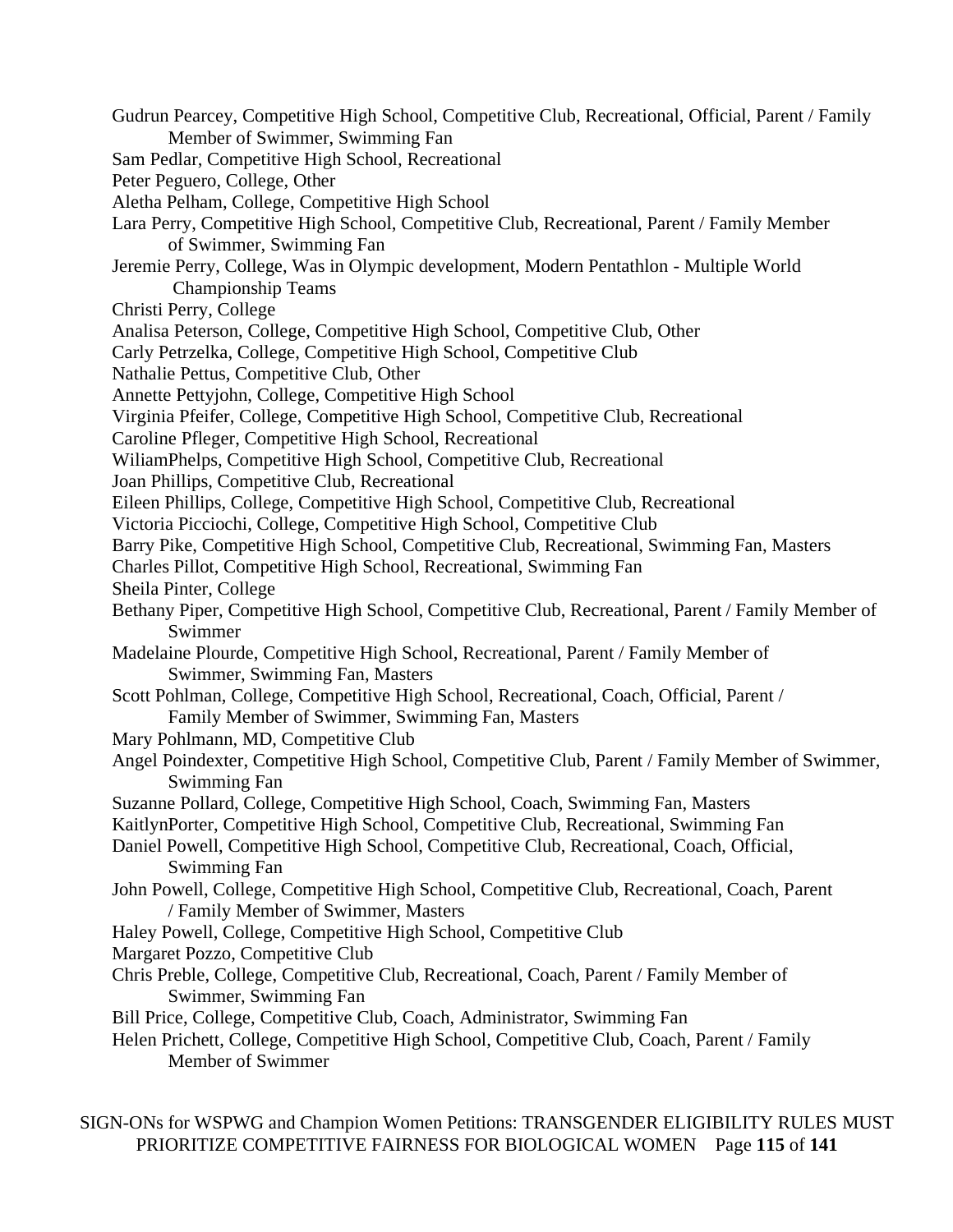- Lauren Primerano, College, Competitive High School, Competitive Club
- Peter Prince, College, Competitive High School, Coach
- Senie Priti, Competitive High School, Recreational, Swimming Fan
- Michael Puente, Competitive Club, Recreational
- Roberta Pughe, College, Competitive High School, Competitive Club, Recreational
- John Purcell, Competitive High School, Recreational, Coach, Parent / Family Member of Swimmer
- Edward Quarry, College
- Adrienne Quill, Competitive Club, Recreational, Coach, Parent / Family Member of Swimmer,
- Manuel Quintero, Competitive High School, Recreational, Coach, Other
- TiffanyQuisno, Competitive High School, Competitive Club
- Katherine Raatz, College, Competitive High School, Competitive Club, Recreational
- Nina Radulovic, College, Competitive Club Else Ragland, Competitive Club, Masters, I swam one collegiate meet when Title IX was new. I began competing in Masters swimming and National Senior Games at age 51 and am now Top Ten ranked in 11 events.
- Ellis Rainsberger, College, Competitive High School, Competitive Club, Recreational, Coach, Parent / Family Member of Swimmer, Swimming Fan
- Christine Rainsberger, College, Competitive High School, Recreational, Coach, Swimming Fan Natalie Ramello, College, Competitive High School, Competitive Club, Recreational, Coach, Masters
- Kailen Randecker, College, Competitive High School, Competitive Club, Coach, Swimming Fan

Michael Rawleigh, College

- Camilla Rawleigh, College
- Paul Rector, College
- Cassandra Redden, College, Competitive High School, Competitive Club, Recreational
- Mike Redfing, Competitive High School, Competitive Club
- Katherine Redmond, College, Competitive High School, Competitive Club, Recreational Leandra Reilly, College, Recreational
- Larry Reit, College, Competitive High School, Competitive Club, Recreational, Coach, Official David Ressner, College, Competitive Club
- Elizabeth Reumann, Competitive High School, Recreational
- Dennis Revis, College, Competitive High School, Official
- James Reynolds, College, Competitive High School, Coach
- Kylen Ribeiro, College, Competitive High School
- Jan Rice, College
- Dan Rice, College, Competitive High School
- Jim Richardson, College
- B. David Ridpath, Competitive High School, US Army Sports Program, Sport Leader
- Jared Rietveld, Competitive High School, Competitive Club, Recreational
- Simon Riley, College, Competitive High School, Competitive Club
- Candice Riley, Competitive High School, Former professional athlete
- Melissa Rinaldi, College, Competitive High School, Competitive Club, Recreational
- Denis Rinkacs, Jr., College, Competitive High School, Competitive Club, Swimming Fan
- Carol Roberts, Competitive Club, Recreational, Swimming Fan
- Sara Roberts, Competitive Club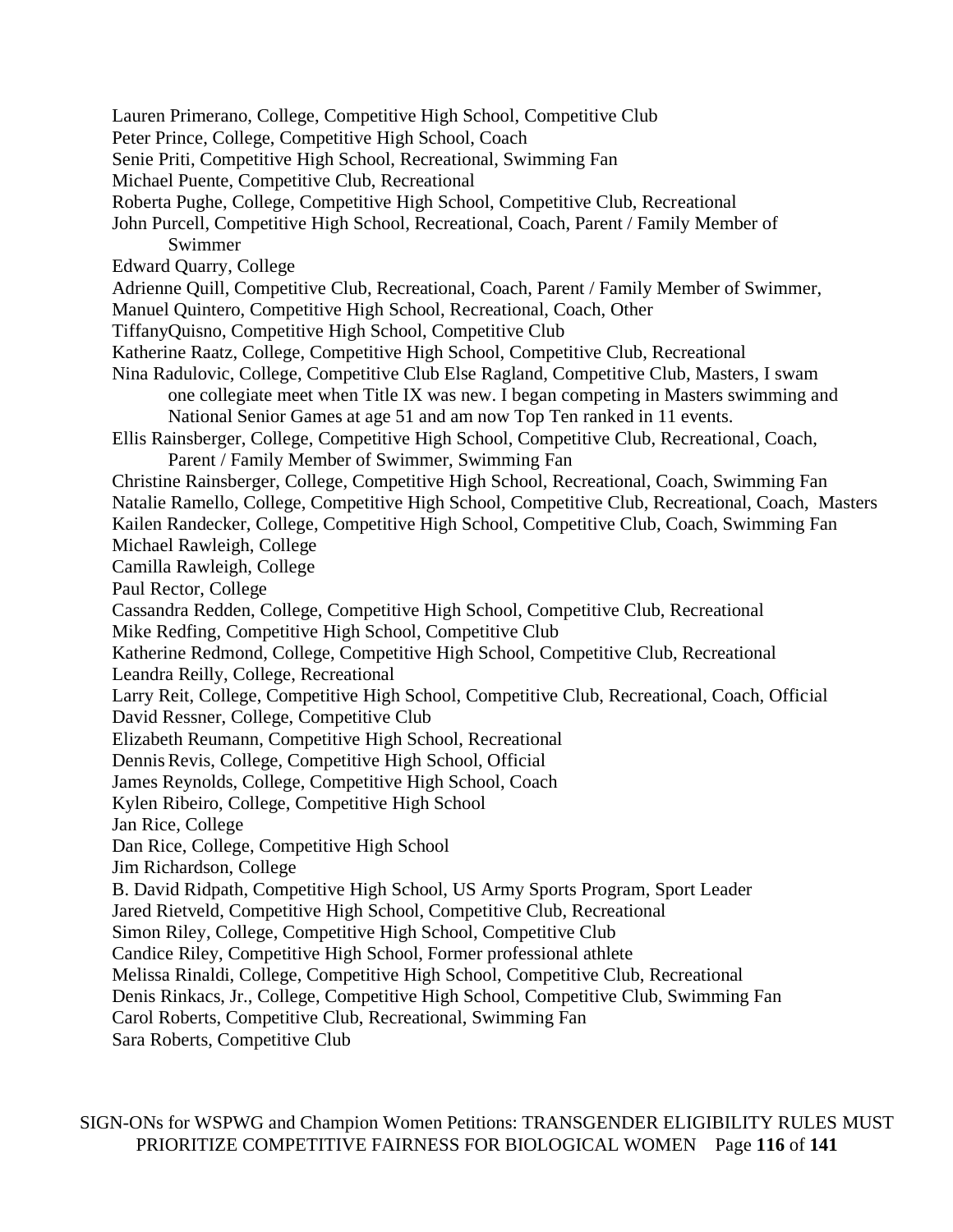Renee Rodgers, College, Competitive Club, Official, Parent / Family Member of Swimmer, Swimming Fan, Masters Margaret Rodriguez, College, Competitive High School, Competitive Club Jennifer Roe, College, Competitive High School, Competitive Club, Recreational, Coach Beth Rogers, College Ashley Rojas, Competitive High School Louise Rolfe-Adams, Competitive Club, Recreational, Coach, Parent / Family Member of Swimmer, Swimming Fan, Masters, Spent 12 years as Triathlon Age-Group Athlete for Team GB Michael Rose, Competitive High School, Competitive Club MaryLou Roselli, Competitive High School, Competitive Club, Recreational, Coach, Official, Administrator, Swimming Fan Valerie Ross, Competitive High School, Recreational, Parent / Family Member of Swimmer Michael Roth, College, Competitive High School, Competitive Club, Recreational, Other Melissa Rubiola, Competitive High School Patricia Rudy, College Kim Ruhl, Competitive Club, Recreational, Parent / Family Member of Swimmer, Swimming Fan Matt Russell, College, Competitive High School, Competitive Club, Coach, Official, Parent / Family Member of Swimmer, Swimming Fan Elizabeth Russell, Competitive High School, Recreational Erin Ryan, College, Competitive High School, Parent / Family Member of Swimmer, Swimming Fan Debby Rye, Competitive High School, Competitive Club, Recreational, Coach, Parent / Family Member of Swimmer, Swimming Fan Matt Rye, College, Competitive High School, Competitive Club, Recreational, Coach, Parent / Family Member of Swimmer, Swimming Fan Jennifer Salwach, Competitive High School, Competitive Club, Recreational Joe Samson, College, Competitive High School, Competitive Club, Recreational, Parent / Family Member of Swimmer, Swimming Fan, Masters Marijo Samson, Competitive High School, Recreational, Swimming Fan Trisha Sauerbrei, College, Competitive High School, Competitive Club, Recreational, Coach, Administrator, Parent / Family Member of Swimmer, Swimming Fan Jane Savage, College, Competitive High School, Coach Holly Sawin, Competitive Club, Recreational, Parent / Family Member of Swimmer, Swimming Fan Dan Sawyer, College Matt Schade, College, Competitive High School, Competitive Club, Coach, Parent / Family Member of Swimmer, Swimming Fan Susan Schlemmer, Competitive High School, Competitive Club, Recreational, Coach, Official, Parent / Family Member of Swimmer, Swimming Fan Christina Schmidt, College, Competitive High School, Competitive Club, Recreational Kasey Schmidt, College Jennifer Schmitz, College Denise Schreiner, Competitive Club, PDGA Aimee Schultz, College, Competitive High School, My daughter is a current elite college senior Leslie Scott, Competitive High School, Competitive Club, Recreational, Coach, Masters Jim Scott, College, Competitive High School, Competitive Club Jennifer Sees, College, Other

SIGN-ONs for WSPWG and Champion Women Petitions: TRANSGENDER ELIGIBILITY RULES MUST PRIORITIZE COMPETITIVE FAIRNESS FOR BIOLOGICAL WOMEN Page **117** of **141**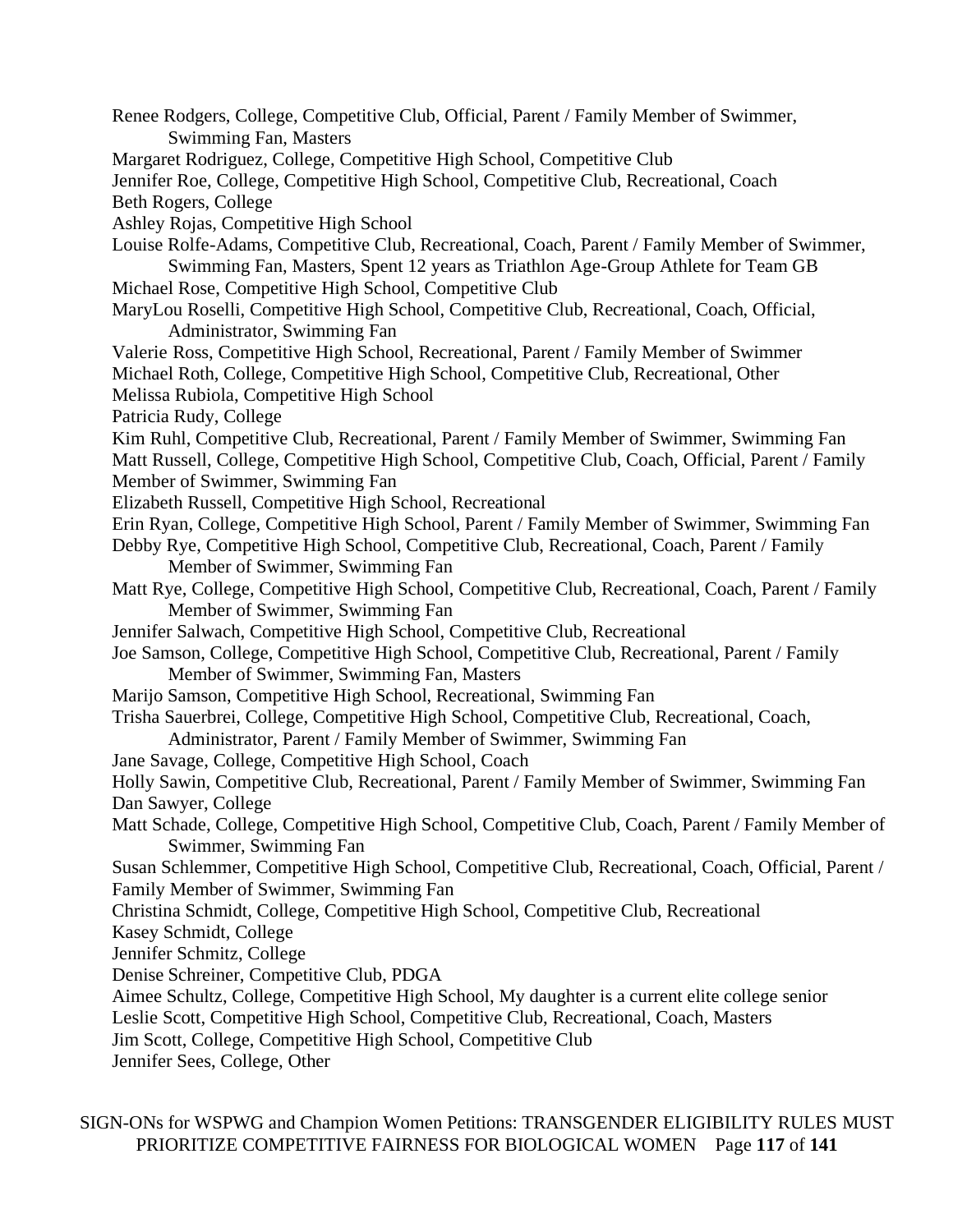Sarah Seitz, Competitive High School, Competitive Club, Recreational, National Championship Participation, Age Group Triathlon. PamelaSenfield, College, Competitive High School, Competitive Club, Recreational Donna Senkbeil, College, Competitive High School, Competitive Club, Recreational Nicole Serret, College, Competitive High School, Competitive Club, Recreational, Swimming/Masters Crossfit Jeri Shanteau, College Meg Sharkey, Competitive High School, Competitive Club, Recreational Jennifer Sharp, Competitive High School, Recreational, Parent / Family Member of Swimmer, Other Joni Sharp, College, Competitive High School, Competitive Club, Recreational Liz Shaw, College, Competitive High School, Competitive Club, Recreational Susanne Shelley, Competitive High School, Recreational Philip Shenkle, Competitive High School Louise Shiers, Competitive High School John Shipp, College, Competitive High School Steve Shipps, College Gwen Shonkwiler, Competitive High School, Recreational, Coach, Official, Administrator, Masters Cathy Shonkwiler, College, Competitive High School, Competitive Club Todd Shuman, Competitive High School Amy Simcox, College, Competitive High School, Competitive Club, Recreational Kim Simister, Competitive Club, Recreational, Coach, Official, Administrator Dave Simon, College, Competitive High School Anne Simpson, College, Competitive High School, Competitive Club, Recreational Cynthia Skinner, College, Competitive High School, Recreational, Coach, Parent / Family Member of Swimmer, Masters Shawnte Sloan, Coach, Parent / Family Member of Swimmer Russell Smith, College, Competitive High School, Competitive Club, Recreational, Coach, Swimming Fan, Masters Peter Smith, Competitive High School, Recreational, Parent / Family Member of Swimmer Kathleen E Smith, Competitive High School, Parent / Family Member of Swimmer, Swimming Fan John Smith, Competitive High School, Competitive Club, Recreational Christina Smith, Competitive High School John Smith, College Amy Smith, College Lawrence Smith, Competitive High School Kelley Smith, College, Competitive High School, Competitive Club, Recreational James Smolen, College, Competitive High School, Competitive Club, Masters Michelle Smollett, College, Competitive High School, Competitive Club Scott Snelling, Competitive High School Tanya Snelling, Competitive High School Anna Sobolewski, M.D, I'm a former Division 1 College Swimmer, Recreational, Parent / Family Member of Swimmers, Katrina Solgere, Competitive High School, Competitive Club, Official, Swimming Fan Ted Soltys, College Julie Sommer, College

SIGN-ONs for WSPWG and Champion Women Petitions: TRANSGENDER ELIGIBILITY RULES MUST PRIORITIZE COMPETITIVE FAIRNESS FOR BIOLOGICAL WOMEN Page **118** of **141**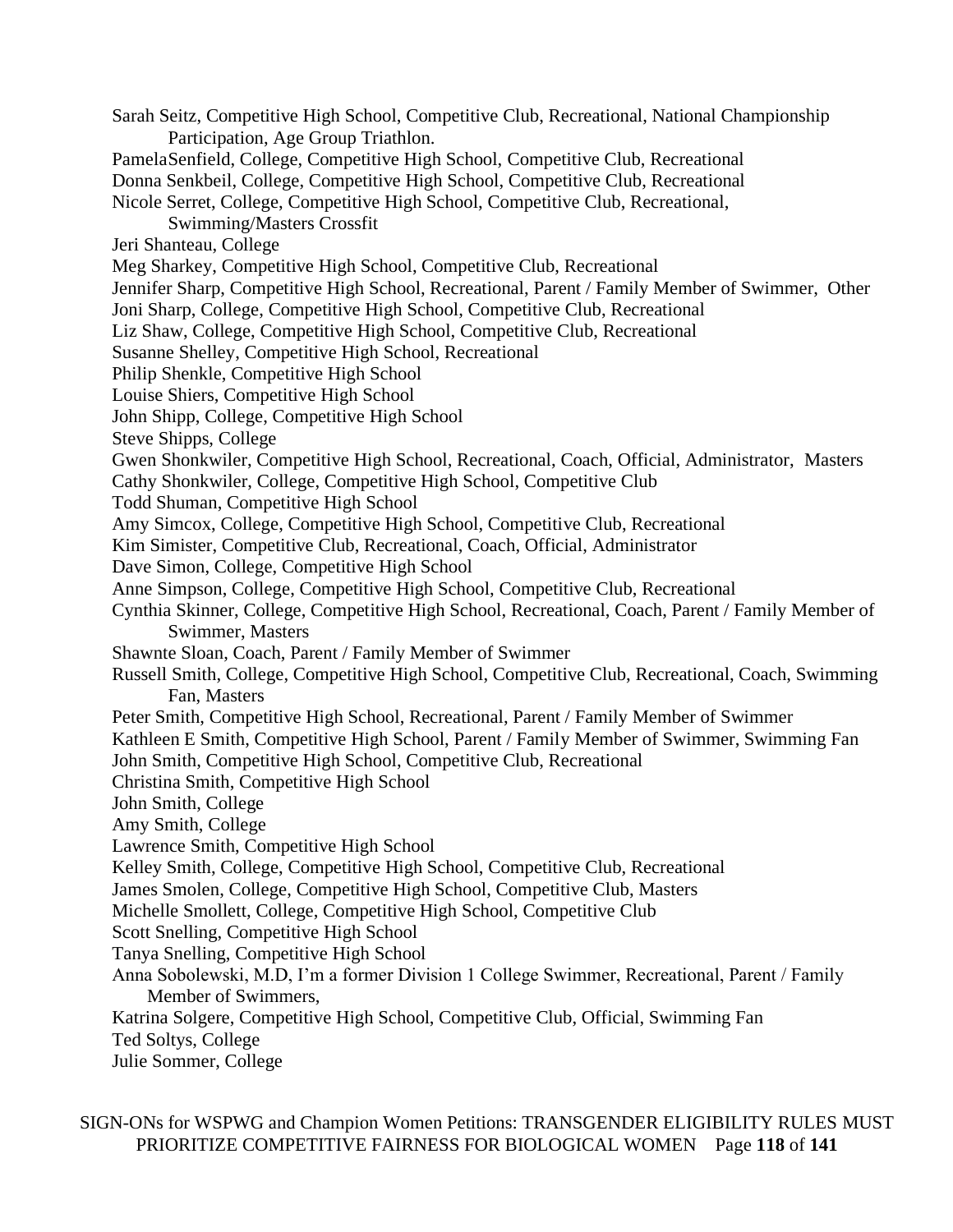Michele Sommer, College, Competitive High School Martha Sorensen, Competitive High School, Competitive Club Matthew Soska, College, Competitive High School, Competitive Club, Recreational Anthony Soslow, Competitive High School, Competitive Club, Maccabi Games Tina Spann, College, Competitive High School Valerie Sparks, Competitive High School Milton Spaulding, College, Competitive High School Margaret Spotts, College, Competitive High School Pam Stachelek, College Dan Stafford, Competitive High School, Recreational John Stamey, Competitive High School, Recreational Rick Stanfield, College, Competitive High School, Competitive Club Ann Stanley, Competitive Club Ellen Stark, Competitive High School, Recreational, Swimming Fan Jim Starrett, College, Competitive High School, Competitive Club, Coach, Official, Parent / Family Member of Swimmer, Swimming Fan, Masters James Starrett, College, Competitive High School Kyla Stearns, Competitive High School, Competitive Club, Recreational, Swimming Fan Bobbi Stege, College, Parent / Family Member of Swimmer, Swimming Fan Phyllis Steimel, Competitive Club Glenn Steimling, College, Competitive High School, Competitive Club, Recreational Maureen Stell, Competitive Club, Recreational Kathy Stetler, College Lawrie Stevens, Competitive High School, Competitive Club, Coach, Administrator, Parent / Family Member of Swimmer, Swimming Fan, Masters Linda Stevenson, Competitive High School, Competitive Club, Coach, Swimming Fan, Masters Susan Steward, College Jeff Stewart, Competitive Club Meredith Stillman, College, Competitive High School, Competitive Club, Recreational Peta Stinson, Competitive Club Donna Stocke, College Elysse Stolpe, College, Competitive High School, Competitive Club, Recreational Katherine Stowell, College, Competitive High School, Competitive Club NathanStrakbein, Competitive High School, Recreational Beth Strauss, College Miyo Strong, College, Competitive High School, Competitive Club, Recreational, Coach, Official, Administrator Kellie Stubblefield, College, Competitive High School, Competitive Club David Stump, College, Competitive High School, Competitive Club Rachel Sullivan, Competitive High School DaedreSullivan, U.S. National Team, College, 1994 World Championship Team, bronze medalist; 1995 Pan American Gold and Bronze Medalist Tom Sullivan, College Kerri Sundy, Coach, Parent / Family Member of Swimmer, Swimming Fan Denise Super, Competitive Club, Masters

SIGN-ONs for WSPWG and Champion Women Petitions: TRANSGENDER ELIGIBILITY RULES MUST PRIORITIZE COMPETITIVE FAIRNESS FOR BIOLOGICAL WOMEN Page **119** of **141**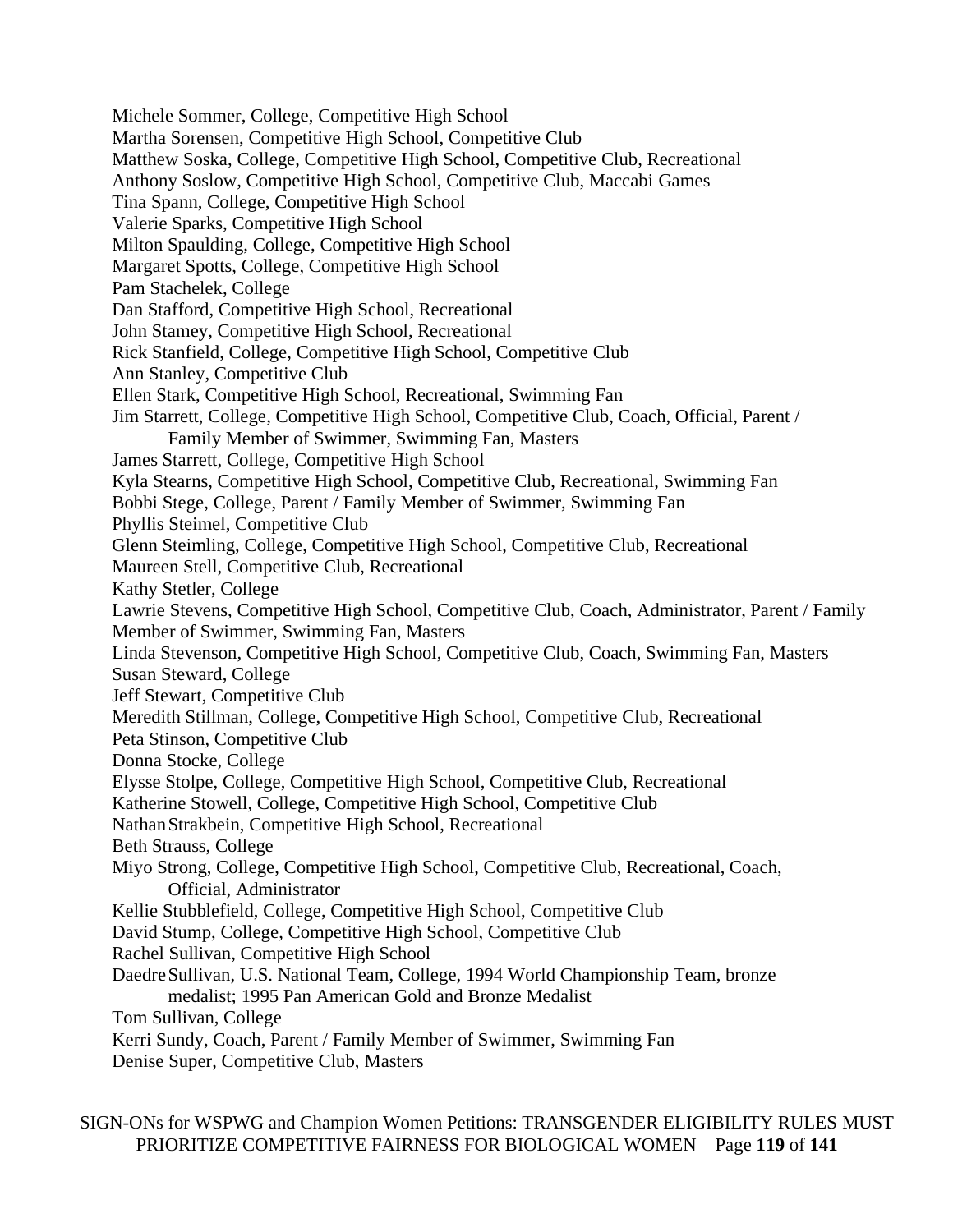Becky Swain, Competitive High School, Recreational, Coach Lindsey Swift, Competitive Club, Recreational, Coach, Official Sarah Sykes Russell, College, Competitive High School Nicole Tackett, College Maggie Taege, Competitive High School, Recreational, Coach, Official, Swimming Fan Alison Tamayo, Competitive High School, Competitive Club Brett Tanabe, Competitive High School, Competitive Club, Recreational, Swimming Fan, Masters Gregory Tarone, College Cathryn Taylor, Competitive High School, Recreational, Swimming Fan Kerri Taylor, College, Competitive High School, Parent / Family Member of Swimmer, Swimming Fan Frances Taylor, College, Competitive High School, Competitive Club, Coach, Swimming Fan, Masters Julie Tellier, Competitive Club Laura Tennant, Competitive Club, Parent / Family Member Patricia Tezak, Competitive High School Brent Tharp, College, Competitive High School, Recreational, Swimming Fan Margie Thessin, College, Competitive High School, Recreational, Parent / Family Member of Swimmer, Swimming Fan Nicholas Thiel, College, Competitive High School Erin Thomas, College Amy Thompson, Competitive High School, Competitive Club Erinn Thompson, Competitive High School, Recreational, Coach, Parent / Family Member of Swimmer, Swimming Fan, Other Eric Tibbott, Competitive High School, Competitive Club, Recreational, Coach, Official, Administrator Paula Tichenor, College, Competitive Club, Recreational, Swimming Fan Joanna Tidwell, Competitive High School, Competitive Club, Recreational, Coach, Parent / Family Member of Swimmer, Swimming Fan Pamela Tomczak, College, Competitive High School, Recreational, Coach Steven Tomlinson, Competitive High School Diane Toth, College, Competitive High School, Coach, Official Pam Towne, College, Competitive High School, Recreational Allison Townsend, U.S. National Team, College Darren Traub, College Laurel Treon Morrow, College, Competitive High School, Competitive Club, Recreational Marilyn Trickett, Competitive Club, Recreational, Qualified Fitness instructor and swimming Coach Jim Tuchler, College, Competitive High School, Competitive Club, Parent / Family Member of Swimmer, Swimming Fan, Masters David Tuchler, College James Tucker, College Elle Tully, College, Competitive High School, Recreational, Coach Sarah Tyler, Competitive High School Kat Uchman, College, Competitive High School, Competitive Club, Recreational Janet Ulrey, College, Competitive High School, Recreational Henry Urquidi, Competitive High School, Parent / Family Member of Swimmer, Swimming Fan, **Masters** Kristen Vagts. College, Competitive High School, Competitive Club

SIGN-ONs for WSPWG and Champion Women Petitions: TRANSGENDER ELIGIBILITY RULES MUST PRIORITIZE COMPETITIVE FAIRNESS FOR BIOLOGICAL WOMEN Page **120** of **141**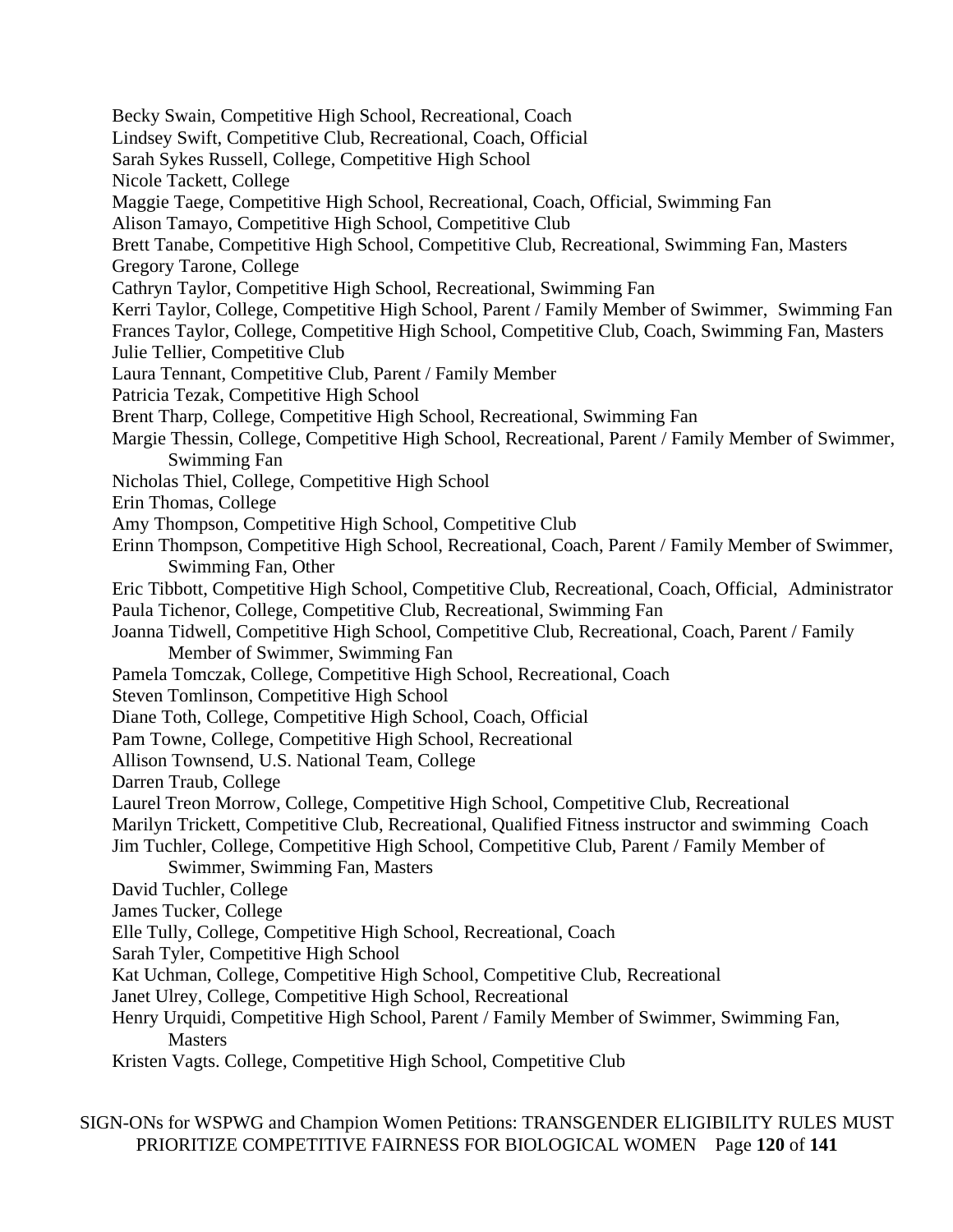Steve Van Egeren, Competitive High School, Parent / Family Member of Swimmer, Swimming Fan, Club president Angela Van Heerden, Competitive Club Fred Vanbourgondien, Competitive High School Katherine Vanbourgondien, College, Competitive High School, Competitive Club Morgan VanderSchaaf, College Sara Vanderwood, College Hannah VanDress, College, Competitive High School, Competitive Club, Coach, Swimming Fan Bart Vanstaalduinen, College, Recreational Samantha Vanzandt, College Elaina Vayntrub, Competitive Club David Vazquez, Competitive High School, Parent / Family Member of Swimmer Amy Veltri, Competitive High School, Competitive Club, Recreational Karen Vetter, Competitive Club, Recreational Judith Vial, Competitive High School Carolyn Voorhees, College, Competitive High School, Competitive Club Amy Vorwaller, Competitive High School, Recreational, Coach Clancy Vos, Competitive Club Tracy Vowel, College, Competitive High School, Competitive Club, Recreational, Administrator Joan Wakefield, Competitive High School, Recreational, Parent / Family Member of Swimmer, Swimming Fan Patty Waldron, College, Other Denise Walklett, College, Competitive High School, Competitive Club, Recreational Brian Walton, Competitive High School, Competitive Club, Recreational, Other Jo Ward, Coach, Professional tennis player Mimi Ward, Competitive High School, Masters Joanne Warzoha, College, Competitive High School, Competitive Club Ella Waters, Competitive High School, Competitive Club Patrick Watson, College, Competitive High School, Competitive Club Mike Wayte, College, Competitive High School, Competitive Club, Recreational Steve Webb, Competitive High School, Recreational, Parent / Family Member of Swimmer Jason Webb, College, Coach, Parent / Family Member of Swimmer, Swimming Fan, Masters Ann Weber, College, Competitive High School, Competitive Club, Recreational, Swimming Fan, **Masters** PaulineWehner, Competitive High School, Competitive Club, Recreational Becky Weidinger, Competitive High School Sharon Weiss, College, Competitive High School, Competitive Club, Other Christine Weix, Competitive High School, Competitive Club Karen Welles, College, Competitive High School, Recreational Denise Welling, Competitive High School, Recreational Karen Wendelschaefer, Competitive High School, Competitive Club Rise Wendt, Competitive High School Brenda West, College, Competitive High School, Competitive Club, Recreational Christine Westgate, Competitive Club Amanda Wetherell, Competitive Club

SIGN-ONs for WSPWG and Champion Women Petitions: TRANSGENDER ELIGIBILITY RULES MUST PRIORITIZE COMPETITIVE FAIRNESS FOR BIOLOGICAL WOMEN Page **121** of **141**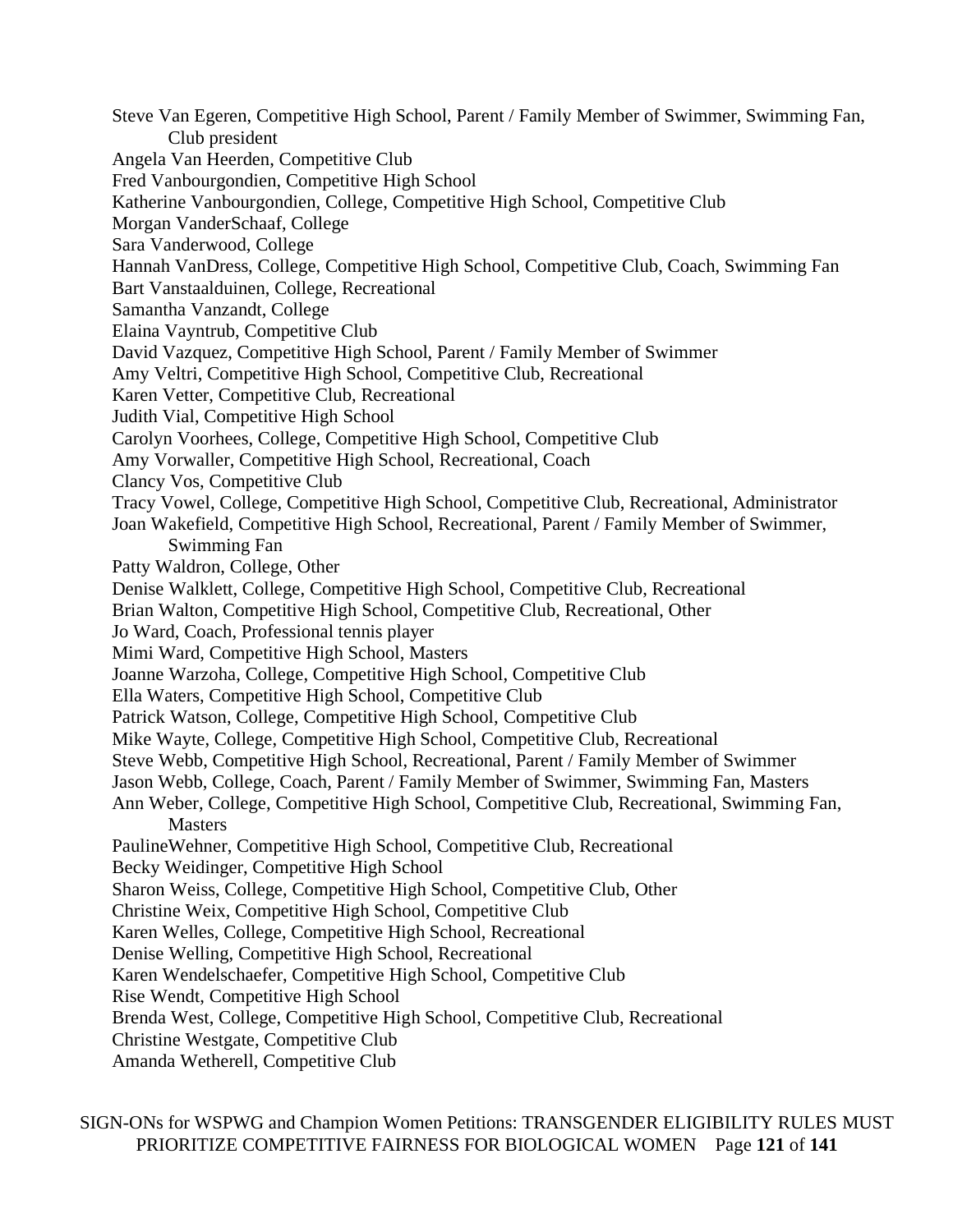Paizlee Whalen, College Jason Whalen, Soccer Coach Dashiel Wham, Competitive High School, Recreational, Current pickleball competitor Austin Wheat, Competitive Triathlon Steve Whedbee, College Ann Whitbeck, College, Competitive High School, Competitive Club, Coach, Parent / Family Member of Swimmer, Swimming Fan Will White, College Jack White, Competitive High School Laurel Whittington, Competitive Club Kathie Wickstrand, College, Competitive Club, National Caliber & Collegiate Coach Carol Widman, College, Competitive High School Cheri Wieland, Competitive High School, Recreational Kurt Wienants, College, Competitive High School, Competitive Club, Recreational, Masters Lisa Wiese, Competitive High School, Swimming Fan Jill Wilby, College Melissa Wilczak, College Harrison Wilder, College Ken Wilhelm, Competitive High School, Competitive Club, Recreational, Masters Krista Willard, Competitive High School, Recreational, Coach, Swimming Fan Bruce Williams, Competitive Club Jessica Williams, College, Competitive High School, Competitive Club Susan Williams, College, Competitive High School, Competitive Club, Masters swimming Mike Williams, College, Competitive High School, Recreational Stacy Williamson, Competitive High School, Competitive Club Park Willis, College, Competitive High School, Competitive Club Ronald Wills, Competitive High School, Competitive Club, Coach, Parent / Family Member of Swimmer, Swimming Fan, Masters Mary Elizabeth Wilson, Competitive High School, Coach, Official, Administrator, Parent / Family Member of Swimmer, Swimming Fan Don Wilson, Competitive High School, Competitive Club, Coach, Masters Diane Wilson, Competitive High School, Competitive Club Garland Wilson, College, Competitive High School, Competitive Club Stephen Wilson, College, Competitive High School, Competitive Club, Recreational, Other Dana Wilson, Competitive High School Desiree Wilson, Competitive High School, Competitive Club Susan Wisenbaker, College, Competitive High School, Recreational Robin Witlin, College, Competitive High School, Competitive Club, Recreational Hans Witolla, College Melissa Wood, Competitive High School, Recreational Trina Wood, Competitive Club, Recreational Mark Wood, Competitive Club, Recreational, Other Kimberly Wood, Competitive High School, Recreational Ken Woodfine, College, Competitive High School, Recreational, Coach Cynthia Worth, Competitive High School, Competitive Club, Recreational

SIGN-ONs for WSPWG and Champion Women Petitions: TRANSGENDER ELIGIBILITY RULES MUST PRIORITIZE COMPETITIVE FAIRNESS FOR BIOLOGICAL WOMEN Page **122** of **141**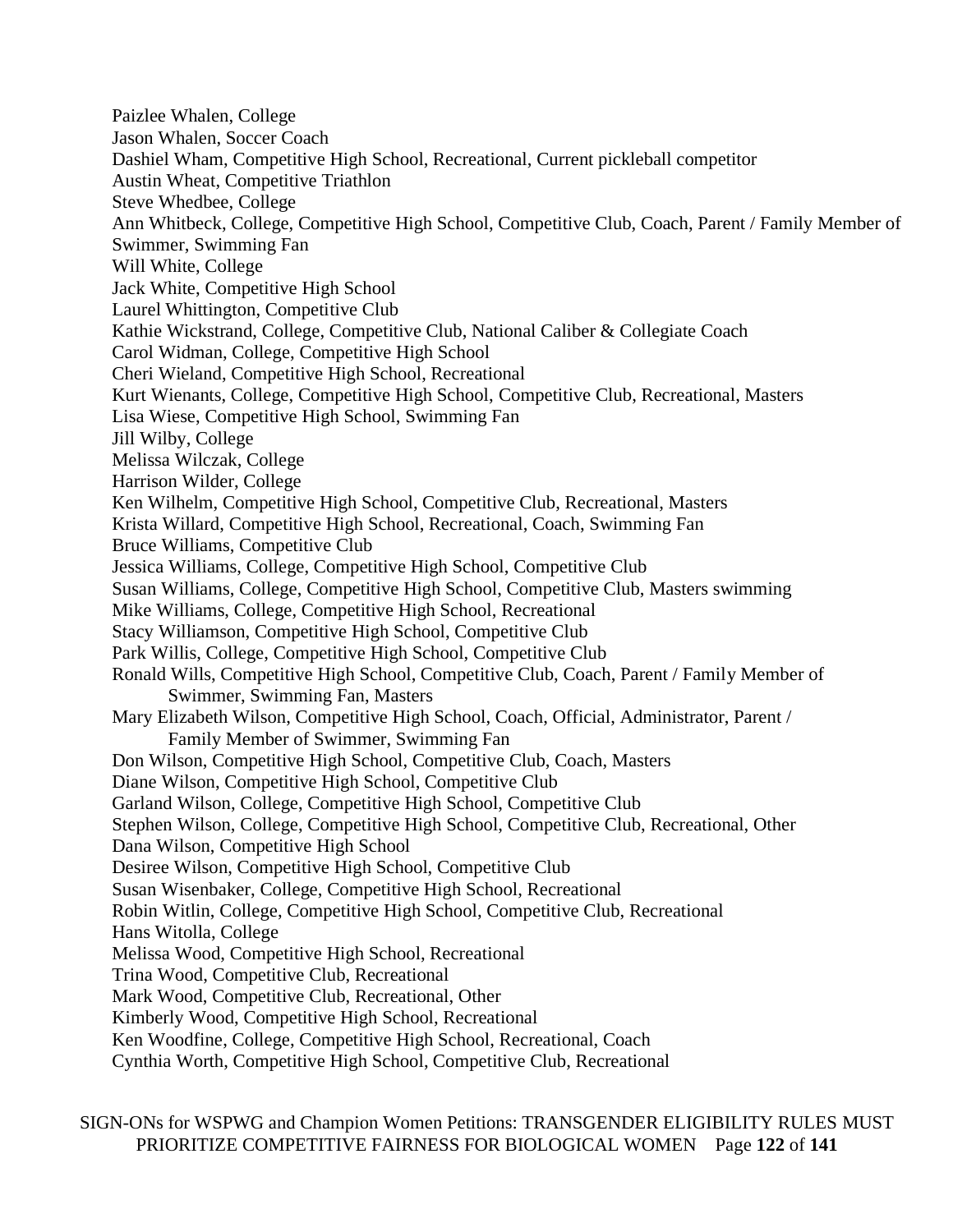Ann Worthington, College, Competitive High School, Competitive Club, Recreational Vicki Wray College, Competitive High School, Competitive Club, Coach, Swimming Fan Paula Wynn, Competitive High School, Recreational, Parent / Family Member of Swimmer, Swimming Fan Paula Wynn, Competitive High School, Recreational, Parent / Family Member of Swimmer, Swimming Fan Hilary Yager, College, Competitive High School, Competitive Club, Recreational Michelle Yandrich, Competitive High School, Recreational Pamela Yeh, Competitive High School, Competitive Club Ilene Yohay, M.D., College Dan Young, College, Competitive Club, Official, Parent / Family Member of Swimmer, Swimming Fan Michael Young, Competitive High School Mike Young, College Elizabeth Young-Krueger, Competitive High School Scott Zabielski, Competitive High School, Recreational, Coach Thomas Zackary, Competitive High School, Competitive Club, Recreational Sarah Zander, Competitive High School, Competitive Club, Recreational Olga Zelenaia, Competitive High School, Competitive Club, Parent / Family Member of Swimmer Sheri Zurick, Competitive High School, Recreational, Parent / Family Member of Swimmer,

## **12 Sport Official / Administrators Signed the WSPWG Petition:**

Swimming Fan

Mark Dillon, Official, Administrator, Parent / Family Member of Swimmer, Swimming Fan Scott Duroe, Administrator, Parent / Family Member of Swimmer David Engelson, Official Kimberly Harter, Official, Parent / Family Member of Swimmer, Swimming Fan Cheryl Johnson, Official, Parent / Family Member of Swimmer Jeff Johnson, Official Sean McKenna, Official, Parent / Family Member of Swimmer, Swimming Fan AndreaMenchhofer, Official, Parent / Family Member of Swimmer, Swimming Fan, Other Stacie Nelson, Official, Parent / Family Member of Swimmer Jesse Rodriguez, Official, Parent / Family Member of Swimmer, Swimming Fan Bobbie Solomon, Official Rain Xiang, Official, Parent / Family Member of Swimmer, Swimming Fan

# **93 Parent / Family Members Signed the WSPWG Petition:**

Amanda Andrews, Parent / Family Member of Swimmer

SIGN-ONs for WSPWG and Champion Women Petitions: TRANSGENDER ELIGIBILITY RULES MUST PRIORITIZE COMPETITIVE FAIRNESS FOR BIOLOGICAL WOMEN Page **123** of **141**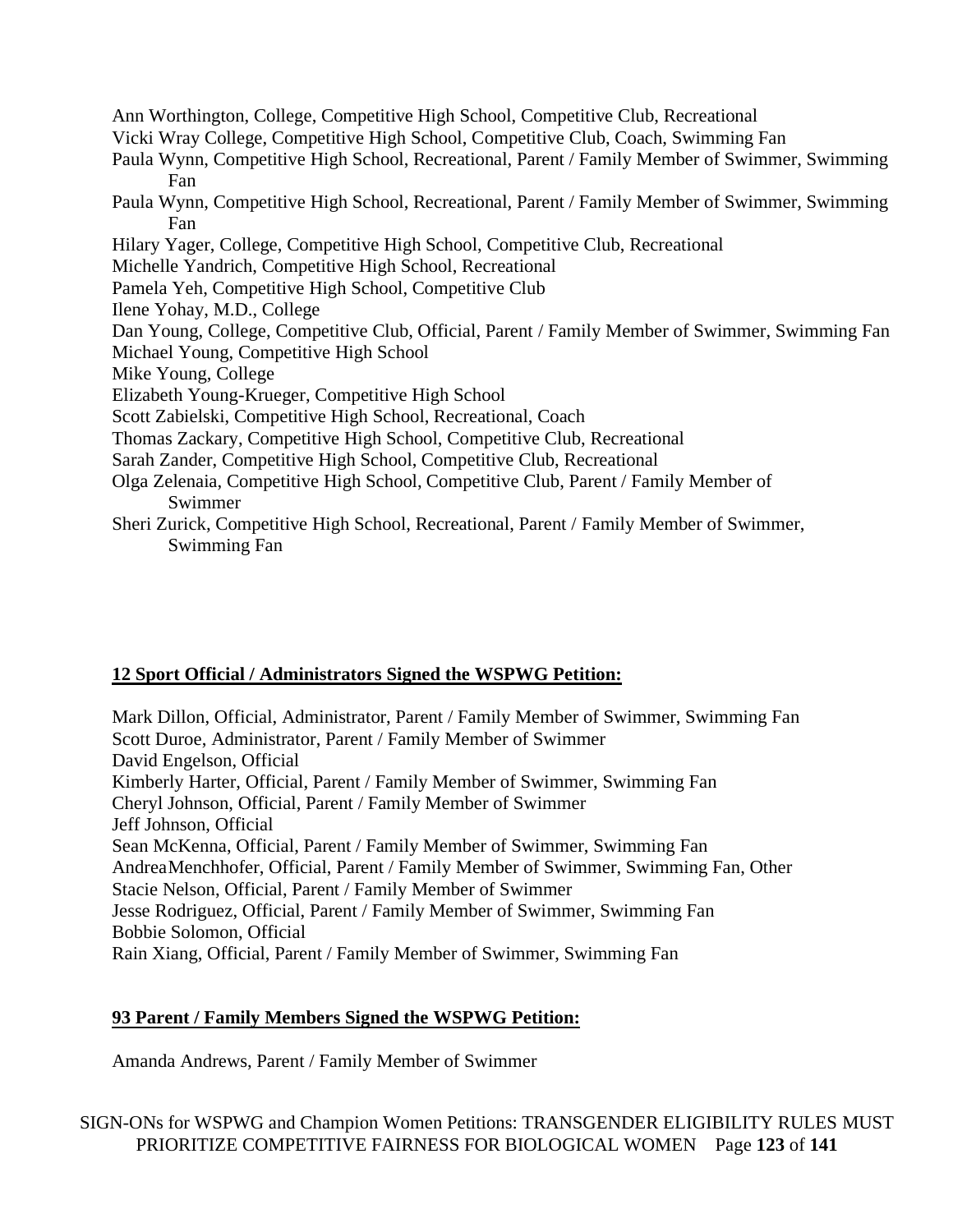Tammy Arbogast, Patent of two D1 male swimmers Katherine Armistead, Parent of a collegiate female athlete Kelly Betzer, Parent / Family Member of Swimmer, Swimming Fan Pippa Booth, Parent / Family Member of Swimmer, Swimming Fan Nikki Brannon, Parent / Family Member of Swimmer Andrea Bravo Fernandez, Parent / Family Member of Swimmer, Swimming Fan Karen Briers, Parent / Family Member of Swimmer, Swimming Fan Hazel Brown, Parent / Family Member of Swimmer Melissa Brownell, Parent / Family Member of Swimmer, Swimming Fan Daniel Brownell, Parent / Family Member of Swimmer, Swimming Fan JaneBuckman, Parent / Family Member of Swimmer, Swimming Fan Laura Carlson, Parent / Family Member of Swimmer Kathy Ciliske, Parent / Family Member of Swimmer, Swimming Fan Lynn Cohen, Parent / Family Member of Swimmer, Swimming Fan Jen Davidson, Parent / Family Member of Swimmer Kelli Deacon, Parent / Family Member of Swimmer Kristen Derringe, Parent / Family Member of Swimmer Felisa DiSanto, Parent / Family Member of Swimmer, Swimming Fan ErinEmrich, Parent / Family Member of Swimmer, Swimming Fan Neil Estabrook, Parent / Family Member of Swimmer, Swimming Fan CarissaFilkin, Parent / Family Member of Swimmer, Swimming Fan Dawn Flannery, Parent / Family Member of Swimmer, Other Jeff Flyke, Parent / Family Member of Swimmer, Swimming Fan Mary Fulton, Parent / Family Member of Swimmer Catina Furnish, Parent / Family Member of Swimmer Amy Gallagher, Parent of a College Swimmer Michele Gebhardt, Parent / Family Member of Swimmer Cristina Gonzalez-Gellineau, Parent / Family Member of Swimmer Joseph Hallsworth, Parent / Family Member of Swimmer Cheryl Hamilton, Parent / Family Member of Swimmer, Track and Field parent of female athlete Samantha Hannard, Parent / Family Member of Swimmer Ellen Harai, Parent / Family Member of Swimmer, Swimming Fan Angus Henderson, Parent / Family Member of Swimmer, Swimming Fan, Masters David Hillenburg, Parent / Family Member of Swimmer, Other Gayle Hogarth, Parent / Family Member of Swimmer Jennifer Horner, Parent / Family Member of Swimmer Linda Hurley, Parent / Family Member of Swimmer Lauren Iannitto, Parent / Family Member of Swimmer Haydee Iglesias, Parent / Family Member of Swimmer, Swimming Fan Ditza Israeli, Parent / Family Member of Swimmer, Swimming Fan, Empathetic human, Mother of a Girl Donna Jones, Parent of female NCAA D1 swimmer Rebecca Klatt, Parent of competitive High School swimmer soon to be college swimmer Martina Knowles, Parent / Family Member of Swimmer Annette Kodera, Parent / Family Member of Swimmer

SIGN-ONs for WSPWG and Champion Women Petitions: TRANSGENDER ELIGIBILITY RULES MUST PRIORITIZE COMPETITIVE FAIRNESS FOR BIOLOGICAL WOMEN Page **124** of **141**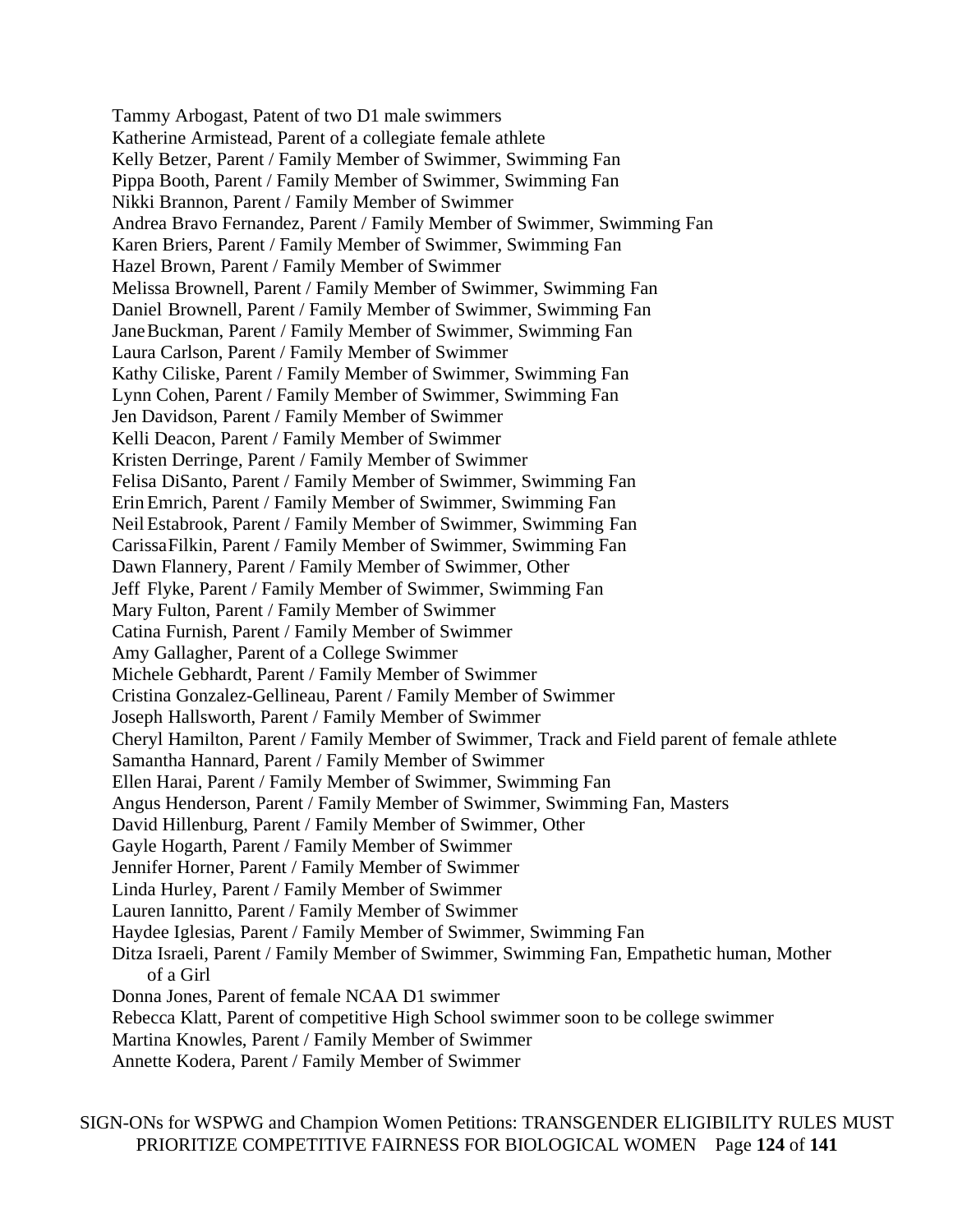Sherri Koelbel, Parent / Family Member of Swimmer Lyn Kopal, Parent / Family Member of Swimmer, Swimming Fan Belkis Lane, Parent of a swimmer Charlotte Laughton, Parent / Family Member of Swimmer, Swimming Fan Anna Lee, Parent / Family Member of Swimmer Anna Lenson, Parent / Family Member of Swimmer, Swimming Fan Eileen Logan, Parent of Swimmer Anthony Manos, Parent / Family Member of Swimmer, Swimming Fan AngelaMcKenna, Parent / Family Member of Swimmer, Swimming Fan Margaret McKenna, Parent / Family Member of Swimmer Daniel Medford, Parent / Family Member of Swimmer Patricia Miller, Parent / Family Member of Swimmer, Swimming Fan Jill Montgomery, Parent / Family Member of Swimmer, Swimming Fan, Ex swimmer Bettyanne Nicholson, Parent / Family Member of Swimmer, aunt of swimmers Michael Otis, Parent of female athlete Susan Peacock, Parent / Family Member of Swimmer Laura Pecoul, Parent / Family Member of Swimmer Charlotte Peyton, Parent / Family Member of Swimmer, Swimming Fan Nikki Phillips, Parent / Family Member of Swimmer Kelly Phillips, Parent / Family Member of Swimmer Smita Pujari, Parent / Family Member of Swimmer Laurel Purewal, Parent of athlete Jeannie Rhee, Parent / Family Member of Swimmer Sandra Rydell, Parent / Family Member of Swimmer, Swimming Fan Amy Schumann, Parent of collegiate swimmer Roberta Shapiro, Parent / Family Member of Swimmer Stacie Shriver, Parent / Family Member of Swimmer, Swimming Fan Carlos Sintes, Parent / Family Member of Swimmer, Swimming Fan, Other Bobbi Stege, Parent of two current SEC College Female Swimmers. Lynn Stewart, Parent / Family Member of Swimmer, Other Heather Stober, Parent / Family Member of Swimmer, Swimming Fan Bernadette Stott, Parent / Family Member of Swimmer, Swimming Fan DoreenSummers, Parent / Family Member of Swimmer, Swimming Fan Ellen Swithers, Parent / Family Member of Swimmer, Swimming Fan Lyndsay Takacs, Parent / Family Member of Swimmer Christina Tenney, Parent / Family Member of Swimmer, Swimming Fan Carla Thode, Parent / Family Member of Swimmer Susan Thorsland, Parent / Family Member of Swimmer, Swimming Fan NaillahValor, Family Member of a biologically female athlete. Faith VanLesser, Parent / Family Member of Swimmer Connie Volk, Parent / Family Member of Swimmer, Swimming Fan Kim Vonweihe, Parent / Family Member of Swimmer, Other Sarah Walker, Parent / Family Member of Swimmer, Swimming Fan Marcie Ware, Parent of Athlete Sharon Weiner, Parent / Family Member of Swimmer

SIGN-ONs for WSPWG and Champion Women Petitions: TRANSGENDER ELIGIBILITY RULES MUST PRIORITIZE COMPETITIVE FAIRNESS FOR BIOLOGICAL WOMEN Page **125** of **141**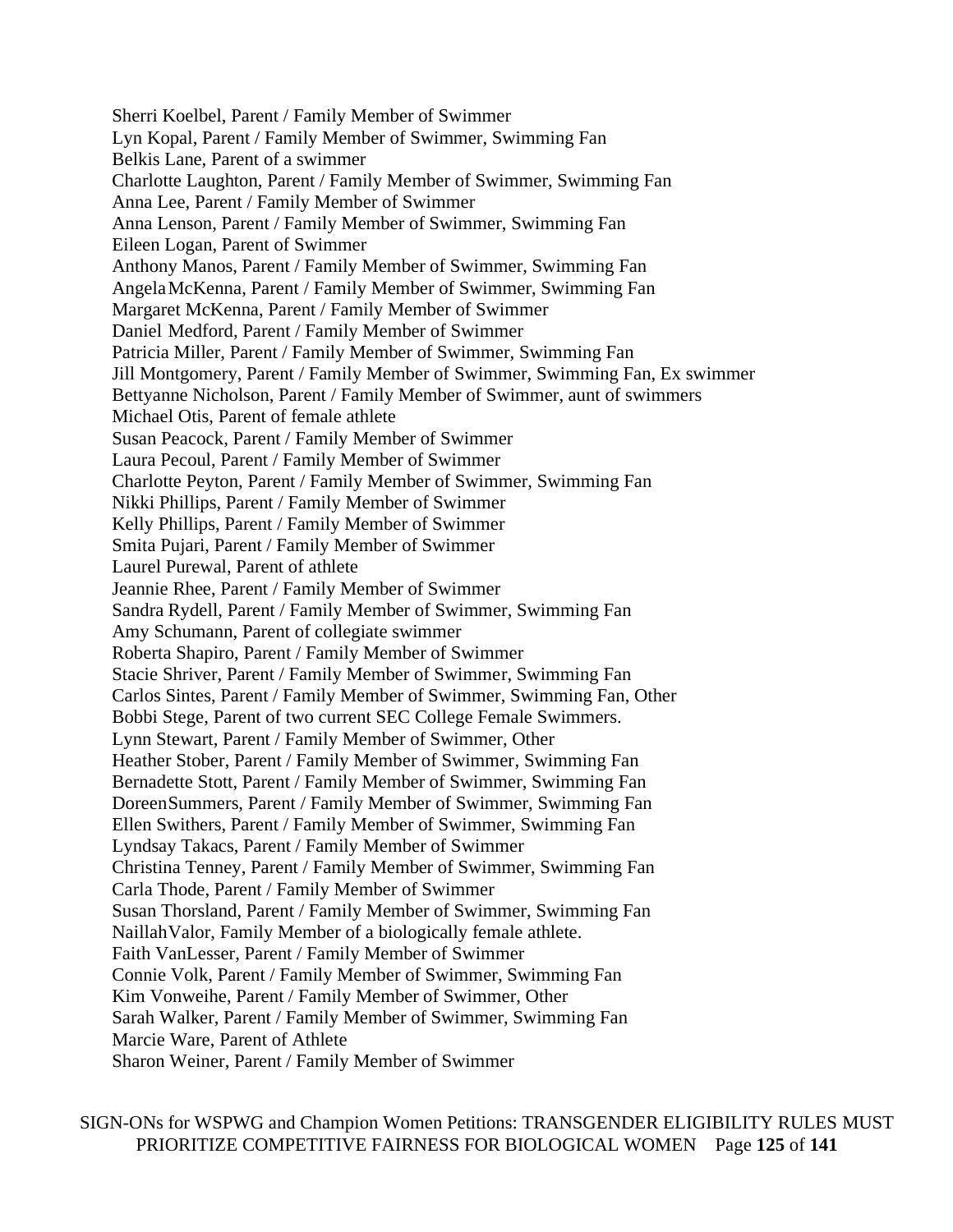Kimberly White Mooney, Parent of female athlete Fiona Williams- Jones, Parent / Family Member of Swimmer Greg Zejer, Parent / Family Member of Swimmer

### **316 Recreational Athletes / Sports Fans Signed the WSPWG Petition:**

Randy Aadland, Recreational Cynthia Adamson, Recreational, Swimming Fan Ana Albornoz, Recreational, Parent / Family Member of Swimmer, Swimming Fan Tom Aleksandrowicz, Recreational, Swimming Fan Emma Allum, Recreational Billie Ansley Recreational, Other PamelaAnthony, Recreational Mary Arena, Recreational, Coach Michelle Bachert, Recreational MarcosBaez, Recreational Janet Ball, Recreational Claire Balman, Recreational, Coach Nigel Barker, Recreational Alex Barnes, Recreational, Other Cheri Barton, Recreational, Parent of current D1 College swimmer Vicki Bauer, Recreational Martha Baur, Recreational Lynn Becker, Recreational Gary Bell, Recreational, Coach, Swimming Fan Thomas Berg, Recreational, Parent / Family Member of Swimmer ValerieBernham, Recreational Sarah Berry, Recreational Benedicte Bertrand, Recreational Helen Black, Recreational, Administrator, Parent / Family Member of Swimmer Bonnie Blomquist, Recreational, Parent / Family Member of Swimmer, Swimming Fan Melissa Bondy, Recreational Sharon Bookout, Recreational, Swimming Fan Carolyn Bourke, Recreational Heather Boussy, Recreational, Coach, Other Colin Bradley, Recreational Michelle Breedon, Recreational Kenneth Broadway, Recreational Carly Brooks, Recreational Caroline Brown, Recreational, Coach, Parent / Family Member of Swimmer, Swimming Fan Anne Brown, Recreational, Swimming Fan CharlieBrown, Recreational, Swimming Fan David Brown, Recreational AbigailBuckley, Recreational Anna Burke, Recreational

SIGN-ONs for WSPWG and Champion Women Petitions: TRANSGENDER ELIGIBILITY RULES MUST PRIORITIZE COMPETITIVE FAIRNESS FOR BIOLOGICAL WOMEN Page **126** of **141**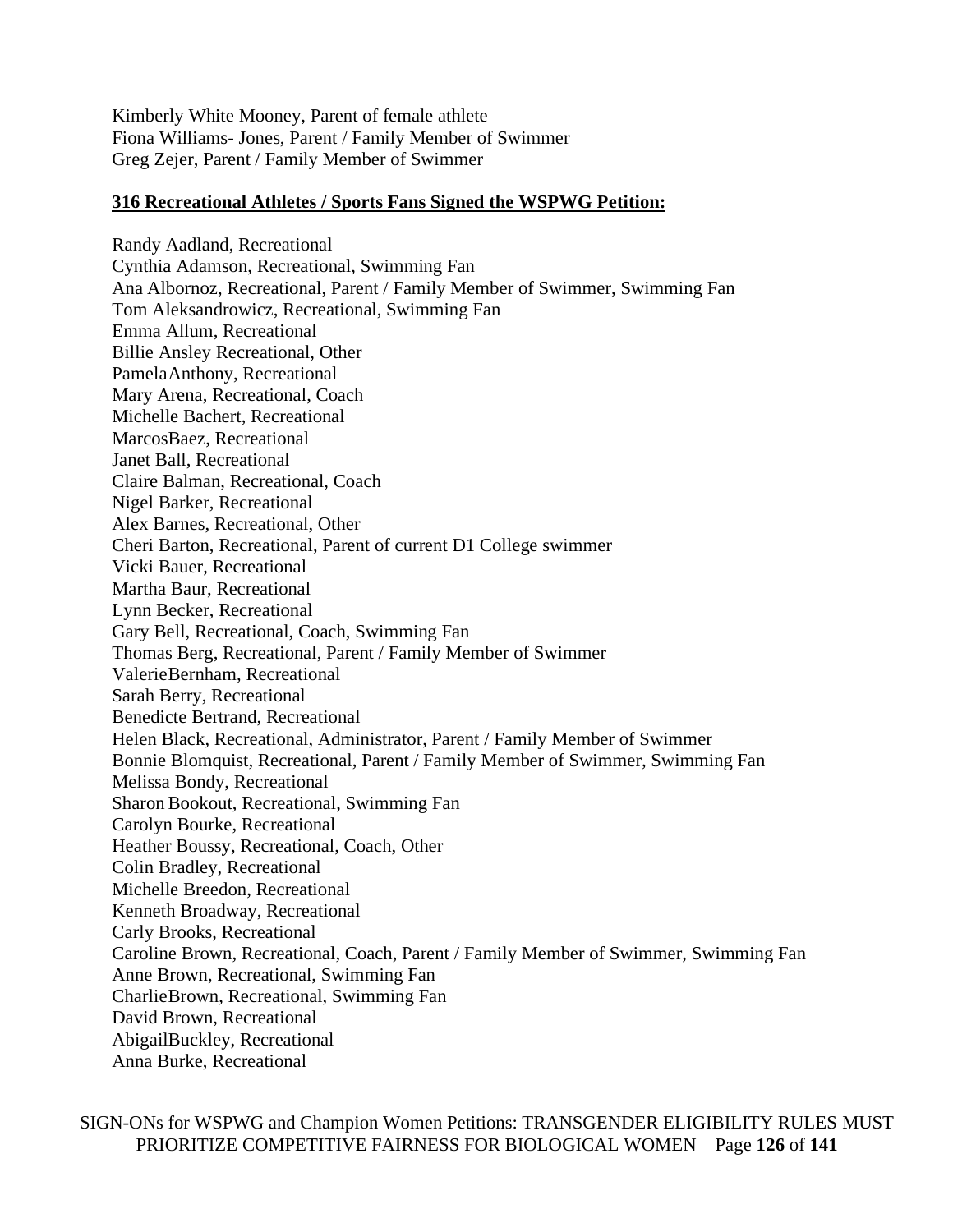Rachel Burleigh, Recreational, Parent / Family Member of Swimmer, Swimming Fan, Masters Destinee Bushman, Recreational, Swimming Fan Frances Capella, Recreational Jennifer Carroll, Recreational Christine Cé, Recreational, Swimming Fan, Other Carol Chamoff, Recreational, Swimming Fan Sarah Channon, Recreational, Swimming Fan Alison Cherrie, Recreational Antoinette Chitty, Recreational, Parent / Family Member of Swimmer Adam Christians, Recreational Helen Clarke, Recreational Darren Cole, Recreational Jeff Coleman, Recreational Elizabeth Colleran, Recreational, Parent / Family Member of Swimmer Mary Collins, Recreational, Swimming Fan, Female Athlete Kimberly Cooper, Recreational LisaCorbett, Recreational Stig Cornelius, Recreational Rebecca Cowan, Recreational, Grandmother of a college swimmer James Cullum, Recreational Brian Darren, Recreational, Swimming Fan Catherine Davis, Recreational Beth Debus, Recreational Rachel Delisle, Recreational, Parent / Family Member of Swimmer, Swimming Fan Kay Derival, Recreational David Devendorf, Recreational, Parent / Family Member of Swimmer Michelle Dickson, Recreational Ashley Dilworth, Recreational, Parent / Family Member of Swimmer Adrie Dixon, Recreational, Parent / Family Member of Swimmer, Swimming Fan Dana Donogh, Recreational, Coach Lauri Dragelin, Recreational, Parent / Family Member of Swimmer, Swimming Fan, Other Marianne Drennan, Recreational Beverly Earley, Recreational Ro Edge, Recreational, Coach, Official, Administrator, Swimming Fan Kathryn Enge, Recreational, Other Erich Engelhardt, Recreational JeanFerence, Recreational, Instructor Carmen Fernández, Recreational Ashley Ferrier, Recreational, Swimming Fan Joanne Finkel, Recreational, Coach, Swimming Fan Jacqui Finn, Recreational, Swimming Fan Tracey Fitzgerald, Recreational, Swimming Fan Heather Florian, Recreational, Coach, Administrator, Parent / Family Member of Swimmer, Swimming Fan, Other Leah Foret, Recreational, Coach, Swimming Fan

SIGN-ONs for WSPWG and Champion Women Petitions: TRANSGENDER ELIGIBILITY RULES MUST PRIORITIZE COMPETITIVE FAIRNESS FOR BIOLOGICAL WOMEN Page **127** of **141**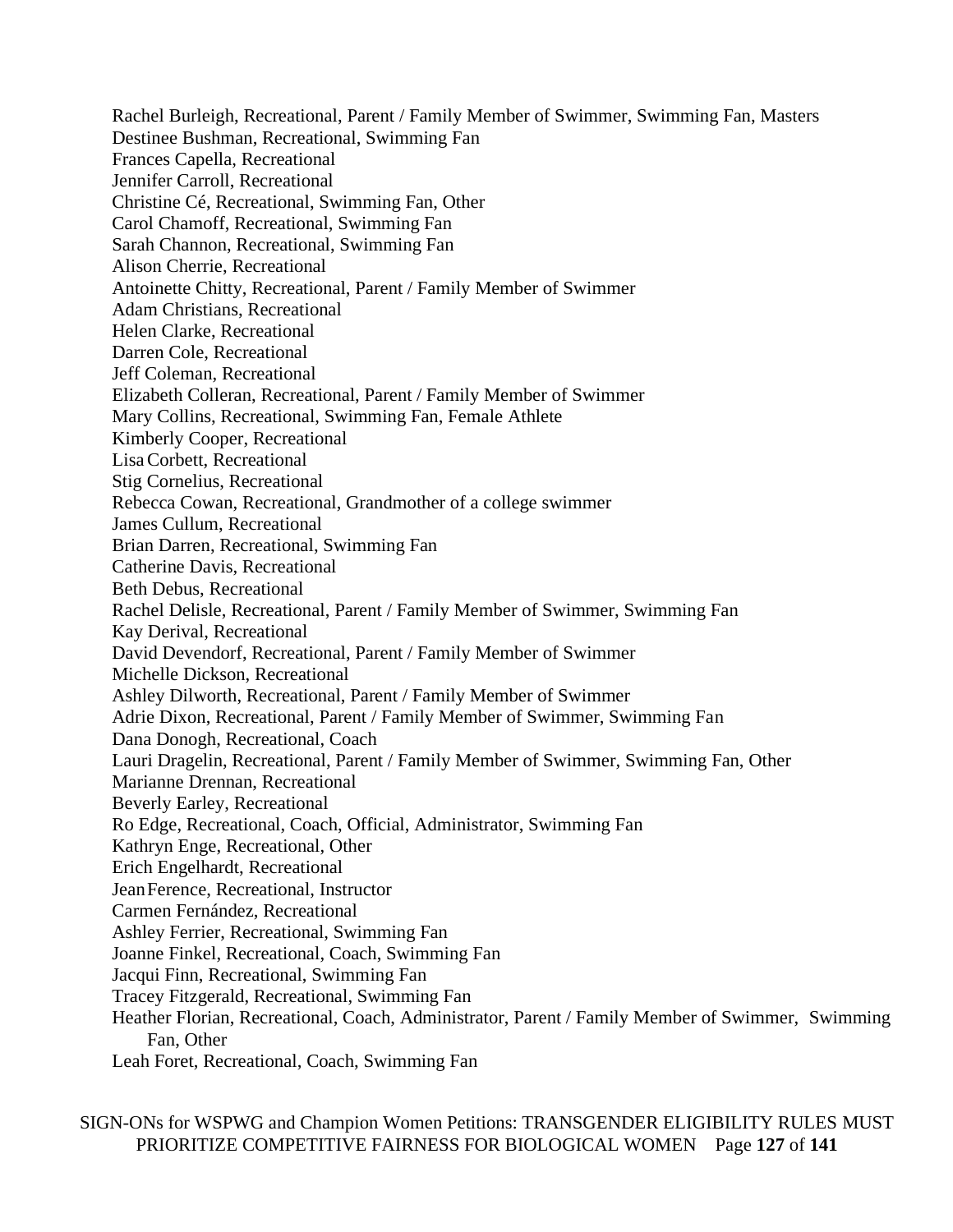Ana Fradkin, Recreational, Other Shannon Franklin, Recreational, Coach, Masters Carla Freeberg, Recreational Michael Fuqua, Recreational Elizabeth Gallagher, Recreational Manuel Gamero, Recreational Liam Garvey, Recreational Kathleen Gati, Recreational Kenneth Gati, Recreational John Gellineau, Recreational, Official, Swimming Fan Felicity Gibson, Recreational, Other Robert Giles, Recreational Danielle Gilmore, Recreational, Coach, Official, Aquatics Coordinator Amber Glassett, Recreational Rebecca Gordon, Recreational Anthony Gorman, Recreational Maureen Gorman, Recreational, Swimming Fan Monica Gracia Mayor, Recreational Steve Graham, Recreational, Parent / Family Member of Swimmer, Swimming Fan Ruth Grammar, Recreational Melanie Gray, Recreational, Parent / Family Member of Swimmer Julie Greenhalgh, Recreational Kerry Griffiths, Recreational, Swimming Fan Stacey Guillory, Recreational Kelly Hackett, Recreational, Parent / Family Member of Swimmer, Swimming Fan Mark Hahn, Recreational, Coach, Swimming Fan John Hall, Recreational Lesley Hammond, Recreational Susan Hammond, Recreational Lee Ann, Hansen, Recreational Timothy Harper, Recreational, Swimming Fan Liz Harris, Recreational Jan Harrison, Recreational Paula Haslam, Recreational Nicola Hayes, Recreational Irene Hazard, Recreational, Outrigger canoe paddling Steve Heasman, Recreational, Swimming Fan Melissa Helfrich, Recreational Kelly Hemphill, Recreational, Parent / Family Member of Swimmer, Swimming Fan Kathryn Hendess, Recreational Carolyn Herman, Recreational Margaret Peggy Hicks, Recreational Michelle Higgins, Recreational, Swimming Fan, Masters Delora High, Recreational, Swimming Fan, Other Evaleon Hill, Recreational, Swimming Fan

SIGN-ONs for WSPWG and Champion Women Petitions: TRANSGENDER ELIGIBILITY RULES MUST PRIORITIZE COMPETITIVE FAIRNESS FOR BIOLOGICAL WOMEN Page **128** of **141**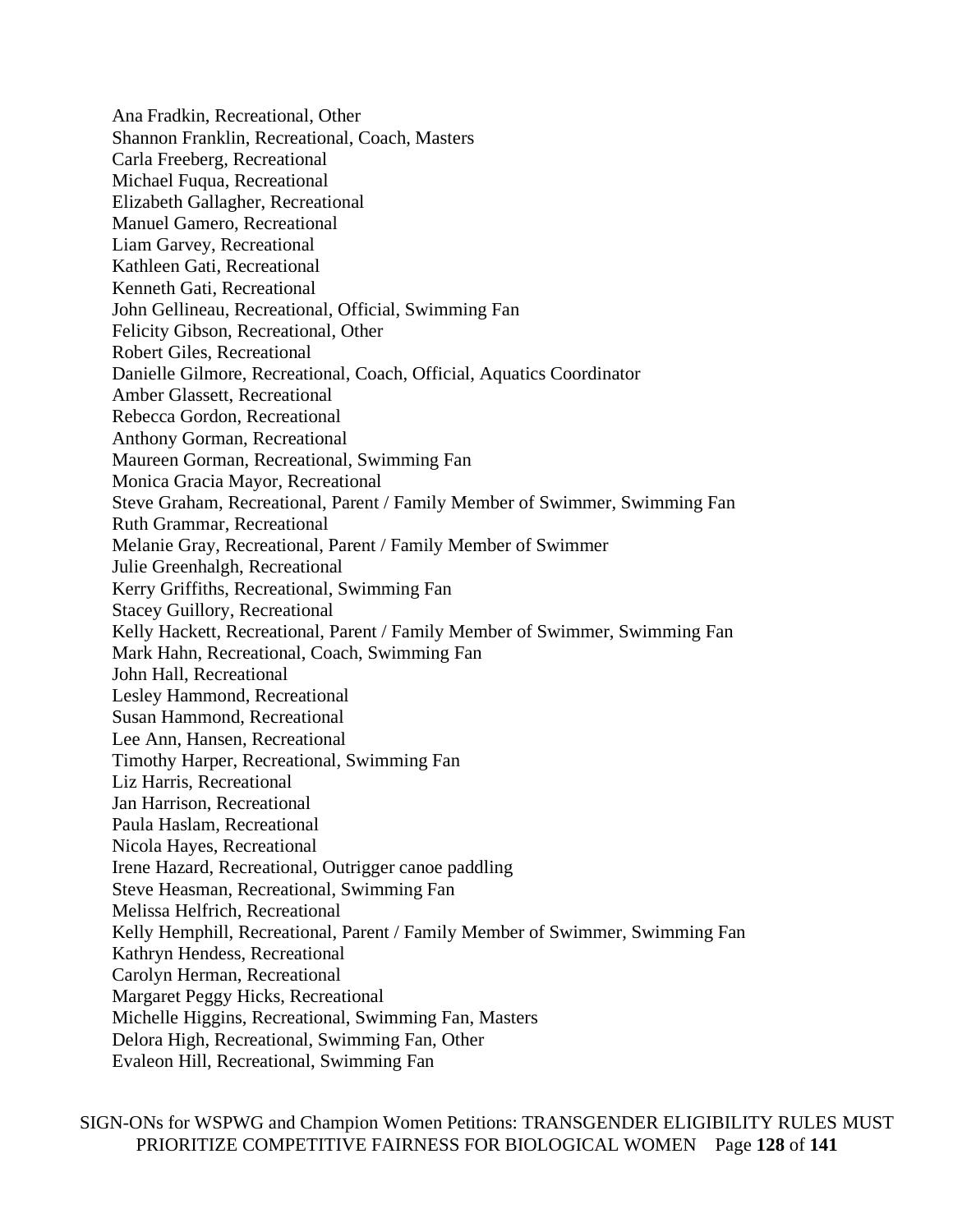Steven Hogg, Recreational, Swimming Fan Valarie Holding, Recreational Bradley Holmes, Recreational Grace Hough, Recreational, Coach, Official, Athlete Deborah Howe, Recreational Fiona Hughes, Recreational EugeneHung, Recreational Aiyona Hunt, Recreational Jodie Hunter, Recreational Yvette Hurt, Recreational Michelle Huser, Recreational Emma Hynes, Recreational Irene Irish, Recreational, Swimming Fan, Other Olakunle Isaac, Recreational, Parent of an Athlete. Lisa Jacobson-Zajac, Recreational, Swimming Fan Sharyl James, Recreational, Parent / Family Member of Swimmer, Swimming Fan Tasha Johnson, Recreational Michelle Jordan, Recreational Jared Justice, Recreational Charles Kaften, Recreational, Swimming Fan James Kaplan, Recreational, Coach Rebecca Kapstein, Recreational, Parent / Family Member of Swimmer, Swimming Fan Annamarie Kealy, Recreational Tuth Kent, Recreational, Coach Susan Kenworthy, Recreational Jennifer Kinghorn, Recreational, Parent / Family Member of Swimmer, Swimming Fan, Masters Robert Kleckner, Recreational Rose Knight, Recreational Katharine Knight, Recreational Catherine Knights, Recreational Dennis Krueger, Recreational Dennis Landis, Recreational Chris Landry, Recreational Katy Lane, Recreational Denise Lane, Recreational Gregory Largent, Recreational, Other Alan Lauria, Recreational Linda Leavitt, Recreational Marilyn Lee, Recreational Michael Leichtenberg, Recreational William Lewis, Recreational Kara Lindsey, Recreational Nan Luhrsen, Recreational, Coach, Parent / Family Member of Swimmer, Swimming Fan, Masters Kate MacKicham, Recreational Susan Maguigan, Recreational, Parent / Family Member of Swimmer, Swimming Fan

SIGN-ONs for WSPWG and Champion Women Petitions: TRANSGENDER ELIGIBILITY RULES MUST PRIORITIZE COMPETITIVE FAIRNESS FOR BIOLOGICAL WOMEN Page **129** of **141**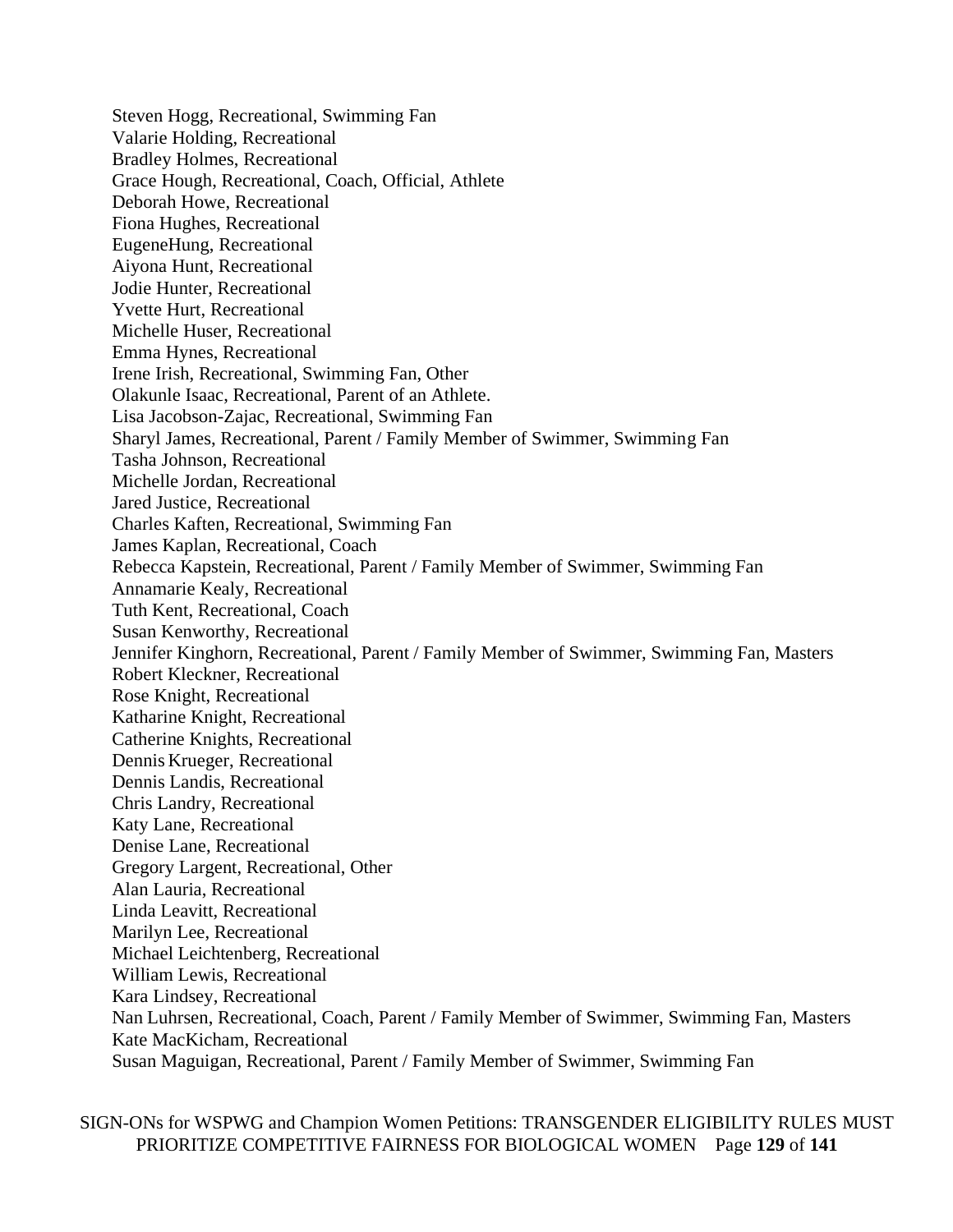Anthony Martinez, Recreational Pierre Masson, Recreational Ronnie Masterton, Recreational Katherine Mastny Byboth, Recreational, Parent / Family Member of Swimmer, Swimming Fan, Other Dean Mathews, Recreational, Other Catherine Matthews, Recreational Laura Mattox, Recreational Michelle McCarthy, Recreational Marilyn Mccoy, Recreational Cynthia McGraw, Recreational, Swimming Fan Margaret McLaughlin, Recreational Doug McPherson, Recreational Ruth McRoy, Recreational Renee Meade, Recreational, Parent / Family Member of Swimmer, Masters, Other Shannon Megroz, Recreational Angelica Mendez, Recreational, Swimming Fan Harris Miller Recreational, Swimming Fan Wendy Miller, Recreational Colin Miller, Recreational Rebecca Miller, Recreational Luana Mitten, Recreational, Swimming Fan Stacey Mondino, Recreational Brian Moore, Recreational, Parent / Family Member of Swimmer Meredith Moore, Recreational Gretchen Morgan, Recreational, Coach, Official, Parent / Family Member of Swimmer, Masters Thomas Moriarty, Recreational, Swimming Fan Caroline Morrin, Recreational TinaMurphy, Recreational, Coach, Parent / Family Member of Swimmer, Swimming Fan Jeffrey Nast, Recreational, Parent / Family Member of Swimmer Sherry Nelson, Recreational Laura Nickols, Recreational, Swimming Fan JulietteO Grady, Recreational Robert Oholla, Recreational, Other Rupert Oldham, Recreational Mark O'Leary, Recreational, Parent / Family Member of Swimmer, Swimming Fan, Masters Joe Ortiz, Recreational, Swimming Fan Don Padgett, Recreational Michelle Palfy, Recreational Jennifer Paolone, Recreational, Parent / Family Member of Swimmer, Swimming Fan Ev Parpar, Recreational Sara Parrish, Recreational SawyerPattison, Recreational Gelaine Pearman, Recreational Robert Pennington, Recreational, Swimming Fan Gavin Petrie, Recreational

SIGN-ONs for WSPWG and Champion Women Petitions: TRANSGENDER ELIGIBILITY RULES MUST PRIORITIZE COMPETITIVE FAIRNESS FOR BIOLOGICAL WOMEN Page **130** of **141**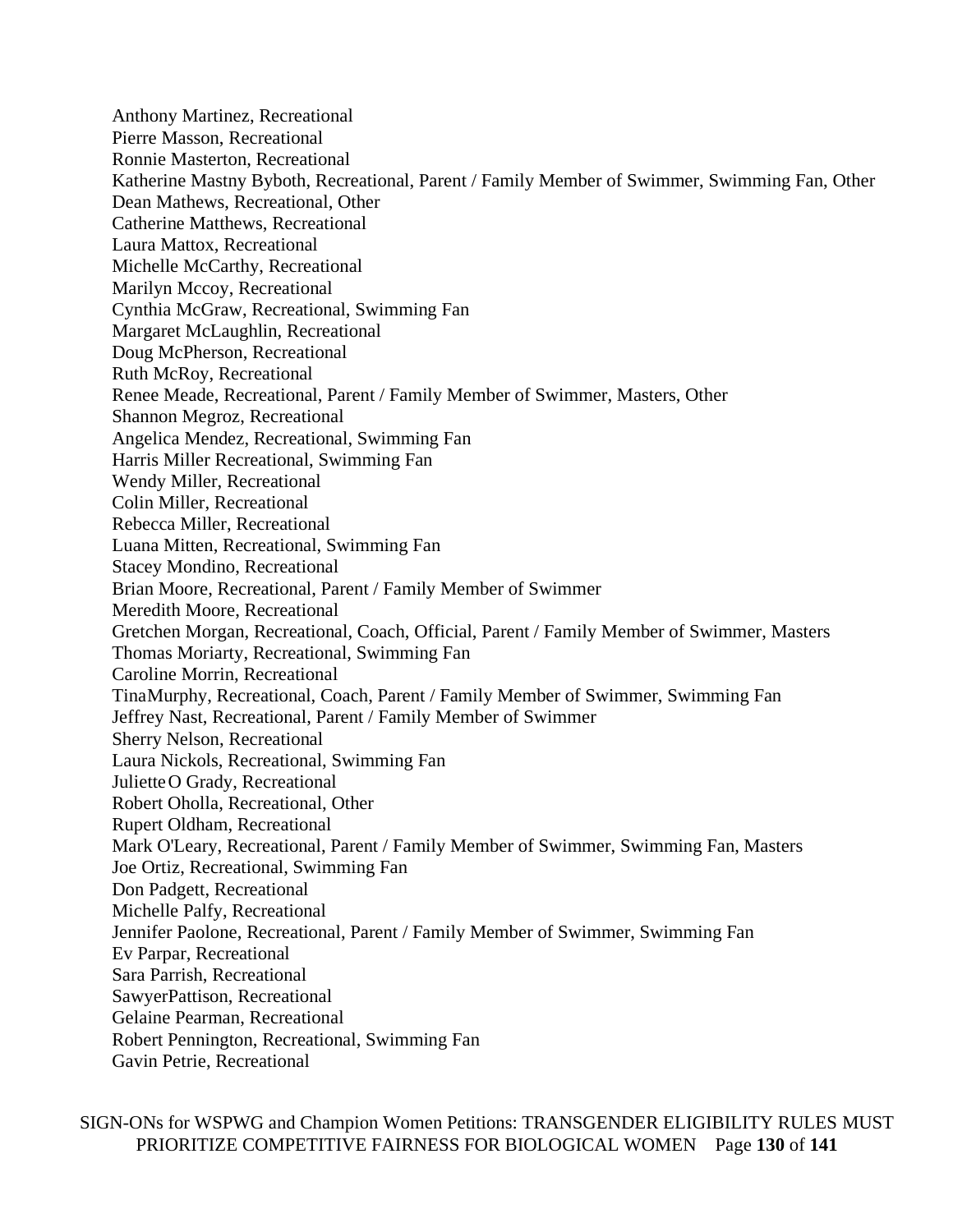Carla Pither, Recreational, Other Peggy Podnar, Recreational IvanPodrez, Recreational, Swimming Fan Catherine Poe, Recreational Barbara Poole, Recreational Marie Prince, Recreational, Other Michael Prueter, Recreational, Parent / Family Member of Swimmer, Swimming Fan Cecilia Pruitt, Recreational, Coach, Parent / Family Member of Swimmer Deborah Pung, Recreational Amy Pyle, Recreational, Parent / Family Member of Swimmer, Swimming Fan Annette Quarry, Recreational, Official, Parent / Family Member of Swimmer, Swimming Fan DebbieRaatz, Recreational Mary Rasmussen, Recreational Hillary Reehl, Recreational Geraldo B. Ribeiro, Recreational Michelle Richter, Recreational, Parent / Family Member of Swimmer, Swimming Fan Ann Robertson, Recreational, Coach Natalie Robertson, Recreational Dennis Rouse, Recreational, Swimming Fan Wendy Ruokangas, Recreational, Swimming Fan Victoria Russell, Recreational Victoria Russell, Recreational Anthony Russell, Recreational, Swimming Fan; built some of the apparatuses that were used in the swimming events at the Los Angeles 1984 Olympics. Cindia Rutt, Recreational, Parent / Family Member of Swimmer, Swimming Fan Vera S. Recreational, Parent / Family Member of Swimmer, Swimming Fan, Red Cross certified Lifeguard Sheila Saar, Recreational, Parent / Family Member of Swimmer Andreas Saar, Recreational, Parent / Family Member of Swimmer, Swimming Fan Debra Sasken-Duff, Recreational, Parent / Family Member of Swimmer Anna Ruth Scantlebury, Recreational Cristina Schaffer, Recreational, Swimming Fan Anna Scheer, Recreational, Swimming Fan Neil Scheltema, Recreational, Parent / Family Member of Swimmer, Swimming Fan E. A. Schroeder, Recreational Fred Schwartz, Recreational, Other Abani Sehu, Recreational, Swimming Fan Jennifer Seidenberg, Recreational, Swimming Fan, Other Julian Self, Recreational Todd Selle, Recreational Marcia Sheffield, Recreational, Swimming Fan PamelaSherman, Recreational Nicola Sherwood, Recreational Dean Shields, Recreational, Coach, Official, Administrator Michael Shifman, Recreational, Swimming Fan

SIGN-ONs for WSPWG and Champion Women Petitions: TRANSGENDER ELIGIBILITY RULES MUST PRIORITIZE COMPETITIVE FAIRNESS FOR BIOLOGICAL WOMEN Page **131** of **141**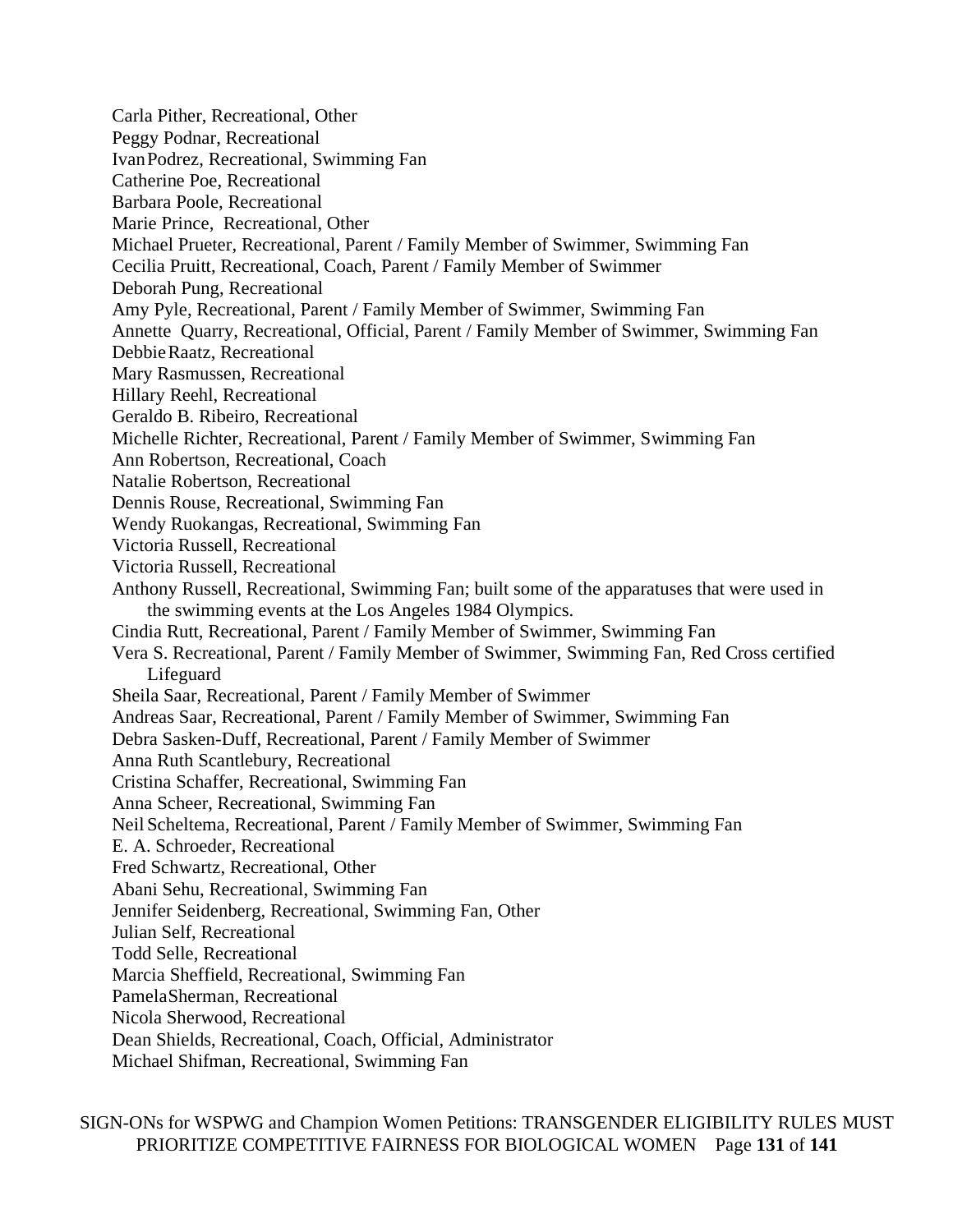Courtney Siegenthaler, Recreational, Coach, Parent / Family Member of Swimmer, Swimming Fan Rozi Singh, Recreational Yolanda Skinner, Recreational Heather Sloan, Recreational Jennifer Smith, Recreational, Swimming Fan Brian Smith, Recreational Roger Snell, Recreational Caleb Sokoll, Recreational Sarah Sommers, Recreational, Coach, Parent / Family Member of Swimmer Sophia Spector, Recreational Jennifer Spinti, Recreational Lynn St Thomas, Recreational, Coach, Official, Administrator, Parent / Family Member of Swimmer John Stamey, Recreational, Parent / Family Member of Swimmer Cinda Stamey, Recreational, Parent / Family Member of Swimmer, Swimming Fan, Parent of **Triathlete** Amber Stanley Muster, Recreational Dave Stearns, Recreational Carolyn Stegman, Recreational, Swimming Fan Lori Stevens, Recreational, Parent / Family Member of Swimmer, Swimming Fan, Masters Julie Stevenson, Recreational Nicholas Stokes, Recreational, Official, Parent / Family Member of Swimmer, Swimming Fan Jacqueline Szymanowski, Recreational, Parent / Family Member of Swimmer, Swimming Fan Lisa Teskey, Recreational, Parent / Family Member of Swimmer Joseph Thomas, Recreational, Swimming Fan Jenna Thompson, Recreational Cairns Tishman, Recreational Susanne Tobin, Recreational, Masters Sheila Toller, Recreational Susan Tollerfield, Recreational, Parent / Family Member of Swimmer Steph Towers, Recreational Julia Trey, Recreational Jennifer Tuck, Recreational, Swimming Fan Izak Van der Westhuizen, Recreational Nancy Vereen, Recreational, Swimming Fan Sandra Veronick, Recreational Glenn Vieira, Recreational Edward Walker, Recreational Susan WGner, Recreational, Parent / Family Member of Swimmer Karen Whalen, Recreational, Parent / Family Member of Swimmer, Swimming Fan Donna White, Recreational Susan Whitehead, Recreational Zoe Wiggan, Recreational, Parent / Family Member of Swimmer, Swimming Fan CoralieWilcher, Recreational Katy Windeatt, Recreational Andrea Woodford, Recreational

SIGN-ONs for WSPWG and Champion Women Petitions: TRANSGENDER ELIGIBILITY RULES MUST PRIORITIZE COMPETITIVE FAIRNESS FOR BIOLOGICAL WOMEN Page **132** of **141**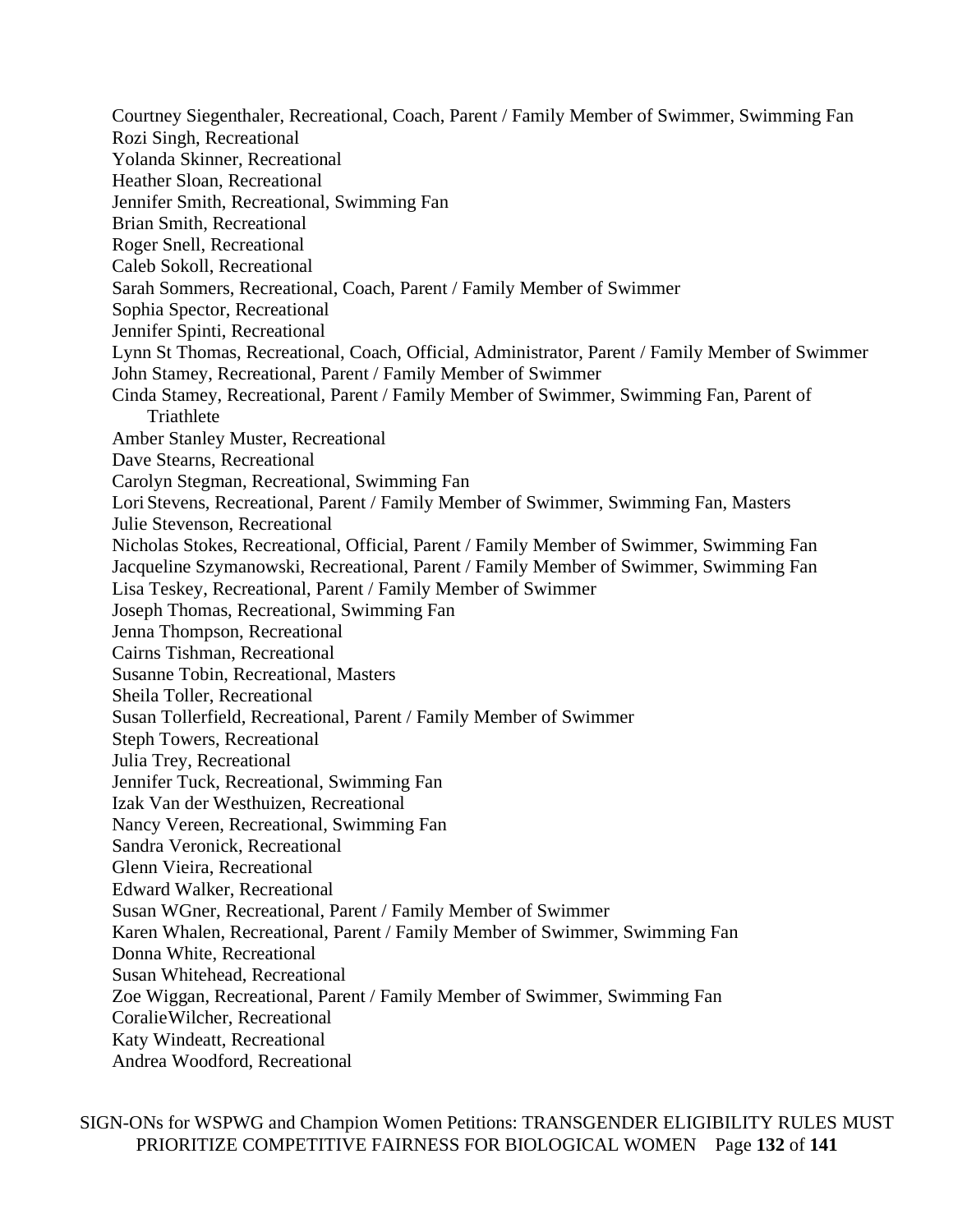Esther Xu, Recreational Roger Y, Recreational Matthew Yakich, Recreational, Swimming Fan Anthony Young, Recreational Claudia Young, Recreational William Yu, Recreational Edward Yue, Recreational, Official OgnjenZdrale, Recreational, Swimming Fan Gary Zeiss, Recreational Emily Zentner, Recreational, Swimming Fan

#### **57 Swimming Fans Signed the WSPWG Petition:**

Billie Ansley, Swimming Fan, Other Emma Atkin, Swimming Fan Robert Brigham, Swimming Fan, Other Abby Cada, Swimming Fan SamCaldow, Swimming Fan Hilarie Cazier, Swimming Fan Avril Coelho, Swimming Fan, Disabled Club swimmer, forced to resign due to epilepsy Elizabeth Cray, Swimming Fan Sandra Crosbie, Swimming Fan Martha Cutsinger, Swimming Fan Emma Donaldson, Swimming Fan Mark Emann, Swimming Fan Jan Ellis, Float Swimming Fan Heather Fox, Swimming Fan Randall Furby, Swimming Fan Gilbert Garcia, Swimming Fan Dorian Gibbs, Swimming Fan Caroline Gill, Swimming Fan, Other Celia Green, Swimming Fan Sarah Greenwood, Swimming Fan Tammy Groves, Swimming Fan, Other Tanja Gruber, Swimming Fan Mary Howden, Swimming Fan Sandra Hunt, Swimming Fan Eric ilett, Swimming Fan Lisa Jenkins, Swimming Fan Renita Johnson, Swimming Fan, Woman OceanaKennedy, Swimming Fan KatrinaKenworthy, Swimming Fan Kristie Kochevar, Swimming Fan Sarah Lawson, Swimming Fan Michael Lindeman, Swimming Fan

SIGN-ONs for WSPWG and Champion Women Petitions: TRANSGENDER ELIGIBILITY RULES MUST PRIORITIZE COMPETITIVE FAIRNESS FOR BIOLOGICAL WOMEN Page **133** of **141**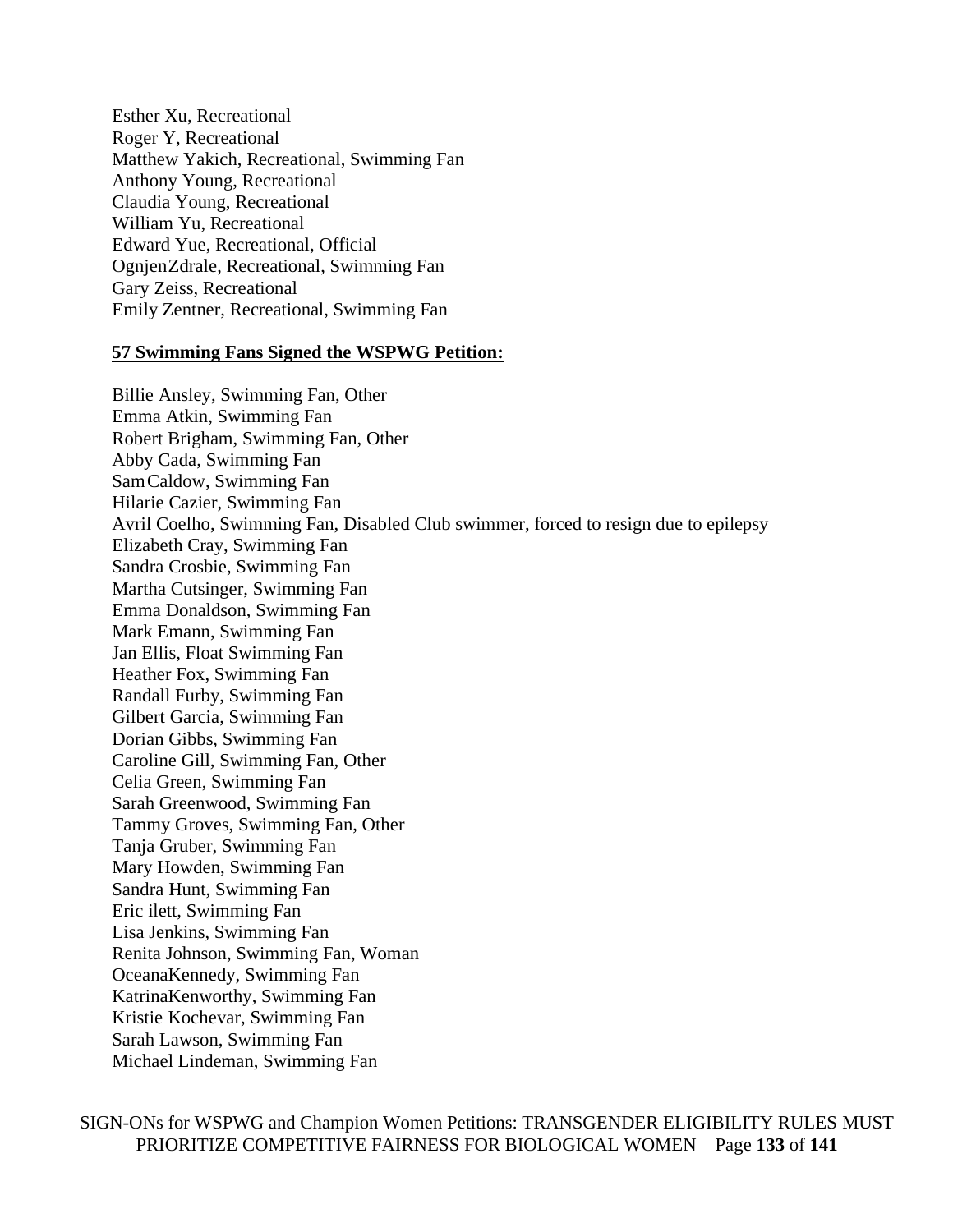Nicole Lockhart, Swimming Fan Jack Mcknight, Swimming Fan Donzella Mclaughlin, Swimming Fan Ashley Meinhold, Swimming Fan Deborah Mercer, Swimming Fan John Montgomery, Swimming Fan Elizabeth Moran, Swimming Fan Nancy Morris, Swimming Fan Lucie Phillips, Swimming Fan, Other Maria Plascides, Swimming Fan JanePlatt, Swimming Fan Sally Porter, Swimming Fan Michael Richardson, Swimming Fan Rachel Roth, Swimming Fan, Masters, Other Tena Royal, Swimming Fan Janice Santamaria, Swimming Fan James Scott, Swimming Fan Pat Stephens Wiliams, Swimming Fan Susan VanDyke, Swimming Fan Julianne Verhagen, Swimming Fan Denise Wade, Swimming Fan PaulWashatka, Swimming Fan, Casual swimmer Nancy Williams, Swimming Fan Nicole Wood, Swimming Fan Wenjiang Zeng, Swimming Fan, Masters

#### **292 Supporters Signed the WSPWG Petition:**

Chiara Abate Vanessa Akers Mary Alexander Louise Angel The Honorable Rosemarie Aquilina Tim Arsenault Tammy Baase Kathleen Bailey Trisha Barnes Christy Barnes Kathy Bates David Beazley JeanBelton Faith Bender Eric Biber Linda Bitzum

SIGN-ONs for WSPWG and Champion Women Petitions: TRANSGENDER ELIGIBILITY RULES MUST PRIORITIZE COMPETITIVE FAIRNESS FOR BIOLOGICAL WOMEN Page **134** of **141**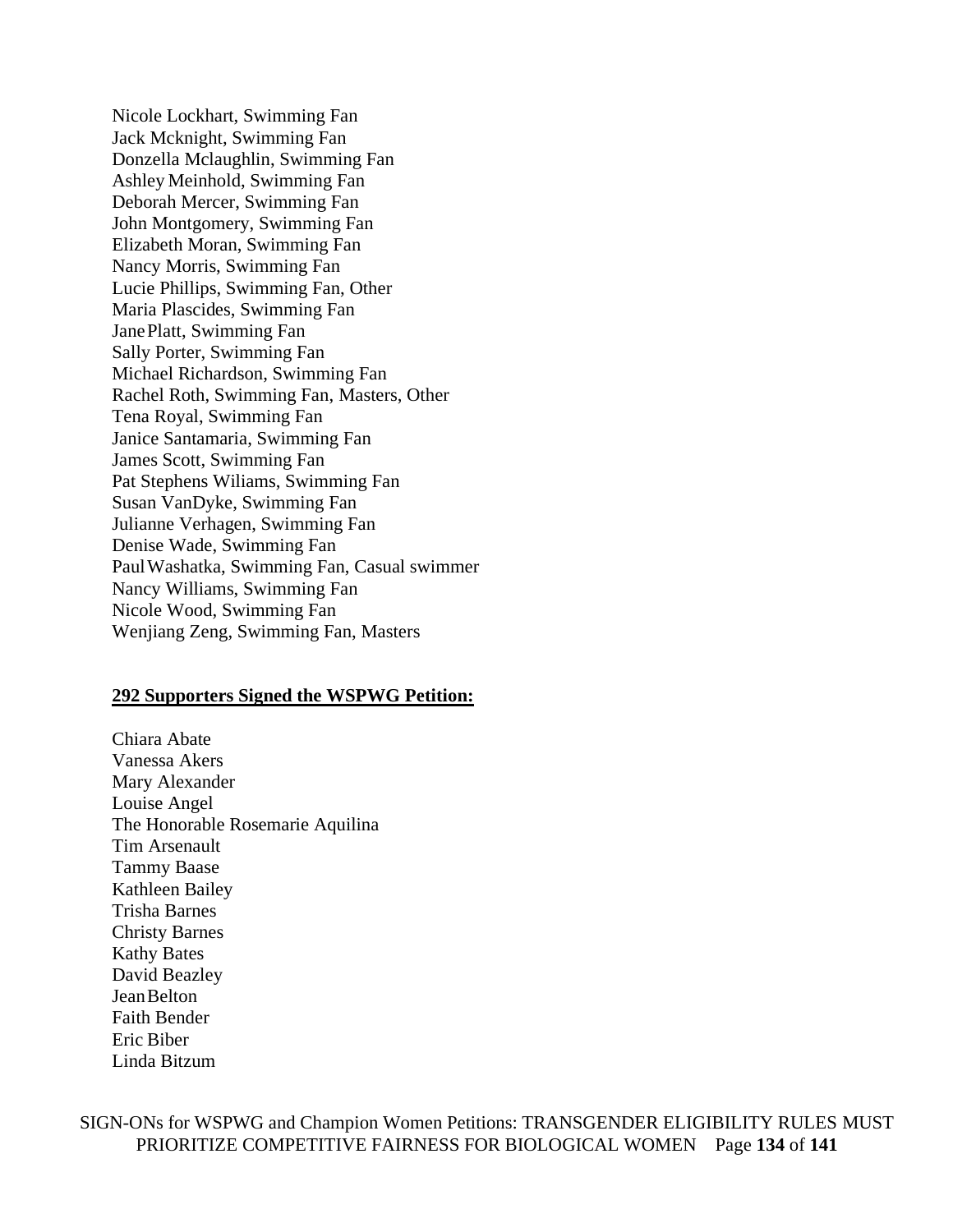Teri Blewett Ted Botzum Jon Bowling Mary Evelyn Krista Breakfield Farrah Brown Christine Brown Jaime Burke-Fancher Chris Cadwell Sharon Cahoon Dawn Caldow Kelly Call Susan Campbell Beth Carpenter Christine Carson Diana Cassell Mary Cassidy Jeramie Castellanos Diana Cavallaro Jeffrey Cedro Rebecca Chandler-Wilde Philip Chant Julie Clayton Lorna Connolly Shantel Conradi Marie Cooney Diana Costa Vicki Costello Nina Courtemarche Julie Crocker Walter Damico Kristina Danko Diane Davidson ZaraDavis Patricia Demling Jonathon DeMichiel GeorgeDeMonbreun Denis Diebold Jonathan Doff Heidi Doggwiler . Lisa Downing Amari Dryden Melissa Dugas Susan Ehringer Rosemarie Esposito-Pica

SIGN-ONs for WSPWG and Champion Women Petitions: TRANSGENDER ELIGIBILITY RULES MUST PRIORITIZE COMPETITIVE FAIRNESS FOR BIOLOGICAL WOMEN Page **135** of **141**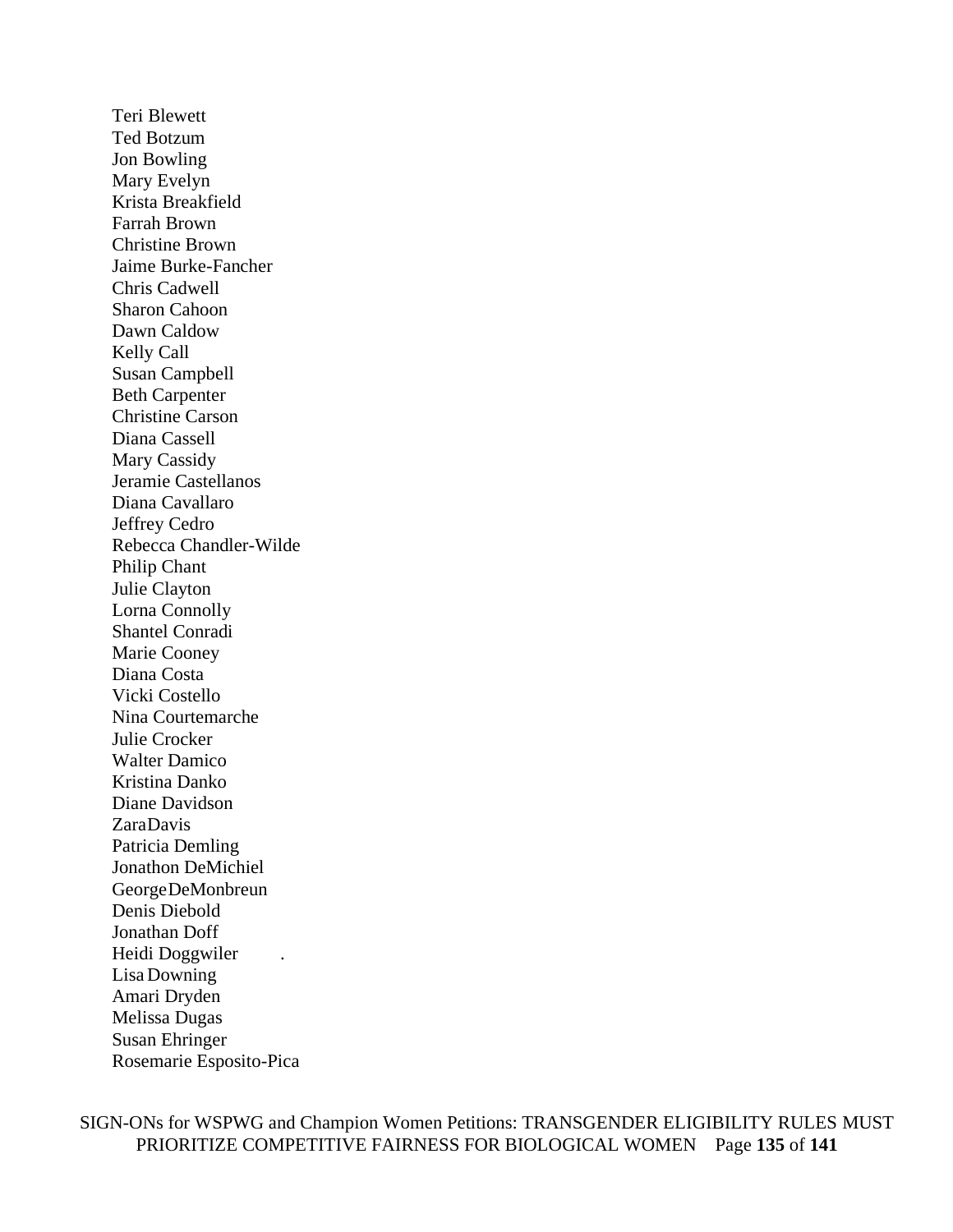Polina Fenik Carolyn Fernandes Ge Fitton Lorna Fitzpatrick Mary Flynn Tiffany Ford Carly Forhan Kimberly Forrester William Fountain Polly Fox TaraFrey Erica Fritsche JoshFrohwein Manuel Fuentes Carolyn Fuhrmann Telisha Gaines Sandra Galyer KeriGarcia Ellen Gemme Belinda Gibbs Bonnie Green Terry Grothe Laurie Grubbs Natalija Grujovi David Gustkey Edward Hall Susan Hamann Rachel Handren Loraine Harding Melody Harrison Andrea Harrison Helon Hayes John Hayman Amie Hegland Lorien Helm Pleasants Higgs Donald Hilligoss Jonathan Ho Sharon Hodges Jeffrey Hodsdon Rita Hoffman Wendy Holman Richard Holmes Lunn Holmquist John Hopper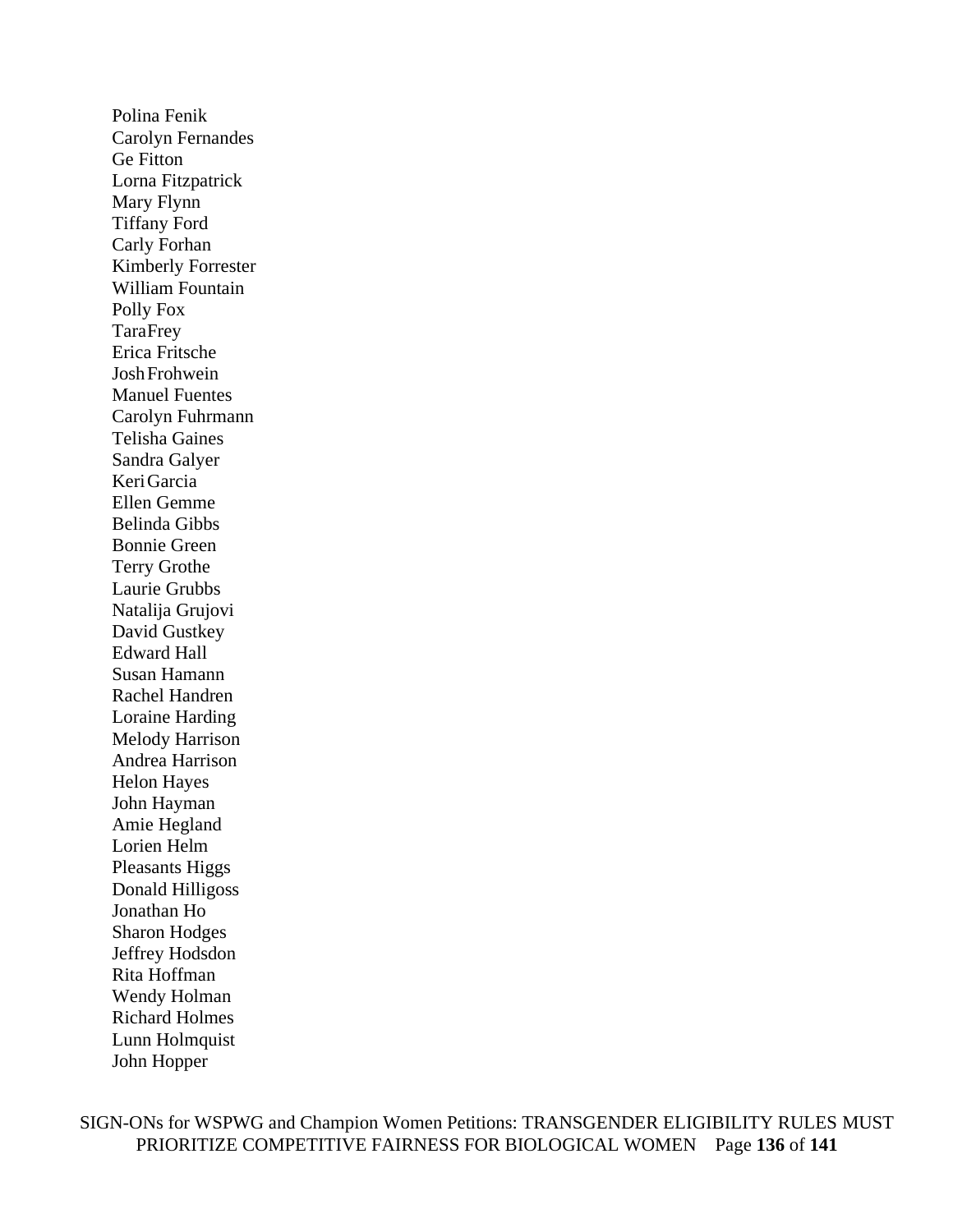John Hoskins Teresss Howell Deborah Hudgins Ana Islas Laurie Jackson Trey Jackson Anna Jacobs Heather James Mary Johnson Pauley Johnson David Johnson Raymond Johnson Brad Jones Jerri Jones Melissa Jordan Lisa Kaczorowski David Kaczorowski Derrick Kardos Janice Kellar Suzanne Keller Beanie Kelly Nicole Kern Penny Kimball Elizabeth Kirk John Knebels Alan Knott Ashley Kraft Artur Kret ValerieKuypers Richard Lapchick Laura LaRosa Nick Lenthe Mona Lepine Judy Levison Jessica Lewis Kent Lewis BrendaLincoln Tedd Litty Nancy Livingston Joe Lucia Rebecca Luper Amy Lynch Fiona Macaskill Valerie MacPherson Bill Mallon

SIGN-ONs for WSPWG and Champion Women Petitions: TRANSGENDER ELIGIBILITY RULES MUST PRIORITIZE COMPETITIVE FAIRNESS FOR BIOLOGICAL WOMEN Page **137** of **141**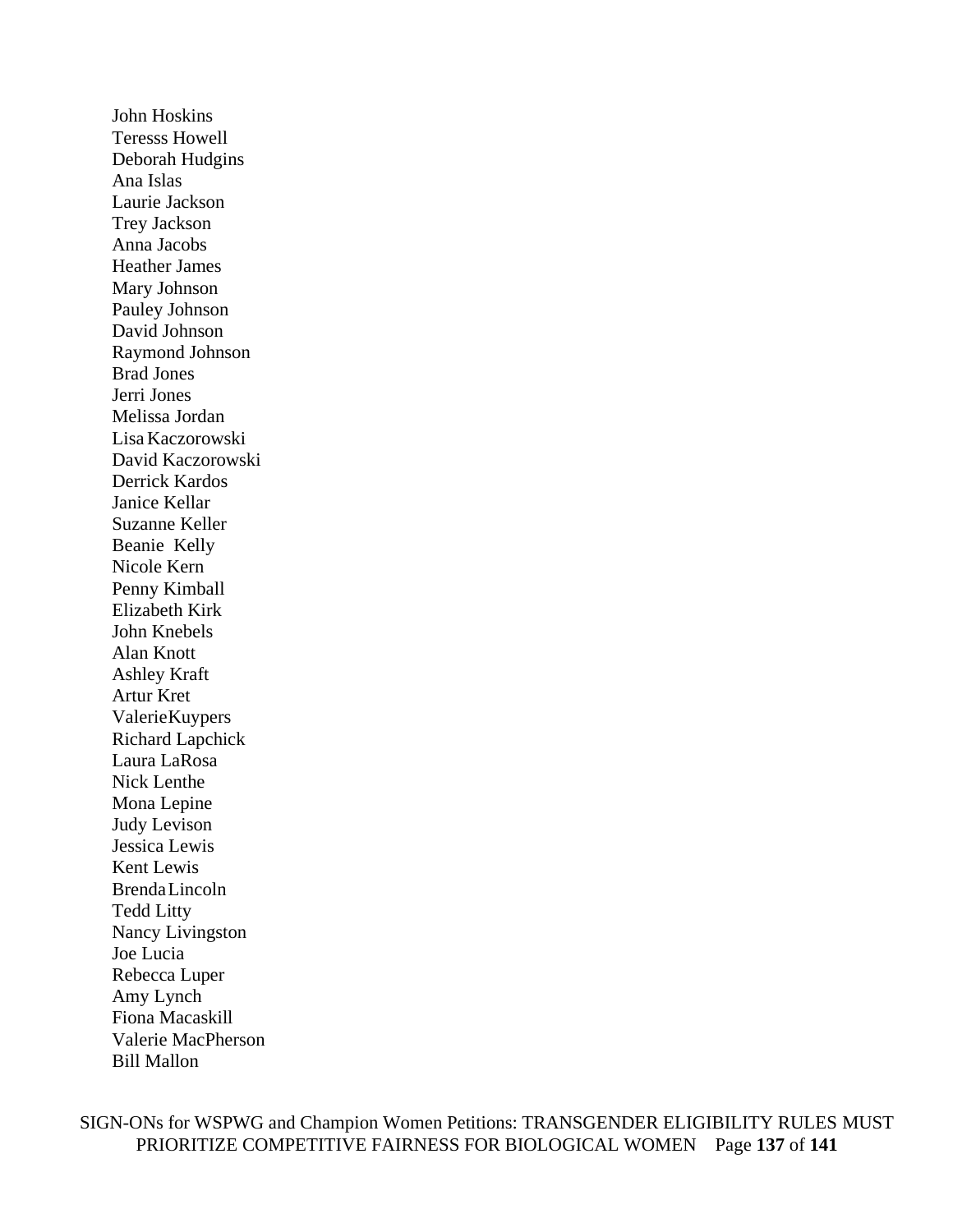Sally Mark Michelle Markee Robert Marshall Dante Maruca Anna Mauro David McCann Virginia Mccarthy Julia McDonald Caitlin McFall Jacqueline McGuire Cindy McLaughlin Robert McNeil Victor Meleski Patricia Miller Rhonda Miller Kirsti Miller Stéphane Mitchell Stephanie Moore Diane Moore Jennifer Morgan Eve Murillo Marc Murphy Margaret Murphy Kathryn Myshak Erin Nelson Paula Neves Paula Nichols Natalie Nickles Jill Nobles Jennifer Norcutt Stephen Obaza Chauncey O'Brien Jennie OBrien Filz Marisa Olivares Leonard Oliver Cathy O'Neil Carol Oros Cameron Owen Lisa Owen Urmil Parekh Shelby Parrott Jennifer Pallister Carole Peden Steven Pedersen Katherine Pekler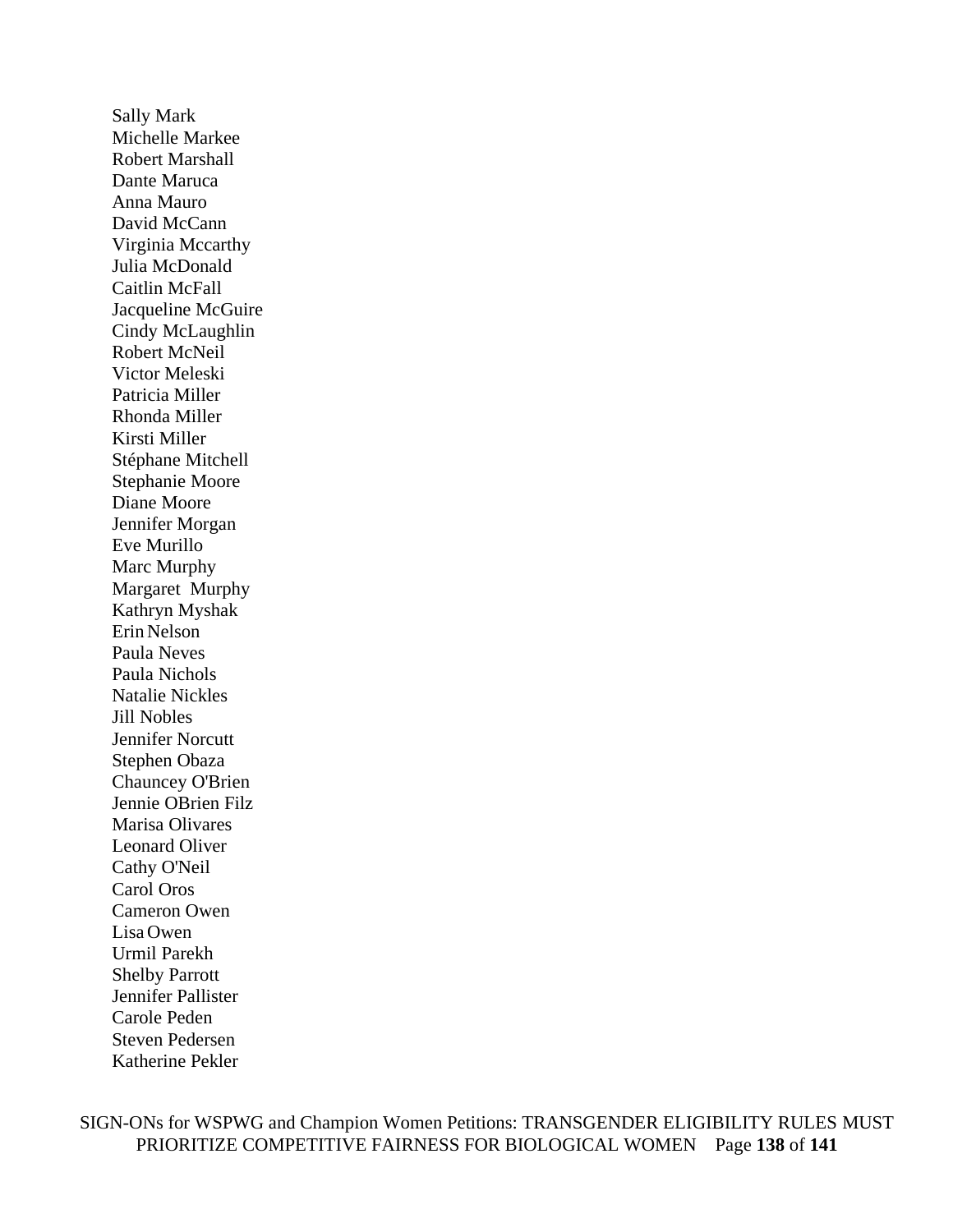Emma Pengelly Mary Perko Mary Podbielski Debra Poe Kirsten Post LeeAnna Puckett Nilesh Pujari Antonia Quanstrom Sarah Quinn Richard Reed Erica Reindl Gaudi Reynoso Mike Rianda Mario Ribeiro J. David Rice Maria Richter Tjasa Ritchey Tony Robert Eva Rodansky Patricia Rodowsky Leann Rossi Deborah Rushton Terry Sanders Lisa Sanderson Richard Savasta Tricia Savitt Vincent Scanlan Stephanie Schleuder Lisa Schroeter Jessica Scott Sara Scott Catherine Seybold Julie Shaw Joseph Shuffield Alison Simmons Ivria Sisson Mary Small Sandy Smith Brianna Smith Vicky Smith Mary Snyder Matti Sokoll Patricia Stamps IvanStanko Jeanie Stanton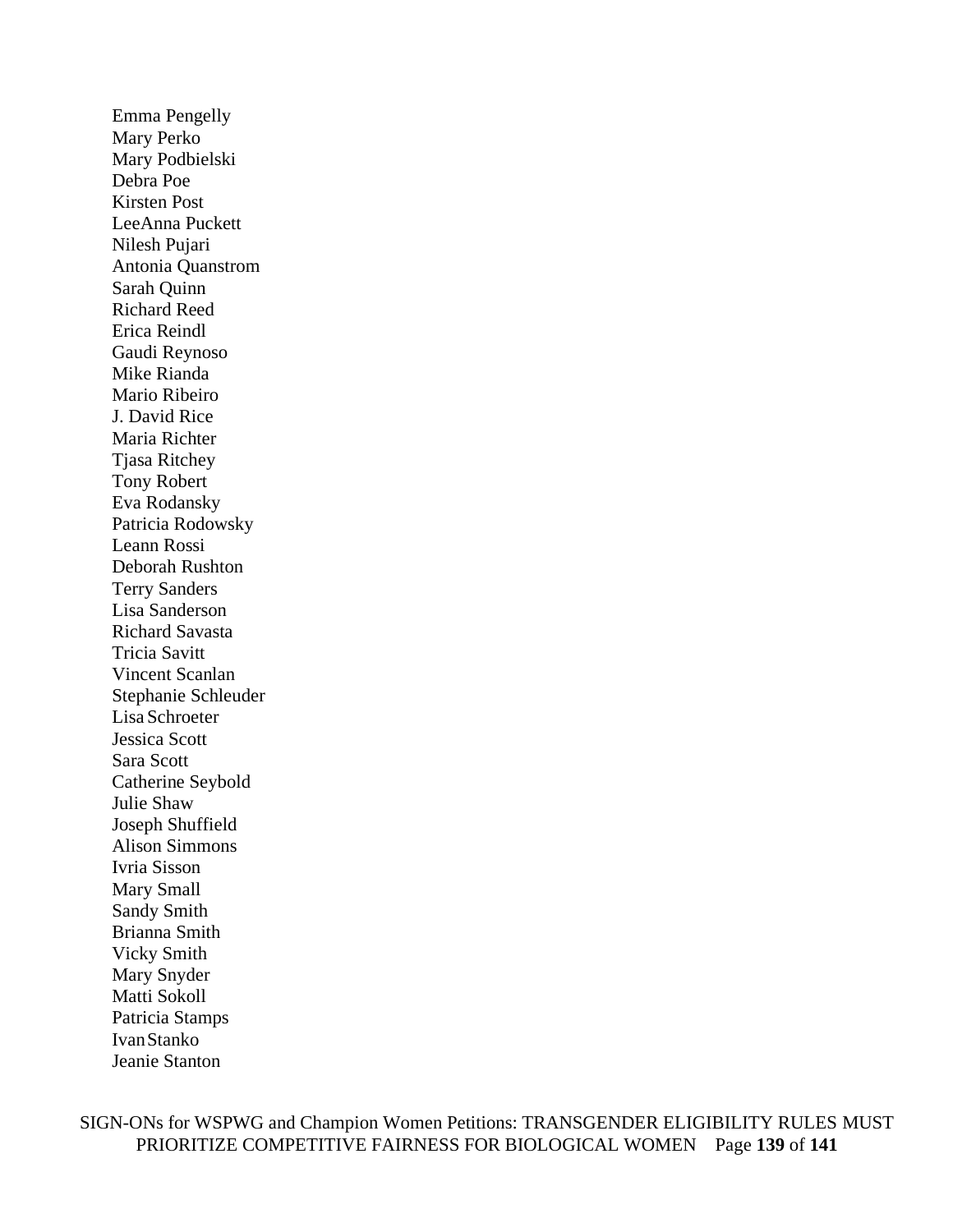Neil Staples Sarah Steel Peter Stephan Kent Stevens Cheryl Stine Hettie Sullivan Marcia Sweet Deborah Swinney Monica Szymborski Rebecca Tagett Debra Tallman Kelley Tarricone Deana Trefz, Annamarie Thamm Claudia Thomas Karen M Thomas Bruce Thomas Bryan Thomas Jay Thomas Laura Tini Elana Torres Patricia Torres StefanieTraub Emily Trott Kathryn Tucker Gillian Valk Naillah Valor Deb Vemm Bill Volckening Distance All Star Nancy Walker CariWallace Elizabeth Warren Constance West Gretchen West Melissa Wistehuff, ShelleyWhisler Jc White Jeff White Jenny White Evin Willman Yvonne Wolf Dieter Wolfram Kenneth Wong TinaWooddell

SIGN-ONs for WSPWG and Champion Women Petitions: TRANSGENDER ELIGIBILITY RULES MUST PRIORITIZE COMPETITIVE FAIRNESS FOR BIOLOGICAL WOMEN Page **140** of **141**